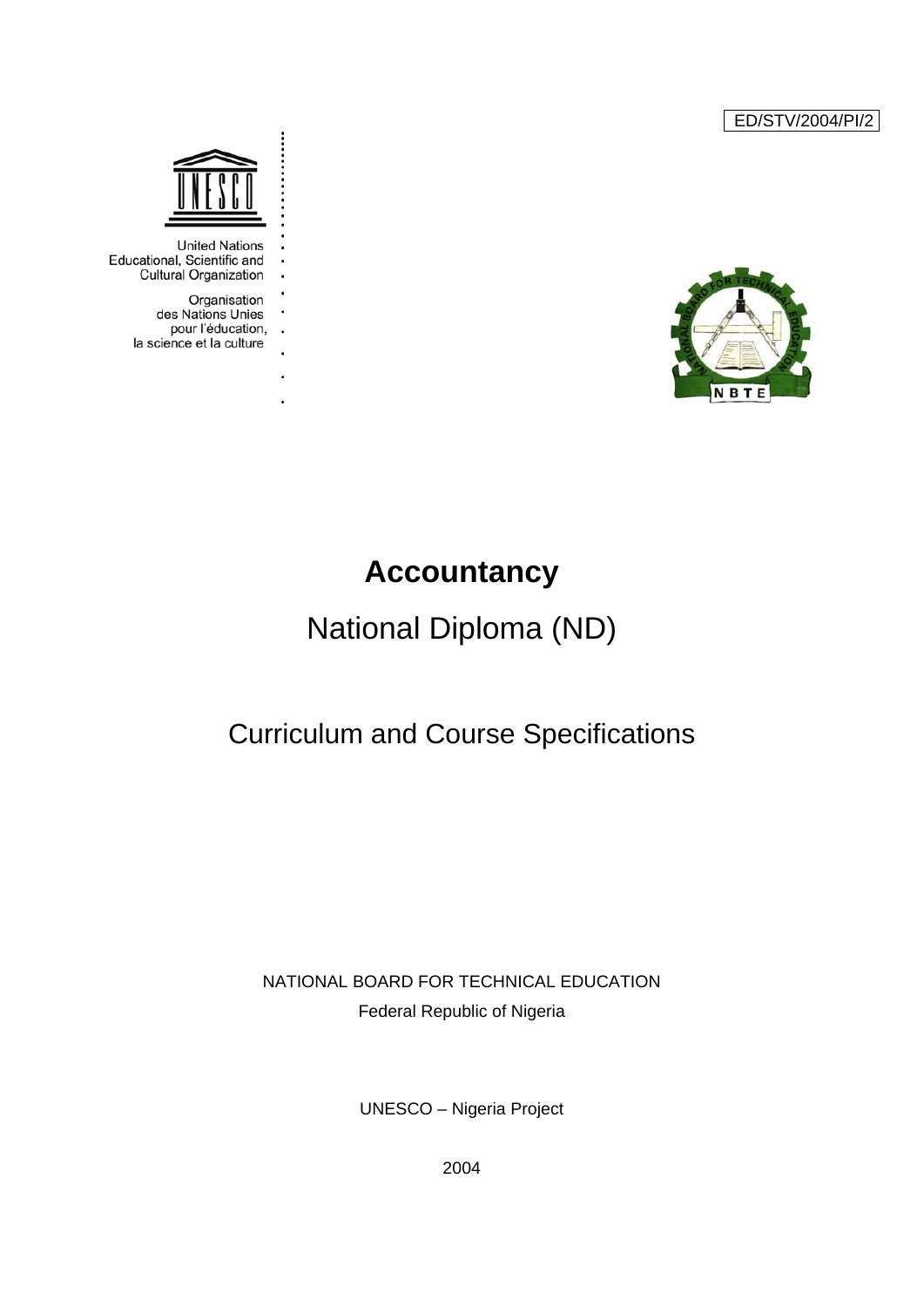### **Accountancy - National Diploma (ND)**

**Curriculum and Course Specifications** 

February 2004

**NATIONAL BOARD FOR TECHNICAL EDUCATION**

*Produced by the National Board for Technical Education (NBTE) Plot B, Bida Road, P.M.B. 2239, Kaduna Nigeria.*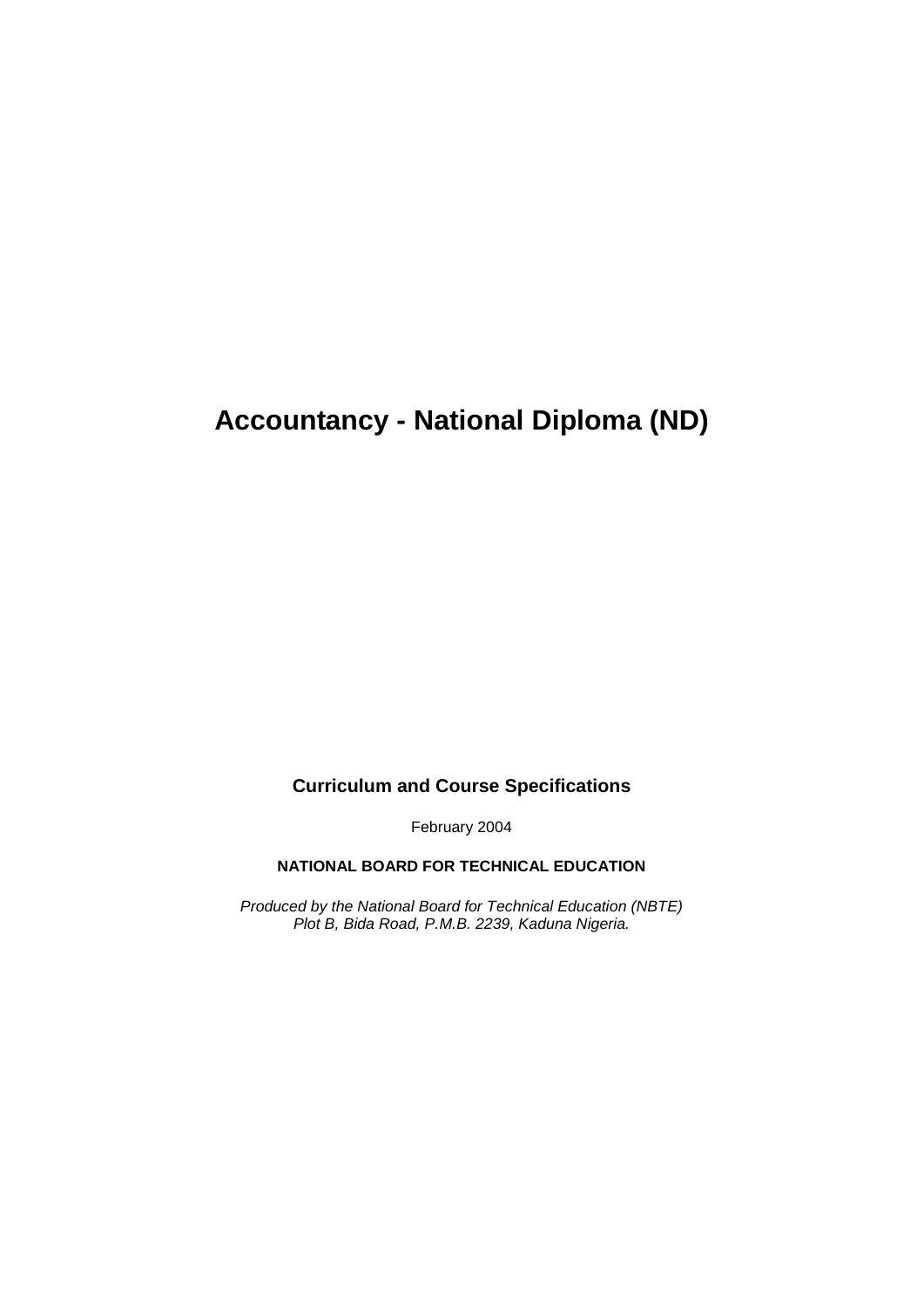# **TABLE OF CONTENTS**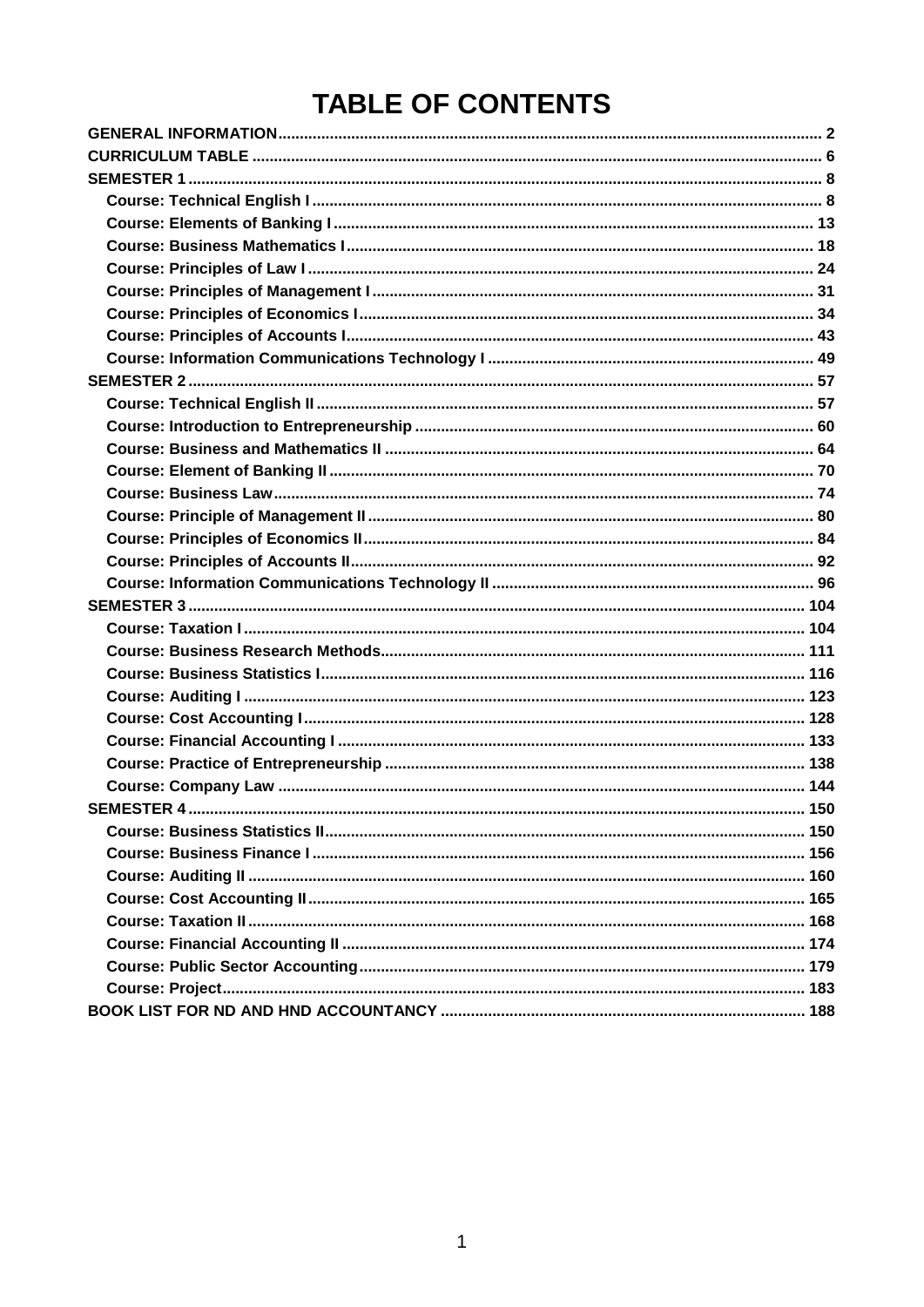## **GENERAL INFORMATION**

<span id="page-3-0"></span>ND programmes should contribute adequately to the production of good quality and dedicate businessmanpower for commerce, industry, private and public enterprise.

The Goal and the Objectives of the ND Accountancy Programme

The goal of the 'National Diploma in Accountancy is to produce a technician level manpower who can effectively perform a range of functions in the field of Accountancy.

The objectives of the ND Accountancy are to:

(i) demonstrate a basic knowledge of financial operations of different types of business.

(ii) assist in the collection and integration of basic financial data for use in investment decisions.

(iii) prepare final accounts of business.

(iv) assist in the preparation of short and long term budget plans;

(v) collect and collate relevant financial information to aid superior officers and management in making financial decisions.

(vi) interpret some basic ratio, statistical and financial data.

(vii) carry out a preliminary survey and feasibility studies.

(viii) understand the principles of financial accounting and their application to business situations.

#### **ENTRY REQUIREMENTS**

#### **NATIONAL DIPLOMA**

Applicants with the following qualifications may be considered for admission into the National Diploma programme by direct entry:

(i) G.C.E. Ordinary level or its equivalent (Teachers Grade II, W.A.S.C., S.S.C.E.) with four credit passes in English Language, Mathematics and any other two subjects from the following: Economics, Business Methods, Principles of Accounts, Literature in English, Commerce, History, Statistics, geography, Government Agric Science/Biology obtained at not more than two sittings, or

(ii) Four credit passes in relevant subjects as stated in (i) above obtained at the final examination of an NBTE recognized Preliminary ND Programme offered by the polytechnics and similar post-secondary technical institutions.

#### **CURRICULUM STRUCTURE**

The structure of the curriculum of all ND programmes consists of four main components. These are: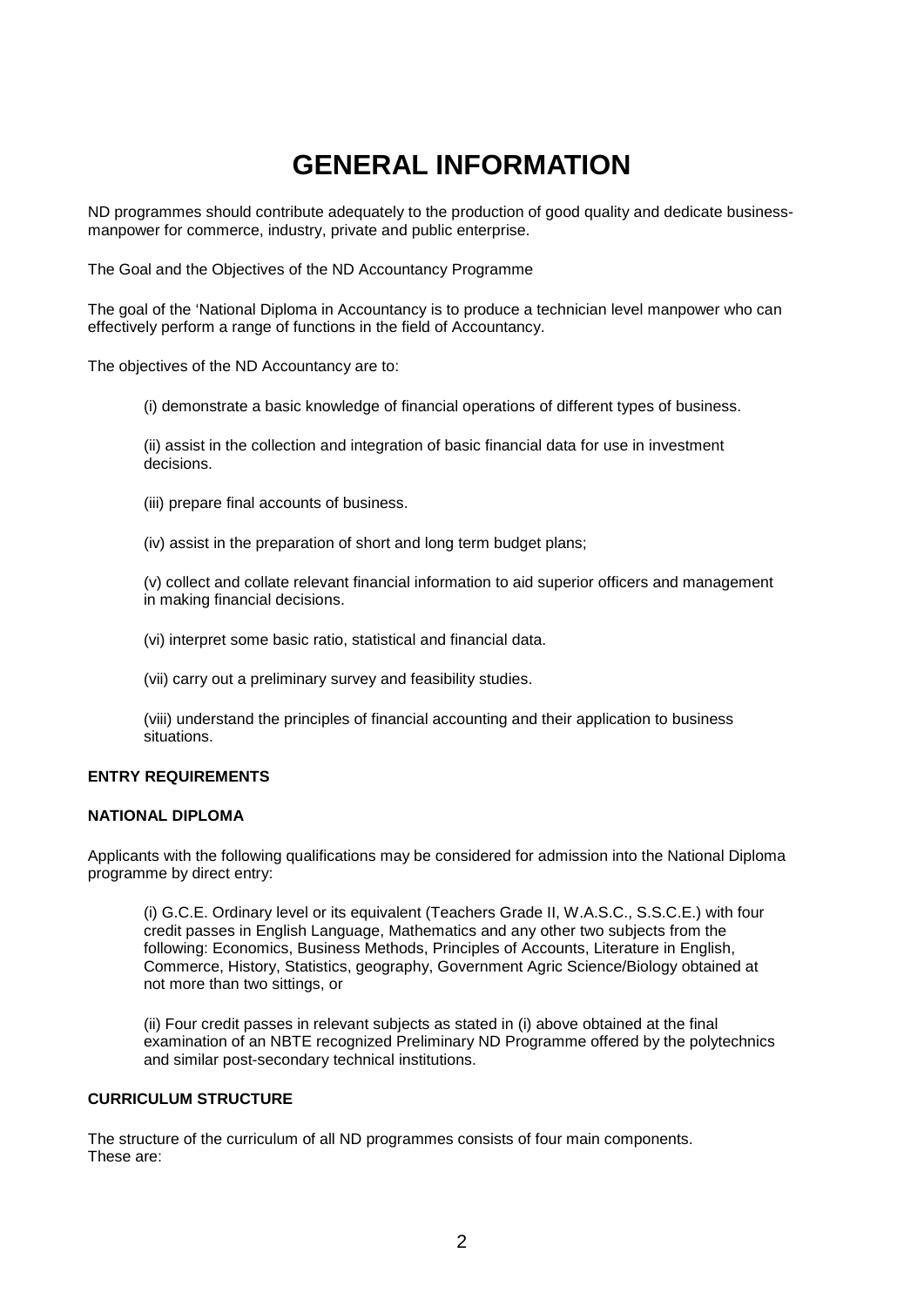(i) General Education Courses

- (ii) Foundation Courses
- (iii) Professional Courses
- (iv) Supervised Industrial Work Experience Scheme (SIWES)

The curriculum of each programme is structured into four semesters of classroom/Workshop/Laboratory activities within the institution and three (3) to four (4) months Supervised Industrial Work Experience Scheme (SIWES) in the relevant industries. Each semester of institutional based activities shall be for seventeen (17) weeks duration distributed as follows:

15 weeks of teaching including practicals, tests, quizzes etc; and 2 weeks shared for registration and examinations.

#### **ACCREDITATION AND CONDITIONS FOR THE AWARD OF ND**

Each programme offered shall be accredited by the NBTE before the diplomates can be awarded the National Diploma. Details about the process of accrediting a programme for the award of the ND or HND are obtainable from the Executive Secretary, National Board for Technical Education, Plot B, Bida Road, P.M.B. 2239, Kaduna, Nigeria. Tel. 062-237-609.

Institutions offering accredited programmes will award the National Diploma to candidates who have successfully completed the programme's course work, after passing the prescribed examinations, diploma project and the Supervised Industrial Work Experience. Such candidates should have completed a minimum of between 72 and 80 semester credit units depending on the programme.

Diploma Certificates shall be classified as follows:

Distinction - GPA of 3.50 and above Upper Credit - GPA of 3.00-3.49 Lower Credit - GPA of 2.50-2.99 Pass (P) - GPA of 2.00-2.49 Fail - GPA of below 2.00

#### **GRADING SYSTEM**

75 and Above AA 4.0 70 to 74 A 3.5 65 to 69 AB 3.25 60 to 64 B 3.0 55 to 59 BC 2.75 50 to 54 C 2.50 45 to 49 CD 2.25 40 to 44 D 2.00 0 to 39 F Continuous Assessment 30% Examination 70% 100%

Transcript(s) showing all the courses taken and grades obtained by the students shall be issued together with the certificate(s).

Note to teachers teaching the Programmes:

The new curriculum is drawn in unit courses. This is in keeping with the provisions of the National Policy on Education which stress the need to introduce the semester credit units which will enable a student who so wishes to transfer the units already completed in an institution whose programme are accredited to an institution of similar standard.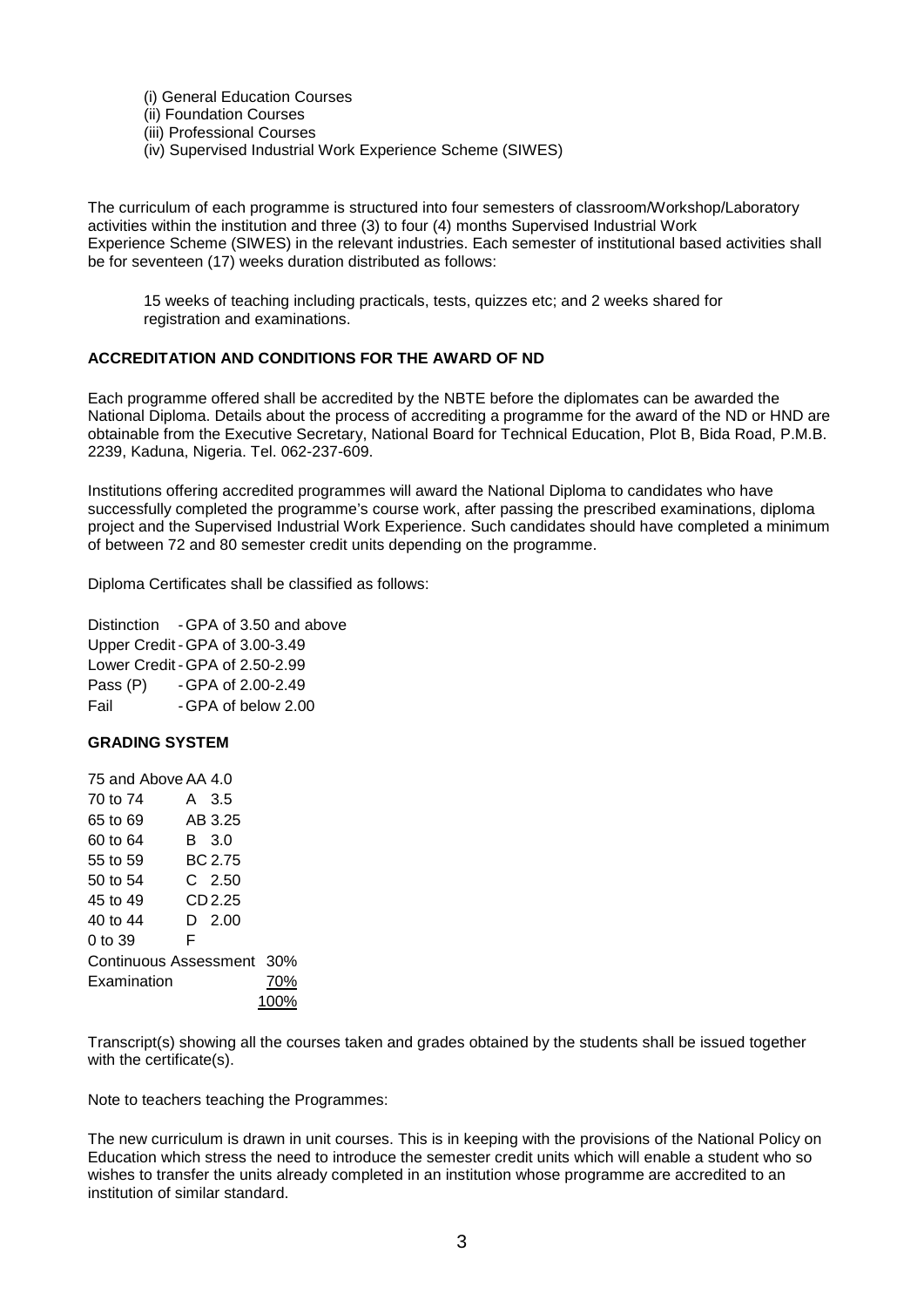In designing the units, the principles of the module system by product have been adopted, thus, making each of the professional modules, when completed, to provide the students with technician operative skills, which can be used for employment purposes.

As the success of the credit unit system depends on the articulation of programmes between the institutions and industry, the curriculum contents have been written in behavioural objectives, so that it can be quite clear to all, the expected behaviours of the students who have successfully completed some or all of the courses of the programme.

Note that there is a slight departure in the presentation of the performance based curriculum which required that the conditions under which the performance are expected to be carried out and the criteria for the acceptable levels of performance are stated. It is deliberate attempt to further involve the staff of the department teaching the programme to write their own curriculum stating the conditions existing in their institution under which the performance can take place and to follow that with the criteria for determining an acceptable level of performance. The department's submission on the final curriculum may, however, be vetted by the Academic Board of the institution.

It is our aim to continue to see to it that a solid internal evaluation system exists in each institution. This is to say that a system for ensuring a minimum standard and quality of education in the programmes offered throughout the polytechnic system

The teaching of the theory and practical work should, as much as possible, be integrated. Practical exercises, especially those in professional courses and laboratory work should not be taught in isolation from the theory. For each course, there should be a balance of theory to practice in the ratio of 50:50 or 60:40 or the reverse.

#### **GUIDELINES ON SIWES PROGRAMME**

For the smooth operation of the SIWES the following guidelines shall apply.

Responsibility for Placement of Students.

(a) Institutions offering the ND programme shall arrange to place the students in industry. By April 30 of each year, six copies of the master list showing where each student has been placed shall be submitted to the Executive Secretary, NBTE who shall, authenticate the list and forward same to the Industrial Training Fund, Jos.

(b) The Placement Officer should discuss and agree with industry on the following:

(i) A task inventory of what the student should be expected to experience during the period of attachment. It may be wise to adopt the one already approved for each field.

(ii) The industry based supervisor of the students during the period, likewise the institution based supervisor should set and agree on the criteria for the evaluation of the students on-the-job performance.

(iii) The evaluation of the student during the period. It should be noted that the final grading of the student during the period of attachment should be weighted more on the evaluation by his industry-based supervisor.

Evaluation of Students during the SIWES

In the evaluation of the student, cognisance should be taken of the following **items:**

- (a) Punctuality
- (b) Attendance
- (c) General Attitude to Work
- (d) Respect for authority.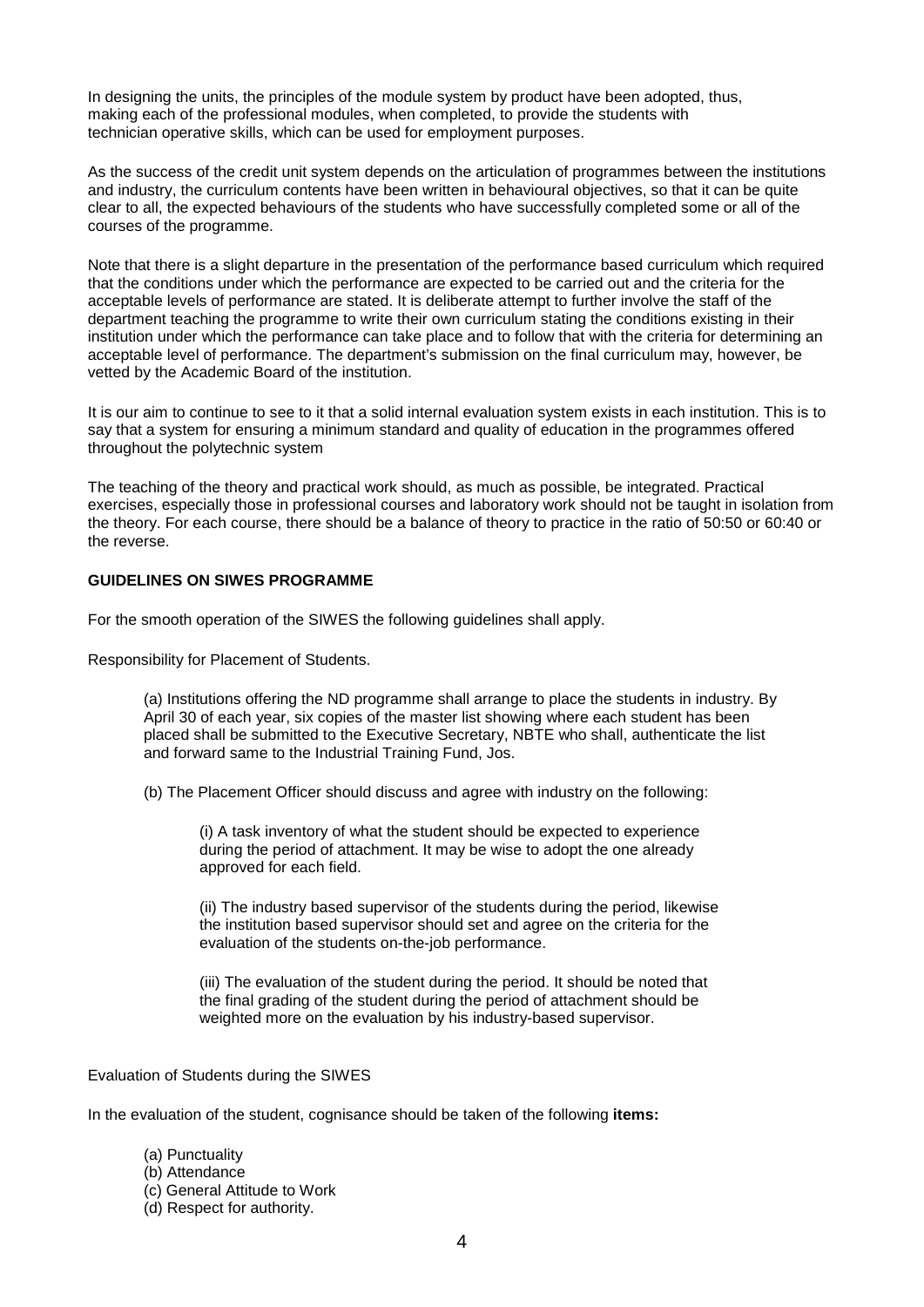- (e) Interest in the field/technical area.
- (f) technical competence as a potential technician in his field.

#### **GRADING OF SIWES**

To ensure uniformity of grading scales, the institution should ensure that the uniform grading of students' work which has been agreed to by all polytechnics is adopted.

The Institution Based Supervisor

The Institution based supervisor should initial the logbook during each visit. This will enable him to check and determine to what extent the objectives of the scheme are being met and to assist students having any problems regarding the specific assignments given to them by their industry-based supervisor.

#### Frequency of visit

Institution should ensure that students placed on attachment are visited within one month of their placement. Other visit shall be arranged so that:

- (1) there is another visit six weeks after the first visit; and
- (2) a final visit in the last month of the attachment.

#### SIWES as a Component of the Curriculum

The completion of SIWES is important in the final determination of whether the student is successful in the programme or not. Failure in the SIWES is an indication that the student had not shown sufficient interest in the field or has no potential to become a skilled technician in his field. The SIWES should be graded on a fail or pass basis. Where a student had satisfied all other requirements but failed SIWES, he may only be allowed to repeat another four months SIWES at his own expense.

#### **National Board for Technical Education, Kaduna.**

#### **February 2004**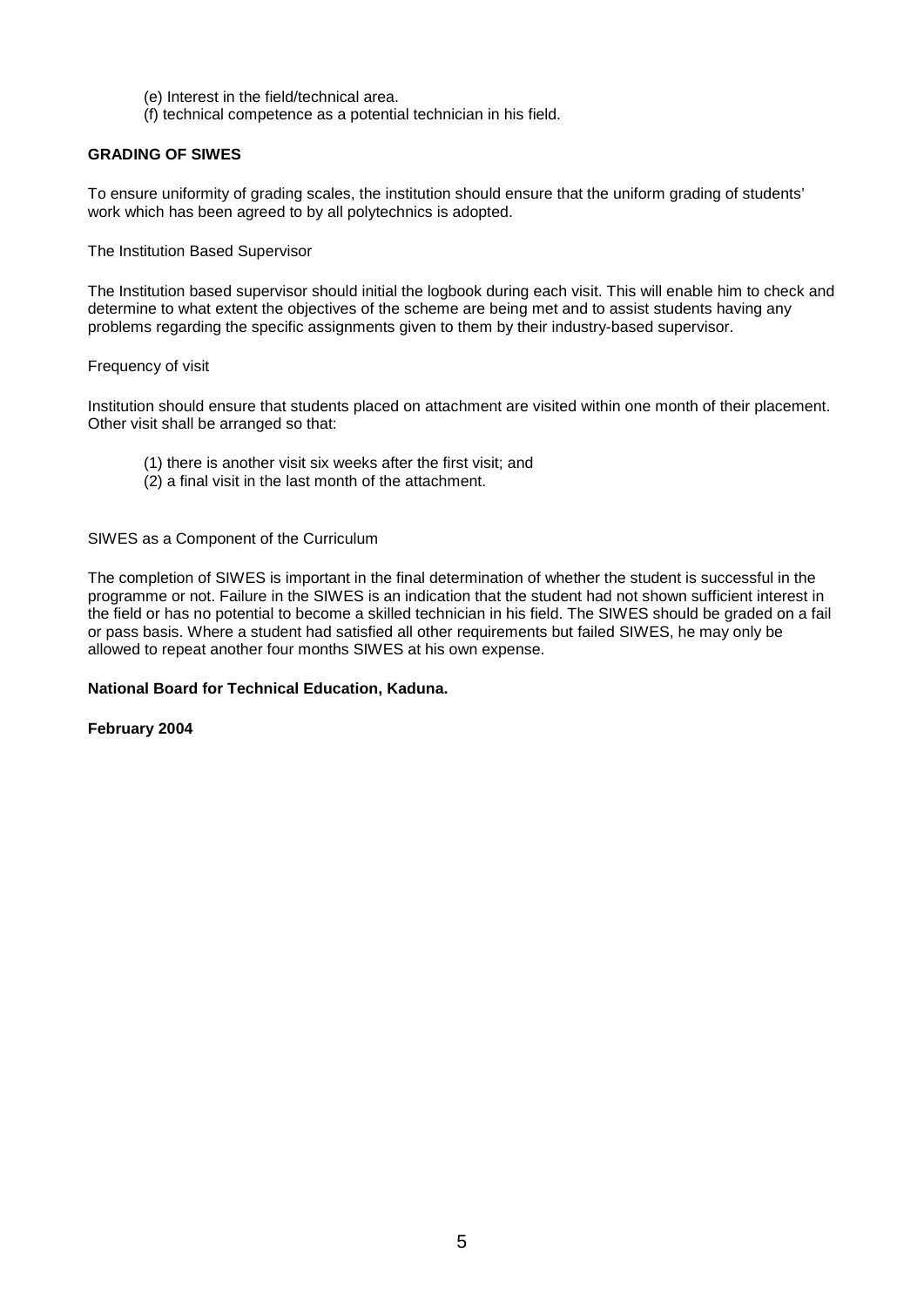# **CURRICULUM TABLE**

### **ND PROGRAMME IN ACCOUNTANCY**

### <span id="page-7-0"></span>**1ST SEMESTER**

|                | <b>COURSE CODE COURSE TITLE</b>         |   | Р        |    | <b>CU</b> CH   |
|----------------|-----------------------------------------|---|----------|----|----------------|
| OTM 101-102    | <b>Technical English 1</b>              | 2 | 2        | 4  | 4              |
| <b>BFN 111</b> | Elements of Banking 1                   | 1 | 1        | 2  | 2              |
| <b>GNS 111</b> | <b>Citizenship Education</b>            | 2 |          | 2  | $\overline{2}$ |
| <b>BAM 112</b> | <b>Business Mathematics 1</b>           | 1 | 2        | 13 | 3              |
| <b>BAM 113</b> | Principles of Law                       | 1 | 2        | 13 | 3              |
| <b>BAM 211</b> | Principles of Management 1              | 1 | 2        | l3 | 3              |
| <b>BFN 112</b> | Principles of Economics 1               | 2 | 1        | 3  | 3              |
| <b>ACC 111</b> | Principles of Accounts 1                | 1 | 3        | 14 | 4              |
| <b>BNF 116</b> | Information Communications Technology 1 | 1 | 3        | 4  | 4              |
|                | TOTAL                                   |   | 13 13 26 |    | 26             |

### **2ND SEMESTER**

| <b>COURSE CODE COURSE TITLE</b> |                                          | т | Р        |    | <b>CUCH</b>    |
|---------------------------------|------------------------------------------|---|----------|----|----------------|
| <b>GNS 121</b>                  | <b>Citizenship Education</b>             | 2 |          | 2  | $\overline{2}$ |
| OTM 201-202                     | <b>Technical English 2</b>               | 2 | 12       | 14 | 4              |
| <b>BAM 126</b>                  | Introduction to Entrepreneurship         | 1 | 2        | 3  | 3              |
| <b>BAM 122</b>                  | <b>Business Mathematics 2</b>            | 2 | 1        | 3  | 3              |
| <b>BFN 121</b>                  | Elements of Banking 2                    | 1 | 1        | 2  | $\overline{2}$ |
| <b>BAM 214</b>                  | <b>Business Law</b>                      | 1 | 2        | 3  | 3              |
| <b>BAM 221</b>                  | Principles of Management 2               | 1 | 2        | 3  | 3              |
| <b>BFN 122</b>                  | Principles of Economics 2                | 2 | 1        | 3  | 3              |
| <b>ACC 121</b>                  | Principles of Accounts 2                 | 1 | 3        | 14 | 4              |
| <b>BNF 126</b>                  | Information Communications Technology 21 |   | 3        | 14 | 4              |
|                                 | TOTAL                                    |   | 14 17 31 |    | 31             |

### **3RD SEMESTER**

|                | <b>COURSE CODE COURSE TITLE</b>           |   | Р        | <b>CU</b> CH |    |
|----------------|-------------------------------------------|---|----------|--------------|----|
| <b>ACC 214</b> | Taxation 1                                | 1 | 2        | 3            | 3  |
| <b>BFN 213</b> | Business Research Methods 2               |   | 11       | 3            | 3  |
| <b>BAM 212</b> | <b>Business Statistics 1</b>              | 2 | 1        | 3            | Ι3 |
| <b>ACC 213</b> | Auditing 1                                | 2 | ∣1       | 3            | 3  |
| <b>ACC 212</b> | <b>Cost Accounting 1</b>                  | 1 | l3       | 4            | 4  |
| <b>ACC 211</b> | <b>Financial Accounting 1</b>             | 1 | 3        | 4            | 4  |
| <b>BAM 216</b> | Practice of Entrepreneurship <sup>1</sup> |   | 2        | 3            | 3  |
| <b>BAM 424</b> | Company Law                               |   | 1        | 3            | 3  |
|                | <b>TOTAL</b>                              |   | 12 15 27 |              | 27 |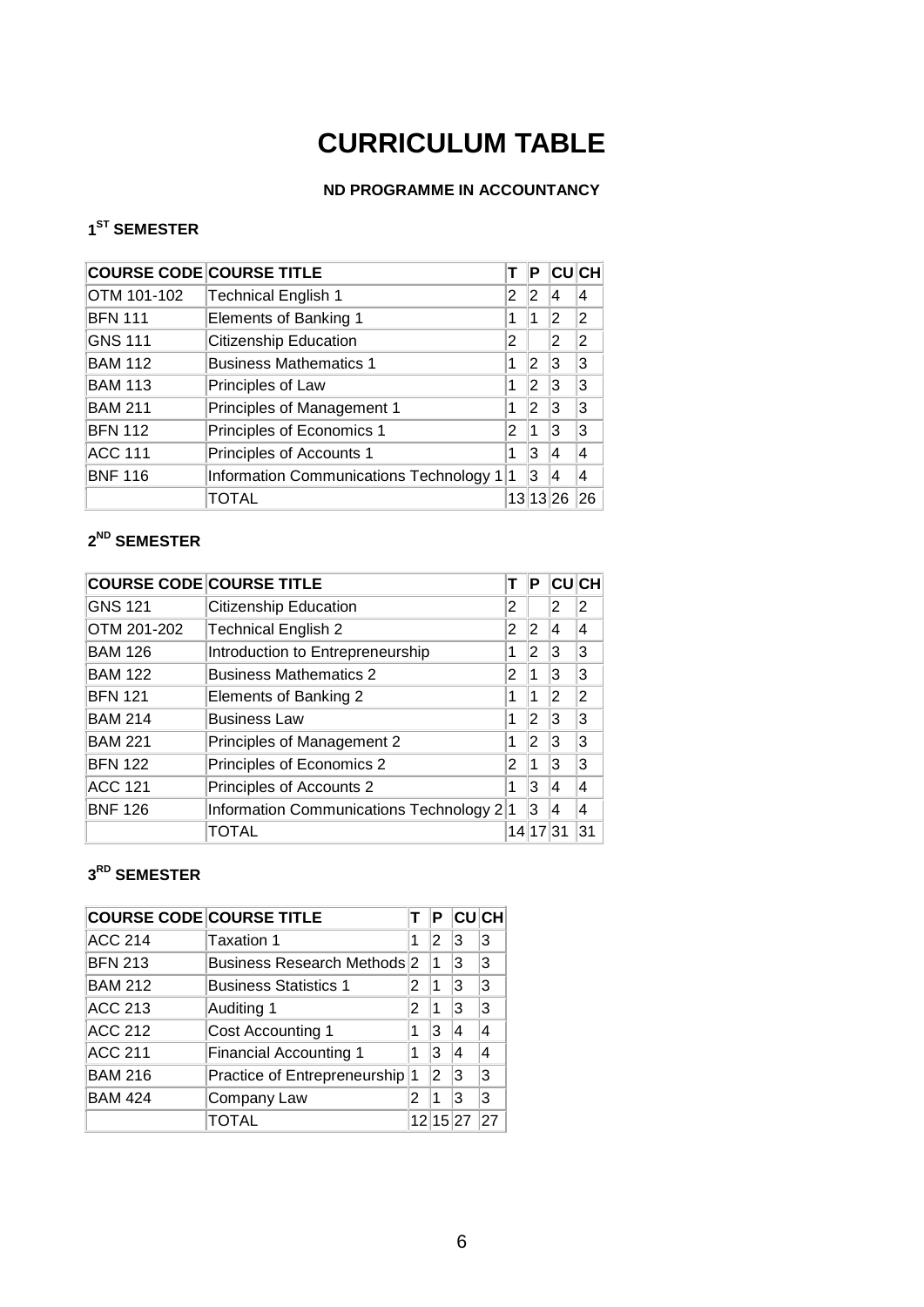### **4TH SEMESTER**

|                | <b>COURSE CODE COURSE TITLE</b> | т  | P | ∣CU∣CH         |                |
|----------------|---------------------------------|----|---|----------------|----------------|
| <b>BAM 222</b> | <b>Business Statistics 2</b>    | 2  | 1 | 3              | 3              |
| <b>BFN 211</b> | <b>Business Finance</b>         | 1  | 2 | 3              | 3              |
| ACC 223        | Auditing 2                      | 2  | 1 | 3              | 3              |
| <b>ACC 222</b> | <b>Cost Accounting 2</b>        | 2  | 2 | $\overline{A}$ | 4              |
| <b>ACC 224</b> | Taxation 2                      | 1  | 2 | 3              | 3              |
| <b>ACC 221</b> | <b>Financial Accounting 2</b>   | 1  | 3 | 4              | $\overline{4}$ |
| <b>ACC 225</b> | Public Sector Accounting 1      |    | 1 | 2              | $\overline{2}$ |
| <b>ACC 229</b> | Project                         |    | 6 | 6              | 6              |
|                | TOTAL                           | 10 |   | 18 28          | 28             |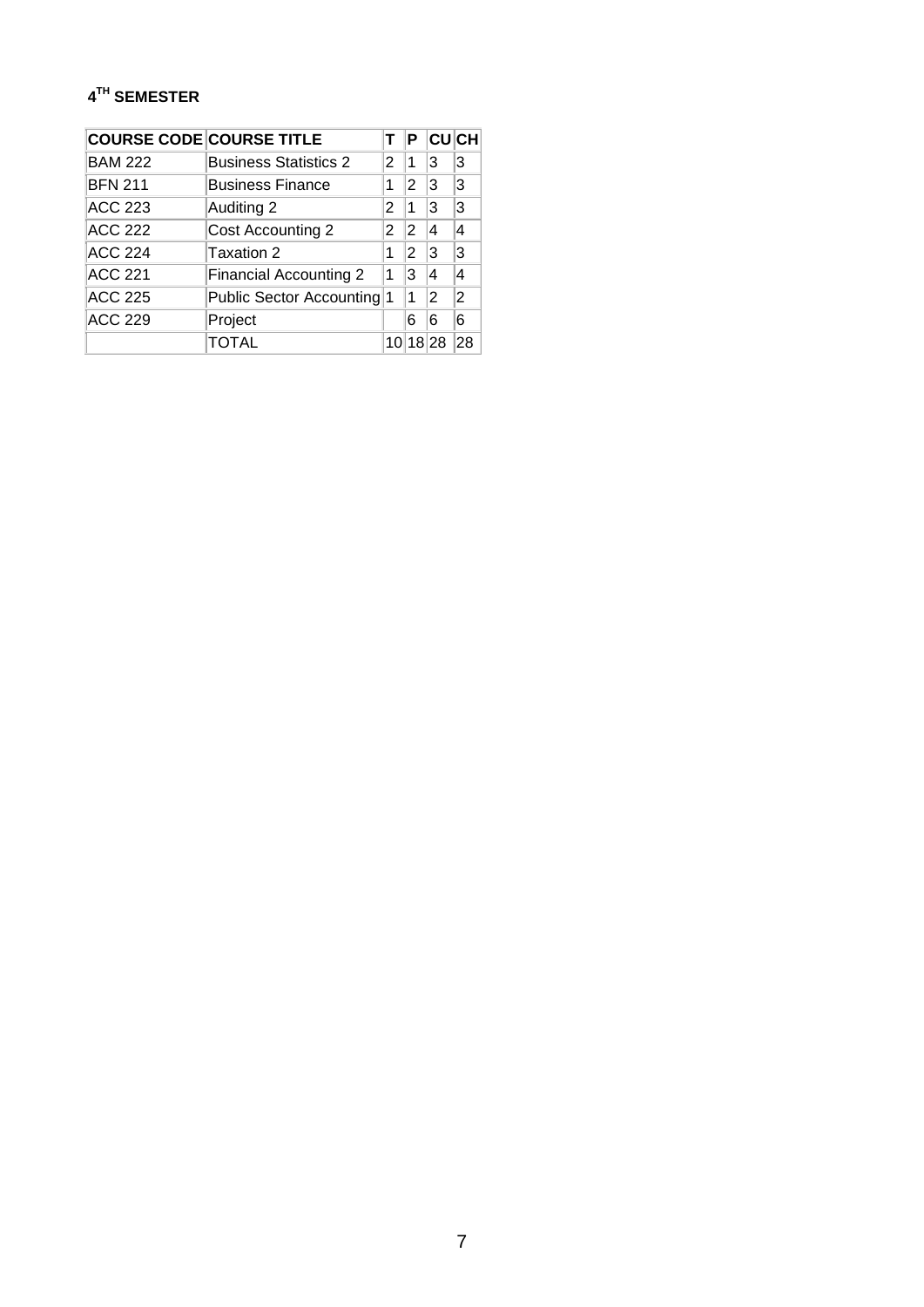### **SEMESTER 1**

# **Course: Technical English I**

<span id="page-9-0"></span>

| <b>PROGRAMME: ND Office Technology and Management</b>                                                                                                                                                                                                                                                                                                                                                                                                                                                                                                                                                                                      |                                     |                                   |                                          |  |  |  |  |
|--------------------------------------------------------------------------------------------------------------------------------------------------------------------------------------------------------------------------------------------------------------------------------------------------------------------------------------------------------------------------------------------------------------------------------------------------------------------------------------------------------------------------------------------------------------------------------------------------------------------------------------------|-------------------------------------|-----------------------------------|------------------------------------------|--|--|--|--|
| <b>Course: Technical English I</b>                                                                                                                                                                                                                                                                                                                                                                                                                                                                                                                                                                                                         | Code: OTM 112 (GNS 101-102)         | <b>Credit Hours:</b>              | 4 hours                                  |  |  |  |  |
| <b>Semester: 1</b>                                                                                                                                                                                                                                                                                                                                                                                                                                                                                                                                                                                                                         | Pre-requisite O/L Credit in English | <b>Theoretical:</b><br>Practical: | 2 hours/week - 50%<br>2 hours/week - 50% |  |  |  |  |
| Course main Aim/Goal: This course is designed to enable the student acquire the necessary language and communication skills which will enable him/her to use<br>the English Language in a business environment and to know the techniques of correspondence.<br><b>General Objectives:</b><br>1.0 Develop appropriate study skills in English Language.<br>2.0 Know the nature of language and the basic rules of grammar.<br>3.0 Appreciate literary works in English.<br>4.0 Understand the concept of communication.<br>5.0 Know how to make oral and written presentations.<br>6.0 Know the rules of comprehension and interpretation. |                                     |                                   |                                          |  |  |  |  |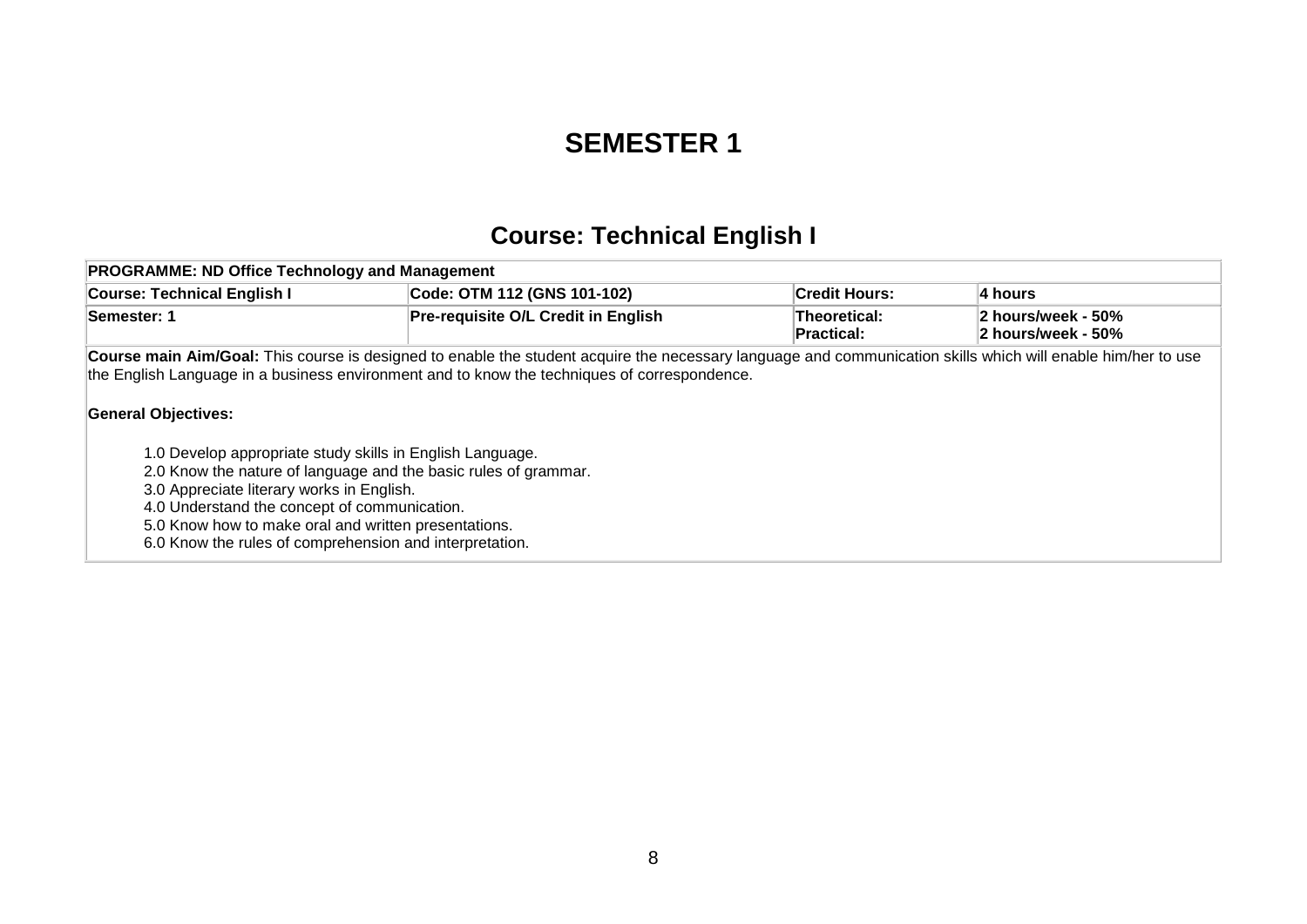| <b>Theoretical Content</b> |                                                                                              |                                                                                                                                      | <b>Practical Content</b>                                      |                                                                         |                                                              |                                                                 |
|----------------------------|----------------------------------------------------------------------------------------------|--------------------------------------------------------------------------------------------------------------------------------------|---------------------------------------------------------------|-------------------------------------------------------------------------|--------------------------------------------------------------|-----------------------------------------------------------------|
|                            | <b>Week Specific Learning</b><br><b>Outcomes</b>                                             | <b>Teacher's Activities</b>                                                                                                          | <b>Resources</b>                                              | <b>Specific Learning</b><br><b>Outcomes</b>                             | <b>Teacher's Activities</b>                                  | <b>Resources</b>                                                |
|                            |                                                                                              | General Objective 1.0: Develop appropriate study skills using English Language.                                                      |                                                               |                                                                         |                                                              |                                                                 |
| $1-2$                      | 1.1 Understand the<br>principles of good note<br>taking and making<br>techniques in English. | Explain the necessity for acquiring<br>good note-making/making techniques - Felt pen<br>in English.                                  | - Flip charts<br>- Textbooks<br>Workbooks<br>Close-circuit TV | Demonstrate good note-<br>taking skill in English.                      | Provide assignments<br>on note taking.                       | Flip charts<br>- Felt pen<br>- Textbooks<br>- Workbooks         |
|                            | 1.2 Understand method of<br>note taking/making English.                                      | Show methods of note-taking/making<br>in English.                                                                                    | Model notes                                                   | List methods of note-<br>taking/making in English.                      | Provide sources of<br>information on note-<br>taking/making. | - Library<br>Internet                                           |
|                            | 1.3 Identify sources of<br>library information.                                              | Expose students to sources of library<br>information in English.                                                                     | Library<br>Dictionary, reference<br>books, etc                | Classify sources of library<br>information.                             | Refer students to<br>sources of library<br>information.      | Sections of<br>Library<br>-Internet                             |
|                            | 1.4 Identify information in<br>the sources listed in 1.3.                                    | Discuss with students how to locate<br>the sources listed in 1.3.                                                                    | As in 1.3                                                     | Locate information in the<br>coerces listed in 1.3.                     | Guide students in<br>locating the sources<br>listed in 1.3.  | As in 1.3                                                       |
|                            | 1.5 Identify good reading<br>habits in English.                                              | Discuss the principles of good<br>reading habits.                                                                                    | <b>Class handouts</b>                                         | -Apply good reading habits Set tasks and                                | supervise activities                                         | - Newspapers<br>- Textbooks<br>- Magazine<br>Selected<br>Novels |
|                            |                                                                                              | General Objective 2.0: Know the nature of language and the basic rules of grammar.                                                   |                                                               |                                                                         |                                                              |                                                                 |
| $3-6$                      | 2.1 List the characteristics<br>of language.                                                 | Explain the concept of language<br><b>Textbooks</b>                                                                                  | <b>Textbooks</b>                                              |                                                                         |                                                              |                                                                 |
|                            | 2.2 Appreciate the four<br>language skills - speaking<br>listening, writing, & reading.      | Discuss the four language skills.                                                                                                    | Handouts                                                      | Role playing in the four<br>language skills.                            | Supervise the<br>students' activities.                       | Audio tapes<br>Radio<br>Video recorder<br>Cd-rom                |
|                            | 2.3 Understand the<br>functions of language.                                                 | Explain the functions of language.                                                                                                   | As in 2.2 above.                                              | Discuss the functions in<br>groups.                                     | As in 2.2 above.                                             | As in 2.2<br>labove.                                            |
|                            | 2.4 List the uses of English<br>Language in Nigeria.                                         | Explain the uses of English Language Resource persons<br>in Nigeria eg as the language of<br>Research, government, business,<br>etc. | from government,<br>business, research,<br>etc                | Role playing as<br>researchers, government<br>officials, business, etc. | Evaluate students'<br>activities.                            |                                                                 |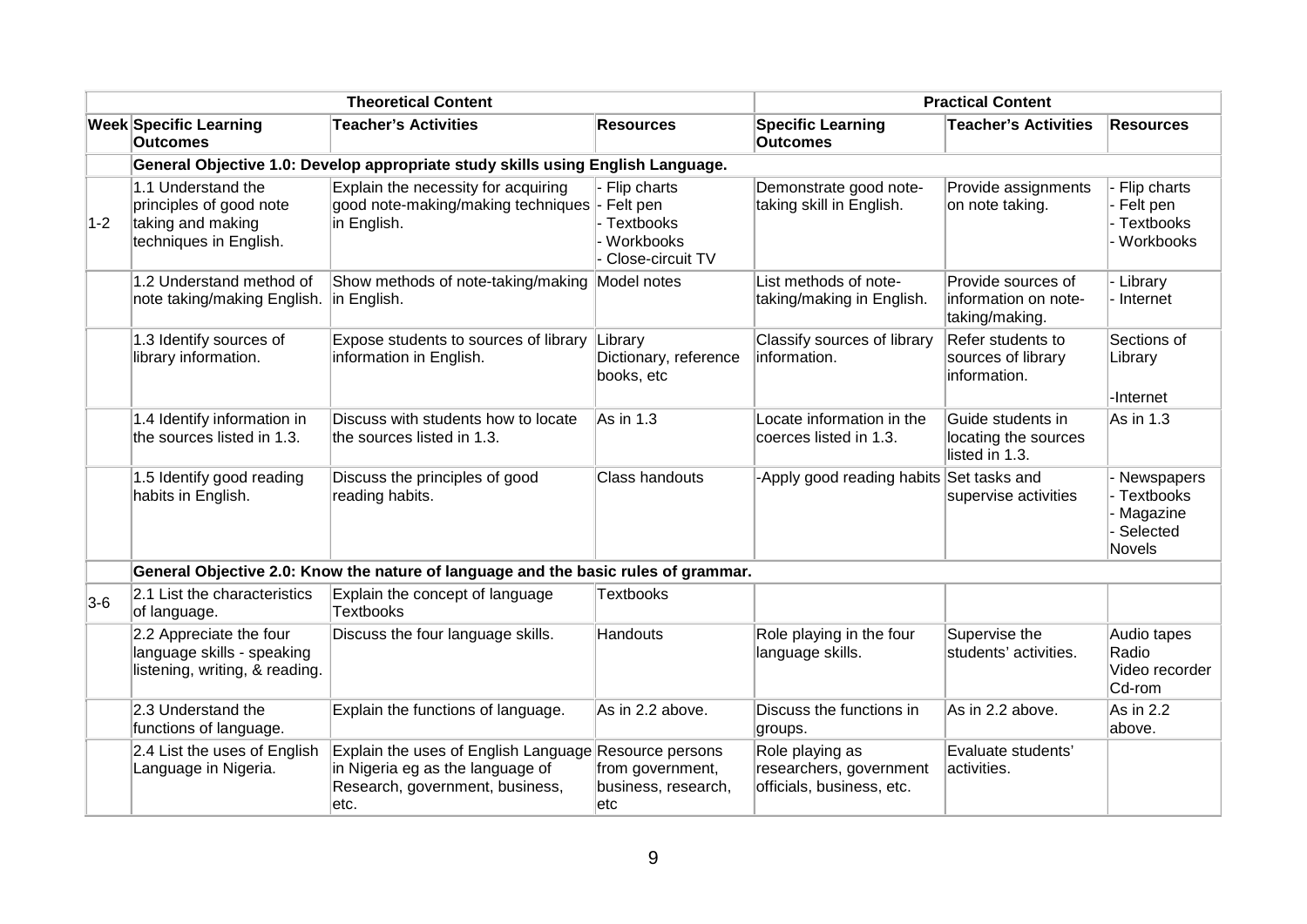| <b>Theoretical Content</b> |                                                                           |                                                                                                                                                          | <b>Practical Content</b>          |                                                                                                                    |                                                                        |                                                         |
|----------------------------|---------------------------------------------------------------------------|----------------------------------------------------------------------------------------------------------------------------------------------------------|-----------------------------------|--------------------------------------------------------------------------------------------------------------------|------------------------------------------------------------------------|---------------------------------------------------------|
|                            | <b>Week Specific Learning</b><br><b>Outcomes</b>                          | <b>Teacher's Activities</b>                                                                                                                              | <b>Resources</b>                  | <b>Specific Learning</b><br><b>Outcomes</b>                                                                        | <b>Teacher's Activities</b>                                            | <b>Resources</b>                                        |
|                            | 2.5 Understand grammar<br>and parts of speech.                            | Explain grammar and parts of<br>speech.                                                                                                                  | Handouts                          |                                                                                                                    |                                                                        |                                                         |
|                            | 2.6 Understand the use of<br>part of speech in sentences. sentences.      | Analyse the use of parts of speech in Demonstration tapes.                                                                                               |                                   | Work on the assigned<br>exercises.                                                                                 | Provide exercise as<br>parts of speech.                                | <b>Textbooks</b><br>Workbooks and<br>related materials. |
|                            | 2.7 Identify common errors<br>in the use of parts of<br>speech.           | Explain what constitute errors in the<br>use of parts of speech.                                                                                         | <b>Class handouts</b><br>Examples | Correct common errors in<br>the use of parts of speech.                                                            | Provide passages<br>containing common<br>errors in parts of<br>speech. | Passages,<br>Extracts<br>Speech's                       |
|                            | 2.8 Understand correct<br>synthetic arrangement and<br>punctuation marks. | Demonstrate to students correct<br>synthetics arrangement and<br>punctuation marks.                                                                      | Handouts<br>Examples              | Construct sentences with<br>correct syntactic<br>arrangement and<br>punctuation.                                   | Set activities and<br>provide feedback                                 | As in 2.7<br>above.                                     |
|                            | 2.9 Appreciate idioms,<br>figures of speech, and<br>offices.              | Explain idioms, figures of speech and As in 2.7 above.<br>affixes.                                                                                       |                                   | Construct sentences to<br>illustrate idioms, figures of<br>speech and affixes.                                     | Set activities and<br>provide feedback                                 | As in 2.7<br>above.                                     |
|                            |                                                                           | General Objective 3.0 Appreciate literacy works in English.                                                                                              |                                   |                                                                                                                    |                                                                        |                                                         |
| $7-8$                      | Understand the meaning<br>and stages of development<br>of literature.     | Define and trace the development of<br>literature.                                                                                                       | Literary materials.<br>Handouts   |                                                                                                                    |                                                                        |                                                         |
|                            | Classify the literary game.                                               | Different between the literacy genres.                                                                                                                   | literary works.                   | Classical and modern Analyse the characteristics Supervise the<br>of different literacy genres. students activity. |                                                                        | Class handouts<br>Selected<br>literary<br>examples      |
|                            | Appreciate the terminology<br>and functions of literature.                | Explain the terminology and functions As in 5.2 above<br>of literature such prose and fiction in<br>terms of eg plot, setting,<br>characterisation, etc. |                                   | Differentiate among the<br>following - fiction, prose,<br>plot, setting<br>characterisation etc.                   | Evaluate students<br>activity.                                         | Role playing of<br>the characters.                      |
|                            |                                                                           | General Objective 4.0: Understand the concept of communication.                                                                                          |                                   |                                                                                                                    |                                                                        |                                                         |
| $9 - 10$                   | Define and outline the<br>process of communication.                       | Define and analyse the process of<br>communication.                                                                                                      | Textbooks, Charts,<br>etc.        |                                                                                                                    |                                                                        |                                                         |
|                            | List the purpose of<br>communication.                                     | Analyse the purposes of<br>communication                                                                                                                 | As in 4.1 above.                  |                                                                                                                    |                                                                        |                                                         |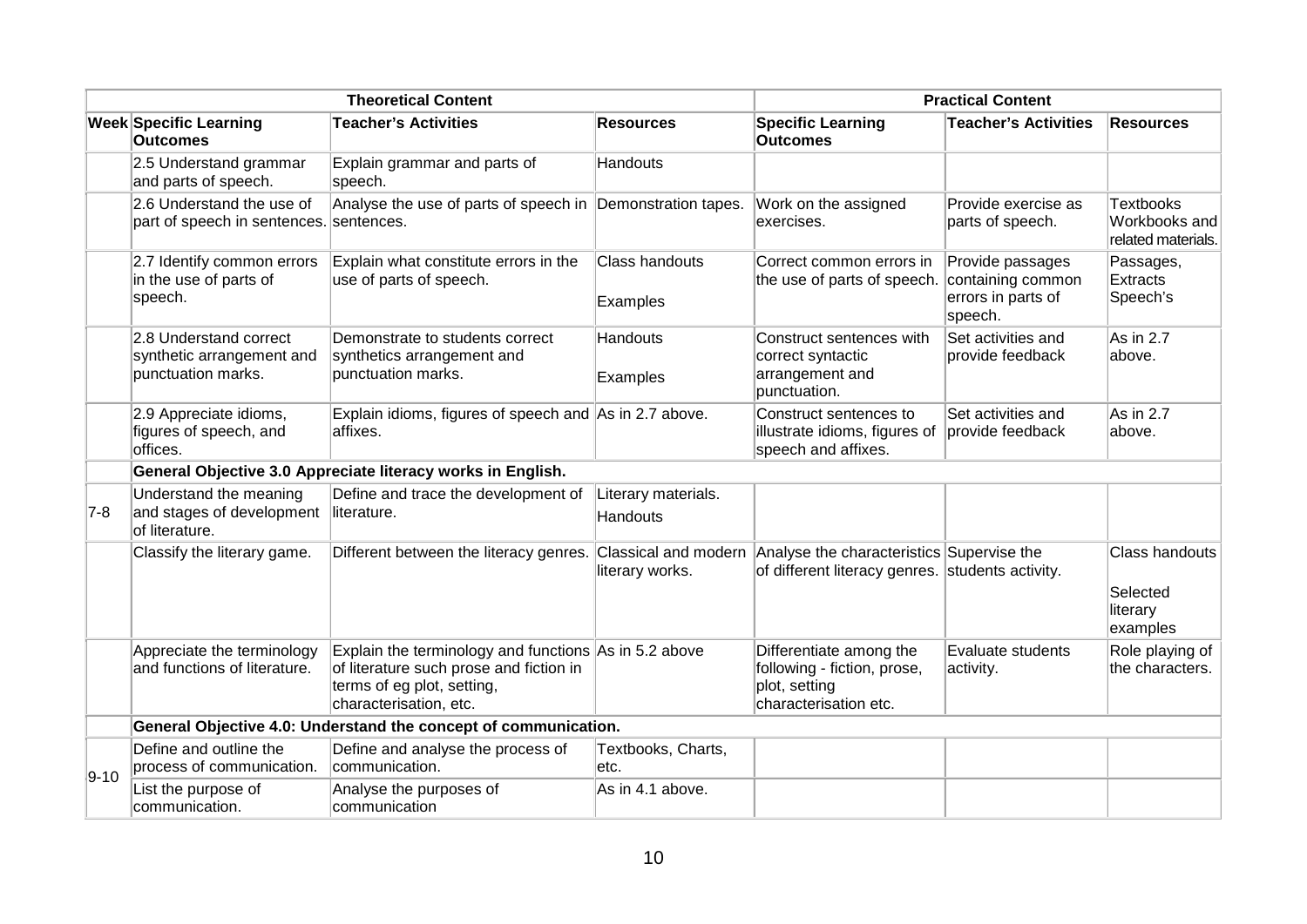| <b>Theoretical Content</b> |                                                                                      |                                                                                                                                                       | <b>Practical Content</b>                                         |                                                                                                 |                                                  |                                  |
|----------------------------|--------------------------------------------------------------------------------------|-------------------------------------------------------------------------------------------------------------------------------------------------------|------------------------------------------------------------------|-------------------------------------------------------------------------------------------------|--------------------------------------------------|----------------------------------|
|                            | <b>Week Specific Learning</b><br><b>Outcomes</b>                                     | <b>Teacher's Activities</b>                                                                                                                           | <b>Resources</b>                                                 | <b>Specific Learning</b><br><b>Outcomes</b>                                                     | <b>Teacher's Activities</b>                      | <b>Resources</b>                 |
|                            | Differentiate between<br>communication and<br>language.                              | Explain the relationship between<br>communication and language.                                                                                       | As in 4.1 above.                                                 | Identify barriers to<br>effective communication at work.<br>various levels.                     | Evaluate students                                | Handouts                         |
|                            | Appreciate the impact of<br>interference on<br>communication at various<br>levels.   | Explain the impact of interference on<br>communication at various levels eg<br>phonological, syntactic, etc.                                          | Telephone receivers,<br>Radio Television, etc.                   | Group discussion                                                                                | Module the students<br>discussion.<br>Role plays |                                  |
|                            | Appreciate code mixing,<br>code switching, and<br>dissonance in<br>communication.    | Explain code mixing code switching<br>and dissonance in communication.                                                                                | <b>Class handouts</b><br>Graphic examples                        |                                                                                                 |                                                  |                                  |
|                            |                                                                                      | General Objective 5.0: Know to make oral and written presentations.                                                                                   |                                                                  |                                                                                                 |                                                  |                                  |
| $14 - 15$                  | 5.1 List the organs and<br>functions of speech.                                      | Label and describe the functions of<br>the organs of speech.                                                                                          | <b>Class handouts</b>                                            | a. Label organs of speech. Guide the students.<br>b. Classify functions of<br>organs of speech. |                                                  |                                  |
|                            | 5.2 List the phonemes of<br>English.                                                 | Explain the phonemes of English.                                                                                                                      | Handouts                                                         | Produce correctly each of<br>the phonemes enumerated<br>by the teacher.                         | Guide the students.                              | Handouts                         |
|                            | 5.3 Appreciate the different<br>sound contrast as<br>demonstrated by the<br>teacher. | Distinguish between the different<br>sound contrasts in the consonantal<br>and vowel systems of English<br>Language through correct<br>pronunciation. | audio, etc                                                       | Sound tracts eg video, Pronounce the different<br>sound contrasts in English<br>Language.       | Evaluate students<br>work.                       | Oral and<br>written<br>speeches. |
|                            | 5.4 Note the principles of<br>effective speaking.                                    | Explain principles of effective<br>speaking viz, correct use of stress,<br>rhythm, and intonation pattern.                                            | Handouts                                                         | Give short speeches eg<br>welcome address, stories,<br>vote of thanks, etc.                     | Illustrate techniques of<br>effective speaking.  |                                  |
|                            | 5.5 List the various types of<br>correspondence.                                     | Explain and illustrate the various<br>types of correspondence, eg letter,<br>memo, notices, etc.                                                      | Models of formal and<br>informal letters,<br>memo, notices, etc. | Write formal and informal<br>letters, memos and<br>notices.                                     | Evaluate students'<br>lwork.                     |                                  |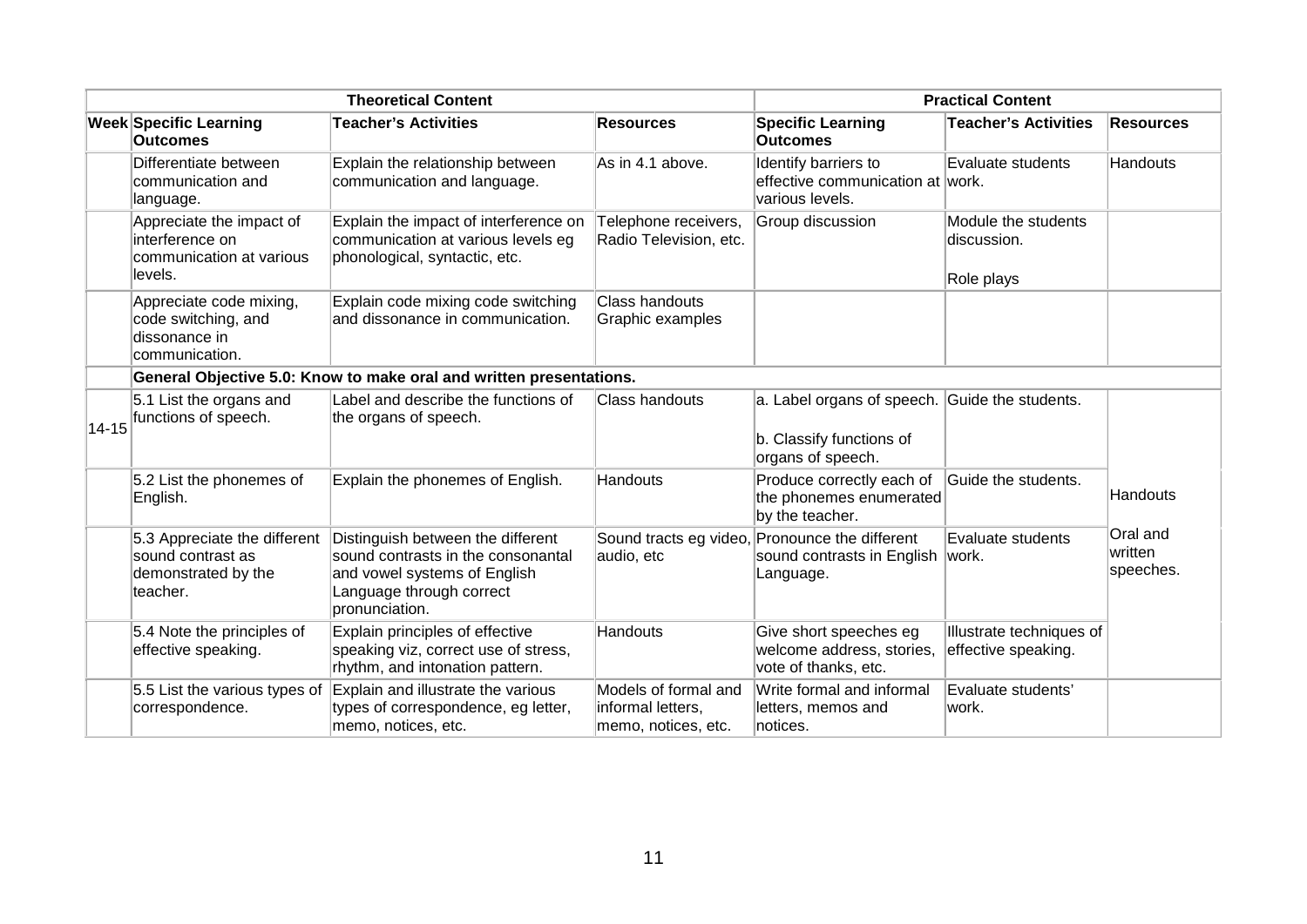| <b>Theoretical Content</b>                                     |                                                                                                                             |                                           | <b>Practical Content</b>                                                                         |                                              |                      |
|----------------------------------------------------------------|-----------------------------------------------------------------------------------------------------------------------------|-------------------------------------------|--------------------------------------------------------------------------------------------------|----------------------------------------------|----------------------|
| <b>Week Specific Learning</b><br><b>Outcomes</b>               | <b>Teacher's Activities</b>                                                                                                 | <b>Resources</b>                          | <b>Specific Learning</b><br><b>Outcomes</b>                                                      | Teacher's Activities                         | Resources            |
|                                                                | General Objective 6.0: Know the rules of comprehension and interpretation.                                                  |                                           |                                                                                                  |                                              |                      |
| given passage as distinct<br>from details.                     | 6.1 Recognise the idea in a Explain the concept of main idea and<br>differentiate it from details.                          | Selected passages<br>from relevant texts. | a. Identify main idea in a<br>given passage.<br>b. Distinguish between<br>main idea and details. | Group work. Guide<br>students in their work. | Selected             |
| 6.2 Note the use of main<br>idea in anticipating details.      | Explain the use of main idea in<br>anticipating specific details.                                                           | As in 6.1 above.                          | Predict specific details<br>lfrom main idea.                                                     | Evaluate students<br>lwork.                  | passages<br>handouts |
| 6.3 Appreciate the use of<br>context dues in<br>comprehension. | Explain how to use contest dues such As in 6.2 above<br>as definitions, restatements, and<br>examples to aid comprehension. |                                           | Draw conclusions from<br>available information.                                                  | Guide and evaluate<br>students work.         |                      |

| <b>ASSESSMENT CRITERIA</b> |      |        |                                                                        |  |  |  |
|----------------------------|------|--------|------------------------------------------------------------------------|--|--|--|
|                            |      |        | Coursework Course test Practical Other (Examination/project/portfolio) |  |  |  |
| 30%                        | $\%$ | $30\%$ | 60%                                                                    |  |  |  |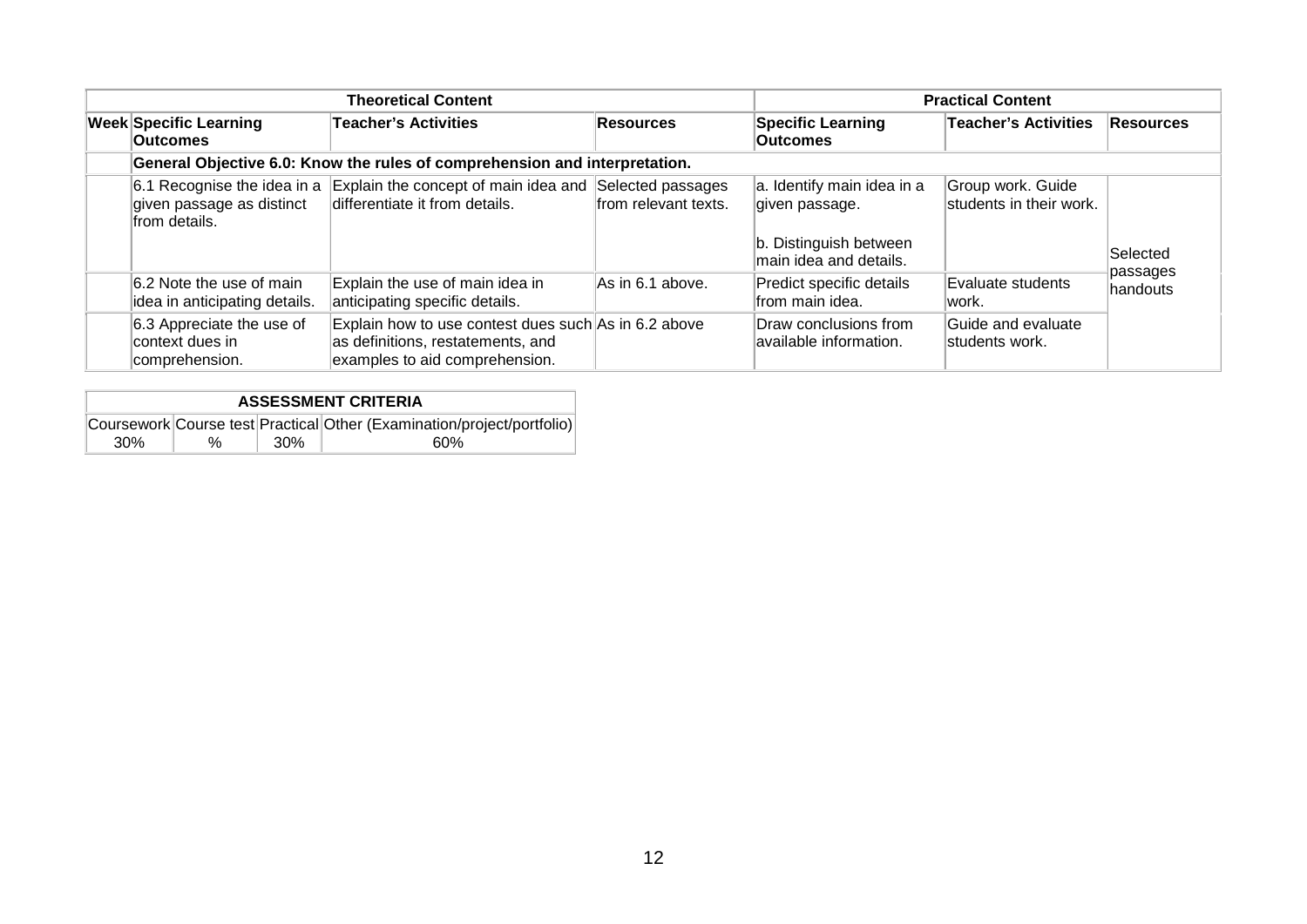### **Course: Elements of Banking I**

| <b>PROGRAMME: NATIONAL DIPLOMA IN BANKING AND FINANCE</b> |                 |                            |                                                               |  |  |
|-----------------------------------------------------------|-----------------|----------------------------|---------------------------------------------------------------|--|--|
| <b>Course: Elements of Banking 1</b>                      | Code: BFN 111   | <b>Credit Hours:</b>       | ∣30 hours                                                     |  |  |
| Semester: 1                                               | ∥Pre-reauisite: | Theoretical:<br>Practical: | <b>∜1 hours/week - 50%</b><br><sup>∥</sup> 1 hours/week - 50% |  |  |

**Goal:** To enable the students understand the basic concepts of money and credit and the practical aspects of Banking transactions. The students should be able to understand the evolution, structure of different types of Banking Institution and their roles in the working of the Nigerian financial systems.

#### **GENERAL OBJECTIVES:**

On completion of this module the students should be able to:

1.0 Understand the concepts of Money.

2.0 Know the evolution and the structure of the banking Institutions.

3.0 Understand Commercial banking, lending/borrowing principles.

4.0 Understand Bank services and methods of payments through banking systems.

<span id="page-14-0"></span>5.0 Understand the roles of non-bank intermediaries.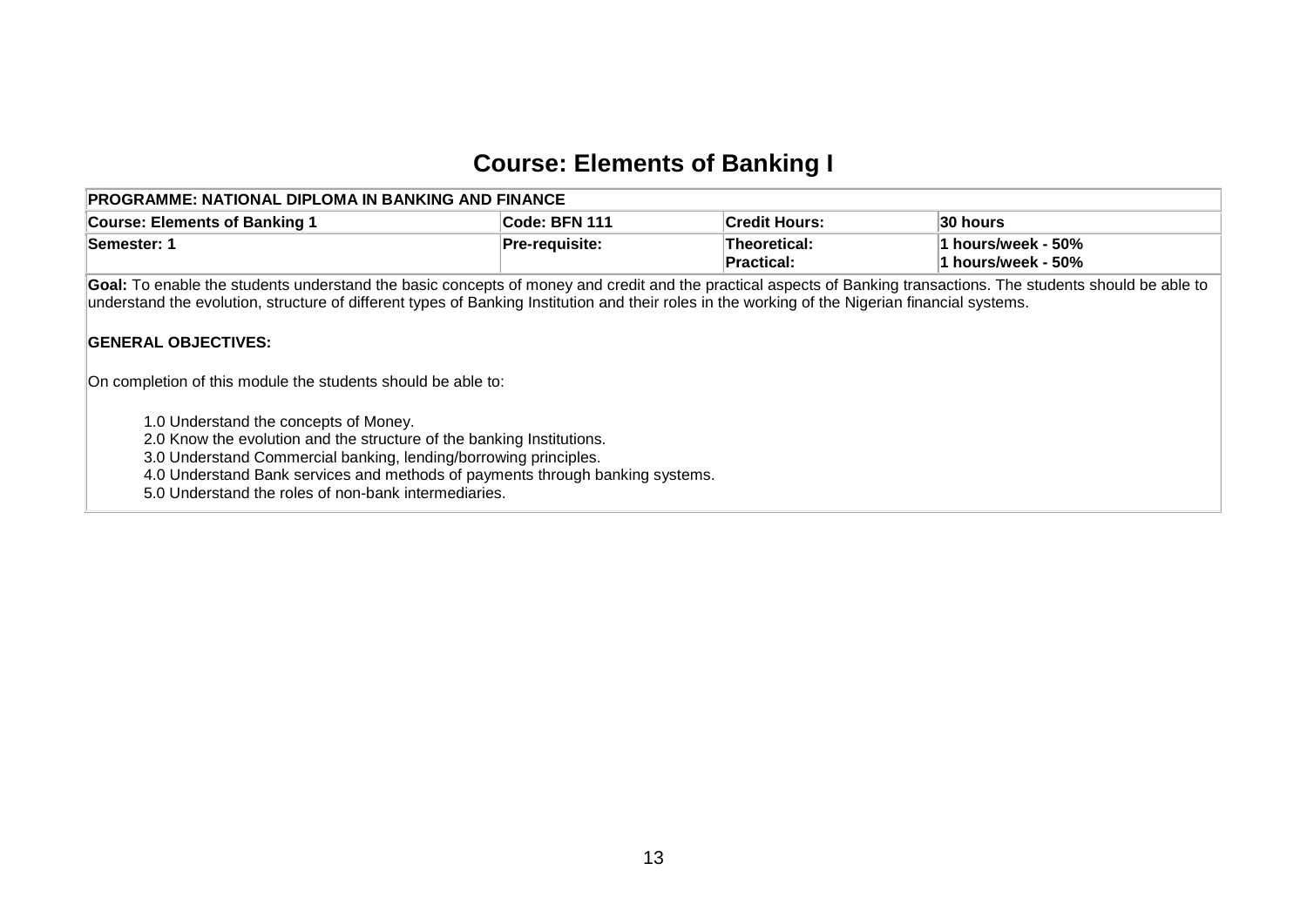|         | <b>Theoretical Content</b>                                                                                                                                                                                                                            |                                                                                                                                                                                                                                                                                                                                                                                                                                                                                                                     |                                                                                              | <b>Practical Content</b>                                                                                                                                                                          |                                                                                                                                                                                                                                   |                                                       |  |
|---------|-------------------------------------------------------------------------------------------------------------------------------------------------------------------------------------------------------------------------------------------------------|---------------------------------------------------------------------------------------------------------------------------------------------------------------------------------------------------------------------------------------------------------------------------------------------------------------------------------------------------------------------------------------------------------------------------------------------------------------------------------------------------------------------|----------------------------------------------------------------------------------------------|---------------------------------------------------------------------------------------------------------------------------------------------------------------------------------------------------|-----------------------------------------------------------------------------------------------------------------------------------------------------------------------------------------------------------------------------------|-------------------------------------------------------|--|
|         | <b>Week Specific Learning Outcomes</b>                                                                                                                                                                                                                | Teacher's Activities                                                                                                                                                                                                                                                                                                                                                                                                                                                                                                | <b>Resources</b>                                                                             | <b>Specific Learning</b><br><b>Outcomes</b>                                                                                                                                                       | <b>Teacher's Activities</b>                                                                                                                                                                                                       | <b>Resources</b>                                      |  |
|         | General Objective 1: Understand the concepts of Money                                                                                                                                                                                                 |                                                                                                                                                                                                                                                                                                                                                                                                                                                                                                                     |                                                                                              |                                                                                                                                                                                                   |                                                                                                                                                                                                                                   |                                                       |  |
| $1-3$   | 1.1 Explain the basic concepts<br>of money - its origin.<br>1.2 Describe how banks create<br>money.<br>1.3 Differentiate between the<br>different types of money.<br>1.4 Explain the factors that<br>influence the demand for and<br>supply of money. | $\blacktriangleright$ Lead the students to<br>identifying the simple<br>meanings of money. The<br>history of money from<br>ancient civilization to date<br>be traced.<br>• Illustrate to the students<br>the process of money<br>creation by banks. A quiz<br>can be assigned after the<br>lecture.<br>· Identify types of money,<br>discuss the types and<br>differentiate them, with<br>examples.<br>• Provide the concepts of<br>demand and supply of<br>money and identify the<br>factors that influences them. | • Textbooks:<br>and periodicals.<br>• Textbooks,<br>and transparency.                        | Able to explain the concept<br>journals, magazines of money and the different<br>forms of money.<br>Able to explain factors<br>journals, magazines influencing the supply and<br>demand of money. | Guide the students to complete<br>a group research exercise using<br>the internet. They should<br>research the origins and<br>development of monetary<br>systems and comment on their<br>development and the situation<br>to-day. | Assignment<br>brief.<br>Internet<br>Word<br>processor |  |
|         | General Objectives: 2.0 Know the evolution and the structure of the banking institutions.                                                                                                                                                             |                                                                                                                                                                                                                                                                                                                                                                                                                                                                                                                     |                                                                                              |                                                                                                                                                                                                   |                                                                                                                                                                                                                                   |                                                       |  |
| $ 4-6 $ | 2.1 Explain the evolution and<br>structure of different types of<br><b>Banking Institutions - Central</b><br>Bank, Commercial Banks,<br>Development banks and non<br>Banking/Finance Institutions.                                                    | • Provide a historical<br>account of the Apex bank,<br>Commercial Banks,<br>Development Banks and<br>non Bank/Finance<br>institutions from Colonial to<br>post Colonial periods.                                                                                                                                                                                                                                                                                                                                    | Textbooks,<br>and periodicals.<br>Transparency,<br>charts, textbooks,<br>magazines, journals | Ability to understand and<br>magazines, journals appreciate the difference<br>between the role of private<br>sector banks and the role<br>of central banks.                                       | Individual assignments<br>comparing and contrasting the<br>roles of central and private<br>sector banks                                                                                                                           | Assignment<br>brief<br>Internet<br>Word<br>processor  |  |
|         | 2.2 Explain sources of funds,<br>functions and the management<br>of the Banks named in 2.1<br>above.                                                                                                                                                  | $\bullet$ Illustrate with a chart the<br>structure of those Banks.<br>$\bullet$ Outline and discuss the                                                                                                                                                                                                                                                                                                                                                                                                             | and periodicals.                                                                             |                                                                                                                                                                                                   |                                                                                                                                                                                                                                   |                                                       |  |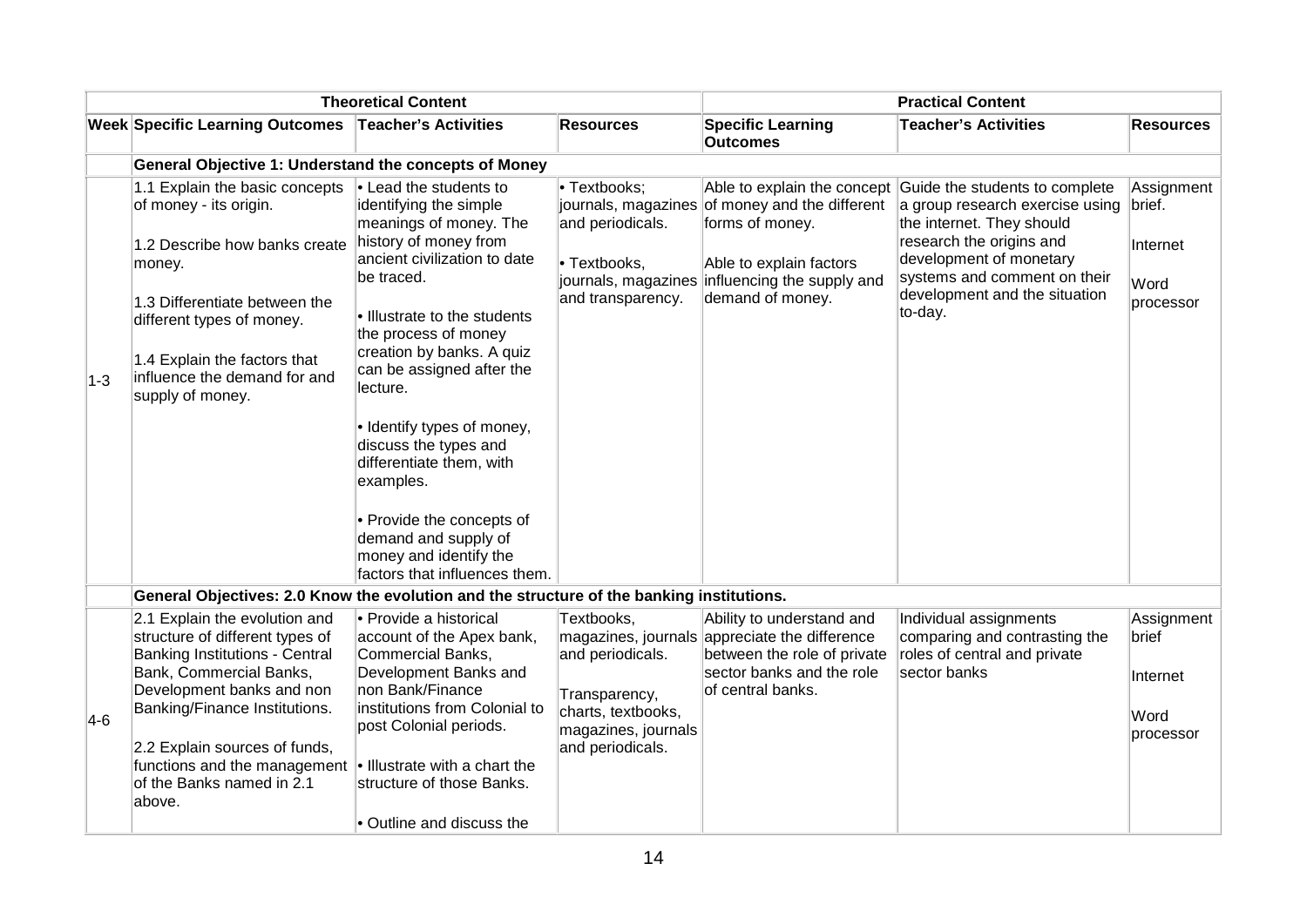|         | <b>Theoretical Content</b>                                                                                  |                                                                                                       |                                                                  | <b>Practical Content</b>                                           |                                                                                                   |                  |  |
|---------|-------------------------------------------------------------------------------------------------------------|-------------------------------------------------------------------------------------------------------|------------------------------------------------------------------|--------------------------------------------------------------------|---------------------------------------------------------------------------------------------------|------------------|--|
|         | <b>Week Specific Learning Outcomes</b>                                                                      | <b>Teacher's Activities</b>                                                                           | <b>Resources</b>                                                 | <b>Specific Learning</b><br><b>Outcomes</b>                        | <b>Teacher's Activities</b>                                                                       | <b>Resources</b> |  |
|         |                                                                                                             | various sources of funds<br>mobilized by Banks.                                                       |                                                                  |                                                                    |                                                                                                   |                  |  |
|         |                                                                                                             | • Provide a discussion on<br>the functions performed by<br>Banks listed in 2.1.1                      |                                                                  |                                                                    |                                                                                                   |                  |  |
|         |                                                                                                             | • Lead the students in<br>studying the nature and type<br>of management practices in<br>the Banks.    |                                                                  |                                                                    |                                                                                                   |                  |  |
|         | General Objective: 3.0 Understand Commercial Bank lending/borrowing principles                              |                                                                                                       |                                                                  |                                                                    |                                                                                                   |                  |  |
|         | 3.1 Describe commercial Banks • Illustrate to the students<br>balance sheet structure.                      | the properties of a Banks<br>balance sheet. A specimen                                                | Transparency,<br>textbooks, Annual<br>accounts and               | Ability to apply the<br>principles of<br>borrowing/lending applied | Group assignment matching the<br>needs of a range of potential<br>borrowers with the requirements | Internet         |  |
|         | 3.2 Explain the basic concepts<br>of liquidity and profitability.                                           | shall be provided to the<br>students.                                                                 | Statements,<br>Magazines, etc.                                   | by commercial banks in<br>their decision making.                   | applied by bank lenders                                                                           | Flipchart        |  |
|         | 3.3 Define borrowing and<br>lending.                                                                        | • Provide, with a workable<br>figure, a simple<br>understanding of liquidity                          | <b>Annual Accounts</b><br>and Statements,<br>textbooks, journals |                                                                    |                                                                                                   |                  |  |
|         | 3.4 Explain the principles<br>governing borrowing and                                                       | and profitability concepts in<br>Banking.                                                             | etc.                                                             |                                                                    |                                                                                                   |                  |  |
| $7 - 9$ | lending.<br>3.5 Explain the role of Banking<br>in the economy - special<br>position of the Financial system | $\bullet$ Lead the students in<br>providing the meaning of<br>borrowing and lending.                  |                                                                  |                                                                    |                                                                                                   |                  |  |
|         | in the saving process.                                                                                      | $\bullet$ Outline and discuss the<br>canons of lending and that<br>of borrowing.                      |                                                                  |                                                                    |                                                                                                   |                  |  |
|         |                                                                                                             | · Provide a discussion on<br>the roles perform by Banks<br>in the development process<br>of a nation. |                                                                  |                                                                    |                                                                                                   |                  |  |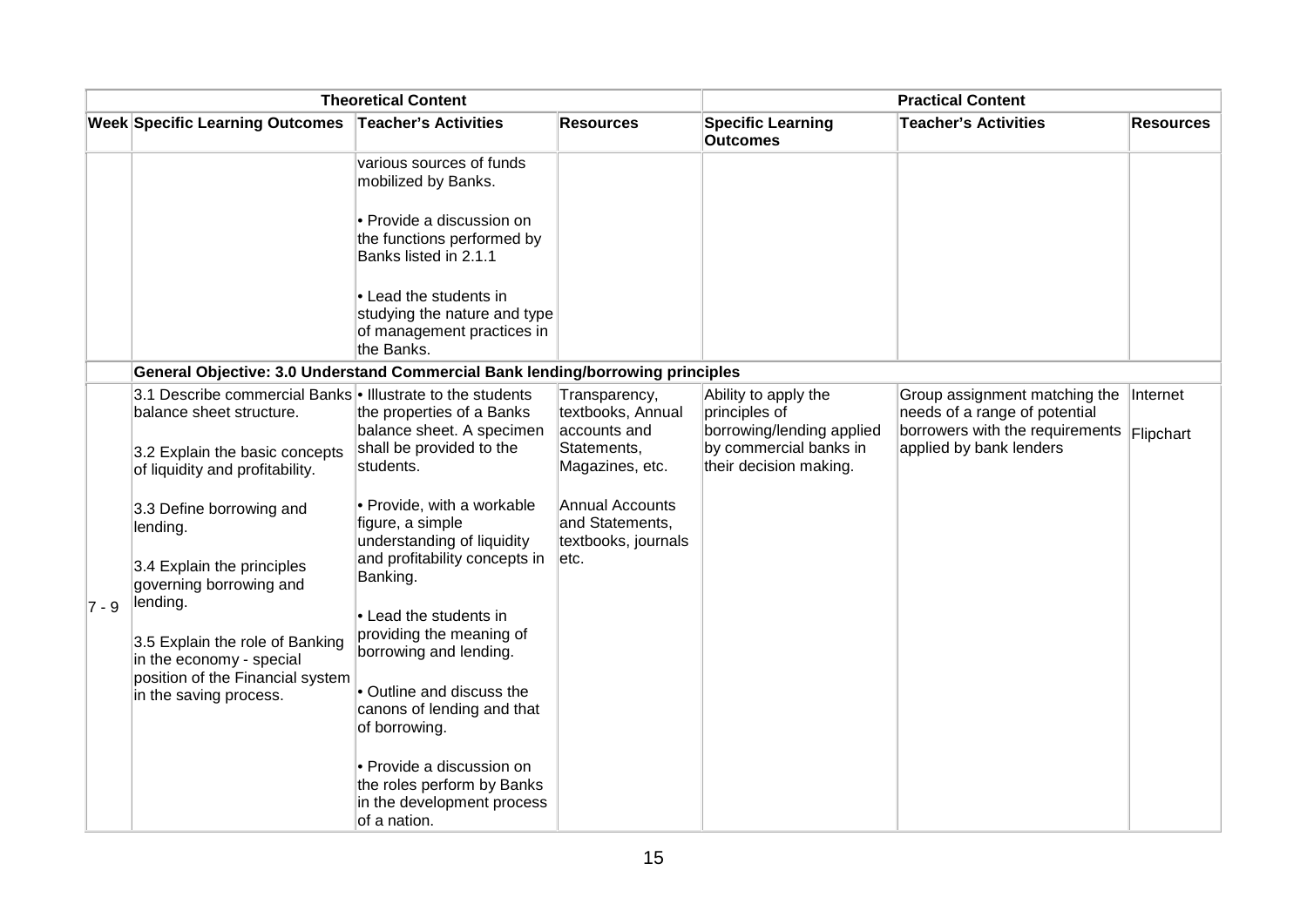|            | <b>Theoretical Content</b>                                                                                                                                                                                                                                |                                                                                                                                                                                                                                                                                                                                                                                                                                                                                                                                                 |                                                                                                                   | <b>Practical Content</b>                                                                                                |                                                                                                                                                                           |                                                            |
|------------|-----------------------------------------------------------------------------------------------------------------------------------------------------------------------------------------------------------------------------------------------------------|-------------------------------------------------------------------------------------------------------------------------------------------------------------------------------------------------------------------------------------------------------------------------------------------------------------------------------------------------------------------------------------------------------------------------------------------------------------------------------------------------------------------------------------------------|-------------------------------------------------------------------------------------------------------------------|-------------------------------------------------------------------------------------------------------------------------|---------------------------------------------------------------------------------------------------------------------------------------------------------------------------|------------------------------------------------------------|
|            | <b>Week Specific Learning Outcomes</b>                                                                                                                                                                                                                    | Teacher's Activities                                                                                                                                                                                                                                                                                                                                                                                                                                                                                                                            | <b>Resources</b>                                                                                                  | <b>Specific Learning</b><br><b>Outcomes</b>                                                                             | <b>Teacher's Activities</b>                                                                                                                                               | <b>Resources</b>                                           |
|            | General Objectives.: 4.0 Understand Bank services and methods of payments through banking systems.                                                                                                                                                        |                                                                                                                                                                                                                                                                                                                                                                                                                                                                                                                                                 |                                                                                                                   |                                                                                                                         |                                                                                                                                                                           |                                                            |
|            | 4.1 Describe the various<br>services offered by the Banks.<br>4.2 Explain the methods of<br>payments through the Banking<br>system.<br>4.3 Describe the Banks<br>clearing system.<br>4.4 Explain the role of Banking<br>10-12 as catalysts in development | Lead the students in<br>identifying the products<br>offered by banks for<br>customer services, and a<br>discussion on each be<br>made.<br>• Outline and provide a<br>discussion with a specimen<br>where possible the methods<br>of payment via the Banking<br>System.<br>· Illustrate how Banks<br>clearing system operates to<br>the students. The recent<br>development in the clearing<br>system shall be discussed<br>too.<br>• Provide a detail discussion<br>on the instrumentality of<br>Banks in triggering<br>development to nations. | Textbooks, journals,<br>magazines and<br>Newspapers.<br>Textbooks,<br>Transparency,<br>Magazines and<br>journals. | Ability to explain the<br>services offered to<br>customers by banks<br>concerning payment<br>methods.                   | Group exercise involving an<br>investigation into methods of<br>making payments through<br>banks.<br>Feedback as a group to the<br>class.                                 | Internet<br>Exercise<br>brief<br>Flipchart/<br>powerpoint. |
|            | General Objectives. 5.0 Understand the roles of non-bank intermediaries                                                                                                                                                                                   |                                                                                                                                                                                                                                                                                                                                                                                                                                                                                                                                                 |                                                                                                                   |                                                                                                                         |                                                                                                                                                                           |                                                            |
| 13 -<br>15 | 5.1 Explain what non-bank<br>intermediaries are and their<br>contributions to the economy<br>as a whole.<br>5.2 Discuss the importance of<br>the institutions by funds<br>mobilization and contributions<br>to the economy as a whole.                    | • Lead the discussion of<br>what non-bank<br>Intermediaries are and how<br>they contribute in the<br>mobilization of financial<br>resources for development.<br>$\bullet$ Provide an outline of the<br>Sources of funds and the<br>process in channeling these                                                                                                                                                                                                                                                                                  | Textbooks,<br>and Newspapers.                                                                                     | A full understanding of the<br>magazines, journals importance of non-bank<br>intermediaries to the<br>Nigerian economy. | Guide students to research the<br>role of non-bank intermediaries<br>and their importance to the<br>Nigerian economy.<br>Students to complete short class choice)<br>test | Internet<br>Class short<br>test.<br>(multiple              |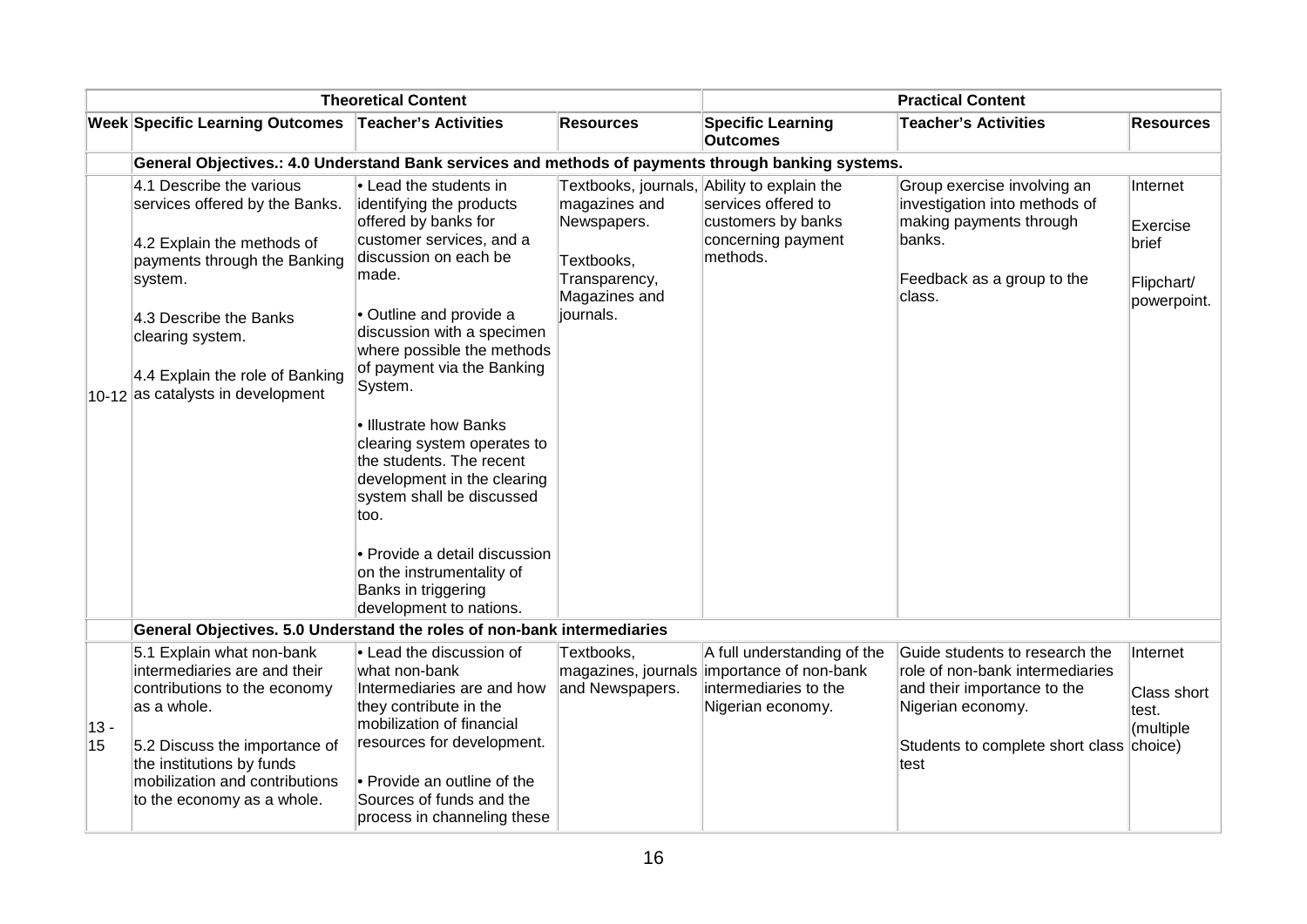|                                                                              | <b>Theoretical Content</b>                                                                                                                                                                                                   | <b>Practical Content</b> |                                             |                      |                  |
|------------------------------------------------------------------------------|------------------------------------------------------------------------------------------------------------------------------------------------------------------------------------------------------------------------------|--------------------------|---------------------------------------------|----------------------|------------------|
| Week Specific Learning Outcomes   Teacher's Activities                       |                                                                                                                                                                                                                              | Resources                | <b>Specific Learning</b><br><b>Outcomes</b> | Teacher's Activities | <b>Resources</b> |
| 5.1 Distinguish between non-<br>bank financial intermediaries<br>land Banks. | funds by the non-banks into<br>the financial system and the<br>economy at large.<br>$\blacktriangleright$ Provide the students with a<br>clear distinction of non-bank<br>financial institutions and<br>Banks with examples. |                          |                                             |                      |                  |

|                                                                        | <b>ASSESSMENT CRITERIA</b> |     |      |  |  |  |  |  |
|------------------------------------------------------------------------|----------------------------|-----|------|--|--|--|--|--|
| Coursework Course test Practical Other (Examination/project/portfolio) |                            |     |      |  |  |  |  |  |
| %                                                                      | <b>20%</b>                 | 30% | .50% |  |  |  |  |  |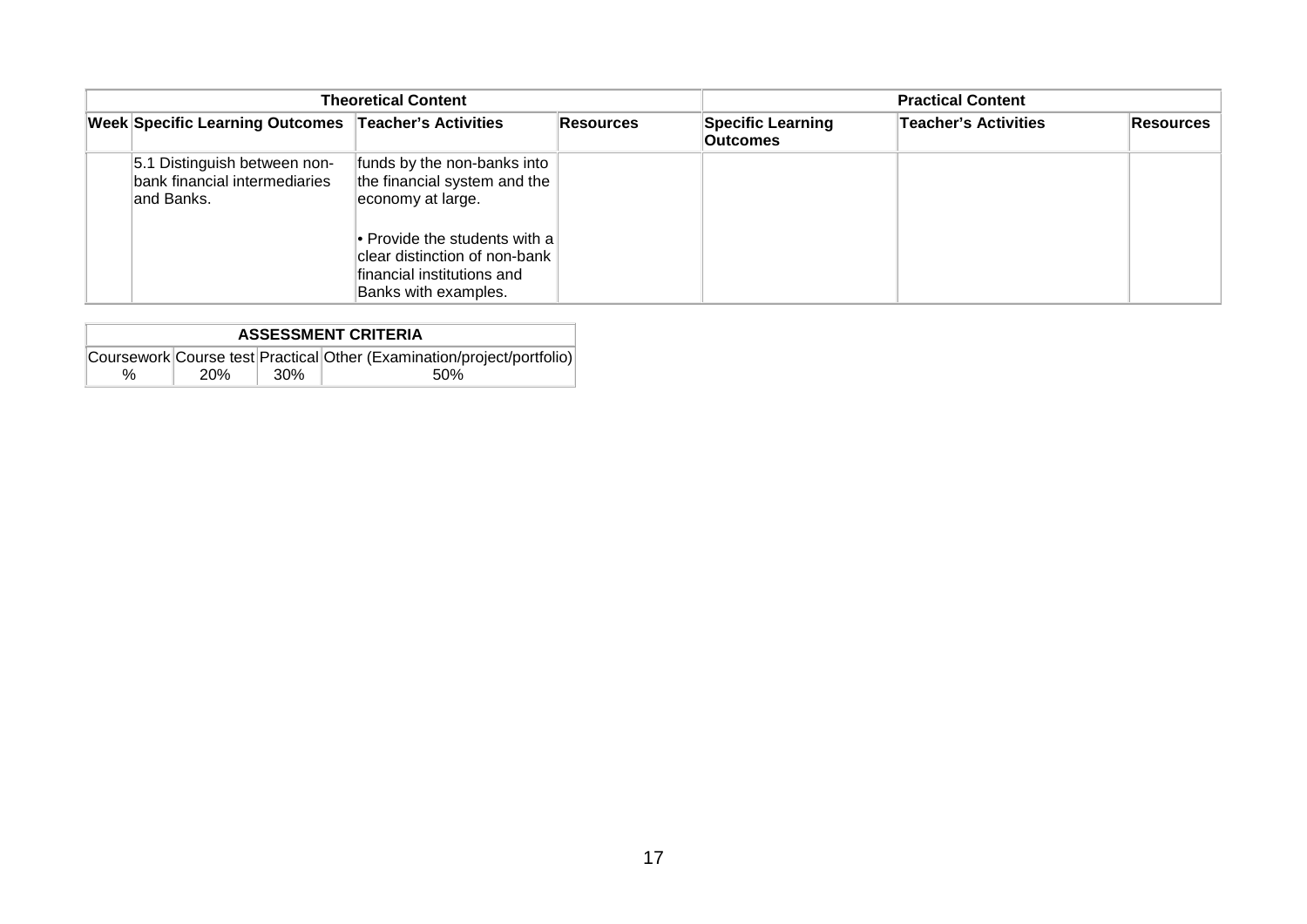### **Course: Business Mathematics I**

<span id="page-19-0"></span>

| <b>PROGRAMME: ND BUS ADMIN AND MANAGEMENT</b>                                                                                                                                                                                                                                                                                                                                                                                                                                                                                                                                                                                                                                                                                                   |                |                                   |                                            |
|-------------------------------------------------------------------------------------------------------------------------------------------------------------------------------------------------------------------------------------------------------------------------------------------------------------------------------------------------------------------------------------------------------------------------------------------------------------------------------------------------------------------------------------------------------------------------------------------------------------------------------------------------------------------------------------------------------------------------------------------------|----------------|-----------------------------------|--------------------------------------------|
| <b>Course: BUSINESS MATHEMATICS</b>                                                                                                                                                                                                                                                                                                                                                                                                                                                                                                                                                                                                                                                                                                             | Code: BAM 112  | <b>Credit Hours:</b>              | 3 hours                                    |
| <b>Semester: ONE</b>                                                                                                                                                                                                                                                                                                                                                                                                                                                                                                                                                                                                                                                                                                                            | Pre-requisite: | Theoretical:<br><b>Practical:</b> | 2 hours/week - 67 %<br>1 hours/week - 33 % |
| Course main Aim/Goal                                                                                                                                                                                                                                                                                                                                                                                                                                                                                                                                                                                                                                                                                                                            |                |                                   |                                            |
| The course is designed to enable the student apply the quantitative knowledge of business mathematics in solving simple business problems.<br><b>General Objectives:</b><br>1. Understand the concepts of simple and compound interest, annuity, present value and discount<br>2. Understand investment appraisal, the necessary test and their application to business<br>3. Evaluate indices<br>4. Understand the concepts of equations and inequalities and their applications in solving business problems.<br>5. Understand vector algebra and its application to business<br>6. Comprehend the basic idea of matrix and its application to business<br>7. Understand the construction and interpretation of graphs and their application. |                |                                   |                                            |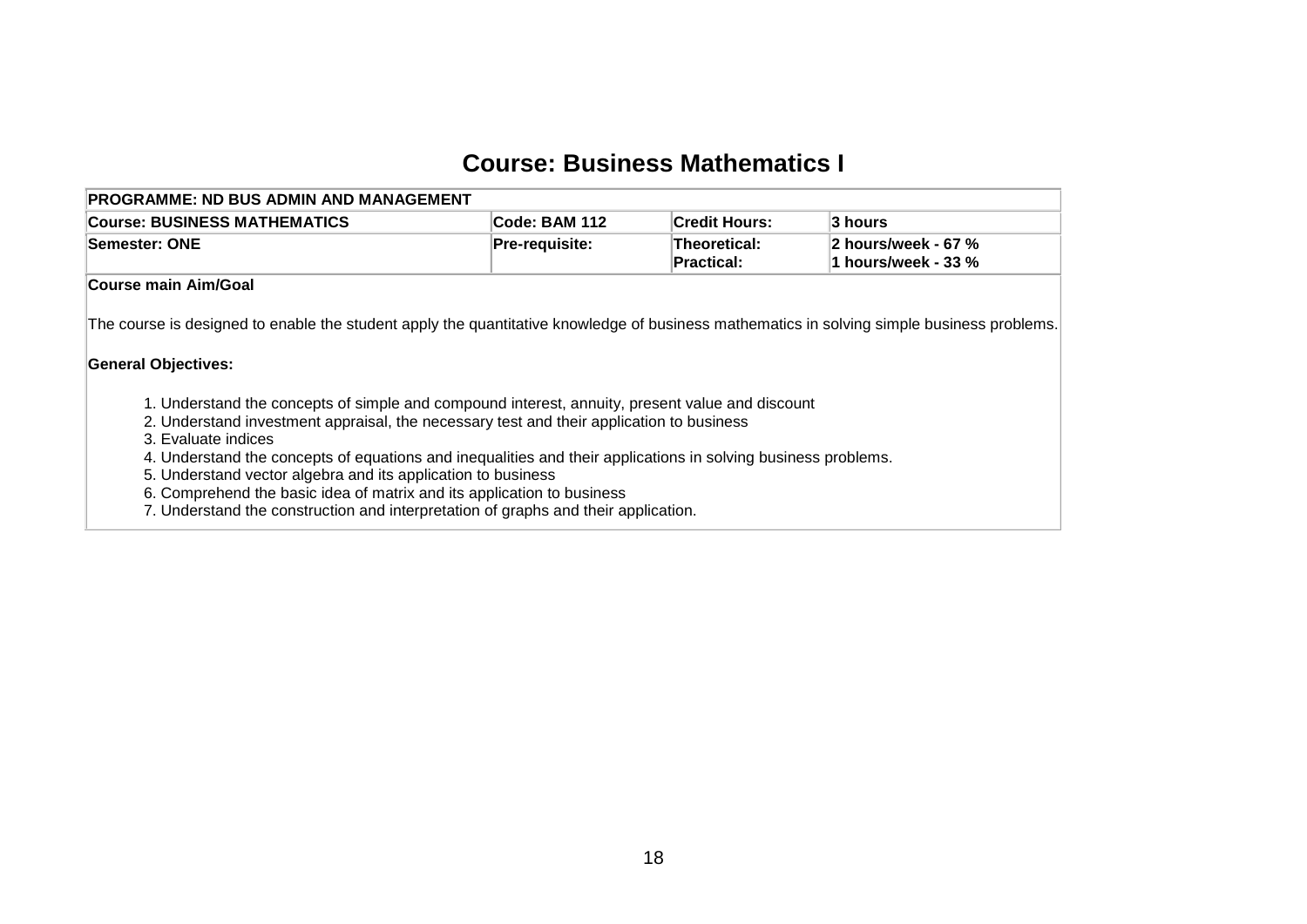|       | <b>Theoretical Content</b>                                                                                                                                                                                                                                                                             |                                                                                                                                                                                                     |                                                                   | <b>Practical Content</b>                                                                                                                                                                                          |                                                                                                                                                                                                                                            |                                                              |  |
|-------|--------------------------------------------------------------------------------------------------------------------------------------------------------------------------------------------------------------------------------------------------------------------------------------------------------|-----------------------------------------------------------------------------------------------------------------------------------------------------------------------------------------------------|-------------------------------------------------------------------|-------------------------------------------------------------------------------------------------------------------------------------------------------------------------------------------------------------------|--------------------------------------------------------------------------------------------------------------------------------------------------------------------------------------------------------------------------------------------|--------------------------------------------------------------|--|
|       | <b>Week Specific Learning</b><br><b>Outcomes</b>                                                                                                                                                                                                                                                       | <b>Teacher's Activities</b>                                                                                                                                                                         | <b>Resources</b>                                                  | <b>Specific Learning</b><br><b>Outcomes</b>                                                                                                                                                                       | <b>Teacher's Activities</b>                                                                                                                                                                                                                | <b>Resources</b>                                             |  |
|       | General Objective 1: Understand the concepts of simple and compound interest, annuity, present value and discount                                                                                                                                                                                      |                                                                                                                                                                                                     |                                                                   |                                                                                                                                                                                                                   |                                                                                                                                                                                                                                            |                                                              |  |
| $1-2$ | 1.1 Define simple and<br>compound interest.<br>1.2 Compute annuity and<br>compound interest.<br>1.3 Compute the value of<br>land, equipment, etc or<br>money according to present<br>value concept.<br>1.4 Compute the monetary<br>worth of things with discount   Solve problem involving<br>concept. | <b>Explain sequence and</b><br>series<br>$\blacktriangleright$ Explain simple and<br>compound interest<br>• Solve problem involving<br>1.1 above.<br>$\bullet$ Explain annuity, PV, and<br>network. | Textbooks<br>Calculators<br>Annuity<br><b>Tables</b><br>Log books | Compute annuity and<br>compound interest.<br>Compute the value of<br>land, equipment, etc or<br>money according to<br>present value concept.<br>Compute the monetary<br>worth of things with<br>discount concept. | Guidance on the calculation<br>of simple and compound<br>interest.<br>Solve business problems -<br>retail scenarios - using<br>simple and compound<br>interest.<br>Advice on the concept of net<br>present value - simple<br>calculations. | Questions and<br>problems based<br>on business<br>situations |  |
|       | 1.5 Apply the above concept<br>to problems in business.                                                                                                                                                                                                                                                | above.                                                                                                                                                                                              |                                                                   |                                                                                                                                                                                                                   |                                                                                                                                                                                                                                            |                                                              |  |
|       | General Objective 2: Understand investment appraisal, the necessary test and their application to business                                                                                                                                                                                             |                                                                                                                                                                                                     |                                                                   |                                                                                                                                                                                                                   |                                                                                                                                                                                                                                            |                                                              |  |
| $3-4$ | 2.1 Define the discounting<br>techniques.<br>2.2 State discounting<br>techniques using the cash<br>flow method.<br>2.3 Perform the necessary<br>test in the choice of the<br>techniques                                                                                                                | Explain the concept of<br>discount and cash flow<br>techniques.<br>Solve problems involving<br>the above.<br>Conduct test                                                                           | Textbooks<br>Calculators<br>Annuity<br><b>Tables</b><br>Log books | State discounting<br>techniques using the cash discounted cash flow<br>flow method.<br>Perform the necessary<br>test in the choice of the<br>techniques<br>Apply concepts to<br>problems in Business              | Guidance on cash flow and<br>calculations<br>Solve business problems -<br>retail scenarios - using<br>simple and compound<br>interest.                                                                                                     | Questions and<br>problems based<br>on business<br>situations |  |
|       | 2.4 Apply above concepts to<br>problems in Business                                                                                                                                                                                                                                                    |                                                                                                                                                                                                     |                                                                   |                                                                                                                                                                                                                   |                                                                                                                                                                                                                                            |                                                              |  |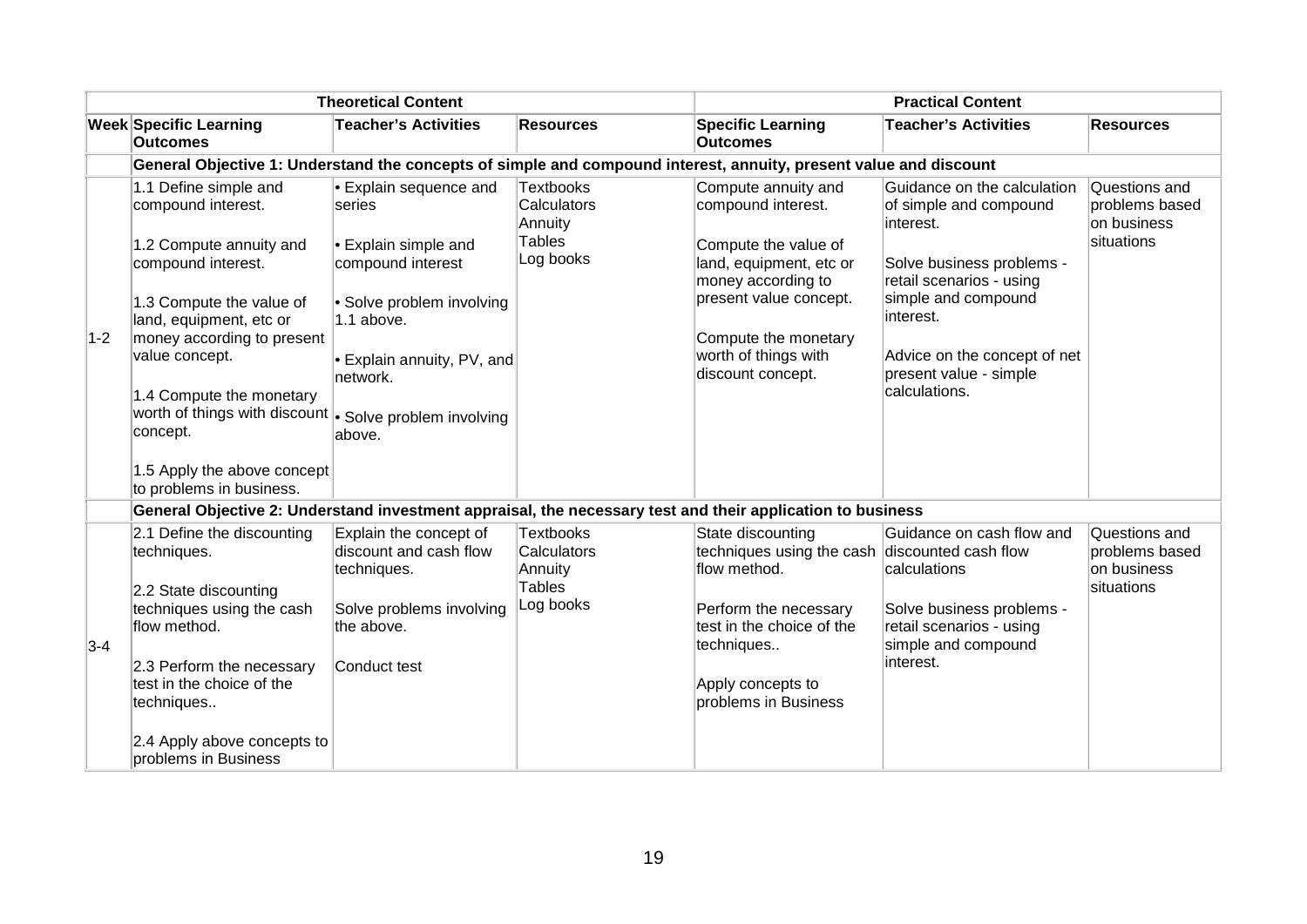|       |                                                                                                                                                                                                                                                                                                                      | <b>Theoretical Content</b>                                                                                                        |                                                                                                                                   | <b>Practical Content</b>                                                                                                        |                                                                                                                                 |                                                              |
|-------|----------------------------------------------------------------------------------------------------------------------------------------------------------------------------------------------------------------------------------------------------------------------------------------------------------------------|-----------------------------------------------------------------------------------------------------------------------------------|-----------------------------------------------------------------------------------------------------------------------------------|---------------------------------------------------------------------------------------------------------------------------------|---------------------------------------------------------------------------------------------------------------------------------|--------------------------------------------------------------|
|       | <b>Week Specific Learning</b><br><b>Outcomes</b>                                                                                                                                                                                                                                                                     | <b>Teacher's Activities</b>                                                                                                       | <b>Resources</b>                                                                                                                  | <b>Specific Learning</b><br><b>Outcomes</b>                                                                                     | <b>Teacher's Activities</b>                                                                                                     | <b>Resources</b>                                             |
|       | <b>General Objective 3: Evaluate Indices</b>                                                                                                                                                                                                                                                                         |                                                                                                                                   |                                                                                                                                   |                                                                                                                                 |                                                                                                                                 |                                                              |
| $5-6$ | 3.1 Define indices<br>3.2 Simplify the product and<br>quotient of indices.<br>3.3 Simplify the value of an<br>index raised to an exponent.<br>3.4 Define logarithms.<br>3.5 Explain the laws of<br>logarithms<br>3.6 Define change of base<br>3.7 Apply the above<br>concepts to problems of<br>business management. | Explain indices;<br>logarithms & their laws.<br>Solve problems involving<br>the above.                                            | Textbooks<br>Calculators<br>Log books                                                                                             | Simplify the product and<br>quotient of indices.<br>Simplify the value of an<br>index raised to an<br>exponent.                 | Solve business problems<br>using indices.<br>Advice and guidance on the<br>use of indices and<br>logarithms                     | Questions and<br>problems based<br>on business<br>situations |
|       |                                                                                                                                                                                                                                                                                                                      |                                                                                                                                   |                                                                                                                                   |                                                                                                                                 | General Objective 4: Understand the concepts of equations and inequalities and their applications in solving business problems. |                                                              |
|       | 4.1 Explain the concept of<br>equation, i.e. A=B, where A<br>and B are expressions.                                                                                                                                                                                                                                  | i. Explain mathematics<br>equations.                                                                                              | i. Explain mathematics<br>equations.                                                                                              | Solve simultaneous<br>equations using algebraic<br>and graphical methods.                                                       | Advice on the application of<br>simultaneous linear<br>equations.                                                               | Questions and<br>problems based<br>on business               |
| 7-8   | 4.2 List different types of<br>equation: Linear, quadratic,<br>cubic, etc.<br>4.3 Enumerate examples of<br>simultaneous equations:                                                                                                                                                                                   | ii. Explain types of<br>equation.<br>iii. Solve problems<br>involving equations using<br>mathematical and<br>graphical equations. | ii. Explain types of<br>equation.<br>iii. Solve problems<br>involving equations<br>using mathematical and<br>graphical equations. | Factorize a given<br>equation. Solve a given<br>equation by Factorization.<br>Solve given equations by<br>completing the square | Solve business problems<br>using indices.<br>Apply the principles of<br>factorization.                                          | situations                                                   |
|       | Linear, quadratic etc<br>4.4 Solve simultaneous<br>equations using algebraic                                                                                                                                                                                                                                         | iv. Give assignment.                                                                                                              | iv. Give assignment.                                                                                                              |                                                                                                                                 | Solve equations relevant to<br>business situations.                                                                             |                                                              |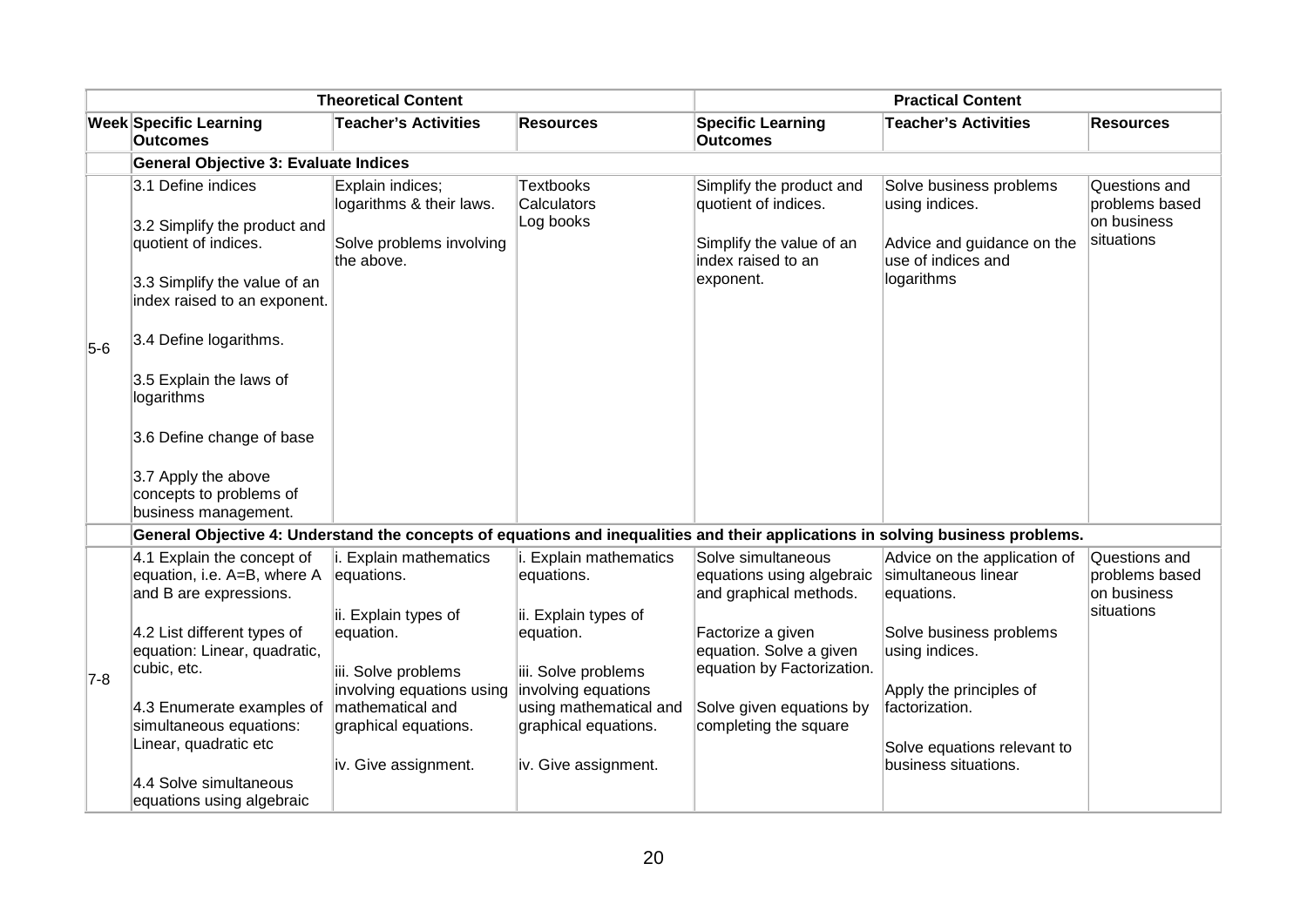|          | <b>Theoretical Content</b>                                                      |                                         |                  | <b>Practical Content</b>                                                         |                                                            |                                 |
|----------|---------------------------------------------------------------------------------|-----------------------------------------|------------------|----------------------------------------------------------------------------------|------------------------------------------------------------|---------------------------------|
|          | <b>Week Specific Learning</b><br><b>Outcomes</b>                                | <b>Teacher's Activities</b>             | <b>Resources</b> | <b>Specific Learning</b><br><b>Outcomes</b>                                      | <b>Teacher's Activities</b>                                | <b>Resources</b>                |
|          | and graphical methods.                                                          |                                         |                  |                                                                                  |                                                            |                                 |
|          | 4.5 Explain factorization.                                                      |                                         |                  |                                                                                  |                                                            |                                 |
|          | 4.6 Factorize a given<br>equation. Solve a given<br>equation by Factorization.  |                                         |                  |                                                                                  |                                                            |                                 |
|          | 4.7 Solve given equations<br>by completing the square                           |                                         |                  |                                                                                  |                                                            |                                 |
|          | 4.8 Explain the use of<br>formula in solving quadratic<br>equations.            |                                         |                  |                                                                                  |                                                            |                                 |
|          | 4.9 Solve equations<br>involving inequalities.                                  |                                         |                  |                                                                                  |                                                            |                                 |
|          | General Objective 5: Understand vector algebra and its application to business. |                                         |                  |                                                                                  |                                                            |                                 |
|          | 5.1 Define a vector.                                                            | <b>• Explain vector and its</b><br>law. | <b>Textbooks</b> | Illustrate the addition,<br>subtraction and                                      | Apply the concepts of vector<br>algebra to Business Advice | Questions and<br>problems based |
|          | 5.2 List example of vector.                                                     | · Solve problem involving               | Graph papers     | multiplication of vector.<br>Explain the distribution law to business situations | on the application of vectors                              | on business<br>situations       |
| $9 - 10$ | 5.3 Illustrate the addition,<br>subtraction and<br>multiplication of vector.    | vector                                  |                  | of Vector.                                                                       |                                                            |                                 |
|          | 5.4 Explain the distribution<br>law of Vector.                                  |                                         |                  |                                                                                  |                                                            |                                 |
|          | 5.5 Apply the concepts of<br>vector algebra to<br>business.                     |                                         |                  |                                                                                  |                                                            |                                 |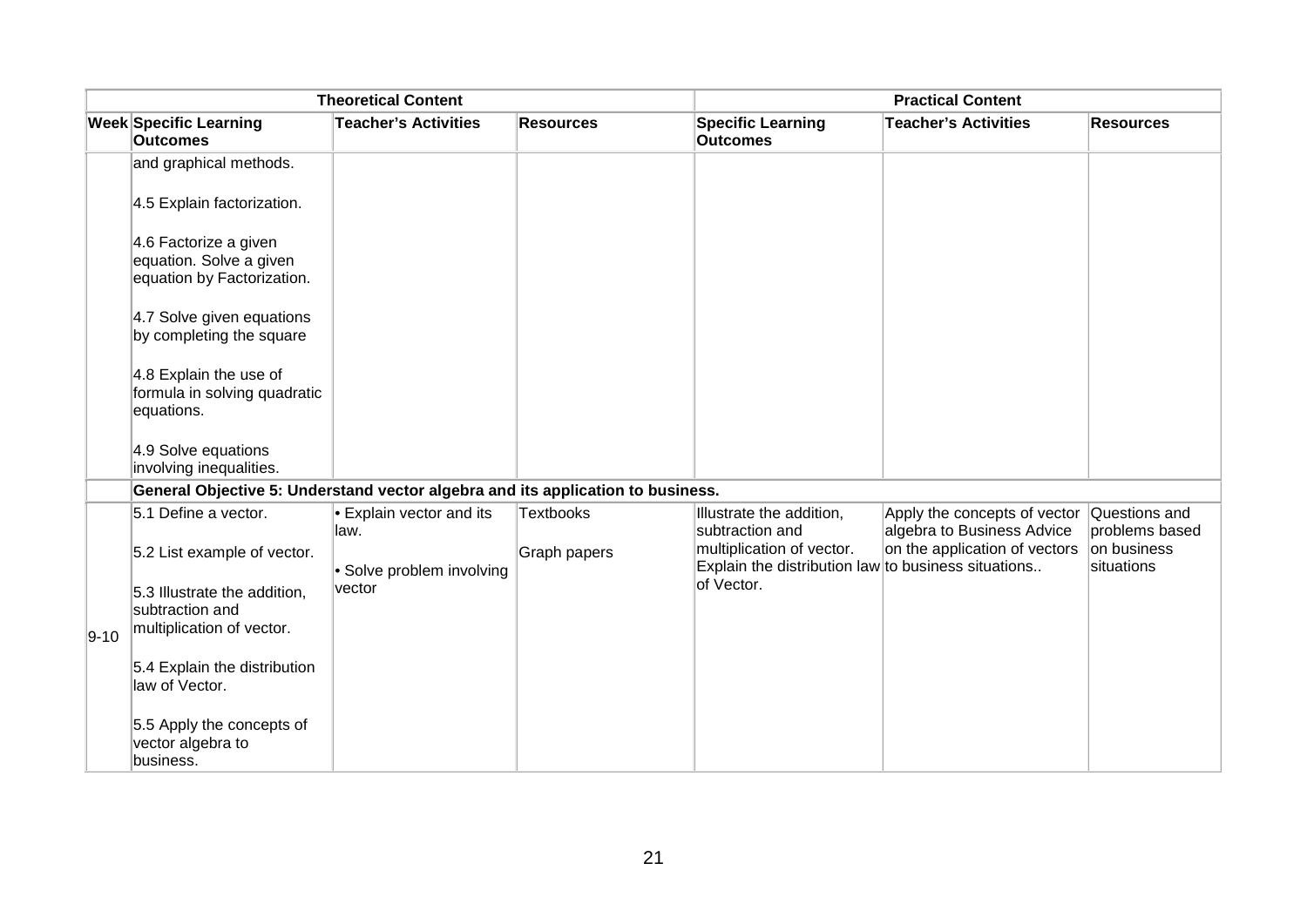|             | <b>Theoretical Content</b>                                                                                                                    |                                                                                 |                  | <b>Practical Content</b>                                                                         |                                                                                               |                                                              |
|-------------|-----------------------------------------------------------------------------------------------------------------------------------------------|---------------------------------------------------------------------------------|------------------|--------------------------------------------------------------------------------------------------|-----------------------------------------------------------------------------------------------|--------------------------------------------------------------|
|             | <b>Week Specific Learning</b><br><b>Outcomes</b>                                                                                              | <b>Teacher's Activities</b>                                                     | <b>Resources</b> | <b>Specific Learning</b><br><b>Outcomes</b>                                                      | <b>Teacher's Activities</b>                                                                   | <b>Resources</b>                                             |
|             | General Objective 6: Comprehend the basic idea of matrix and its application to business                                                      |                                                                                 |                  |                                                                                                  |                                                                                               |                                                              |
|             | 6.1 Define matrix<br>6.2 Identify matrix                                                                                                      | • Explain the concept of<br>matrix and its properties.<br>• Solve simple matrix | <b>Textbooks</b> | of addition, subtraction<br>and multiplication with<br>matrix.                                   | Perform simple operations Advice on the application of<br>matrices to business<br>situations. | Questions and<br>problems based<br>on business<br>situations |
|             | 6.3 State the properties of<br>matrix                                                                                                         | problems.<br>• Solve matrix by linear                                           |                  | Determine the determinant matrices to business<br>of matrix including<br>positives, negative and | Apply the concepts of<br>situations                                                           |                                                              |
|             | 6.4 Perform simple<br>operations of addition,<br>subtraction and<br>multiplication with matrix.                                               | equations<br>• Solve business<br>problems using matrix.                         |                  | zero determinants                                                                                |                                                                                               |                                                              |
| $ 11 - 12 $ | 6.5 Determine the<br>determinant of matrix<br>including positives, negative<br>and zero determinants.<br>6.6 Explain the rank of a<br>matrix. | (i) Conduct test                                                                |                  |                                                                                                  |                                                                                               |                                                              |
|             | 6.7 Determine the inverse of<br>a matrix.                                                                                                     |                                                                                 |                  |                                                                                                  |                                                                                               |                                                              |
|             | 6.8 Determine the transpose<br>and adjoin of a matrix.                                                                                        |                                                                                 |                  |                                                                                                  |                                                                                               |                                                              |
|             | 6.9 Solve linear equations<br>by the methods of Game's<br>Rule, (ii) Gausian Method,<br>(iii) on verse of matrix.                             |                                                                                 |                  |                                                                                                  |                                                                                               |                                                              |
|             | 6.10 Apply the rank of a<br>matrix to input/output<br>analysis.                                                                               |                                                                                 |                  |                                                                                                  |                                                                                               |                                                              |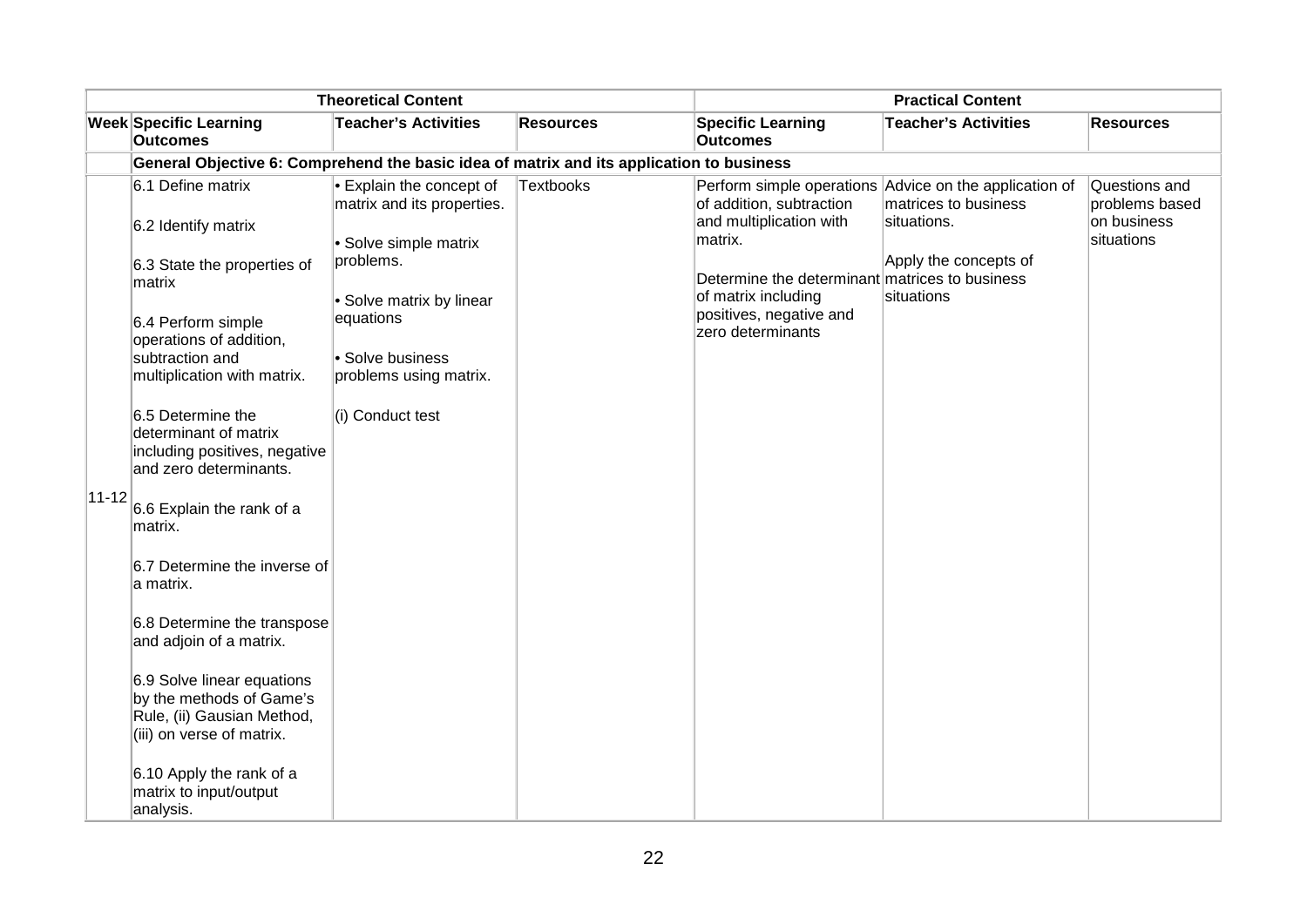|             | <b>Theoretical Content</b>                                                                                                                                                                                                                                                                                                                                                                                                                                                                                                                                                                                     |                                                                                                                                                                  |                                               | <b>Practical Content</b>                                                                                                                                                                                                                                                         |                                                                                                                                                                                                                                                                               |                                                              |
|-------------|----------------------------------------------------------------------------------------------------------------------------------------------------------------------------------------------------------------------------------------------------------------------------------------------------------------------------------------------------------------------------------------------------------------------------------------------------------------------------------------------------------------------------------------------------------------------------------------------------------------|------------------------------------------------------------------------------------------------------------------------------------------------------------------|-----------------------------------------------|----------------------------------------------------------------------------------------------------------------------------------------------------------------------------------------------------------------------------------------------------------------------------------|-------------------------------------------------------------------------------------------------------------------------------------------------------------------------------------------------------------------------------------------------------------------------------|--------------------------------------------------------------|
|             | <b>Week Specific Learning</b><br><b>Outcomes</b>                                                                                                                                                                                                                                                                                                                                                                                                                                                                                                                                                               | <b>Teacher's Activities</b>                                                                                                                                      | <b>Resources</b>                              | <b>Specific Learning</b><br><b>Outcomes</b>                                                                                                                                                                                                                                      | <b>Teacher's Activities</b>                                                                                                                                                                                                                                                   | <b>Resources</b>                                             |
|             | General Objective 7: Understanding the construction and interpretation of graphs and their applications                                                                                                                                                                                                                                                                                                                                                                                                                                                                                                        |                                                                                                                                                                  |                                               |                                                                                                                                                                                                                                                                                  |                                                                                                                                                                                                                                                                               |                                                              |
| $ 12 - 15 $ | 7.1 Solve two simultaneous<br>linear equations using<br>graphical method.<br>7.2 Solve two simultaneous<br>equations: Linear and<br>quadratic using graphical<br>approach.<br>7.3 Solve two simultaneous<br>equations: quadratic and<br>quadratic using graphic<br>approach.<br>7.4 Identify the slope and<br>intercept of a given<br>quadratic by graphical<br>approach.<br>7.5 Plot straight line<br>graphically given a set of co-<br>ordinates and points or the<br>slope and intercept.<br>7.6 Sketch the graphs of<br>simple functions.<br>7.7 Apply the above<br>concepts to management of<br>business. | • Solve simultaneous<br>equation using graphical<br>methods<br>• Guide students to plot<br>simple graphs and their<br>applications to<br>management of business. | Textbooks<br>Graph papers<br>Mathematical set | Solve two simultaneous<br>linear equations using<br>graphical method<br>Solve two simultaneous<br>equations: quadratic and<br>quadratic using graphic<br>approach.<br>Plot straight line<br>graphically given a set of<br>co-ordinates and points or<br>the slope and intercept. | Advice on the application of<br>simultaneous linear<br>equations using graphs to<br>business situations.<br>Apply the concepts of<br>quadratic equations to<br>business situations using<br>graphs<br>Plot straight line graphs.<br>Sketch the graphs of simple<br>functions. | Questions and<br>problems based<br>on business<br>situations |

| <b>ASSESSMENT CRITERIA</b>                                                                         |                    |                  |                                       |  |  |  |
|----------------------------------------------------------------------------------------------------|--------------------|------------------|---------------------------------------|--|--|--|
| Coursework<br>50%                                                                                  | Course test<br>25% | Practical<br>25% | Other (Examination/project/portfolio) |  |  |  |
| Competency: On completing the course, the student should be able to understand/estimate/define/etc |                    |                  |                                       |  |  |  |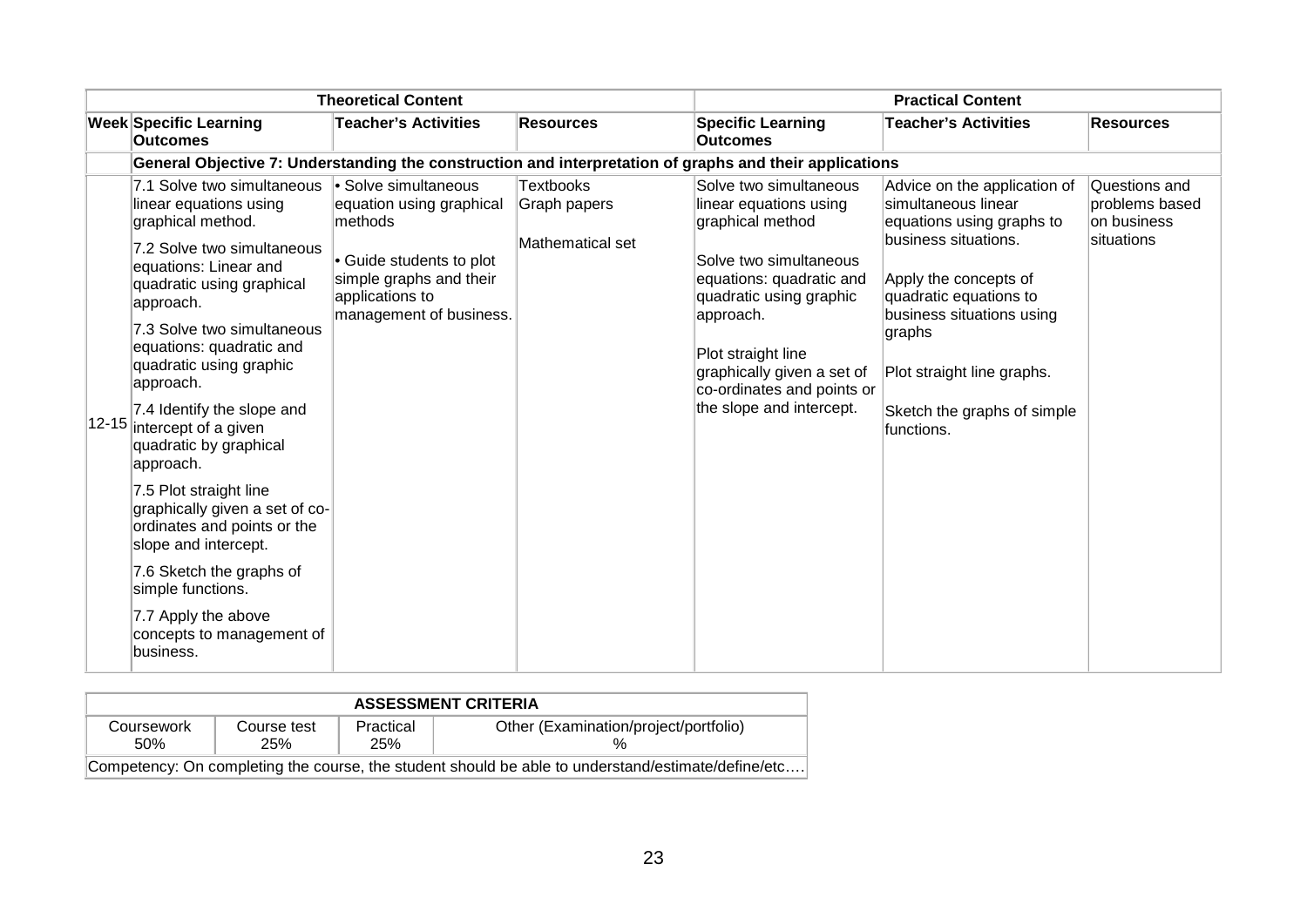## **Course: Principles of Law I**

<span id="page-25-0"></span>

| <b>PROGRAMME: ND BUSINESS ADMIN.</b>                                                                                                                                                                                                                                                                                                                                                                                                                                                                                                                                                                                                        |                |                            |                                              |
|---------------------------------------------------------------------------------------------------------------------------------------------------------------------------------------------------------------------------------------------------------------------------------------------------------------------------------------------------------------------------------------------------------------------------------------------------------------------------------------------------------------------------------------------------------------------------------------------------------------------------------------------|----------------|----------------------------|----------------------------------------------|
| <b>Course: PRINCIPLES OF LAW I</b>                                                                                                                                                                                                                                                                                                                                                                                                                                                                                                                                                                                                          | Code: BAM 113  | <b>Credit Hours:</b>       | $3$ hours 2                                  |
| <b>Semester: ONE</b>                                                                                                                                                                                                                                                                                                                                                                                                                                                                                                                                                                                                                        | Pre-requisite: | Theoretical:<br>Practical: | 1 hours/week - 33 $%$<br>2 hours/week - 67 % |
| Course main Aim/Goal                                                                                                                                                                                                                                                                                                                                                                                                                                                                                                                                                                                                                        |                |                            |                                              |
| This course is designed to introduce the student to the general principles of Nigerian law as it affects business.<br><b>General Objectives:</b><br>1. Know the composition of the Legal System in Nigeria<br>2. Know the rudiments of the Nigerian Constitutional Law concepts and the separation of powers in the constitution<br>3. Know the nature and sources of Nigerian Law<br>4. Know the law of the Person and of Association<br>5. Know the Law of Administration of Estates and Trusts<br>6. Understand the law of Property<br>7. Understand the rudiments of the Law of Contract.<br>8. Understand the Law of Tort in business. |                |                            |                                              |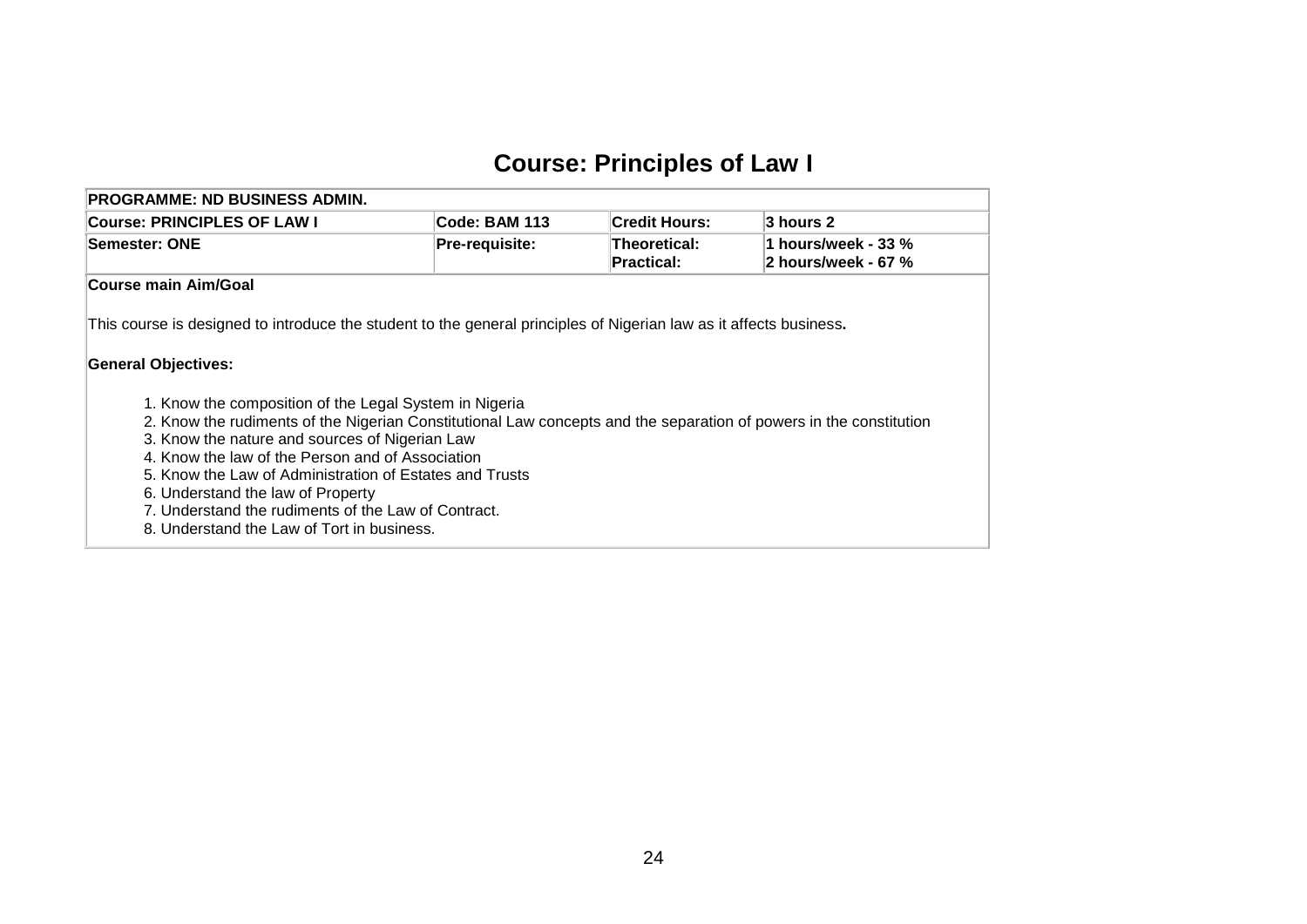|       | <b>Theoretical Content</b>                                                                                                                                                                                                                                                                                                                                                                                                                                                                                  |                                                                                                                                                                                                                                                                                          |                                                                | <b>Practical Content</b>                                                                                     |                                                                                                  |                                                                                                                           |  |
|-------|-------------------------------------------------------------------------------------------------------------------------------------------------------------------------------------------------------------------------------------------------------------------------------------------------------------------------------------------------------------------------------------------------------------------------------------------------------------------------------------------------------------|------------------------------------------------------------------------------------------------------------------------------------------------------------------------------------------------------------------------------------------------------------------------------------------|----------------------------------------------------------------|--------------------------------------------------------------------------------------------------------------|--------------------------------------------------------------------------------------------------|---------------------------------------------------------------------------------------------------------------------------|--|
|       | Week Specific Learning Outcomes Teacher's Activities                                                                                                                                                                                                                                                                                                                                                                                                                                                        |                                                                                                                                                                                                                                                                                          | <b>Resources</b>                                               | <b>Specific Learning</b><br><b>Outcomes</b>                                                                  | <b>Teacher's Activities</b>                                                                      | <b>Resources</b>                                                                                                          |  |
|       | General Objective 1: Know the composition of the Legal System in Nigeria                                                                                                                                                                                                                                                                                                                                                                                                                                    |                                                                                                                                                                                                                                                                                          |                                                                |                                                                                                              |                                                                                                  |                                                                                                                           |  |
| $1-2$ | 1.1 Define law.<br>1.2 Explain why law is an<br>important aspect in the<br>existence of a society.<br>1.3 Identify the types and<br>hierarchy of courts.<br>1.4 Identify the existence of<br>tribunals and arbitration (body,<br>group and panel)<br>1.5 Explain the jurisdiction of<br>various courts, tribunal and<br>arbitration body.<br>1.6 Explain the various<br>personnel and their positions<br>in the hierarchy of courts.<br>1.7 Explain the organization of<br>the legal profession in Nigeria. | • Explain the concept of Textbooks<br>Law and its importance.<br>• Explain types and<br>nature of courts,<br>tribunals and<br>arbitration.<br>• Explain the hierarchy<br>of personnel in the<br>legal profession<br>• Explain NBA and<br>other organizations in<br>the legal profession. | Journals                                                       | Know the Nigerian<br>Legal system and its<br>structures.                                                     | Show students with diagrams.<br>The Nigerian legal system and<br>its structures.                 | Visit to a Nigerian Court<br>Websites on tribunals<br>and arbitration.                                                    |  |
|       | General Objective 2: Know the rudiments of constitutional law and the separation of powers in the constitution.                                                                                                                                                                                                                                                                                                                                                                                             |                                                                                                                                                                                                                                                                                          |                                                                |                                                                                                              |                                                                                                  |                                                                                                                           |  |
|       | 2.1 Explain Constitutional Law • Define constitution<br>concepts, state, nationality,<br>citizenship, domicile,<br>supremacy of the constitution<br>and the rule of law.                                                                                                                                                                                                                                                                                                                                    | · Identify the major<br>organisation of<br>government as                                                                                                                                                                                                                                 | Textbooks<br>Constitutions<br>Journals/<br><b>Publications</b> | Know the Nigerian<br>Constitution with<br>emphasis on the<br>provisions relating to<br>separation of powers. | Show students the Nigerian<br>Constitution and its<br>components.<br>Discuss relevant cases with | Nigerian Constitution.<br>Law<br>Reports etc.                                                                             |  |
| $3-4$ | 2.2 Explain the various organs constitution<br>of the state.                                                                                                                                                                                                                                                                                                                                                                                                                                                | specified in the<br>• Explain the nature of                                                                                                                                                                                                                                              | <b>Textbooks</b><br>Constitutions<br>Journals/Publications     | Cite relevant cares<br>and situations of<br>above of powers and                                              | students. Organise a debate to<br>discuss the constitutional<br>arrangements.                    | Groupwork to consider<br>different aspects of<br>abuse of power and the<br>legal remedies. Civil<br>remedies and redress. |  |
|       | 2.3 Explain the meaning of                                                                                                                                                                                                                                                                                                                                                                                                                                                                                  | abuse of powers and                                                                                                                                                                                                                                                                      |                                                                |                                                                                                              | Guidance on the possible                                                                         |                                                                                                                           |  |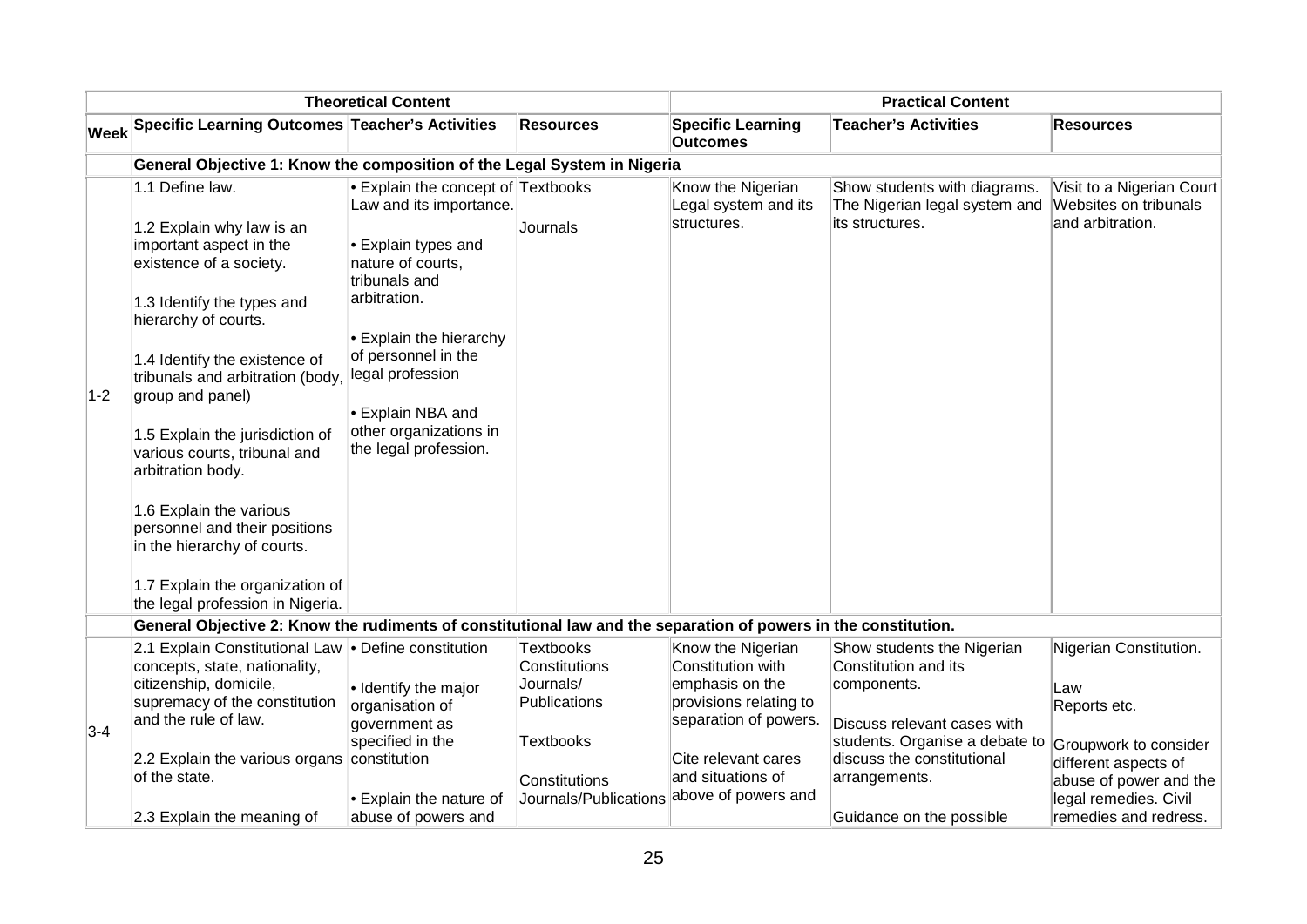|       | <b>Theoretical Content</b>                                                                                       |                                                                       |                  | <b>Practical Content</b>                                                |                                                                           |                  |
|-------|------------------------------------------------------------------------------------------------------------------|-----------------------------------------------------------------------|------------------|-------------------------------------------------------------------------|---------------------------------------------------------------------------|------------------|
|       | Week Specific Learning Outcomes Teacher's Activities                                                             |                                                                       | <b>Resources</b> | <b>Specific Learning</b><br><b>Outcomes</b>                             | <b>Teacher's Activities</b>                                               | <b>Resources</b> |
|       | separation of powers.                                                                                            | their remedies.                                                       |                  | rule of law.                                                            | $ $ abuses of power using relevant $ $<br>case law. Consider the legal    |                  |
|       | 2.4 State which powers are<br>executive, legislative, and<br>judicial?                                           | • Explain the nature of<br>the rule of law.<br>Give assignment        |                  | State which powers<br>are executive,<br>legislative, and<br>iudicial?   | remedies. Preparation for the<br>assignment - using groups<br>discussions |                  |
|       | 2.5 Explain the various<br>positions and functions of<br>holders of the powers in 2.4.                           |                                                                       |                  | Explain the various<br>positions and<br>functions of holders of         | Each group to apply the<br>relevant aspects of the<br>constitution.       |                  |
|       | 2.6 Explain the possible abuse<br>of powers conferred on the<br>executive legislature, and the<br>judiciary.     |                                                                       |                  | the powers<br>Explain the possible<br>abuse of powers.                  |                                                                           |                  |
|       | 2.7 Explain the possible<br>remedies for such abuses.                                                            |                                                                       |                  | Explain the possible<br>remedies for such<br>abuses.                    |                                                                           |                  |
|       | 2.8 Explain the nature of<br>fundamental human rights and<br>the rules of natural justice.                       |                                                                       |                  | Explain the nature of<br>fundamental human<br>rights - rules of natural |                                                                           |                  |
|       | 2.9 Explain how the breaches<br>in 2.8 are redressed.                                                            |                                                                       |                  | justice.                                                                |                                                                           |                  |
|       |                                                                                                                  |                                                                       |                  | Explain how the<br>breaches in 2.8 are<br>redressed.                    |                                                                           |                  |
|       | General Objective 3: Know the nature and sources of law.                                                         |                                                                       |                  |                                                                         |                                                                           |                  |
|       | Explain the nature of Nigerian<br>Law.                                                                           | Explain the nature and<br>sources of Nigerian<br>Law Explain criminal | Textbooks        | Explain the sources of<br>precedent) Local<br>Legislation and           | Guidance on questions and<br>legal terminology with                       |                  |
| $5-6$ | Explain the sources of<br>Nigerian law i.e. received<br>English law (common law and<br>equity, status of general | and Civil Law and state<br>their importance                           |                  | customary law.<br>Distinguish between<br>criminal and civil law         | crosswords, puzzles and<br>question and answer.<br>Case law to show the   |                  |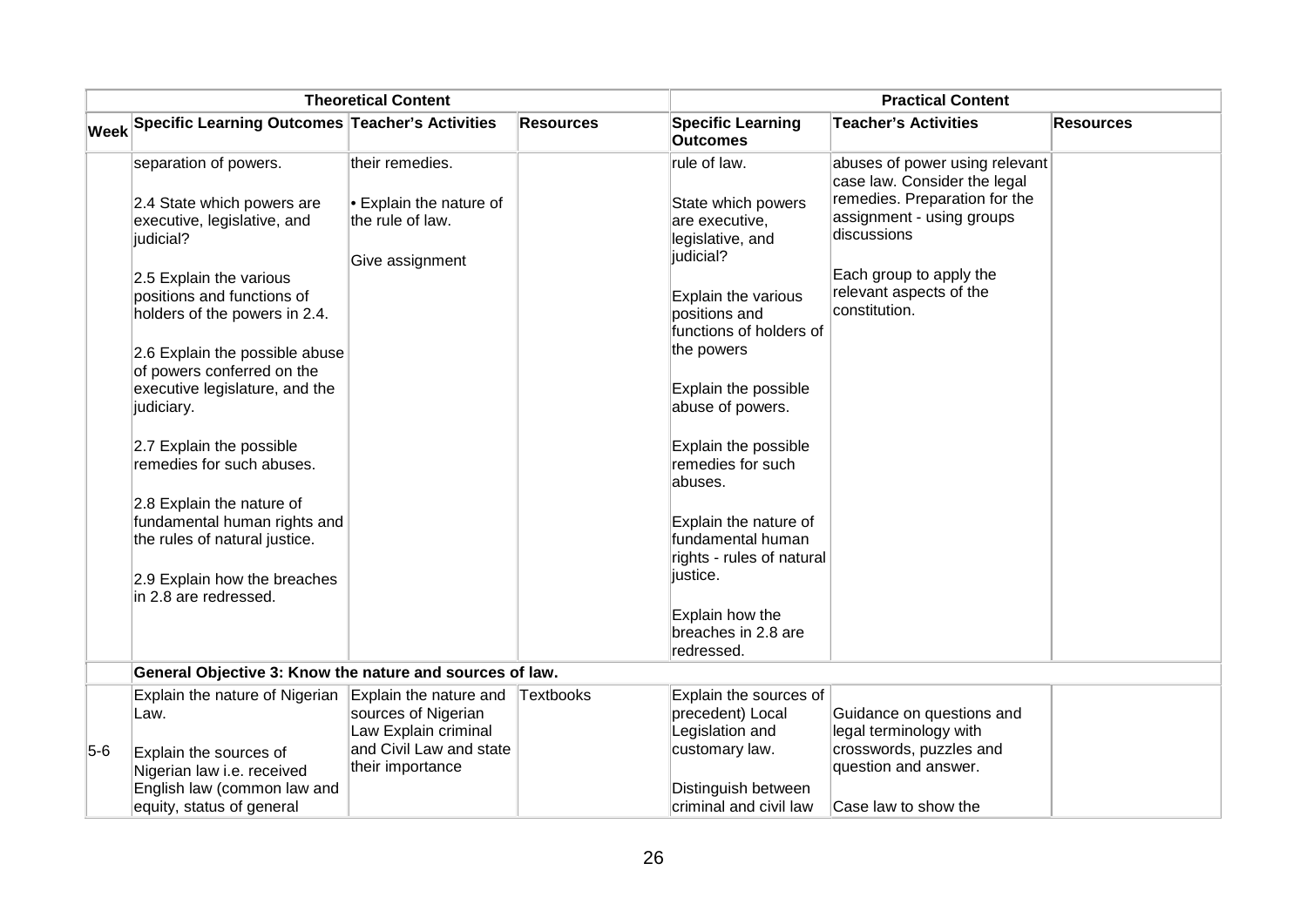|       | <b>Theoretical Content</b>                                                                                                                                                                                                        |                                                                                                                                     |                              | <b>Practical Content</b>                                                                                                                                                                                      |                                                                                                                                                  |                             |
|-------|-----------------------------------------------------------------------------------------------------------------------------------------------------------------------------------------------------------------------------------|-------------------------------------------------------------------------------------------------------------------------------------|------------------------------|---------------------------------------------------------------------------------------------------------------------------------------------------------------------------------------------------------------|--------------------------------------------------------------------------------------------------------------------------------------------------|-----------------------------|
|       | Week Specific Learning Outcomes Teacher's Activities                                                                                                                                                                              |                                                                                                                                     | <b>Resources</b>             | <b>Specific Learning</b><br><b>Outcomes</b>                                                                                                                                                                   | <b>Teacher's Activities</b>                                                                                                                      | <b>Resources</b>            |
|       | application, and judicial<br>precedent) Local Legislation<br>and customary law.<br>Distinguish between criminal<br>and civil law and state the<br>importance of such distinction.                                                 |                                                                                                                                     |                              | such distinction.                                                                                                                                                                                             | and the importance of differences between civil and<br>criminal law                                                                              |                             |
|       | General Objective 4: Know the law of persons and law of Association:                                                                                                                                                              |                                                                                                                                     |                              |                                                                                                                                                                                                               |                                                                                                                                                  |                             |
|       | 4.1 Recognize the distinction<br>between natural person and<br>artificial person.<br>4.2 Explain the legal<br>personality of unborn persons,<br>dead persons, infants and                                                         | • Explain Law of<br>Person and Law of<br>Association.<br>$\cdot$ Explain legal capacity<br>of insane, intents,<br>married women etc | <b>Textbooks</b><br>Websites | Recognize the law of<br>married woman.<br>Explain the capacity of capacity.<br>an insane person,<br>infants, and married                                                                                      | Guidance on relevant cases<br>domicile of infants and and relevant legislation.<br>Consider questions on legal<br>Allow students to research age | Use of relevant<br>websites |
| $7-8$ | married women.<br>4.3 Recognize the law of<br>domicile of infants and married and distinguish them<br>woman.<br>4.4 Explain the capacity of an<br>insane person, infants, and<br>married women, to enter into<br>legal relations. | $\cdot$ Explain types and<br>nature of corporations<br>from unincorporated<br>associations<br>• Conduct test                        |                              | women, to enter into<br>legal relations.<br>Distinguish between a<br>corporation sole and a Working in Pairs<br>corporation and<br>aggregate corporation.<br>Explain the capacity of<br>corporations to enter | groups and the legal status of<br>partnerships - agencies - trade<br>associations.                                                               |                             |
|       | 4.5 Distinguish between a<br>corporation sole and a<br>corporation and aggregate<br>corporation.<br>4.6 Identify unincorporated<br>associations - partnership,<br>trade unions and local                                          |                                                                                                                                     |                              | into legal relations.                                                                                                                                                                                         |                                                                                                                                                  |                             |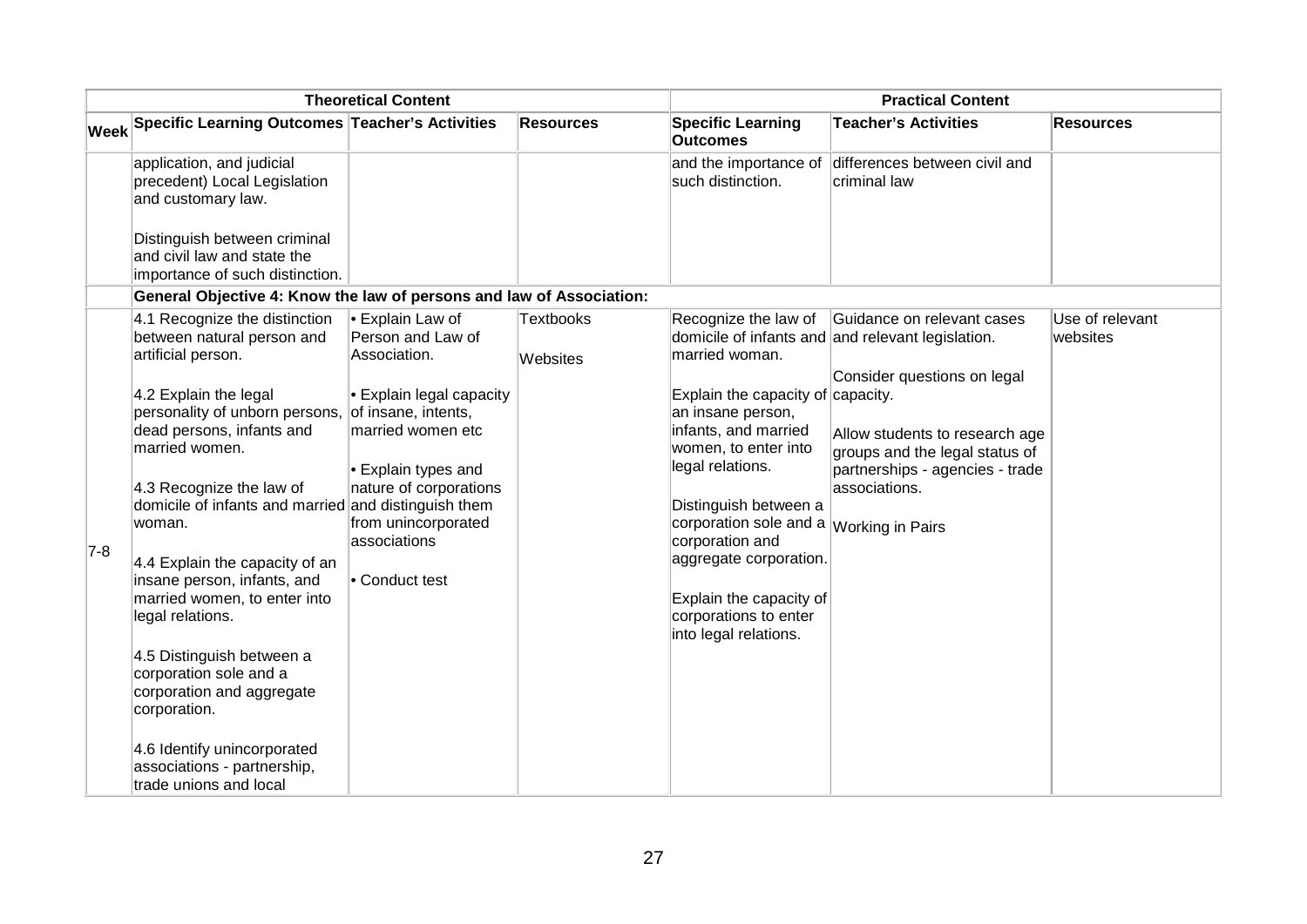| <b>Theoretical Content</b> |                                                                                                                                                                                                                                                                                                          |                                                                                                                                                           |                              | <b>Practical Content</b>                                                                                |                                                                                         |                                                                                                        |  |
|----------------------------|----------------------------------------------------------------------------------------------------------------------------------------------------------------------------------------------------------------------------------------------------------------------------------------------------------|-----------------------------------------------------------------------------------------------------------------------------------------------------------|------------------------------|---------------------------------------------------------------------------------------------------------|-----------------------------------------------------------------------------------------|--------------------------------------------------------------------------------------------------------|--|
|                            | Week Specific Learning Outcomes Teacher's Activities                                                                                                                                                                                                                                                     |                                                                                                                                                           | <b>Resources</b>             | <b>Specific Learning</b><br><b>Outcomes</b>                                                             | <b>Teacher's Activities</b>                                                             | <b>Resources</b>                                                                                       |  |
|                            | customary family group.                                                                                                                                                                                                                                                                                  |                                                                                                                                                           |                              |                                                                                                         |                                                                                         |                                                                                                        |  |
|                            | 4.7 Explain the capacity of<br>corporations to enter into legal<br>relations.                                                                                                                                                                                                                            |                                                                                                                                                           |                              |                                                                                                         |                                                                                         |                                                                                                        |  |
|                            | General Objective 5: Know the Law of Administration of Estates and Trusts.                                                                                                                                                                                                                               |                                                                                                                                                           |                              |                                                                                                         |                                                                                         |                                                                                                        |  |
| 9                          | 5.1 Distinguish between<br>estates (will) and instate<br>(without successions)<br>5.2 Explain the grant of<br>probate and letters of<br>Administration and Estates.<br>5.3 Explain the Nature of<br>trusts, kinds and their creation. duties of trustees.<br>5.4 Explain the rights of<br>beneficiaries. | • Explain estate and<br>instate.<br>$\cdot$ Explain the nature of<br>trusts, kinds and their<br>creation.<br>• Explain rights of<br>beneficiaries and the | <b>Textbooks</b><br>Websites | Know the relevant<br>cases as it relates to<br>the administration of<br><b>Estates and Trusts.</b>      | Cite cases as it relates the<br>ladministration of Estates and<br>Trusts.               | Copies of wills, trust<br>documents and letters<br>of administration.<br>Talk by a qualified<br>lawyer |  |
|                            | Explain the duties of trustees.                                                                                                                                                                                                                                                                          |                                                                                                                                                           |                              |                                                                                                         |                                                                                         |                                                                                                        |  |
| 10                         | General Objective 6: Understand the law of property<br>6.1 Explain the nature of<br>property.<br>6.2 Explain the law of<br>ownership and possession.<br>6.3 Distinguish between real<br>and personal property.<br>6.4 Distinguish between<br>mortgage, pledge, lien, etc.                                | • Explain the nature<br>and Law of Property.<br>• Explain mortgage,<br>pledge, lien, etc.                                                                 | <b>Textbooks</b>             | Know the relevant<br>cases as it relates to<br>the law of property,<br>mortgages, pledges,<br>lien etc. | Cite relevant as it relates to the<br>law of property, mortgages,<br>pledges, lien etc. |                                                                                                        |  |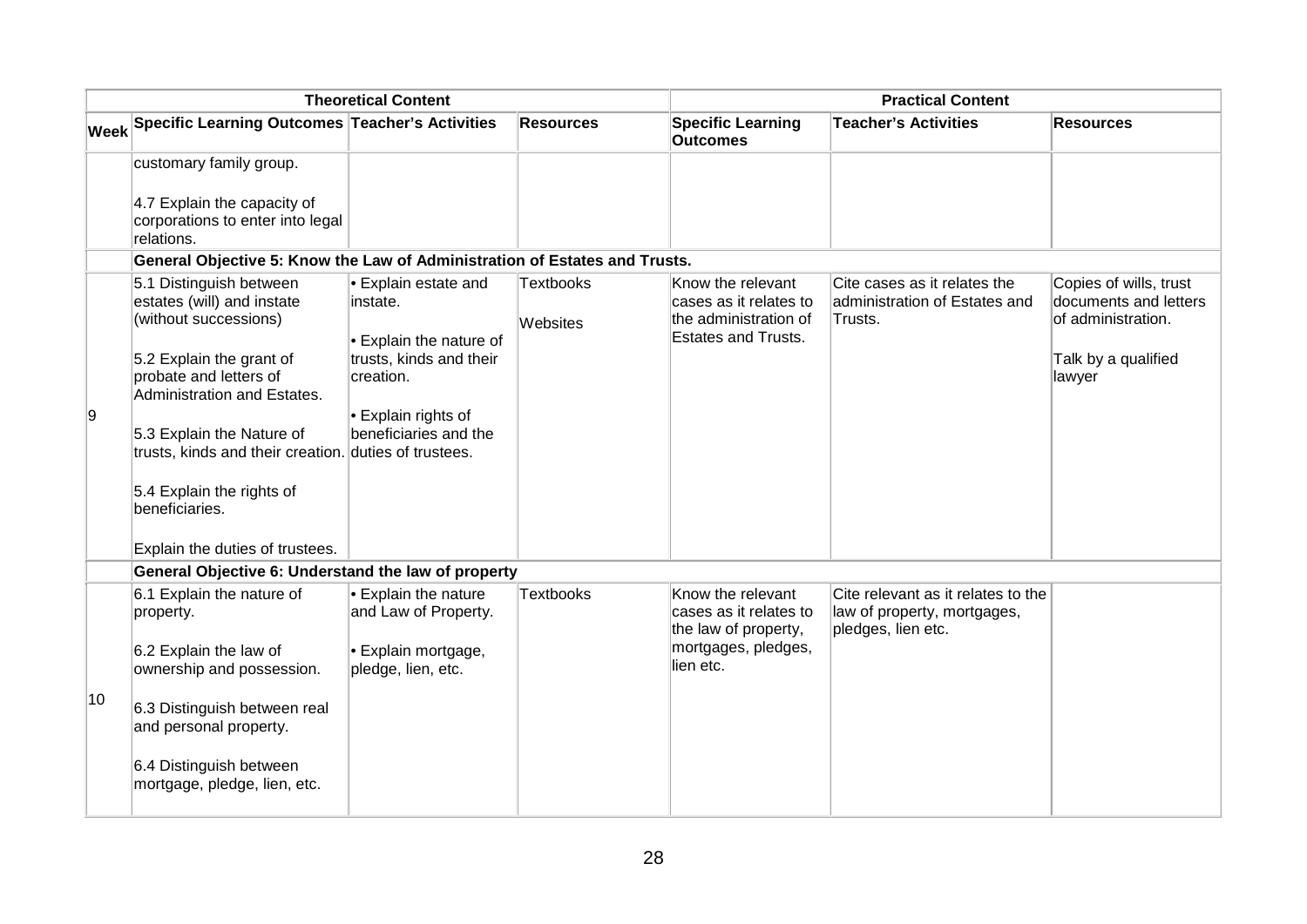|                        | <b>Theoretical Content</b>                                                                                                                                                                                                                                                                                                                                                                 |                                                                      |                                 | <b>Practical Content</b>                                                                                                             |                                                                                                       |                             |
|------------------------|--------------------------------------------------------------------------------------------------------------------------------------------------------------------------------------------------------------------------------------------------------------------------------------------------------------------------------------------------------------------------------------------|----------------------------------------------------------------------|---------------------------------|--------------------------------------------------------------------------------------------------------------------------------------|-------------------------------------------------------------------------------------------------------|-----------------------------|
|                        | Week Specific Learning Outcomes Teacher's Activities                                                                                                                                                                                                                                                                                                                                       |                                                                      | <b>Resources</b>                | <b>Specific Learning</b><br><b>Outcomes</b>                                                                                          | <b>Teacher's Activities</b>                                                                           | <b>Resources</b>            |
|                        | 6.5 Identify legal and equitable<br>interests.                                                                                                                                                                                                                                                                                                                                             |                                                                      |                                 |                                                                                                                                      |                                                                                                       |                             |
|                        | General Objective 7: Understand the Rudiments of the Law of Contract                                                                                                                                                                                                                                                                                                                       |                                                                      |                                 |                                                                                                                                      |                                                                                                       |                             |
| $11 -$<br>$ 12\rangle$ | 7.1 Explain what contract is.<br>7.2 Explain the nature and<br>forms of contracts.<br>7.3 Explain the essentials of a<br>valid contract.<br>7.4 Explain terms of contracts<br>- conditions, warranties<br>7.5 Explain the vitiating<br>elements in contracts.<br>7.6 Explain discharge,<br>frustration and breach of<br>contracts.<br>7.7 Explain the remedies for<br>breach of contracts. | • Explain the nature<br>and Law of Contract<br>• Cite relevant cases | <b>Textbooks Law</b><br>reports | Know the relevant<br>the law of contract.<br><b>Business Scenarios</b><br>for students to apply<br>case law and<br>principles of law | Guidance on relevant cases as<br>cases as they relate to they related to the law of<br>contract.      | Use of relevant<br>websites |
|                        | General Objective 8: Understand the Law of Tort.                                                                                                                                                                                                                                                                                                                                           |                                                                      |                                 |                                                                                                                                      |                                                                                                       |                             |
|                        | 8.1 Explain the nature of torts<br>and the basis for liability.                                                                                                                                                                                                                                                                                                                            | $\cdot$ Explain the nature<br>and Law of Tort.                       | <b>Textbooks</b><br>Law reports | Explain vicarious<br>liability - master and<br>servants.                                                                             | Guidance on relevant cases as websites<br>they related to the law of tort                             | Use of relevant             |
| $ 13 - 15 $            | 8.2 Explain the general<br>defences to liability in torts.                                                                                                                                                                                                                                                                                                                                 | • Explain torts arising<br>from business<br>relationship.            |                                 | Identify specific torts -<br>Occupier's liability,                                                                                   | Problem solving assignment<br>based on Grabb, Suit and<br>Runn a firm of solicitors                   |                             |
|                        | 8.3 Explain vicarious liability -<br>master and servants.                                                                                                                                                                                                                                                                                                                                  | • Cite relevant cases.                                               |                                 | trespass, negligence,<br>nuisance, defamation,<br>and conversion.                                                                    | advising business clients about<br>possible legal liability - passing<br>off, negligence, defamation, |                             |
|                        | 8.4 Identify specific torts -                                                                                                                                                                                                                                                                                                                                                              | Conduct test.                                                        |                                 | Explain torts arising                                                                                                                | conversion etc.                                                                                       |                             |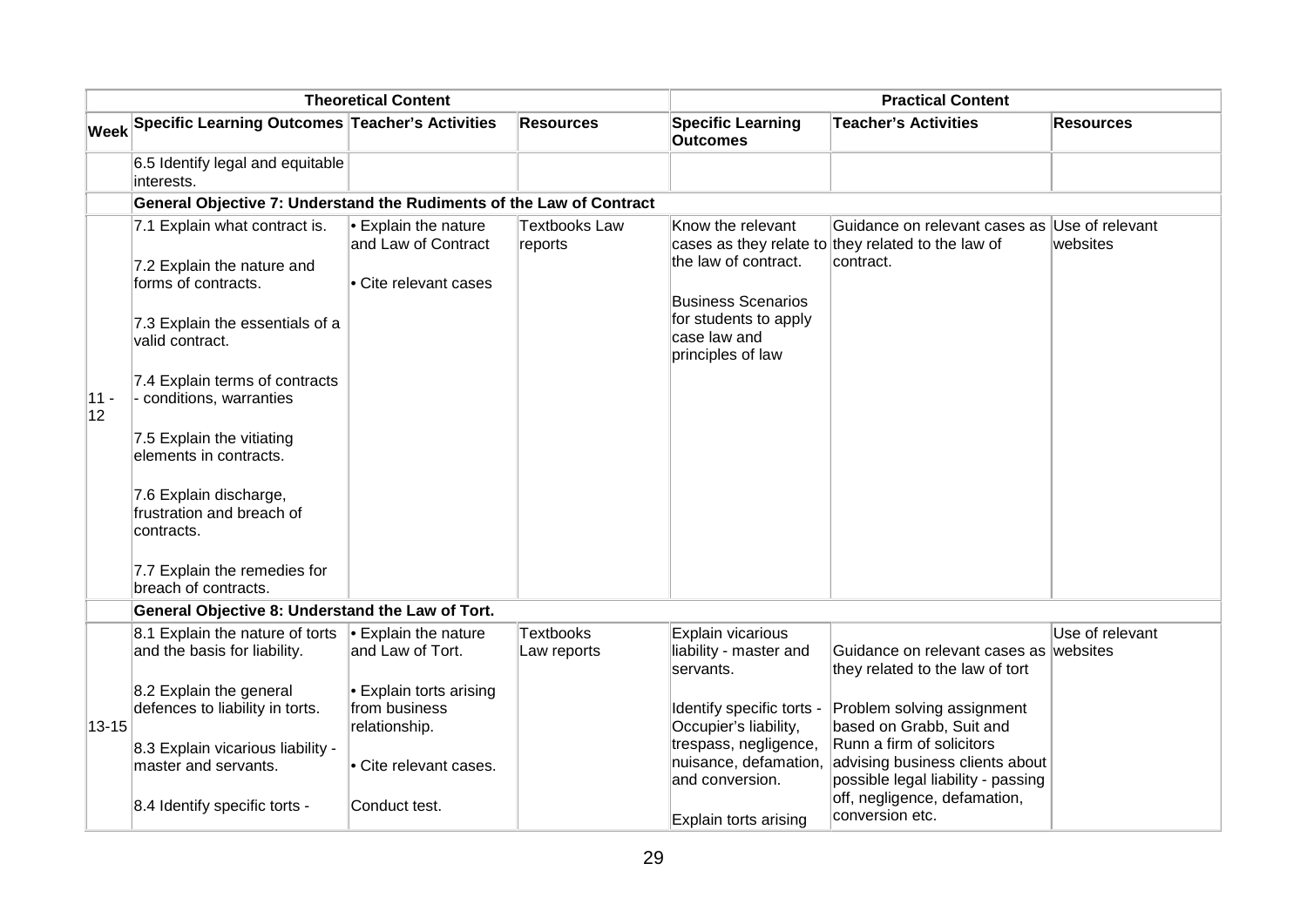|                                                                                                                                                                                                                                            | <b>Theoretical Content</b> |                  | <b>Practical Content</b>                    |                             |                  |
|--------------------------------------------------------------------------------------------------------------------------------------------------------------------------------------------------------------------------------------------|----------------------------|------------------|---------------------------------------------|-----------------------------|------------------|
| Week Specific Learning Outcomes Teacher's Activities                                                                                                                                                                                       |                            | <b>Resources</b> | <b>Specific Learning</b><br><b>Outcomes</b> | <b>Teacher's Activities</b> | <b>Resources</b> |
| Occupier's liability, trespass,<br>negligence, nuisance,<br>defamation, and conversion.<br>8.5 Explain torts arising from<br>business competition -<br>malicious falsehood, passing<br>off, and interference with an<br>existing contract. |                            |                  | from business<br>competition -              |                             |                  |

| <b>ASSESSMENT CRITERIA</b>                                                                         |                    |                  |                                       |  |  |  |
|----------------------------------------------------------------------------------------------------|--------------------|------------------|---------------------------------------|--|--|--|
| Coursework<br>.50%                                                                                 | Course test<br>25% | Practical<br>25% | Other (Examination/project/portfolio) |  |  |  |
| Competency: On completing the course, the student should be able to understand/estimate/define/etc |                    |                  |                                       |  |  |  |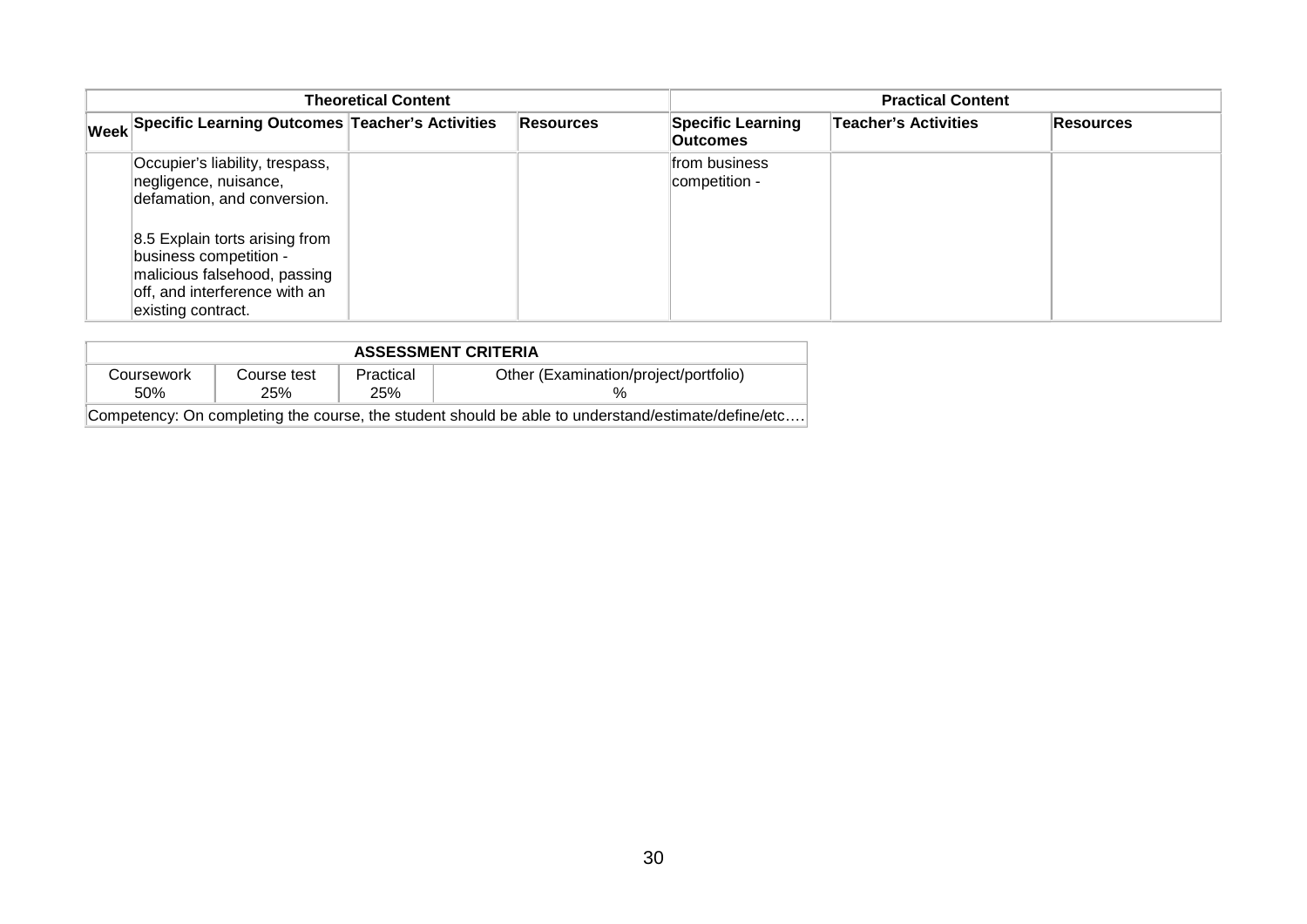## **Course: Principles of Management I**

<span id="page-32-0"></span>

| PROGRAMME: ND BUSINESS ADMIN AND MANAGEMENT                                                                                                                                                                                                                                                                                                                                                                                                                                                                                                                                                   |                |                            |                                          |
|-----------------------------------------------------------------------------------------------------------------------------------------------------------------------------------------------------------------------------------------------------------------------------------------------------------------------------------------------------------------------------------------------------------------------------------------------------------------------------------------------------------------------------------------------------------------------------------------------|----------------|----------------------------|------------------------------------------|
| <b>Course: PRINCIPLES OF MANAGEMENT I</b>                                                                                                                                                                                                                                                                                                                                                                                                                                                                                                                                                     | Code: BAM 211  | <b>Credit Hours:</b>       | 3 hours                                  |
| <b>Semester: ONE</b>                                                                                                                                                                                                                                                                                                                                                                                                                                                                                                                                                                          | Pre-requisite: | Theoretical:<br>Practical: | 1 hours/week - 33%<br>2 hours/week - 67% |
| Course main Aim/Goal                                                                                                                                                                                                                                                                                                                                                                                                                                                                                                                                                                          |                |                            |                                          |
| To enable the student acquire background knowledge of the historical evolution of management thought and to introduce them to basic managerial principles and<br>techniques.<br><b>General Objectives:</b><br>1. Know the nature and scope of management<br>2. Know the historical background of management<br>3. Understand the responsibilities of a manager<br>4. Understand the management function of Planning<br>5. Understand the management function of organizing<br>6. Understand the management function of co-ordinating<br>7. Understand the management function of controlling. |                |                            |                                          |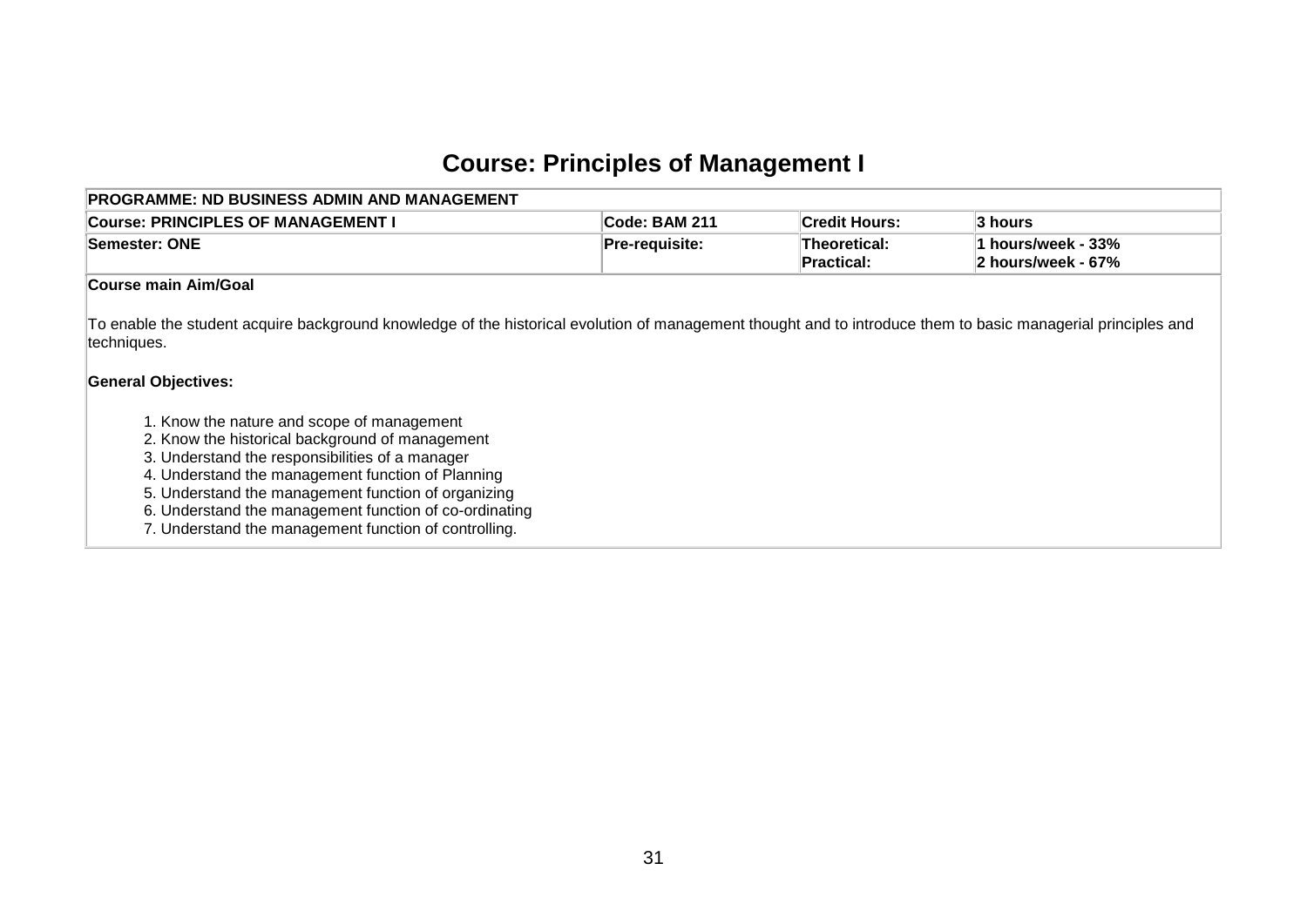|       |                                                                                                                             | <b>Theoretical Content</b>                                                               | <b>Practical Content</b>      |                                                                                                    |                                                                                                                     |                                  |
|-------|-----------------------------------------------------------------------------------------------------------------------------|------------------------------------------------------------------------------------------|-------------------------------|----------------------------------------------------------------------------------------------------|---------------------------------------------------------------------------------------------------------------------|----------------------------------|
|       | <b>Week Specific Learning Outcomes</b>                                                                                      | <b>Teacher's Activities</b>                                                              | <b>Resources</b>              | <b>Specific Learning Outcomes</b>                                                                  | <b>Teacher's Activities</b>                                                                                         | <b>Resources</b>                 |
|       | General Objective 1: Know the nature and scope of management                                                                |                                                                                          |                               |                                                                                                    |                                                                                                                     |                                  |
|       | 1.1 Define Management.<br>1.2 Explain the nature and<br>scope of Management                                                 | Explain the nature, scope<br>and objectives of<br>management.                            | 1) Textbooks<br>2) Management | Learn from a functional<br>organization how objectives are<br>formulated.                          | Guide the student to source<br>formulation of objectives and<br>functions of management from                        | Internet<br>Relevant             |
| $1-2$ | 1.3 Explain objectives of<br>Management.<br>1.4 Explain the functions of<br>Management.                                     | Explain the functions of<br>management with<br>examples                                  | Journals                      | Apply the functions of<br>management to a known<br>organization.                                   | the internet.                                                                                                       | websites                         |
|       | General Objective 2: Know the historical background of Management                                                           |                                                                                          |                               |                                                                                                    |                                                                                                                     |                                  |
| $3-4$ | 2.4 Explain the evolution of<br>Management thought including<br>contributions made by Frederick<br>Taylor, Henri Fayol etc. | Explain the contributions<br>Babb-age, Taylor etc to the<br>development of<br>management | <b>Textbooks</b>              | Relate the theories of<br>management to the success<br>story of an existing organization.          | Show through the internet or<br>management film the<br>application of management<br>thought to real life situation. | Internet<br>Relevant<br>websites |
|       | 2.5 Know Explain the various<br>schools of Management thought.                                                              |                                                                                          |                               |                                                                                                    |                                                                                                                     |                                  |
|       | General Objective 3: Understand the responsibilities of a manager                                                           |                                                                                          |                               |                                                                                                    |                                                                                                                     |                                  |
| $5-6$ | 3.1 Explain who a manager is<br>3.2 Explain the roles and<br>responsibilities of a manager                                  | Explain who a manager is,<br>his roles and<br>responsibilities                           | 1) Textbooks<br>2) Journals   | Explain whom a manager is, his<br>qualities and the varying nature<br>of his job.                  | Invite a practical Manager to<br>educate the student on his<br>roles and responsibilities in his<br>organization.   | Internet<br>Relevant<br>websites |
|       |                                                                                                                             |                                                                                          | 3) Publications               |                                                                                                    |                                                                                                                     |                                  |
|       | General Objective 4: Understand the management function of planning                                                         |                                                                                          |                               |                                                                                                    |                                                                                                                     |                                  |
|       | 4.1 Define Planning.                                                                                                        | Explain planning, its types,                                                             | 1) Textbooks                  | Explain from a functional                                                                          | Guide the student to learn the                                                                                      | Internet                         |
|       | 4.2 Explain the need for<br>Planning.                                                                                       | process and the need for<br>planning.                                                    | 2) Journals                   | organization how planning has<br>led to its success noting the<br>effect of the different types of | application of planning process Relevant<br>through the internet.<br>Use a relevant caes study on a                 | websites                         |
|       | 4.3 Explain types of plan.                                                                                                  | Explain with examples tools 3) Publications                                              |                               | planning.                                                                                          | media/retail project                                                                                                |                                  |
| $7-8$ | 4.4 Explain the planning<br>process.                                                                                        | of management planning.<br>Conduct Test.                                                 |                               |                                                                                                    |                                                                                                                     |                                  |
|       | 4.5 Identify tools of management<br>planning.                                                                               |                                                                                          |                               |                                                                                                    |                                                                                                                     |                                  |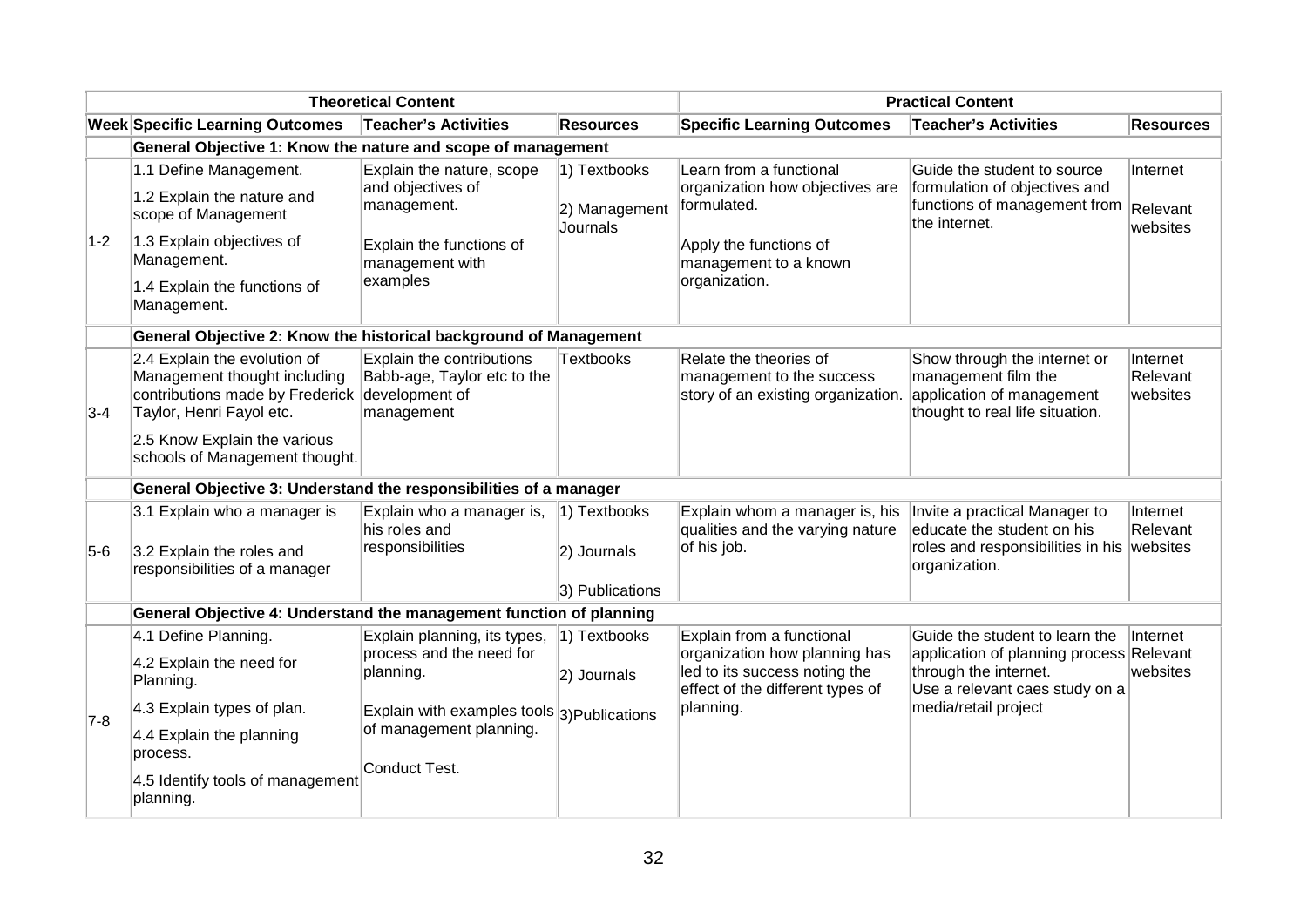|       |                                                                                                                                                                                                                                                                             | <b>Theoretical Content</b>                                                                                                                                           | <b>Practical Content</b>                                                |                                                                                                                                |                                                                                                                                                             |                                  |
|-------|-----------------------------------------------------------------------------------------------------------------------------------------------------------------------------------------------------------------------------------------------------------------------------|----------------------------------------------------------------------------------------------------------------------------------------------------------------------|-------------------------------------------------------------------------|--------------------------------------------------------------------------------------------------------------------------------|-------------------------------------------------------------------------------------------------------------------------------------------------------------|----------------------------------|
|       | <b>Week Specific Learning Outcomes</b>                                                                                                                                                                                                                                      | <b>Teacher's Activities</b>                                                                                                                                          | <b>Resources</b>                                                        | <b>Specific Learning Outcomes</b>                                                                                              | <b>Teacher's Activities</b>                                                                                                                                 | <b>Resources</b>                 |
|       | General Objective 5: Understand the Management Function of Organizing                                                                                                                                                                                                       |                                                                                                                                                                      |                                                                         |                                                                                                                                |                                                                                                                                                             |                                  |
| ∣9-10 | 5.1 Define organizing.<br>5.2 Explain the need for<br>organizing.<br>5.3 Explain the process of<br>organizing.<br>5.4 Define a basic organizational<br>structure.                                                                                                           | Explain organizing as a<br>function<br>Explain its process and the<br>need for organizing.<br>Explain organization as a<br>basic structure using<br>diagram          | 1) Textbooks<br>2) Journals<br>3) Publica                               | Use practical illustrations to<br>explain organizing, its functions<br>and process                                             | Demonstrate using diagrams<br>the various organizational<br>structures.<br>Use simple case histories to<br>draw relevant organisation<br>charts             | Internet<br>Relevant<br>websites |
|       | General Objective 6: Understand the Management function of Co-ordinating                                                                                                                                                                                                    |                                                                                                                                                                      |                                                                         |                                                                                                                                |                                                                                                                                                             |                                  |
|       | 6.1 Explain the nature of co-<br>ordination.<br>6.2 Explain the need for co-<br>11-12 ordination.<br>6.3 Identify the major areas of<br>co-ordination namely:<br>Human                                                                                                      | Explain co-ordination, its<br>nature, process and the<br>need for it.<br>Explain how to co-ordinate<br>human, material, financial                                    | 1) Textbooks<br>2) Journals<br>3) Publications<br>Management            | Explain how to co-ordinate using Invite a co-ordinator of an<br>net-working and its benefits.                                  | existing programme to lecture<br>the students.                                                                                                              | Internet<br>Relevant<br>websites |
|       | General Objective 7: Understand the management of Control                                                                                                                                                                                                                   |                                                                                                                                                                      |                                                                         |                                                                                                                                |                                                                                                                                                             |                                  |
|       | 7.1 Define the concept of control Explain the concept of<br>in Management.<br>7.2 Explain the need for control.<br>7.3 Identify the elements of<br>$13-15$ control.<br>7.4 Identify major control<br>techniques.<br>7.5 Explain the limitations of the<br>control function. | control, its technique,<br>elements and its needs in<br>the organization.<br>Explain its limitation. Show<br>students relevant<br>management films.<br>Conduct test. | 1) Textbooks<br>2) Journals<br>3) Publications<br>4)Management<br>films | Practicalise to the students how<br>to control an organization using<br>the major control techniques<br>with their limitations | Show management films<br>relating to control<br>Show how to use computers in websites<br>control exercises.<br>Use a relevant case study and<br>spreadsheet | Internet<br>Relevant             |

| <b>ASSESSMENT CRITERIA</b>                                                                       |             |           |                                       |  |  |  |  |  |
|--------------------------------------------------------------------------------------------------|-------------|-----------|---------------------------------------|--|--|--|--|--|
| Coursework                                                                                       | Course test | Practical | Other (Examination/project/portfolio) |  |  |  |  |  |
| .50%                                                                                             | 25%         | 25%       |                                       |  |  |  |  |  |
| Competency: On completing the course, the student should be able to understand/estimate/define/e |             |           |                                       |  |  |  |  |  |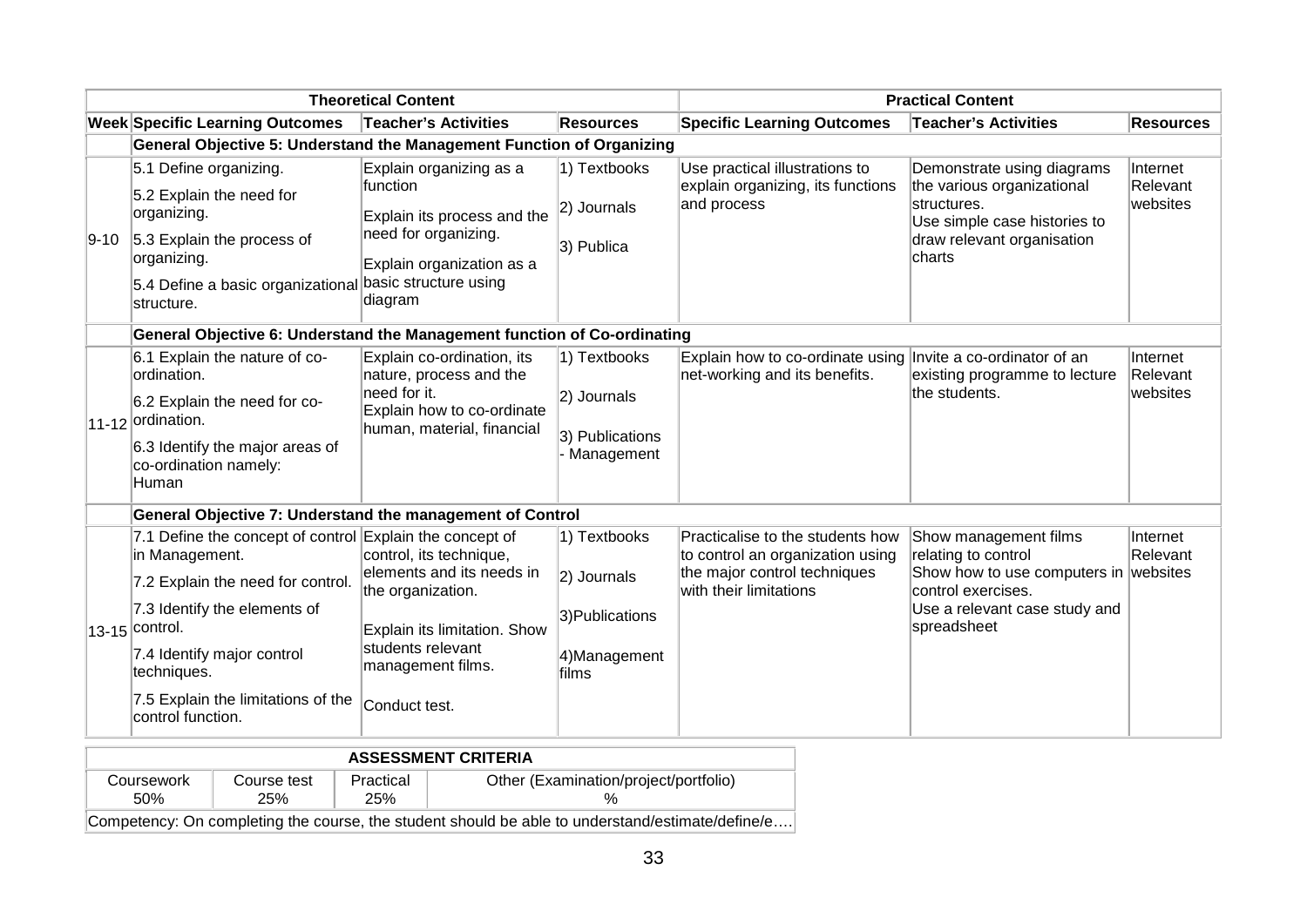# **Course: Principles of Economics I**

<span id="page-35-0"></span>

| PROGRAMME: NATIONAL DIPLOMA IN ACCOUNTANCY                                                                                                                                                                                                                                                              |                |                                   |                                          |
|---------------------------------------------------------------------------------------------------------------------------------------------------------------------------------------------------------------------------------------------------------------------------------------------------------|----------------|-----------------------------------|------------------------------------------|
| <b>Course: Principles of Economics 1</b>                                                                                                                                                                                                                                                                | Code: BFN 112  | <b>Credit Hours:</b>              | 45 hours                                 |
| Semester: 1                                                                                                                                                                                                                                                                                             | Pre-requisite: | Theoretical:<br><b>Practical:</b> | 2 hours/week - 67%<br>1 hours/week - 33% |
| <b>Goal:</b> To provide students with basic principles and general nature of economics.                                                                                                                                                                                                                 |                |                                   |                                          |
| <b>GENERAL OBJECTIVES:</b>                                                                                                                                                                                                                                                                              |                |                                   |                                          |
| On completion of this module the students should be able to:                                                                                                                                                                                                                                            |                |                                   |                                          |
| 1.0 Understand Economics as a Social Science concerned with human behaviour in the context of business management.<br>2.0 Know price theory.<br>3.0 Understand production theory and market situations.<br>4.0 Understand distribution theory and factor pricing.<br>5.0 Know Industrial Organisations. |                |                                   |                                          |
| 6.0 Know population and trade Unionism.                                                                                                                                                                                                                                                                 |                |                                   |                                          |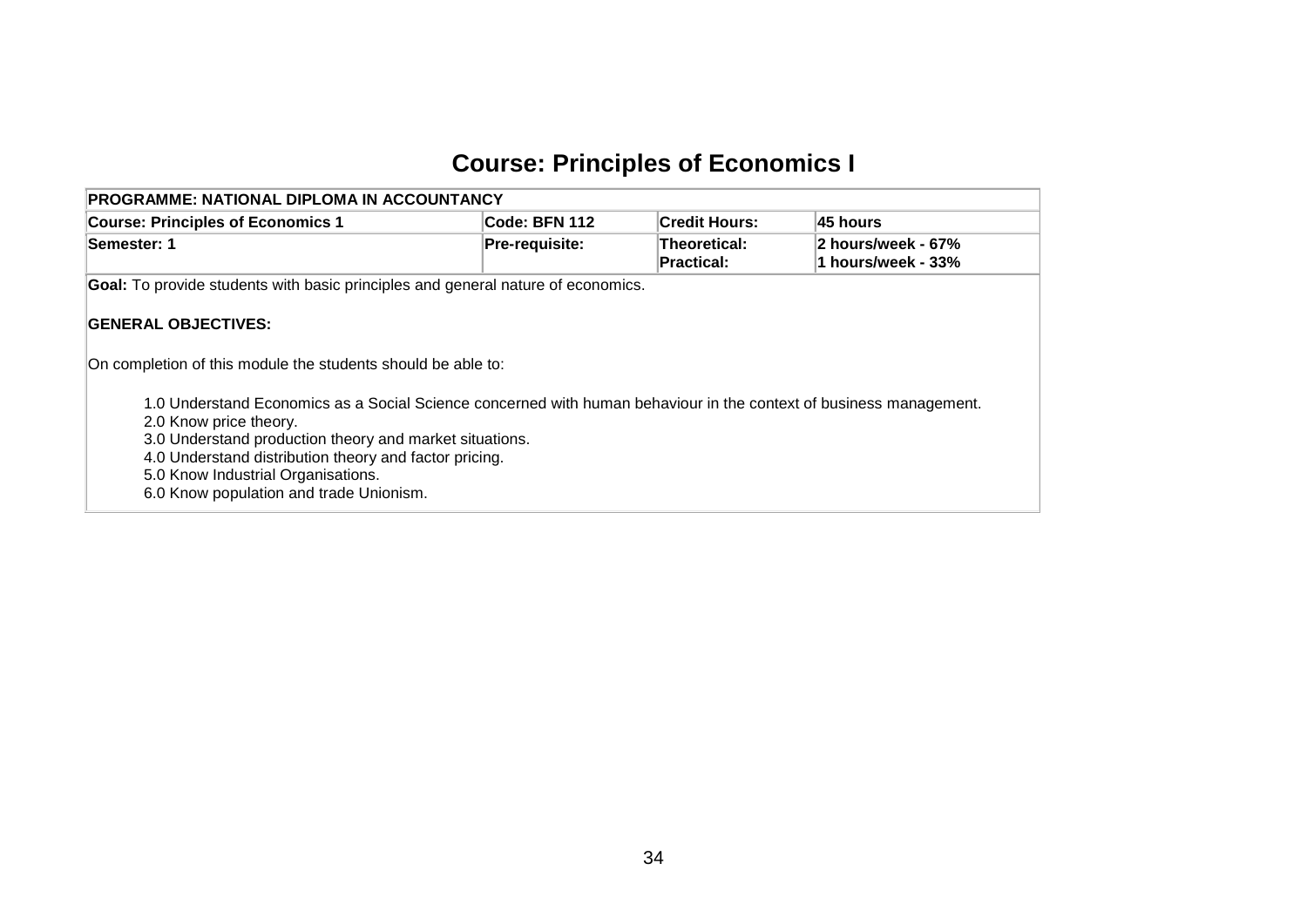| <b>Theoretical Content</b> |                                                                                                                                                                                                                                                                                                                                                                                                                                                                                                                                                                                                                                                                                                                                                                       |                                                                                                                                                                                                                                                                                                                                                                                                                                                                                                                                                                                                                                                                                                                                                                                                                                                                                            | <b>Practical Content</b>         |                                                                                                 |                                                                                                                                 |                                                       |
|----------------------------|-----------------------------------------------------------------------------------------------------------------------------------------------------------------------------------------------------------------------------------------------------------------------------------------------------------------------------------------------------------------------------------------------------------------------------------------------------------------------------------------------------------------------------------------------------------------------------------------------------------------------------------------------------------------------------------------------------------------------------------------------------------------------|--------------------------------------------------------------------------------------------------------------------------------------------------------------------------------------------------------------------------------------------------------------------------------------------------------------------------------------------------------------------------------------------------------------------------------------------------------------------------------------------------------------------------------------------------------------------------------------------------------------------------------------------------------------------------------------------------------------------------------------------------------------------------------------------------------------------------------------------------------------------------------------------|----------------------------------|-------------------------------------------------------------------------------------------------|---------------------------------------------------------------------------------------------------------------------------------|-------------------------------------------------------|
|                            | Week Specific Learning Outcomes Teacher's Activities                                                                                                                                                                                                                                                                                                                                                                                                                                                                                                                                                                                                                                                                                                                  |                                                                                                                                                                                                                                                                                                                                                                                                                                                                                                                                                                                                                                                                                                                                                                                                                                                                                            | <b>Resources</b>                 | <b>Specific Learning</b><br><b>Outcomes</b>                                                     | <b>Teacher's Activities</b>                                                                                                     | <b>Resources</b>                                      |
|                            |                                                                                                                                                                                                                                                                                                                                                                                                                                                                                                                                                                                                                                                                                                                                                                       | General Objective 1: Understand Economics as a Social Science concerned with human behaviour in the context of business management.                                                                                                                                                                                                                                                                                                                                                                                                                                                                                                                                                                                                                                                                                                                                                        |                                  |                                                                                                 |                                                                                                                                 |                                                       |
| $1 - 2$                    | 1.1 Define economics.<br>1.2 Explain the scope of<br>economics<br>1.3 Explain the method of<br>study economics and their<br>limitations.<br>1.4 Rationalizes the studying<br>of economics.<br>1.5 Distinguish between micro<br>and macro economics.<br>1.6 Discuss the three main<br>problems of every economics<br>society - what, how and for<br>whom.<br>1.7 Apply the production,<br>possibility frontier as a tool.<br>1.8 Define a mixed economy<br>1.9 State how the free<br>enterprises economy solves<br>the basic economic problems<br>and the Characteristics of a<br>perfectly competitive market.<br>1.10 Explain how a mixed<br>economy behaves in the<br>nations economics.<br>1.11 Discuss the economics<br>role of Government in a mixed<br>economy. | $\cdot$ Explain the meaning of<br>Economics.<br>• Explain in clear terms the<br>coverage area of economics in<br>human endeavour.<br>• Explain the distinction between<br>the tools used for the study of<br>economics and those used to<br>study natural sciences.<br>State the importance of<br>economics in human endeavour<br><b>Explain the study of economics</b><br>as it relates to units component of<br>the society and as it relates to<br>sum total of all the components of<br>the society.<br><b>Explain the unique economic</b><br>problems of socialist, commit and<br>free enterprise societies as they<br>relate to production, distribution<br>and consumption.<br>• Explain capacity utilization of<br>resources in countries and<br>societies.<br><b>Explain economics</b><br>characterized by combination of<br>two societies i.e. socialism and<br>free enterprise. | Text books and<br>diagram/graphs | A basic understanding of<br>a mixed economy and<br>the ways in which people<br>benefit from it. | Guide students to complete an<br>individual short assignment<br>researching the major<br>components of the Nigerian<br>economy. | Internet<br>Assignment<br>brief.<br>Word<br>processor |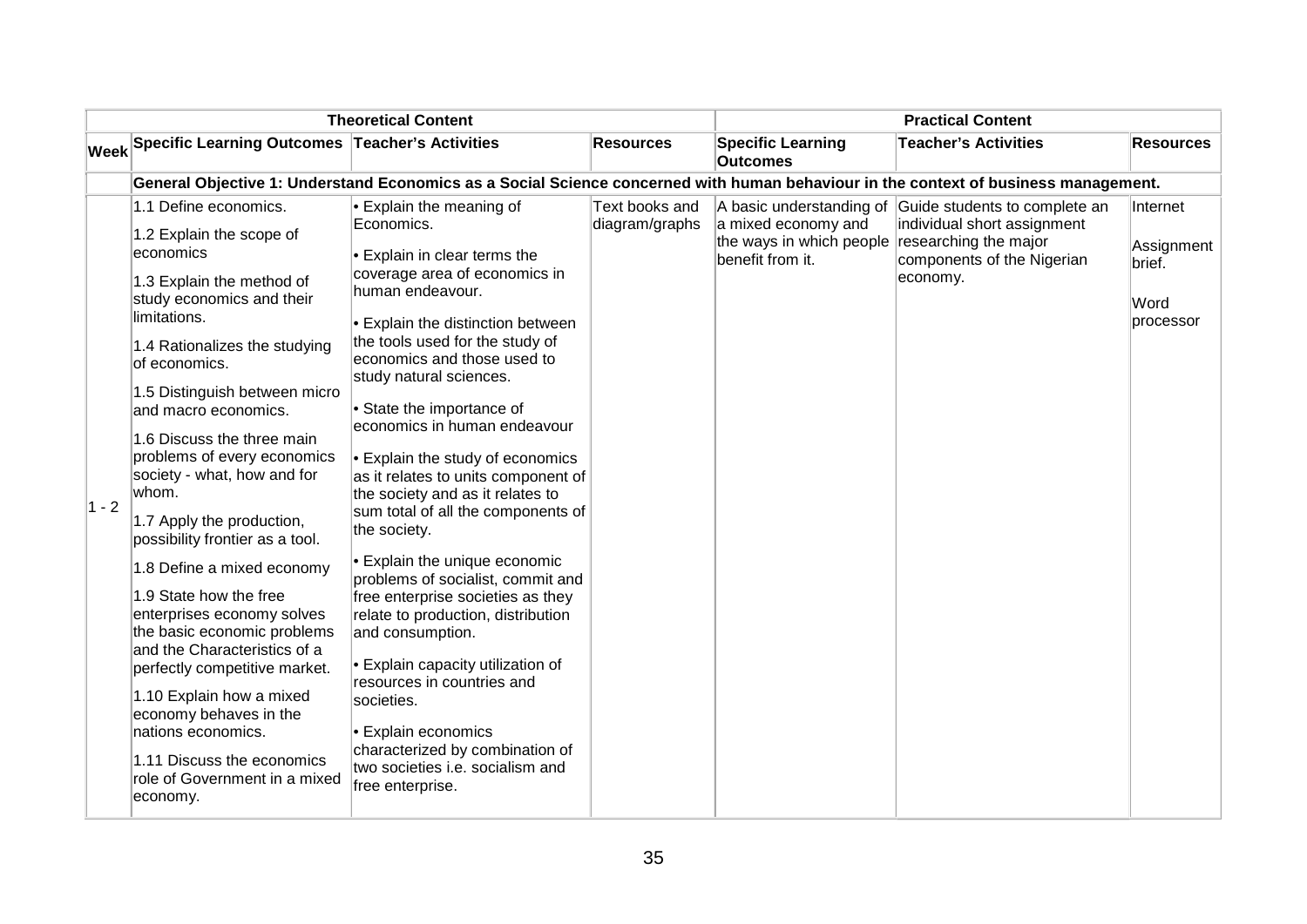|         | <b>Theoretical Content</b>                                                                                                     |                                                                                                                                                                                                                                |                           | <b>Practical Content</b>                    |                                                                                                                          |                        |  |
|---------|--------------------------------------------------------------------------------------------------------------------------------|--------------------------------------------------------------------------------------------------------------------------------------------------------------------------------------------------------------------------------|---------------------------|---------------------------------------------|--------------------------------------------------------------------------------------------------------------------------|------------------------|--|
|         | Week Specific Learning Outcomes Teacher's Activities                                                                           |                                                                                                                                                                                                                                | <b>Resources</b>          | <b>Specific Learning</b><br><b>Outcomes</b> | <b>Teacher's Activities</b>                                                                                              | <b>Resources</b>       |  |
|         | 1.12 Identify other<br>characteristics of a modern<br>economy, viz. use of capital,<br>division of labour and use of<br>money. | Explain the free interplay of<br>demand and supply curves to<br>determine, price, and allocation of<br>resources in free enterprise<br>Also, explain in clear termo the<br>characteristics of perfectly<br>competitive market. | Text books and<br>diagram |                                             |                                                                                                                          |                        |  |
| $3-4$   |                                                                                                                                | • Explain the use of control and<br>regulation by government as well<br>as deregulation in allocation of<br>resources or the case may be and<br>as the need arises.                                                            |                           |                                             |                                                                                                                          |                        |  |
|         |                                                                                                                                | <b>Explain the important roles of</b><br>government in determination of<br>some parameters in a mixed<br>economy.                                                                                                              |                           |                                             |                                                                                                                          |                        |  |
|         |                                                                                                                                | <b>Explain characters of modern</b><br>economics especially the<br>distinction between trade by<br>barter and specialization.                                                                                                  |                           |                                             |                                                                                                                          |                        |  |
|         | General Objectives. 2.0 Know price theory                                                                                      |                                                                                                                                                                                                                                |                           |                                             |                                                                                                                          |                        |  |
|         | 2.1 Define demand in<br>economic.                                                                                              | Explain the meaning of demand. Text books.<br><b>Explain individual demand curve</b>                                                                                                                                           | Diagrams.                 | Ability to explain the key<br>and demand.   | Group discussion/seminar<br>factors influencing supply illustrating the theme, 'supply<br>and demand factors influencing | Resource<br>materials. |  |
|         | 2.2 Identify the levels of<br>demand - individual and                                                                          | and market demand curve.                                                                                                                                                                                                       |                           |                                             | the Nigerian economy'.                                                                                                   | Seminar<br>brief.      |  |
| $5 - 7$ | market.                                                                                                                        | • Explain factors influencing<br>demand.                                                                                                                                                                                       |                           |                                             |                                                                                                                          |                        |  |
|         | 2.3 Explain the determinants of<br>demand.                                                                                     | <b>Explain the difference between</b><br>change in demand and change in                                                                                                                                                        |                           |                                             |                                                                                                                          |                        |  |
|         | 2.4 Distinguish between a<br>change in demand and a                                                                            |                                                                                                                                                                                                                                |                           |                                             |                                                                                                                          |                        |  |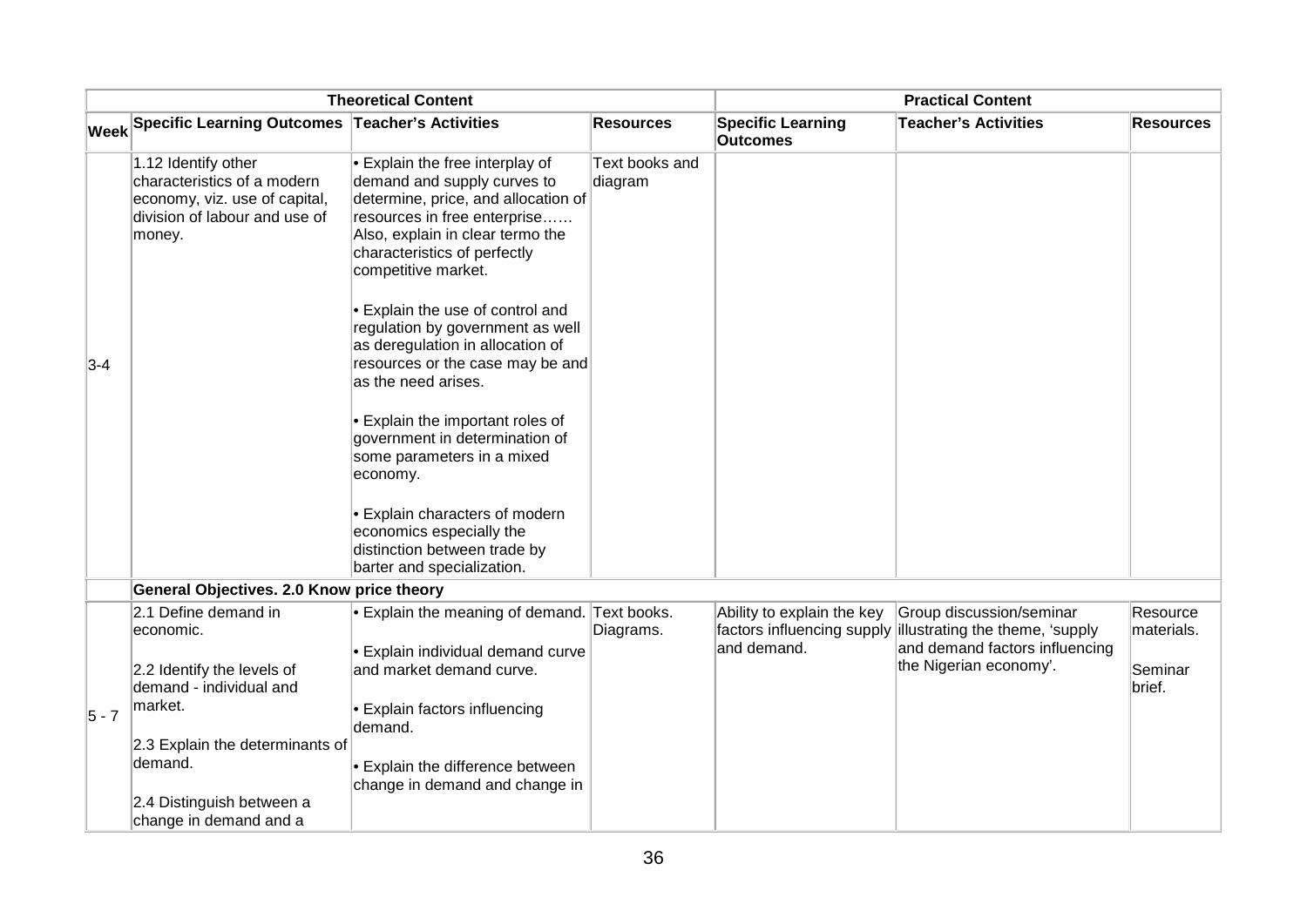| <b>Theoretical Content</b>                                                                          |                                                                                                                                         |                  | <b>Practical Content</b>                                      |                                                                                          |                        |  |
|-----------------------------------------------------------------------------------------------------|-----------------------------------------------------------------------------------------------------------------------------------------|------------------|---------------------------------------------------------------|------------------------------------------------------------------------------------------|------------------------|--|
| Week Specific Learning Outcomes Teacher's Activities                                                |                                                                                                                                         | <b>Resources</b> | <b>Specific Learning</b><br><b>Outcomes</b>                   | <b>Teacher's Activities</b>                                                              | <b>Resources</b>       |  |
| change in the quality<br>demanded.                                                                  | quantity demanded.                                                                                                                      |                  |                                                               |                                                                                          |                        |  |
| 2.5 Calculate and interpret the<br>Coefficients of elasticity of<br>demand in terms of price of the | • Generate figure to explain the<br>calculation of price, income and<br>cross elasticities and interpret.                               |                  |                                                               |                                                                                          |                        |  |
| commodity, income and cross<br>elasticity.                                                          | <b>Explain the meaning of supply</b><br>and difference between individual<br>and market supply.                                         |                  |                                                               |                                                                                          |                        |  |
| 2.6 Define supply and identify<br>the levels of supply.                                             |                                                                                                                                         |                  |                                                               |                                                                                          |                        |  |
|                                                                                                     | <b>Explain factors influencing</b><br>supply.                                                                                           |                  |                                                               |                                                                                          |                        |  |
| 2.7 Discuss the determinants<br>of supply.                                                          | $\bullet$ Explain, movement along the<br>same supply curve and shifts in                                                                |                  |                                                               |                                                                                          |                        |  |
| 2.8 Explains the movements<br>associated with supply.                                               | supply curves.<br><b>Explain the interception of</b><br>demand and supply curves to                                                     |                  |                                                               |                                                                                          |                        |  |
| 2.9 Compute and interpret the<br>coefficients of elasticity of<br>supply.                           | determine equilibrium price in the<br>market.                                                                                           |                  |                                                               |                                                                                          |                        |  |
| 2.10 Define the equilibrium in<br>the market.                                                       |                                                                                                                                         |                  |                                                               |                                                                                          |                        |  |
| 2.11 Analyze the effects of<br>shifts in supply and demand.                                         |                                                                                                                                         |                  |                                                               |                                                                                          |                        |  |
| General Objective: 3.0 Understand production theory and market situations.                          |                                                                                                                                         |                  |                                                               |                                                                                          |                        |  |
| 3.1 Define production and                                                                           | <b>Explain production theory and</b><br>identify the types of production. clearly identify, labour and capital<br>intensive production. | Text book.       | Ability to explain the<br>principles of production<br>theory. | Individual assignment<br>researching the relationship<br>between cost and profitability, | Interent<br>Assignment |  |
| $ 8 - 10 $ 3.2 Explain the different types<br>of output or product.                                 | • Explain different types of<br>product i.e. from tangible product<br>to service and from ordinary to                                   |                  |                                                               | describing the effects of different brief.<br>types of economic costa                    |                        |  |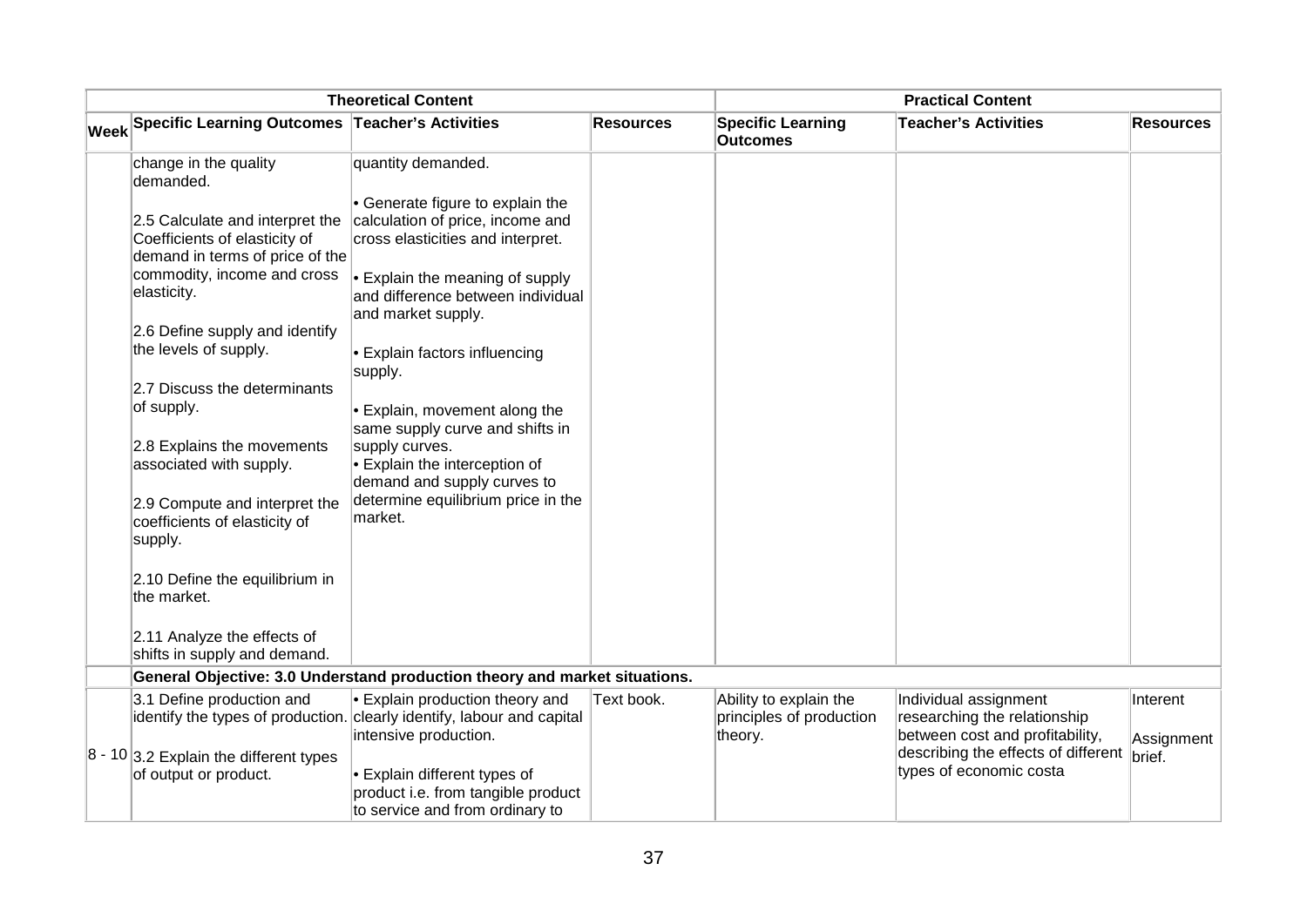| <b>Theoretical Content</b>                                                                                  |                                                                                                                                                      |                  | <b>Practical Content</b>                    |                             |                  |  |
|-------------------------------------------------------------------------------------------------------------|------------------------------------------------------------------------------------------------------------------------------------------------------|------------------|---------------------------------------------|-----------------------------|------------------|--|
| Week Specific Learning Outcomes Teacher's Activities                                                        |                                                                                                                                                      | <b>Resources</b> | <b>Specific Learning</b><br><b>Outcomes</b> | <b>Teacher's Activities</b> | <b>Resources</b> |  |
| 3.3 Define costs of production. technical product.                                                          |                                                                                                                                                      |                  |                                             |                             |                  |  |
| costs.                                                                                                      | 3.4 Identify the sources of such • Explain different types of costs<br>of production.                                                                |                  |                                             |                             |                  |  |
| 3.5 Distinguish among the<br>periods of decision making and and variable costs.<br>attendant costs along    | • Explain inclear terms fixed costs                                                                                                                  |                  |                                             |                             |                  |  |
| categorizes on the monetary<br>short run, long run and very<br>long run cost.                               | • Explain the following with the aid<br>of diagram. Short run fixed cost,<br>variable cost average, variable<br>cost marginal costs.                 |                  |                                             |                             |                  |  |
| 3.6 Describe, demonstrate and<br>diagrammatically represents<br>the various short run costs.                | <b>Explain how the various short</b><br>run costs relate to one another.                                                                             |                  |                                             |                             |                  |  |
| 3.7 Explain the relationship<br>among these various short run<br>costs.                                     | <b>Explain how firms could be</b><br>quided in their economic decision<br>using the relationship of the<br>various short run costs.                  |                  |                                             |                             |                  |  |
| 3.8 Explain the relevance of<br>some of the costs in 3.7 above<br>for the economic decision of<br>the firm. | $\blacktriangleright$ Explain the long run cost<br>behaviour and use same to<br>explain transformation in the<br>market as it differs from the short |                  |                                             |                             |                  |  |
| 3.9 Discuss the long run cost<br>behaviour of a firm and shows<br>its relation with the short run           | run.                                                                                                                                                 |                  |                                             |                             |                  |  |
| costs.                                                                                                      | • Explain the features of perfectly<br>competitive market.                                                                                           |                  |                                             |                             |                  |  |
| 3.10 Explain the characteristic<br>of the perfectly competitive<br>market.                                  |                                                                                                                                                      |                  |                                             |                             |                  |  |
| 11-12 the demand curve facing a<br>perfectly competitive firm and                                           | 3.11 Illustrate diagrammatically • Explain the nature of demand<br>curve facing a perfectly<br>competitively market and its                          |                  |                                             |                             |                  |  |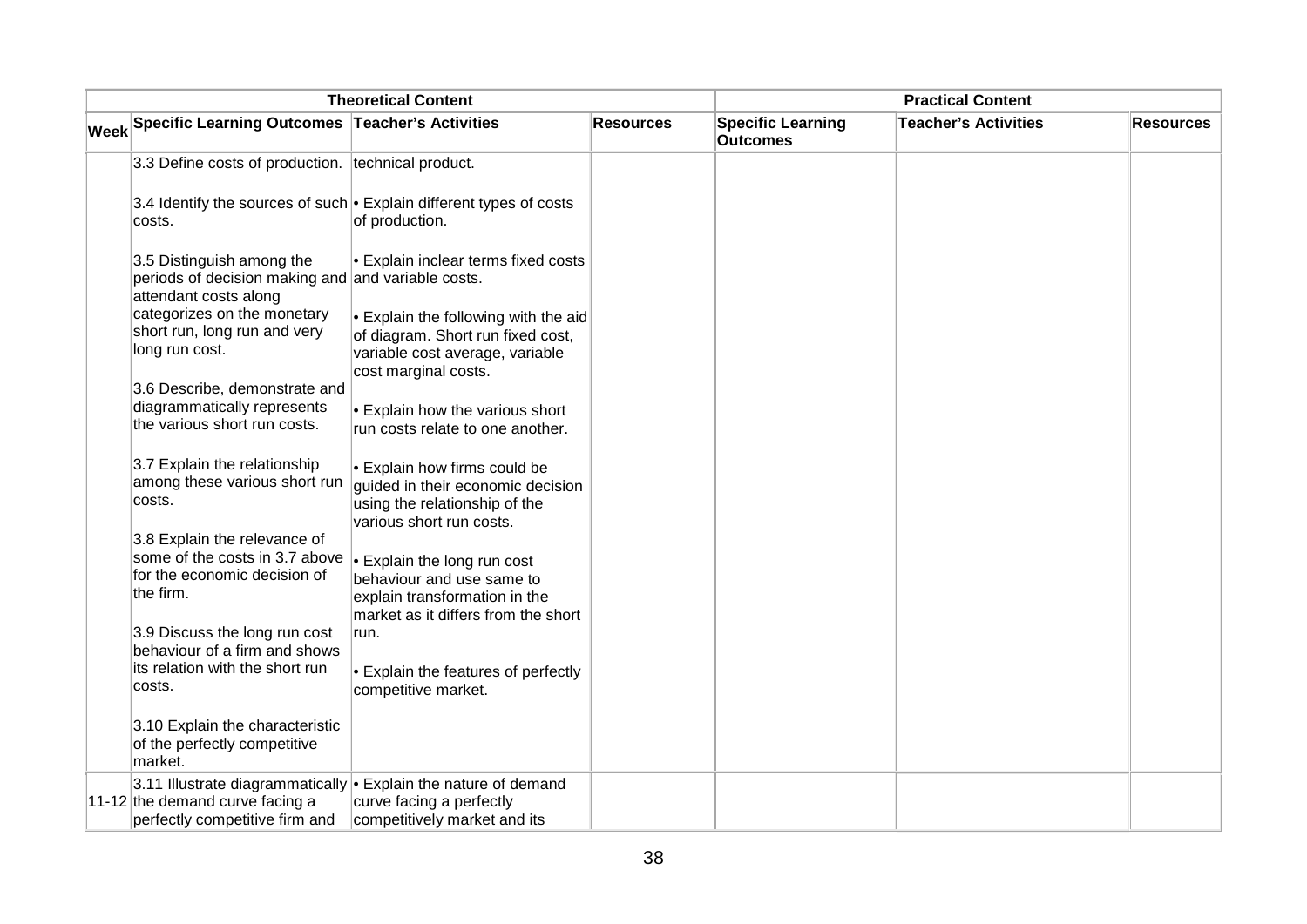| <b>Theoretical Content</b> |                                                                                                             |                                                                                                    | <b>Practical Content</b> |                                             |                             |                  |
|----------------------------|-------------------------------------------------------------------------------------------------------------|----------------------------------------------------------------------------------------------------|--------------------------|---------------------------------------------|-----------------------------|------------------|
|                            | Week Specific Learning Outcomes Teacher's Activities                                                        |                                                                                                    | <b>Resources</b>         | <b>Specific Learning</b><br><b>Outcomes</b> | <b>Teacher's Activities</b> | <b>Resources</b> |
|                            | state the implication(s)                                                                                    | economic implication on the firm.                                                                  |                          |                                             |                             |                  |
|                            | 3.12 Explain the short<br>equilibrium or maximum profit<br>position of a firm under perfect<br>competition. | • Explain profit maximization of a<br>firm in the short run.<br>• Explain the characteristics of a |                          |                                             |                             |                  |
|                            | 3.13 Explain the distinguishing                                                                             | pure monopoly.                                                                                     |                          |                                             |                             |                  |
|                            | features of a pure monopoly<br>market type.                                                                 | • Explain the nature of the<br>revenue and demand facing a<br>monopoly.                            |                          |                                             |                             |                  |
|                            | 3.14 Explain the nature of the<br>revenue and demand facing a<br>monopolist.                                | • Explain different types of<br>monopoly and how the power are<br>derived.                         |                          |                                             |                             |                  |
|                            | 3.15 Discuss the factors that<br>can confer a monopoly power.                                               | Explain the advantages and<br>disadvantages of monopoly.                                           |                          |                                             |                             |                  |
|                            | 3.16 State and explain<br>of monopoly market.                                                               | advantages and disadvantages <b>.</b> Explain price discrimination and<br>factor influencing it.   |                          |                                             |                             |                  |
|                            | 3.17 Describe the applications<br>of price discrimination by a<br>monopolist.                               | <b>Explain monopolistic</b><br>competition.                                                        |                          |                                             |                             |                  |
|                            | 3.18 Define monopolistic<br>competition.                                                                    | <b>Explain the similarities between</b><br>pure monopoly and perfect<br>competition.               |                          |                                             |                             |                  |
|                            | 3.19 Explain the similarities<br>between this market type and<br>either the pure monopoly or                | • Explain the meaning of duopoly<br>and oligopoly.                                                 |                          |                                             |                             |                  |
|                            | the perfect competition.<br>3.20 Define duopoly and                                                         | <b>Explain other types of market</b><br>e.g. Monopsony etc.                                        |                          |                                             |                             |                  |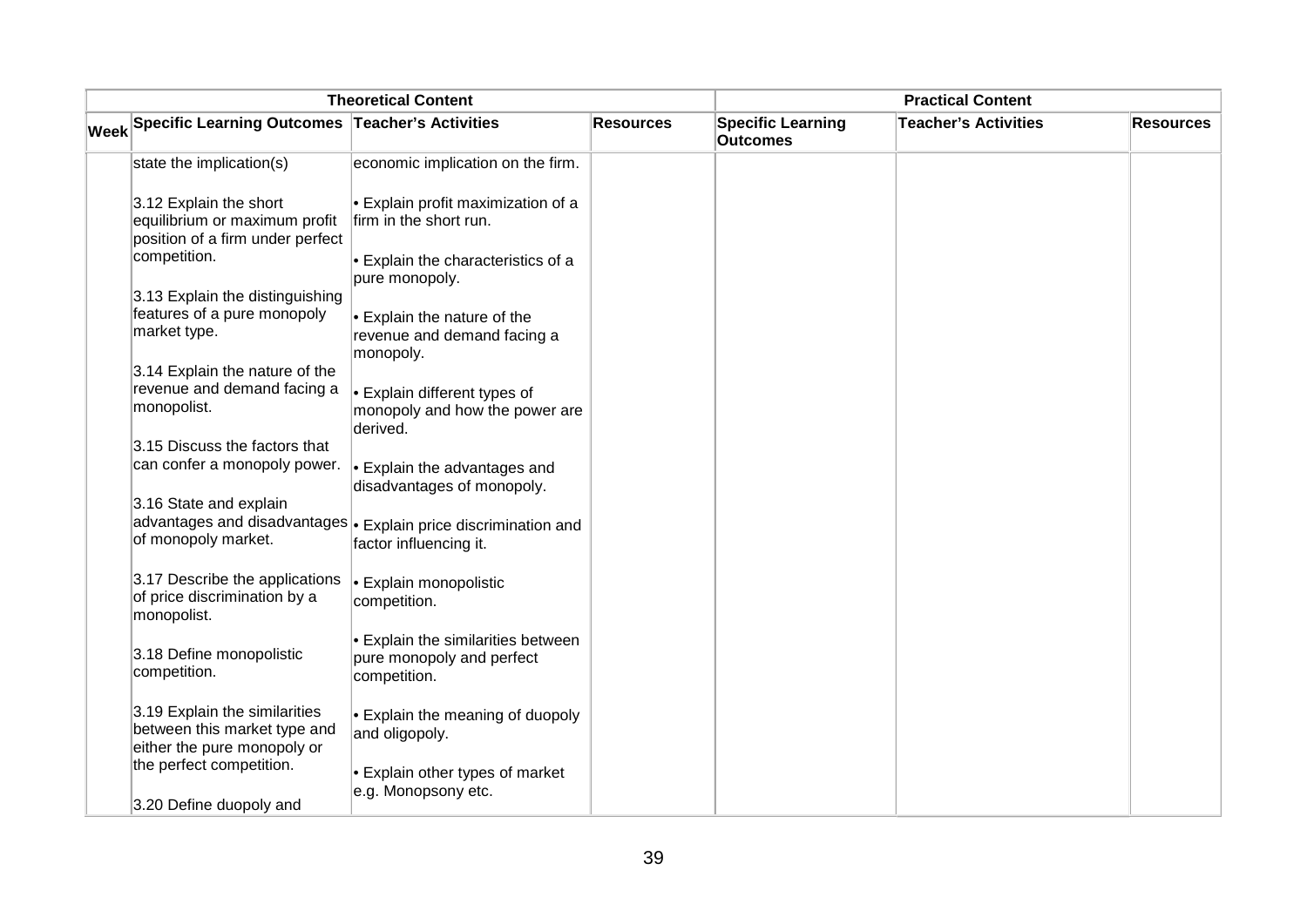|    |                                                                                                                  | <b>Theoretical Content</b>                                                                |                  |                                                                               | <b>Practical Content</b>                                                                            |                        |  |
|----|------------------------------------------------------------------------------------------------------------------|-------------------------------------------------------------------------------------------|------------------|-------------------------------------------------------------------------------|-----------------------------------------------------------------------------------------------------|------------------------|--|
|    | Week Specific Learning Outcomes Teacher's Activities                                                             |                                                                                           | <b>Resources</b> | <b>Specific Learning</b><br><b>Outcomes</b>                                   | <b>Teacher's Activities</b>                                                                         | <b>Resources</b>       |  |
|    | oligopoly.                                                                                                       |                                                                                           |                  |                                                                               |                                                                                                     |                        |  |
|    | 3.21 Explain some of other<br>models of these market types.                                                      |                                                                                           |                  |                                                                               |                                                                                                     |                        |  |
|    | 3.22 Discuss the means of<br>providing barriers to entry into<br>these markets.                                  |                                                                                           |                  |                                                                               |                                                                                                     |                        |  |
|    |                                                                                                                  | General Objective: 4.0 Understand distribution theory and factor pricing.                 |                  |                                                                               |                                                                                                     |                        |  |
|    | 4.1 Identify the various prices<br>attached to the different factors wage, capital and profit,<br>of production. | $\bullet$ Explain the meaning of Rent,                                                    | Text book.       | Ability to understand the<br>relationship between<br>factor income and factor | Group seminar/discussion<br>debating and providing solutions<br>to questions involving distribution | Seminar<br>brief.      |  |
|    | 4.2 Distinguish between size<br>and functional distribution of<br>income.                                        | • Explain functional distribution of<br>income.<br>• Explain how factor price is          |                  | price and their<br>influencing factors.                                       | theory and factor pricing.                                                                          | Resource<br>materials. |  |
|    |                                                                                                                  | different from factor income.                                                             |                  |                                                                               |                                                                                                     |                        |  |
| 13 | 4.3 Explain the relationship<br>between factor price and factor  .<br>income.                                    | Explain what constitutes factors<br>of production.                                        |                  |                                                                               |                                                                                                     |                        |  |
|    | 4.4 Explain of factors of<br>production.                                                                         | • Explain the factors influencing<br>determination of prices of factors<br>of production. |                  |                                                                               |                                                                                                     |                        |  |
|    | 4.5 State and explain ways of                                                                                    |                                                                                           |                  |                                                                               |                                                                                                     |                        |  |
|    | determining the prices of the<br>various factors of production.                                                  | <b>• Explain the difference between</b><br>economic rent and transfer<br>payments.        |                  |                                                                               |                                                                                                     |                        |  |
|    | 4.6 Distinguish between<br>economic rent and transfer<br>payments.                                               |                                                                                           |                  |                                                                               |                                                                                                     |                        |  |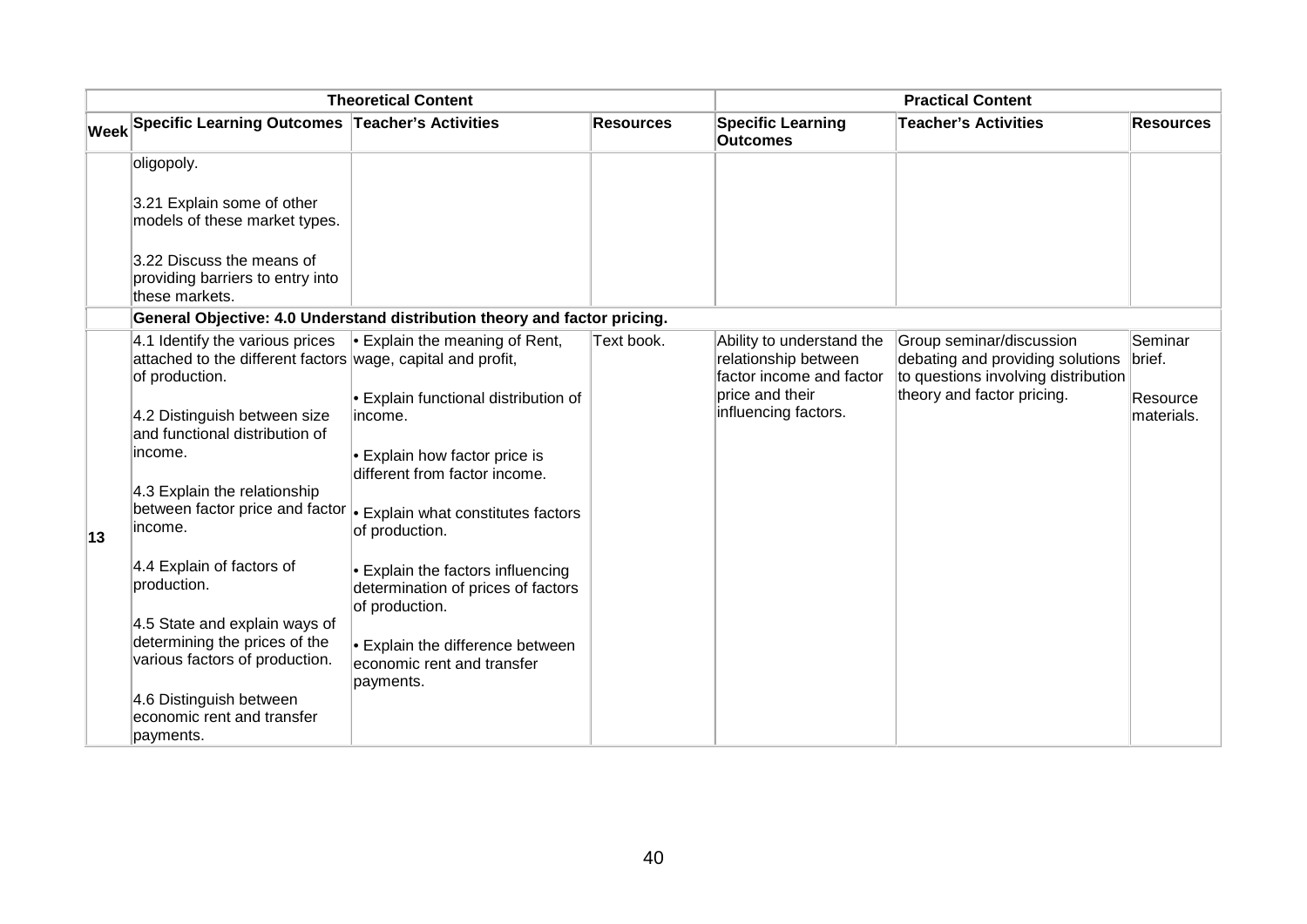|    |                                                                                                   | <b>Theoretical Content</b>                                                                                        |                       | <b>Practical Content</b>                                                      |                                                                                                                    |                     |
|----|---------------------------------------------------------------------------------------------------|-------------------------------------------------------------------------------------------------------------------|-----------------------|-------------------------------------------------------------------------------|--------------------------------------------------------------------------------------------------------------------|---------------------|
|    | Week Specific Learning Outcomes Teacher's Activities                                              |                                                                                                                   | <b>Resources</b>      | <b>Specific Learning</b><br><b>Outcomes</b>                                   | <b>Teacher's Activities</b>                                                                                        | <b>Resources</b>    |
|    | General Objectives. 5.0 Know Industrial Organizations.                                            |                                                                                                                   |                       |                                                                               |                                                                                                                    |                     |
|    | 5.1 Define a business<br>organization and an industry.                                            | <b>Explain what are meant by a</b><br>business organization and an<br>industry.                                   | Text book<br>Journal. | Students to have a good<br>appreciation of the role<br>and characteristics of | Group assignment researching 4   Internet<br>of the largest industrial<br>organizations in Nigeria.                | Assignment          |
|    | 5.2 Identify the different<br>structure of the modern forms                                       | · Explain different forms of                                                                                      |                       | industrial organizations<br>within the Nigerian                               | Commenting upon their activities<br>and importance to the Nigerian                                                 | brief.              |
|    | of business organization.                                                                         | business organizations.                                                                                           |                       | economy.                                                                      | economy.                                                                                                           | Word<br>processors. |
|    | 5.3 Discuss the objectives of a<br>business organization and the<br>location of such enterprises. | Explain the objectives of<br>different forms of business<br>organization and where the<br>enterprises are located |                       |                                                                               |                                                                                                                    |                     |
| 14 | 5.4 Analyze the methods of<br>financing modern business<br>organization.                          | • Explain different types of<br>sources of Finance for business<br>organization.                                  |                       |                                                                               |                                                                                                                    |                     |
|    | 5.5 Distinguish between an<br>assets, private and public<br>ownership of industries.              | <b>• Explain the difference between</b><br>private and public corporation.                                        |                       |                                                                               |                                                                                                                    |                     |
|    | 5.6 Explain the sense in the<br>control of monopolies.                                            | • Explain why monopolies are<br>controlled.                                                                       |                       |                                                                               |                                                                                                                    |                     |
|    | 5.7 Discuss the issue of<br>mergers and restrictions of<br>industrial activities.                 | • Explain mergers and acquisition                                                                                 |                       |                                                                               |                                                                                                                    |                     |
|    |                                                                                                   | General Objective: 6.0 Know population and trade Unionism                                                         |                       |                                                                               |                                                                                                                    |                     |
|    | concerning the two terms in<br>$5.7$ above.                                                       | 6.1 Define the key expressions • Explain mergers, acquisition and Text book<br>restrictions.                      | Journal.              | Students to have an<br>understanding of the role<br>played by trade unions in | Individual assignment comparing Internet.<br>and contrasting the roles of trade<br>unions in developing and mature | Assignment          |
| 15 | 6.2 Illustrate diagrammatically,<br>the trends of the population of<br>selected countries and the | • Explain population pyramid of<br>selected countries of the world.<br>• Explain working population of a          |                       | a mature and developing<br>economy.                                           | economies.                                                                                                         | brief.              |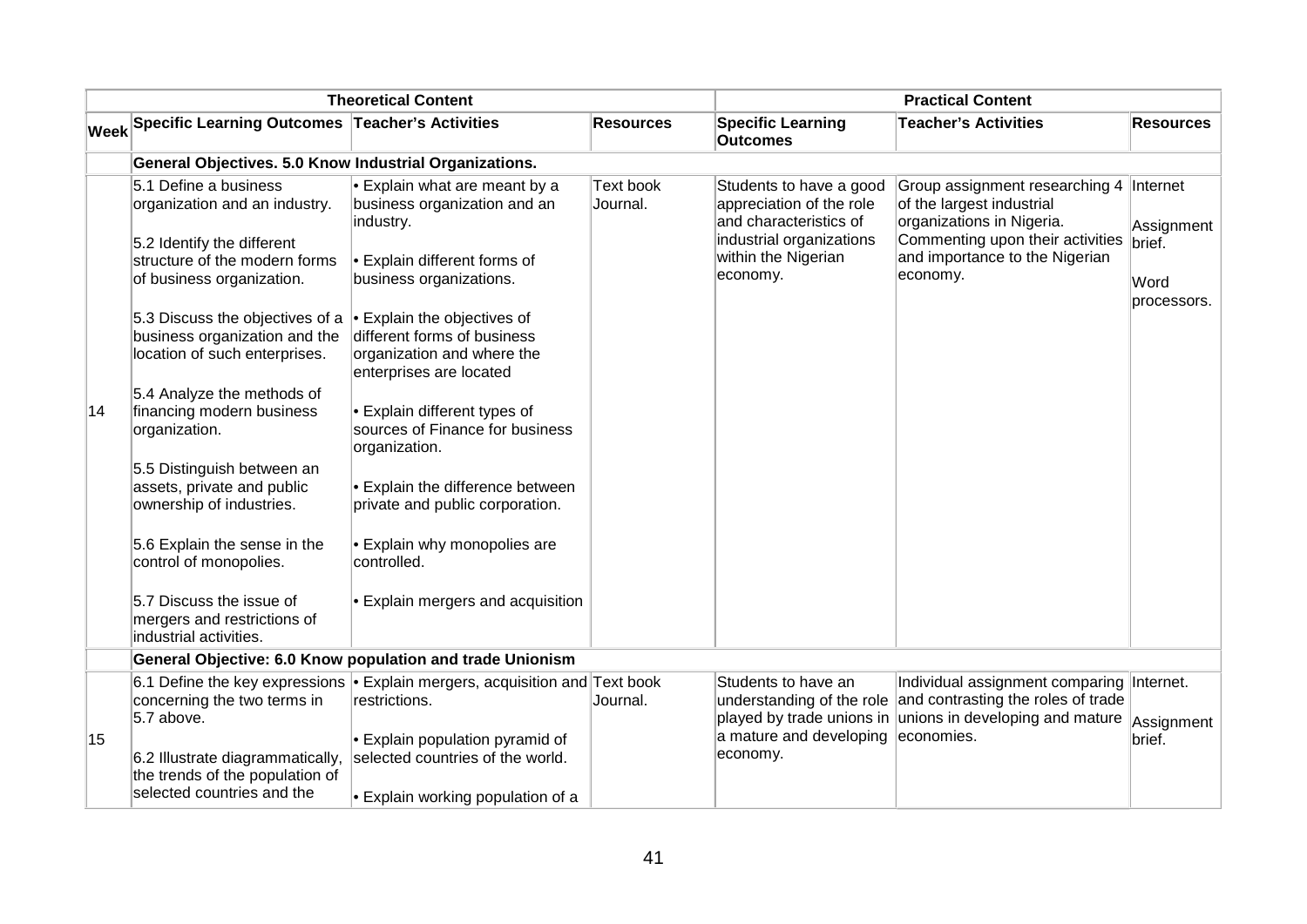|                                                      | <b>Theoretical Content</b>      | <b>Practical Content</b> |                                             |                             |           |
|------------------------------------------------------|---------------------------------|--------------------------|---------------------------------------------|-----------------------------|-----------|
| Week Specific Learning Outcomes Teacher's Activities |                                 | <b>Resources</b>         | <b>Specific Learning</b><br><b>Outcomes</b> | <b>Teacher's Activities</b> | Resources |
| world over the years.                                | country                         |                          |                                             |                             |           |
| 6.3 Identify the sources of                          | Explain the roles and functions |                          |                                             |                             |           |
| labour in the population of a<br>society.            | lof trade unions.               |                          |                                             |                             |           |
|                                                      | Explain the impact of trade     |                          |                                             |                             |           |
| 6.4 State reason (s) for the                         | union in any selected country.  |                          |                                             |                             |           |
| formation of trade unions.                           |                                 |                          |                                             |                             |           |
| 6.5 Analyze critically the                           |                                 |                          |                                             |                             |           |
| performances of trade unions.                        |                                 |                          |                                             |                             |           |

| <b>ASSESSMENT CRITERIA</b> |                                                                        |  |  |  |  |  |  |
|----------------------------|------------------------------------------------------------------------|--|--|--|--|--|--|
|                            | Coursework Course test Practical Other (Examination/project/portfolio) |  |  |  |  |  |  |
| 25%<br>.50%<br>25%<br>$\%$ |                                                                        |  |  |  |  |  |  |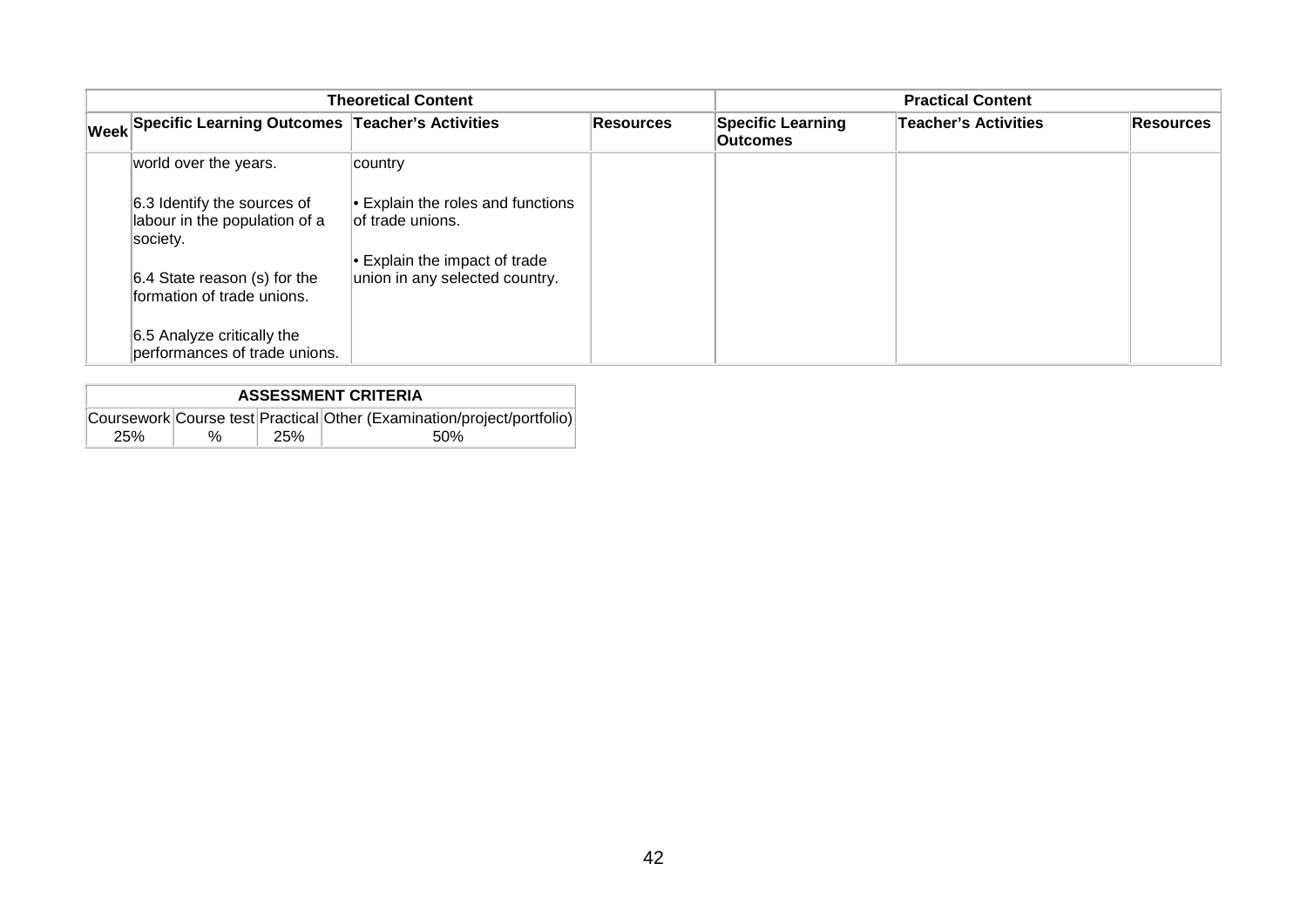# **Course: Principles of Accounts I**

| PROGRAMME: NATIONAL DIPLOMA IN ACCOUNTANCY                                                                                                                                                                                                                                                                                                                                                                                                                                           |                |                            |                     |
|--------------------------------------------------------------------------------------------------------------------------------------------------------------------------------------------------------------------------------------------------------------------------------------------------------------------------------------------------------------------------------------------------------------------------------------------------------------------------------------|----------------|----------------------------|---------------------|
| <b>Course: PRINCIPLES OF ACCOUNTS I</b>                                                                                                                                                                                                                                                                                                                                                                                                                                              | Code: ACC 111  | <b>Credit Hours:</b>       | 60 hours 4.0        |
| <b>Semester: FIRST SEMESTER</b>                                                                                                                                                                                                                                                                                                                                                                                                                                                      | Pre-requisite: | Theoretical:<br>Practical: | 3 hours/week - 75 % |
| Goal: This course is designed to expose the students to the principles of accounting and the application of same to different types of transactions.                                                                                                                                                                                                                                                                                                                                 |                |                            |                     |
| <b>GENERAL OBJECTIVES:</b>                                                                                                                                                                                                                                                                                                                                                                                                                                                           |                |                            |                     |
| On completion of this module the students should be able to:                                                                                                                                                                                                                                                                                                                                                                                                                         |                |                            |                     |
| 1.0 Know history, principles, role and conventions of accounting.<br>2.0 Understand principles of double entry.<br>3.0 Know capital and revenue items.<br>4.0 Know books of original entry.<br>5.0 Know the uses of ledger.<br>6.0 Know trial balance.<br>7.0 Know how errors are identified.<br>8.0 Know the uses of journal.<br>9.0 Understand bank reconciliation statements.<br>10.0 Know depreciation.<br>11.0 Understand accruals and prepayment.<br>12.0 Know final accounts. |                |                            |                     |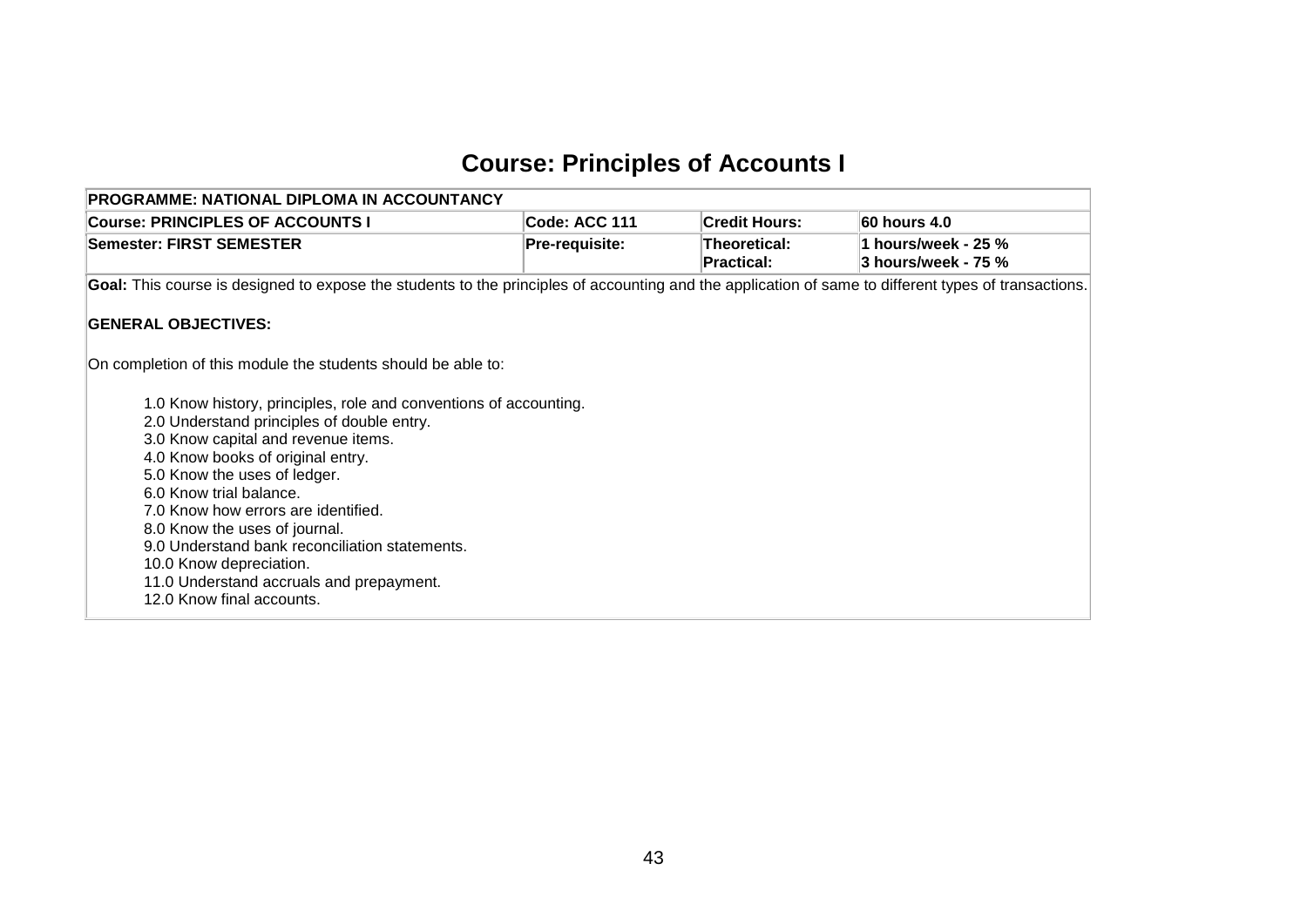|       | <b>Theoretical Content</b>                                                                             |                                                                               |                       | <b>Practical Content</b>                                                                               |                                                                                                         |                                    |  |  |
|-------|--------------------------------------------------------------------------------------------------------|-------------------------------------------------------------------------------|-----------------------|--------------------------------------------------------------------------------------------------------|---------------------------------------------------------------------------------------------------------|------------------------------------|--|--|
|       | <b>Week Specific Learning Outcomes</b>                                                                 | <b>Teacher's Activities</b>                                                   | <b>Resources</b>      | <b>Specific Learning</b><br><b>Outcomes</b>                                                            | <b>Teacher's Activities</b>                                                                             | <b>Resources</b>                   |  |  |
|       | General Objective 1: Know history, principles, role and conventions of accounting.                     |                                                                               |                       |                                                                                                        |                                                                                                         |                                    |  |  |
|       | 1.1 State the history of accounting<br>and the conventions.<br>1.2 Explain the principles involved     | (i) Give brief definition<br>of accounting.<br>(ii) Explain the               | Overhead<br>projector | 1. Demonstrate their<br>knowledge of the history,<br>principles, role and<br>convention of accounting. | Organise students into role<br>model group relating<br>accounting activities to<br>business activities. | Flipcharts<br>Overhead projector   |  |  |
|       | in accounting.                                                                                         | concepts and<br>conventions of                                                |                       |                                                                                                        |                                                                                                         |                                    |  |  |
|       | 1.3 Explain the role of accounting<br>activity in the operation of an                                  | Accounting.                                                                   |                       |                                                                                                        |                                                                                                         |                                    |  |  |
| $1-2$ | enterprise.                                                                                            | (iii) Discuss the<br>relationship of                                          |                       |                                                                                                        |                                                                                                         |                                    |  |  |
|       | 1.4 State the significance of<br>accounting activities in the<br>operation of a business.              | accounting activities in<br>the operation of a<br>business.                   |                       |                                                                                                        |                                                                                                         |                                    |  |  |
|       |                                                                                                        | (iv) State the<br>importance of<br>accounting activities to<br>an enterprise. |                       |                                                                                                        |                                                                                                         |                                    |  |  |
|       | General Objective 2: Know capital and revenue items.                                                   |                                                                               |                       |                                                                                                        |                                                                                                         |                                    |  |  |
|       | 2.1 Define capital and revenue<br>items.                                                               | (i) Explain capital and<br>revenue items.                                     | Overhead<br>projector | Classify items into revenue<br>or capital expenditure.                                                 | Direct students to list<br>revenue and capital items<br>that may be used in a                           | Flip charts<br>Overhead projector. |  |  |
| 3     | 2.2 Classify capital and revenue<br>items.                                                             | (ii) Discuss the<br>treatment of capital<br>and revenue items in              |                       | Differentiate capital<br>expenditure from revenue<br>expenditure.                                      | medium size business e.g. a<br>road transport company.                                                  |                                    |  |  |
|       | 2.3 Explain the accounting<br>treatment with respect to capital<br>and revenue items in a transaction. | the books of accounts.                                                        |                       |                                                                                                        |                                                                                                         |                                    |  |  |
|       | General Objective 3: Understand principles of double entry.                                            |                                                                               |                       |                                                                                                        |                                                                                                         |                                    |  |  |
| 4     | 3.1 Explain the principles of double<br>entry.                                                         | $(i)$ Explain the<br>principles of double<br>entry.                           | Overhead<br>projector | 1. Demonstrate their<br>understanding of principles of transactions into various<br>double entry.      | 1. Guide students in posting<br>accounts.                                                               | Flipchart<br>Overhead projector    |  |  |
|       | 3.2 Make correct entries in the<br>ledger as it affects the debit and                                  | (ii) Illustrate posting of                                                    | Worked<br>examples    | 2. Post various business                                                                               | 2. Organise                                                                                             | Transparencies.                    |  |  |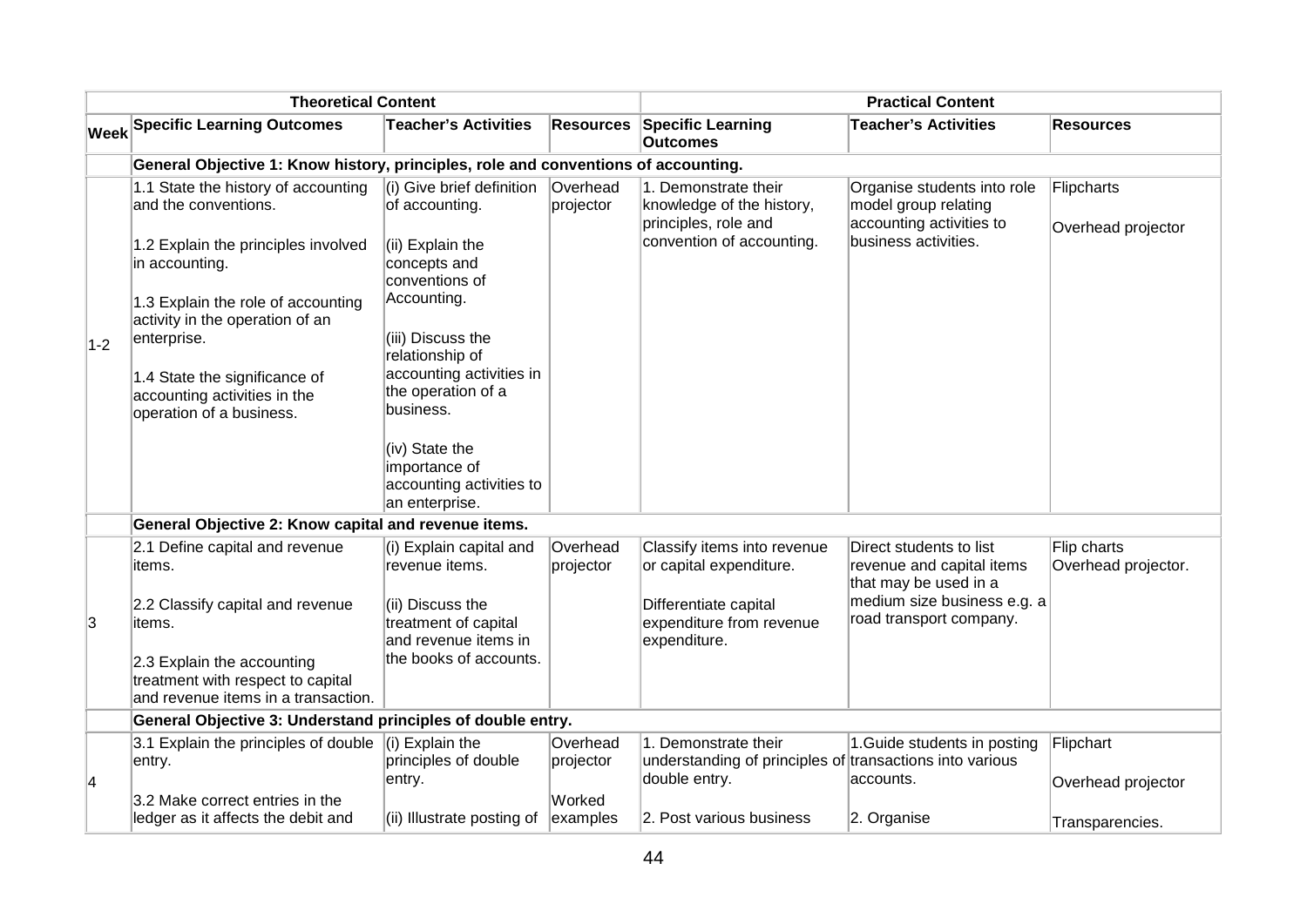|                | <b>Theoretical Content</b>                                                                                                                                                                                                                                                                                                                          |                                                                                                                                                       |                       | <b>Practical Content</b>                                                                                                                                                        |                                                                                                                                                                                                |                                                                                                                  |  |
|----------------|-----------------------------------------------------------------------------------------------------------------------------------------------------------------------------------------------------------------------------------------------------------------------------------------------------------------------------------------------------|-------------------------------------------------------------------------------------------------------------------------------------------------------|-----------------------|---------------------------------------------------------------------------------------------------------------------------------------------------------------------------------|------------------------------------------------------------------------------------------------------------------------------------------------------------------------------------------------|------------------------------------------------------------------------------------------------------------------|--|
|                | <b>Week Specific Learning Outcomes</b>                                                                                                                                                                                                                                                                                                              | <b>Teacher's Activities</b>                                                                                                                           | <b>Resources</b>      | <b>Specific Learning</b><br><b>Outcomes</b>                                                                                                                                     | <b>Teacher's Activities</b>                                                                                                                                                                    | <b>Resources</b>                                                                                                 |  |
|                | credit aspects of a transaction.                                                                                                                                                                                                                                                                                                                    | transactions into<br>accounts in the ledger.                                                                                                          |                       | transactions into accounts in<br>the ledger.                                                                                                                                    | students to make classroom<br>presentations in groups e.g.<br>one group sales, one group<br>purchases.                                                                                         |                                                                                                                  |  |
|                | General Objective 4: Know books of original entry.                                                                                                                                                                                                                                                                                                  |                                                                                                                                                       |                       |                                                                                                                                                                                 |                                                                                                                                                                                                |                                                                                                                  |  |
| $5-6$          | 4.1 Define books of original entry.<br>4.2 Name and explain the books of<br>original (e.g. cash book, sales day<br>book, purchases day book, return<br>inwards and outwards books.<br>journal, petty cash book and the<br>imprest system).<br>4.3 Explain the uses of the various<br>books.<br>4.4 Make accounting entries in the<br>various books. | (i) Define source<br>documents.<br>(ii) Explain the books<br>of original entry and<br>how transactions are<br>recorded in them.                       | Overhead<br>projector | 1. Record transactions into<br>book of original entry.<br>2. Post into the accounts in<br>the ledger.<br>3. Balance the accounts in<br>the ledger.<br>4. Extract trial balance. | Illustrate with sample<br>transactions entries from<br>books of original entry to the<br>ledger using a computer<br>spreadsheet<br>Explain the effect of such<br>entries on the trial balance. | Overhead projector<br>Transparences. Pre-<br>printed source<br>documents.<br>Computer spreadsheet<br>application |  |
|                | General Objective 5: Know the use of ledger.                                                                                                                                                                                                                                                                                                        |                                                                                                                                                       |                       |                                                                                                                                                                                 |                                                                                                                                                                                                |                                                                                                                  |  |
| $\overline{7}$ | 5.1 Define a ledger.<br>5.2 Explain the uses of the ledger<br>and its importance.<br>5.3 Post properly to accounts in a<br>ledger and carry down periodic<br>balances.                                                                                                                                                                              | (i) State the various<br>types of ledger.<br>(ii) Explain the uses<br>and importance of<br>ledger and how to post<br>to the accounts in the<br>ledger | Overhead<br>projector | Ability to carry out simple<br>postings into and out of the<br>ledgers                                                                                                          | Give interactive quizzes to<br>test the understanding of the<br>topic.                                                                                                                         | Kalamazoo<br>Interactive Quizes<br>downloaded from<br>Internet.                                                  |  |
|                | 5.4 Explain the end use of ledger<br>balance.                                                                                                                                                                                                                                                                                                       | (iii) Illustrate how to<br>balance accounts to<br>form a trial balance.                                                                               |                       |                                                                                                                                                                                 |                                                                                                                                                                                                |                                                                                                                  |  |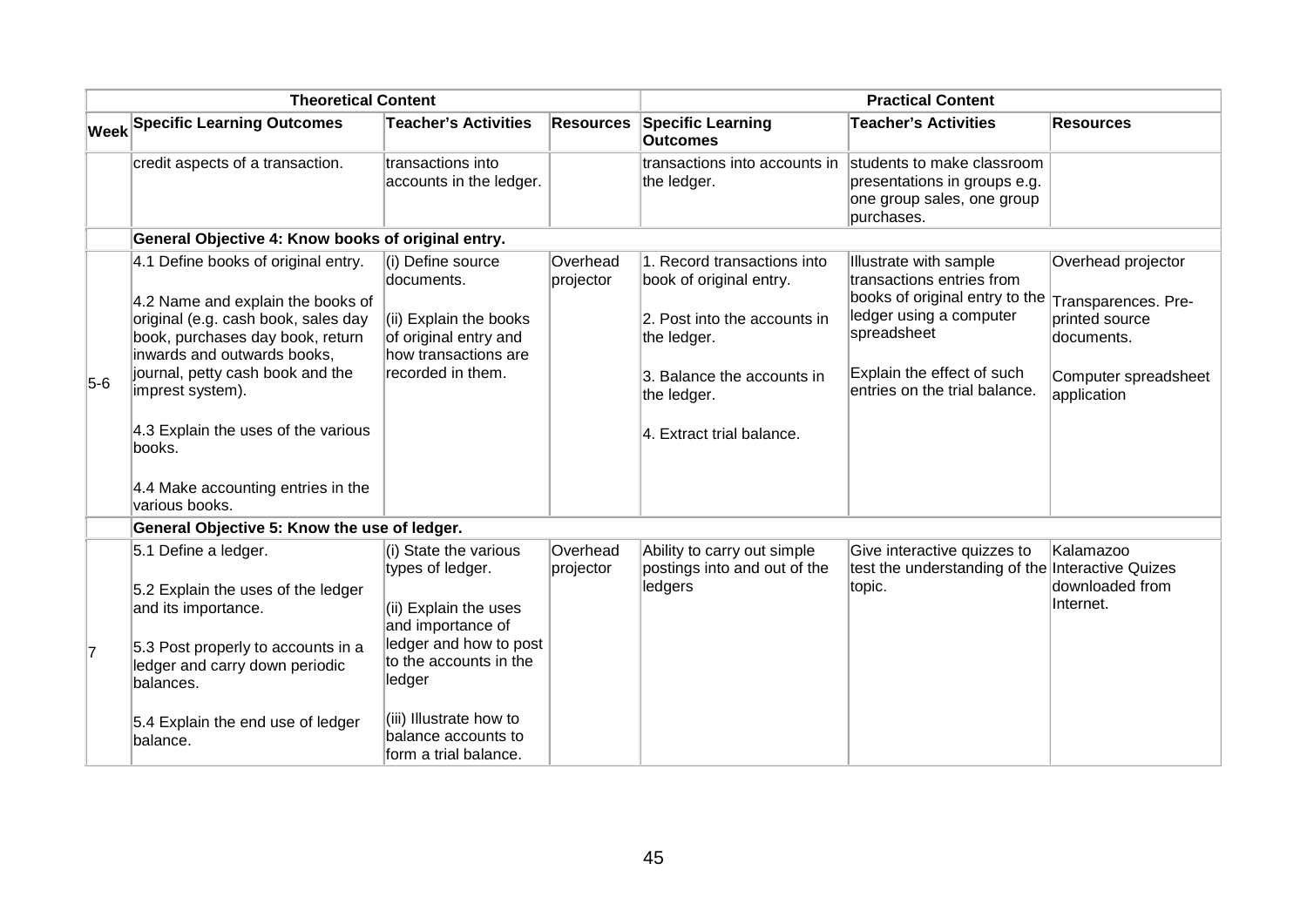|    | <b>Theoretical Content</b>                                                                                                                                      |                                                                                                                                             |                                             | <b>Practical Content</b>                                                                   |                                                                                                 |                                              |
|----|-----------------------------------------------------------------------------------------------------------------------------------------------------------------|---------------------------------------------------------------------------------------------------------------------------------------------|---------------------------------------------|--------------------------------------------------------------------------------------------|-------------------------------------------------------------------------------------------------|----------------------------------------------|
|    | Week Specific Learning Outcomes                                                                                                                                 | <b>Teacher's Activities</b>                                                                                                                 | <b>Resources</b>                            | <b>Specific Learning</b><br><b>Outcomes</b>                                                | <b>Teacher's Activities</b>                                                                     | <b>Resources</b>                             |
|    | General Objective 6: Know trial balance.                                                                                                                        |                                                                                                                                             |                                             |                                                                                            |                                                                                                 |                                              |
| 8  | 6.1 Define a trial balance.<br>6.2 State the need for a trial<br>balance and its use.<br>6.3 Explain how a trial balance is<br>extracted.                       | (i) Explain the uses of<br>and how to extract a<br>trial balance.<br>(ii) Illustrate with<br>examples how to<br>extract a trial<br>balance. | Overhead<br>projector<br>Worked<br>examples | Able to extract a trial<br>balance.                                                        | Directing students to extract<br>trial balance using a<br>spreadsheet                           | Computer spreadsheet<br>application          |
|    | 6.4 Extract through practice the trial<br>balance of a transaction, at the end<br>of a period.                                                                  |                                                                                                                                             |                                             |                                                                                            |                                                                                                 |                                              |
|    | General Objective 7: Know how errors are identified.                                                                                                            |                                                                                                                                             |                                             |                                                                                            |                                                                                                 |                                              |
|    | 7.1 Explain how errors may be<br>identified.                                                                                                                    | (i) Explain how errors<br>can be identified and                                                                                             |                                             | 1. Identify sources of<br>accounting errors.                                               | Show the uses of the<br>Journals.                                                               | T-accounts downloaded<br>from Internet trial |
| 9  | 7.2 Categorize the common<br>occurrence of accounting errors.                                                                                                   | corrected.<br>(ii) State effect of                                                                                                          |                                             | 2. Correct errors using<br>journal.                                                        | Students directed to work in<br>groups to work on exercise                                      | balance competed on<br>spreadsheet.          |
|    | 7.3 Identify errors in accounting.<br>7.4 Correct such errors that are<br>identified in an account by use of<br>journal entries.                                | errors on the financial<br>statements.                                                                                                      |                                             |                                                                                            | to correct a trial balance.                                                                     |                                              |
|    | General Objective 8: Know the uses of journal.                                                                                                                  |                                                                                                                                             |                                             |                                                                                            |                                                                                                 |                                              |
|    | 8.1 Define Journal.<br>8.2 Explain the use and the<br>importance of journal vouchers.                                                                           | (i) Explain and<br>demonstrate the use<br>and importance of the<br>liournal.                                                                | Overhead<br>projector<br>Worked<br>examples | Able to post journal entries in Students directed to work in flipchart<br>books of account | groups to present on the<br>practical uses of the journal<br>in a small/medium sized<br>company |                                              |
| 10 | 8.3 Explain the use of a journal in<br>relation to transactions which do not<br>involve cash payments or cash<br>receipts.<br>8.4 Make various journal entries. |                                                                                                                                             |                                             |                                                                                            |                                                                                                 |                                              |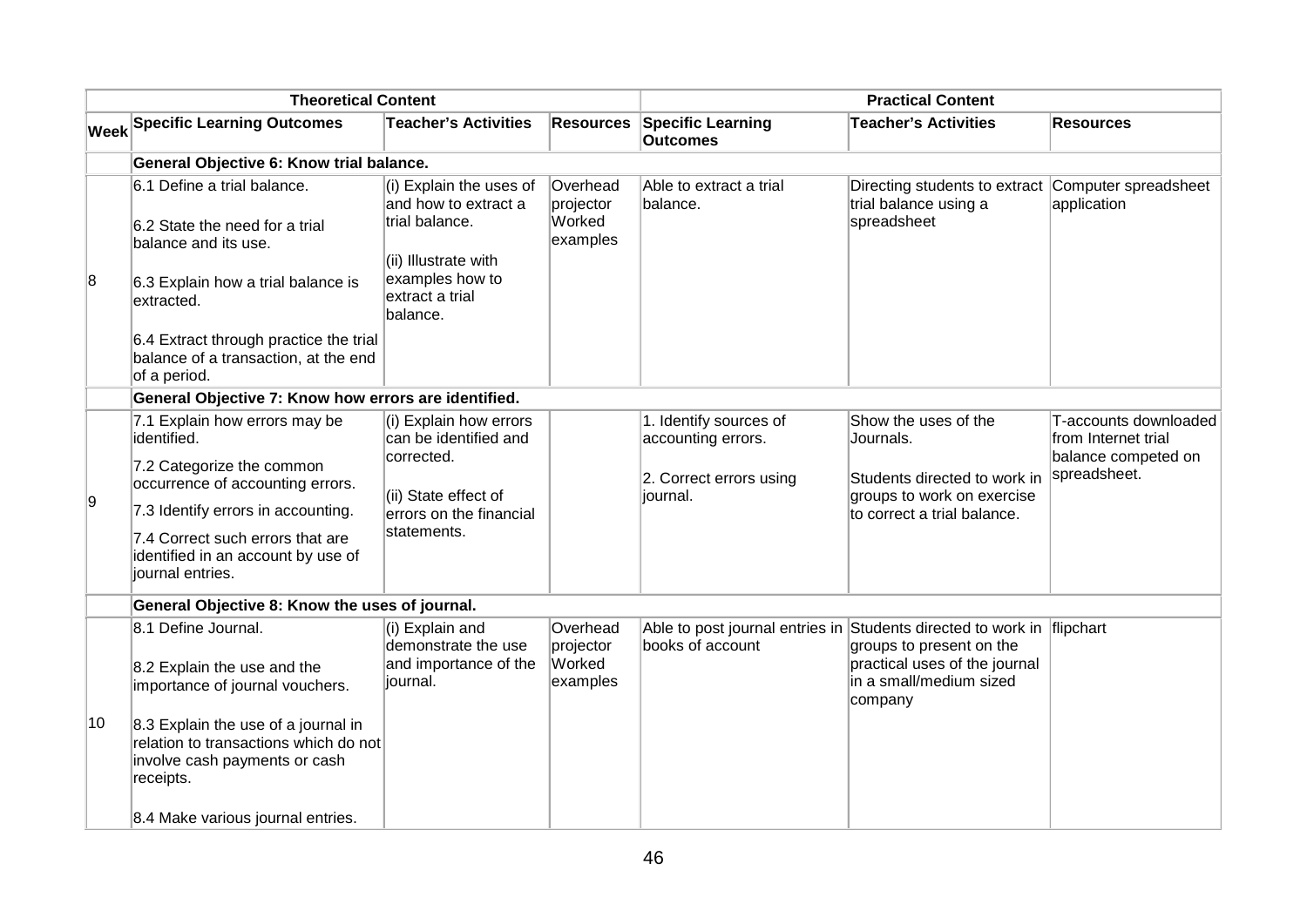|    | <b>Theoretical Content</b>                                                                                                                                                                                                                                    |                                                                                                                                                                                          |                                             | <b>Practical Content</b>                                                                                                      |                                                                                    |                                                                    |  |
|----|---------------------------------------------------------------------------------------------------------------------------------------------------------------------------------------------------------------------------------------------------------------|------------------------------------------------------------------------------------------------------------------------------------------------------------------------------------------|---------------------------------------------|-------------------------------------------------------------------------------------------------------------------------------|------------------------------------------------------------------------------------|--------------------------------------------------------------------|--|
|    | <b>Week Specific Learning Outcomes</b>                                                                                                                                                                                                                        | <b>Teacher's Activities</b>                                                                                                                                                              | <b>Resources</b>                            | <b>Specific Learning</b><br><b>Outcomes</b>                                                                                   | <b>Teacher's Activities</b>                                                        | <b>Resources</b>                                                   |  |
|    | General Objective 9: Understand bank reconciliation statements.                                                                                                                                                                                               |                                                                                                                                                                                          |                                             |                                                                                                                               |                                                                                    |                                                                    |  |
| 11 | 9.1 Define a bank reconciliation<br>statement.<br>9.2 Explain the need for a<br>reconciliation.                                                                                                                                                               | (i) Explain what bank<br>reconciliation is and<br>why it is necessary to<br>prepare it.                                                                                                  | Overhead<br>projector<br>Worked<br>examples | 1. Carryout a bank<br>reconciliation of a given cash out a bank reconciliation<br>and bank account.                           | Direct the students to carry<br>exercise and graphically<br>produce the statement. | Sample blank bank<br>statements.<br>Pro-form a in computer.        |  |
|    | 9.3 Carry out a bank reconciliation,<br>of a given cash account and bank<br>account.                                                                                                                                                                          | (ii) Illustrate the<br>preparation of bank<br>reconciliation<br>statements.                                                                                                              |                                             |                                                                                                                               |                                                                                    |                                                                    |  |
|    | General Objective 10: Know depreciation.                                                                                                                                                                                                                      |                                                                                                                                                                                          |                                             |                                                                                                                               |                                                                                    |                                                                    |  |
|    | 10.1 Define depreciation.<br>10.2 Explain the necessity for<br>periodic depreciation.<br>10.3 Determine the depreciation of<br>$12-13$ assets of a business for a relevant<br>period.<br>10.4 Trace depreciation entries in<br>accounting to its final stage. | (i) Define depreciation<br>and explain the various<br>methods used.<br>(ii) Calculate<br>depreciation using<br>straight line method<br>and reducing balance<br>method.<br>(iii) Show how | Overhead<br>projector<br>Worked<br>examples | Compute depreciation using<br>straight line and reducing<br>balance method either<br>manually or with the aid of<br>computer. | Students directed to<br>compute hard asset<br>depreciation using a case<br>study.  | Computer packages.<br>Projector<br>Transparencies.<br>Spreadsheets |  |
|    |                                                                                                                                                                                                                                                               | depreciation should<br>appear in the books of<br>accounts.                                                                                                                               |                                             |                                                                                                                               |                                                                                    |                                                                    |  |
|    | General Objective 11: Understand accrual and prepayment.                                                                                                                                                                                                      |                                                                                                                                                                                          |                                             |                                                                                                                               |                                                                                    |                                                                    |  |
|    | 11.1 Define accruals and<br>prepayments.                                                                                                                                                                                                                      | (i) Define accruals,<br>prepayments and<br>explain their                                                                                                                                 | Overhead<br>projector<br>Worked             | 1. Ascertain accurate and<br>prepayments using examples of accurate and<br>such as rent electricity,                          | Demonstrate the calculation Spreadsheet.<br>prepayments using various              |                                                                    |  |
| 14 | 11.2 Explain the accounting<br>treatment of accruals and<br>prepayments.                                                                                                                                                                                      | accounting treatment.                                                                                                                                                                    | examples                                    | insurance etc.<br>2. Calculate accruals and<br>prepayments.                                                                   | examples.                                                                          |                                                                    |  |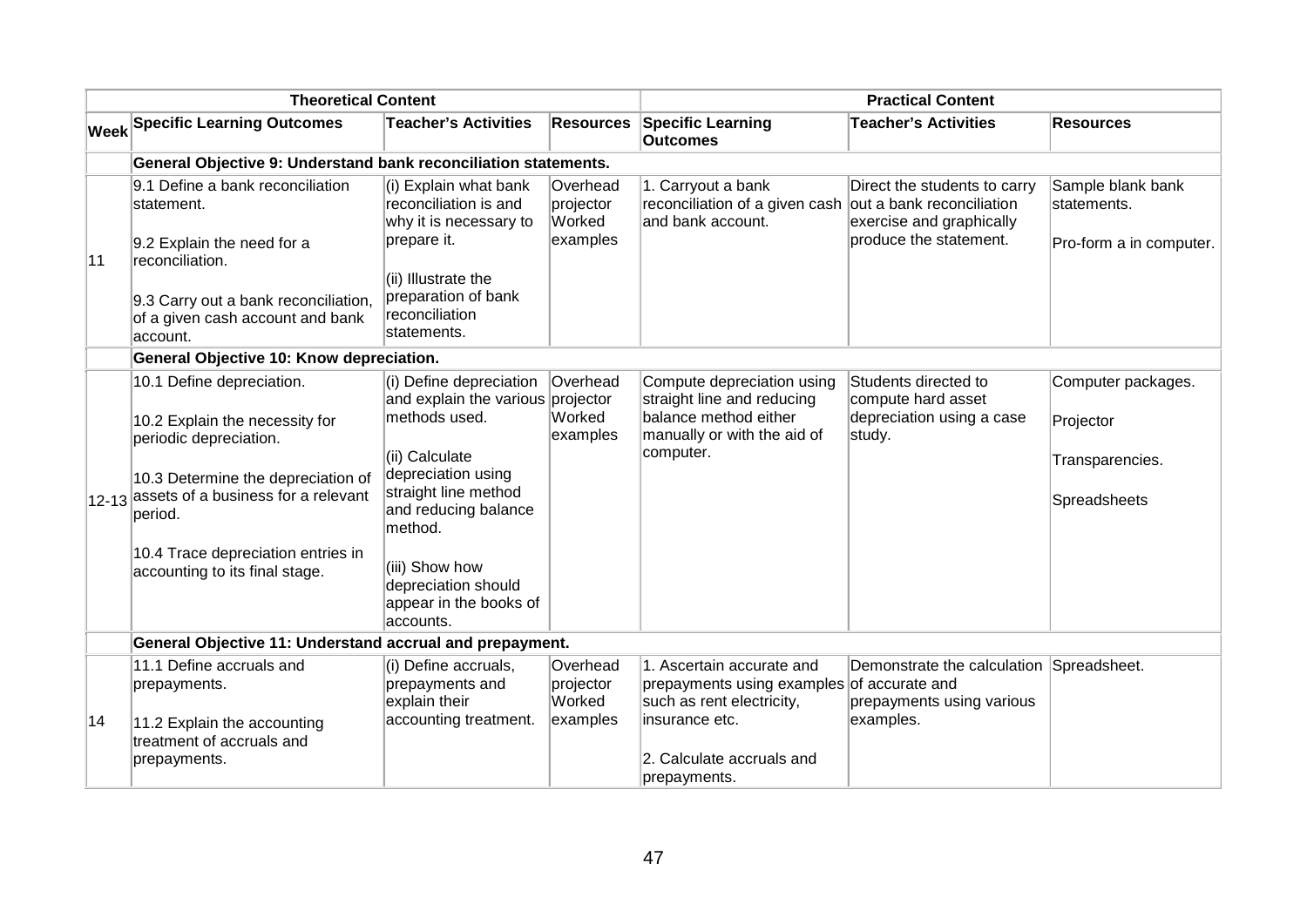|    | <b>Theoretical Content</b>                                                                                                                                                                                                                     |                                                                                                                             |                                 | <b>Practical Content</b>                                                                                                                                                                                                     |                                                                                                                                                    |                                                                                                     |
|----|------------------------------------------------------------------------------------------------------------------------------------------------------------------------------------------------------------------------------------------------|-----------------------------------------------------------------------------------------------------------------------------|---------------------------------|------------------------------------------------------------------------------------------------------------------------------------------------------------------------------------------------------------------------------|----------------------------------------------------------------------------------------------------------------------------------------------------|-----------------------------------------------------------------------------------------------------|
|    | <b>Week Specific Learning Outcomes</b>                                                                                                                                                                                                         | <b>Teacher's Activities</b>                                                                                                 | <b>Resources</b>                | <b>Specific Learning</b><br><b>Outcomes</b>                                                                                                                                                                                  | <b>Teacher's Activities</b>                                                                                                                        | <b>Resources</b>                                                                                    |
|    | General Objective 12: Know final accounts.                                                                                                                                                                                                     |                                                                                                                             |                                 |                                                                                                                                                                                                                              |                                                                                                                                                    |                                                                                                     |
| 15 | 12.1 Explain the meaning of final<br>laccounts.<br>12.2 Describe the stages in the<br>preparation of final accounts.<br>12.3 Extract a single final account<br>of a sole trader (Trading Profit and<br>Loss Account and the Balance<br>Sheet). | (i) Explain the meaning Overhead<br>of final accounts.<br>$\vert$ (ii) Illustrate the<br>preparation of final<br>laccounts. | projector<br>Worked<br>examples | 1. Prepare adjustments to<br>reflect the corrected errors,<br>depreciation, accrual and<br>prepayments in the final<br>accounts of a sole trader.<br>2. Prepare Trading and<br>Profit and loss account and<br>balance sheet. | Direct students to prepare<br>an ETB using a case study.<br>Direct students to prepare<br>P-L and balance sheet from<br><b>ETB</b> produced above. | <b>ETB produced using</b><br>computer spreadsheet.<br>Final accounts<br>produced on<br>spreadsheet. |

| <b>ASSESSMENT CRITERIA</b>                                             |      |     |      |  |  |  |  |
|------------------------------------------------------------------------|------|-----|------|--|--|--|--|
| Coursework Course test Practical Other (Examination/project/portfolio) |      |     |      |  |  |  |  |
| 25%                                                                    | $\%$ | 25% | .50% |  |  |  |  |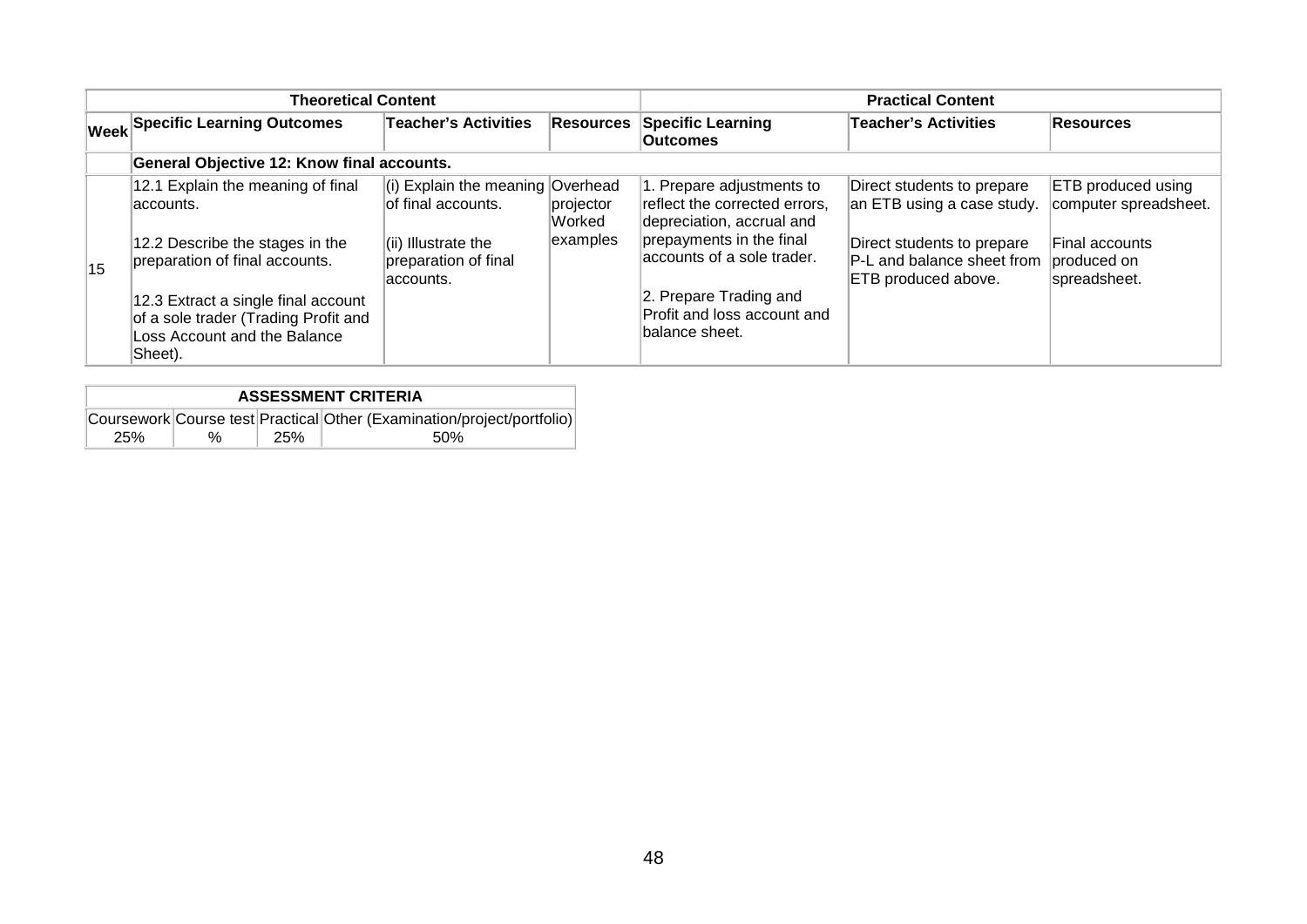#### **Course: Information Communications Technology I**

| <b>PROGRAMME: ND Office Technology and Management</b>       |                 |                            |                                   |  |  |
|-------------------------------------------------------------|-----------------|----------------------------|-----------------------------------|--|--|
| Course: ICT I<br>∣Credit Unit:<br>lCode: BFN 116<br>4 hours |                 |                            |                                   |  |  |
| Semester: 1                                                 | ∣Pre-requisite: | Theoretical:<br>Practical: | ˈ1 hours/week -<br>3 hours/week - |  |  |

**Aim/Goal:** This module is designed to enable students to understand the impact of information and communication technologies in the workplace, to identify the computer main components, to work efficiently on any windows environment using word processing packages and to apply key health and safety principles in the office.

#### **General Objectives:**

1. Introduce students to modern Information and Communication Technologies (ICT)

2. Identify the various operating systems available

3. Apply health and safety principles when operating computers at work

4. Identify and effectively operate an office computer package (MS Word processing application)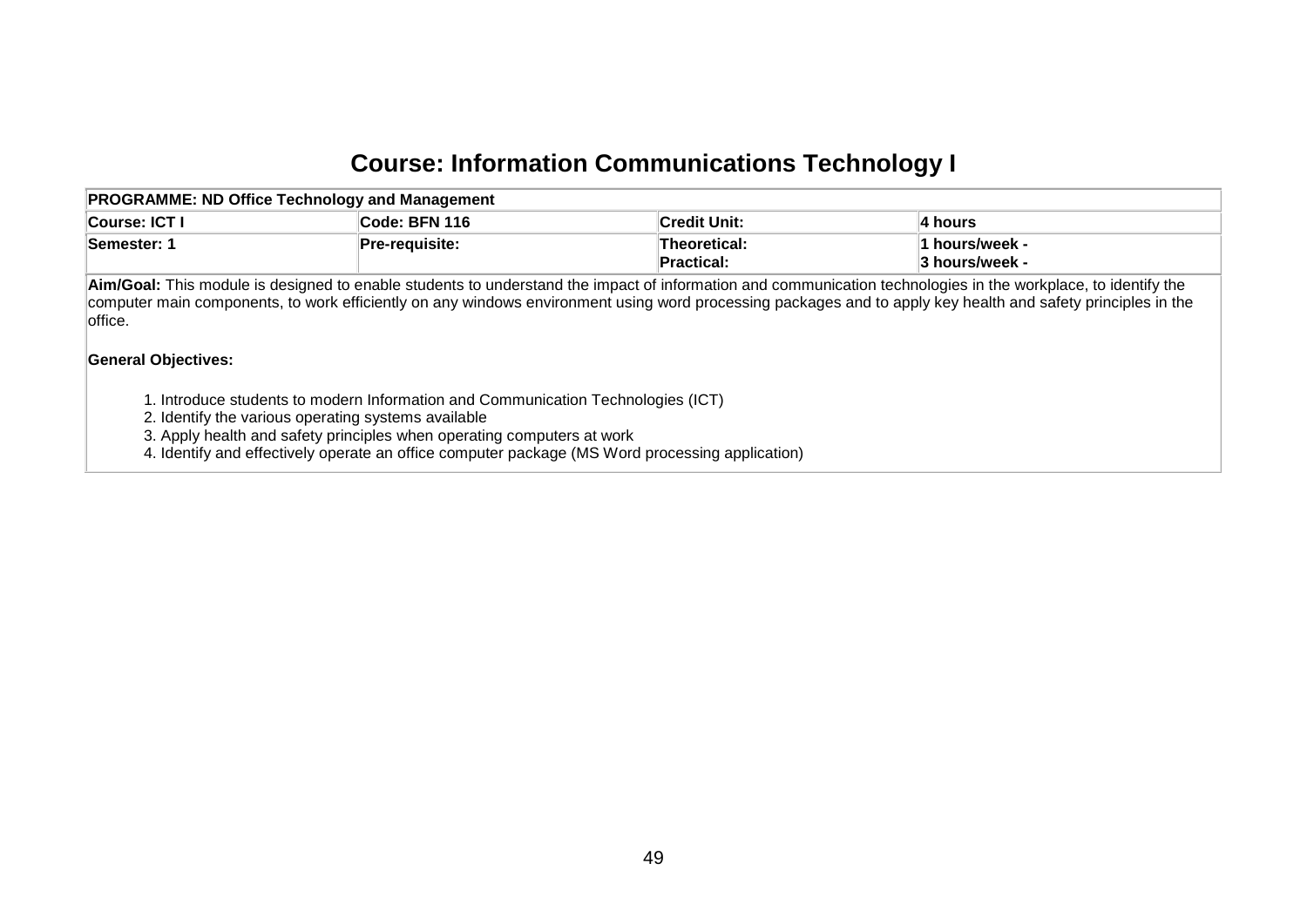|                |                                                                       | <b>Theoretical Content</b>            |                                                                           |                                                                                                                       | <b>Practical Content</b>                                                                                                                                                                                                                                                                                                                                                        |                                                                                                                      |
|----------------|-----------------------------------------------------------------------|---------------------------------------|---------------------------------------------------------------------------|-----------------------------------------------------------------------------------------------------------------------|---------------------------------------------------------------------------------------------------------------------------------------------------------------------------------------------------------------------------------------------------------------------------------------------------------------------------------------------------------------------------------|----------------------------------------------------------------------------------------------------------------------|
| <b>Week</b>    | <b>Specific Learning</b><br><b>Outcomes</b>                           | <b>Teacher's Activities Resources</b> |                                                                           | <b>Specific Learning Outcomes</b>                                                                                     | <b>Teacher's Activities</b>                                                                                                                                                                                                                                                                                                                                                     | <b>Resources</b>                                                                                                     |
|                |                                                                       |                                       |                                                                           | General Objective 1: Introduce students to Information and Communication Technologies                                 |                                                                                                                                                                                                                                                                                                                                                                                 |                                                                                                                      |
|                |                                                                       |                                       |                                                                           | Explore the impact ICT in<br>modern working environment<br>List and show the computer's<br>main components/functions. | Show graphically and briefly the<br>computer's evolution and<br>computer industry<br>Show a computer and promote<br>discussions comparing it with<br>other technologies.<br>Discuss the use of Computer to<br>the other equipment and items<br>that assists man to perform tasks<br>faster.<br>Promote discussions to discuss<br>the impact of Computers on<br>everyday living. | Handouts<br>Pictures, examples<br>posters,<br>transparencies<br>diagrams of old<br>equipments and new<br>equipments. |
| $\overline{2}$ |                                                                       |                                       |                                                                           |                                                                                                                       | Show computer main<br>components.                                                                                                                                                                                                                                                                                                                                               | <b>Pictures Diagrams</b><br><b>Devices</b>                                                                           |
|                | General Objective 2: Identify the various operating systems available |                                       |                                                                           |                                                                                                                       |                                                                                                                                                                                                                                                                                                                                                                                 |                                                                                                                      |
| $ 3 - 4 $      | Explain the main<br>principles of computer<br>operating systems       | Produce a list of key<br>principles   | Chalkboard, or<br>whiteboard, magic<br>board, OHP,<br>dataporjector, etc. | Identify how to access a<br>computer system through<br>Windows operating system.                                      | Show how to use:<br>- Program<br>manager<br>- Open/close a<br>window<br>- Load<br>application<br>software<br>- Button bars,<br>scroll bars and                                                                                                                                                                                                                                  | Handouts<br>PC (max. 4 PCs for<br>each student)<br>Operating system<br>running                                       |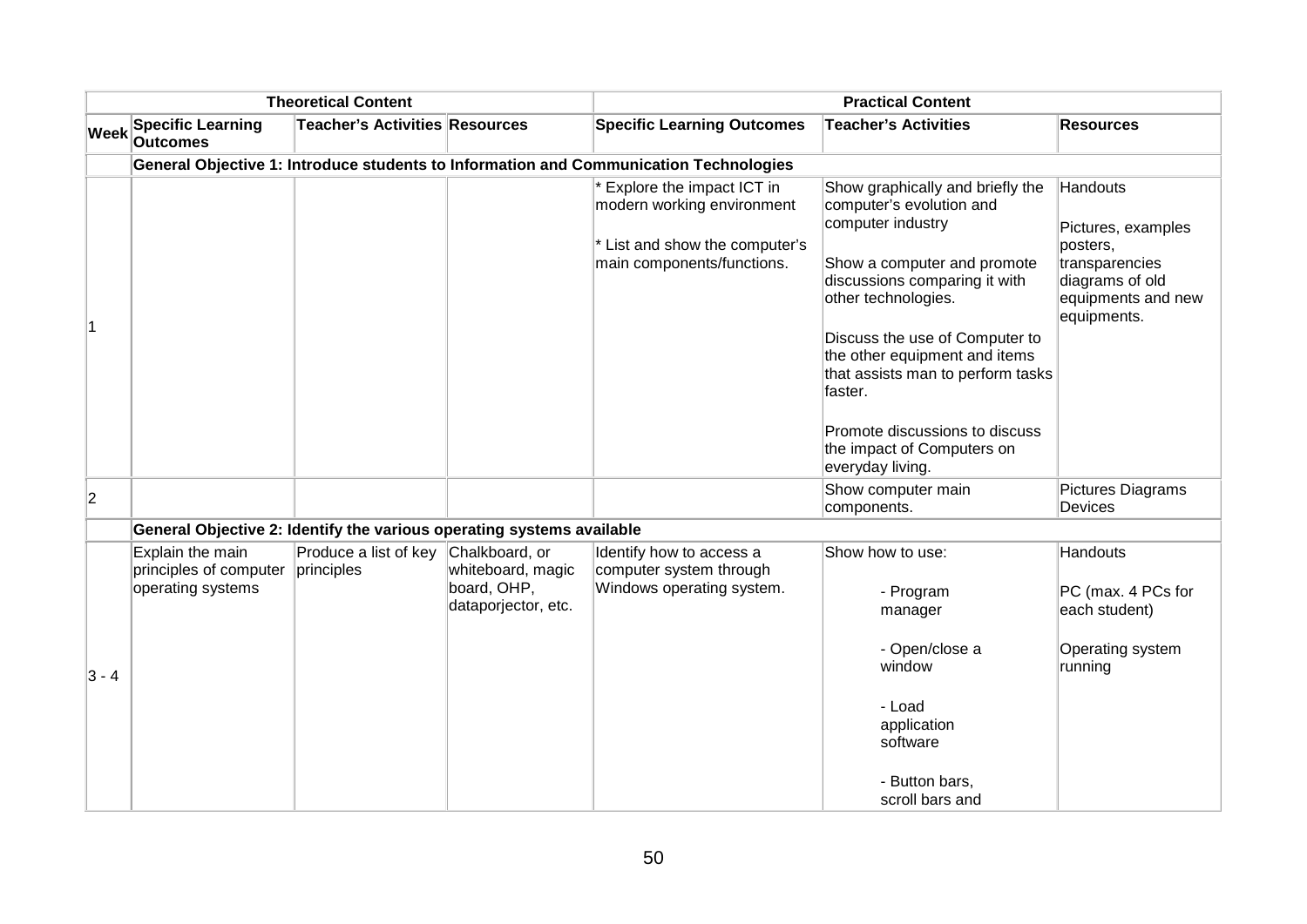|             | <b>Theoretical Content</b>                                                                                                                                      |                                                                                              |                                                                                | <b>Practical Content</b>                                                                                                             |                                                                                                                                                                            |                                                                                                                          |  |
|-------------|-----------------------------------------------------------------------------------------------------------------------------------------------------------------|----------------------------------------------------------------------------------------------|--------------------------------------------------------------------------------|--------------------------------------------------------------------------------------------------------------------------------------|----------------------------------------------------------------------------------------------------------------------------------------------------------------------------|--------------------------------------------------------------------------------------------------------------------------|--|
| <b>Week</b> | <b>Specific Learning</b><br><b>Outcomes</b>                                                                                                                     | <b>Teacher's Activities Resources</b>                                                        |                                                                                | <b>Specific Learning Outcomes</b>                                                                                                    | <b>Teacher's Activities</b>                                                                                                                                                | <b>Resources</b>                                                                                                         |  |
|             |                                                                                                                                                                 |                                                                                              |                                                                                |                                                                                                                                      | menu bars                                                                                                                                                                  |                                                                                                                          |  |
|             |                                                                                                                                                                 |                                                                                              |                                                                                |                                                                                                                                      | - Exploring main<br>menu contents                                                                                                                                          |                                                                                                                          |  |
|             |                                                                                                                                                                 |                                                                                              |                                                                                |                                                                                                                                      | - Minimising and<br>closing windows                                                                                                                                        |                                                                                                                          |  |
|             |                                                                                                                                                                 |                                                                                              |                                                                                |                                                                                                                                      | Organise students in teams and<br>set task to be complete using the<br>windows operating systems.                                                                          |                                                                                                                          |  |
|             |                                                                                                                                                                 |                                                                                              |                                                                                | General Objective 3: Apply health and safety principles when operating computers at work                                             |                                                                                                                                                                            |                                                                                                                          |  |
|             | Describe the need for<br>working safely in an<br>office                                                                                                         | Discuss the<br>importance of a safe transparencies,<br>workplace.                            | Overhead<br>pictures, diagrams.                                                | Write a plan for safety to apply<br>in a specified organisation.<br>Write a short report on the plan<br>for accidents in a specified | Visit a large organisation to<br>observe their security and safety<br>system.                                                                                              | Plans, forms, contacts<br>with local organisation/<br>business                                                           |  |
| 5           | Explain the principles<br>of good housekeeping<br>techniques in the<br>office<br>Relate the implications<br>of safety to the office                             | Discuss the<br>importance of good<br>safe design<br>Show a sample plan<br>Discuss procedures | Sample plan(s)<br>Handouts and<br>readings<br>Examples of audit<br>trail forms | organisation.<br>Show practical examples on<br>how to arrange a workstation to<br>avoid fatigue/injuries<br>Show ideal workstation   | Write a short report on the<br>observations<br>Group students and set tasks to<br>re-arrange computer<br>workstations taking into account<br>various environmental factors | Contacts with local<br>organisation to<br>arrange visits<br>3 computer<br>workstations (including<br>printers, scanners, |  |
|             | Identify potential<br>hazards<br>Propose a plan to                                                                                                              | to be followed to<br>maintain security<br>Explain the value of<br>an audit trail (care of    | Forms/brochures<br>Handouts                                                    | arrangement to avoid injuries<br>and fatigue when working with<br>computers.<br>Demonstrate the importance of                        | (make sure they encounter<br>opened widows, noisy air-<br>conditions or not on, low chairs,<br>etc)                                                                        | adjustable chairs, etc.)<br>Room with windows,<br>curtains, lights,<br>adjustable chairs,                                |  |
| 6           | apply in a general<br>organisation for safety<br>within the organisation samples of audit<br>Define the procedures<br>for maintaining<br>security of electronic | hardware, software<br>an data), produce<br>trails.<br>Explain local health                   | Pictures<br>Books                                                              | right posture and exercises to<br>avoid injure/relieve pain                                                                          | Organise students in groups to<br>study and sort case-studies<br>Show students examples of<br>wrong sitting and typing                                                     | mobile computers, etc.<br>(to be able to re-<br>arrange them in ideal<br>positions).                                     |  |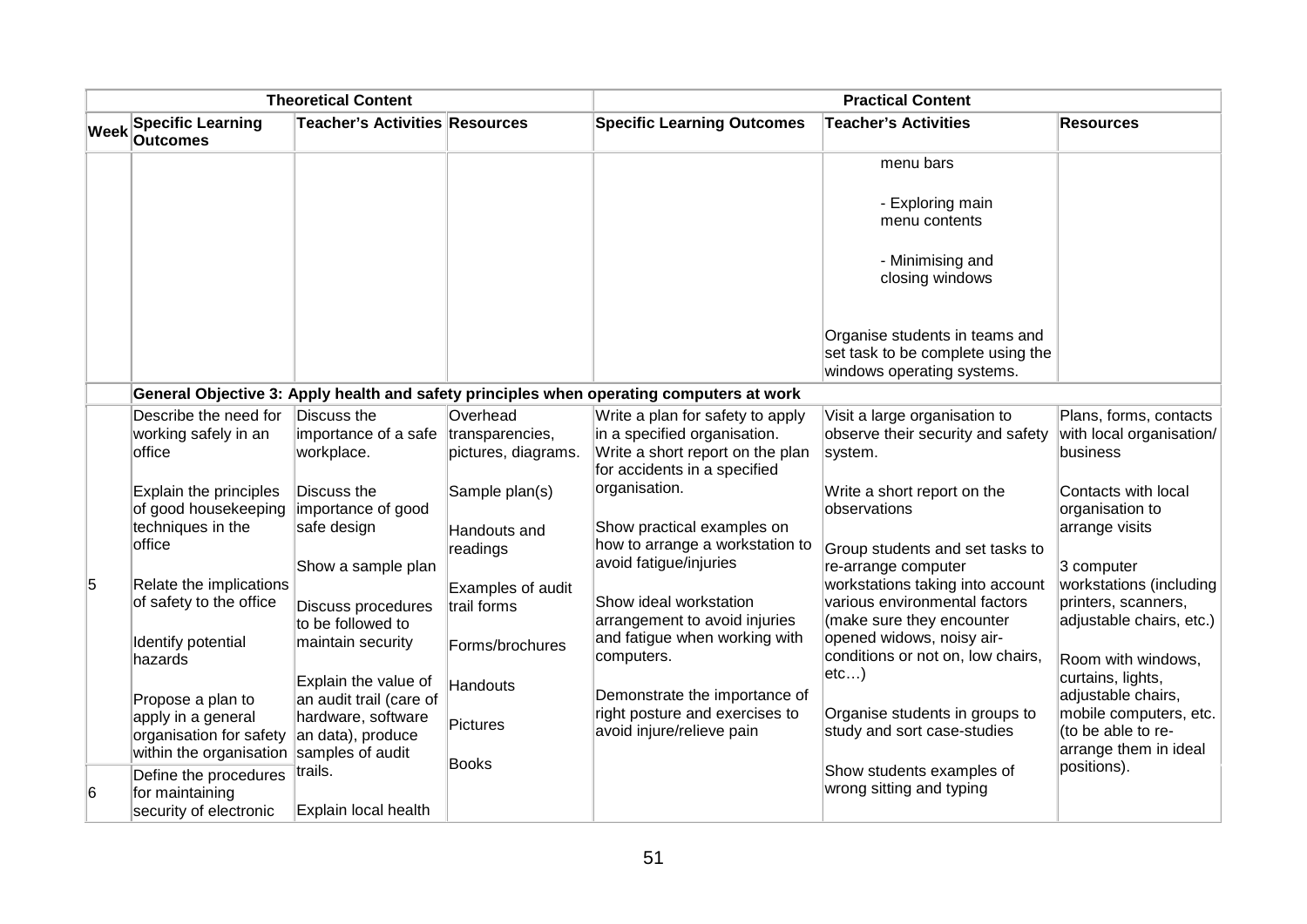|             | <b>Theoretical Content</b>                                                                                                            |                                                                                                                                             |                             | <b>Practical Content</b>          |                                                                               |                                                               |  |
|-------------|---------------------------------------------------------------------------------------------------------------------------------------|---------------------------------------------------------------------------------------------------------------------------------------------|-----------------------------|-----------------------------------|-------------------------------------------------------------------------------|---------------------------------------------------------------|--|
| <b>Week</b> | Specific Learning<br><b>Outcomes</b>                                                                                                  | <b>Teacher's Activities Resources</b>                                                                                                       |                             | <b>Specific Learning Outcomes</b> | <b>Teacher's Activities</b>                                                   | <b>Resources</b>                                              |  |
|             | equipment and<br>information                                                                                                          | and safety<br>regulations                                                                                                                   | <b>Books</b>                |                                   | postures.                                                                     | Computer work station                                         |  |
|             | Define the procedures<br>for maintaining<br>resources                                                                                 | Discuss the<br>importance of a<br>healthy workplace.                                                                                        | <b>Handouts</b><br>Pictures |                                   | Students role plays<br>Role plays<br>Games identifying potential<br>illnesses | Different types of<br>keyboards, mice,<br>chairs,<br>Monitors |  |
|             | Define the procedures<br>for maintaining<br>personal safety                                                                           | Discuss<br>environmental<br>factors affecting<br>health when working                                                                        | Posters                     |                                   | Demonstrate how to do key<br>exercises to relieve pain/avoid<br>injuries      | Pictures, posters,<br>diagrams, handouts,<br>footrests        |  |
|             | Describe and outline<br>the national & local<br>health and safety<br>regulations                                                      | with computers:<br>temperature, noise<br>and illumination                                                                                   |                             |                                   |                                                                               |                                                               |  |
|             | Establish the need for<br>working in a healthy<br>workstation, relate the<br>implications of health<br>when working with<br>computers | Discuss the<br>importance of an<br>adequate computer<br>work layout. Show<br>sample ideal layouts.<br>Explain the value of<br>good posture. |                             |                                   |                                                                               |                                                               |  |
|             | Identify environmental<br>factors affecting health Explain key<br>when working with<br>computers.                                     | principles of posture<br>and techniques to<br>avoid injuries and                                                                            |                             |                                   |                                                                               |                                                               |  |
|             | Establish safe office<br>practices to avoid<br>injuries and fatigue<br>when working with<br>computers.                                | fatigue when working<br>with computers.<br>Explain the various<br>injuries that affect<br>people working in a                               |                             |                                   |                                                                               |                                                               |  |
|             | Define key computer<br>related illnesses, their                                                                                       | wrong computer                                                                                                                              |                             |                                   |                                                                               |                                                               |  |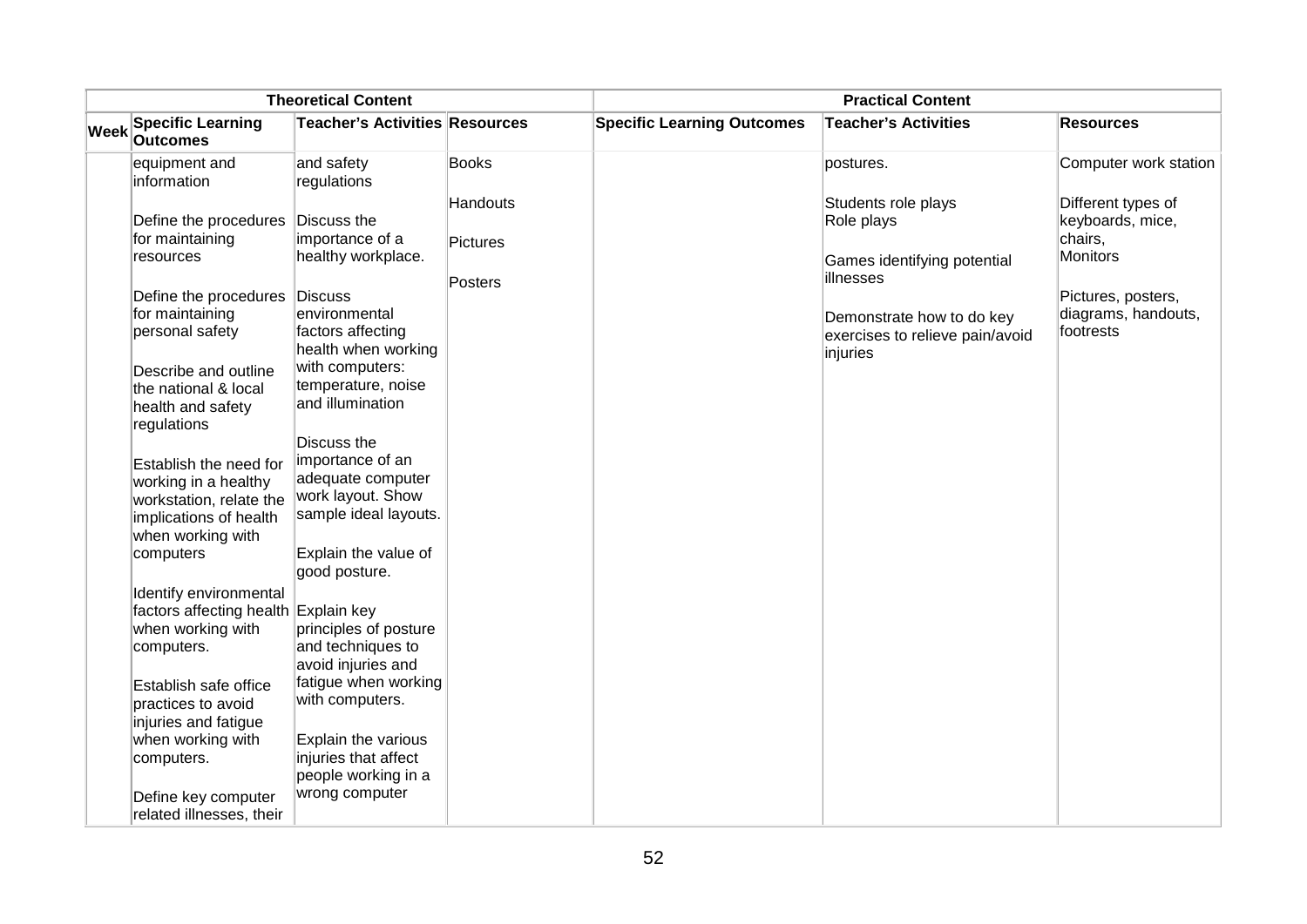|          | <b>Theoretical Content</b>                                                                                                                                                          |                                                                                                                                                       |                                                                                                        | <b>Practical Content</b>                                                                                                                                                                                                                                                   |                                                                                                                                                                                                                                                                                                                                                     |                                                                                                                                                                    |  |
|----------|-------------------------------------------------------------------------------------------------------------------------------------------------------------------------------------|-------------------------------------------------------------------------------------------------------------------------------------------------------|--------------------------------------------------------------------------------------------------------|----------------------------------------------------------------------------------------------------------------------------------------------------------------------------------------------------------------------------------------------------------------------------|-----------------------------------------------------------------------------------------------------------------------------------------------------------------------------------------------------------------------------------------------------------------------------------------------------------------------------------------------------|--------------------------------------------------------------------------------------------------------------------------------------------------------------------|--|
|          | <b>Week Specific Learning</b><br><b>Outcomes</b>                                                                                                                                    | Teacher's Activities Resources                                                                                                                        |                                                                                                        | <b>Specific Learning Outcomes</b>                                                                                                                                                                                                                                          | <b>Teacher's Activities</b>                                                                                                                                                                                                                                                                                                                         | <b>Resources</b>                                                                                                                                                   |  |
|          | symptoms and<br>exercises to<br>relieve/avoid pain,<br>disconform and<br>fatigue.                                                                                                   | lenvironment.<br>Describe the various<br>symptoms.<br>Illustrate key<br>exercises to avoid<br>injuries and fatigue<br>when working with<br>computers  |                                                                                                        |                                                                                                                                                                                                                                                                            |                                                                                                                                                                                                                                                                                                                                                     |                                                                                                                                                                    |  |
|          |                                                                                                                                                                                     |                                                                                                                                                       |                                                                                                        | General Objective 4: Identify and effectively operate an office computer package (MS Word processing application)                                                                                                                                                          |                                                                                                                                                                                                                                                                                                                                                     |                                                                                                                                                                    |  |
| $7-8$    | Define the use of word Load (open)<br>processing computer<br>application (Microsoft<br>Word for Windows) for explain the various<br>learning typing<br>techniques<br>(keyboarding). | Microsoft Office with<br>the students and<br>packages that make<br>up MS Office<br>Introduce the English<br>alphabetic keys in a<br>computer keyword. | MS Word for<br>Windows hand-outs<br>support material.<br>Keyboarding<br>Support material in<br>English | Load (open) Microsoft Word<br>explain its environment and<br>basic functions. show how to<br>open a new document in word,<br>using manual controls, icons<br>and menus.<br>Teach key techniques in placing<br>hands and striking keys using<br>Microsoft Word for Windows. | Show students how to open a<br>new document in word, using<br>manual controls, icons and<br>menus.<br>Teach the proper technique in<br>placing hand and striking keys<br>using Microsoft Word for<br>Windows.                                                                                                                                       | * 1 PC per student<br><b>Keyboarding Support</b><br>material in English<br>* MS Word for<br>Windows hand-out<br>support material.<br>* 2 floppy disks x<br>student |  |
| $9 - 15$ |                                                                                                                                                                                     |                                                                                                                                                       |                                                                                                        | Define the concept of software<br>package:<br>Microsoft Office for Windows:<br>- Word<br>Processor<br>- Number and<br>data software<br>- Visual aid<br>software<br>- Image<br>presentation                                                                                 | Load (open) Microsoft Office with<br>the students and explain the<br>various packages that make up<br>MS Office.<br>Load (open) Microsoft Word with<br>the students and explain its<br>environment and basic functions. Support material.<br>Explain in detail how to open a<br>new document in word, using<br>manual controls, icons and<br>menus. | * 1 PC per student<br><b>Keyboarding Support</b><br>material in English<br>* MS Word for<br>Windows hand-out<br>2 floppy disks x<br>student                        |  |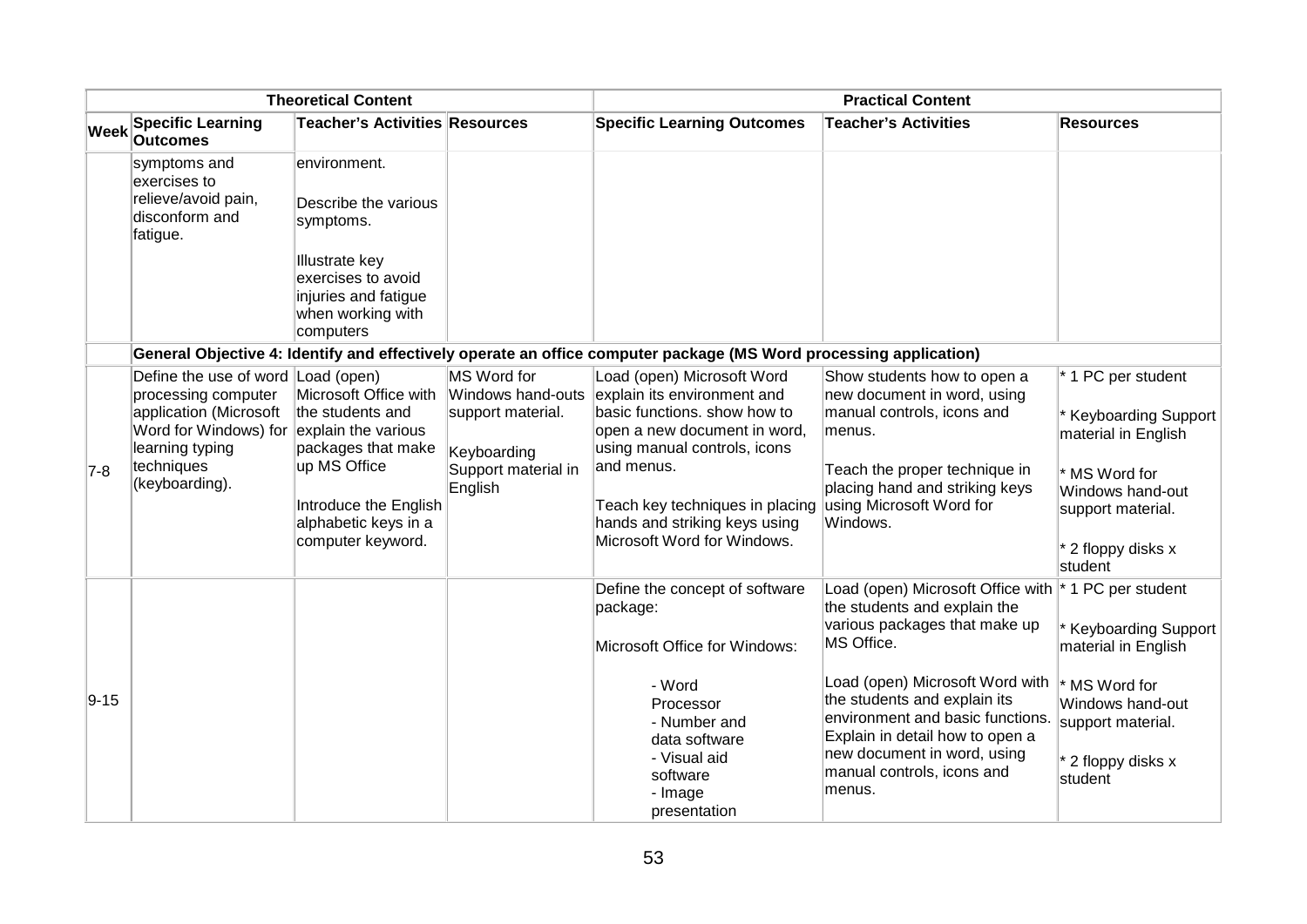| <b>Theoretical Content</b> |                                             |                                       | <b>Practical Content</b>                                                                                                                                                                                                                                                |                                                                                                                                                                                                                                                                                                                                                                                                             |                  |  |
|----------------------------|---------------------------------------------|---------------------------------------|-------------------------------------------------------------------------------------------------------------------------------------------------------------------------------------------------------------------------------------------------------------------------|-------------------------------------------------------------------------------------------------------------------------------------------------------------------------------------------------------------------------------------------------------------------------------------------------------------------------------------------------------------------------------------------------------------|------------------|--|
| <b>Week</b>                | <b>Specific Learning</b><br><b>Outcomes</b> | <b>Teacher's Activities Resources</b> | <b>Specific Learning Outcomes</b>                                                                                                                                                                                                                                       | <b>Teacher's Activities</b>                                                                                                                                                                                                                                                                                                                                                                                 | <b>Resources</b> |  |
|                            |                                             |                                       | software                                                                                                                                                                                                                                                                | Introduce the English alphabetic<br>keys in a computer keyword.                                                                                                                                                                                                                                                                                                                                             |                  |  |
|                            |                                             |                                       | Define the use of word<br>processing computer application<br>(Microsoft Word for Windows)<br>for learning typing techniques<br>(keyboarding).                                                                                                                           | Teach the proper technique in<br>placing hand and striking keys<br>using Microsoft Word for<br>Windows.                                                                                                                                                                                                                                                                                                     |                  |  |
|                            |                                             |                                       | - Identify and<br>use of word<br>processing<br>correctly<br>- Loading<br>Microsoft word<br>- Importance of<br>good typing<br>technique and<br>speed<br>- Understand<br>why starting<br>with<br>Keyboarding in<br>English                                                | Practice on home, figure, and<br>symbol keys.<br>Practice using paragraphs, line-<br>spacing, fonts, size and colours<br>in a word document, checking<br>that typing techniques are<br>applied. Undo function. Saving<br>and closing the application.<br>Student practice on creating<br>word documents applying correct<br>keyboarding techniques.<br>Check on students' speed<br>development when typing. |                  |  |
|                            |                                             |                                       | Show command of appropriate<br>use of MS Word:<br>Menu bars<br>Creating a file and a folder<br>Use an input device to enter<br>and edit text accurately<br>- Manipulating information<br>(open, copying, saving and<br>deleting files.<br>- Printing document using the | Practice the production of table<br>putting data, specifying how<br>many columns and rows are<br>required. Move the table. Change<br>borders and shades. Undo<br>function. Saving the work and<br>closing the application.<br>Explain a table printing function.<br>Prepare weekly home-works to                                                                                                            |                  |  |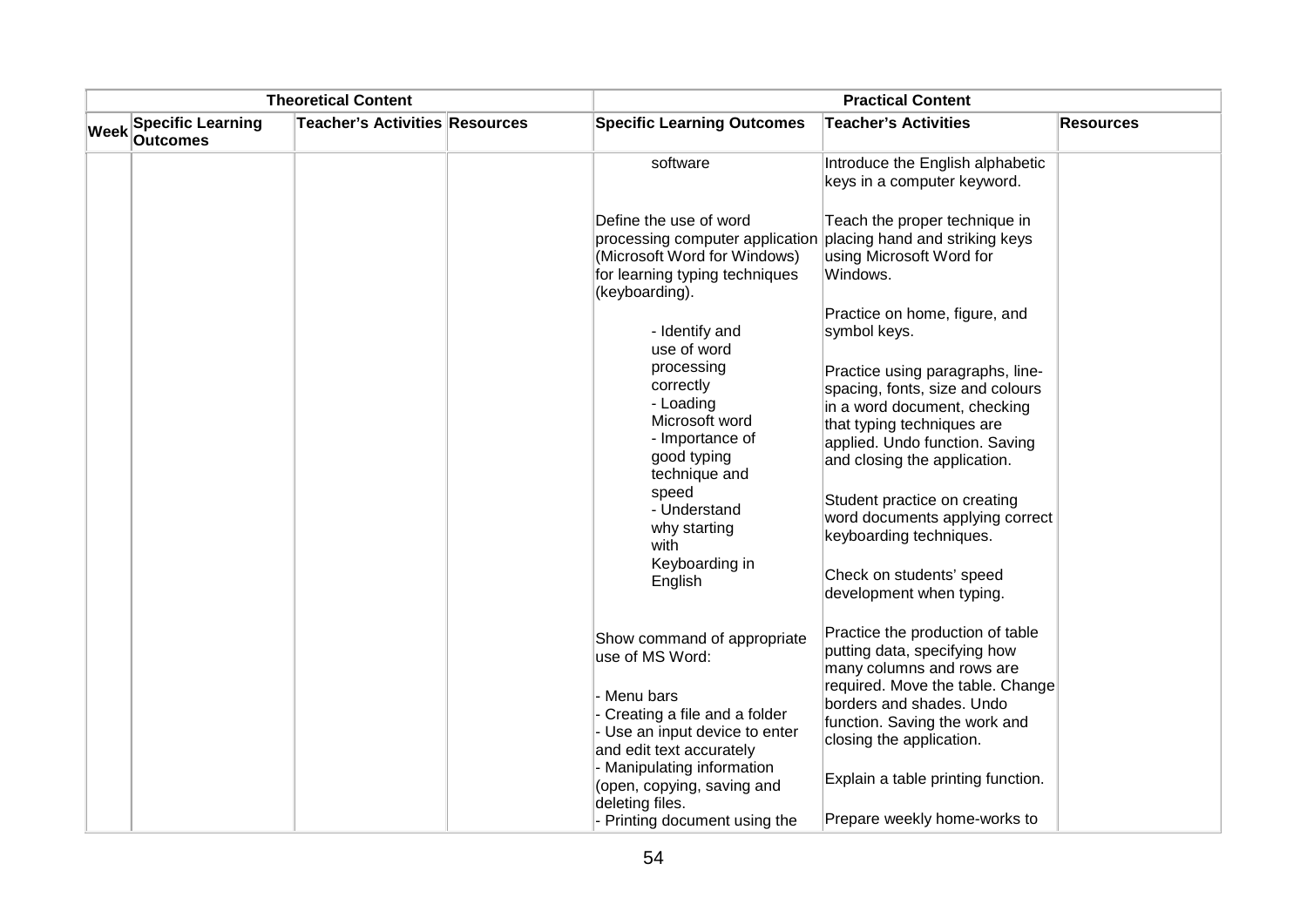|             | <b>Theoretical Content</b>                  |                                |  | <b>Practical Content</b>                                                                                                                                                                                                                                                                                                    |                                                                                                                                                                                                                                                                                               |                  |  |
|-------------|---------------------------------------------|--------------------------------|--|-----------------------------------------------------------------------------------------------------------------------------------------------------------------------------------------------------------------------------------------------------------------------------------------------------------------------------|-----------------------------------------------------------------------------------------------------------------------------------------------------------------------------------------------------------------------------------------------------------------------------------------------|------------------|--|
| <b>Week</b> | <b>Specific Learning</b><br><b>Outcomes</b> | Teacher's Activities Resources |  | <b>Specific Learning Outcomes</b>                                                                                                                                                                                                                                                                                           | <b>Teacher's Activities</b>                                                                                                                                                                                                                                                                   | <b>Resources</b> |  |
|             |                                             |                                |  | default printer setting<br>Use typing techniques in<br>computer keyboards in English<br>(1), with Microsoft word.<br>- Correct<br>position of hand<br>on the keyboard<br>- Striking keys<br>correctly<br>- Develop of<br>speed using 10<br>fingers.                                                                         | assure students practice the<br>English keyboarding and main<br>typing techniques.<br>Every week select some student<br>from the group to test their speed<br>improvement when applying<br>correct English typing<br>techniques. Do not spend more<br>than 10 minutes on the quiz or<br>test. |                  |  |
|             |                                             |                                |  | Use of MS word main features<br>in keyboarding:<br>- Change and<br>arrange<br>paragraphs and<br>heading using<br>typing<br>techniques.<br>- Word-wrap<br>and using enter.<br>- Undo and<br>copy - paste<br>functions<br>- Apply and<br>adjust<br>paragraphs,<br>heading,<br>spaces, fonts,<br>size and colours<br>in a word |                                                                                                                                                                                                                                                                                               |                  |  |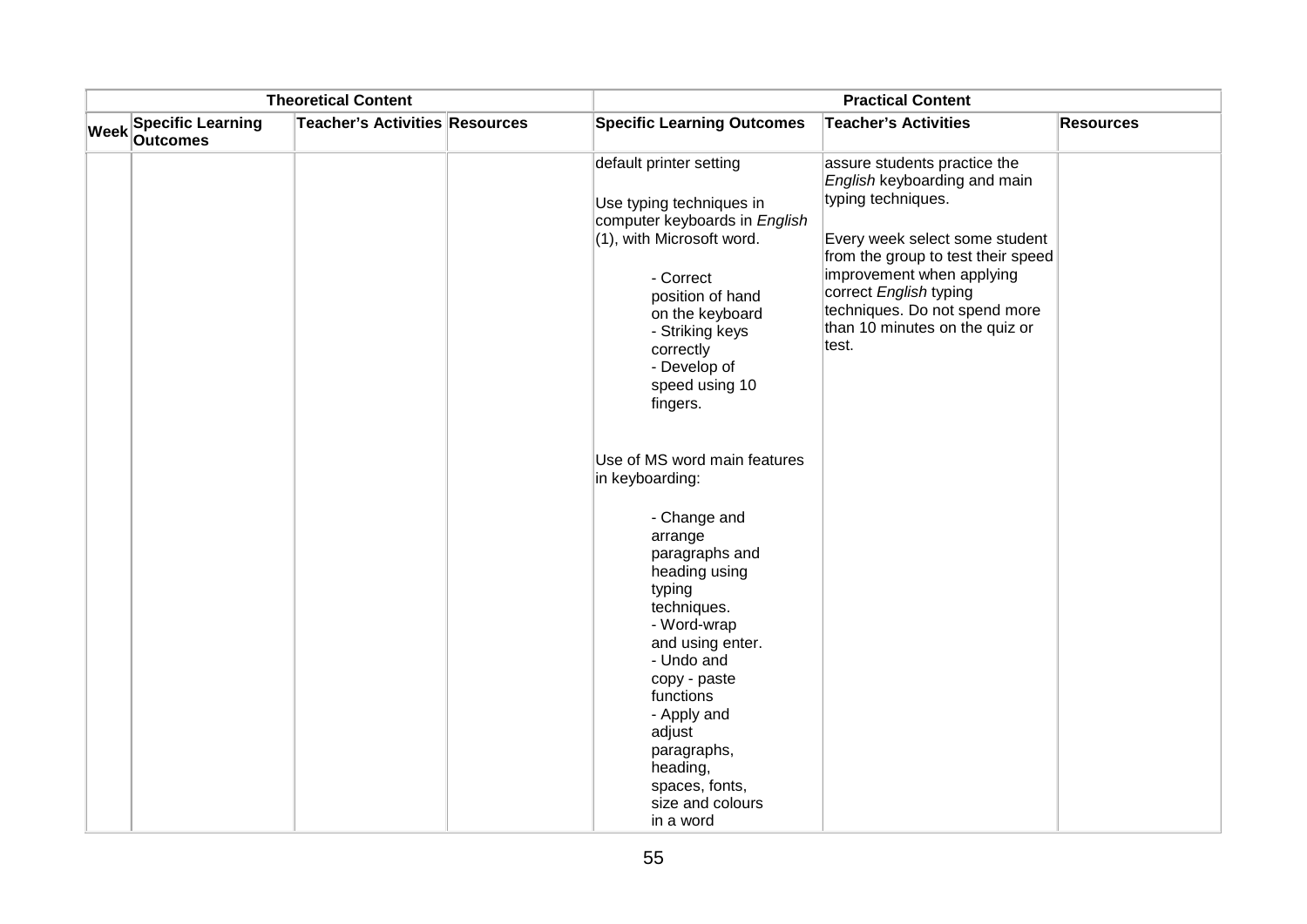| <b>Theoretical Content</b> |                                           |                                       | <b>Practical Content</b>                                                                                                                                                                                |                             |                  |  |
|----------------------------|-------------------------------------------|---------------------------------------|---------------------------------------------------------------------------------------------------------------------------------------------------------------------------------------------------------|-----------------------------|------------------|--|
|                            | Week Specific Learning<br><b>Outcomes</b> | <b>Teacher's Activities Resources</b> | <b>Specific Learning Outcomes</b>                                                                                                                                                                       | <b>Teacher's Activities</b> | <b>Resources</b> |  |
|                            |                                           |                                       | document.<br>- Save<br>document and<br>close<br>applications<br>Use of tables in MS word<br>- Know how to<br>produce a table<br>- Align, delete<br>and merge<br>columns and<br>rows<br>- Altering table |                             |                  |  |
|                            |                                           |                                       | format, fonts,<br>borders and<br>shadings<br>- Saving work<br>and closing<br>application                                                                                                                |                             |                  |  |

| <b>ASSESSMENT CRITERIA</b> |      |     |                                                                        |  |  |  |
|----------------------------|------|-----|------------------------------------------------------------------------|--|--|--|
|                            |      |     | Coursework Course test Practical Other (Examination/project/portfolio) |  |  |  |
| %25                        | % 25 | %50 |                                                                        |  |  |  |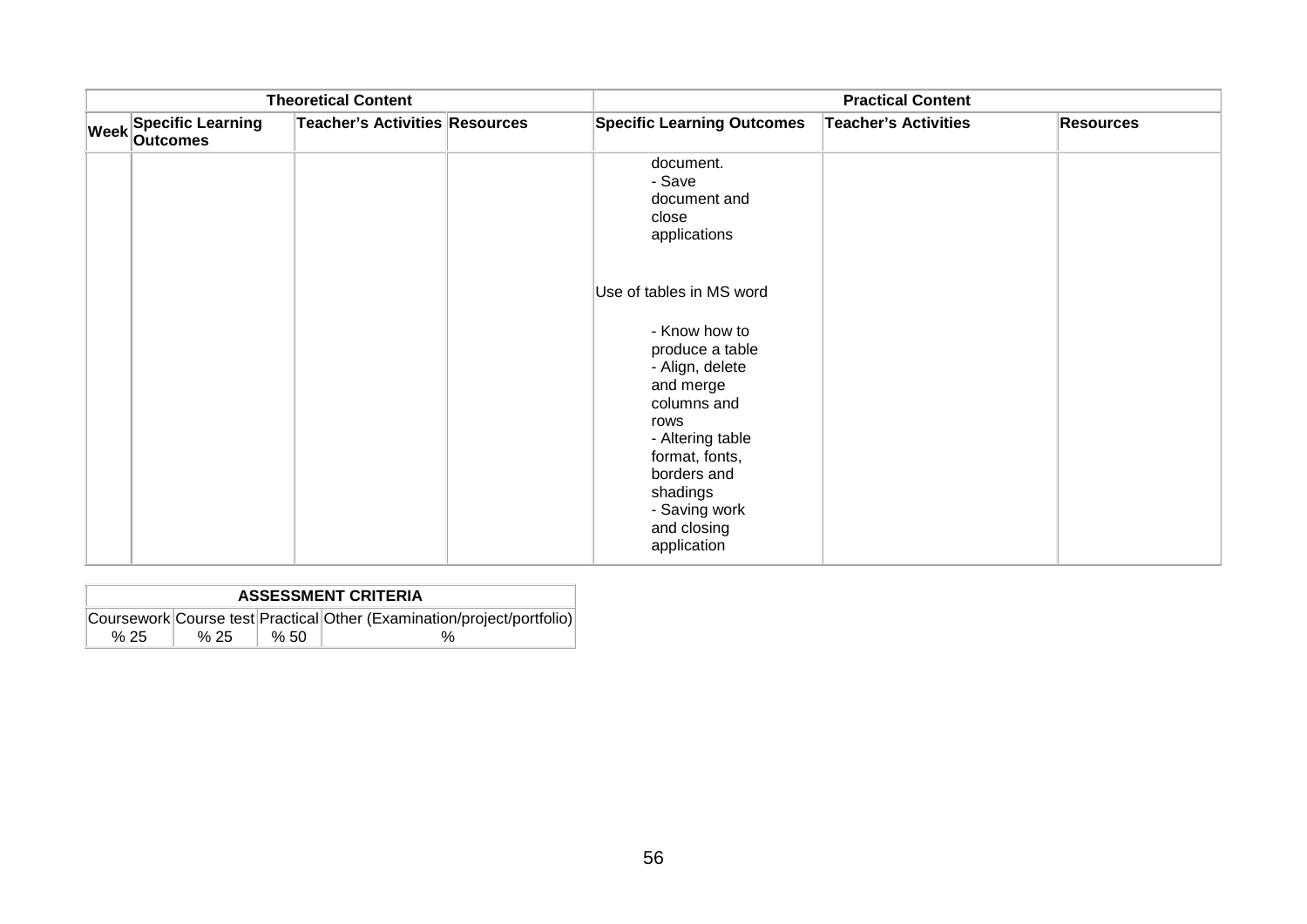#### **SEMESTER 2**

# **Course: Technical English II**

| <b>PROGRAMME: ND Office Technology and Management</b>                                                                                                                                                       |                                                                                                                                                                                                                                                                                                                                                                                                                       |                                          |                                          |
|-------------------------------------------------------------------------------------------------------------------------------------------------------------------------------------------------------------|-----------------------------------------------------------------------------------------------------------------------------------------------------------------------------------------------------------------------------------------------------------------------------------------------------------------------------------------------------------------------------------------------------------------------|------------------------------------------|------------------------------------------|
| <b>Course: Technical English II</b>                                                                                                                                                                         | Code: OTM 217<br>(GNS 201-202)                                                                                                                                                                                                                                                                                                                                                                                        | <b>Credit Hours:</b>                     | ∣4 hours                                 |
| Semester: 3                                                                                                                                                                                                 | <b>Pre-requisite Technical English I</b>                                                                                                                                                                                                                                                                                                                                                                              | <b>Theoretical:</b><br><b>Practical:</b> | 2 hours/week - 50%<br>2 hours/week - 50% |
| <b>General Objectives:</b><br>1.0 Review the rules of grammar.<br>2.0 Know how to write good essay, reports, and articles.<br>5.0 Understand registers.<br>6.0 Understand the principles of correspondence. | Course main Aim/Goal: This course is designed to consolidate the student's competence in use of English Technical in business. At the end of this course the<br>student should understand the key rules and techniques of English in a business environment.<br>3.0 Comprehend the difference between denotative and connotative use of words.<br>4.0 Understand the techniques of comprehension and summary writing. |                                          |                                          |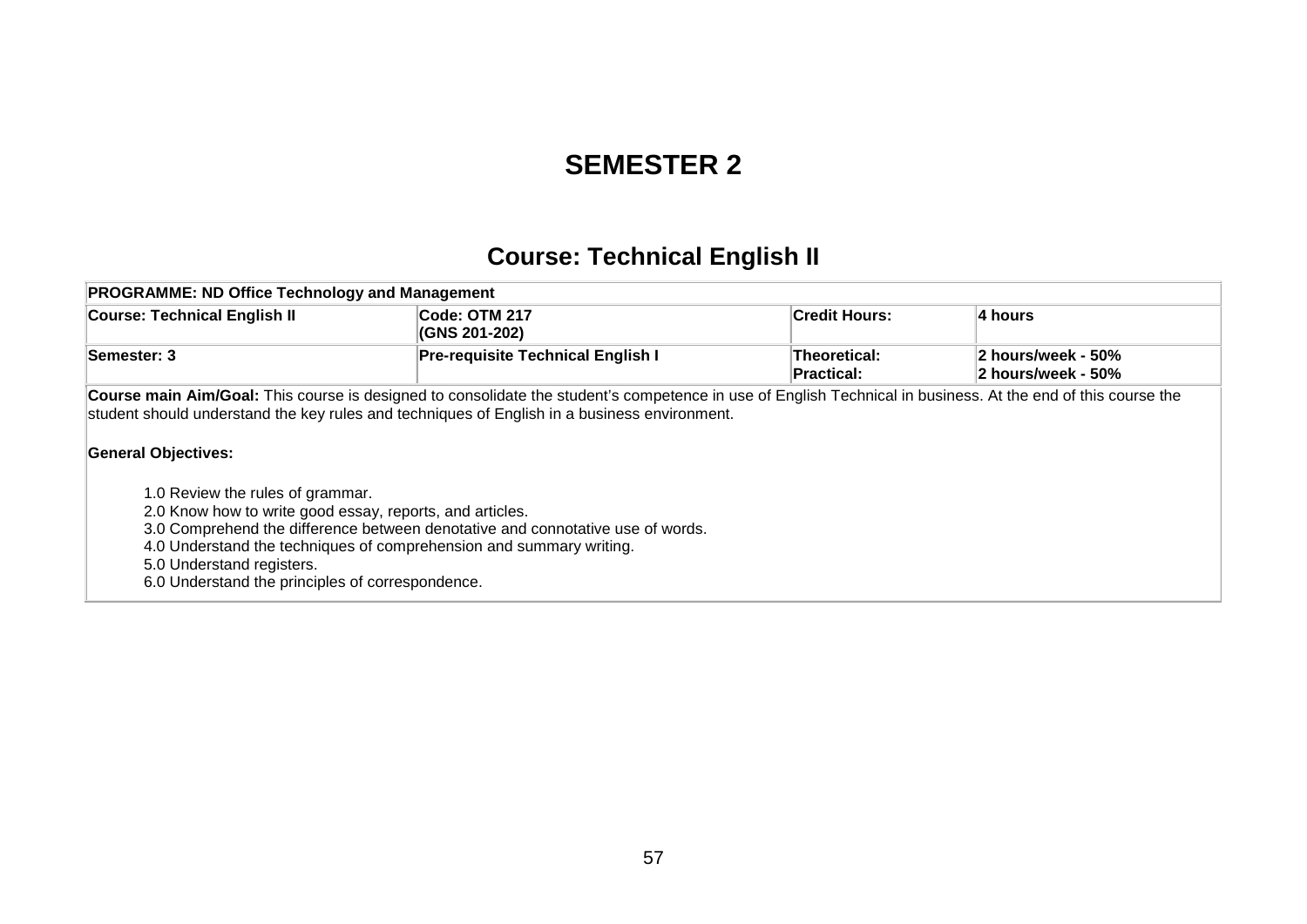|             |                                                                          | <b>Theoretical Content</b>                                                                             |                                             | <b>Practical Content</b>                                                   |                                                                                                                                                        |                                                          |  |
|-------------|--------------------------------------------------------------------------|--------------------------------------------------------------------------------------------------------|---------------------------------------------|----------------------------------------------------------------------------|--------------------------------------------------------------------------------------------------------------------------------------------------------|----------------------------------------------------------|--|
| <b>Week</b> | <b>Specific Learning</b><br><b>Outcomes</b>                              | <b>Teacher's Activities</b>                                                                            | <b>Resources</b>                            | <b>Specific Learning</b><br><b>Outcomes</b>                                | <b>Teacher's Activities</b>                                                                                                                            | <b>Resources</b>                                         |  |
|             |                                                                          | General Objective 1.0: Develop appropriate study skills using English Language.                        |                                             |                                                                            |                                                                                                                                                        |                                                          |  |
| $1-2$       | of phrase and clause.                                                    | 1.1 Revise the concepts Define the terms phrase in and<br>"Clause" and explain their<br>various types. | Passages from<br>relevant source<br>books   | Identify structural and<br>functional phrases and<br>clauses.              | Guide students in the<br>identification.                                                                                                               | Phrases and<br>clauses from<br>relevant source<br>books. |  |
|             | of the sentence.                                                         | 1.2 Revisit the definition Define the sentence and remind As in 1.1<br>the various types.              |                                             | Identify structural and<br>functional sentences.                           | Guide the students in the<br>process.                                                                                                                  | Sentences from<br>source books.                          |  |
|             |                                                                          | General Objective 2.0: Know how to write good essays, reports, and articles.                           |                                             |                                                                            |                                                                                                                                                        |                                                          |  |
|             | 2.1 List the different<br>types of essay and<br>identify the features of | List and explain the different<br>types, and features of each type<br>of essay.                        | Model essays,<br>literature, etc            | a. Generate relevant<br>information on a given<br>topic.                   | Assign topics and evaluate<br>students work.                                                                                                           | <b>Handouts</b>                                          |  |
| $3-5$       | each type.                                                               |                                                                                                        | Handouts                                    | b. Draw up a good<br>outline.                                              |                                                                                                                                                        |                                                          |  |
|             |                                                                          |                                                                                                        |                                             | c. Write a good essay on<br>a given topic.                                 |                                                                                                                                                        |                                                          |  |
| $3-5-$      | 2.2 Understand a<br>report; its types, uses<br>and characteristics.      | Define a report and list types.<br>Enumerate uses and<br>characteristics of a good report.             | Model of good<br>reports.                   | Write a report.                                                            | Evaluate the report.                                                                                                                                   | Handouts                                                 |  |
|             | 2.3 Appreciate the<br>techniques for writing<br>articles.                | Explain techniques for writing<br>articles.                                                            | Model essays and<br>articles.<br>Handouts   | Write good articles for<br>publication.                                    | Evaluate and analyze published<br>essays                                                                                                               | Newspapers<br>Journals<br>Magazines                      |  |
|             |                                                                          | General Objective 3.0 Comprehend the difference between denotative and connotative use of words.       |                                             |                                                                            |                                                                                                                                                        |                                                          |  |
| $6 - 7$     | denotation                                                               | 3.1 Understand the term Explain the term denotation.                                                   | Groups of<br>synonyms from<br>source books. | a. Identify words used<br>denotatively.<br>b. Use words<br>denotatively.   | Compare denotative and<br>connotative usage in group of<br>synonyms eg woman, lady,<br>female, client, customer, patient,<br>fear, terror, dread, etc. | Groups of<br>synonyms from<br>source books.              |  |
|             | connotative.                                                             | 3.2 Understand the term Explain the term connotation.                                                  | As in 3.1 above.                            | a. Identify words used<br>connotatively.<br>b. Use words<br>connotatively. | Guide students and evaluate<br>their work.                                                                                                             | Handouts                                                 |  |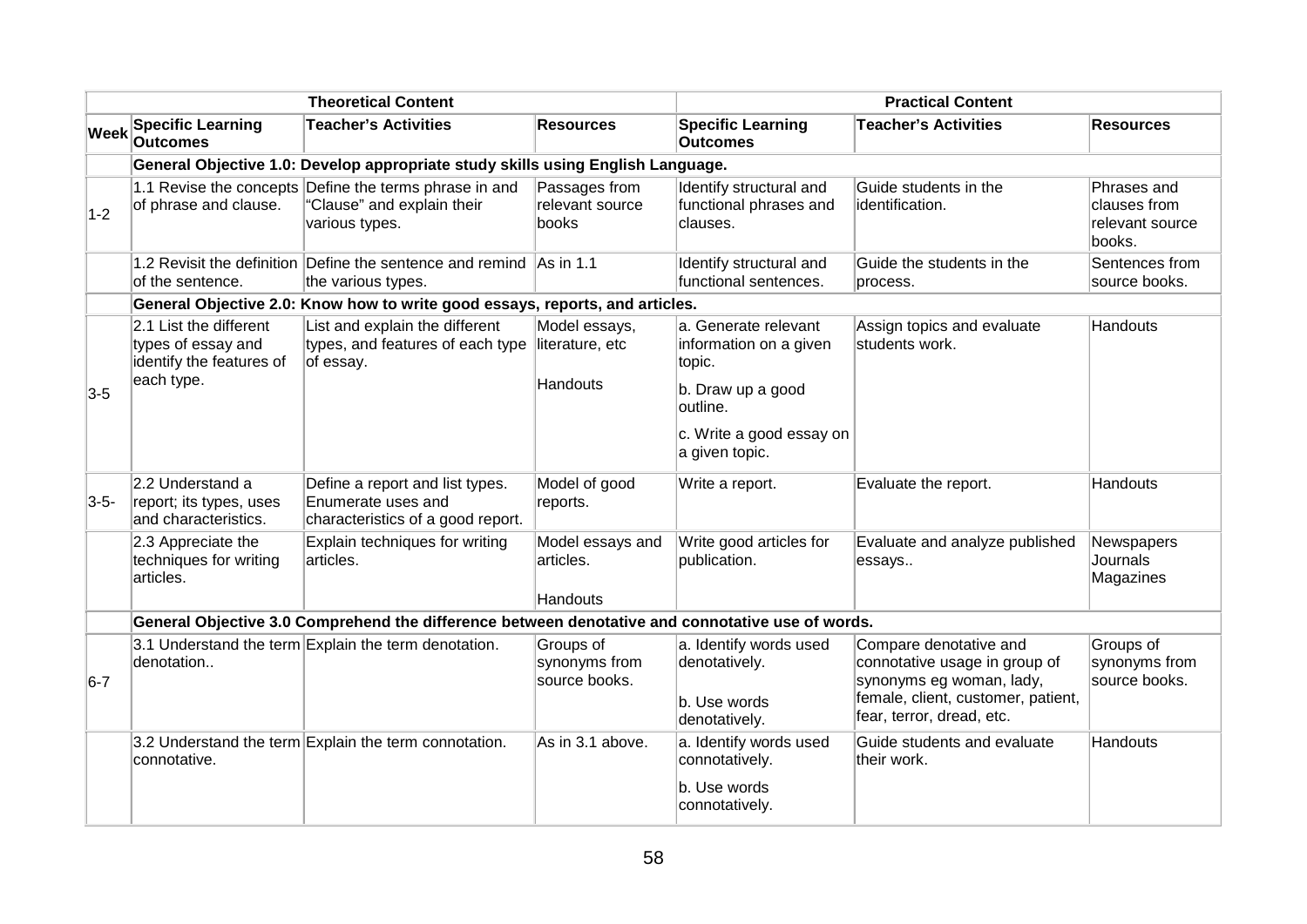|           |                                                                           | <b>Theoretical Content</b>                                                                                                                      |                                    |                                                                                                             | <b>Practical Content</b>               |                                                               |
|-----------|---------------------------------------------------------------------------|-------------------------------------------------------------------------------------------------------------------------------------------------|------------------------------------|-------------------------------------------------------------------------------------------------------------|----------------------------------------|---------------------------------------------------------------|
| Week      | <b>Specific Learning</b><br><b>Outcomes</b>                               | <b>Teacher's Activities</b>                                                                                                                     | <b>Resources</b>                   | <b>Specific Learning</b><br><b>Outcomes</b>                                                                 | <b>Teacher's Activities</b>            | <b>Resources</b>                                              |
|           |                                                                           | General Objective 4.0: Understand the techniques of comprehension and summary writing.                                                          |                                    |                                                                                                             |                                        |                                                               |
| $8-9$     | 4.1 Give contextual<br>explanations to<br>statement from a text.          | Explain the techniques<br>answering questions on<br>comprehension at a higher level<br>of difficulty.                                           | Comprehension<br>passages.         | Answer questions on<br>comprehension<br>passages at a higher<br>level of difficulty.                        | Guide and grade students work.         |                                                               |
|           | 4.2. Understand<br>summary writing types<br>and steps in writing<br>them. | Explain and illustrate summary<br>writing, types, and steps in<br>writing them.                                                                 | Passages from<br>source books.     | Write, within a specified<br>length, a good summary<br>of a given passage.                                  | Guide and evaluate students'<br>lwork. |                                                               |
|           | 4.3 Identify<br>colloquialism, slangs<br>and jargons.                     | <b>Explain and illustrate</b><br>colloquialisms, slangs and<br>jargons.                                                                         | Passages from<br>relevant sources. | State appropriate use of<br>jargons.                                                                        | Guide students.                        |                                                               |
|           | General Objective 5.0: Understand registers.                              |                                                                                                                                                 |                                    |                                                                                                             |                                        |                                                               |
| 10        | 5.1 Understand<br>registers.                                              | Explain registers and factors<br>influencing them viz field, mode,<br>tenor.                                                                    | Passages from<br>source books.     | a. Identify items of<br>register in a given<br>passage.<br>b. List items of register in<br>a given passage. | Guide and evaluate students'<br>work.  | Textbooks,<br>workbooks.                                      |
|           |                                                                           | General Objective 6.0: Understand the principles of correspondence.                                                                             |                                    |                                                                                                             |                                        |                                                               |
|           | 6.1 Recognise the<br>different types of<br>business letters.              | Describe and illustrate the<br>different types of business<br>letters eg applications enquiry,<br>invitation, complaints, and their<br>replies. | Model business<br>letters.         |                                                                                                             |                                        |                                                               |
| $11 - 15$ | 6.2 Apply suitable<br>language for business<br>letters.                   | Explain suitable language for<br>specific types of business letter.                                                                             | Handouts                           | Write business letters.                                                                                     | Guide and grade students' work.        | <b>Handouts</b><br>Example of<br>generic business<br>lletters |

|    |   |      | <b>ASSESSMENT CRITERIA</b>                                               |
|----|---|------|--------------------------------------------------------------------------|
|    |   |      | Coursework % Course test Practical Other (Examination/project/portfolio) |
| 30 | % | % 30 | 40%                                                                      |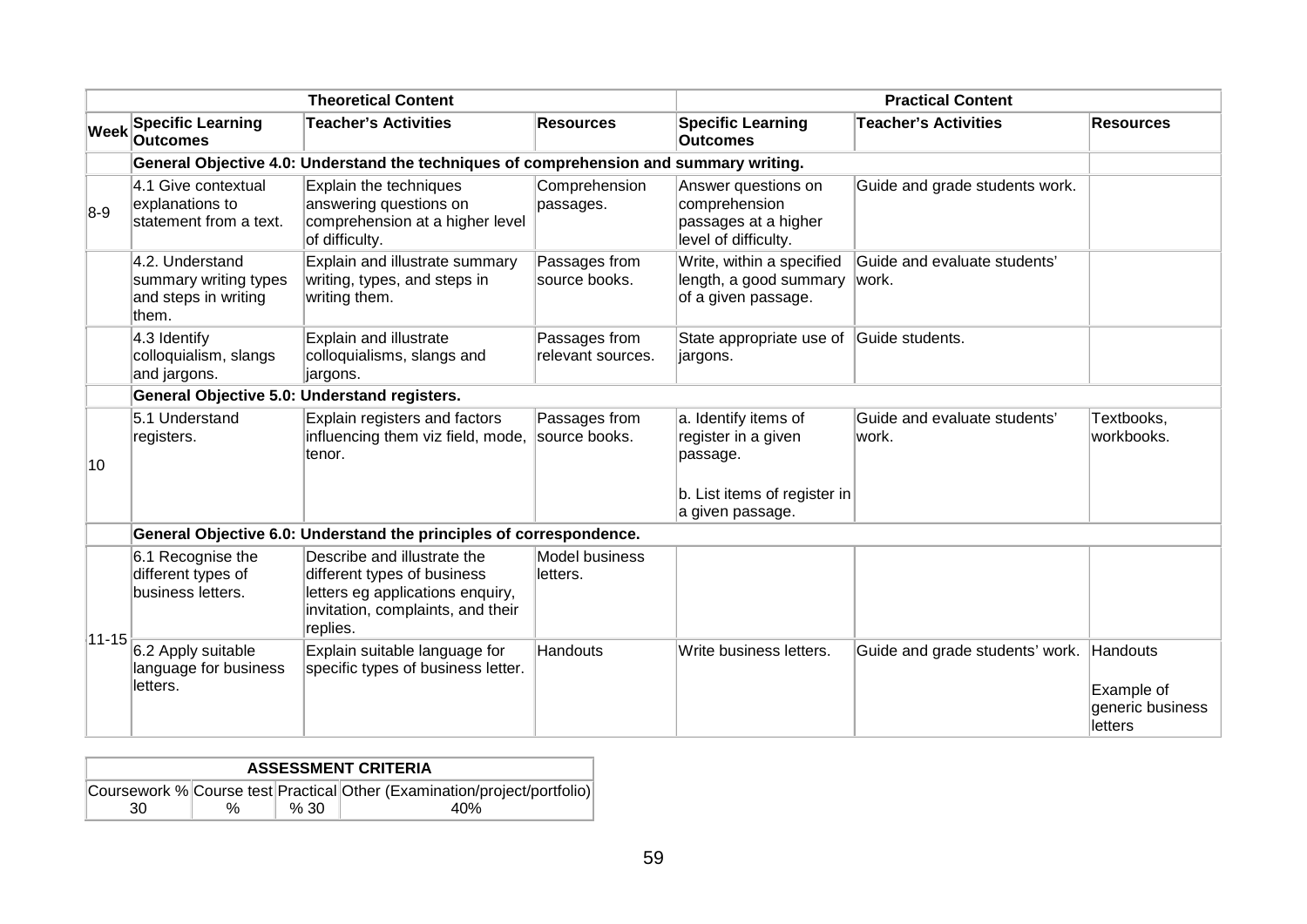# **Course: Introduction to Entrepreneurship**

| <b>PROGRAMME: ND Office Technology and Management</b>                                                                                                                                                                                                                                   |                       |                            |                                            |  |  |  |
|-----------------------------------------------------------------------------------------------------------------------------------------------------------------------------------------------------------------------------------------------------------------------------------------|-----------------------|----------------------------|--------------------------------------------|--|--|--|
| Course: INTRODUCTION TO ENTREPRENEURSHIP                                                                                                                                                                                                                                                | Code: BAM 126         | <b>Credit Hours:</b>       | hours 3                                    |  |  |  |
| Semester: 2                                                                                                                                                                                                                                                                             | <b>Pre-requisite:</b> | Theoretical:<br>Practical: | 1 hours/week - 33 %<br>2 hours/week - 67 % |  |  |  |
| Course main Aim/Goal                                                                                                                                                                                                                                                                    |                       |                            |                                            |  |  |  |
| This course is designed to create general entrepreneurship awareness in the student with a view to inculcating in him the spirit of self-reliance.<br><b>General Objectives:</b>                                                                                                        |                       |                            |                                            |  |  |  |
| 1. Understand the basic concept of entrepreneurship<br>2. Understand the roles of entrepreneurship in personal and national growth and development<br>3. Know how to set business goals<br>4. Know how to identify business opportunities<br>5. Know how to draw single business plans. |                       |                            |                                            |  |  |  |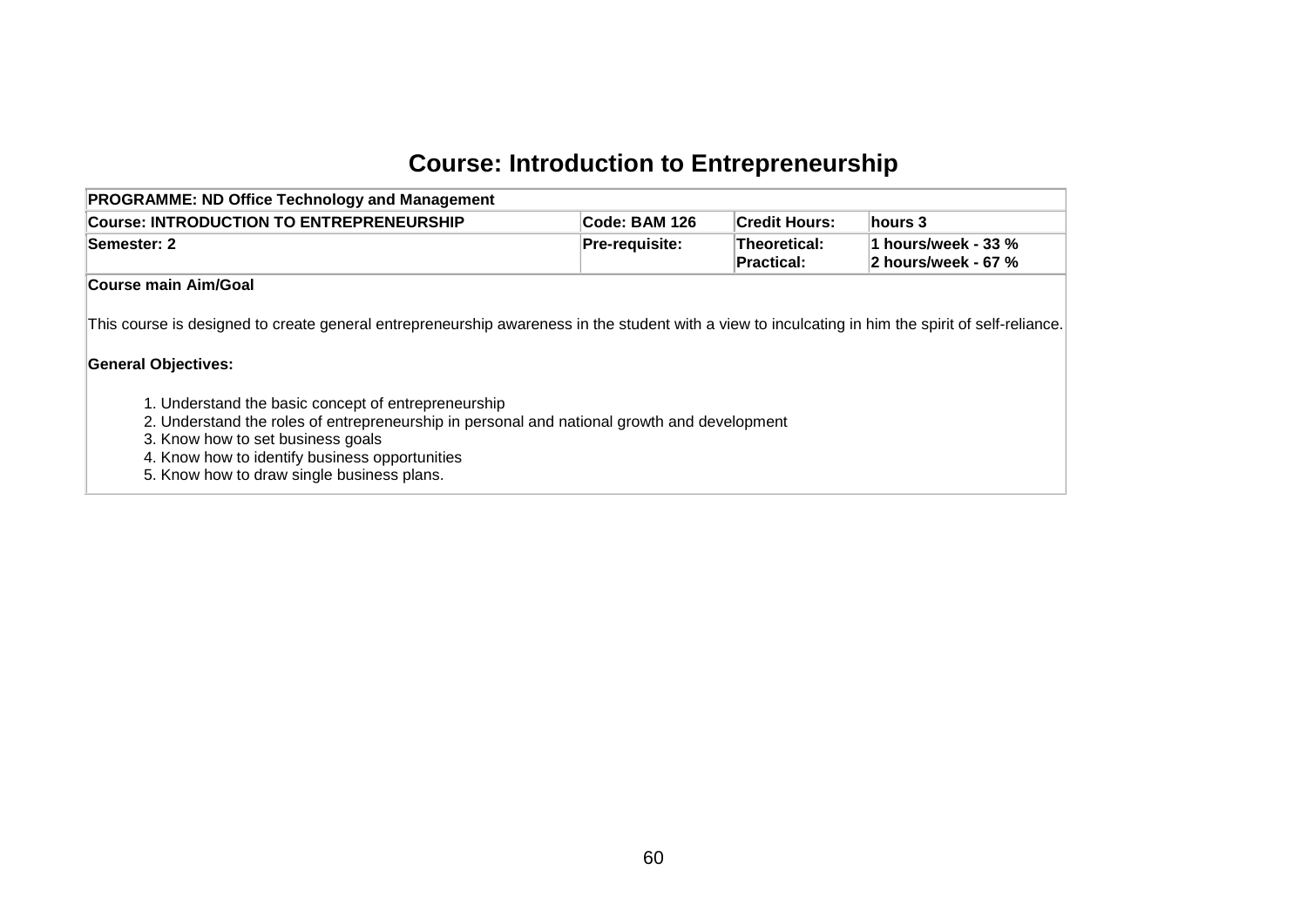| <b>Week Specific Learning Outcomes</b><br><b>Resources Specific Learning</b><br><b>Teacher's Activities</b><br><b>Teacher's Activities</b><br>Outcomes<br>General Objective 1:. Understand the basic concept of Entrepreneurship<br>i. Explain the terms related<br>1.1 Explain the terms:<br><b>Textbooks</b><br>to entrepreneurship.<br>i) Entrepreneurship<br>ii) Entrepreneur<br>ii. Compare wage<br>employment and self<br>iii) Enterprise<br>iv) Self Employment<br>employment with<br>v) Wage Employment<br>entrepreneurship.<br>iii. Identify opportunities for<br>1.2 Compare:<br>self employment<br>i) Wage Employment and<br>iv. Explain the role of<br>$1 - 4$<br>Entrepreneurship<br>entrepreneurship in wealth<br>ii) Self Employment and<br>creation.<br>Entrepreneurship<br>v. Give assignment<br>1.3 Identify the facilities and opportunities<br>vi. Organize a visit to an<br>available for self employment.<br>entrepreneur's<br>organization.<br>1.4 Identify successful entrepreneurs in Nigeria<br>Evaluate the role of entrepreneurship in wealth<br>creation.<br>General Objective 2: Understand the roles of entrepreneurship in personal and national growth and development<br>i. Explain the role of<br>Explain the role of<br>Textbooks<br>Explain with the aid of Computer and<br>entrepreneurship to<br>2.1 Explain how entrepreneurship leads to the<br>computer and information<br>a computer and<br>creation of:<br>national development.<br>technology in<br>application |  | <b>Theoretical Content</b> |  |                  | <b>Practical Content</b> |                            |
|--------------------------------------------------------------------------------------------------------------------------------------------------------------------------------------------------------------------------------------------------------------------------------------------------------------------------------------------------------------------------------------------------------------------------------------------------------------------------------------------------------------------------------------------------------------------------------------------------------------------------------------------------------------------------------------------------------------------------------------------------------------------------------------------------------------------------------------------------------------------------------------------------------------------------------------------------------------------------------------------------------------------------------------------------------------------------------------------------------------------------------------------------------------------------------------------------------------------------------------------------------------------------------------------------------------------------------------------------------------------------------------------------------------------------------------------------------------------------------------------------------------|--|----------------------------|--|------------------|--------------------------|----------------------------|
|                                                                                                                                                                                                                                                                                                                                                                                                                                                                                                                                                                                                                                                                                                                                                                                                                                                                                                                                                                                                                                                                                                                                                                                                                                                                                                                                                                                                                                                                                                              |  |                            |  |                  |                          | Resources                  |
|                                                                                                                                                                                                                                                                                                                                                                                                                                                                                                                                                                                                                                                                                                                                                                                                                                                                                                                                                                                                                                                                                                                                                                                                                                                                                                                                                                                                                                                                                                              |  |                            |  |                  |                          |                            |
|                                                                                                                                                                                                                                                                                                                                                                                                                                                                                                                                                                                                                                                                                                                                                                                                                                                                                                                                                                                                                                                                                                                                                                                                                                                                                                                                                                                                                                                                                                              |  |                            |  |                  |                          |                            |
|                                                                                                                                                                                                                                                                                                                                                                                                                                                                                                                                                                                                                                                                                                                                                                                                                                                                                                                                                                                                                                                                                                                                                                                                                                                                                                                                                                                                                                                                                                              |  |                            |  |                  |                          |                            |
|                                                                                                                                                                                                                                                                                                                                                                                                                                                                                                                                                                                                                                                                                                                                                                                                                                                                                                                                                                                                                                                                                                                                                                                                                                                                                                                                                                                                                                                                                                              |  |                            |  | entrepreneurship | packages:-               | accessories<br>Lotus 123   |
| E-mail<br>i) Self confidence<br>ii. Explain resources and<br>5-7<br>Internet, website<br>ii) Self Expression<br>constraints of<br>Create:<br>iii) Wage Employment for<br>entrepreneurship.<br>Spreadsheet<br>others<br>Invoice<br>iii. Explain the spirit of                                                                                                                                                                                                                                                                                                                                                                                                                                                                                                                                                                                                                                                                                                                                                                                                                                                                                                                                                                                                                                                                                                                                                                                                                                                 |  |                            |  |                  |                          | Dbase<br>Internet facility |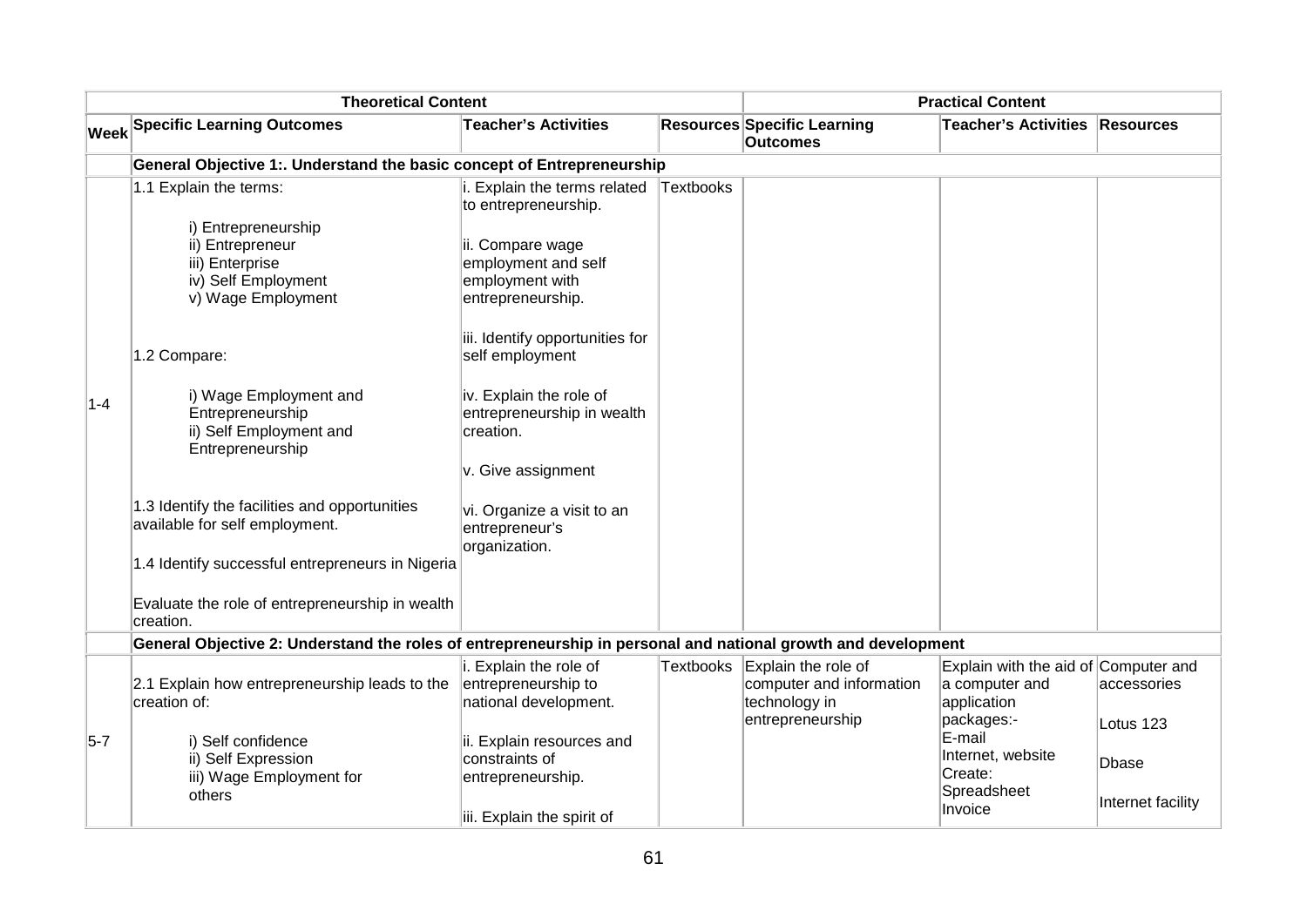|          | <b>Theoretical Content</b>                                                                                                      |                                                                           |           |                                                       | <b>Practical Content</b>                                  |                             |
|----------|---------------------------------------------------------------------------------------------------------------------------------|---------------------------------------------------------------------------|-----------|-------------------------------------------------------|-----------------------------------------------------------|-----------------------------|
|          | <b>Week Specific Learning Outcomes</b>                                                                                          | <b>Teacher's Activities</b>                                               |           | <b>Resources Specific Learning</b><br><b>Outcomes</b> | <b>Teacher's Activities</b>                               | <b>Resources</b>            |
|          | iv) Self Employment                                                                                                             | <b>Achievement Motivation</b><br>Test (AMT).                              |           |                                                       | Purchase order etc.                                       |                             |
|          | 2.2 Identify resources and constraints of<br>entrepreneurship.                                                                  | iv. Invite a successful<br>entrepreneur to give a talk<br>to the students |           |                                                       |                                                           |                             |
|          | 2.3 Explain how entrepreneurship leads to<br>import substitution and utilization of local<br>resources.                         |                                                                           |           |                                                       |                                                           |                             |
|          | 2.4 Explain how entrepreneurship leads to<br>equitable distribution of industries.                                              |                                                                           |           |                                                       |                                                           |                             |
|          | 2.5 Explain the spirit of Achievement<br>Motivation Test (A.M.T.)                                                               |                                                                           |           |                                                       |                                                           |                             |
|          | General Objective 3: Know how to set business goals                                                                             |                                                                           |           |                                                       |                                                           |                             |
|          | 1 Evaluate strengths, weaknesses<br>opportunities and threat (SWOT Analysis).                                                   | i. Explain SWOT analysis<br>and relate it to the<br>organization visited. | Textbooks | Explain the<br>Entrepreneurship                       | Demonstrate, using<br>appropriate<br>application package: | Computer and<br>accessories |
|          | 3.2 Explain the personal characteristics of an<br>entrepreneur.                                                                 | ii. Explain characteristics of<br>an entrepreneur.                        |           |                                                       | <b>Business planning</b>                                  | Lotus 123<br>package        |
| $8 - 10$ | 3.3 Explain the Entrepreneurial Tasks:<br>i) Leadership<br>ii) Decision-making<br>iii) Business Planning<br>iv) Time Management | iii. Explain the<br>entrepreneurial tasks.<br>iv. Conduct Test            |           |                                                       | Time Management<br>etc.                                   | <b>Text Book</b>            |
|          | Self Management                                                                                                                 |                                                                           |           |                                                       |                                                           |                             |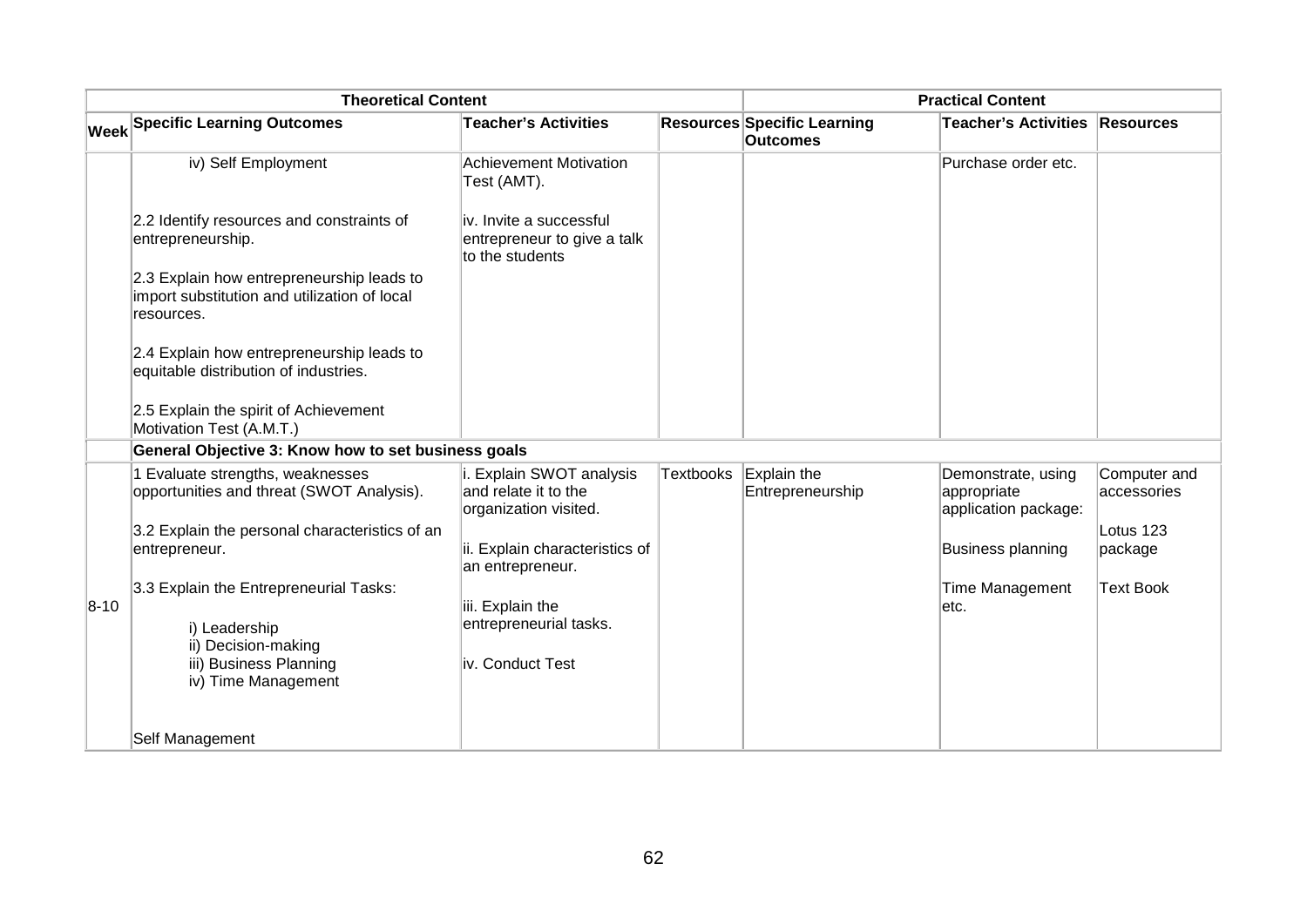|       | <b>Theoretical Content</b>                                                                                                                             |                                                                        |                  |                                                                           | <b>Practical Content</b>                                                                                                                                                                                       |                                               |
|-------|--------------------------------------------------------------------------------------------------------------------------------------------------------|------------------------------------------------------------------------|------------------|---------------------------------------------------------------------------|----------------------------------------------------------------------------------------------------------------------------------------------------------------------------------------------------------------|-----------------------------------------------|
|       | <b>Week Specific Learning Outcomes</b>                                                                                                                 | <b>Teacher's Activities</b>                                            |                  | <b>Resources Specific Learning</b><br><b>Outcomes</b>                     | Teacher's Activities Resources                                                                                                                                                                                 |                                               |
|       | General Objective 4 Know how to identify business opportunities                                                                                        |                                                                        |                  |                                                                           |                                                                                                                                                                                                                |                                               |
|       | 1 Define business opportunity.<br>4.2 Identify the process of product/service                                                                          | i. Explain business<br>opportunities and process<br>of exploring them. | <b>Textbooks</b> | Explain the process of<br>exploring opportunities                         | Demonstrate using<br>appropriate<br>application package.                                                                                                                                                       | Computer and<br>accessories                   |
|       | 11-12 selection.<br>4.3 State the process of exploring opportunities                                                                                   | ii. Explain the process of<br>product/service selection                |                  |                                                                           | Product selection<br>product tracking order<br>tracking                                                                                                                                                        | <b>Dbase</b><br>Lotus 123<br><b>Text Book</b> |
|       | General Objective 5: Know how to draw simple business plans                                                                                            |                                                                        |                  |                                                                           |                                                                                                                                                                                                                |                                               |
|       | 5.1 Define the concept of business plan.<br>5.2 Explain the process of preparing<br>preliminary project proposal.                                      | Explain the concept of<br>business plan and project<br>proposal.       | <b>Textbooks</b> | Explain the process of<br>preparing preliminary<br>project proposal.      | Guide students in<br>preparing preliminary<br>project.                                                                                                                                                         | Computer<br>complete with<br>accessories and: |
|       | 5.3 Explain the process of preparing a<br>detailed) business plan.                                                                                     | ii. Guide students in<br>preparing a modest<br>business plan.          |                  | Explain the process of<br>preparing a detailed<br>business plan.          | Demonstrate, using<br>appropriate<br>packages.                                                                                                                                                                 | Lotus 123 Dbase<br>Internet<br>connection     |
| 13-15 | 5.4 Conduct a modest business plan on a<br>selected venture (The written business plan<br>should be assessed as part of the continuous<br>assessment). | iii. Give assignment.                                                  |                  | Conduct a modest business Sales forecasting<br>plan on a selected venture | Business plan<br>Time sheet analysis<br>Employee tracking<br>Loan Amortization<br>etc.<br>Explore internet for:<br>Company profile<br>Product catalogue<br><b>Product information</b><br><b>URL Management</b> | Text book                                     |

| <b>ASSESSMENT CRITERIA</b> |      |      |                                                                        |  |  |
|----------------------------|------|------|------------------------------------------------------------------------|--|--|
|                            |      |      | Coursework Course test Practical Other (Examination/project/portfolio) |  |  |
| %                          | .50% | $\%$ | .50%                                                                   |  |  |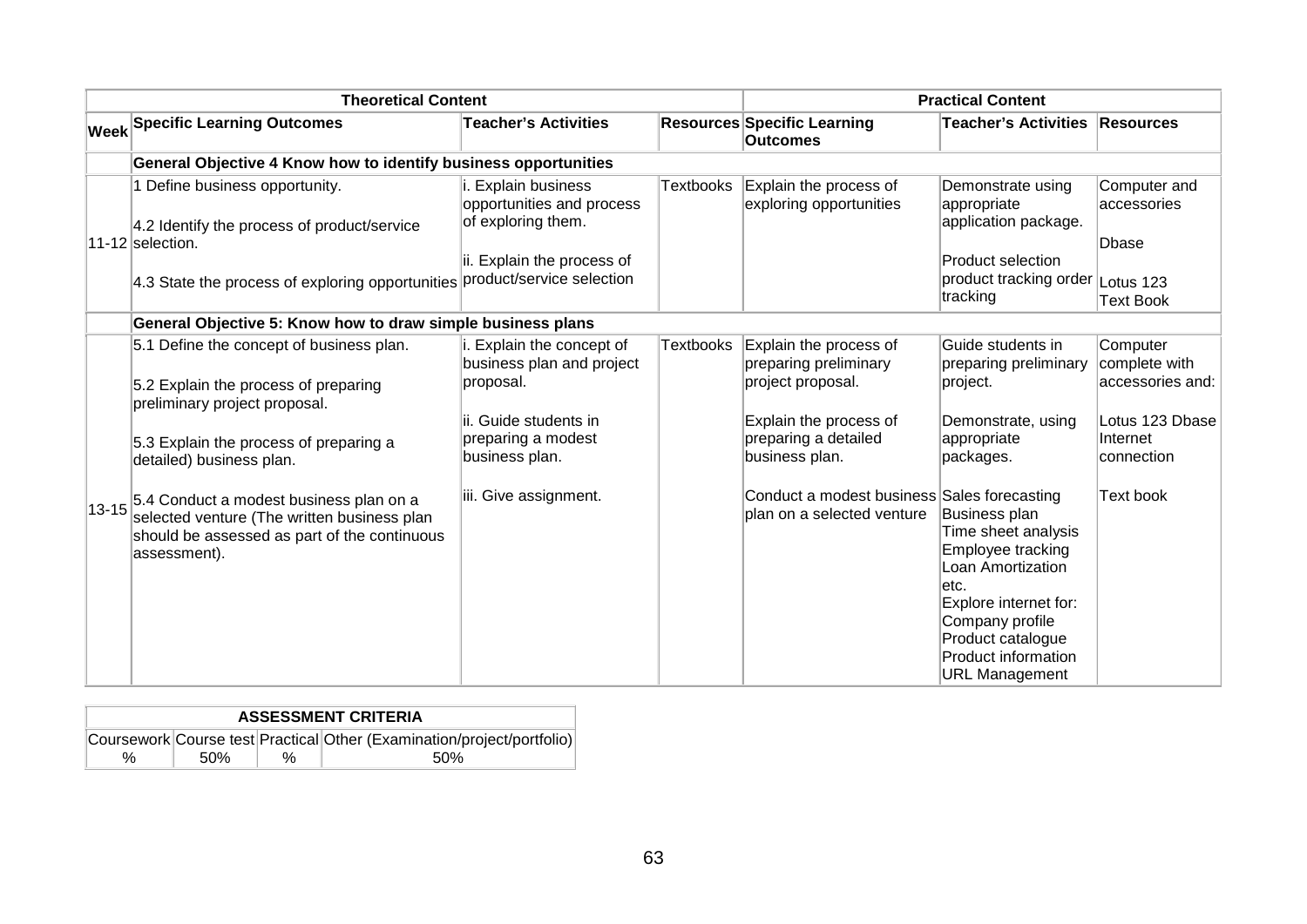#### **Course: Business and Mathematics II**

| <b>PROGRAMME: HND IN BUSINESS ADMINISTRATION AND MANAGEMENT</b>                                                                                                                                                                                                                                                                                                                                                                                                                                                                                                                                   |                |                                   |                                          |  |  |  |
|---------------------------------------------------------------------------------------------------------------------------------------------------------------------------------------------------------------------------------------------------------------------------------------------------------------------------------------------------------------------------------------------------------------------------------------------------------------------------------------------------------------------------------------------------------------------------------------------------|----------------|-----------------------------------|------------------------------------------|--|--|--|
| <b>Course: Business and Mathematics 2</b>                                                                                                                                                                                                                                                                                                                                                                                                                                                                                                                                                         | Code: BAM 122  | <b>Credit Hours:</b>              | 3 units<br>3 hours                       |  |  |  |
| Semester: 2                                                                                                                                                                                                                                                                                                                                                                                                                                                                                                                                                                                       | Pre-requisite: | Theoretical:<br><b>Practical:</b> | 2 hours/week - 67%<br>1 hours/week - 33% |  |  |  |
| Course main Aim/Goal                                                                                                                                                                                                                                                                                                                                                                                                                                                                                                                                                                              |                |                                   |                                          |  |  |  |
| The course is designed to provide the student with an in depth knowledge of Business Mathematics.<br><b>General Objectives:</b><br>1. Comprehend the basic concepts of differential calculus and their applications.<br>2. Understand the methods of integration.<br>3. Comprehend sets permutation, combination and their application in counting.<br>4. Understand binomial expansion and application in counting.<br>5. Understand the basic idea of probability and its application in business.<br>6. Understand linear programming, transportation models and their application to business |                |                                   |                                          |  |  |  |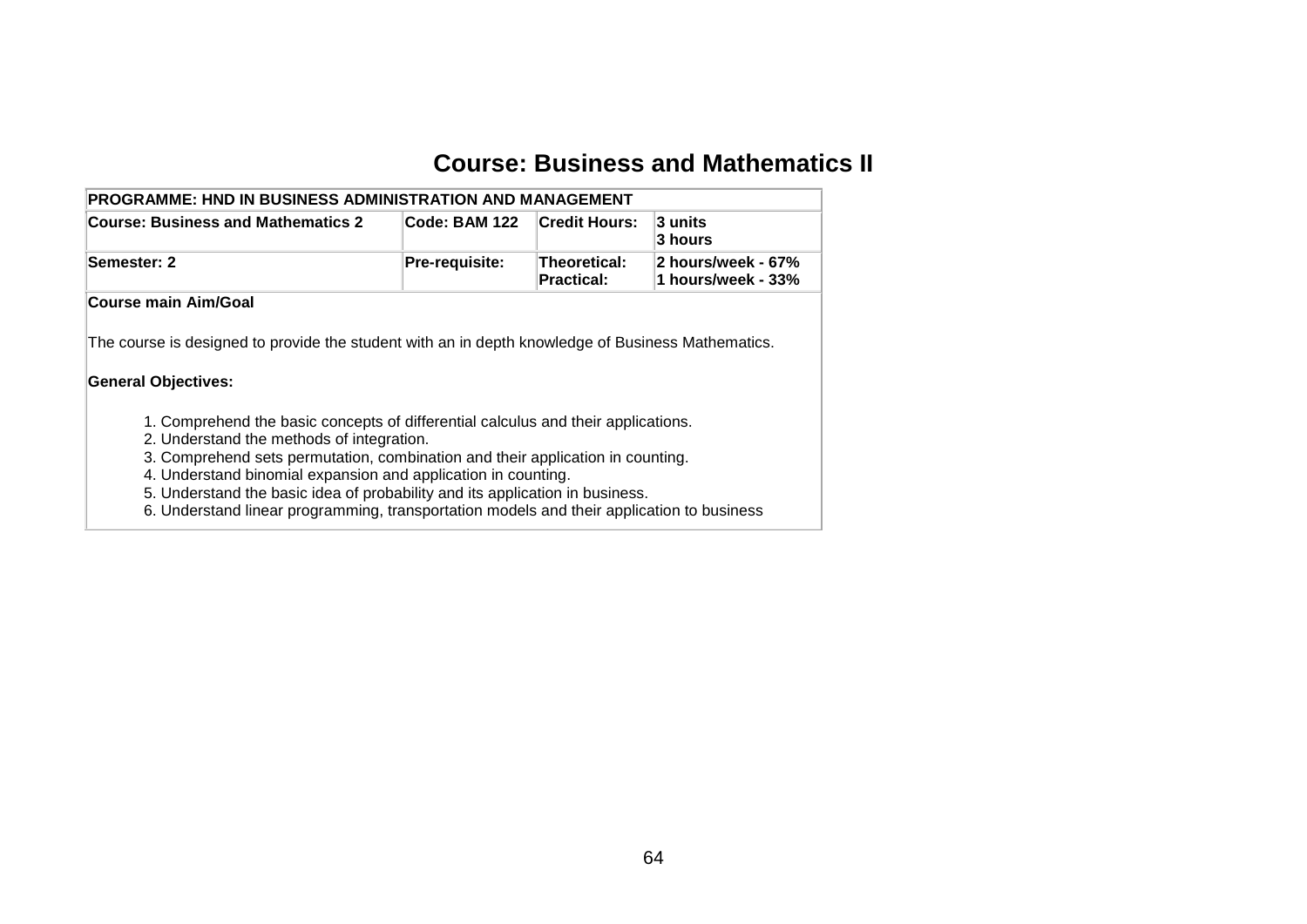|         |                                                                                                    | <b>Theoretical Content</b>                                                                    | <b>Practical Content</b>    |                                                                                                               |                                                    |                                       |
|---------|----------------------------------------------------------------------------------------------------|-----------------------------------------------------------------------------------------------|-----------------------------|---------------------------------------------------------------------------------------------------------------|----------------------------------------------------|---------------------------------------|
|         | <b>Week Specific Learning Outcomes</b>                                                             | <b>Teacher's Activities</b>                                                                   |                             | <b>Resources Specific Learning Outcomes</b>                                                                   | <b>Teacher's Activities</b>                        | <b>Resources</b>                      |
|         |                                                                                                    |                                                                                               |                             | General Objective 1: Comprehend the Basic Concepts of Differential Calculus and Their application in Business |                                                    |                                       |
|         | 1.1 Define the limiting value of a<br>function.                                                    | Explain limiting value of a<br>function.                                                      | Textbooks<br>Graph<br>paper | The limiting value function.<br>Derive the general formulation for                                            | Guide students on<br>problem solving.              | Internet and<br>Relevant<br>Websites. |
|         | 1.2 Apply the limiting value of the Solve problems involving<br>slope of tangent line.             | differential calculus.                                                                        |                             | derivative.<br>Solve problems using differential                                                              | Questions and<br>applications of the key<br>rules. | Internet and<br>Relevant              |
|         | 1.3 Define the continuity of a<br>function.                                                        | Sketch the maximum and<br>minimum points of functions of<br>$2nd$ degree.                     |                             | calculus.<br>Sketch the maximum and                                                                           |                                                    | Websites.                             |
|         | 1.4 Define differentiation as an<br>incremental notation of function.                              | Give assignment.                                                                              |                             | minimum points of functions of 2 <sup>nd</sup><br>degree.                                                     |                                                    |                                       |
|         | 1.5 Differentiate a function from<br>first principles.                                             | State the conditions for the<br>maximum points and minimum<br>simple multivariate function of |                             | Give assignment.<br>Apply derivatives to marginal                                                             |                                                    |                                       |
| $1 - 3$ | 1.6 State the formula for<br>differentiation of a function, of<br>products and quotient functions. | three independent variables.<br>Apply the above in concepts to:                               |                             | concepts (maximum and<br>minimum).                                                                            |                                                    |                                       |
|         | 1.7 Differentiate simple algebraic<br>trigonometric, logarithmic,                                  | Marginal concepts<br>Finding optimum cost, and                                                |                             | Solving cost and profit problems in<br>finance management.                                                    |                                                    |                                       |
|         | exponential, hyperbolic,<br>parametric, inverse and implicit<br>functions.                         | Solving cost and profit<br>problems in finance<br>management.                                 |                             |                                                                                                               |                                                    |                                       |
|         | 1.8 Obtain second derivative of a<br>function.                                                     |                                                                                               |                             |                                                                                                               |                                                    |                                       |
|         | 1.9 Explain the condition for<br>turning point of a function.                                      |                                                                                               |                             |                                                                                                               |                                                    |                                       |
|         | 1.10 Distinguish between<br>maximum values of a function of<br>$ 2^{nd}$ degree.                   |                                                                                               |                             |                                                                                                               |                                                    |                                       |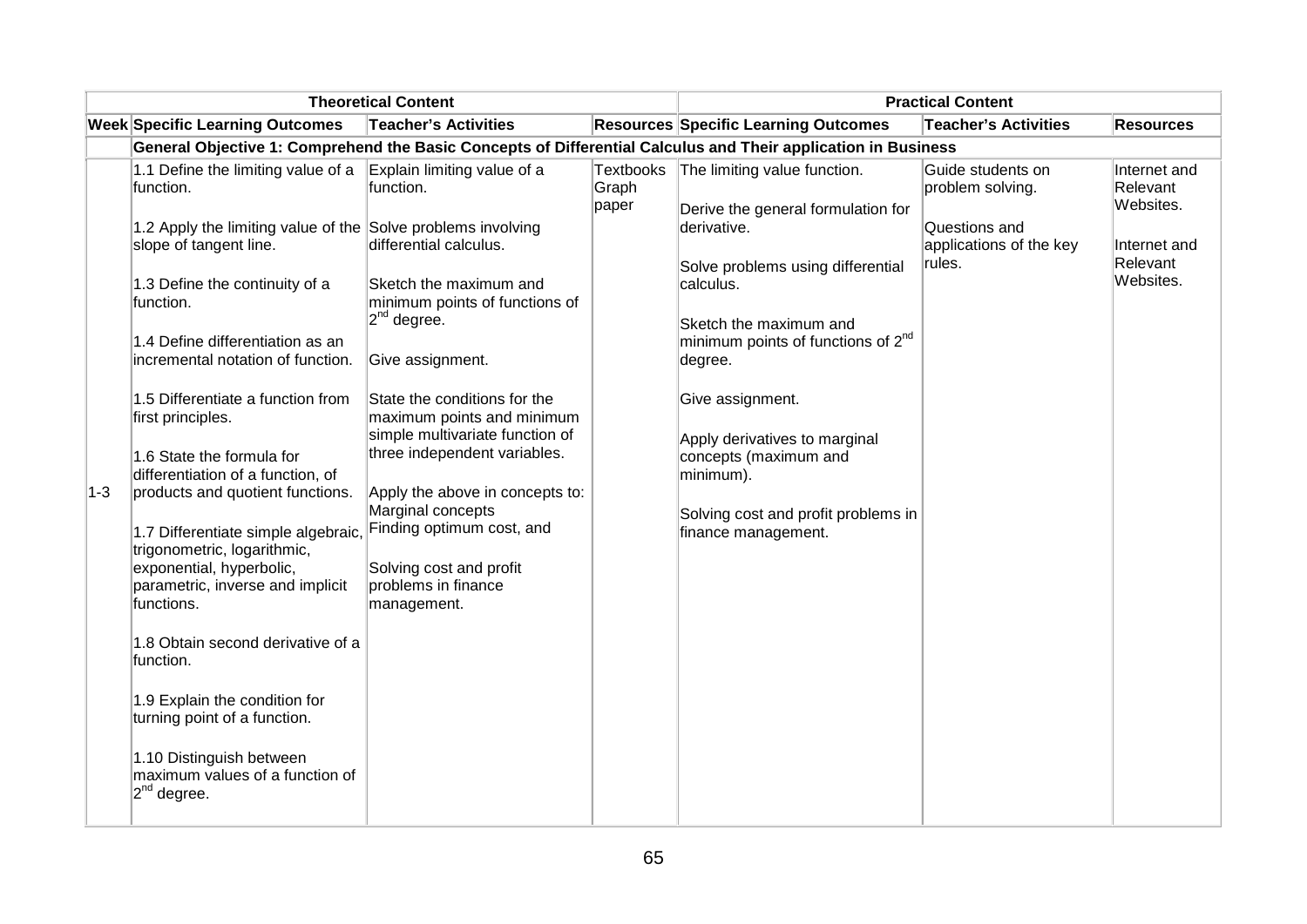| <b>Theoretical Content</b> |                                                                                                                                    |                                                                                          | <b>Practical Content</b> |                                                                                          |                                                                                 |                                       |  |
|----------------------------|------------------------------------------------------------------------------------------------------------------------------------|------------------------------------------------------------------------------------------|--------------------------|------------------------------------------------------------------------------------------|---------------------------------------------------------------------------------|---------------------------------------|--|
|                            | <b>Week Specific Learning Outcomes</b>                                                                                             | <b>Teacher's Activities</b>                                                              |                          | <b>Resources Specific Learning Outcomes</b>                                              | <b>Teacher's Activities</b>                                                     | <b>Resources</b>                      |  |
|                            | 1.11 Sketch the maximum and<br>minimum points of function of 2 <sup>nd</sup><br>degree.                                            |                                                                                          |                          |                                                                                          |                                                                                 |                                       |  |
|                            | 1.12 State the conditions for the<br>maximum points and minimum<br>simple multivariate function of<br>three independent variables. |                                                                                          |                          |                                                                                          |                                                                                 |                                       |  |
|                            | 1.13 Apply the above in (1.12)<br>concepts to:                                                                                     |                                                                                          |                          |                                                                                          |                                                                                 |                                       |  |
|                            | (i) Marginal concepts                                                                                                              |                                                                                          |                          |                                                                                          |                                                                                 |                                       |  |
|                            | (ii) Finding optimum cost, and                                                                                                     |                                                                                          |                          |                                                                                          |                                                                                 |                                       |  |
|                            | General Objective 2: Understand the Methods of integration (definite and indefinite integration)                                   |                                                                                          |                          |                                                                                          |                                                                                 |                                       |  |
| $4-5$                      | 2.1 Define integration<br>2.2. List the Methods of<br>Integration                                                                  | Solve Problems using methods<br>of integration both definite and<br>indefinite integrals | Textbooks                | Solve Problems using methods of<br>integration both definite and<br>indefinite integrals | Guide students to solve<br>problems using definite<br>and indefinite integrals. | Internet and<br>Relevant<br>Websites. |  |
|                            | 2.3. Solve Problems using<br>methods of integration both<br>definite and indefinite integrals                                      |                                                                                          |                          |                                                                                          | Students to answer<br>problems                                                  |                                       |  |
|                            | General Objective 3: Understand sets, permutation, combination and their application in accounting                                 |                                                                                          |                          |                                                                                          |                                                                                 |                                       |  |
|                            | 3.1. Define the basic idea of set<br>theory                                                                                        | Apply sets in counting<br>Solve problems of permutation                                  | <b>Textbooks</b>         | Solve Problems using methods of<br>integration both definite and<br>indefinite integrals | Guide students to solve<br>problems using definite<br>and indefinite integrals. | Internet and<br>Relevant<br>Websites. |  |
| $6-7$                      | 3.2. Define subsets, universal,<br>permutation, disjoint and non-                                                                  | and combination.                                                                         |                          | Apply permutation and<br>combination in counting to                                      | Students to answer<br>problems                                                  |                                       |  |
|                            | disjoint sets<br>3.3. State the laws of set                                                                                        | Apply permutation and<br>combination in counting to<br>business related problems         |                          | business related problems                                                                | Explain examples of<br>permutation and                                          |                                       |  |
|                            | 3.4. Use Venn diagrams to                                                                                                          |                                                                                          |                          | Refer to relevant business<br>scenarios to apply permutation                             | combination<br>Conduct a test                                                   |                                       |  |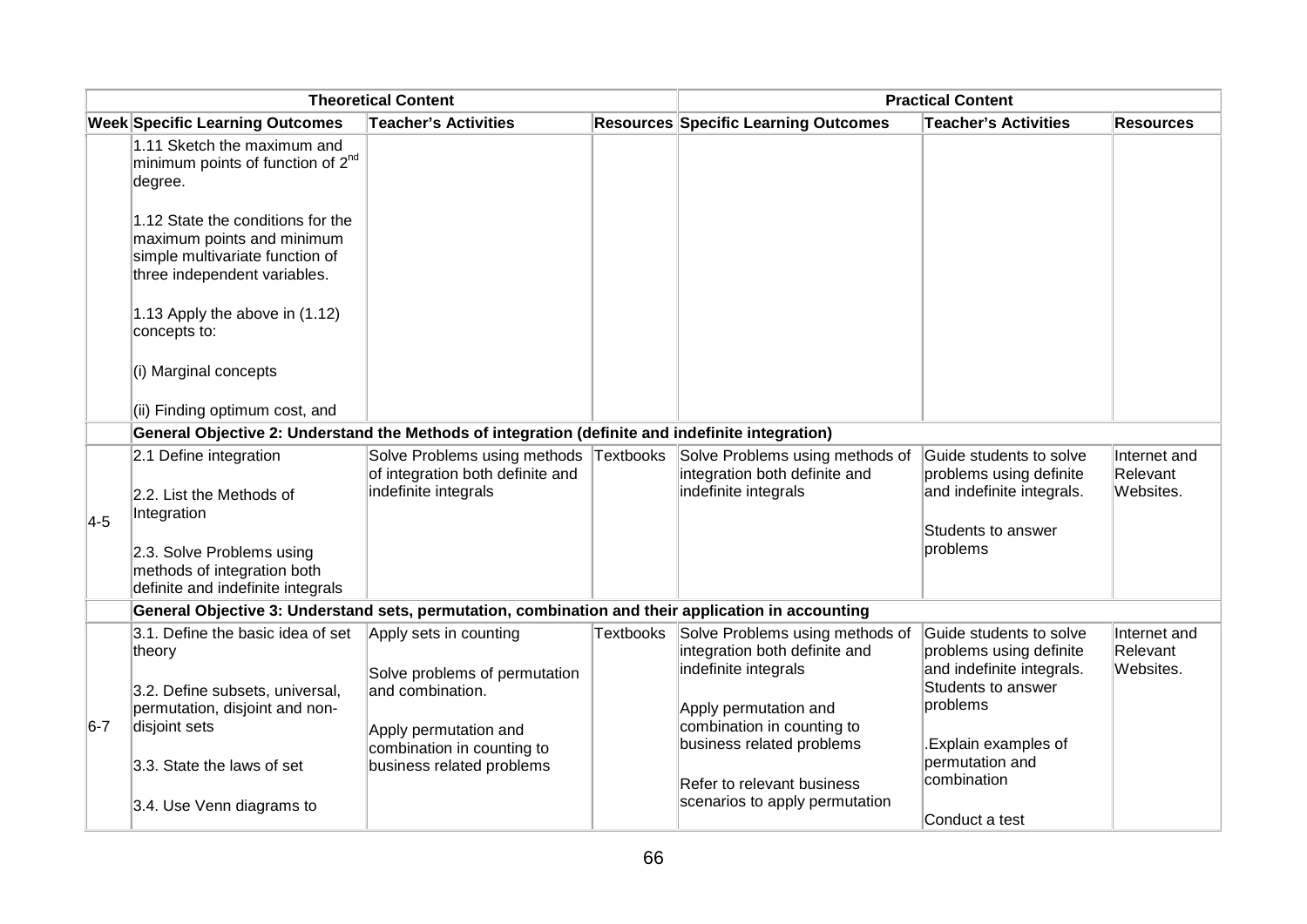| <b>Theoretical Content</b> |                                                                                    |                                                                                                                                                                              | <b>Practical Content</b> |                                                                                                                                               |                                                                         |                                       |
|----------------------------|------------------------------------------------------------------------------------|------------------------------------------------------------------------------------------------------------------------------------------------------------------------------|--------------------------|-----------------------------------------------------------------------------------------------------------------------------------------------|-------------------------------------------------------------------------|---------------------------------------|
|                            | <b>Week Specific Learning Outcomes</b>                                             | Teacher's Activities                                                                                                                                                         |                          | <b>Resources Specific Learning Outcomes</b>                                                                                                   | <b>Teacher's Activities</b>                                             | <b>Resources</b>                      |
|                            | illustrate operations of set.                                                      |                                                                                                                                                                              |                          | and combination problems.                                                                                                                     |                                                                         |                                       |
|                            | 3.5. Apply sets in counting                                                        |                                                                                                                                                                              |                          | The application of these methods<br>in accounting                                                                                             |                                                                         |                                       |
|                            | 3.6. Define permutation and<br>combination.                                        |                                                                                                                                                                              |                          |                                                                                                                                               |                                                                         |                                       |
|                            | 3.7. List examples of permutation<br>and combination                               |                                                                                                                                                                              |                          |                                                                                                                                               |                                                                         |                                       |
|                            | 3.8. Solve problems of<br>permutation and combination.                             |                                                                                                                                                                              |                          |                                                                                                                                               |                                                                         |                                       |
|                            | 3. 9. Apply permutation and<br>combination in counting                             |                                                                                                                                                                              |                          |                                                                                                                                               |                                                                         |                                       |
|                            | 3.10 Use counting techniques in<br>statistics.                                     |                                                                                                                                                                              |                          |                                                                                                                                               |                                                                         |                                       |
|                            | General Objective 4. Understand Binomial Expansion and its Application to Business |                                                                                                                                                                              |                          |                                                                                                                                               |                                                                         |                                       |
|                            | 4.1. Explain the meaning of<br>binomial theorem                                    | Use binomial theorem in<br>expanding (x+2y) 8 etc.<br>Find terms involving the power<br>of X in the expansion $(x+2y)8$<br>letc.<br>Apply the above concepts to<br>business. | Textbooks                | Solve problems using methods of<br>binomial expansion. And applying<br>the concepts of binomial<br>expansion to business related<br>problems. | Guide students to solve<br>problems using binomial<br>expansion and its | Internet and<br>Relevant<br>Websites. |
|                            | 4.2. Define pascal triangle                                                        |                                                                                                                                                                              |                          |                                                                                                                                               | application to business.                                                |                                       |
| $8-9$                      | 4.3. Use binomial theorem in<br>expanding (x+2y) 8 etc.                            |                                                                                                                                                                              |                          |                                                                                                                                               | Students to answer<br>problems                                          |                                       |
|                            | $4.4$ . Find terms involving the<br>power of X in the expansion<br>$(x+2y)$ 8 etc. |                                                                                                                                                                              |                          |                                                                                                                                               |                                                                         |                                       |
|                            | 4.5. Apply the above concepts to<br>business.                                      |                                                                                                                                                                              |                          |                                                                                                                                               |                                                                         |                                       |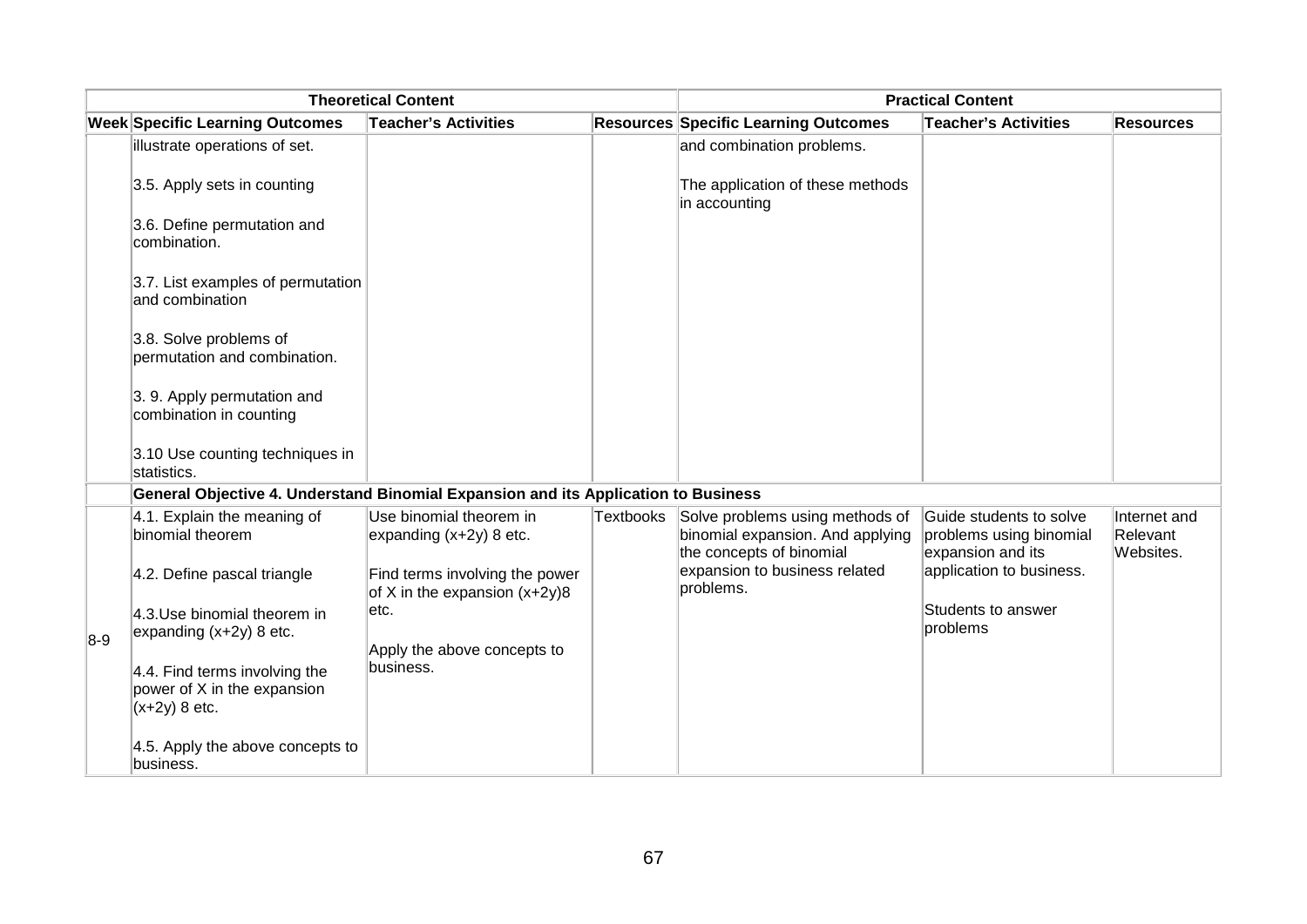| <b>Theoretical Content</b> |                                                                                                                                                                                                                                                                                                                                                                                                                                  |                                                                                                                                                                                        | <b>Practical Content</b>                         |                                                                                                                                                                                                                      |                                                                                                                                                                                                                                            |                                      |
|----------------------------|----------------------------------------------------------------------------------------------------------------------------------------------------------------------------------------------------------------------------------------------------------------------------------------------------------------------------------------------------------------------------------------------------------------------------------|----------------------------------------------------------------------------------------------------------------------------------------------------------------------------------------|--------------------------------------------------|----------------------------------------------------------------------------------------------------------------------------------------------------------------------------------------------------------------------|--------------------------------------------------------------------------------------------------------------------------------------------------------------------------------------------------------------------------------------------|--------------------------------------|
|                            | <b>Week Specific Learning Outcomes</b>                                                                                                                                                                                                                                                                                                                                                                                           | <b>Teacher's Activities</b>                                                                                                                                                            |                                                  | <b>Resources Specific Learning Outcomes</b>                                                                                                                                                                          | <b>Teacher's Activities</b>                                                                                                                                                                                                                | <b>Resources</b>                     |
|                            | General Objective 5: Understand the Basic Idea of Probability and its Application in Business                                                                                                                                                                                                                                                                                                                                    |                                                                                                                                                                                        |                                                  |                                                                                                                                                                                                                      |                                                                                                                                                                                                                                            |                                      |
| $10 - 11$                  | 5.1. Explain the concept of<br>probability<br>5.2. Compute the probability of<br>success or failure of an event.                                                                                                                                                                                                                                                                                                                 | Compute the probability of<br>success or failure of an event.<br>Apply the concept of probability<br>to business situations.                                                           | <b>Textbooks</b><br>Probability<br><b>Tables</b> | Solve problems using the concept<br>of probability.<br>Consider business related<br>problems.                                                                                                                        | Guide students to solve<br>problems using Bayes<br>theorem and the concept<br>of probability.                                                                                                                                              | Internet and<br>Relevant<br>Websites |
|                            | 5.3. State Bayes theorem                                                                                                                                                                                                                                                                                                                                                                                                         |                                                                                                                                                                                        |                                                  | Refer to websites and case<br>studies involving probability                                                                                                                                                          | Working in pairs to solve<br>problems. To research<br>relevant websites.                                                                                                                                                                   |                                      |
|                            | 5.4. Apply the above concepts to<br>business situations.                                                                                                                                                                                                                                                                                                                                                                         |                                                                                                                                                                                        |                                                  |                                                                                                                                                                                                                      |                                                                                                                                                                                                                                            |                                      |
|                            |                                                                                                                                                                                                                                                                                                                                                                                                                                  |                                                                                                                                                                                        |                                                  | General Objective 6 Understand the Key Elements of Management Mathematics as Applied in Linear Programming and Network Analysis.                                                                                     |                                                                                                                                                                                                                                            |                                      |
| $12 - 15$                  | 6.1. Explain linear programming<br>6.2. Solve management<br>problems with linear equations<br>$ 6.3$ . Identify the different methods problems<br>used to resolve linear<br>programming problems.<br>6.4. Use graphical methods to<br>resolve linear programming<br>problems<br>6.5. Use the simplex method to<br>resolve a linear programming<br>problems.<br>6.6. Identify the advantages in<br>graphical and simplex methods. | Solve management problems<br>with linear equations<br>Use graphical methods to<br>resolve linear programming<br>Use the simplex method to<br>resolve a linear programming<br>problems. | <b>Textbooks</b><br>Graph<br>Paper               | Solve management problems with Guide students to solve<br>linear equations<br>Use graphical methods to resolve<br>linear programming problems<br>Use the simplex method to resolve<br>a linear programming problems. | problems using linear<br>programming<br>Students to refer to<br>business related case<br>studies and to simple<br>management problems<br>Forecasting and sales<br>figures etc.<br>To research relevant<br>websites.<br><b>Conduct Test</b> | Internet and<br>Relevant<br>Websites |
|                            | 6.7. Explain a general<br>transportation model.                                                                                                                                                                                                                                                                                                                                                                                  |                                                                                                                                                                                        |                                                  |                                                                                                                                                                                                                      |                                                                                                                                                                                                                                            |                                      |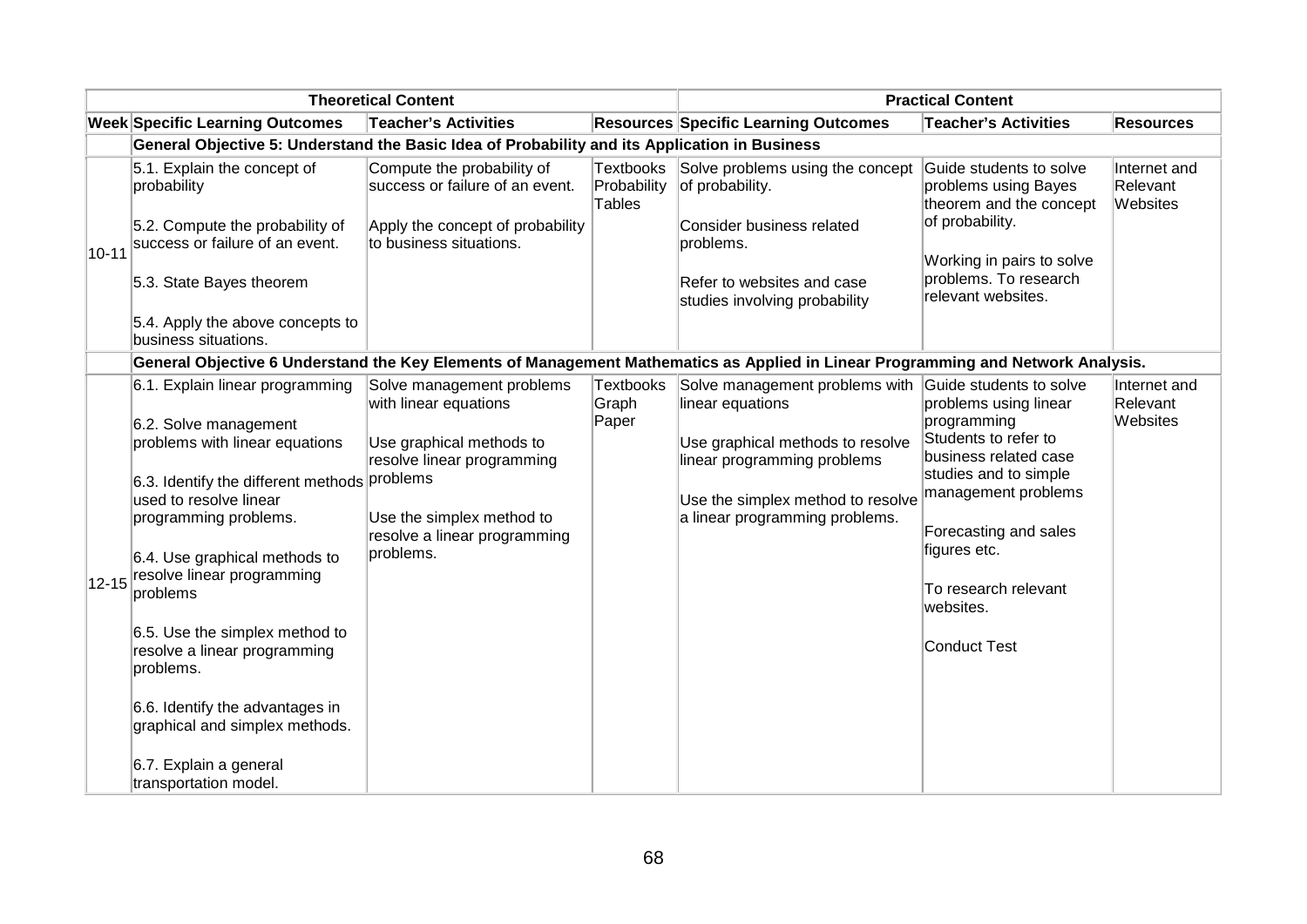| <b>ASSESSMENT CRITERIA</b>                                                                         |                    |                         |                                       |  |  |
|----------------------------------------------------------------------------------------------------|--------------------|-------------------------|---------------------------------------|--|--|
| Coursework<br>50%                                                                                  | Course test<br>25% | Practical<br><b>25%</b> | Other (Examination/project/portfolio) |  |  |
| Competency: On completing the course, the student should be able to understand/estimate/define/etc |                    |                         |                                       |  |  |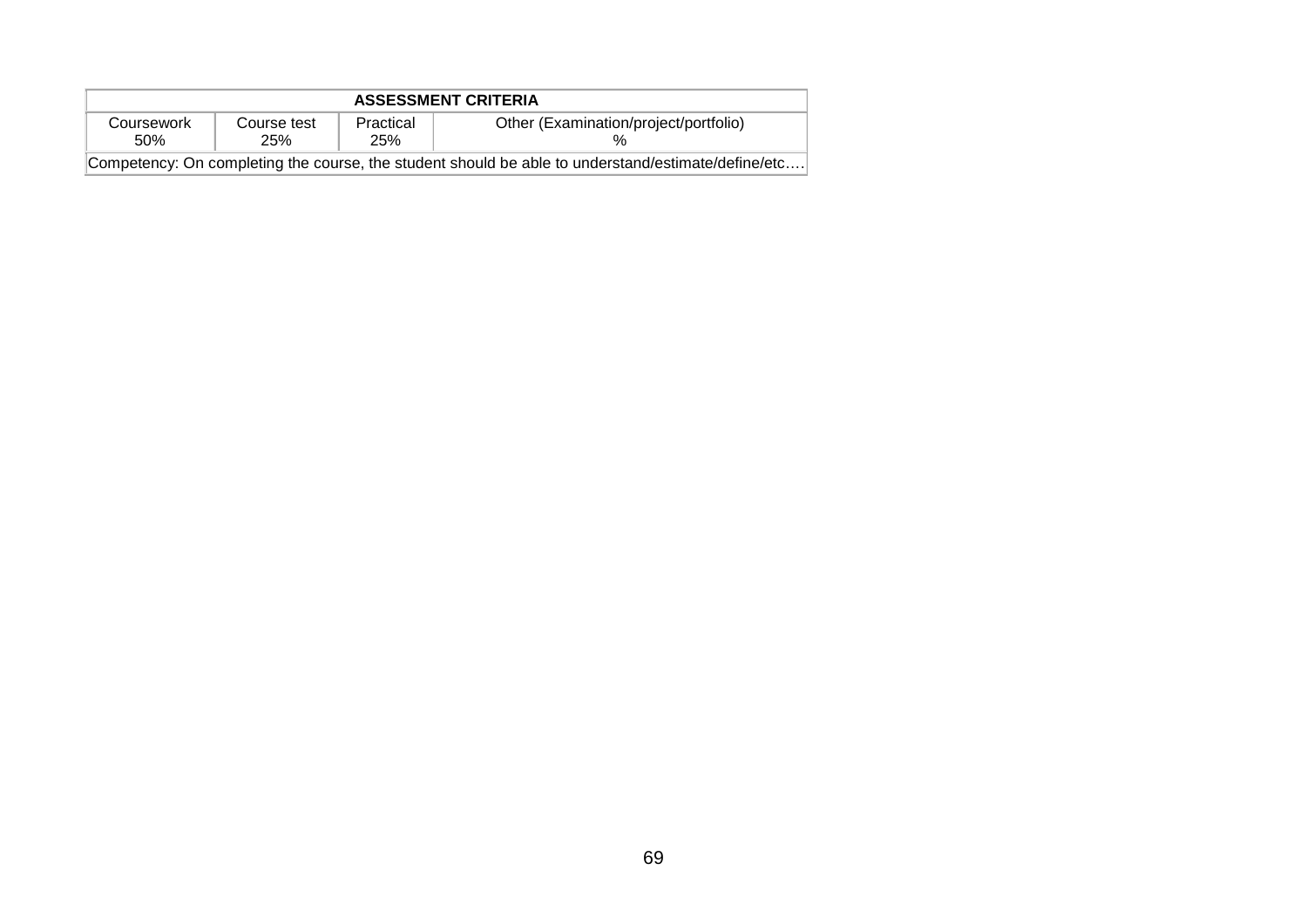# **Course: Element of Banking II**

| PROGRAMME: NATIONAL DIPLOMA IN ACCOUNTANCY                                                                                                                                                              |                                     |                              |                                          |  |  |  |  |
|---------------------------------------------------------------------------------------------------------------------------------------------------------------------------------------------------------|-------------------------------------|------------------------------|------------------------------------------|--|--|--|--|
| Course: ELEMENT OF BANKING II Code:: BFN 121                                                                                                                                                            |                                     | <b>Credit Hours: 2 hours</b> |                                          |  |  |  |  |
| <b>Semester: TWO</b>                                                                                                                                                                                    | Pre-requisite: BFN 111 Theoretical: | Practical:                   | 1 hours/week - 50%<br>1 hours/week - 50% |  |  |  |  |
| Goal:                                                                                                                                                                                                   |                                     |                              |                                          |  |  |  |  |
| To enable the students understand the basic functions and structures of Banking institutions<br><b>GENERAL OBJECTIVES:</b>                                                                              |                                     |                              |                                          |  |  |  |  |
| On completion of this course, the student should be able to:                                                                                                                                            |                                     |                              |                                          |  |  |  |  |
| 1. Understand the concept of money<br>2. Evolution and structure of Banking Institutions<br>3. Understand Commercial Bank lending/borrowing principles<br>4. Know bank services and methods of payments |                                     |                              |                                          |  |  |  |  |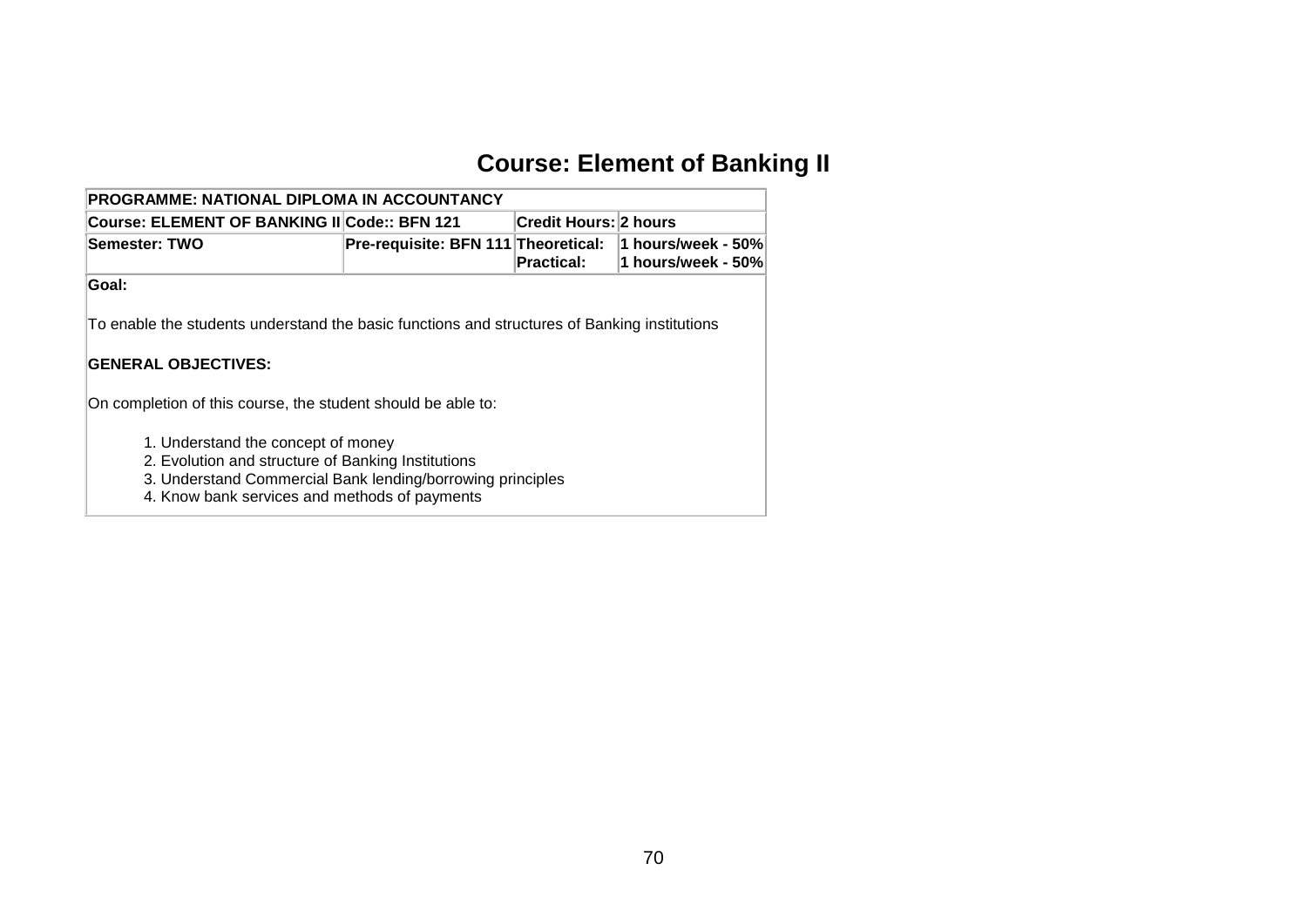|             | <b>Theoretical Content</b>                                                                                                         |                                                                                                                                                                                                                                                                             | <b>Practical Content</b>                       |                                                                                                                                                                                                                            |                                                                                                                                                          |                                                              |  |
|-------------|------------------------------------------------------------------------------------------------------------------------------------|-----------------------------------------------------------------------------------------------------------------------------------------------------------------------------------------------------------------------------------------------------------------------------|------------------------------------------------|----------------------------------------------------------------------------------------------------------------------------------------------------------------------------------------------------------------------------|----------------------------------------------------------------------------------------------------------------------------------------------------------|--------------------------------------------------------------|--|
| <b>Week</b> | <b>Specific Learning</b><br><b>Outcomes</b>                                                                                        | <b>Teacher's Activities</b>                                                                                                                                                                                                                                                 |                                                | <b>Resources Specific Learning Outcomes</b>                                                                                                                                                                                | <b>Teacher's Activities</b>                                                                                                                              | <b>Resources</b>                                             |  |
|             |                                                                                                                                    | General Objective 1: 0 Understand the concept of money                                                                                                                                                                                                                      |                                                |                                                                                                                                                                                                                            |                                                                                                                                                          |                                                              |  |
| $ 1-3 $     | 1.1 Define a Central<br>Bank<br>1.2 Explain its structure student.<br>in Nigeria<br>1.3 Explain its<br>functions and<br>management | i. A legal and professional<br>definition of Central Bank<br>shall be provided for the<br>ii. Illustrate with a chart the<br>structure of the Apex Bank in<br>Nigeria.<br>iii. Outline and provide a<br>discussion on the functions<br>and management of the Bank<br>in 1.2 | Overhead<br>projector.<br>Chart.<br>Case study | 1.1 Explain the origin and concept of<br>money. Differentiate the various forms of<br>money and understand the process of<br>money creation by banks, identify the<br>factors affecting demand for and supply of<br>money. | To brief students on how to<br>visit the museum for<br>sampling old forms of<br>money. Collect data from<br>CBN publications to be<br>completed 3 weeks. | <b>CBN Publications</b><br><b>Internet CIBN</b><br>Journals. |  |
|             |                                                                                                                                    | General Objective 2:0 Evolution and structure of Banking Institutions                                                                                                                                                                                                       |                                                |                                                                                                                                                                                                                            |                                                                                                                                                          |                                                              |  |
|             | 2.1 Define a policy<br>2.2 Define a monetary<br>and fiscal policy<br>2.3 Explain the tools of                                      | i. Provide a concept of policy,<br>and a discussion on the<br>process of making a policy.<br>ii. Provide a simple meaning<br>of monetary and fiscal                                                                                                                         | Overhead<br>projector.<br>Chart.<br>Case study | 1.1Discuss the origin, evolution and<br>structure of the different types of Banking<br>institutions and non bank financial<br>institution.<br>1.2 Classify the banking institutions.                                       | Group students and each<br>group assigned to study<br>and write a word processed Legislations<br>report on class of bank<br>(3weeks)                     | Charts, Journals,<br>Internet, Banking<br>Word processor     |  |
|             | monetary policies                                                                                                                  | policies.                                                                                                                                                                                                                                                                   |                                                |                                                                                                                                                                                                                            |                                                                                                                                                          |                                                              |  |
| $4-7$       | 2.4 Explain the role of<br>monetary and fiscal<br>policies                                                                         | iii. Outline the instruments of<br>monetary and fiscal policies<br>and lead the students in the<br>discussions.<br>iv. Provide a detailed                                                                                                                                   |                                                | Define functions and management of<br>banks                                                                                                                                                                                |                                                                                                                                                          |                                                              |  |
|             |                                                                                                                                    | discussion on the importance<br>and effectiveness of monetary<br>and fiscal policies in<br>managing an economy.                                                                                                                                                             |                                                |                                                                                                                                                                                                                            |                                                                                                                                                          |                                                              |  |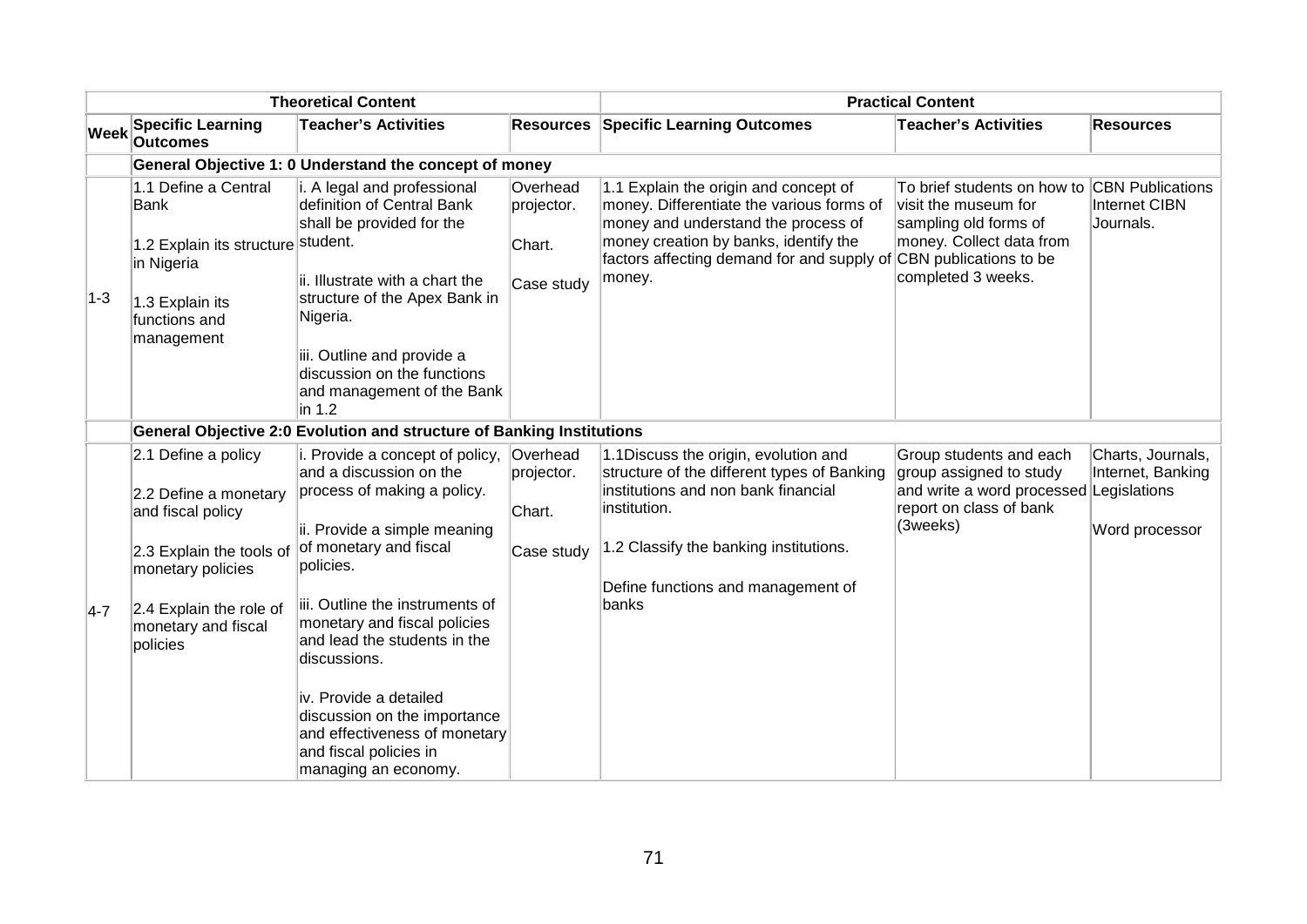| <b>Theoretical Content</b> |                                                                                                                                                                                                                                                                               | <b>Practical Content</b>                                                                                                                                                                                                                                                                                                                                                                                                                                                                                                                                                                        |                                    |                                                                                                                                                                                                                                                                                 |                                                                                                                                                        |                                                                                                         |
|----------------------------|-------------------------------------------------------------------------------------------------------------------------------------------------------------------------------------------------------------------------------------------------------------------------------|-------------------------------------------------------------------------------------------------------------------------------------------------------------------------------------------------------------------------------------------------------------------------------------------------------------------------------------------------------------------------------------------------------------------------------------------------------------------------------------------------------------------------------------------------------------------------------------------------|------------------------------------|---------------------------------------------------------------------------------------------------------------------------------------------------------------------------------------------------------------------------------------------------------------------------------|--------------------------------------------------------------------------------------------------------------------------------------------------------|---------------------------------------------------------------------------------------------------------|
| <b>Week</b>                | <b>Specific Learning</b><br><b>Outcomes</b>                                                                                                                                                                                                                                   | <b>Teacher's Activities</b>                                                                                                                                                                                                                                                                                                                                                                                                                                                                                                                                                                     | <b>Resources</b>                   | <b>Specific Learning Outcomes</b>                                                                                                                                                                                                                                               | <b>Teacher's Activities</b>                                                                                                                            | <b>Resources</b>                                                                                        |
|                            |                                                                                                                                                                                                                                                                               | General Objective: 3.0 Understand Commercial Bank lending/borrowing principles                                                                                                                                                                                                                                                                                                                                                                                                                                                                                                                  |                                    |                                                                                                                                                                                                                                                                                 |                                                                                                                                                        |                                                                                                         |
| $8 - 11$                   | 3.1 Describe the<br>structure of a<br>commercial banks.<br>3.2 Describe the<br>structure of Merchant<br>Banks.<br>3.3 Describe the<br>structure of<br><b>Development Banks</b><br>3.4 State and explain<br>the functions,<br>management and<br>sources of funds of a<br>bank. | i. With aid of a chart provided Overhead<br>provide a discussion on the<br>structure of a commercial<br>banks. A specimen can be<br>introduced to the students<br>ii. With aid of a chart provide<br>a discussion on the structure<br>of marchant Bnaks. A<br>specimen can be introduced<br>to the students.<br>iii. With aid of a chart provide<br>a discussion on the structutre<br>of a development banks. A<br>specimen can be introduced<br>to the students.<br>iv. Outline and lead the<br>students in discussing the<br>functions and sources of<br>funds of bamks in 3.1 3.2 and<br>3.3 | projector.<br>Chart.<br>Case study | 1.1 Discuss the structure of commercial<br>banks balance sheet and explain clearly<br>profitability and liquidity concepts in bank<br>management Analyse the principles<br>governing borrowing and lending in bank.<br>Explain the role of banks in financial<br>intermediation | To introduce students to<br>group work and give them<br>exercise to complete (3<br>weeks)<br>Word processed short<br>report produced for the<br>above. | Case study<br>financial<br>statement<br>commercial bank<br>balance sheets.<br>Charts.<br>Word processor |
|                            |                                                                                                                                                                                                                                                                               | General Objective: 4.0 Know bank services and methods of payments                                                                                                                                                                                                                                                                                                                                                                                                                                                                                                                               |                                    |                                                                                                                                                                                                                                                                                 |                                                                                                                                                        |                                                                                                         |
|                            | 4.1 State and explain<br>the role, functions,<br>structure and<br>management of the<br>following: IMF, ADB,                                                                                                                                                                   | i. Provide a discussion on the Overhead<br>roles play by International<br>Banks/Financial Institutions to<br>the developed and developing Chart.<br>nations.                                                                                                                                                                                                                                                                                                                                                                                                                                    | projector.                         | 1.1 Explain the various financial and non-<br>financial services offered by banks to<br>customers.<br>1.2 Illustrate the methods of payments                                                                                                                                    | Group work.<br>Case study and<br>assignments to be<br>completed in (3 weeks).<br>Word processed short<br>report produced for the                       | Computers<br><b>Text books</b><br>Journals<br>Word processor                                            |
| $12 - 15$ etc.             | 4.2 Explain their<br>sources of funds                                                                                                                                                                                                                                         | ii. Outline a discussion of the<br>functions of the International<br>Banks/Financial Institutions.<br>iii. With aid of a chart provide                                                                                                                                                                                                                                                                                                                                                                                                                                                          | Case study.                        | through the banking system.<br>1.3 Describe the bank clearing system<br>and identify the role of banks in<br>accelerating economic development.                                                                                                                                 | above.                                                                                                                                                 |                                                                                                         |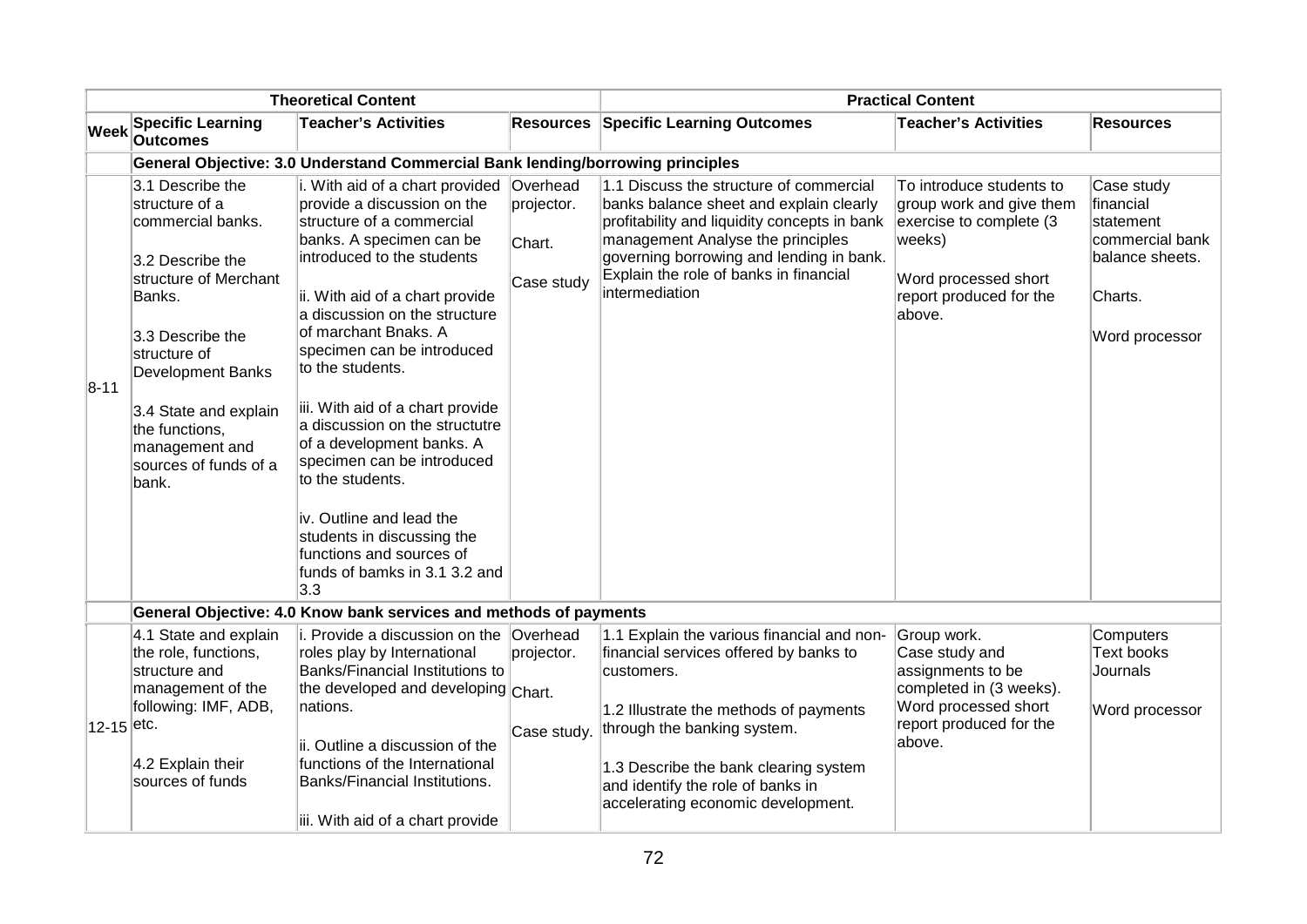| <b>Theoretical Content</b>                                                                                         |                                                                                 |                                                                                                |                                             | <b>Practical Content</b>    |           |  |  |
|--------------------------------------------------------------------------------------------------------------------|---------------------------------------------------------------------------------|------------------------------------------------------------------------------------------------|---------------------------------------------|-----------------------------|-----------|--|--|
|                                                                                                                    | <b>Teacher's Activities</b><br><b>Week Specific Learning</b><br><b>Outcomes</b> |                                                                                                | <b>Resources Specific Learning Outcomes</b> | <b>Teacher's Activities</b> | Resources |  |  |
|                                                                                                                    |                                                                                 | a discussion on the structure<br>of World Bank, IMF and ADB                                    |                                             |                             |           |  |  |
| iv. The nature of management<br>practice by international<br>Banks/Financial shall be<br>provided to the students. |                                                                                 |                                                                                                |                                             |                             |           |  |  |
|                                                                                                                    |                                                                                 | v. An outline of the sources of<br>funds by Banks in 4.1.3 shall<br>be provided and discussed. |                                             |                             |           |  |  |

| <b>ASSESSMENT CRITERIA</b> |      |     |                                                                            |  |  |  |  |
|----------------------------|------|-----|----------------------------------------------------------------------------|--|--|--|--|
|                            |      |     | Coursework Course test Practical Other (Examination/project/portfolio) 50% |  |  |  |  |
| 25%                        | $\%$ | 25% |                                                                            |  |  |  |  |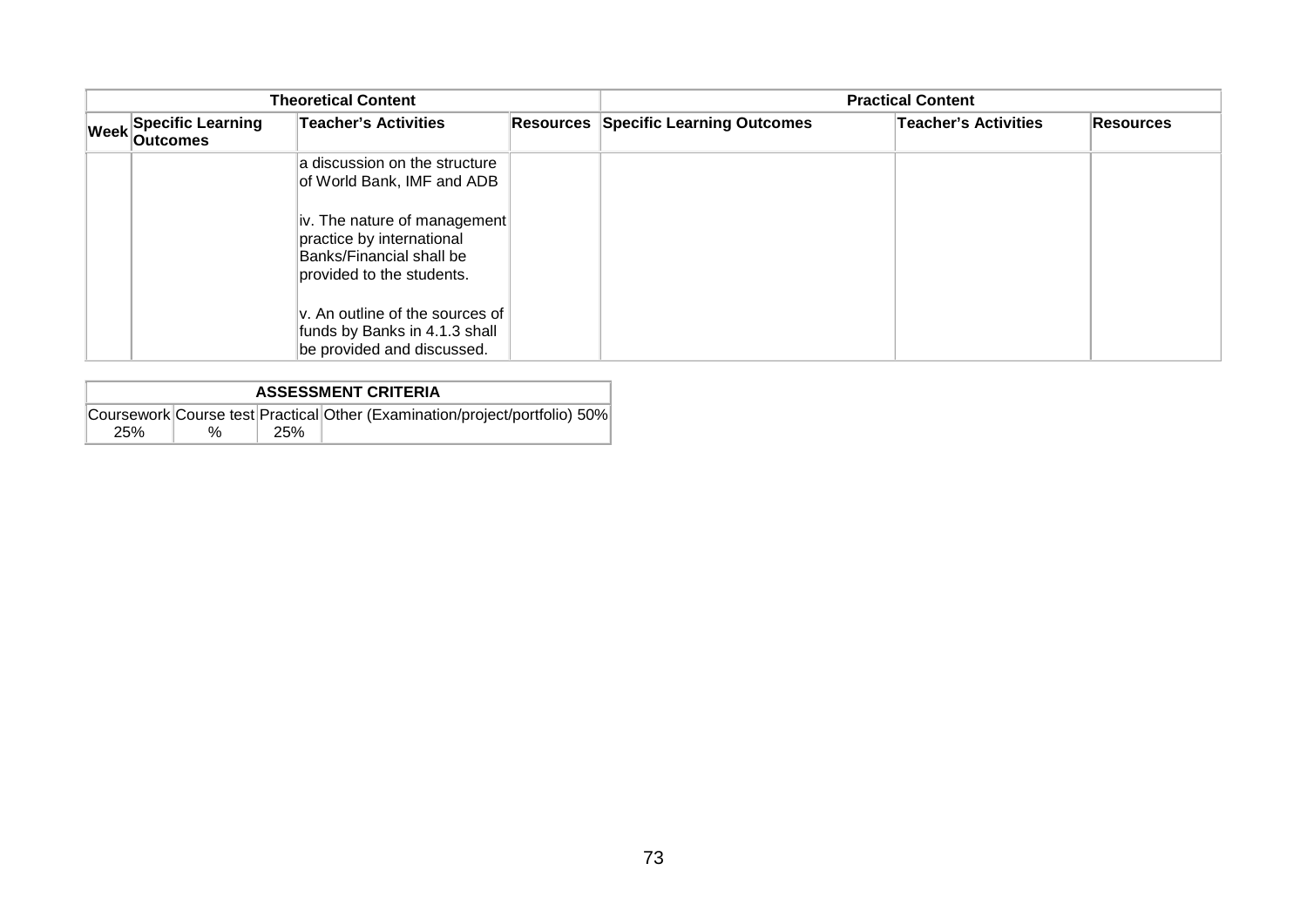#### **Course: Business Law**

| PROGRAMME: ND BUSINESS ADMIN AND MANAGEMENT |                                                                                                                                       |                                   |                                      |
|---------------------------------------------|---------------------------------------------------------------------------------------------------------------------------------------|-----------------------------------|--------------------------------------|
| <b>Course: BUSINESS LAW</b>                 | Code: BAM 214                                                                                                                         | <b>Credit Hours:</b>              | 3 hours                              |
| Year III Semester: I                        | Pre-requisite:                                                                                                                        | Theoretical:<br><b>Practical:</b> | 1 hours/week - %<br>2 hours/week - % |
| Course main Aim/Goal                        |                                                                                                                                       |                                   |                                      |
| <b>General Objectives:</b>                  |                                                                                                                                       |                                   |                                      |
|                                             | 1. Understand the law of contract, sale of goods, etc.<br>2. Understand the law as it relates to supply of labour, goods and services |                                   |                                      |
| 3. Know the Law of Agency                   |                                                                                                                                       |                                   |                                      |
| 4. Know the Law of Partnership              |                                                                                                                                       |                                   |                                      |

5. Know the Law of Insurance

- 6. Understand Negotiable instruments
- 
- 7. Know the Law of Hire Purchase 8. Understand the Law of Common Carriage.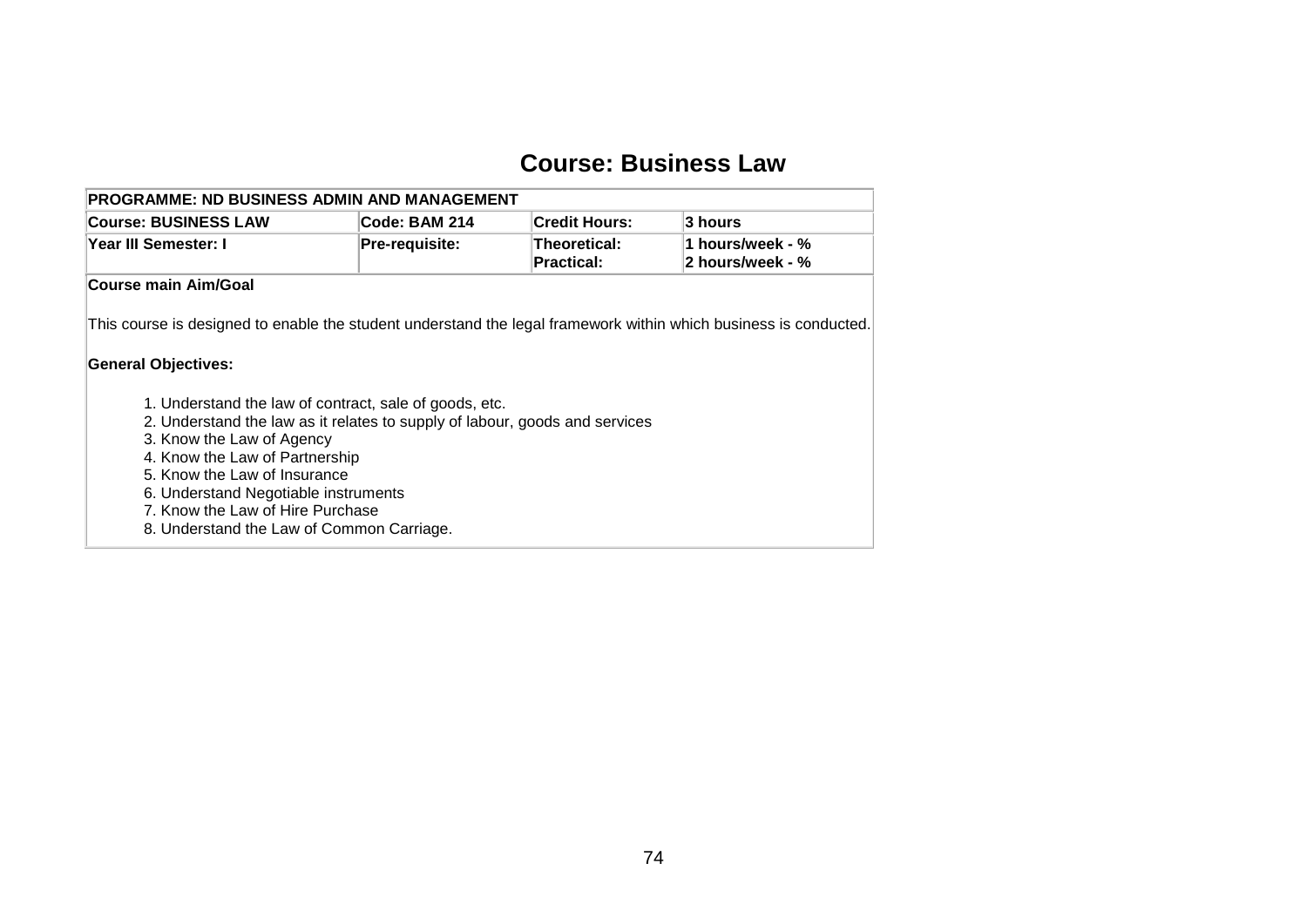| <b>Theoretical Content</b> |                                                                                                                                                      |                                                                                                                                                           |                            | <b>Practical Content</b>                                                                                                       |                                                                                                                                                                                                               |                                                                               |  |
|----------------------------|------------------------------------------------------------------------------------------------------------------------------------------------------|-----------------------------------------------------------------------------------------------------------------------------------------------------------|----------------------------|--------------------------------------------------------------------------------------------------------------------------------|---------------------------------------------------------------------------------------------------------------------------------------------------------------------------------------------------------------|-------------------------------------------------------------------------------|--|
|                            | <b>Week Specific Learning Outcomes</b>                                                                                                               | <b>Teacher's Activities</b>                                                                                                                               | <b>Resources</b>           | <b>Specific Learning</b><br><b>Outcomes</b>                                                                                    | <b>Teacher's Activities</b>                                                                                                                                                                                   | <b>Resources</b>                                                              |  |
|                            | General Objective 1: Understand the law of contract, sale goods, etc.                                                                                |                                                                                                                                                           |                            |                                                                                                                                |                                                                                                                                                                                                               |                                                                               |  |
| 1                          | 1.1 Define Law of Contract.<br>1.2 Explain existence of<br>Contractual relations.<br>1.3 Explain conditions for a valid<br>contract.                 | Explain the nature of<br>contract and the conditions<br>for a valid contract.<br>Explain the law relating to<br>sale<br>of goods.<br>Cite relevant cases. | Textbooks.<br>Law reports. | Know relevant cases as<br>they relate to law of<br>contract.<br>Know relevant cases as<br>they relate to sale of<br>goods Act. | Cite relevant cases as they<br>relate to law of contract.<br>Cite relevant cases as they<br>relate to Sale of Goods Act.<br>Apply SGA law to consumer<br>problems                                             | Sale of goods<br>Act<br>Law Reports<br>Text books<br>Internet and<br>Relevant |  |
| $\overline{2}$             | 1.4 Explain law relating to sale of<br>good.<br>1.5 Explain the Sale of Goods Act.<br>1.6 Explain the principle of transfer<br>of property and risk. |                                                                                                                                                           |                            |                                                                                                                                |                                                                                                                                                                                                               | Websites                                                                      |  |
|                            | General Objective 2: Understand law as it relates to supply of labour, goods and services                                                            |                                                                                                                                                           |                            |                                                                                                                                |                                                                                                                                                                                                               |                                                                               |  |
| 3                          | 2.1 Describe a valid contract for<br>sale of goods and/or supply of<br>goods and services.                                                           | Explain and supply good<br>valid contract for sale and<br>services.<br>Explain the principles of                                                          | Textbooks.<br>Law books.   | Know relevant cases as<br>they relate to sale of<br>goods and/or supply of<br>goods and services                               | Frame a Business entity and<br>position it as a manufacturing<br>firm.                                                                                                                                        | Case studies<br>Law Report                                                    |  |
|                            | 2.2 Explain the principles of<br>vicarious liability as it applies to<br>employees and employers.                                                    | vicarious liability<br>consequence arising<br>and the there from.                                                                                         |                            |                                                                                                                                | Cite relevant cases as they<br>relate to supply of goods and                                                                                                                                                  | <b>Text books</b>                                                             |  |
| $\overline{4}$             | 2.3 Recognize the consequence to<br>the employer when other place<br>orders for supply of goods.                                                     | Cite relevant cases.                                                                                                                                      |                            |                                                                                                                                | services.<br>Prepare a relevant case<br>study using the above firm in<br>the violation of requirements<br>in supply of goods and<br>services.<br>Guide students to identify the<br>implications, consequences | Law journals.<br>Internet and<br>Relevant<br>Websites                         |  |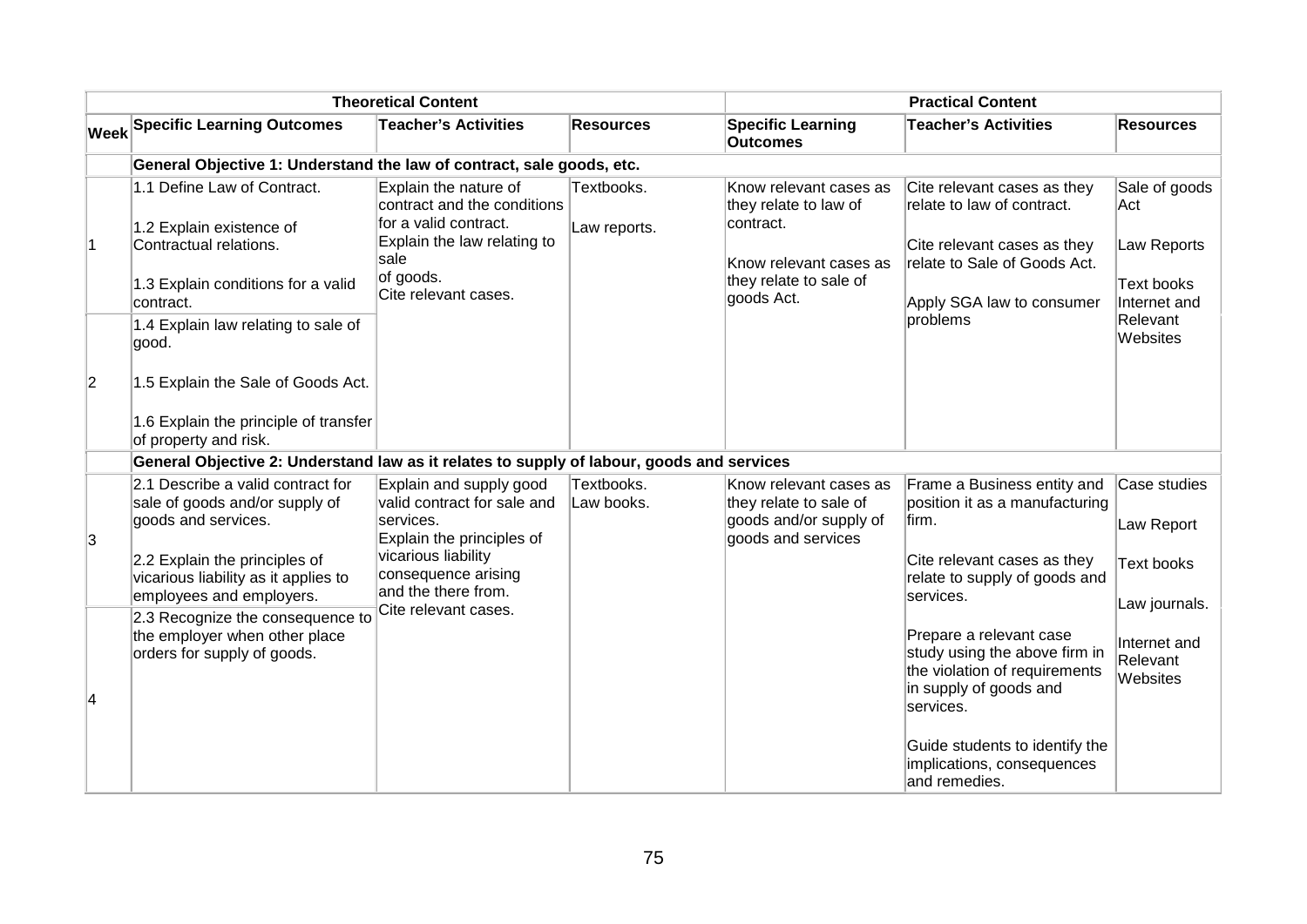|    |                                                                                                           | <b>Theoretical Content</b>                                               |                           | <b>Practical Content</b>                    |                                                                                               |                                      |
|----|-----------------------------------------------------------------------------------------------------------|--------------------------------------------------------------------------|---------------------------|---------------------------------------------|-----------------------------------------------------------------------------------------------|--------------------------------------|
|    | <b>Week Specific Learning Outcomes</b>                                                                    | <b>Teacher's Activities</b>                                              | <b>Resources</b>          | <b>Specific Learning</b><br><b>Outcomes</b> | <b>Teacher's Activities</b>                                                                   | <b>Resources</b>                     |
|    | General Objective 3: Know the Law of Agency                                                               |                                                                          |                           |                                             |                                                                                               |                                      |
|    | 3.1 Define Agency                                                                                         | Explain the law of agency,<br>its nature, types of agents,               | Textbooks.<br>Law reports | Know relevant cases as<br>they relate to:   | Cite relevant cases as they<br>relate to law of Agency.                                       | Case Studies                         |
|    | 3.2 Explain the nature of Agency                                                                          | duties and responsibilities                                              |                           | Law of Agency                               | Frame a Business entity and                                                                   | Law Report                           |
| 5  | 3.3 Explain types of Agents                                                                               | Explain disclosed and<br>undisclosed principals and                      |                           | Nature of Agency Types<br>of Agents.        | position it as an Agent.                                                                      | <b>Text Books</b>                    |
|    | 3.4 State duties and<br>responsibilities of an Agent.                                                     | the legal consequences.                                                  |                           |                                             | Prepare relevant case study<br>using the organization in                                      | Law journals.                        |
| 6  | 3.5 Explain disclosed and<br>undisclosed principals and the<br>legal consequences.                        | Explain factors leading to<br>termination of agency.                     |                           |                                             | violation of clauses in the law<br>of Agency.<br>Guide students to identify                   | Internet and<br>Relevant<br>Websites |
|    | 3.6 Identify factors leading to<br>termination of Agency.                                                 | Explain the rights of<br>principal and third party<br>after termination. |                           |                                             | factors leading to termination<br>of Agency, other implication,<br>consequences and remedies. |                                      |
|    | 3.7 Explain the rights of principal<br>and third party after termination of<br>Agency.                    | Cite relevant cases.<br>Give assignment                                  |                           |                                             |                                                                                               |                                      |
|    | General Objective 4: Know Law of Partnership                                                              |                                                                          |                           |                                             |                                                                                               |                                      |
|    | 4.1 Define Partnership                                                                                    | Explain the law of                                                       | Textbooks.                | Know relevant cases as                      | Cite relevant cases as they                                                                   | Case studies                         |
|    | 4.2 Classify partnership                                                                                  | partnerships, nature and<br>classification.                              |                           | they relate to:<br>Partnership              | relate to:-<br>Partnership,<br>Rights & Duties of Partners.                                   | Text books                           |
|    | 4.3 Explain formation of<br>partnership.                                                                  | Explain the rights and<br>duties of partners.                            |                           | Rights & Duties of<br><b>Partners</b>       | Assets & liabilities of a                                                                     | Law Reports                          |
| 17 | 4.4 Explain the rights and duties of                                                                      | Explain the legal position                                               |                           | Assets & liabilities of a                   | partner upon dissolution.                                                                     | Journals.                            |
|    | partners                                                                                                  | and consequence arising<br>from action of partners with                  |                           | partner upon dissolution.                   | Legal position and<br>consequences arising from                                               |                                      |
|    | 4.5 Explain the legal position and<br>consequences arising from action<br>of partners with third parties. | third party.<br>Explain the factors leading                              |                           |                                             | the action of a partner with<br>third party.                                                  |                                      |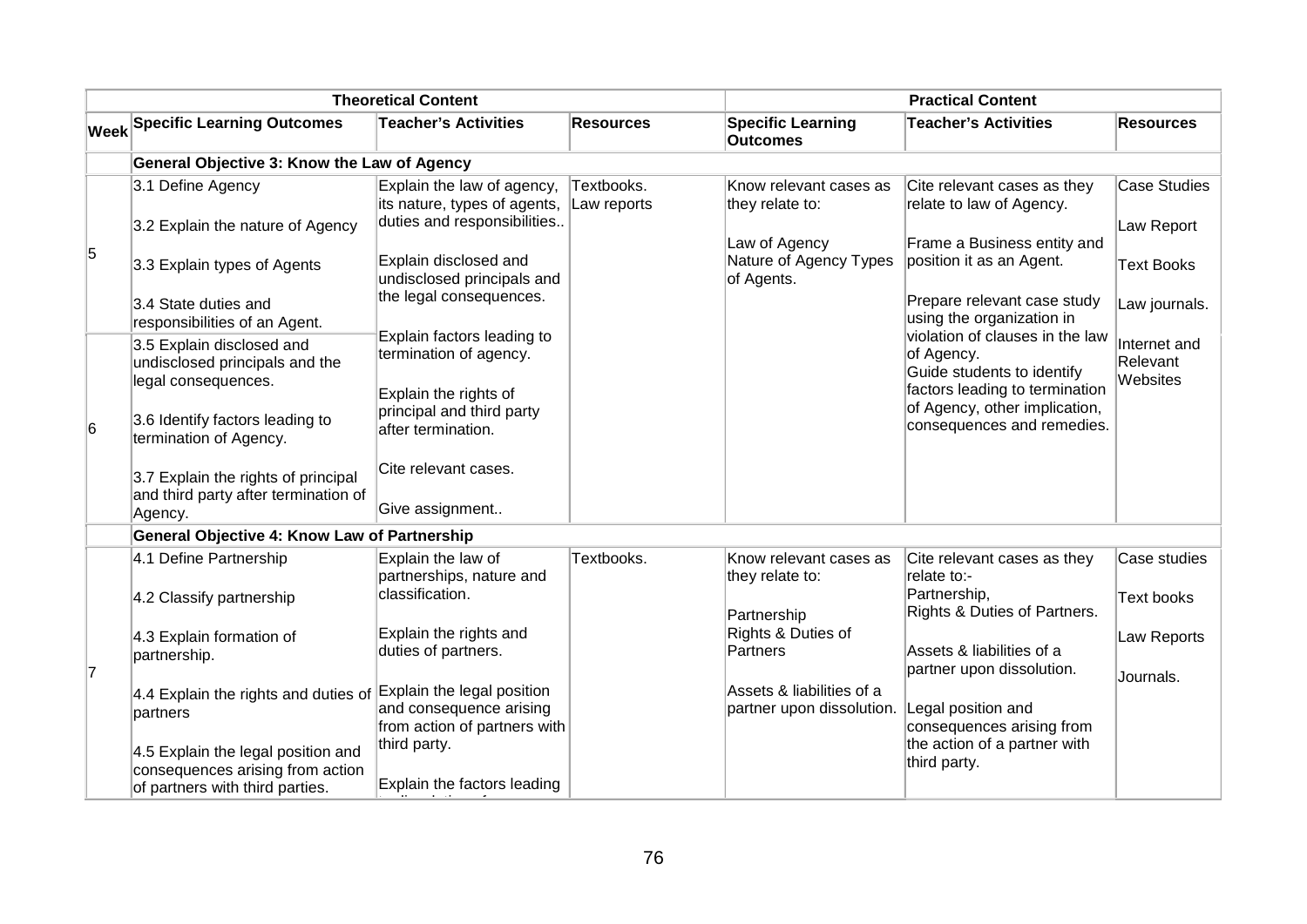| <b>Theoretical Content</b> |                                                                                                                                                                     |                                                                                             |                                                      | <b>Practical Content</b>                                        |                                                                                                                                          |                                       |
|----------------------------|---------------------------------------------------------------------------------------------------------------------------------------------------------------------|---------------------------------------------------------------------------------------------|------------------------------------------------------|-----------------------------------------------------------------|------------------------------------------------------------------------------------------------------------------------------------------|---------------------------------------|
|                            | <b>Week Specific Learning Outcomes</b>                                                                                                                              | <b>Teacher's Activities</b>                                                                 | <b>Resources</b>                                     | <b>Specific Learning</b><br><b>Outcomes</b>                     | <b>Teacher's Activities</b>                                                                                                              | Resources                             |
|                            | 4.6 Identify factors leading to<br>dissolution of partnerships.                                                                                                     |                                                                                             |                                                      |                                                                 |                                                                                                                                          |                                       |
| 8                          | 4.7 Explain the handling of<br>partnership assets and liabilities<br>upon dissolution.                                                                              |                                                                                             |                                                      |                                                                 |                                                                                                                                          |                                       |
|                            | General Objective 5: Know the Law of Insurance                                                                                                                      |                                                                                             |                                                      |                                                                 |                                                                                                                                          |                                       |
|                            | 5.1 Define Insurance<br>5.2 Define the concept of insurable                                                                                                         | Explain the law and<br>concept of insurance.<br>Explain the doctrine of<br>uberrimae fidei. | Textbooks.<br>Journals/Publications. they relate to: | Know relevant cases as                                          | Cite relevant cases as they<br>relate to default, indemnity,<br>etc in insurance.                                                        | <b>Case Studies</b><br>Law Reports    |
| 9                          | interest<br>5.3 Explain the concepts of (i)<br>indemnity (ii) subrogation                                                                                           | Explain the types of<br>insurance policies and their                                        |                                                      | Insurable interest.<br>Indemnity<br>Subrogation Re-             | Guide students to identify the<br>implication, consequences<br>and remedies using relevant                                               | <b>Text Books</b><br>Law Journals     |
| 10                         | 5.4 Explain the doctrine of<br>uberrimae fidei.<br>5.5 Identify various types of<br>insurance policies and their legal<br>applications.<br>5.6 Explain re-insurance | legal applications.<br>Explain re-insurance.                                                |                                                      | insurance.                                                      | case studies.<br>Apply insurance law to<br>business problems                                                                             | Internet and<br>Relevant<br>Websites. |
|                            | General Objective 6: Understand Negotiable Instruments.                                                                                                             |                                                                                             |                                                      |                                                                 |                                                                                                                                          |                                       |
|                            | 6.1 Define Negotiable Instruments<br>6.2 Identify various types of<br>Negotiable Instruments and note                                                               | Explain the nature and<br>types of Negotiable<br>Instruments and notes.                     | Textbooks.<br><b>Publications</b>                    | instruments, and their<br>function in business<br>transactions. | Know types of negotiable Guide students to identify the<br>various types of negotiable<br>instruments and their<br>functions in business | <b>Case Studies</b><br>Law Reports    |
| 11                         | 6.3 State the use and functions of<br>Negotiable instruments in business<br>transactions.                                                                           | Explain the uses and<br>functions of Negotiable<br>Instruments in business<br>transactions. |                                                      |                                                                 | transactions.<br>Guide students to identify<br>rights of interested parties,<br>consequences of default                                  | <b>Text Books</b><br>Law Journal.     |
|                            | 6.4 Mention parties to Negotiable                                                                                                                                   | Explain the parties to<br>Negotiable Instruments<br>and the rights of third                 |                                                      |                                                                 |                                                                                                                                          | Internet and<br>Relevant<br>Websites  |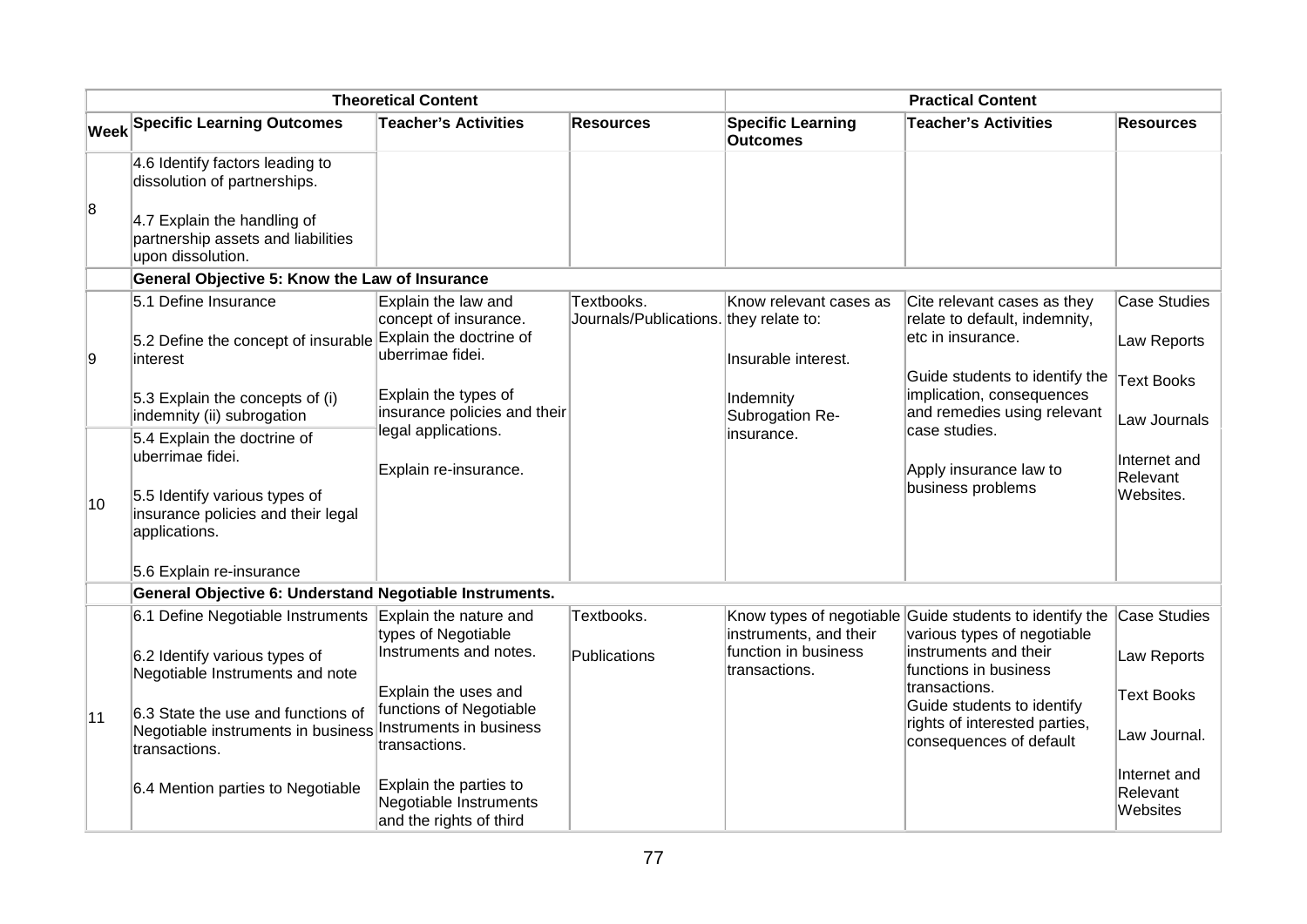| <b>Theoretical Content</b> |                                                                                                  |                                                                    |                  | <b>Practical Content</b>                                                |                                                               |                                      |
|----------------------------|--------------------------------------------------------------------------------------------------|--------------------------------------------------------------------|------------------|-------------------------------------------------------------------------|---------------------------------------------------------------|--------------------------------------|
|                            | <b>Week Specific Learning Outcomes</b>                                                           | <b>Teacher's Activities</b>                                        | <b>Resources</b> | <b>Specific Learning</b><br><b>Outcomes</b>                             | <b>Teacher's Activities</b>                                   | <b>Resources</b>                     |
|                            | instruments                                                                                      | parties.                                                           |                  |                                                                         |                                                               |                                      |
|                            | 6.5 Explain the rights of interested<br>third parties                                            |                                                                    |                  |                                                                         |                                                               |                                      |
|                            | General Objective 7: Know the Law of Hire Purchase                                               |                                                                    |                  |                                                                         |                                                               |                                      |
|                            | 7.1 Explain the nature of hire<br>purchase transaction.                                          | Explain the nature and $Law(1)$ Textbooks.<br>of Hire purchase.    |                  | Know the relevant cases<br>as they relate to: Hire<br>purchase Mortgage | Cite relevant cases as they<br>relate to Hire Purchase.       | Law Report                           |
| $ 12\rangle$               | 7.2 Distinguish hire purchase from Explain the difference<br>other forms of secured credit -     | between Hire purchase                                              | 2) Law reports.  | Credit Sale Lien Pledge<br>etc.                                         | Guide students to identify the<br>legal rights of hirer using | <b>Case Studies</b>                  |
|                            | mortgage, credit sale, conditional                                                               | and other forms of secured                                         |                  |                                                                         | relevant case studies.                                        | <b>Text Books</b>                    |
|                            | sale, pledge and lien, loan and<br>asset leasing.                                                | credit.                                                            |                  | Know relevant cases as<br>they relate to Hire                           | Apply hire purchase law to                                    | Law Journals.                        |
|                            | 7.3 Explain the obligations of<br>owner and hirer under hire-<br>purchase transactions.          | Explain the legal<br>obligations to Hire<br>purchase transactions. |                  | purchase Act.                                                           | consumer problems.                                            | Internet and<br>Relevant<br>Websites |
| 13                         | 7.4 Explain the legal rights of hirer<br>and owner against the third party.                      | Explain the hire purchase<br>legislation in Nigeria.               |                  |                                                                         |                                                               |                                      |
|                            | 7.5 Explain the legislation<br>regulating hire purchase in Nigeria<br>Hire Purchase Act 1965 and | Cite relevant cases.<br>Conduct Test.                              |                  |                                                                         |                                                               |                                      |
|                            | subsequent amendments.                                                                           |                                                                    |                  |                                                                         |                                                               |                                      |
|                            | General Objective 8: Understand Law of Common Carriage.                                          |                                                                    |                  |                                                                         |                                                               |                                      |
| 14                         | 8.1 Define common carriage.                                                                      | Explain the nature and law Textbooks.                              |                  | Know the relevant cases                                                 | Cite relevant cases as they<br>relate to common carrier,      | Law Report<br>Case Studies           |
|                            | 8.2 Explain the law as it relates to<br>carrier, breaches in carriage and                        | of common carriage.                                                | Law reports.     | as they relate to:-<br>Carrier Breaches in                              | breaches in carriage and                                      | <b>Text Books</b>                    |
| 15                         | remedies.                                                                                        | Explain breaches in<br>carriage and remedies.                      |                  | carriage.<br>Remedies.                                                  | remedies.                                                     | Law Journals.                        |
|                            |                                                                                                  | Cite relevant cases.                                               |                  |                                                                         |                                                               |                                      |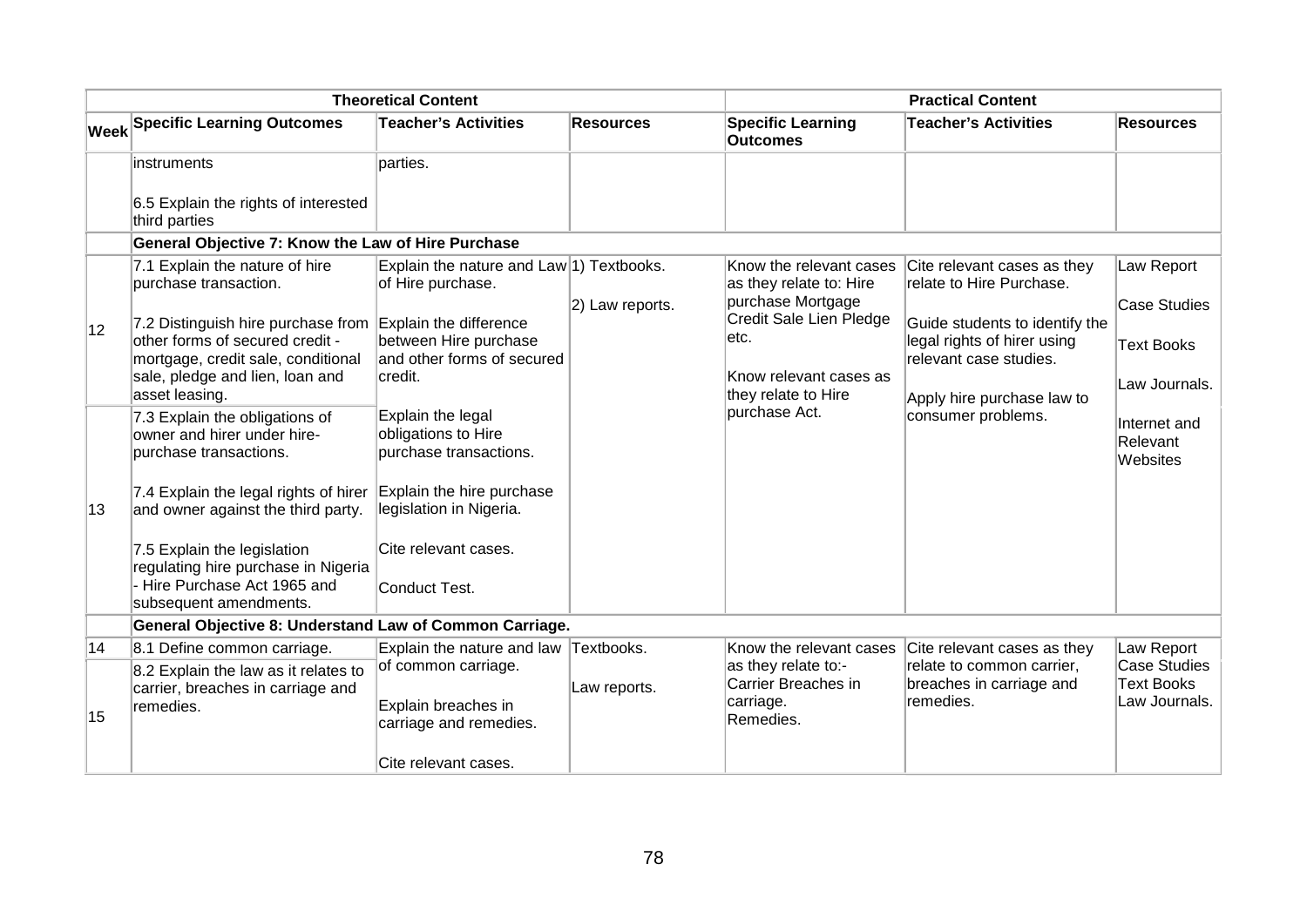| <b>ASSESSMENT CRITERIA</b> |                                                                                                    |                  |                                       |  |  |  |  |  |
|----------------------------|----------------------------------------------------------------------------------------------------|------------------|---------------------------------------|--|--|--|--|--|
| Coursework<br>50%          | Course test<br>25%                                                                                 | Practical<br>25% | Other (Examination/project/portfolio) |  |  |  |  |  |
|                            | Competency: On completing the course, the student should be able to understand/estimate/define/etc |                  |                                       |  |  |  |  |  |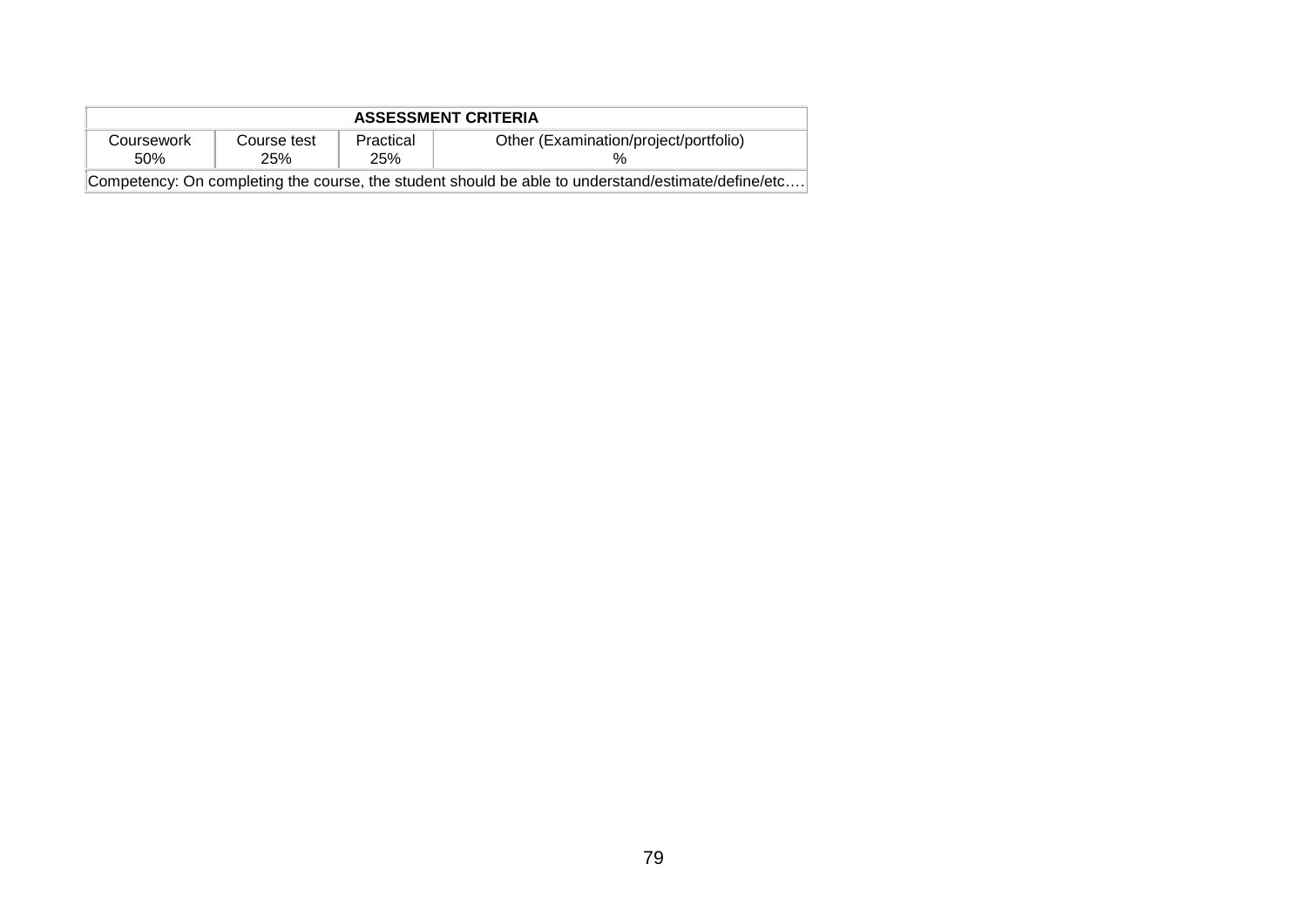# **Course: Principle of Management II**

| PROGRAMME: ND BUSINESS ADMIN AND MANAGEMENT                                                                                                                                                                                                                                                                             |                |                            |                                        |  |  |  |
|-------------------------------------------------------------------------------------------------------------------------------------------------------------------------------------------------------------------------------------------------------------------------------------------------------------------------|----------------|----------------------------|----------------------------------------|--|--|--|
| <b>Course: PRINCIPLE OF MANAGEMENT II</b>                                                                                                                                                                                                                                                                               | Code: BAM 221  | <b>Credit Hours:</b>       | 3 hours 2                              |  |  |  |
| <b>Semester: Fourth</b>                                                                                                                                                                                                                                                                                                 | Pre-requisite: | Theoretical:<br>Practical: | hours/week - 33%<br>2 hours/week - 67% |  |  |  |
| Course main Aim/Goal                                                                                                                                                                                                                                                                                                    |                |                            |                                        |  |  |  |
| This course is designed to expose the student to basic practices such as management organisational structure, delegation, leadership, motivation and<br>communication with special emphasis on business in Nigerian.<br><b>General Objectives:</b>                                                                      |                |                            |                                        |  |  |  |
| 1. Understand the principles of personnel management<br>2. Know structures of organisation<br>3. Understand the concept of delegation<br>4. Understand the concept of leadership<br>5. Understand the management functions of motivation<br>6. Understand the importance of effective communication in an organisation. |                |                            |                                        |  |  |  |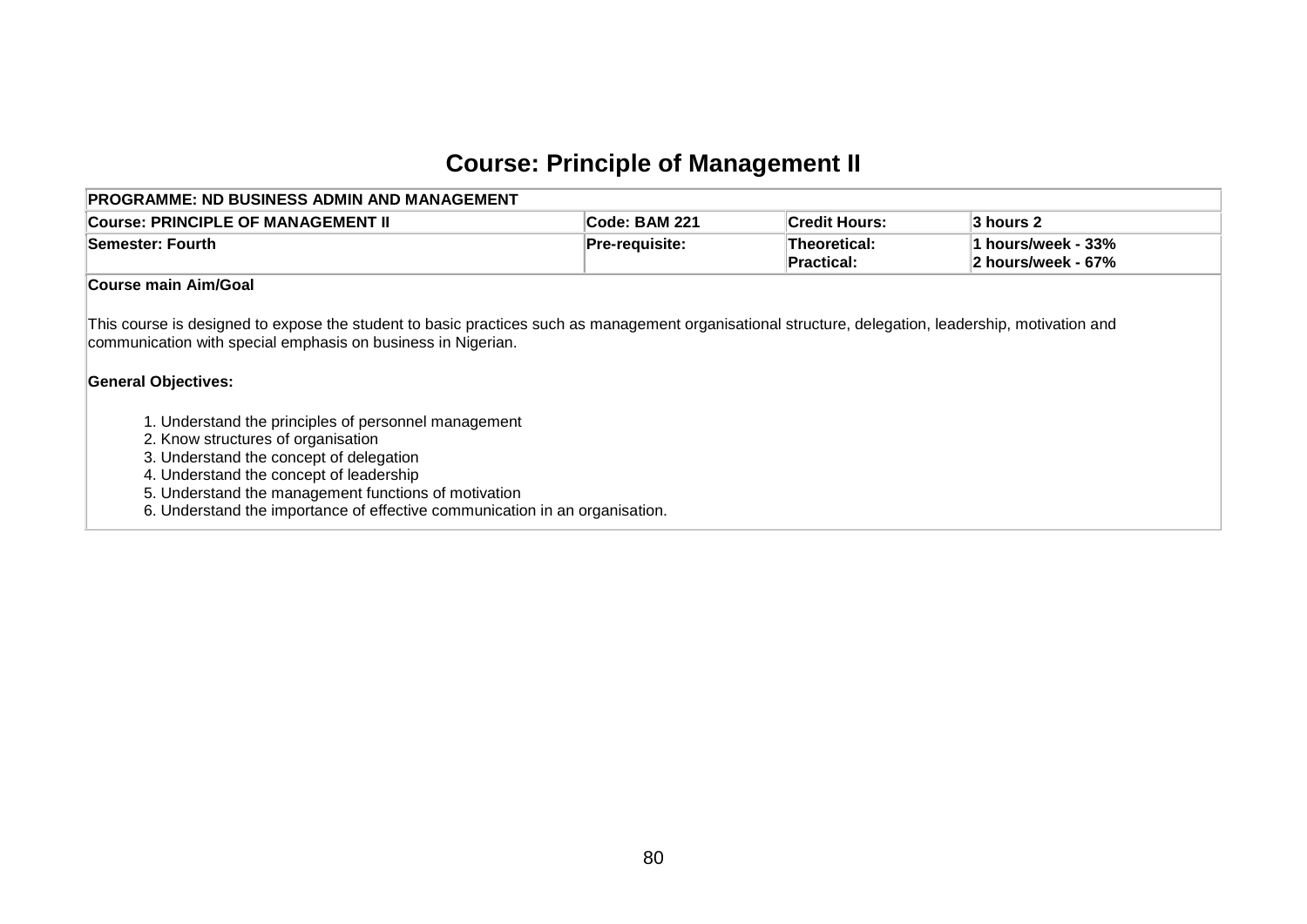| <b>Theoretical Content</b> |                                                                                                                                                                                                                                                                                                                                                                                             |                                                                                                                                                                                                                                   |                                                                                     | <b>Practical Content</b>                                                                                                                                                                                                                |                                                                                                                                                                                                                               |                                                                                                            |  |
|----------------------------|---------------------------------------------------------------------------------------------------------------------------------------------------------------------------------------------------------------------------------------------------------------------------------------------------------------------------------------------------------------------------------------------|-----------------------------------------------------------------------------------------------------------------------------------------------------------------------------------------------------------------------------------|-------------------------------------------------------------------------------------|-----------------------------------------------------------------------------------------------------------------------------------------------------------------------------------------------------------------------------------------|-------------------------------------------------------------------------------------------------------------------------------------------------------------------------------------------------------------------------------|------------------------------------------------------------------------------------------------------------|--|
| Week                       | <b>Specific Learning</b><br><b>Outcomes</b>                                                                                                                                                                                                                                                                                                                                                 | <b>Teacher's Activities</b>                                                                                                                                                                                                       | <b>Resources</b>                                                                    | <b>Specific Learning</b><br><b>Outcomes</b>                                                                                                                                                                                             | <b>Teacher's Activities</b>                                                                                                                                                                                                   | <b>Resources</b>                                                                                           |  |
|                            |                                                                                                                                                                                                                                                                                                                                                                                             | General Objective 1: Understand the Principles of Personnel Management                                                                                                                                                            |                                                                                     |                                                                                                                                                                                                                                         |                                                                                                                                                                                                                               |                                                                                                            |  |
| $1-2$                      | 1.1 Explain the basic<br>function of Human<br>resources Management<br>1.2 Identify manpower<br>needs in an organization.<br>1.3 List recruitment<br>procedures in an<br>organization.<br>1.4 Explain the need for<br>training and development<br>in an organization.<br>1.5 Describe the basic<br>methods of compensation<br>to workers.<br>1.6 Explain the process of<br>staff discipline. | • Explain the basic function of<br>human resource management<br>such as manpower needs,<br>recruitment, staff discipline<br>training and development,<br>compensation, etc.                                                       | <b>Textbooks</b><br>Journals<br>publications                                        | Recruitment procedures in<br>an organization.<br>Explain the need for<br>training and development<br>in an organization.<br>Describe the basic<br>methods of compensation<br>to workers.<br>Explain the process of staff<br>discipline. | Guidance on the use of a<br>relevant case study examining<br>issues relating to recruitment,<br>training and development.<br>Students to work in groups to<br>examine training needs and<br>related appraisal priorities etc. | Internet and<br>relevant business<br>and management<br>websites                                            |  |
|                            |                                                                                                                                                                                                                                                                                                                                                                                             | General Objective 2: Know structures of organizations                                                                                                                                                                             |                                                                                     |                                                                                                                                                                                                                                         |                                                                                                                                                                                                                               |                                                                                                            |  |
| $3-5$                      | 2.1 Define organization.<br>2.2 Distinguish between<br>formal and informal<br>organizations.<br>2.3 Explain different types<br>of organizational structure,<br>using diagrams.                                                                                                                                                                                                              | Explain organization and<br>differentiate between formal<br>and informal organizations.<br>Draw different types of<br>organizational structures<br>including those of your dept,<br>schools etc.<br>Explain the structures drawn. | textbooks<br>Journals<br>Publications of<br>management<br>PolySchool.<br>Organogram | Explain different types of<br>organization structure<br>using diagram.<br>Explain organizational<br>structure of the<br>department, school, the<br>polytechnic and other line<br>organizations.                                         | Using diagram films, and<br>school. Organogram to explain<br>organizational structure.                                                                                                                                        | Text books,<br>Journals,<br>Organogram.<br>Internet and<br>relevant business<br>and management<br>websites |  |
|                            | 2.4 Explain organizational<br>structure of the                                                                                                                                                                                                                                                                                                                                              | Explain span of control and                                                                                                                                                                                                       |                                                                                     |                                                                                                                                                                                                                                         |                                                                                                                                                                                                                               |                                                                                                            |  |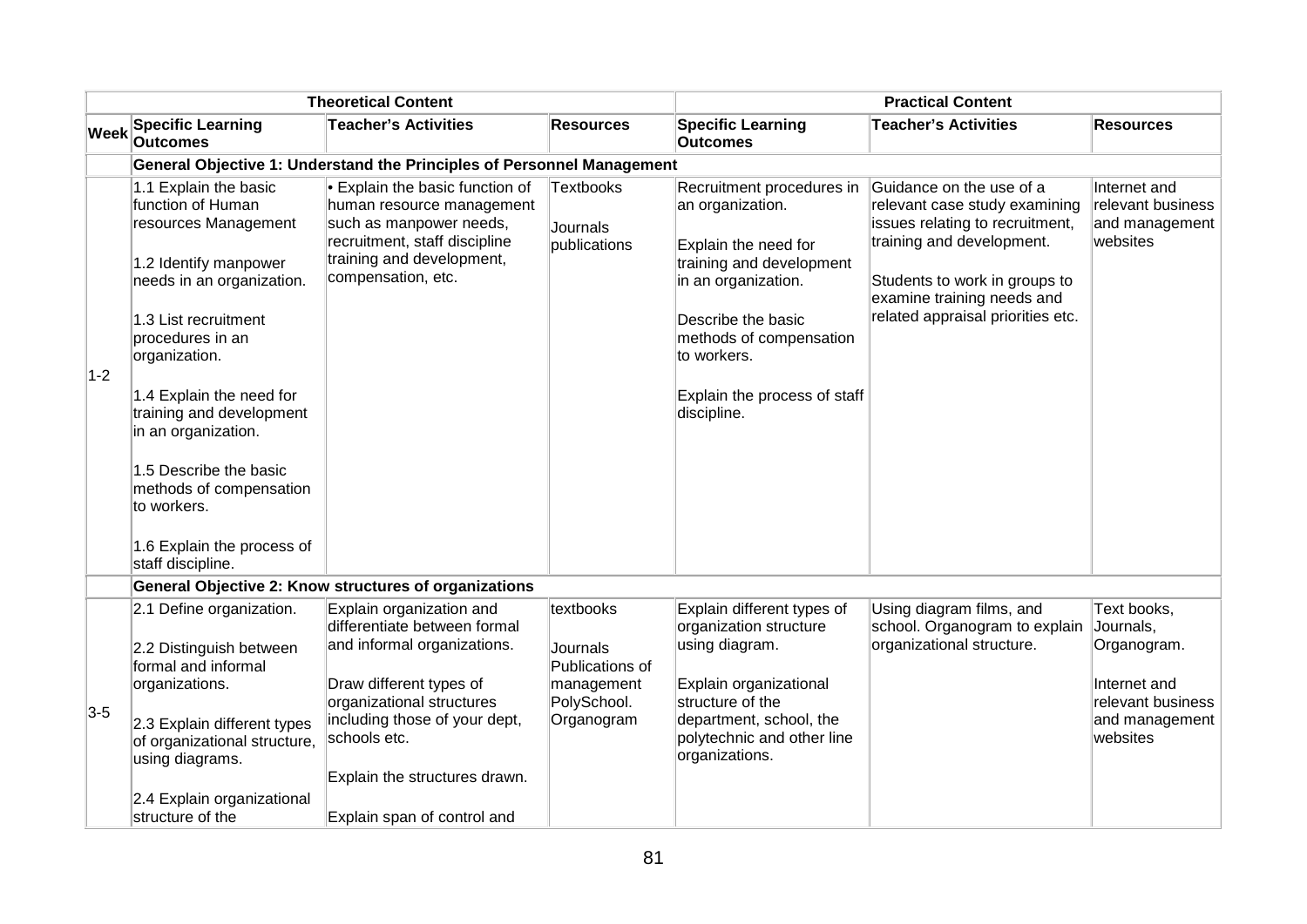|           | <b>Theoretical Content</b>                                                                        |                                                                        |                          | <b>Practical Content</b>                                                        |                                                                                     |                                   |  |
|-----------|---------------------------------------------------------------------------------------------------|------------------------------------------------------------------------|--------------------------|---------------------------------------------------------------------------------|-------------------------------------------------------------------------------------|-----------------------------------|--|
| Week      | <b>Specific Learning</b><br><b>Outcomes</b>                                                       | <b>Teacher's Activities</b>                                            | <b>Resources</b>         | <b>Specific Learning</b><br>Outcomes                                            | <b>Teacher's Activities</b>                                                         | <b>Resources</b>                  |  |
|           | department, school, the<br>polytechnic and other line                                             | unity of command.                                                      |                          |                                                                                 |                                                                                     |                                   |  |
|           | organizations, using<br>diagrams.                                                                 | Give assignment                                                        |                          |                                                                                 |                                                                                     |                                   |  |
|           | 2.5 Explain span of control<br>and unity of command                                               |                                                                        |                          |                                                                                 |                                                                                     |                                   |  |
|           |                                                                                                   | General Objective 3: Understand the concept of delegation.             |                          |                                                                                 |                                                                                     |                                   |  |
|           | 3.1 Define delegation.                                                                            | Explain delegation, its<br>importance,                                 | <b>Textbooks</b>         | business with case studies                                                      | Refer to examples of small Guidance on the use of small<br>business case studies to | Internet and<br>relevant business |  |
|           | 3.2 Explain the need for<br>delegation                                                            | Uses and limitation<br>Explain its elements such as                    | Publications             | to identify the delegation of examine delegation<br>responsibility in an        |                                                                                     | and management<br>websites        |  |
| $6-7$     | 3.3 Explain elements in<br>delegation such as<br>authority, responsibility and<br>accountability. | authority,<br>responsibility and<br>accountability.<br>conduct test.   | Journals                 | organization.                                                                   |                                                                                     |                                   |  |
|           | 3.4 Explain the limitation of<br>delegation                                                       |                                                                        |                          |                                                                                 |                                                                                     |                                   |  |
|           |                                                                                                   | General Objective 4: Understand the concept of leadership.             |                          |                                                                                 |                                                                                     |                                   |  |
|           | 4.1 Define leadership                                                                             | $\cdot$ Explain leadership and types<br>of leadership styles and their | Textbooks                | Define leadership                                                               | Management films                                                                    | Internet and<br>relevant business |  |
| $8-9$     | 4.2 Identify leadership<br>styles.                                                                | problems in Nigerian<br>organizations                                  | Journals<br>Publications | Define leadership styles.                                                       | Role modelling                                                                      | and management<br>websites        |  |
|           | 4.3 Explain issues and<br>problems of leadership in<br>organizations in Nigeria.                  |                                                                        |                          | Explain issues and<br>problems of leadership in<br>organization in Nigeria.     | <b>Text books</b><br>Journals.                                                      |                                   |  |
|           |                                                                                                   | General Objective 5: Understand the management functions of motivation |                          |                                                                                 |                                                                                     |                                   |  |
|           | 5.1 Define motivation,<br>explaining its functions.                                               | i. Explain motivation and<br>motivational theories.                    | 1) Textbooks             | Refer to management<br>problems in order to                                     | Explain major motivational<br>theories.                                             | Internet and<br>relevant business |  |
| $10 - 12$ | 5.2 Explain major                                                                                 | ii. Explain the functions and                                          | 2) Journals              | identify some motivational<br>factors and their effects on<br>Nigerian workers. | Students to work in pairs to                                                        | and management<br>websites        |  |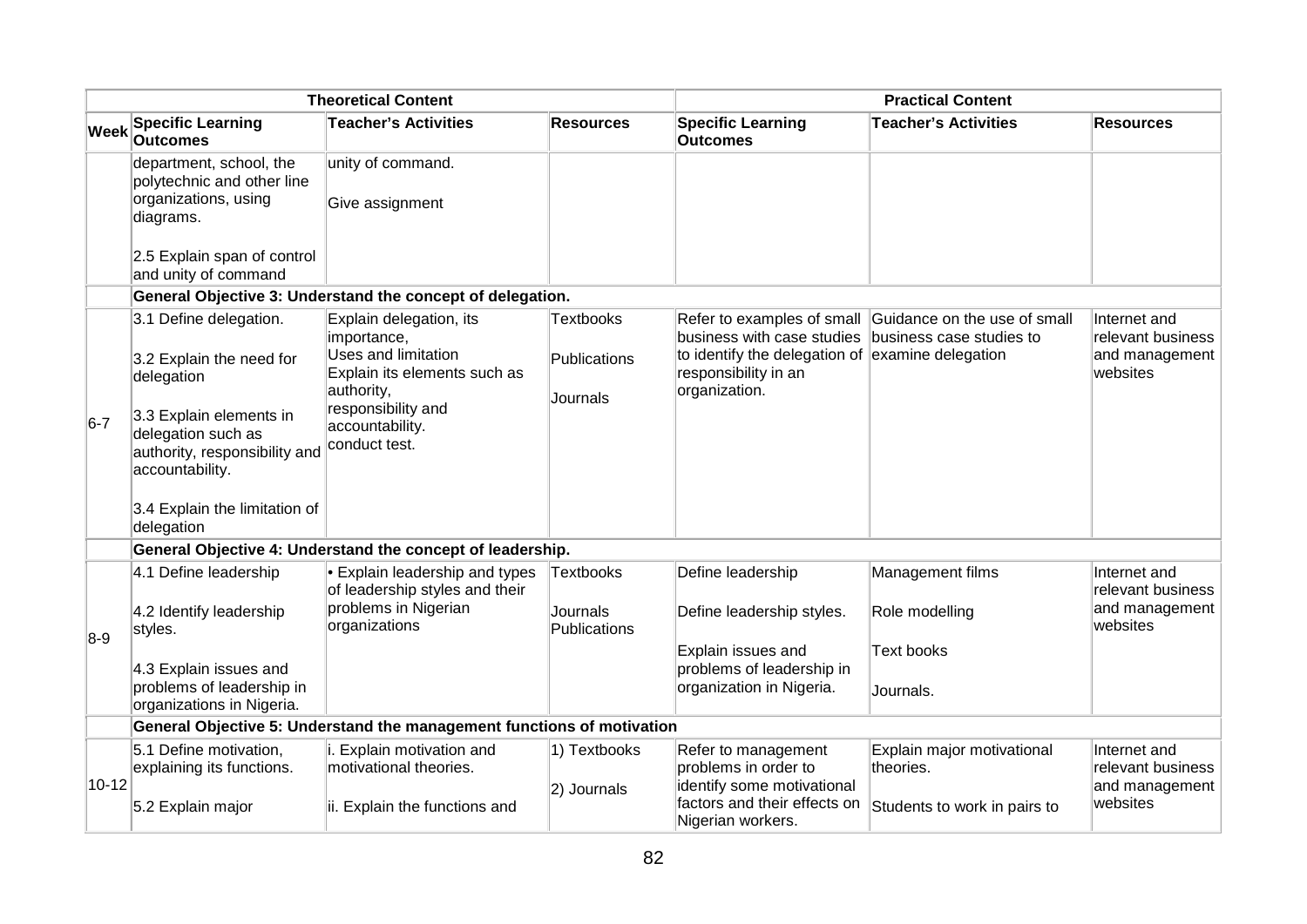| <b>Theoretical Content</b>                                                                                                                                                                                                                                                                                         |                                                                                                                                                                                                                     |                              | <b>Practical Content</b>                                                                                                                     |                                                                                                                                                                                                                                                          |                                                 |
|--------------------------------------------------------------------------------------------------------------------------------------------------------------------------------------------------------------------------------------------------------------------------------------------------------------------|---------------------------------------------------------------------------------------------------------------------------------------------------------------------------------------------------------------------|------------------------------|----------------------------------------------------------------------------------------------------------------------------------------------|----------------------------------------------------------------------------------------------------------------------------------------------------------------------------------------------------------------------------------------------------------|-------------------------------------------------|
| <b>Week Specific Learning</b><br><b>Outcomes</b>                                                                                                                                                                                                                                                                   | <b>Teacher's Activities</b>                                                                                                                                                                                         | <b>Resources</b>             | <b>Specific Learning</b><br><b>Outcomes</b>                                                                                                  | <b>Teacher's Activities</b>                                                                                                                                                                                                                              | <b>Resources</b>                                |
| motivational theories.<br>5.3 Evaluate motivational<br>tools and their<br>effectiveness.<br>5.4 Explain issues<br>(problems and prospects)<br>in motivating the Nigerian                                                                                                                                           | tools used for motivation.<br>iii. Explain its problems and<br>prospects.<br>7 iv. Give assignment                                                                                                                  | 3) Publications              |                                                                                                                                              | evaluate motivational tools and<br>their effectiveness.                                                                                                                                                                                                  |                                                 |
| worker                                                                                                                                                                                                                                                                                                             | General Objective 6: Understand the importance of effective communication in an organization                                                                                                                        |                              |                                                                                                                                              |                                                                                                                                                                                                                                                          |                                                 |
|                                                                                                                                                                                                                                                                                                                    |                                                                                                                                                                                                                     |                              |                                                                                                                                              |                                                                                                                                                                                                                                                          |                                                 |
| 6.2 Explain the process<br>and method of<br>communication.<br>6.3 Identify characteristics<br>of effective communication<br>$ 13-15 $ <sup>in an organization.</sup><br>6.4 Explain different<br>systems of communication<br>in organizations.<br>6.5 Examine the<br>implications of defective<br>communication in | 6.1 Define communication. Explain communication, its<br>process, characteristics, and<br>methods.<br>Explain different systems of<br>communication and the<br>implications of defective<br>system.<br>Conduct test. | <b>Textbooks</b><br>Journals | Student can be guided<br>through role play and<br>problem solving method on<br>the effective ways of<br>communication in an<br>organisation. | Guidance on role play activities Internet and<br>to consider different<br>communication problems in a<br>business. For example:<br>• Delayering<br>$\bullet$ Re-<br>organisations<br>• Introducing<br><b>New</b><br>Technology<br>• New work<br>patterns | relevant business<br>and management<br>websites |

| <b>ASSESSMENT CRITERIA</b> |                                                                                                    |  |  |  |  |  |  |
|----------------------------|----------------------------------------------------------------------------------------------------|--|--|--|--|--|--|
| Coursework<br>.50%         | Other (Examination/project/portfolio)<br>Practical<br>Course test<br>25%<br>25%                    |  |  |  |  |  |  |
|                            | Competency: On completing the course, the student should be able to understand/estimate/define/etc |  |  |  |  |  |  |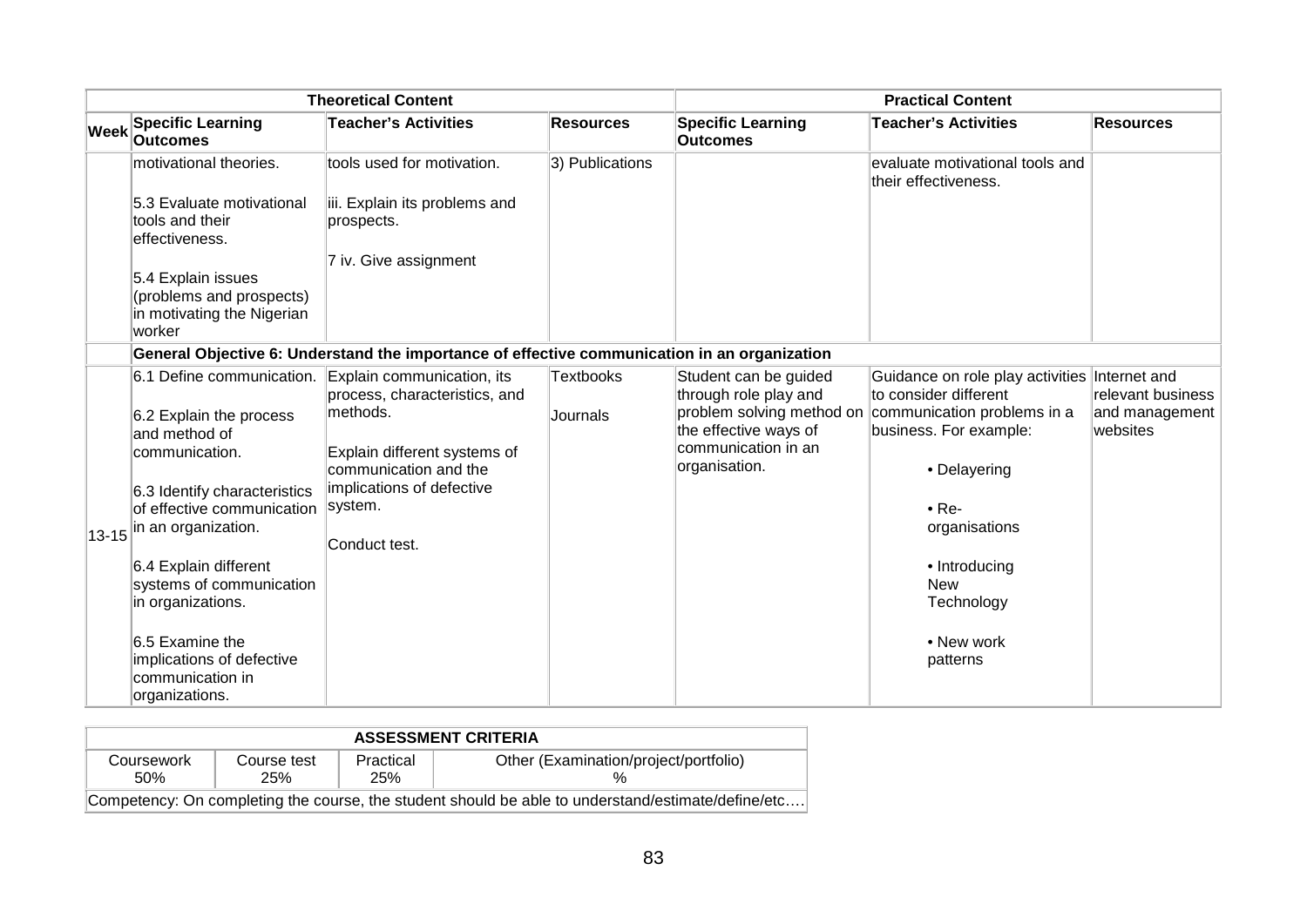# **Course: Principles of Economics II**

| PROGRAMME: NATIONAL DIPLOMA IN ACCOUNTANCY                                                                                                                                                                                                                                                                                                                                                                                                                                                                                                                                                                                                                                                               |                               |                            |                                           |
|----------------------------------------------------------------------------------------------------------------------------------------------------------------------------------------------------------------------------------------------------------------------------------------------------------------------------------------------------------------------------------------------------------------------------------------------------------------------------------------------------------------------------------------------------------------------------------------------------------------------------------------------------------------------------------------------------------|-------------------------------|----------------------------|-------------------------------------------|
| <b>Course: PRINCIPLES OF ECONOMICS II</b>                                                                                                                                                                                                                                                                                                                                                                                                                                                                                                                                                                                                                                                                | Code: BFN 122                 | <b>Credit Hours:</b>       | 45 hours                                  |
| Semester: 2                                                                                                                                                                                                                                                                                                                                                                                                                                                                                                                                                                                                                                                                                              | <b>Pre-requisite: BFN 112</b> | Theoretical:<br>Practical: | 2 hours/week - 67%<br>1 hours/week - 33 % |
| Goal: The course is designed to introduces student to the principle economics and expose them to the functioning of a mixed economy and other economic<br>systems.<br><b>GENERAL OBJECTIVES:</b>                                                                                                                                                                                                                                                                                                                                                                                                                                                                                                         |                               |                            |                                           |
| On completion of this course the student should be able to:<br>1.0 Understand money as a medium of exchange<br>2.0 Understand the Banking System and financial Institutions<br>3.0 Know the Central bank and monetary policy<br>4.0 Understand NATIONAL INCOME<br>5.0 Understand savings, consumption and investment in determining the size of the GNP<br>6.0 Understand the determination of simple multiplier<br>6.0 Understand income determination<br>7.0 Understand international trade and the theory of comparative advantage<br>8.0 Understand balance of payment<br>9.0 Understand problems of economic growth and development.<br>10.0 Understand problems of economic growth and development |                               |                            |                                           |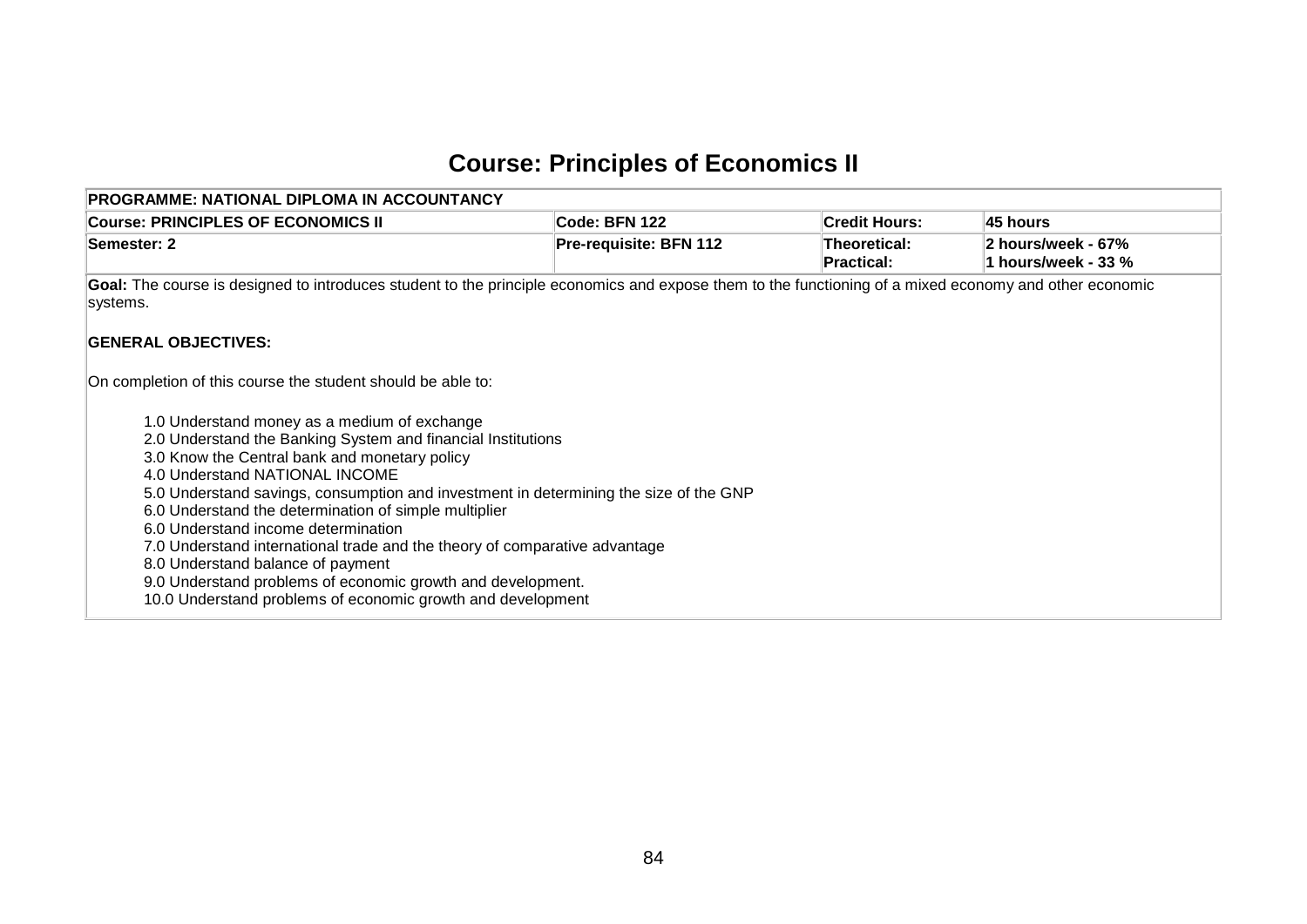|         | <b>Theoretical Content</b>                                                                                                                                                                                                                                                   |                                                                                                                                      | <b>Practical Content</b> |                                                                                                                                                                                                                                                                                                   |                                                                                                                                                                                                                          |                                                                    |
|---------|------------------------------------------------------------------------------------------------------------------------------------------------------------------------------------------------------------------------------------------------------------------------------|--------------------------------------------------------------------------------------------------------------------------------------|--------------------------|---------------------------------------------------------------------------------------------------------------------------------------------------------------------------------------------------------------------------------------------------------------------------------------------------|--------------------------------------------------------------------------------------------------------------------------------------------------------------------------------------------------------------------------|--------------------------------------------------------------------|
|         | Week Specific Learning Outcomes Teacher's Activities                                                                                                                                                                                                                         |                                                                                                                                      | <b>Resources</b>         | <b>Specific Learning Outcomes</b>                                                                                                                                                                                                                                                                 | <b>Teacher's Activities</b>                                                                                                                                                                                              | <b>Resources</b>                                                   |
|         | General Objective 1.0: Understand money as a medium of exchange                                                                                                                                                                                                              |                                                                                                                                      |                          |                                                                                                                                                                                                                                                                                                   |                                                                                                                                                                                                                          |                                                                    |
|         | 1.1 Define money<br>1.2 Compare exchange by<br>barter and use of money<br>1.3 Trace the historical stages<br>of money<br>1.4 Describe the composition of                                                                                                                     | i. Define money<br>ii. Explain the advantages<br>money has over exchange by<br>barter<br>liii. Enumerate motives of<br>holding money | Overhead<br>projector    | Explain clearly what is money<br>illustrating with a barter economy.<br>Elaborate and emphasize the<br>composition of money supply. Explain<br>the theories and the motives for<br>holding money                                                                                                  | Demonstrate the<br>advantages of a<br>monetised economy in<br>relation to a barter<br>economy.<br>Trace the evolution of<br>money and exchange<br>system.                                                                | Samples of<br>money<br>Charts and<br>diagrams<br>Word<br>processor |
| $ 1-3 $ | money supply<br>1.5 Explain both the crude and<br>sophisticated quantity theories<br>of money<br>1.6 Explain the concept money<br>and the motives for liquidity<br>preference.                                                                                               | iv. Explain quantity theory of<br>money.                                                                                             |                          |                                                                                                                                                                                                                                                                                                   | Divide the students into<br>two groups each group to<br>write an assignment on<br>barter and non-bartter<br>economy.<br>Word processed group<br>assignment produced for<br>the above.                                    |                                                                    |
|         | General Objective 2.0: Understand the Banking System and financial Institutions                                                                                                                                                                                              |                                                                                                                                      |                          |                                                                                                                                                                                                                                                                                                   |                                                                                                                                                                                                                          |                                                                    |
|         | 2.1 Identify the component<br>parts of the modern banking<br>system<br>2.2 Explain the development of<br>the modern banking system<br>$\vert$ 2 - 4 $\vert$ 2.3 Enumerate the functions of<br>the different banks<br>2.4 Illustrate the concept of<br>required legal reserve | i. Define Bank<br>ii. Explain functions of banks;<br>Commercial<br>bank<br>- Central<br>bank<br>Development<br>bank                  | Overhead<br>projector    | Trace the evolution of banking and<br>explain the functions of banks and<br>illustrate their money creation<br>activities. Explain a country's reserve<br>system stock exchange operation<br>NEXIM and capital market structure.<br>Discuss principles of investment and<br>port-folio management | Brief the students on<br>activities of stock<br>exchange let students<br>explain how money is<br>exchanged for good and<br>services.<br>Arrange a visit by<br>students to the trading<br>floor of the stock<br>exchange. | Samples of<br>money<br>Computers,<br>diagrams and<br>charts.       |
|         | 2.5 Explain the processes<br>involved in money creation by                                                                                                                                                                                                                   |                                                                                                                                      |                          |                                                                                                                                                                                                                                                                                                   |                                                                                                                                                                                                                          |                                                                    |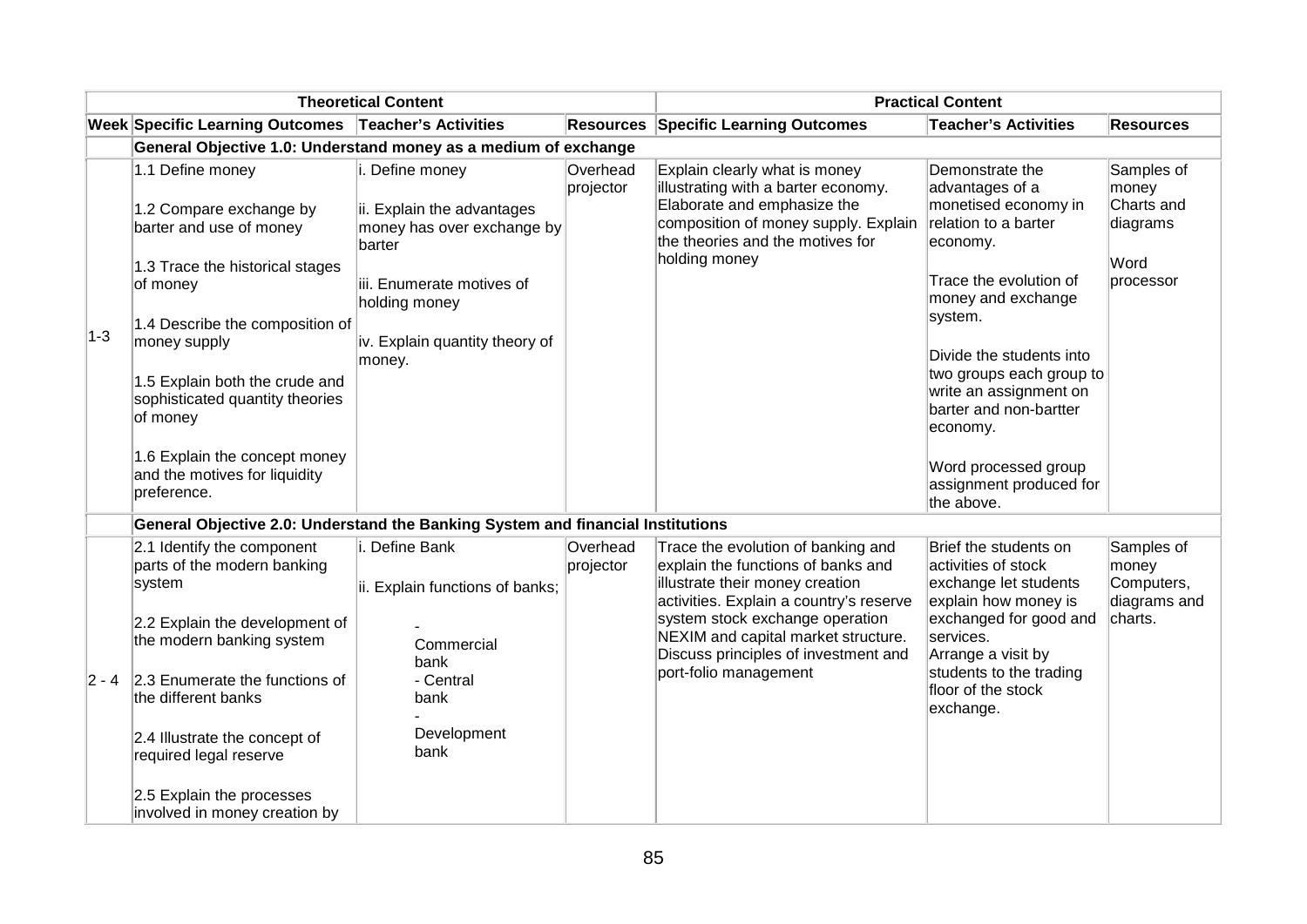| <b>Theoretical Content</b>                                                                                                                                                                                                                                                                                                                      |                                                                                                                                                                |                       | <b>Practical Content</b>                                                                                                                                                                                                                                                      |                                                                                                                                                                                      |                                                                      |
|-------------------------------------------------------------------------------------------------------------------------------------------------------------------------------------------------------------------------------------------------------------------------------------------------------------------------------------------------|----------------------------------------------------------------------------------------------------------------------------------------------------------------|-----------------------|-------------------------------------------------------------------------------------------------------------------------------------------------------------------------------------------------------------------------------------------------------------------------------|--------------------------------------------------------------------------------------------------------------------------------------------------------------------------------------|----------------------------------------------------------------------|
| <b>Week Specific Learning Outcomes</b>                                                                                                                                                                                                                                                                                                          | <b>Teacher's Activities</b>                                                                                                                                    |                       | <b>Resources Specific Learning Outcomes</b>                                                                                                                                                                                                                                   | <b>Teacher's Activities</b>                                                                                                                                                          | <b>Resources</b>                                                     |
| the banking system using<br>invented or real figures.<br>2.6 State and explain the<br>constraints in the process of<br>money or deposit expansion.                                                                                                                                                                                              | iii. Explain creation of money<br>iv. State the differences and<br>role of BOI, NEXIM,<br>NACRDB in Nigerian<br>economy                                        |                       |                                                                                                                                                                                                                                                                               |                                                                                                                                                                                      |                                                                      |
| 2.7 Enumerate and<br>distinguishes among such<br>financial institutions as<br>Insurance companies, BOI,<br>Stock Exchange, NEXIM,<br><b>NACRDB</b><br>2.8 Assess the sources of<br>capital for these financial<br>institutions.<br>2.9 Analyse the principles of<br>investment<br>2.10 Explain how the stock<br>exchange influences the capital | v. Explain the roles of stock<br>exchange in capital market.                                                                                                   |                       |                                                                                                                                                                                                                                                                               |                                                                                                                                                                                      |                                                                      |
| market.                                                                                                                                                                                                                                                                                                                                         |                                                                                                                                                                |                       |                                                                                                                                                                                                                                                                               |                                                                                                                                                                                      |                                                                      |
| General Objective 3.0: Know the Central bank and monetary policy                                                                                                                                                                                                                                                                                |                                                                                                                                                                |                       |                                                                                                                                                                                                                                                                               |                                                                                                                                                                                      |                                                                      |
| 3.1 Define monetary policy                                                                                                                                                                                                                                                                                                                      | i. Explain monetary policy.                                                                                                                                    | Overhead<br>projector | Explain what is monetary policy and its Brief students on the<br>goals.                                                                                                                                                                                                       | essence of macro-                                                                                                                                                                    | Illustration,<br>Charts,                                             |
| 3.2 Differentiate between<br>expansionary and<br>contractionary money policies<br>including specific reference to<br>when they are applied.<br>3.3 Discuss the views of the<br>different schools of thought as<br>regards the impact of money on                                                                                                | ii. Illustrate expansionary and<br>contractionary monetary<br>policy<br>iii. Explain the theories on the<br>impact of money by different<br>school of thought. |                       | Emphasize the important of monetary<br>policy in attaining macro-economic<br>stability. Discuss the various monetary<br>policy tools and their application under<br>specific monetary objectives.<br>Analyze the Nigeria situation in<br>relation to the different schools of | economic stability.<br>Divide students into<br>groups<br>to present seminar<br>papers on monetary<br>policy, tools, theories etc.<br>using the internet as an<br>information source. | Diagrams and<br>computer<br>models.<br>Internet<br>Word<br>processor |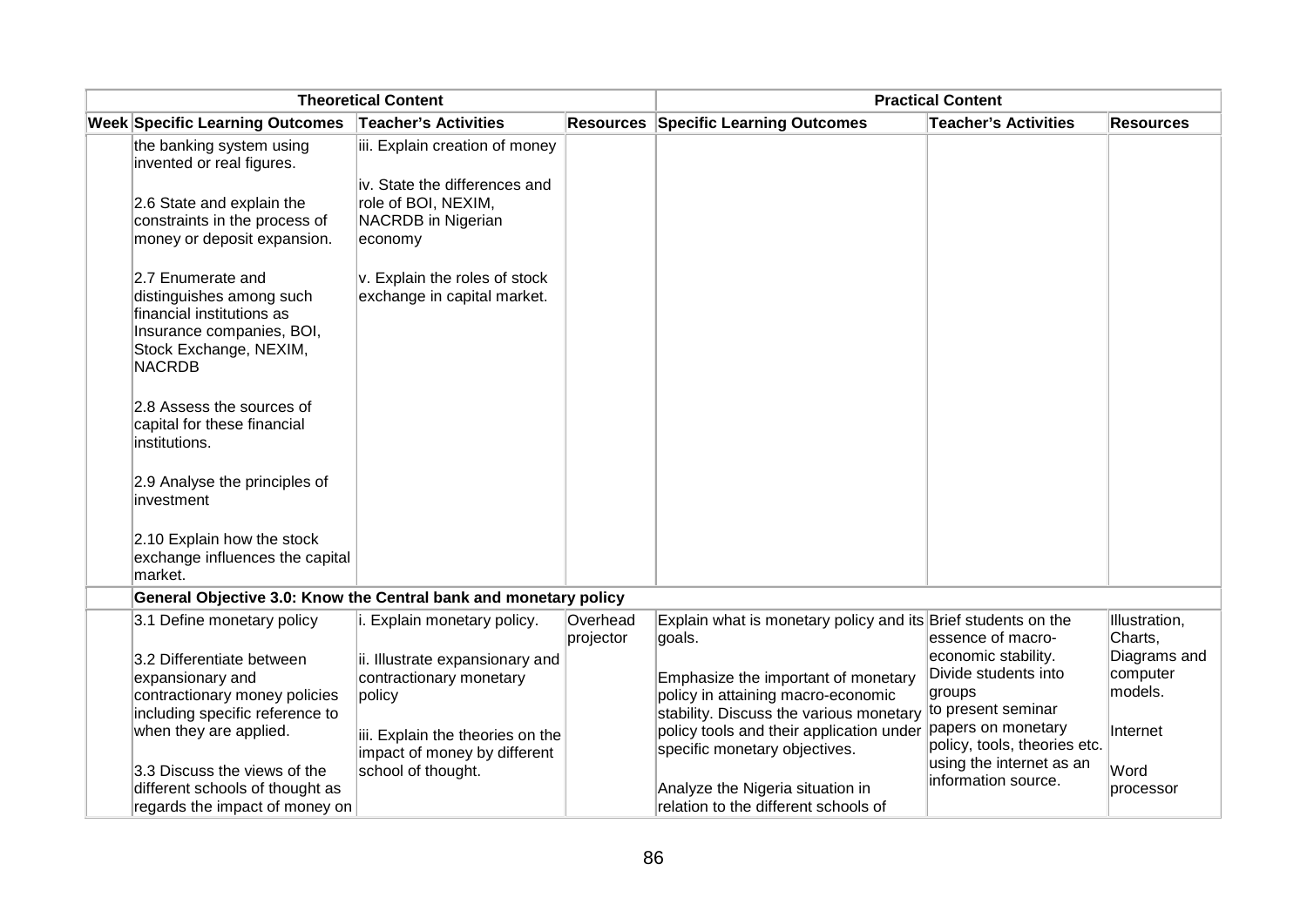|         |                                                                                                                                                                                                                                                                                                                                        | <b>Theoretical Content</b>                              |                       | <b>Practical Content</b>                                                                                                                                                                                                                            |                                                                                                                                                                                                                                       |                                                                                              |
|---------|----------------------------------------------------------------------------------------------------------------------------------------------------------------------------------------------------------------------------------------------------------------------------------------------------------------------------------------|---------------------------------------------------------|-----------------------|-----------------------------------------------------------------------------------------------------------------------------------------------------------------------------------------------------------------------------------------------------|---------------------------------------------------------------------------------------------------------------------------------------------------------------------------------------------------------------------------------------|----------------------------------------------------------------------------------------------|
|         | <b>Week Specific Learning Outcomes</b>                                                                                                                                                                                                                                                                                                 | Teacher's Activities                                    | <b>Resources</b>      | <b>Specific Learning Outcomes</b>                                                                                                                                                                                                                   | <b>Teacher's Activities</b>                                                                                                                                                                                                           | <b>Resources</b>                                                                             |
|         | the major macro economic<br>variables - prices, employment,<br>output etc.<br>3.4 Assess the Nigerian                                                                                                                                                                                                                                  |                                                         |                       | thought on monetary tools.                                                                                                                                                                                                                          |                                                                                                                                                                                                                                       |                                                                                              |
|         | situation in the light of the ideas<br>of the various schools of<br>thought.                                                                                                                                                                                                                                                           |                                                         |                       |                                                                                                                                                                                                                                                     |                                                                                                                                                                                                                                       |                                                                                              |
|         | <b>General Objective 4.0: Understand NATIONAL INCOME</b>                                                                                                                                                                                                                                                                               |                                                         |                       |                                                                                                                                                                                                                                                     |                                                                                                                                                                                                                                       |                                                                                              |
| $5 - 6$ | 4.1 Define such concepts as<br>GNP, GDP, NNP, NI, and such NI, with figurative illustrations projector<br>other terms derivable from the<br>national wealth.<br>4.2 Explain the method of<br>computing the GNP<br>4.3 Identify the problems<br>encountered in GNP calculation<br>and their solutions<br>4.4 State and explain items to | i. Explain GDP, GNP, NMP,                               | Overhead<br>Charts    | Explain clearly the concept of GNP,<br>GDP, NNP and NL in relation to<br>National Income. Illustrate the<br>methods of computing GNP and<br>identify the problems in its calculation.<br>Discuss all the factors that affect the<br>GNP components. | Demonstrate and<br>illustrate the components<br>of GNP.<br>Call students to name<br>some of the components.<br>Let them write a word<br>processed assignment<br>and present to the class<br>on the meaning of GNP,<br>GDP, NNP and NL | Computer,<br>Diagrams<br>Of National<br>Income<br>components<br>and GDP<br>Word<br>processor |
|         | be included in or excluded from<br>the GNP figures<br>4.5 Calculate the value of any<br>of the components in 4.1 using<br>hypothetical or actual figures.                                                                                                                                                                              |                                                         |                       |                                                                                                                                                                                                                                                     |                                                                                                                                                                                                                                       |                                                                                              |
|         |                                                                                                                                                                                                                                                                                                                                        |                                                         |                       | General Objective 5.0: Understand saving consumption and investment in determining the size of the GNP                                                                                                                                              |                                                                                                                                                                                                                                       |                                                                                              |
|         | 5.1 Define each of the terms as $\parallel$ . Explain the terms GNP &<br>used in economic and explain<br>the motives behind them.                                                                                                                                                                                                      | GDP.                                                    | Overhead<br>projector | Explain economic variables and their<br>determinants.                                                                                                                                                                                               | Brief the students, the<br>terms saving,<br>Investments and                                                                                                                                                                           | Illustrative<br>Charts and                                                                   |
| $6 - 7$ | 5.2 State and explain the<br>determinations of these                                                                                                                                                                                                                                                                                   | ii. Explain MPC and MPS and<br>state their differences. |                       | Explain the role of savings investment<br>variables.                                                                                                                                                                                                | consumption.<br><b>Present and Discuss</b>                                                                                                                                                                                            | diagrams                                                                                     |
|         |                                                                                                                                                                                                                                                                                                                                        |                                                         |                       | Illustrate the relationship between                                                                                                                                                                                                                 | case studies on savings                                                                                                                                                                                                               | Computers                                                                                    |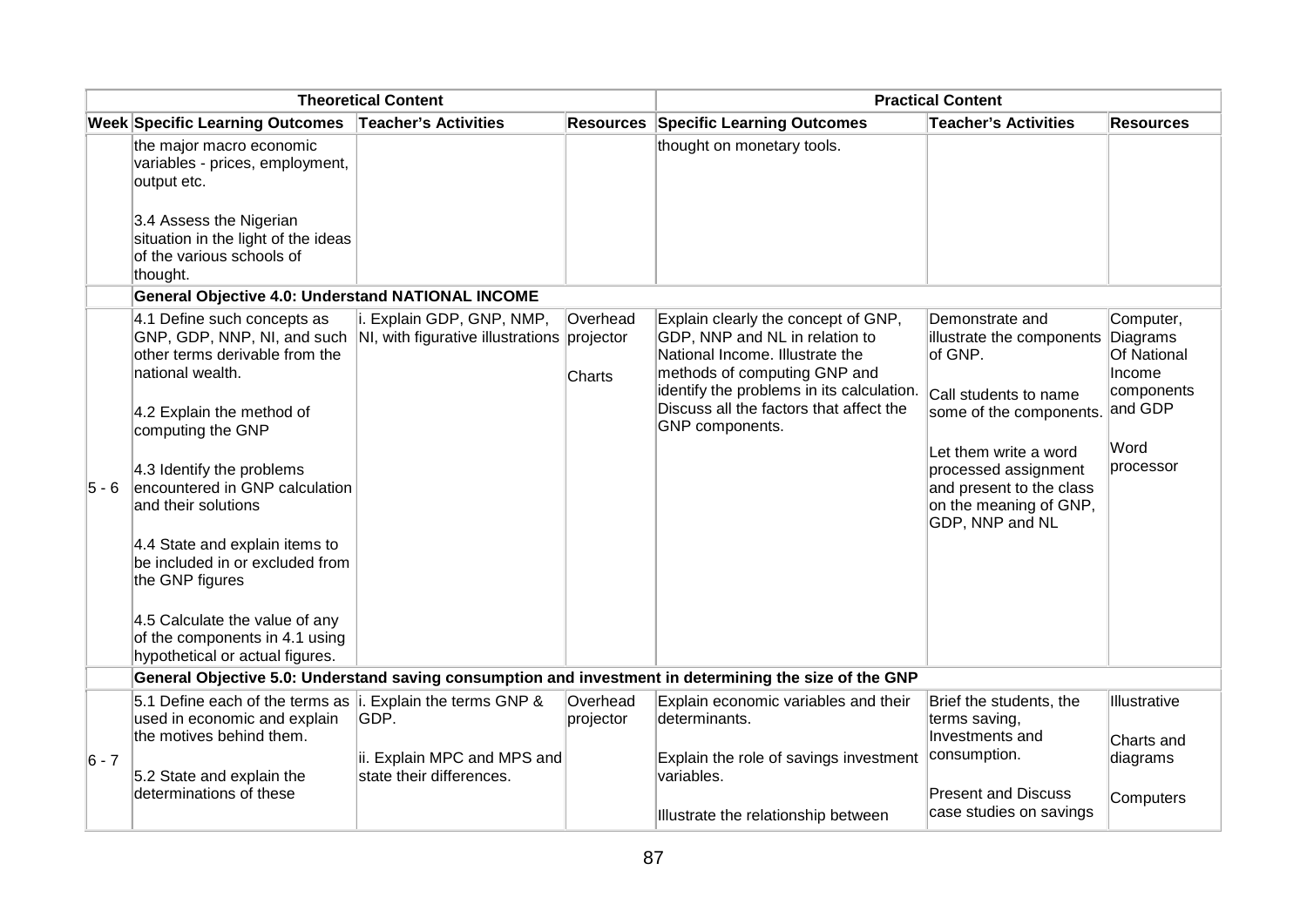|           |                                                                                                                                                                                                                                                       | <b>Theoretical Content</b>                                                                                                                             |                       |                                                                                                                                                                                                                                                                          | <b>Practical Content</b>                                                                                                       |                                                                     |
|-----------|-------------------------------------------------------------------------------------------------------------------------------------------------------------------------------------------------------------------------------------------------------|--------------------------------------------------------------------------------------------------------------------------------------------------------|-----------------------|--------------------------------------------------------------------------------------------------------------------------------------------------------------------------------------------------------------------------------------------------------------------------|--------------------------------------------------------------------------------------------------------------------------------|---------------------------------------------------------------------|
|           | <b>Week Specific Learning Outcomes</b>                                                                                                                                                                                                                | <b>Teacher's Activities</b>                                                                                                                            | <b>Resources</b>      | <b>Specific Learning Outcomes</b>                                                                                                                                                                                                                                        | <b>Teacher's Activities</b>                                                                                                    | <b>Resources</b>                                                    |
|           | variables.<br>5.3 Distinguish among the<br>propensities to save and<br>consume and illustrate them<br>with figures.                                                                                                                                   |                                                                                                                                                        |                       | savings, investments and<br>consumption. Discuss the prosperity to<br>save and consume                                                                                                                                                                                   | and investment                                                                                                                 | Charts and<br>Diagrams<br>Internet                                  |
|           | 5.4 Demonstrate the<br>consumption and savings<br>equations.                                                                                                                                                                                          |                                                                                                                                                        |                       |                                                                                                                                                                                                                                                                          |                                                                                                                                |                                                                     |
|           | 5.5 Explain the relationship<br>between MPC and MPS.                                                                                                                                                                                                  |                                                                                                                                                        |                       |                                                                                                                                                                                                                                                                          |                                                                                                                                |                                                                     |
|           | 5.6 Calculate the GNP for the<br>past two years and run<br>comparative analysis.                                                                                                                                                                      |                                                                                                                                                        |                       |                                                                                                                                                                                                                                                                          |                                                                                                                                |                                                                     |
|           | General Objective 6.0: Understand the determination of simple multiplier                                                                                                                                                                              |                                                                                                                                                        |                       |                                                                                                                                                                                                                                                                          |                                                                                                                                |                                                                     |
| $ 8 - 9 $ | 6.1 Define equilibrium in the<br>context of National Income<br>6.2 Explain methods of<br>obtaining equilibrium level of<br>income in a two section model -<br>S-1; 45 line procedure.<br>6.3 Extend the same ideas to a<br>3 sector model viz, C.I.G. | I. Explain equilibrium in<br>National income.<br>ii. Explain National Income<br>equilibrium model using<br>Individual, firm and<br>government sectors. | Overhead<br>projector | Explain equilibrium National Income.<br>Explain in detail the Components of<br>aggregate expenditure.<br>Illustrate the various types of multiplier<br>and their application to complete<br>equilibrium level of income or establish<br>new equilibrium level of income. | Group discussion Group<br>word processed<br>assignments<br>To be submitted within 2<br>weeks for evaluation by<br>the teacher. | Computers<br><b>Textbooks</b><br><b>Models</b><br>Word<br>processor |
|           | 6.4 Give the economic verbal<br>explanation of the expansionary<br>behaviour of any component of<br>aggregate expenditure.<br>6.5 Derive the different types of<br>simple multiplier viz,                                                             |                                                                                                                                                        |                       |                                                                                                                                                                                                                                                                          |                                                                                                                                |                                                                     |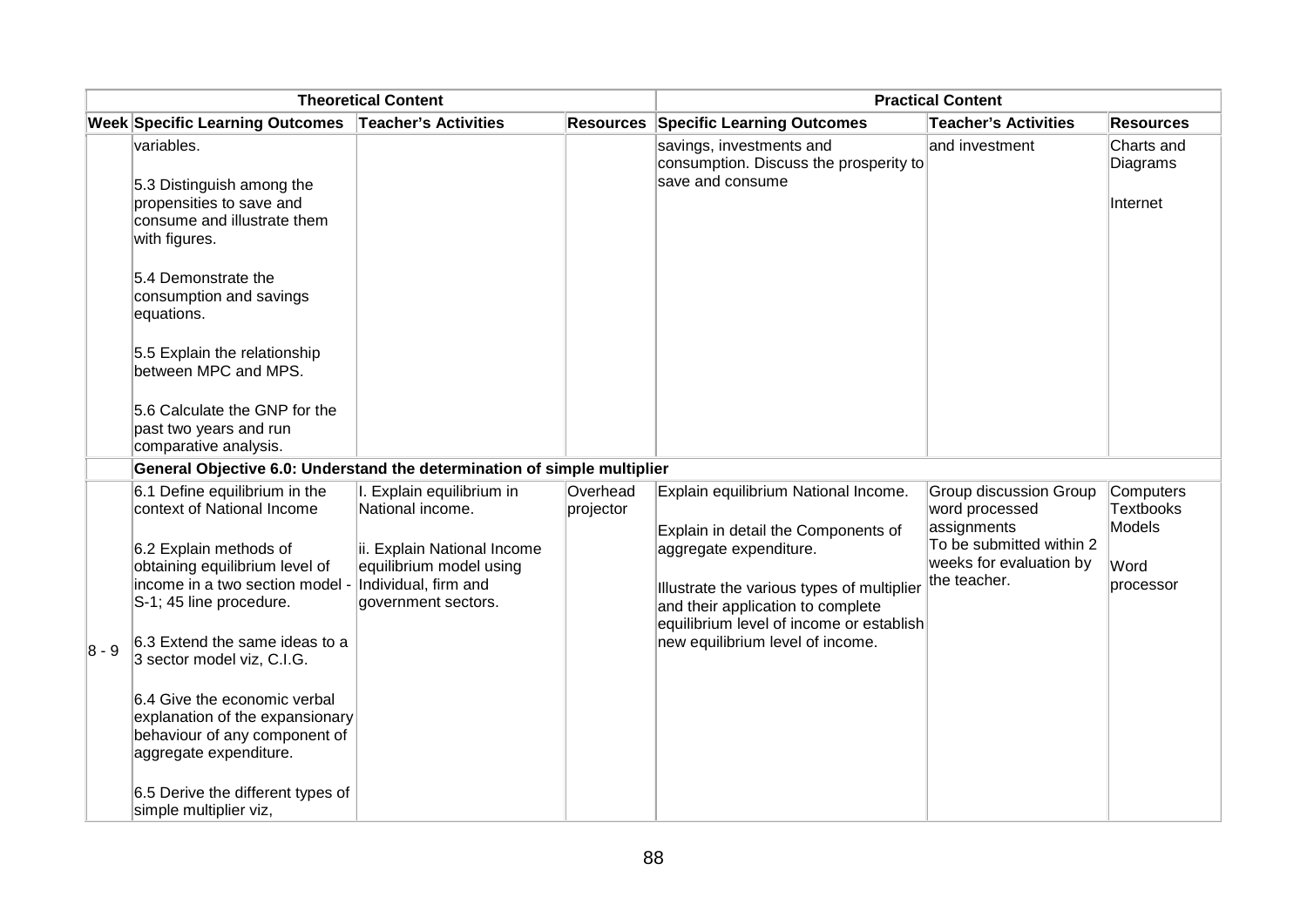|    |                                                                                                                                                    | <b>Theoretical Content</b>                                                                   |                       | <b>Practical Content</b>                                                                                                            |                                                                    |                                     |
|----|----------------------------------------------------------------------------------------------------------------------------------------------------|----------------------------------------------------------------------------------------------|-----------------------|-------------------------------------------------------------------------------------------------------------------------------------|--------------------------------------------------------------------|-------------------------------------|
|    | <b>Week Specific Learning Outcomes</b>                                                                                                             | Teacher's Activities                                                                         |                       | <b>Resources Specific Learning Outcomes</b>                                                                                         | <b>Teacher's Activities</b>                                        | <b>Resources</b>                    |
|    | expenditure tax (tax<br>autonomous or endogenous);<br>Balanced budget.                                                                             |                                                                                              |                       |                                                                                                                                     |                                                                    |                                     |
|    | 6.6 Apply the various multiples<br>to either calculate the<br>equilibrium, level of income or<br>establish the new equilibrium<br>level of income. |                                                                                              |                       |                                                                                                                                     |                                                                    |                                     |
|    | General Objective 7.0: Understand income determination                                                                                             |                                                                                              |                       |                                                                                                                                     |                                                                    |                                     |
|    | 7.1 Explain the impact of thrift<br>on both the CC and SS<br>schedules on income level                                                             | i. Explain paradox of thrift.<br>ii. Define Inflation and<br>deflation and the dangers       | Overhead<br>projector | Explain thrift and its impact on<br>consumption and savings.<br>Discuss the paradox of thrift and its                               | Group Assignments and<br>discussion to be<br>submitted in one week | Graphs<br>Computers                 |
|    | 7.2 State and resolved the<br>paradox of thrift                                                                                                    | associated.                                                                                  |                       | resolution<br>Illustrate the deflationary an d inflatory<br>gaps.                                                                   |                                                                    | Internet.                           |
| 10 | 7.3 Illustrate the deflationary<br>and inflationary gaps                                                                                           |                                                                                              |                       | Explain the dangers of inflations<br>inflation and deflation and show how<br>fiscal policy measures can be used to<br>contain them. |                                                                    |                                     |
|    | 7.4 State the dangers of<br>inflation and deflation                                                                                                |                                                                                              |                       |                                                                                                                                     |                                                                    |                                     |
|    | 7.5 Describe how fiscal policy<br>measures can be employed to<br>contain inflation or deflation.                                                   |                                                                                              |                       |                                                                                                                                     |                                                                    |                                     |
|    | General Objective 8.0: Understand international trade and the theory of comparative advantage                                                      |                                                                                              |                       |                                                                                                                                     |                                                                    |                                     |
|    | 8.1 Differentiate between<br>international and domestic<br>trade                                                                                   | i. Explain the concepts of<br>trade                                                          | Overhead<br>projector | Explain clearly the difference between<br>domestic trade and international.<br>Discuss the theory of comparative                    | Divide the students into<br>study groups.                          | Charts<br>diagrams<br>computers and |
| 11 | 8.2 Locate the base of such a<br>trade in international division of<br>labour                                                                      | ii. Explain international trade<br>and the associated theories.<br>lii. Explain benefits and |                       | advantage and division of labour.<br>Elaborate on the various risks<br>associated with International trade and<br>exchange.         | One group case study of<br>the theory of comparative<br>advantage. | Video.<br>Word<br>processor         |
|    | 8.3 Analyse the principles of                                                                                                                      | barriers of International trade.                                                             |                       |                                                                                                                                     | Another group to present<br>assignments on currency                |                                     |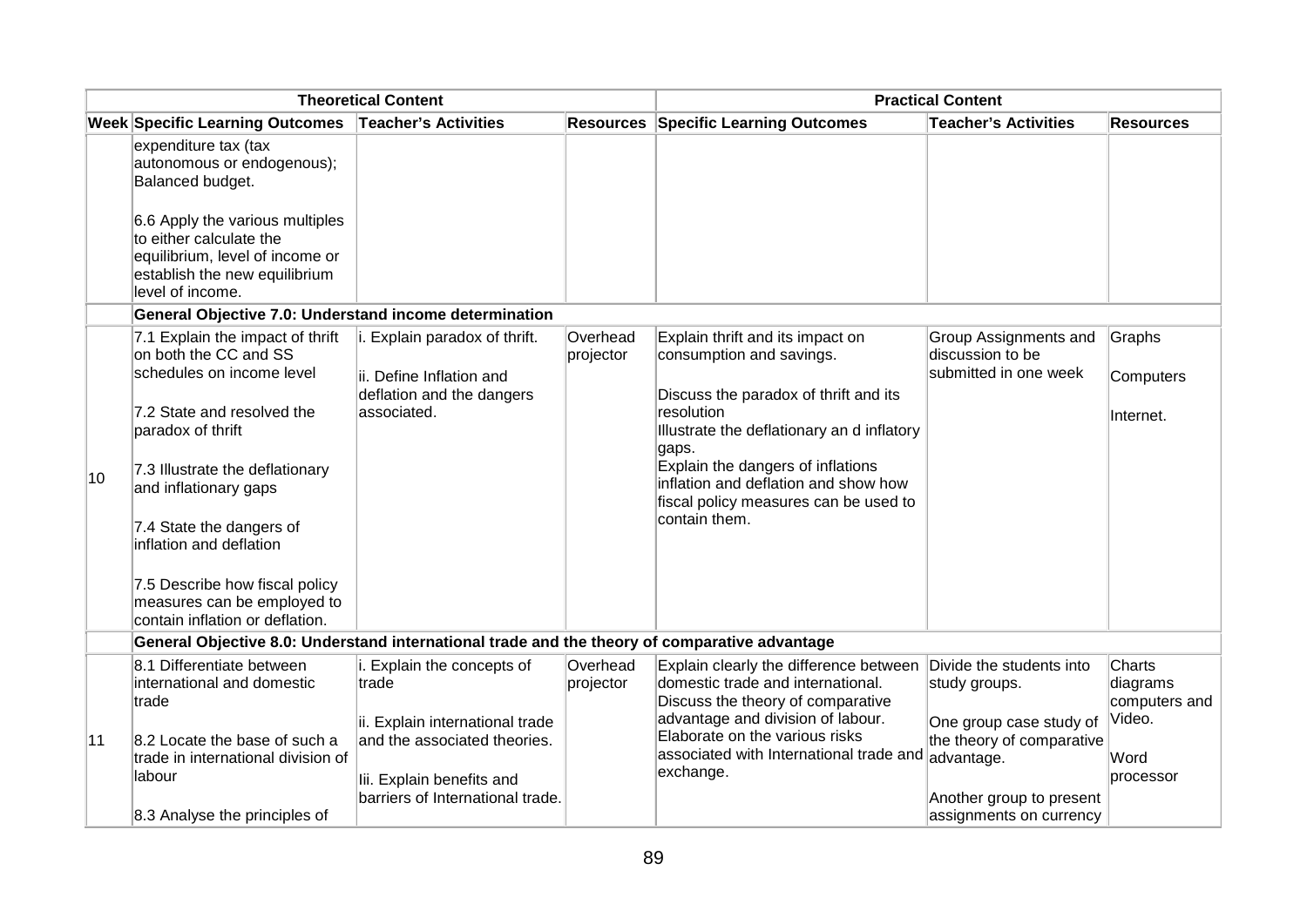|               | <b>Theoretical Content</b>                                                                                                              |                                                      | <b>Practical Content</b> |                                                                                                    |                             |                   |
|---------------|-----------------------------------------------------------------------------------------------------------------------------------------|------------------------------------------------------|--------------------------|----------------------------------------------------------------------------------------------------|-----------------------------|-------------------|
|               | <b>Week Specific Learning Outcomes</b>                                                                                                  | <b>Teacher's Activities</b>                          |                          | <b>Resources Specific Learning Outcomes</b>                                                        | <b>Teacher's Activities</b> | <b>Resources</b>  |
|               | comparative advantages or<br>comparative cost rather than<br>absolute advantage, upon<br>which international trade finally<br>operates. |                                                      |                          |                                                                                                    | fluctuations                |                   |
|               | 8.4 Discuss the constraints on<br>international trade                                                                                   |                                                      |                          |                                                                                                    |                             |                   |
|               | 8.5 Explain the cost and<br>benefits of such a transaction<br>from Nigeria's point of view.                                             |                                                      |                          |                                                                                                    |                             |                   |
|               | General Objective 9.0: Understand balance of payment                                                                                    |                                                      |                          |                                                                                                    |                             |                   |
|               | 9.1 Define balance of payments i. Explain Balance of                                                                                    | payment (BOP) and Terms of projector                 | Overhead                 | Identify the components of balance of<br>payments and analyze the measures                         | Group assignment            | <b>Text books</b> |
|               | 9.2 Discuss the components of<br>balance of payments and the                                                                            | Trade (TOT)                                          |                          | for correcting an adverse balance of<br>payments.                                                  | Group discussion            | Internet          |
|               | possible steps the B.O.P. can<br>take                                                                                                   | ii. Explain the roles of IMF,<br>IBRD, GAAT, ECOWAS. |                          | Explain the instruments for valuing                                                                |                             | Journals          |
|               | 9.3 Explain the manipulations<br>of the Foreign Exchange rates.                                                                         |                                                      |                          | foreign exchanges and illustrate the<br>manipulations of foreign exchange<br>rate.                 |                             | Word<br>processor |
| $ 12 -$<br>13 | 9.4 Trace the historical events<br>about the key instruments for<br>valuing foreign exchange -<br>gold, dollar, sterling.               |                                                      |                          | Explain the role economic institutions<br>(IMF, ECOWAS, IBRD, GATT etc in<br>the national economy. |                             |                   |
|               | 9.5 Analyse the measures for<br>correcting an adverse balance<br>of payments.                                                           |                                                      |                          |                                                                                                    |                             |                   |
|               | 9.6 State and explain the roles<br>of such economic institutions<br>like IMF, ECOWAS, IBRD,<br><b>GAAT</b> and others in the            |                                                      |                          |                                                                                                    |                             |                   |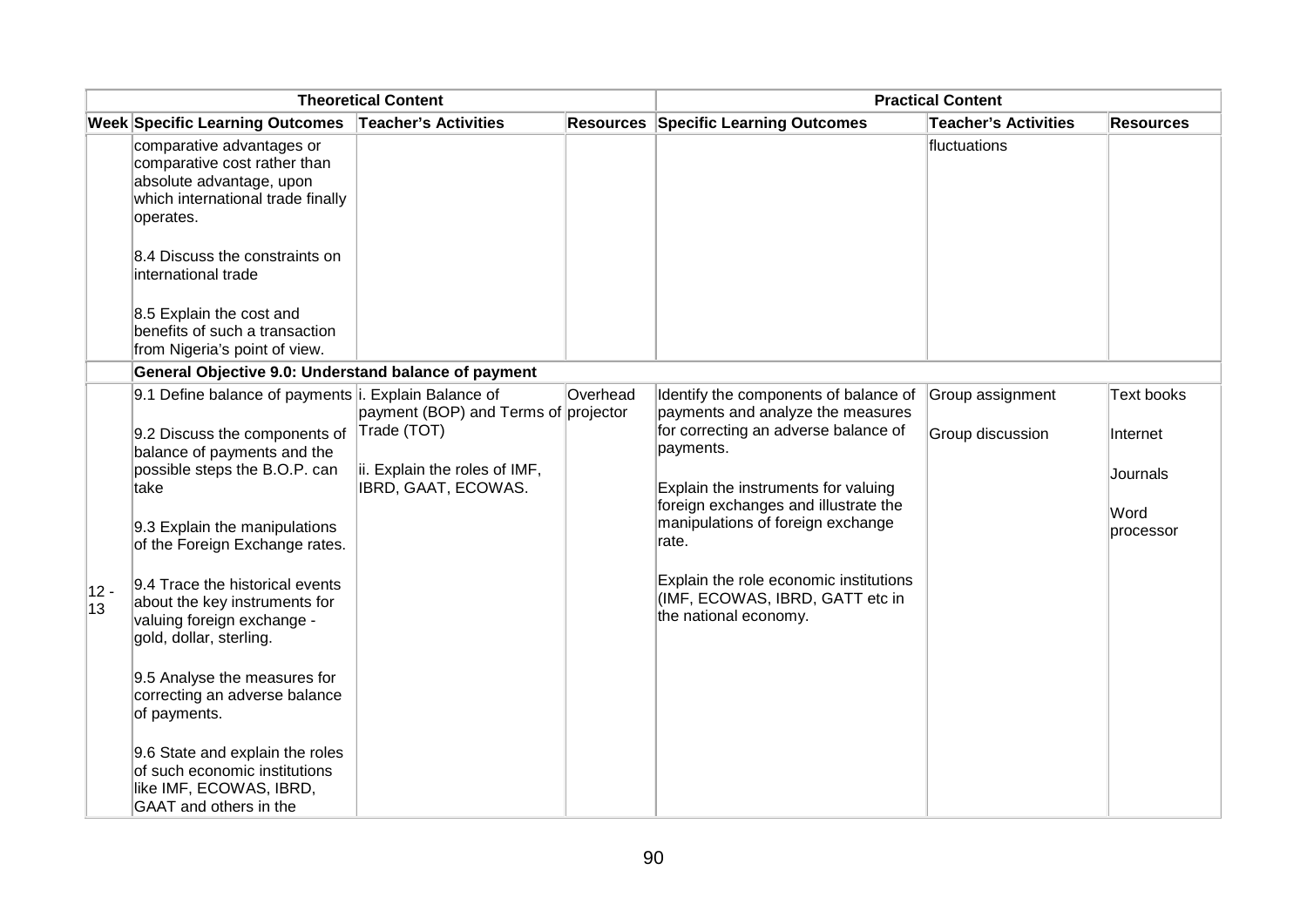|               | <b>Theoretical Content</b>                                                                                                                                                                                                                                                                                                                                                                                                                                                                                                        |                                                                                                                                                              |                       | <b>Practical Content</b>                                                                                                                                                                                                                                                                                                                                                                              |                                                       |                                          |
|---------------|-----------------------------------------------------------------------------------------------------------------------------------------------------------------------------------------------------------------------------------------------------------------------------------------------------------------------------------------------------------------------------------------------------------------------------------------------------------------------------------------------------------------------------------|--------------------------------------------------------------------------------------------------------------------------------------------------------------|-----------------------|-------------------------------------------------------------------------------------------------------------------------------------------------------------------------------------------------------------------------------------------------------------------------------------------------------------------------------------------------------------------------------------------------------|-------------------------------------------------------|------------------------------------------|
|               | <b>Week Specific Learning Outcomes</b>                                                                                                                                                                                                                                                                                                                                                                                                                                                                                            | Teacher's Activities                                                                                                                                         |                       | <b>Resources Specific Learning Outcomes</b>                                                                                                                                                                                                                                                                                                                                                           | <b>Teacher's Activities</b>                           | <b>Resources</b>                         |
|               | national economy.                                                                                                                                                                                                                                                                                                                                                                                                                                                                                                                 |                                                                                                                                                              |                       |                                                                                                                                                                                                                                                                                                                                                                                                       |                                                       |                                          |
|               | General Objective 10.0: Understand problems of economic growth                                                                                                                                                                                                                                                                                                                                                                                                                                                                    |                                                                                                                                                              |                       |                                                                                                                                                                                                                                                                                                                                                                                                       |                                                       |                                          |
| $ 14 -$<br>15 | 10.1 Differentiates between<br>economic growth and<br>development especially within<br>the context of a developing<br>nations like Nigeria<br>10.2 Discuss the factors that<br>lare instrumental to the<br>achievement of these goals.<br>10.3 Analyse some of the<br>theories associated with growth<br>and development<br>10.4 Explain the various<br>attempts by Nigeria to grow and<br>develop and state the results.<br>10.5 Enumerate with alternative<br>suggestions for overcoming the<br>obstacles facing Nigeria in the | i. Explain Economic growth<br>and economic development.<br>ii. Explain the importance of<br>growth and development.<br>iii. Illustrate development<br>plans. | Overhead<br>projector | Explain economic growth and<br>development in Nigeria and other<br>developing nations, and distinguish<br>between economic development and<br>growth.<br>Identify the goals of economic<br>development and factor that enhance<br>their achievement.<br>Explain the various measures adopted<br>by Nigeria to grow and develop and<br>state suggestions for rapid economic<br>growth and development. | Group assignment<br>Group discussion<br>Class Seminar | <b>Textbook</b><br>Journals<br>lInternet |

| <b>ASSESSMENT CRITERIA</b> |   |     |                                                                        |  |  |
|----------------------------|---|-----|------------------------------------------------------------------------|--|--|
|                            |   |     | Coursework Course test Practical Other (Examination/project/portfolio) |  |  |
| 25%                        | ℅ | 25% | .50%                                                                   |  |  |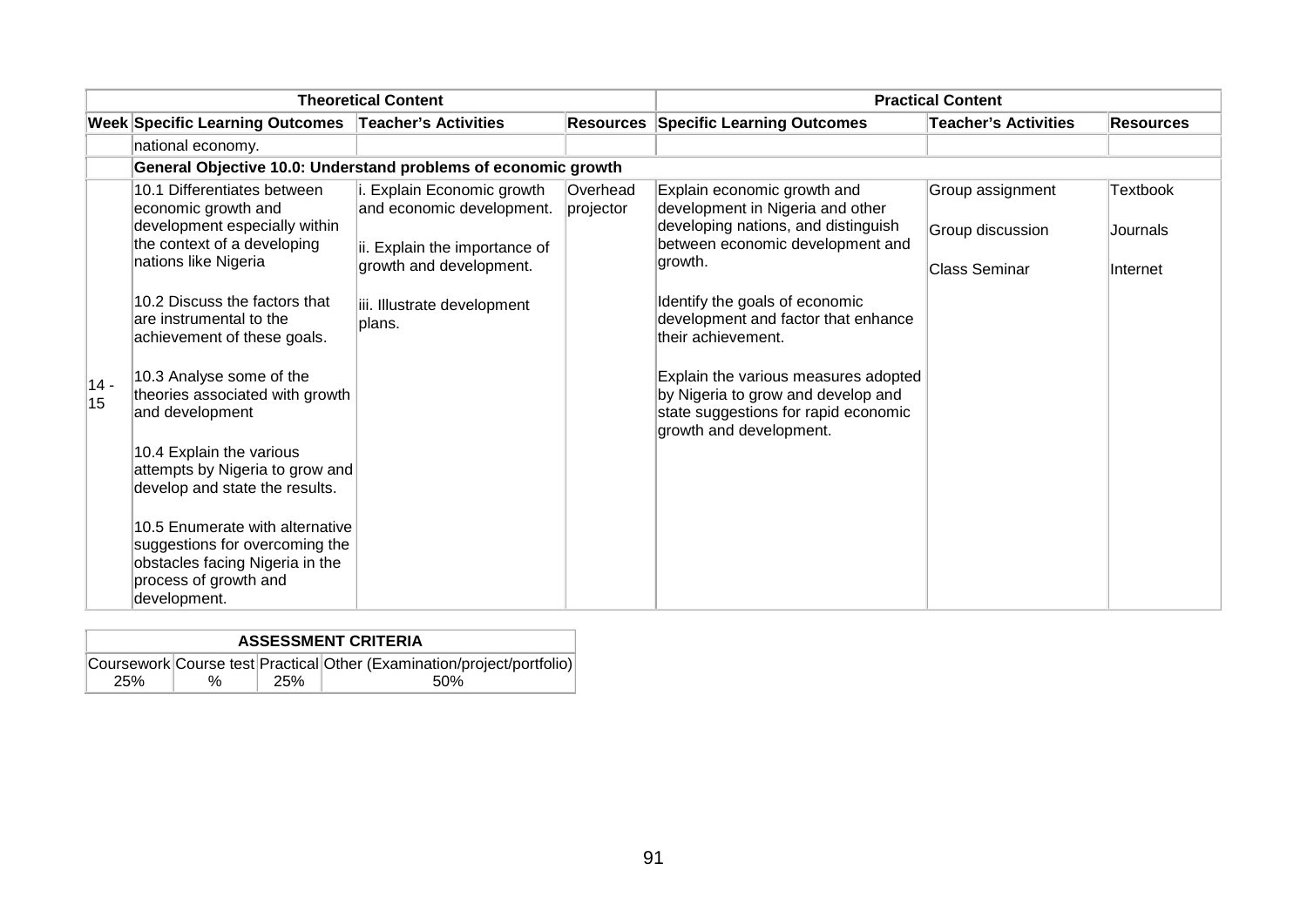# **Course: Principles of Accounts II**

| PROGRAMME: NATIONAL DIPLOMA IN ACCOUNTANCY                                                                                                                                                                                                                                                                                                                    |                        |                                          |                                          |
|---------------------------------------------------------------------------------------------------------------------------------------------------------------------------------------------------------------------------------------------------------------------------------------------------------------------------------------------------------------|------------------------|------------------------------------------|------------------------------------------|
| <b>Course: PRINCIPLES OF ACCOUNTS II</b>                                                                                                                                                                                                                                                                                                                      | Code: ACC 121          | <b>Credit Hours:</b>                     | 60 hours 4.0                             |
| Semester: SECOND SEMESTER                                                                                                                                                                                                                                                                                                                                     | Pre-requisite: ACC 111 | <b>Theoretical:</b><br><b>Practical:</b> | 1 hours/week - 25%<br>3 hours/week - 75% |
| Goal: This course is designed to enable the student understand the application of accounting principles to specific business transactions.                                                                                                                                                                                                                    |                        |                                          |                                          |
| <b>GENERAL OBJECTIVES:</b>                                                                                                                                                                                                                                                                                                                                    |                        |                                          |                                          |
| On completion of this module the students should be able to:                                                                                                                                                                                                                                                                                                  |                        |                                          |                                          |
| 1.0 Understand Control Accounts.<br>2.0 Know the different methods for the collection of data for Final Accounts from incomplete records.<br>3.0 Understand manufacturing accounts.<br>4.0 Understand the accounts of non-trading organization.<br>5.0 Understand Partnership Accounts.<br>6.0 Understand the preparation of simple Company's Final Accounts. |                        |                                          |                                          |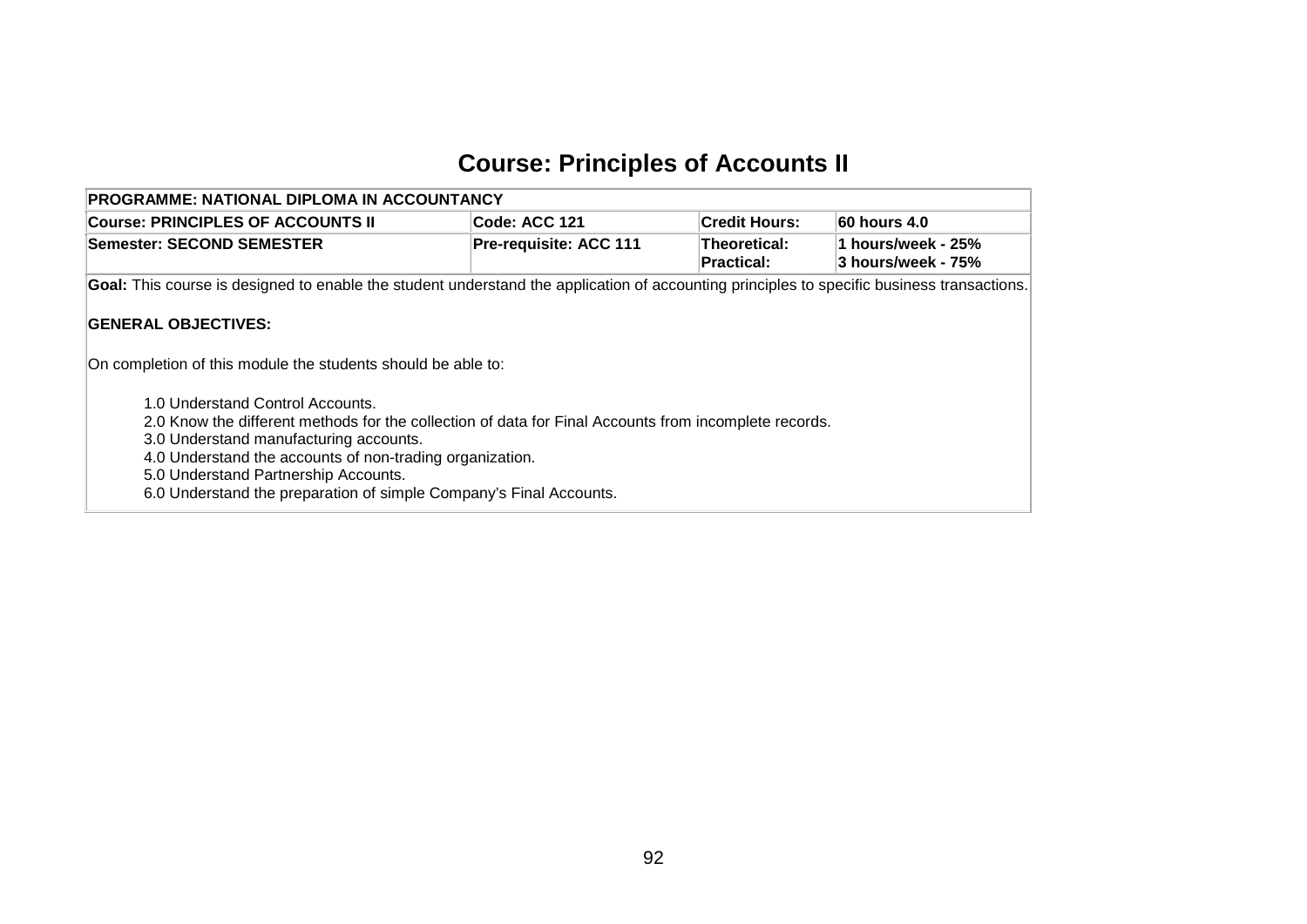|       |                                                                                                                                                                                                                                                                                                                                                | <b>Theoretical Content</b>                                                                                                                                                                                                  |                                             | <b>Practical Content</b>                                                                                                                             |                                                                                                                                                                                         |                                                                                  |  |
|-------|------------------------------------------------------------------------------------------------------------------------------------------------------------------------------------------------------------------------------------------------------------------------------------------------------------------------------------------------|-----------------------------------------------------------------------------------------------------------------------------------------------------------------------------------------------------------------------------|---------------------------------------------|------------------------------------------------------------------------------------------------------------------------------------------------------|-----------------------------------------------------------------------------------------------------------------------------------------------------------------------------------------|----------------------------------------------------------------------------------|--|
|       | <b>Week Specific Learning Outcomes</b>                                                                                                                                                                                                                                                                                                         | <b>Teacher's Activities</b>                                                                                                                                                                                                 | <b>Resources</b>                            | Specific Learning<br><b>Outcomes</b>                                                                                                                 | <b>Teacher's Activities</b>                                                                                                                                                             | <b>Resources</b>                                                                 |  |
|       | <b>General Objective 1: Understand Control Accounts.</b>                                                                                                                                                                                                                                                                                       |                                                                                                                                                                                                                             |                                             |                                                                                                                                                      |                                                                                                                                                                                         |                                                                                  |  |
| $1-2$ | 1.1 Define Control Accounts.<br>1.2 Explain the need and uses of<br>control accounts in a business<br>enterprise.                                                                                                                                                                                                                              | (i) Explain Debtors and<br>Creditors control/accounts.<br>(ii) Prepare Control Accounts<br>and state their uses.                                                                                                            | Overhead<br>projector<br>Worked<br>examples | 1. Demonstrate the need<br>for control account in<br>business enterprises.<br>2. Prepare final<br>accounts of enterprise<br>from incomplete records. | State the uses of control<br>account.<br>Students to carry out<br>preparation of final account<br>from incomplete records<br>manual or electronically using<br>a case study exercise.   | Accounting<br>packages.<br>Spreadsheets.                                         |  |
|       | General Objective 2: Know the different methods for the collection of data for Final Accounts from incomplete records.                                                                                                                                                                                                                         |                                                                                                                                                                                                                             |                                             |                                                                                                                                                      |                                                                                                                                                                                         |                                                                                  |  |
| $3-5$ | 2.1 Explain the term incomplete<br>records as distinct from complete<br>records.<br>2.2 State and explain the different<br>methods of collecting date for the<br>preparation of final accounts from<br>incomplete records.<br>2.3 Prepare the final account of an<br>enterprises from incomplete<br>records.                                   | (i) Describe incomplete records.<br>(ii) Differentiate single Entry<br>bookkeeping from incomplete<br>records.<br>(iii) Explain causes of<br>incomplete records.<br>(iv) Prepare final accounts from<br>incomplete records. | Overhead<br>projector<br>Worked<br>examples | 1. Demonstrate the need<br>for control account in<br>business enterprises.<br>2. Prepare final accounts<br>of enterprise from<br>incomplete records  | State the uses of control<br>account.<br>Students to carry out<br>preparation of final account<br>from incomplete records<br>manually or electronically<br>using a case study exercise. | Accounting<br>packages.<br>Spreadsheets.                                         |  |
|       | General Objective 3: Understand manufacturing accounts.                                                                                                                                                                                                                                                                                        |                                                                                                                                                                                                                             |                                             |                                                                                                                                                      |                                                                                                                                                                                         |                                                                                  |  |
| $6-7$ | 3.1 Distinguish between<br>manufacturing account and trading account and its components.<br>account.<br>3.2 Explain the details that will<br>appear in such account.<br>3.3 Prepare a manufacturing<br>account format.<br>3.4 Prepare simple account of<br>manufacturers, valuation of stock<br>and work in progress of such<br>organizations. | (i) Explain manufacturing<br>(ii) Illustrate with examples the<br>preparation of final accounts of<br>a manufacturing enterprise.                                                                                           | Overhead<br>projector<br>Worked<br>examples | 1. Determine prime cost<br>overhead.<br>2. Produce a format for a<br>manufacturing account.                                                          | Display graphically<br>preparation of final accounts<br>of a manufac-<br>turing enterprise manually or<br>electronically.                                                               | Spreadsheets<br>Accounting<br>packages.<br>Flipchart.<br>Case study<br>exercise. |  |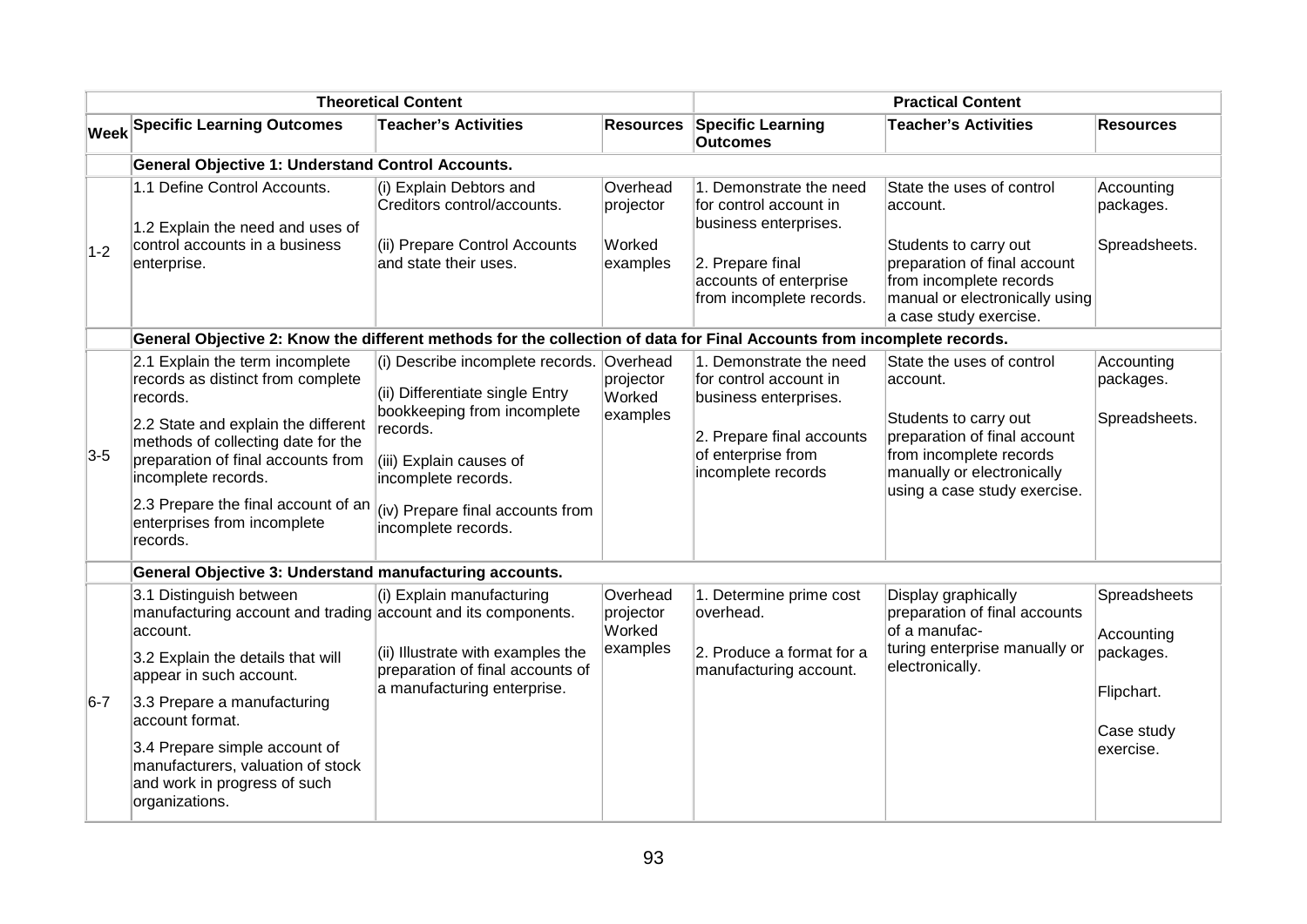|           | <b>Theoretical Content</b>                                                                           |                                                                                                    |                                 | <b>Practical Content</b>                                                                                 |                                                                                 |                              |  |
|-----------|------------------------------------------------------------------------------------------------------|----------------------------------------------------------------------------------------------------|---------------------------------|----------------------------------------------------------------------------------------------------------|---------------------------------------------------------------------------------|------------------------------|--|
|           | <b>Week Specific Learning Outcomes</b>                                                               | <b>Teacher's Activities</b>                                                                        | <b>Resources</b>                | Specific Learning<br><b>Outcomes</b>                                                                     | <b>Teacher's Activities</b>                                                     | <b>Resources</b>             |  |
|           | General Objective 4: Understand the accounts of non-trading organizations.                           |                                                                                                    |                                 |                                                                                                          |                                                                                 |                              |  |
|           | 4.1 Explain a receipts and<br>payments account.                                                      | (i) Explain Receipt and Payment Overhead<br>Accounts.                                              | projector<br>Worked             | 1. Prepare the accounts of<br>mosques, churches and<br>clubs.                                            | Direct students to prepare,<br>using a computer<br>spreadsheet, the accounts of | Accounting<br>packages.      |  |
|           | 4.2 Prepare a simple receipts and<br>payments account.                                               | (ii) Prepare the final accounts of<br>a non-trading organization.                                  | examples                        |                                                                                                          | non-profit making<br>organizations using a case<br>study exercise.              | Spreadsheets.<br>Flipcharts. |  |
| $8-10$    | 4.3 Differentiate Income and<br>expenditure account from a<br>receipts and payments accounts.        | (iii) Compare the final accounts<br>of non trading organization with<br>that of a sole proprietor. |                                 |                                                                                                          |                                                                                 |                              |  |
|           | 4.4 Prepare an income and<br>expenditure account from a<br>receipts and payment accounts.            |                                                                                                    |                                 |                                                                                                          |                                                                                 |                              |  |
|           | 4.5 Distinguish between the<br>records of a sole proprietor and<br>that of non-trading organization. |                                                                                                    |                                 |                                                                                                          |                                                                                 |                              |  |
|           | 4.6 Prepare the accounts of non-<br>trading organization.                                            |                                                                                                    |                                 |                                                                                                          |                                                                                 |                              |  |
|           | <b>General Objective 5: Understand Partnership Accounts.</b>                                         |                                                                                                    |                                 |                                                                                                          |                                                                                 |                              |  |
|           | 5.1 Explain the relationship that<br>can appropriately be described as<br>a partnership.             | (i) Explain the law relating to<br>partnership, its formation and<br>accounting procedures.        | Overhead<br>projector<br>Worked | 1. Prepare partnership final Direct and observe the<br>accounts reflecting<br>partners salaries interest | students preparing final<br>accounts of a partnership                           | Spreadsheets<br>Accounting   |  |
| $11 - 13$ | 5.2 Explain the nature of<br>partnership agreement.                                                  | (ii) Illustrate the preparation of<br>partner's profit and loss<br>appropriation account, current  | examples                        | on capital drawings and<br>share of profit.                                                              | using a case study example.                                                     | packages.                    |  |
|           | 5.3 Interpret the law relating to the<br>partnership business.                                       | accounts, capital accounts and<br>balance sheet.                                                   |                                 |                                                                                                          |                                                                                 |                              |  |
|           | 5.4 Determine each partner's<br>share in the relationship through<br>the preparation of partnership  |                                                                                                    |                                 |                                                                                                          |                                                                                 |                              |  |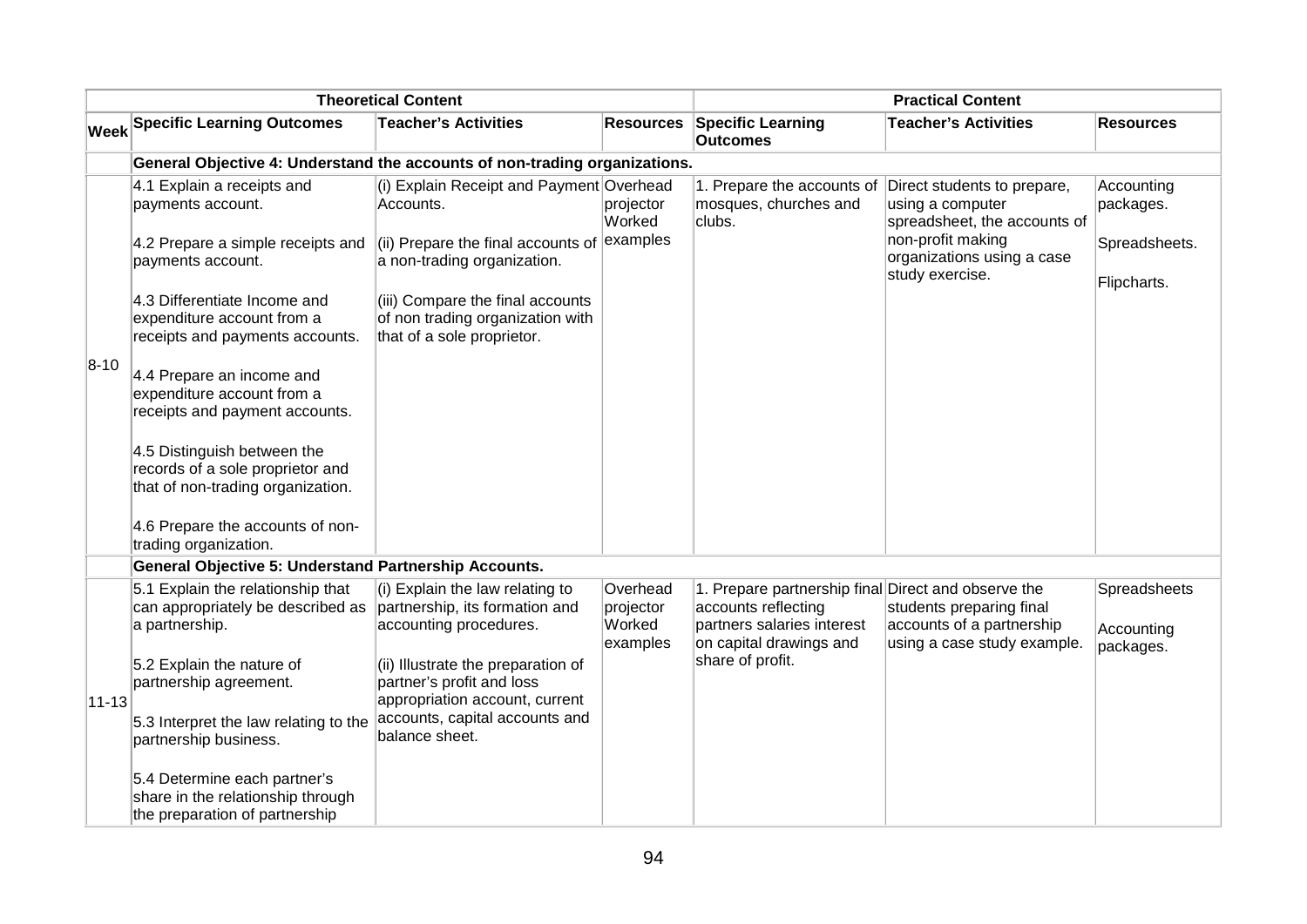| <b>Theoretical Content</b>                                                                                                                                                                                                             |                                                                                                                                                          |                  | <b>Practical Content</b>                       |                                                                                                       |                                                        |
|----------------------------------------------------------------------------------------------------------------------------------------------------------------------------------------------------------------------------------------|----------------------------------------------------------------------------------------------------------------------------------------------------------|------------------|------------------------------------------------|-------------------------------------------------------------------------------------------------------|--------------------------------------------------------|
| <b>Week Specific Learning Outcomes</b>                                                                                                                                                                                                 | <b>Teacher's Activities</b>                                                                                                                              | <b>Resources</b> | <b>Specific Learning</b><br><b>Outcomes</b>    | <b>Teacher's Activities</b>                                                                           | <b>Resources</b>                                       |
| profit and loss appropriation<br>accounts at the end of each<br>financial year.                                                                                                                                                        |                                                                                                                                                          |                  |                                                |                                                                                                       |                                                        |
| 5.5 Compute and make correct<br>ledger entries relating to the<br>interest due to the partners on<br>their drawings.                                                                                                                   |                                                                                                                                                          |                  |                                                |                                                                                                       |                                                        |
| 5.6 Explain why interest should be<br>allowed either on the partner's<br>capital or drawing balances.                                                                                                                                  |                                                                                                                                                          |                  |                                                |                                                                                                       |                                                        |
| 5.7 Explain the differences in<br>approach between accounting for<br>a partnership where the partners<br>capitals are fixed and where they<br>lare not.                                                                                |                                                                                                                                                          |                  |                                                |                                                                                                       |                                                        |
| General Objective 6: Understand the preparation of simple company's final accounts.                                                                                                                                                    |                                                                                                                                                          |                  |                                                |                                                                                                       |                                                        |
| 6.1 Prepare appropriation account $\vert$ (i) Explain the preparation of the<br>of a Limited Liability company.<br>6.2 Distinguish the appropriation<br>account of a Limited Liability<br>14-15 Company from that of a<br>partnership. | appropriation account and<br><b>Balance Sheet of a Limited</b><br>Liability Company.<br>(ii) Prepare the appropriation<br>account and Balance Sheet of a |                  | 1. Prepare the final<br>accounts of companies. | Direct and observe the<br>students preparing the final<br>accounts of Limited Liability<br>Companies. | Spreadsheets<br>Accounting<br>packages.<br>Flipcharts. |
| 6.3 Prepare a simple Balance<br>Sheet of a Limited Liability<br>Company.                                                                                                                                                               | Limited Liability Company.                                                                                                                               |                  |                                                |                                                                                                       | Sample<br>companies<br>laudited<br>laccounts.          |

|     |   |     | <b>ASSESSMENT CRITERIA</b>                                                     |
|-----|---|-----|--------------------------------------------------------------------------------|
|     |   |     | Coursework Course test   Practical   Other (Examination/project/portfolio) 50% |
| 25% | % | 25% |                                                                                |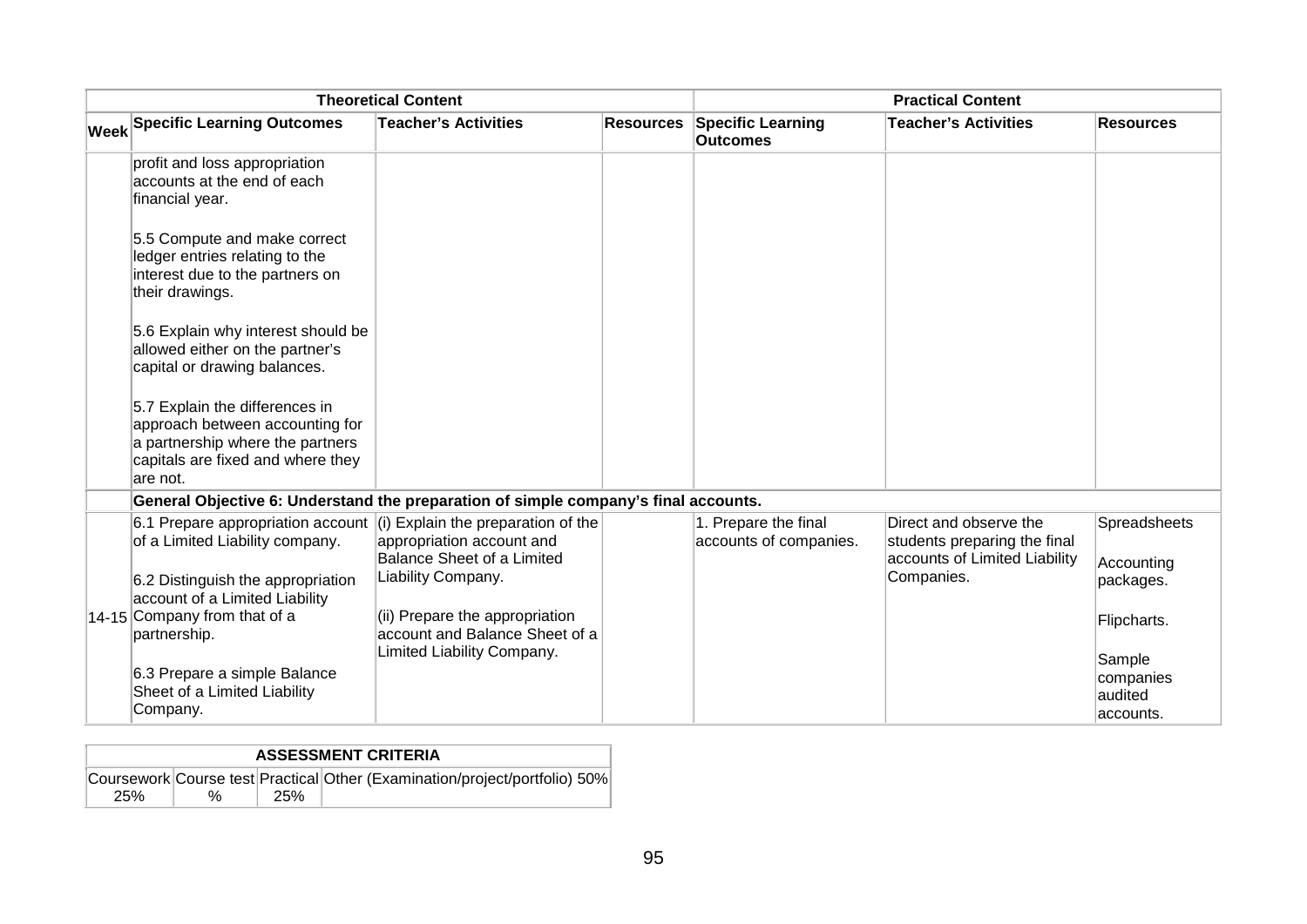# **Course: Information Communications Technology II**

| <b>PROGRAMME: ND Accountancy</b>                                                                                                                                                                                                                                               |                                                                                                                                                               |                                   |                                          |  |  |  |  |
|--------------------------------------------------------------------------------------------------------------------------------------------------------------------------------------------------------------------------------------------------------------------------------|---------------------------------------------------------------------------------------------------------------------------------------------------------------|-----------------------------------|------------------------------------------|--|--|--|--|
| ∣Course: ICT II                                                                                                                                                                                                                                                                | Code: BFN 126                                                                                                                                                 | <b>Credit Unit:</b>               | 60 hours                                 |  |  |  |  |
| Semester: 2                                                                                                                                                                                                                                                                    | <b>Pre-requisite: ICT I</b>                                                                                                                                   | Theoretical:<br><b>Practical:</b> | 1 hours/week - 25%<br>3 hours/week - 75% |  |  |  |  |
| <b>General Objectives:</b>                                                                                                                                                                                                                                                     | Aim/Goal: This module is designed to enable students to understand how to work with numbers, data and visual aids presentations using a computer efficiently. |                                   |                                          |  |  |  |  |
| 1. Introduce students and effectively operate a spreadsheet software (MS Excell application)<br>2. Know how to work visual aids presentations using a computer<br>3. Understand the use and impact of basic computer-based communication technologies in a working environment |                                                                                                                                                               |                                   |                                          |  |  |  |  |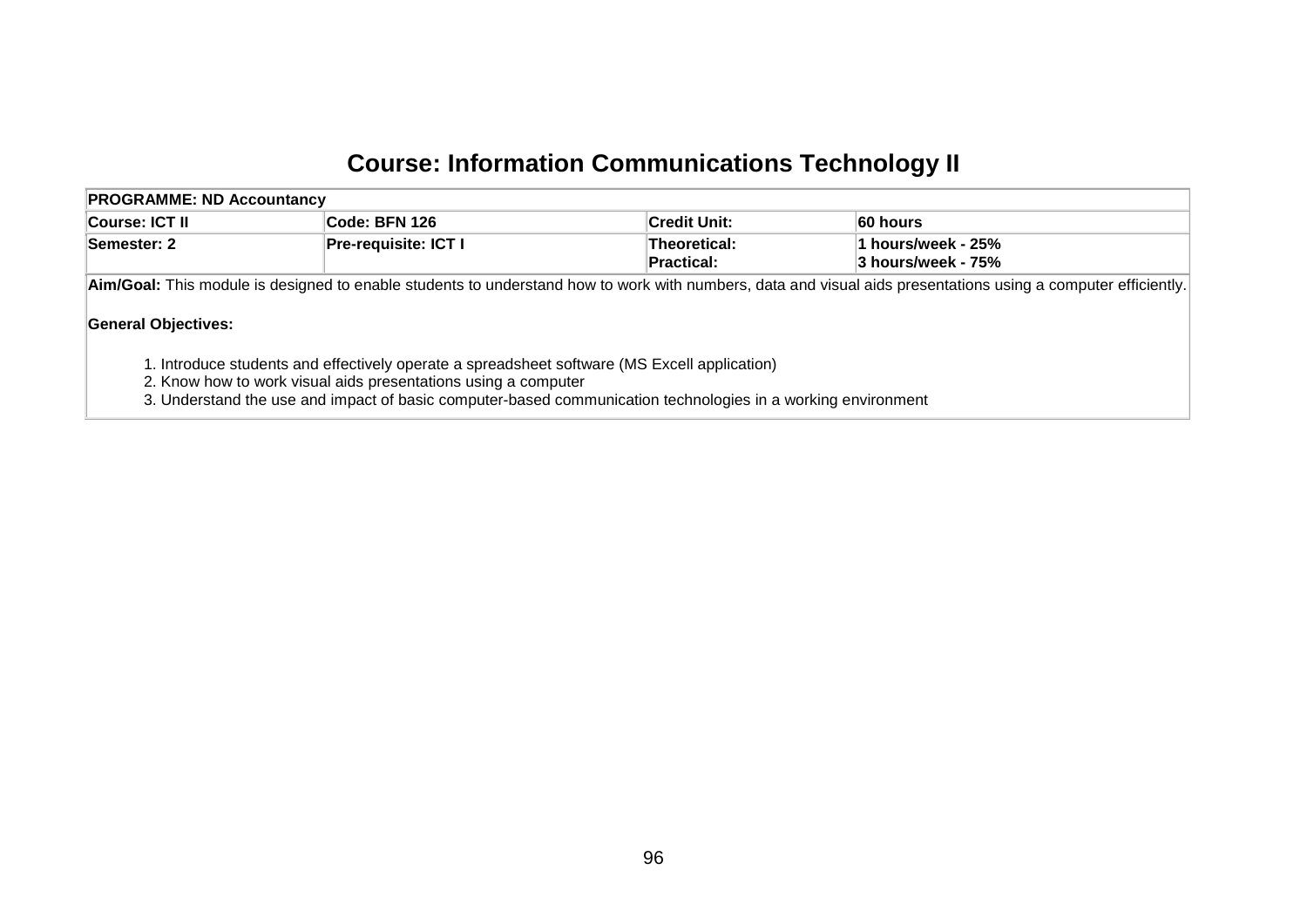|       |                                                                                 | <b>Theoretical Content</b>                                                |                  |                                                                                                                                                                                                                                                                                                                                                                                                                                                                                                                                         | <b>Practical Content</b>                                                                                                                                                                                                                                                                                                                                                                                                                                                                                                                                                                                                                                                                                                                                                                                                                                                                                                                                                                                                                                                                                                                              |                                                                                                                                                                            |
|-------|---------------------------------------------------------------------------------|---------------------------------------------------------------------------|------------------|-----------------------------------------------------------------------------------------------------------------------------------------------------------------------------------------------------------------------------------------------------------------------------------------------------------------------------------------------------------------------------------------------------------------------------------------------------------------------------------------------------------------------------------------|-------------------------------------------------------------------------------------------------------------------------------------------------------------------------------------------------------------------------------------------------------------------------------------------------------------------------------------------------------------------------------------------------------------------------------------------------------------------------------------------------------------------------------------------------------------------------------------------------------------------------------------------------------------------------------------------------------------------------------------------------------------------------------------------------------------------------------------------------------------------------------------------------------------------------------------------------------------------------------------------------------------------------------------------------------------------------------------------------------------------------------------------------------|----------------------------------------------------------------------------------------------------------------------------------------------------------------------------|
| Week  | Specific Learning<br><b>Outcomes</b>                                            | <b>Teacher's Activities</b>                                               | <b>Resources</b> | <b>Specific Learning</b><br><b>Outcomes</b>                                                                                                                                                                                                                                                                                                                                                                                                                                                                                             | <b>Teacher's Activities</b>                                                                                                                                                                                                                                                                                                                                                                                                                                                                                                                                                                                                                                                                                                                                                                                                                                                                                                                                                                                                                                                                                                                           | Resources                                                                                                                                                                  |
|       |                                                                                 |                                                                           |                  |                                                                                                                                                                                                                                                                                                                                                                                                                                                                                                                                         | General Objective 1: Introduce students and effectively operate a spreadsheet software (MS Excel application)                                                                                                                                                                                                                                                                                                                                                                                                                                                                                                                                                                                                                                                                                                                                                                                                                                                                                                                                                                                                                                         |                                                                                                                                                                            |
| $1-6$ | Define what is a<br>spreadsheet and<br>the use of a<br>spreadsheet<br>correctly | Explain the importance Hands-out<br>of using spreadsheets<br>in an office | Graphic & charts | $\cdot$ Explain when to<br>use spreadsheets<br>$\bullet$ Opening a<br>spreadsheet using<br>MS Excel<br>• Explain a<br>spreadsheet<br>structure and how to<br>plan a spreadsheet<br>• Placing numerical<br>table titles, and use<br>of columns and<br>rows.<br>• How to move from<br>cell to cell and<br>meanings of clear<br>and <i>delete</i> in MS<br>Excel.<br>$\cdot$ How to change a<br>spreadsheet look.<br>Enter, edit and<br>manipulate data<br><b>Explain</b> the use of<br>calculations using<br>spreadsheets<br>• Create and | Explain the need of applying spreadsheets 2 printers available<br>in commerce and business. How this sort<br>of software allow manipulating and<br>presenting data in a numbers and<br>graphical forms.<br>Show how to load (open) and main<br>functions of Microsoft Excel.<br>Explain how and where place numerical<br>table titles, what will go in each of the<br>rows and columns, how any result will<br>worked out, and how to change the<br>spreadsheet looks (eg. number fonts)<br>Show how to insert and amend text and<br>numerical data into the spreadsheet and<br>how to move from one cell to another.<br>Explain how to correct mistakes and the<br>difference between clear and delete.<br>Show how to calculate results from a<br>spreadsheets, using data. Explain how<br>and where to enter a formula and how to<br>modify it. Student practice producing a<br>basic spreadsheet including formulas.<br>Explain with a practical example, how to<br>print spreadsheets documents, with<br>formulae showing in full, and with data<br>showing in full.<br>Demonstrate how to save and close a<br>spreadsheet software application. | per computer lab.<br>* MS Excel for<br>Windows hand-out<br>support material<br>2 printers available<br>per computer lab<br>* Keyboarding<br>Support material in<br>English |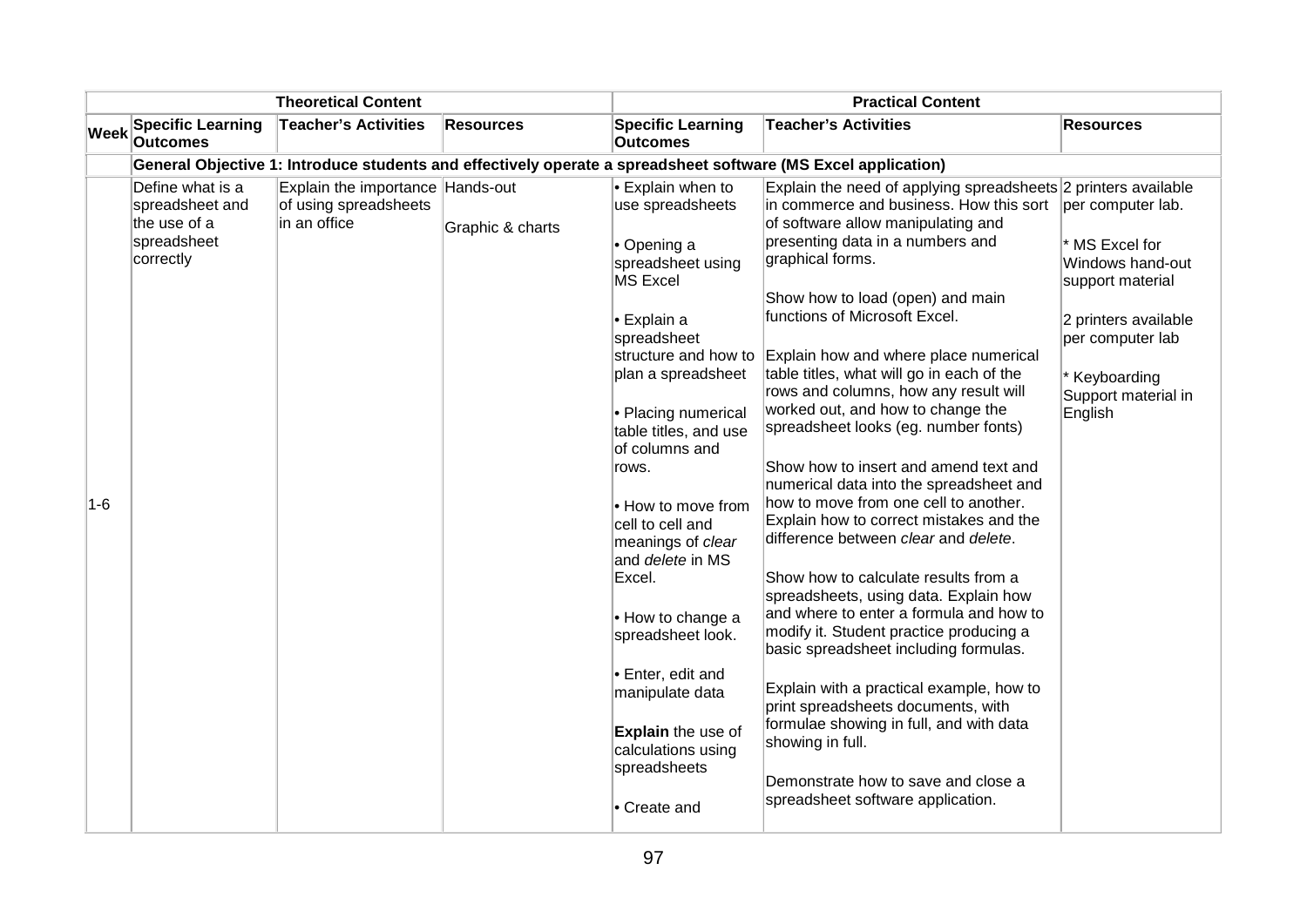|      |                                             | <b>Theoretical Content</b>  |           |                                                                              | <b>Practical Content</b>                                                                                                                                            |                  |
|------|---------------------------------------------|-----------------------------|-----------|------------------------------------------------------------------------------|---------------------------------------------------------------------------------------------------------------------------------------------------------------------|------------------|
| Week | <b>Specific Learning</b><br><b>Outcomes</b> | <b>Teacher's Activities</b> | Resources | <b>Specific Learning</b><br><b>Outcomes</b>                                  | <b>Teacher's Activities</b>                                                                                                                                         | <b>Resources</b> |
|      |                                             |                             |           | and use common<br>functions                                                  | arithmetical formulae Check on student's typing technique and<br>speed improvements when typing<br>numbers and symbols. Practice with real<br>data.                 |                  |
|      |                                             |                             |           | • Know how to<br>replicate formulae<br>(fill)                                | Explain the importance of charts and<br>graphs presentations. Show what<br>programs ca be used to produce charts                                                    |                  |
|      |                                             |                             |           | • Use common<br>numerical formatting<br>and alignments                       | and graphs. Explain how to produce a<br>simple chart and graph using Microsoft<br>Excel function: how to enter data and<br>editing data; change the appearance of a |                  |
|      |                                             |                             |           | • How any<br>calculation result will<br>worked out, and do<br>recalculations | chart or graph, and print the chart or graph<br>to an appropriate standard of<br>presentation.                                                                      |                  |
|      |                                             |                             |           | • Link live data from<br>one spreadsheet to<br>another                       |                                                                                                                                                                     |                  |
|      |                                             |                             |           | • Use spreadsheets<br>to solve problems<br>and project results               |                                                                                                                                                                     |                  |
|      |                                             |                             |           | • Manage and print<br>spreadsheets<br>documents                              |                                                                                                                                                                     |                  |
|      |                                             |                             |           | Use of typing<br>techniques to speed<br>when typing<br>numbers:              |                                                                                                                                                                     |                  |
|      |                                             |                             |           | • Typing numbers<br>using correct                                            |                                                                                                                                                                     |                  |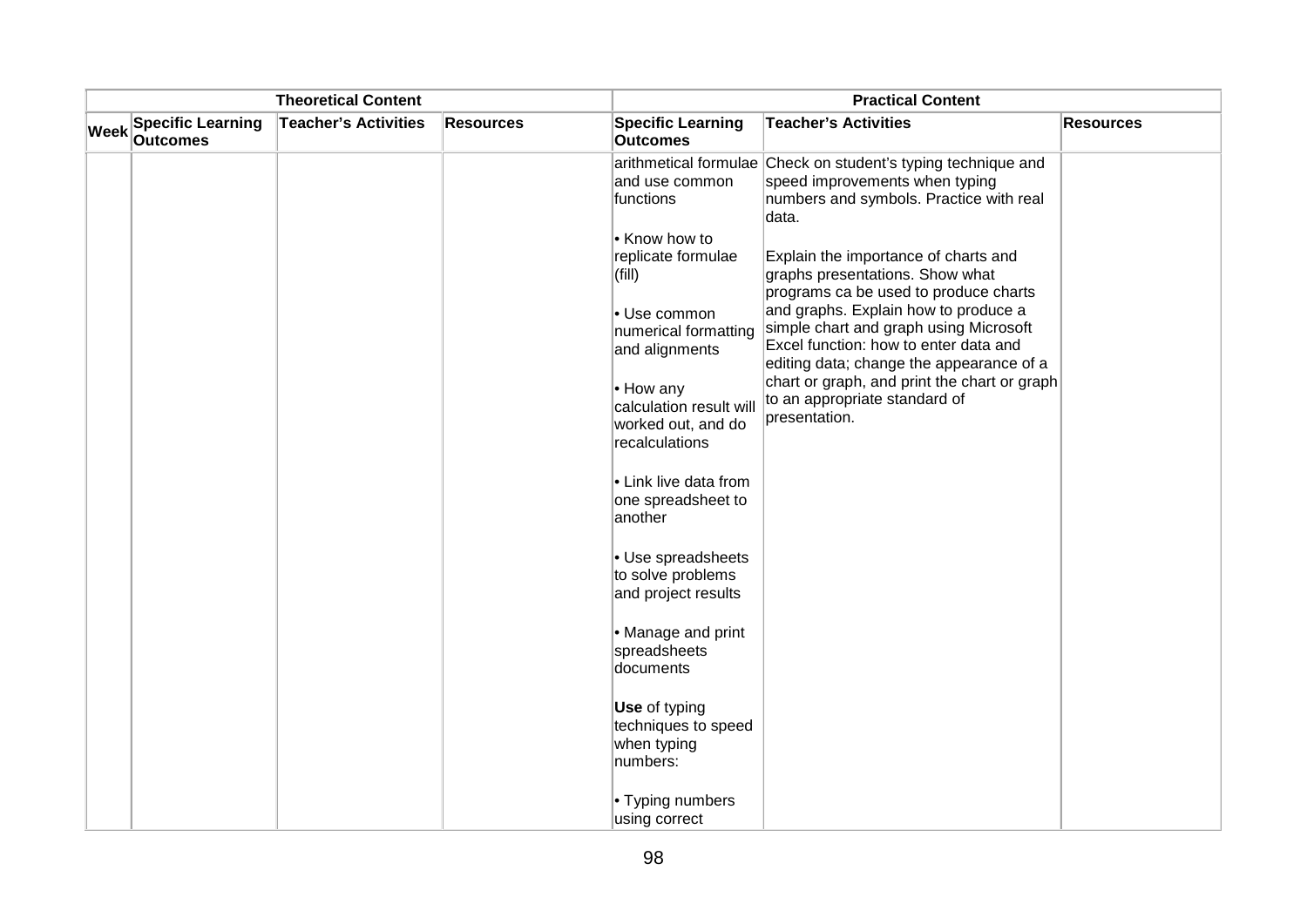| <b>Theoretical Content</b> |                               |                             |                  | <b>Practical Content</b>                                                           |                             |                  |  |
|----------------------------|-------------------------------|-----------------------------|------------------|------------------------------------------------------------------------------------|-----------------------------|------------------|--|
| <b>Week</b>                | Specific Learning<br>Outcomes | <b>Teacher's Activities</b> | <b>Resources</b> | <b>Specific Learning</b><br><b>Outcomes</b>                                        | <b>Teacher's Activities</b> | <b>Resources</b> |  |
|                            |                               |                             |                  | techniques in<br>touching a key                                                    |                             |                  |  |
|                            |                               |                             |                  | • Apply typing<br>techniques when<br>typing symbols                                |                             |                  |  |
|                            |                               |                             |                  | Show the benefits of<br>using pie charts, line<br>graphs and<br>bar/column charts: |                             |                  |  |
|                            |                               |                             |                  | • Importance of chart<br>and graphs in<br>document<br>presentations                |                             |                  |  |
|                            |                               |                             |                  | • Use of MS Excel<br>for creating chart<br>and graphics                            |                             |                  |  |
|                            |                               |                             |                  | · Select/enter<br>heading and axes<br>titles                                       |                             |                  |  |
|                            |                               |                             |                  | $\bullet$ Formatting axis and<br>labels                                            |                             |                  |  |
|                            |                               |                             |                  | Set numerical<br>parameters and<br>format data use<br>legend when<br>appropriate   |                             |                  |  |
|                            |                               |                             |                  | Enter, edit and                                                                    |                             |                  |  |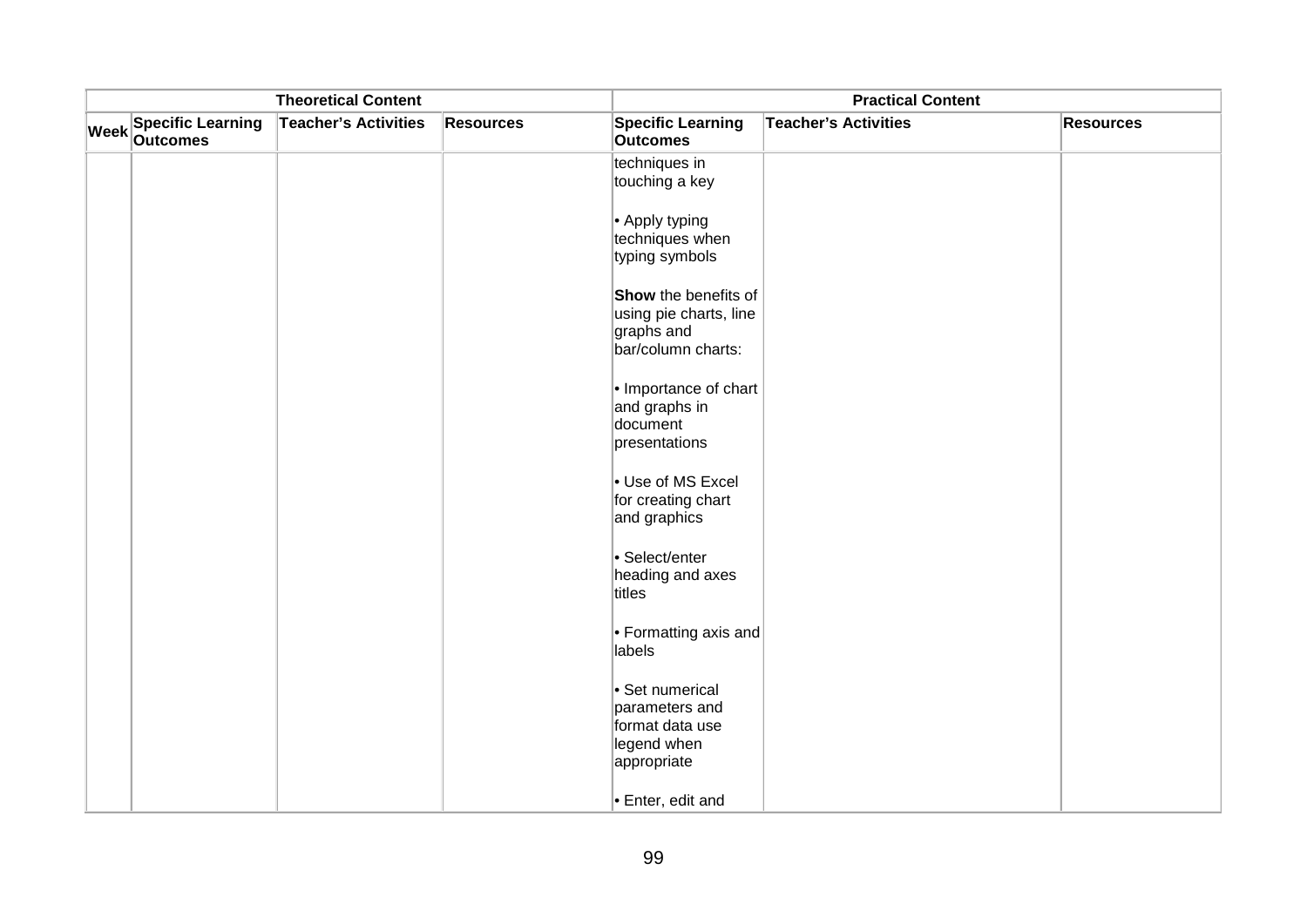|          | <b>Theoretical Content</b>                  |                             |                                                                                  | <b>Practical Content</b>                                                                                  |                                                                                                                                                                                                                                                                                          |                                                                                                                                                      |  |
|----------|---------------------------------------------|-----------------------------|----------------------------------------------------------------------------------|-----------------------------------------------------------------------------------------------------------|------------------------------------------------------------------------------------------------------------------------------------------------------------------------------------------------------------------------------------------------------------------------------------------|------------------------------------------------------------------------------------------------------------------------------------------------------|--|
| Week     | <b>Specific Learning</b><br><b>Outcomes</b> | <b>Teacher's Activities</b> | <b>Resources</b>                                                                 | <b>Specific Learning</b><br><b>Outcomes</b>                                                               | <b>Teacher's Activities</b>                                                                                                                                                                                                                                                              | <b>Resources</b>                                                                                                                                     |  |
|          |                                             |                             |                                                                                  | change data                                                                                               |                                                                                                                                                                                                                                                                                          |                                                                                                                                                      |  |
|          |                                             |                             |                                                                                  | • Design and modify<br>appearance of chart<br>and graphs                                                  |                                                                                                                                                                                                                                                                                          |                                                                                                                                                      |  |
|          |                                             |                             |                                                                                  | Save and print<br>charts and graphs                                                                       |                                                                                                                                                                                                                                                                                          |                                                                                                                                                      |  |
|          |                                             |                             | General Objective 2: Know how to work visual aids presentations using a computer |                                                                                                           |                                                                                                                                                                                                                                                                                          |                                                                                                                                                      |  |
|          |                                             |                             |                                                                                  | <b>Emphasise the</b><br>impact of visual<br>presentations in an<br>office:<br>Using interactive<br>boards | Explain the impact of visual presentations<br>in the audience. Show some examples<br>using different resources such as:<br>interactive board, overhead projector,<br>slide projector, video, and computer-<br>based electronic presentations (MS Power electronic<br>Point for windows). | Computer Lab<br>Whiteboards,<br>interactive boards,<br>overhead projectors,<br>slide projectors, video,<br>presentation software<br>(MS Power Point) |  |
|          |                                             |                             |                                                                                  | • Overhead projector                                                                                      | Explain how to select an appropriate<br>visual aid in presentations, and how to                                                                                                                                                                                                          | 2 printers available                                                                                                                                 |  |
|          |                                             |                             |                                                                                  | • Slide projector                                                                                         | make an appropriate impact on the<br>audience. Explain and student practice of                                                                                                                                                                                                           | per computer lab                                                                                                                                     |  |
| $7 - 12$ |                                             |                             |                                                                                  | • Video                                                                                                   | the preparation process (equipment<br>availability, room, information to be<br>delivered and type of audience                                                                                                                                                                            |                                                                                                                                                      |  |
|          |                                             |                             |                                                                                  | • Electronic<br>presentation (MS<br>Power Point)                                                          | addressed). Advantages and<br>disadvantages of each one.                                                                                                                                                                                                                                 |                                                                                                                                                      |  |
|          |                                             |                             |                                                                                  | <b>Explain</b> how to<br>prepare and use<br>visual aids:<br>visual aid is required                        | Explain the importance and main<br>applications of presentation computer<br>applications such as MS Power Point for<br>Windows. Explain the impact of computer<br>based visual presentations in the<br>$\bullet$ Understand when a audience. Show some examples.                         |                                                                                                                                                      |  |
|          |                                             |                             |                                                                                  | • Preparation                                                                                             | Explain the differences between slides                                                                                                                                                                                                                                                   |                                                                                                                                                      |  |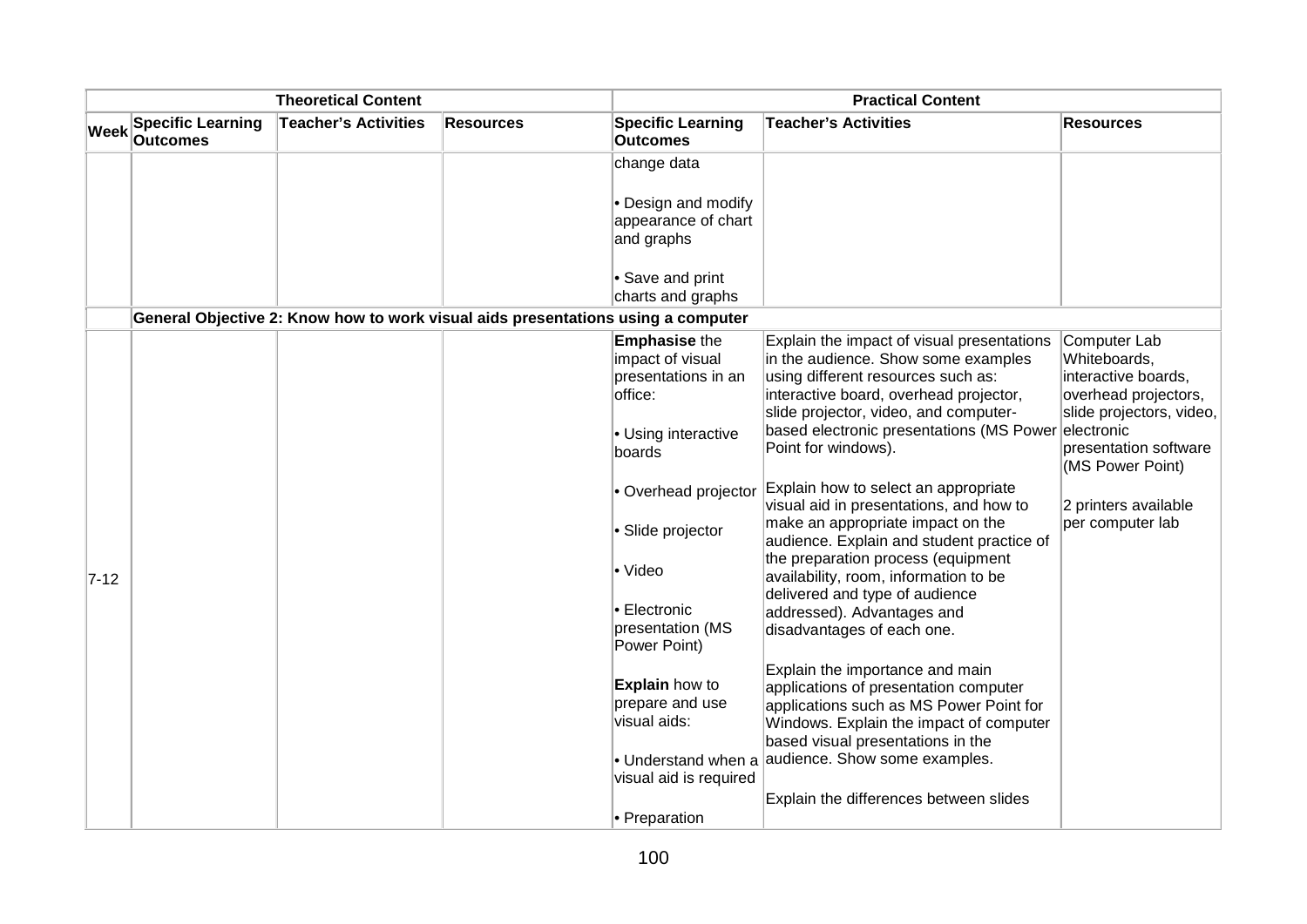| <b>Theoretical Content</b> |                                             |                             |                  | <b>Practical Content</b>                                |                                                                                                                                                                                                                                     |                  |  |
|----------------------------|---------------------------------------------|-----------------------------|------------------|---------------------------------------------------------|-------------------------------------------------------------------------------------------------------------------------------------------------------------------------------------------------------------------------------------|------------------|--|
| <b>Week</b>                | <b>Specific Learning</b><br><b>Outcomes</b> | <b>Teacher's Activities</b> | <b>Resources</b> | <b>Specific Learning</b><br><b>Outcomes</b>             | <b>Teacher's Activities</b>                                                                                                                                                                                                         | <b>Resources</b> |  |
|                            |                                             |                             |                  | process                                                 | and dynamic power point presentations.                                                                                                                                                                                              |                  |  |
|                            |                                             |                             |                  | • Making an<br>the audience<br>• Technical              | Load the software and show its main<br>appropriate impact to functions: templates available, creating<br>new templates, how to type and change<br>letter appearances (sizes, fonts, colours)<br>and presentation behaviours (fading |                  |  |
|                            |                                             |                             |                  | requirements                                            | in/out, animation and sound).                                                                                                                                                                                                       |                  |  |
|                            |                                             |                             |                  | • Advantages and<br>disadvantages of<br>each visual aid | Check on student's typing technique and<br>speed improvements.                                                                                                                                                                      |                  |  |
|                            |                                             |                             |                  | • Need of visual<br>computer<br>presentation aid.       | Explain how to add clip-arts, pictures and<br>graphs in a power point presentation.<br>Show how to organise and run a<br>presentation. Practice with students with<br>some examples.                                                |                  |  |
|                            |                                             |                             |                  | How to use MS<br><b>Power Point main</b><br>windows     | Show and practice in how to save and<br>close a presentation.                                                                                                                                                                       |                  |  |
|                            |                                             |                             |                  | • Creating OHP<br>slides                                |                                                                                                                                                                                                                                     |                  |  |
|                            |                                             |                             |                  | • Set up a slide<br>layout                              |                                                                                                                                                                                                                                     |                  |  |
|                            |                                             |                             |                  | • Maximum words<br>per slide                            |                                                                                                                                                                                                                                     |                  |  |
|                            |                                             |                             |                  | • Select font and<br>background                         |                                                                                                                                                                                                                                     |                  |  |
|                            |                                             |                             |                  | • Enter text and learn<br>how to add clip-arts,         |                                                                                                                                                                                                                                     |                  |  |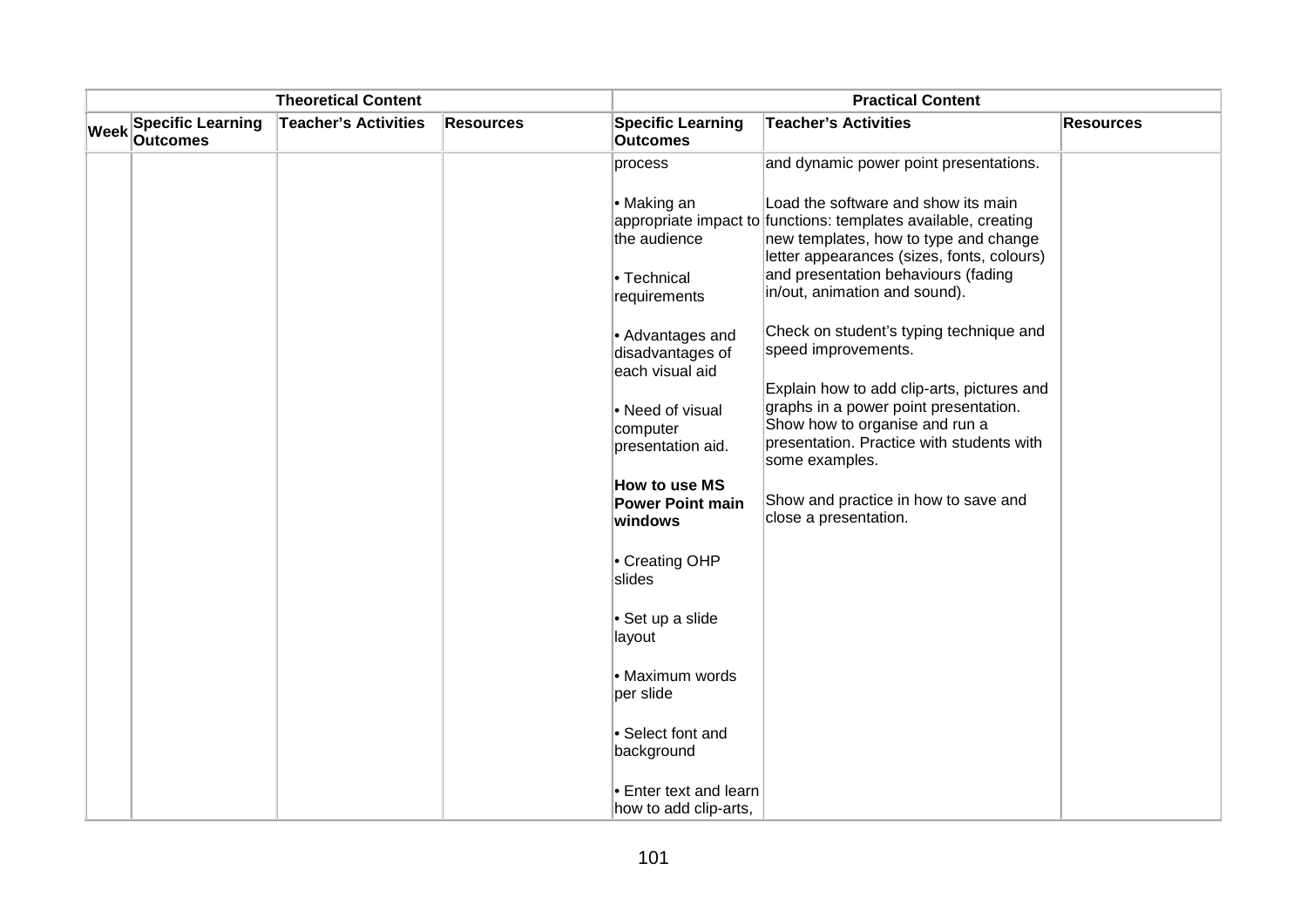|           | <b>Theoretical Content</b>                                             |                                                                        |                                                                             | <b>Practical Content</b>                                                                                                                         |                                                                                                                                                                                                                                                                                                                                      |                                                                         |  |
|-----------|------------------------------------------------------------------------|------------------------------------------------------------------------|-----------------------------------------------------------------------------|--------------------------------------------------------------------------------------------------------------------------------------------------|--------------------------------------------------------------------------------------------------------------------------------------------------------------------------------------------------------------------------------------------------------------------------------------------------------------------------------------|-------------------------------------------------------------------------|--|
| Week      | <b>Specific Learning</b><br>Outcomes                                   | <b>Teacher's Activities</b>                                            | <b>Resources</b>                                                            | <b>Specific Learning</b><br><b>Outcomes</b>                                                                                                      | <b>Teacher's Activities</b>                                                                                                                                                                                                                                                                                                          | <b>Resources</b>                                                        |  |
|           |                                                                        |                                                                        |                                                                             | pictures and bullets                                                                                                                             |                                                                                                                                                                                                                                                                                                                                      |                                                                         |  |
|           |                                                                        |                                                                        |                                                                             | · Slides shows in a<br>computer                                                                                                                  |                                                                                                                                                                                                                                                                                                                                      |                                                                         |  |
|           |                                                                        |                                                                        |                                                                             | • Use of techniques<br>such as fading-<br>in/out, animation and<br>sound                                                                         |                                                                                                                                                                                                                                                                                                                                      |                                                                         |  |
|           |                                                                        |                                                                        |                                                                             | • Use of speaker<br>notes and<br>Ithumbnails                                                                                                     |                                                                                                                                                                                                                                                                                                                                      |                                                                         |  |
|           |                                                                        |                                                                        |                                                                             | • Saving and printing<br>lwork                                                                                                                   |                                                                                                                                                                                                                                                                                                                                      |                                                                         |  |
|           |                                                                        |                                                                        |                                                                             |                                                                                                                                                  | General Objective 3: Understand the use and impact of basic computer-based communication technologies in a working environment                                                                                                                                                                                                       |                                                                         |  |
|           | Define the<br>importance of online communications<br>communications in | Explain the key online<br>available in competitive Statistic tables on | Hand-outs                                                                   | Define what is an<br>online electronic<br>communication aid                                                                                      | Explain the meaning of online and offline<br>information technologies.                                                                                                                                                                                                                                                               | 1-2 Computers per<br>students                                           |  |
|           | a modern office                                                        | business: Internet and<br>Emails facilities.                           | Online communication<br>availability in                                     | and resources:                                                                                                                                   | Explain and show what is an email, how it Access to the Internet<br>works and why use email.                                                                                                                                                                                                                                         |                                                                         |  |
| $13 - 14$ |                                                                        |                                                                        | Developing and<br>developed countries<br>(emphasis in African<br>countries) | • Online and offline<br>computer<br>communications<br>• Use of Electronic<br>mail (Email)<br>· Identify and use an<br>Email browsing<br>software | Show how to create your own email<br>address (using a public service provider<br>such as Yahoo, AltaVista or Hotmail). The<br>importance of the username and the<br>password. Meaning of the email address.<br>Finding people's email addresses. Using<br>the electronic address book facility.<br>Show how to compose (write) email | Microsoft Outlook<br>application MS<br>Outlook application<br>hand-outs |  |
|           |                                                                        |                                                                        |                                                                             | l• Create an Email                                                                                                                               | messages. Check on student's typing                                                                                                                                                                                                                                                                                                  |                                                                         |  |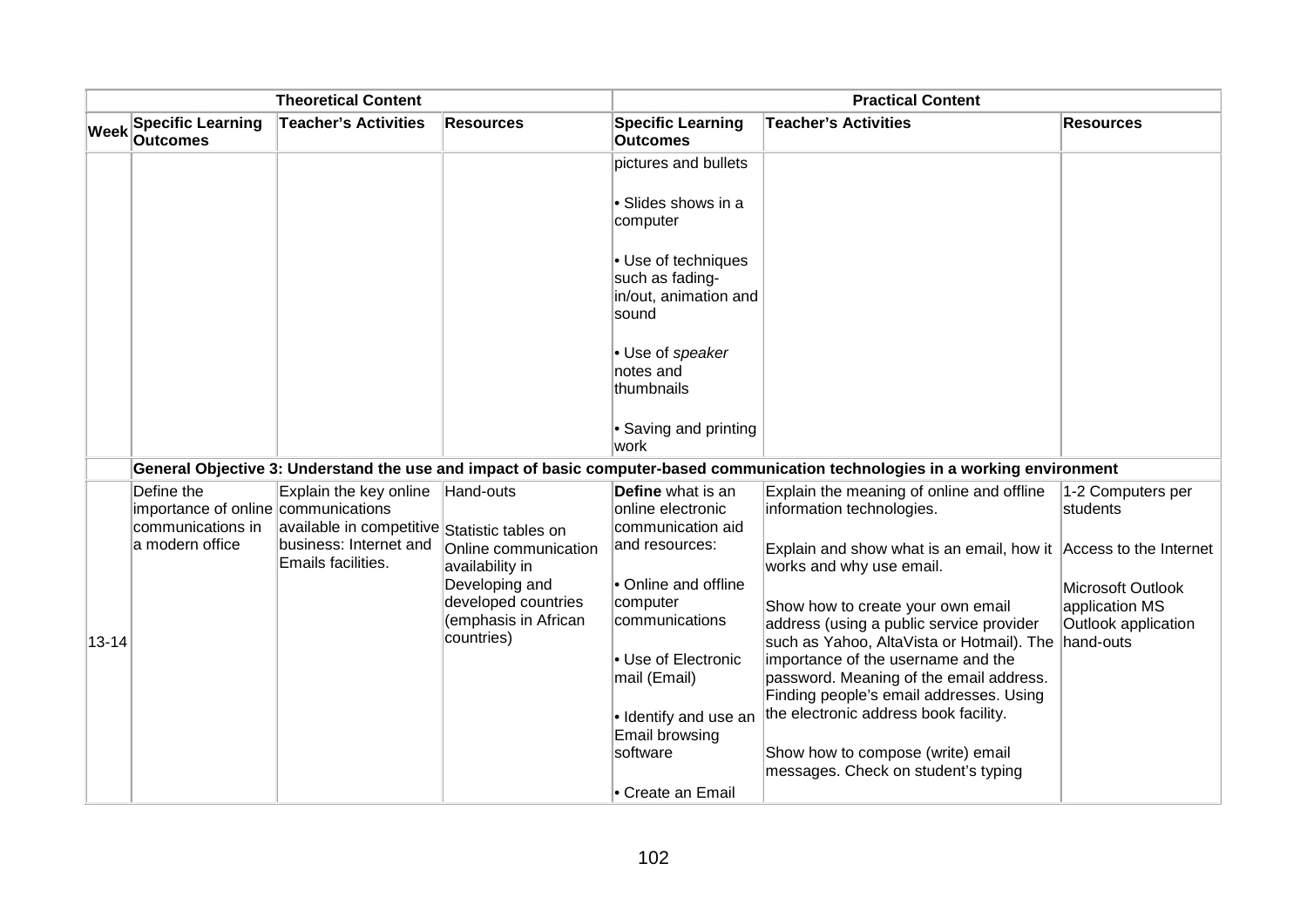| <b>Theoretical Content</b> |                                            |                             |                  |                                                                    | <b>Practical Content</b> |                  |  |  |
|----------------------------|--------------------------------------------|-----------------------------|------------------|--------------------------------------------------------------------|--------------------------|------------------|--|--|
|                            | <b>Week Specific Learning</b><br>∣Outcomes | <b>Teacher's Activities</b> | <b>Resources</b> | <b>Specific Learning</b><br><b>Outcomes</b>                        | Teacher's Activities     | <b>Resources</b> |  |  |
|                            |                                            |                             |                  | address                                                            |                          |                  |  |  |
|                            |                                            |                             |                  | • Value of username<br>and passwords                               |                          |                  |  |  |
|                            |                                            |                             |                  | • Compose, reply<br>and send emails                                |                          |                  |  |  |
|                            |                                            |                             |                  | <b>E</b> Email netiquettes                                         |                          |                  |  |  |
|                            |                                            |                             |                  | • Access attached<br>file, and attach file to<br>and Email message |                          |                  |  |  |

| <b>ASSESSMENT CRITERIA</b> |      |     |                                                                        |  |  |  |  |
|----------------------------|------|-----|------------------------------------------------------------------------|--|--|--|--|
|                            |      |     | Coursework Course test Practical Other (Examination/project/portfolio) |  |  |  |  |
| %25                        | % 25 | %50 |                                                                        |  |  |  |  |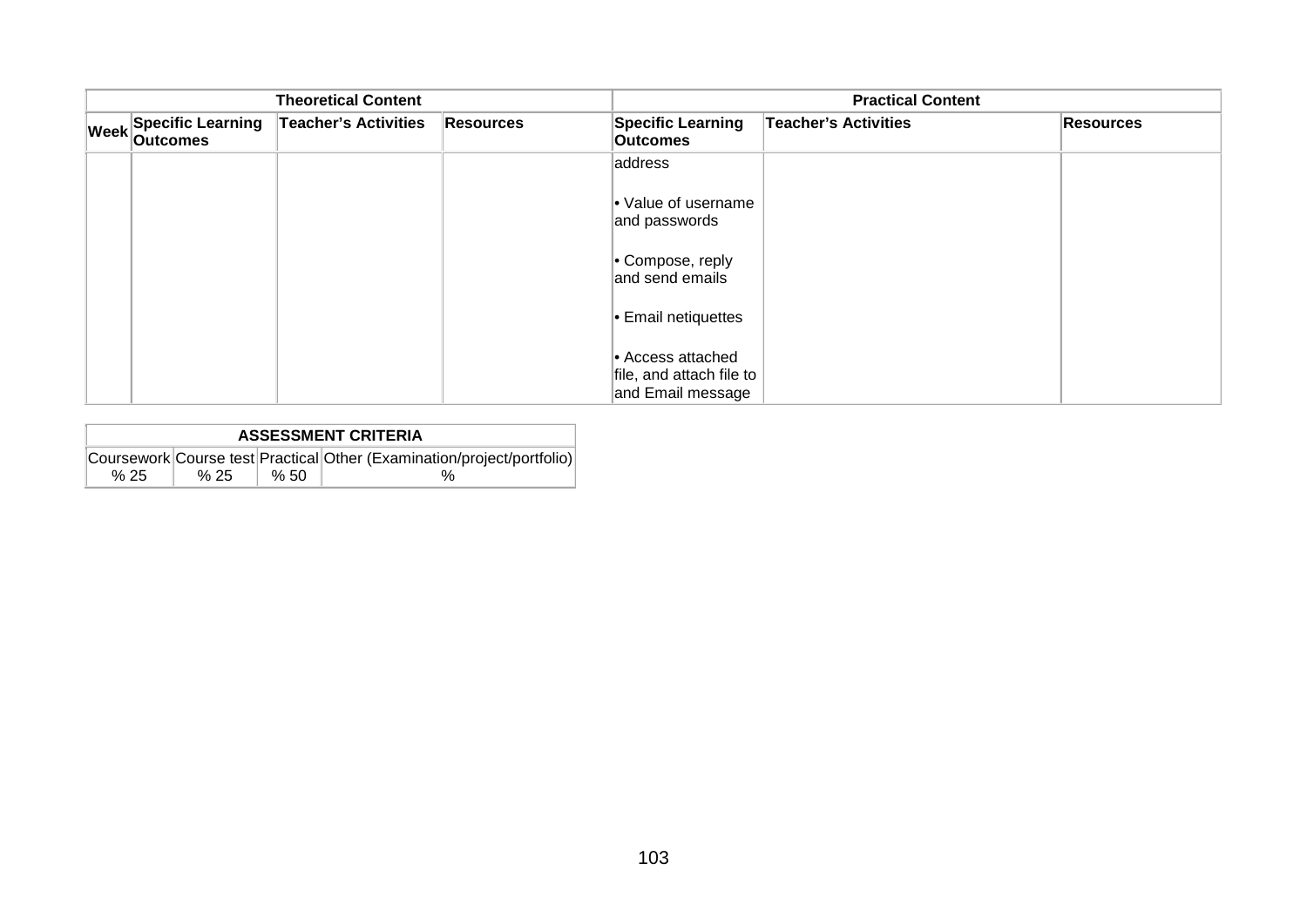#### **SEMESTER 3**

#### **Course: Taxation I**

| <b>PROGRAMME: NATIONAL DIPLOMA IN ACCOUNTANCY</b>                                                                                                                                                                                                                                                                                                                                                                                                                                                                                                                                                                                                                                          |                |                                   |                                          |  |  |  |  |
|--------------------------------------------------------------------------------------------------------------------------------------------------------------------------------------------------------------------------------------------------------------------------------------------------------------------------------------------------------------------------------------------------------------------------------------------------------------------------------------------------------------------------------------------------------------------------------------------------------------------------------------------------------------------------------------------|----------------|-----------------------------------|------------------------------------------|--|--|--|--|
| ∣Course: TAXATION I                                                                                                                                                                                                                                                                                                                                                                                                                                                                                                                                                                                                                                                                        | Code: ACC 214  | <b>Credit Hours:</b>              | 45 hours 3.0                             |  |  |  |  |
| Semester: THIRD SEMESTER                                                                                                                                                                                                                                                                                                                                                                                                                                                                                                                                                                                                                                                                   | Pre-requisite: | Theoretical:<br><b>Practical:</b> | 1 hours/week - 33%<br>2 hours/week - 67% |  |  |  |  |
|                                                                                                                                                                                                                                                                                                                                                                                                                                                                                                                                                                                                                                                                                            |                |                                   |                                          |  |  |  |  |
| Goal: This course is designed to expose students to the principles and practice of the Nigerian Tax System.<br><b>IGENERAL OBJECTIVES:</b><br>On completion of this module the students should be able to:<br>1.0 Understand the general principles of taxation.<br>2.0 Know the administrative machinery and Income tax regulations in Nigeria.<br>3.0 Understand the Determination of Residence.<br>4.0 Know the Personal reliefs and allowances.<br>5.0 Know the sources of Income and those exempted from tax.<br>6.0 Know allowable and disallowable deductions and how to compute adjust income.<br>7.0 Know basis of Assessment.<br>8.0 Know commencement and cessation provisions. |                |                                   |                                          |  |  |  |  |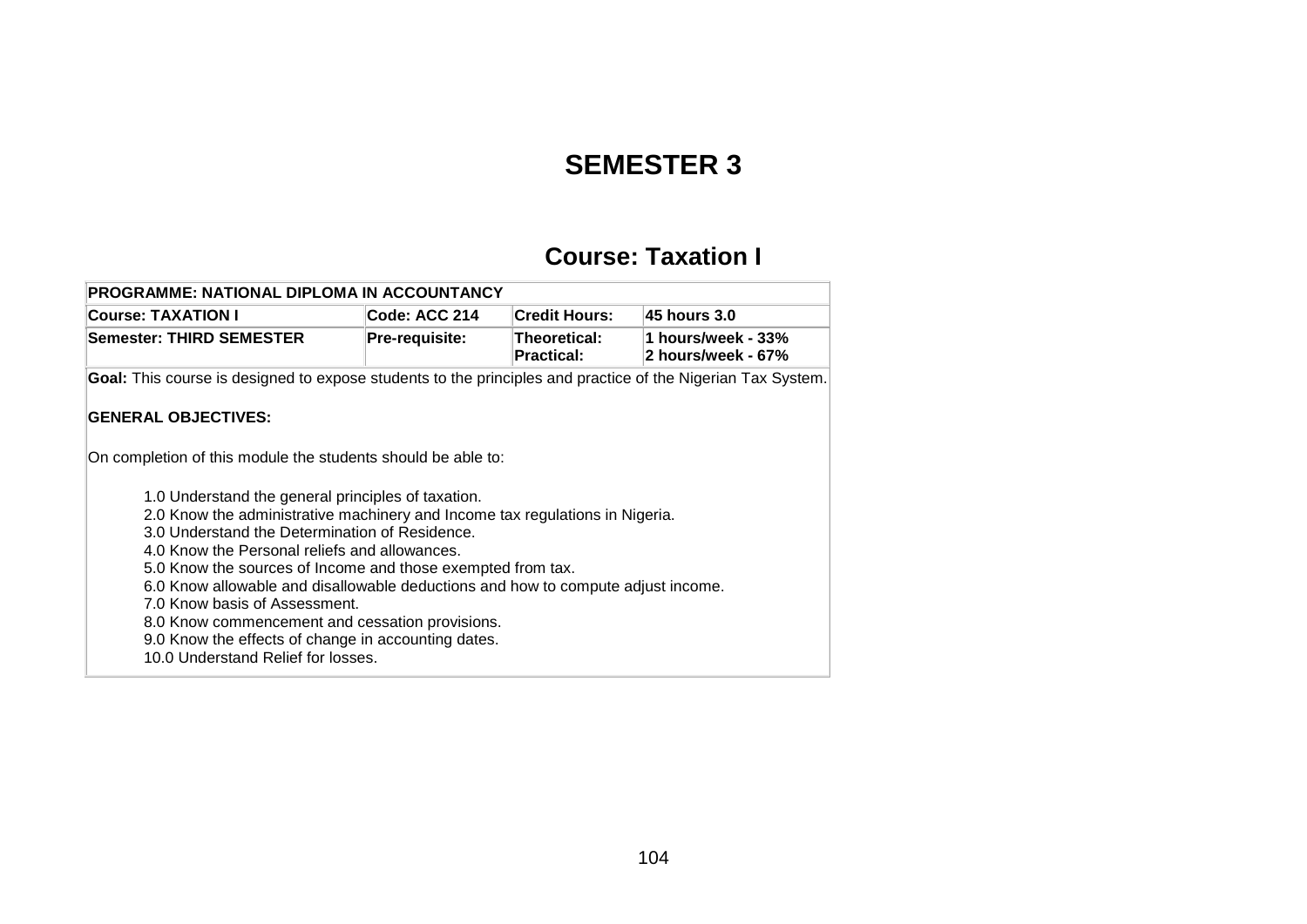| <b>Theoretical Content</b> |                                                                                                                                                                 |                                                                                                                                                  | <b>Practical Content</b> |                                                                                                                                                                           |                                                                                                      |                                                               |  |  |
|----------------------------|-----------------------------------------------------------------------------------------------------------------------------------------------------------------|--------------------------------------------------------------------------------------------------------------------------------------------------|--------------------------|---------------------------------------------------------------------------------------------------------------------------------------------------------------------------|------------------------------------------------------------------------------------------------------|---------------------------------------------------------------|--|--|
| <b>Week</b>                | <b>Specific Learning</b><br><b>Outcomes</b>                                                                                                                     | <b>Teacher's Activities</b>                                                                                                                      | <b>Resources</b>         | <b>Specific Learning Outcomes</b>                                                                                                                                         | <b>Teacher's Activities</b>                                                                          | <b>Resources</b>                                              |  |  |
|                            | General Objective 1: Understand the general principles of taxation.                                                                                             |                                                                                                                                                  |                          |                                                                                                                                                                           |                                                                                                      |                                                               |  |  |
| ∣1                         | 1.1 State the basic<br>principles of taxation.<br>1.2 Explain the nature of<br>taxation.<br>1.3 State the purpose of<br>taxation.<br>1.4 Describe the canons on | (i) Explain the general<br>principle of taxation and<br>state the purposes.<br>(ii) Explain special terms<br>relating to personal<br>income Tax. | Overhead<br>Projector    | 1. Demonstrate their<br>understanding of the canons<br>and principles of Taxation.                                                                                        | Ask the students to write the<br>general principles of Taxation.                                     | <b>CITN</b><br>Publications<br><b>FIRS/SIRS</b><br>Circulars. |  |  |
|                            | which tax law is based.<br>1.5 Define the relevant<br>terminologies in relation to<br>personal income tax.                                                      |                                                                                                                                                  |                          |                                                                                                                                                                           |                                                                                                      |                                                               |  |  |
|                            | General Objective 2: Know the administrative machinery and Income tax regulations in Nigeria.                                                                   |                                                                                                                                                  |                          |                                                                                                                                                                           |                                                                                                      |                                                               |  |  |
| $2-3$                      | 2.1 State the administrative $\ $ (i) Explain and draw the<br>structure of the Nigeria<br>income tax system.                                                    | structure of Nigerian tax<br>system.                                                                                                             | Overhead<br>Projector    | 1. Demonstrate their<br>understanding of the<br>administrative structure of the<br>Nigeria tax system.<br>2. Prepare a schedule of<br>taxable and non-taxable<br>incomes. | Lead the students to list the<br>income subject to Nigeria tax.<br>List the composition of the Joint | <b>PITA</b><br>Charts.<br>Circulars.<br>Word processor        |  |  |
|                            | 2.2 State the procedure for<br>the Nigerian personal<br>income tax assessment.                                                                                  | (ii) Explain Joint Tax<br>Board and State Internal<br>Revenue Service.                                                                           |                          |                                                                                                                                                                           | tax Board and State Board of<br>Internal Revenue.<br>Ask the students to state the                   |                                                               |  |  |
|                            | 2.3 State the persons who<br>are the subject of Nigerian<br>lincome tax laws.                                                                                   | (iii) Highlight the group of<br>taxable and non taxable<br>individuals.                                                                          |                          |                                                                                                                                                                           | role of relevant professional<br>bodies in the development of<br>taxation in Nigeria.                |                                                               |  |  |
|                            | 2.4 State the persons who<br>may be exempled from<br>Nigerian income tax laws.                                                                                  |                                                                                                                                                  |                          |                                                                                                                                                                           | All above produced using a<br>word processed short report                                            |                                                               |  |  |
|                            | 2.5 Explain the role of                                                                                                                                         |                                                                                                                                                  |                          |                                                                                                                                                                           |                                                                                                      |                                                               |  |  |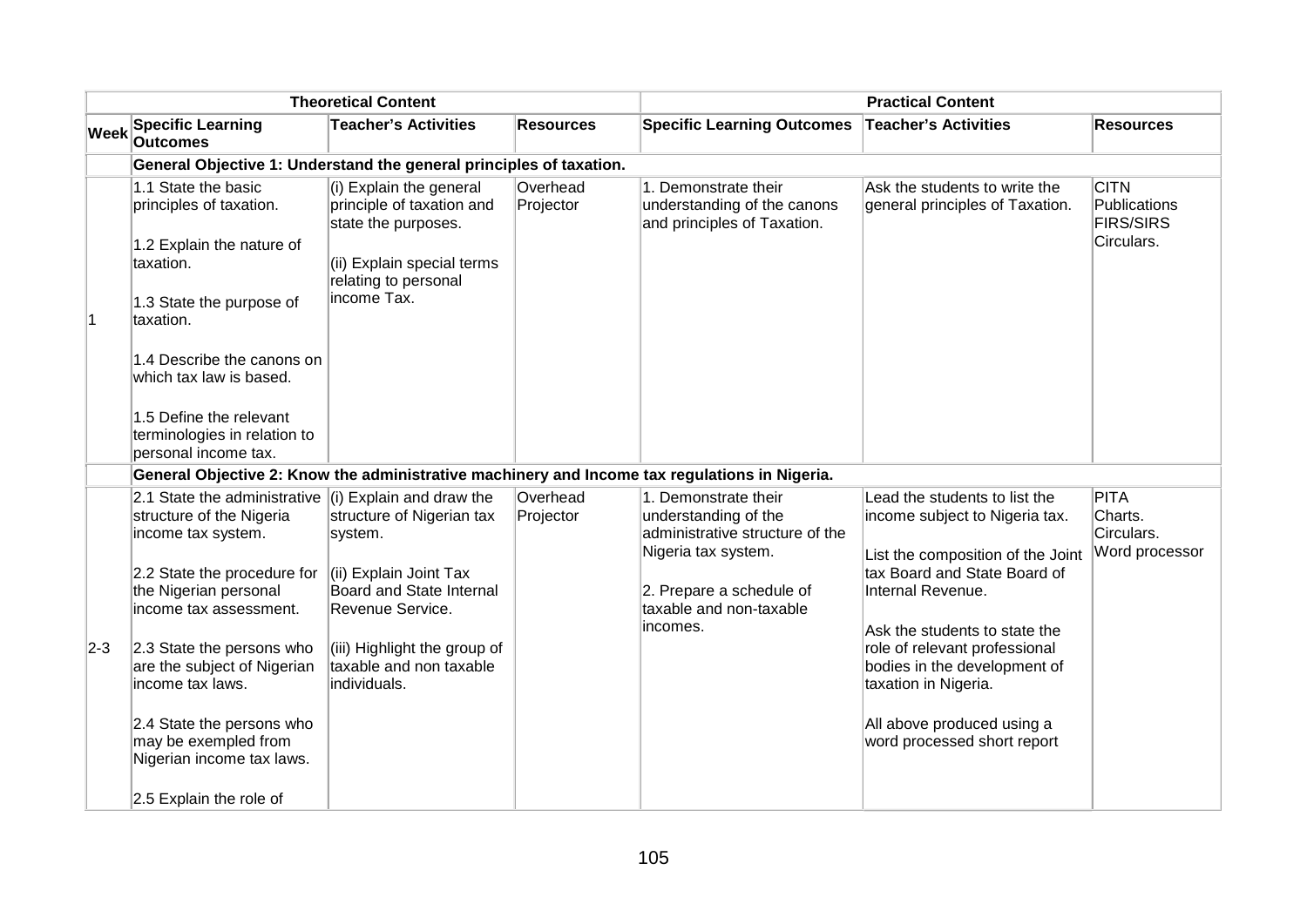| <b>Theoretical Content</b> |                                                                                                                                                                                                                                                                                                                                                            |                                                                                                                                                                            |                       | <b>Practical Content</b>                                    |                                                                                                                                              |                                              |  |  |  |
|----------------------------|------------------------------------------------------------------------------------------------------------------------------------------------------------------------------------------------------------------------------------------------------------------------------------------------------------------------------------------------------------|----------------------------------------------------------------------------------------------------------------------------------------------------------------------------|-----------------------|-------------------------------------------------------------|----------------------------------------------------------------------------------------------------------------------------------------------|----------------------------------------------|--|--|--|
| <b>Week</b>                | <b>Specific Learning</b><br><b>Outcomes</b>                                                                                                                                                                                                                                                                                                                | <b>Teacher's Activities</b>                                                                                                                                                | <b>Resources</b>      | <b>Specific Learning Outcomes</b>                           | <b>Teacher's Activities</b>                                                                                                                  | <b>Resources</b>                             |  |  |  |
|                            | professional.                                                                                                                                                                                                                                                                                                                                              |                                                                                                                                                                            |                       |                                                             |                                                                                                                                              |                                              |  |  |  |
|                            | 2.6 Explain tax<br>administration in Nigeria.                                                                                                                                                                                                                                                                                                              |                                                                                                                                                                            |                       |                                                             |                                                                                                                                              |                                              |  |  |  |
|                            | 2.7 Explain the role of CITN<br>in the development of<br>taxation in Nigeria.                                                                                                                                                                                                                                                                              |                                                                                                                                                                            |                       |                                                             |                                                                                                                                              |                                              |  |  |  |
|                            | General Objective 3: Understand the Determination of Residence.                                                                                                                                                                                                                                                                                            |                                                                                                                                                                            |                       |                                                             |                                                                                                                                              |                                              |  |  |  |
| 4                          | 3.1 Explain the meaning of<br>residence.<br>3.2 Define residence as it<br>relates to earned income,<br>unearned income, Nigerian<br>employment and Nigerian<br>pension.<br>3.3 Explain principal place<br>of residence of individual<br>with two or more places of<br>residence.<br>3.4 Highlight objection and<br>appeal regarding place of<br>residence. | $\left  \right $ (i) Explain the importance<br>of residence in personal<br>income tax.<br>(ii) Explain the<br>determination of<br>residence of an Individual<br>tax payer. | Overhead<br>Projector | 1. Determine place of<br>residence for tax purposes.        | Lead the students in<br>determining place of residence.<br>Review in groups some decided<br>cases of appeal regarding place<br>of residence. | Tax cases.                                   |  |  |  |
|                            | General Objective 4: Know the Personal reliefs and allowances.                                                                                                                                                                                                                                                                                             |                                                                                                                                                                            |                       |                                                             |                                                                                                                                              |                                              |  |  |  |
|                            | 4.1 State the reliefs and<br>allowances available to an<br>individual tax payer.                                                                                                                                                                                                                                                                           | (i) Explain the various<br>reliefs and allowances<br>available to individuals.                                                                                             | Overhead<br>Projector | 1. Classify taxable Income and<br>Income exempted from tax. | Ask the students, in groups, to<br>identify sources of Income for<br>tax purposes.                                                           | <b>PITA</b><br>Circulars from<br><b>SIRS</b> |  |  |  |
| 5                          | 4.2 State the reliefs as<br>regulated by the Personal<br>Income Tax Act 1993.                                                                                                                                                                                                                                                                              | (ii) Explain and discuss<br>the conditions attached to<br>such reliefs and<br>allowances.                                                                                  |                       |                                                             | Lead the students to distinguish<br>taxable and non-taxable<br>Income.                                                                       | Word processor.                              |  |  |  |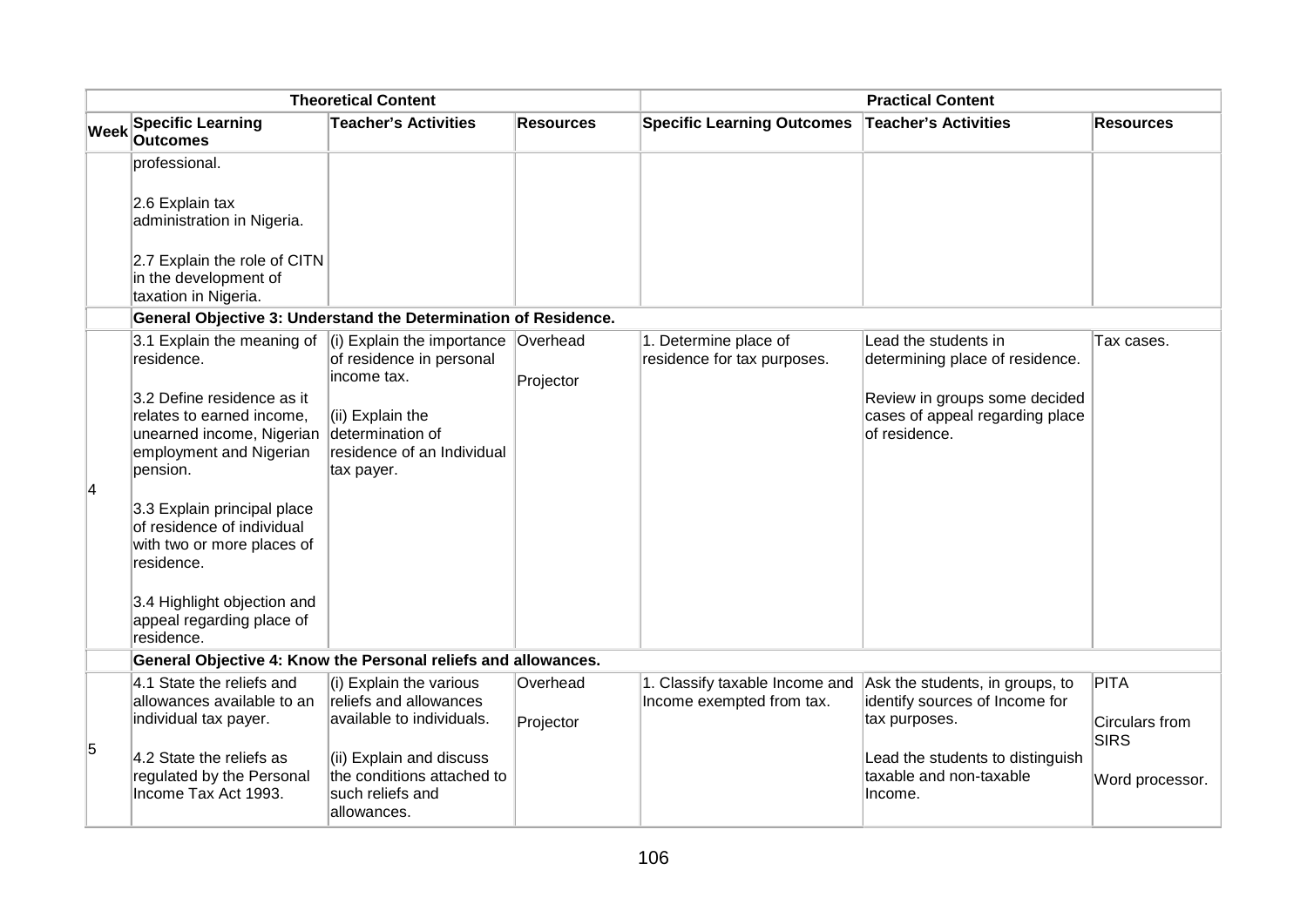| <b>Theoretical Content</b> |                                                                                                                                                                                                                                                                                               |                                                                                                                                                                |                                                                    |                                                                                                                                            | <b>Practical Content</b>                                                                                                                                                                                  |                                                                             |
|----------------------------|-----------------------------------------------------------------------------------------------------------------------------------------------------------------------------------------------------------------------------------------------------------------------------------------------|----------------------------------------------------------------------------------------------------------------------------------------------------------------|--------------------------------------------------------------------|--------------------------------------------------------------------------------------------------------------------------------------------|-----------------------------------------------------------------------------------------------------------------------------------------------------------------------------------------------------------|-----------------------------------------------------------------------------|
| Week                       | <b>Specific Learning</b><br><b>Outcomes</b>                                                                                                                                                                                                                                                   | <b>Teacher's Activities</b>                                                                                                                                    | <b>Resources</b>                                                   | <b>Specific Learning Outcomes</b>                                                                                                          | Teacher's Activities                                                                                                                                                                                      | <b>Resources</b>                                                            |
|                            | 4.3 State the conditions for<br>the grant of the reliefs and<br>allowances.                                                                                                                                                                                                                   |                                                                                                                                                                |                                                                    |                                                                                                                                            |                                                                                                                                                                                                           |                                                                             |
|                            | General Objective 5: Know the sources of Income and those exempted from tax.                                                                                                                                                                                                                  |                                                                                                                                                                |                                                                    |                                                                                                                                            |                                                                                                                                                                                                           |                                                                             |
|                            | 5.1 Explain the various<br>sources of income.                                                                                                                                                                                                                                                 | (i) Explain the sources of<br>income to an individual<br>tax payer.                                                                                            | Overhead<br>Projector                                              | 1. Differentiate between<br>allowable deductions and<br>disallowable deductions.                                                           | Assist the class to identify<br>allowable and disallowable<br>deductions.                                                                                                                                 | Flipcharts.<br>Transpa-rencies.                                             |
| 6                          | 5.2 Identify the sources of<br>income which are taxable.<br>Identify the incomes which<br>are exempted from income<br>tax.                                                                                                                                                                    | (ii) Differentiate taxable<br>income from non-taxable<br>income.                                                                                               | Worked<br>examples                                                 | 2. Compute adjusted Income.                                                                                                                | Illustrate how adjusted income is PITA.<br>computed.using a computer<br>spreadsheet                                                                                                                       | Spreadsheet.                                                                |
|                            |                                                                                                                                                                                                                                                                                               |                                                                                                                                                                |                                                                    | General Objective 6: Know allowable and disallowed deductions and how to compute adjusted income.                                          |                                                                                                                                                                                                           |                                                                             |
| $7-8$                      | 6.1 Explain the deductions<br>which are be allowed in<br>computing adjusted<br>income.<br>6.2 Explain the deductions<br>which are not allowed in<br>computing adjusted<br>income.<br>6.3 Explain how adjusted<br>income is computed.<br>6.4 Review relevant cases<br>relating to the matters. | (i) Explain allowable and<br>disallowable expenses.<br>(ii) Compute adjusted<br>income with at least three<br>examples.<br>(iii) Review any relevant<br>cases. | Overhead<br>Projector<br>Worked<br>examples<br><b>Case Studies</b> | 1. Demonstrate their<br>understanding of the<br>differences between tax reliefs<br>and allowances as it relates to<br>individuals.         | Lead the class to list conditions<br>for the grant of reliefs and<br>allowances.<br>Assist the students to compute<br>personal reliefs and allowances<br>available to individuals using<br>current rates. | PITA<br>Charts.<br>Current rates and<br>allowances from<br>Tax authorities. |
|                            | General Objective 7: Know basis of Assessment.                                                                                                                                                                                                                                                |                                                                                                                                                                |                                                                    |                                                                                                                                            |                                                                                                                                                                                                           |                                                                             |
| $9 - 10$                   | 7.1 Define assessment<br>year, basis period and<br>assessable income.                                                                                                                                                                                                                         | (i) Explain assessment<br>year, basis period and<br>assessable income.                                                                                         | Overhead<br>Projector                                              | 1. Demonstrate their<br>knowledge of the basis of<br>assessment for processing and of assessment and income<br>actual years of assessment. | Ask the students to list incomes<br>subject to proceeding year basis<br>subject to actual year of                                                                                                         | Flipcharts<br>Transpa-rencies.                                              |
|                            | 7.2 Distinguish between<br>preceding year and actual                                                                                                                                                                                                                                          | (ii) Explain basis of                                                                                                                                          | Worked<br>examples                                                 | 2. Recognise income subject to                                                                                                             | assessment.                                                                                                                                                                                               | Sample                                                                      |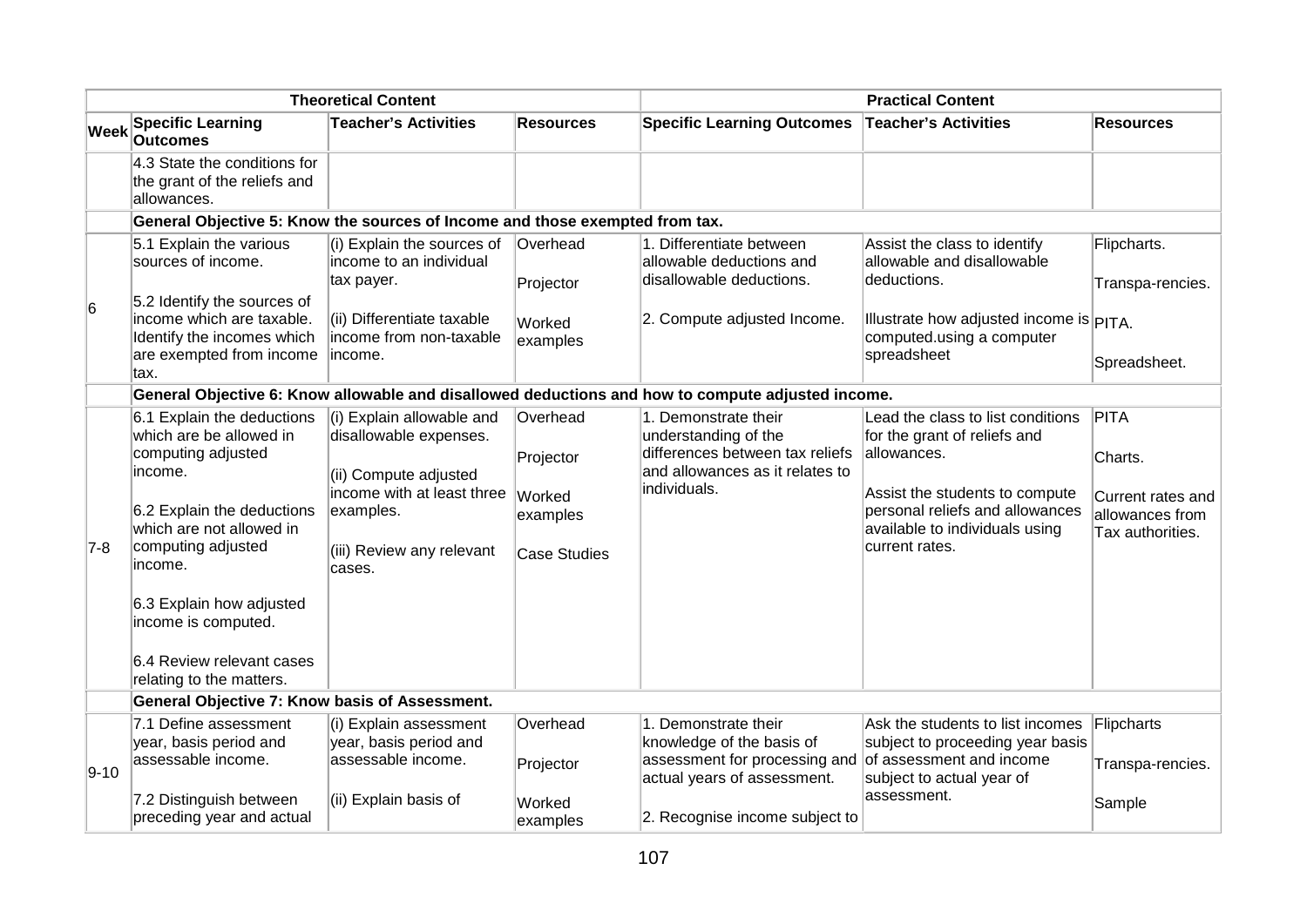| <b>Theoretical Content</b> |                                                                                                                                                                                                                                                                                                                                                            |                                                                                                                                                                                                           |                                             |                                                                                                                                                                                                                                                                                                                                                                                                                                                                                       | <b>Practical Content</b>                                                                                                                                                                                                                                                                                                                                                                                                            |                                                                              |
|----------------------------|------------------------------------------------------------------------------------------------------------------------------------------------------------------------------------------------------------------------------------------------------------------------------------------------------------------------------------------------------------|-----------------------------------------------------------------------------------------------------------------------------------------------------------------------------------------------------------|---------------------------------------------|---------------------------------------------------------------------------------------------------------------------------------------------------------------------------------------------------------------------------------------------------------------------------------------------------------------------------------------------------------------------------------------------------------------------------------------------------------------------------------------|-------------------------------------------------------------------------------------------------------------------------------------------------------------------------------------------------------------------------------------------------------------------------------------------------------------------------------------------------------------------------------------------------------------------------------------|------------------------------------------------------------------------------|
|                            | Week Specific Learning<br><b>Outcomes</b>                                                                                                                                                                                                                                                                                                                  | <b>Teacher's Activities</b>                                                                                                                                                                               | <b>Resources</b>                            | <b>Specific Learning Outcomes</b>                                                                                                                                                                                                                                                                                                                                                                                                                                                     | <b>Teacher's Activities</b>                                                                                                                                                                                                                                                                                                                                                                                                         | <b>Resources</b>                                                             |
|                            | vear of assessment.<br>7.3 Explain income that are<br>subject to preceding year<br>basis of assessment.<br>7.4 Explain income that are<br>subject to actual year basis<br>of assessment.                                                                                                                                                                   | assessing income tax.<br>(iii) Compute assessable<br>income for continuing<br>trade or business of an<br>individual.                                                                                      |                                             | proceeding year and actual<br>vear basis of assessment.                                                                                                                                                                                                                                                                                                                                                                                                                               | Illustrate, using a word<br>processor, how assessable<br>income for continuing trance or<br>business of an individual is<br>computed.                                                                                                                                                                                                                                                                                               | exercises.<br>Word processor                                                 |
|                            | General Objective 8: Know commencement and cessation provisions.                                                                                                                                                                                                                                                                                           |                                                                                                                                                                                                           |                                             |                                                                                                                                                                                                                                                                                                                                                                                                                                                                                       |                                                                                                                                                                                                                                                                                                                                                                                                                                     |                                                                              |
|                            | 8.1 Determine assessable<br>income for a comment of a<br>trade or business of an<br>individual.<br>8.2 Determine the options<br>available to an individual.<br>8.3 Determine assessable<br>11-12 income on cessation of<br>trade or business of an<br>individual.<br>8.4 Determine the options<br>available to the relevant tax<br>authority on cessation. | (i) Explain the basis of<br>assessment on<br>commencement and<br>cessation of trade of an<br>individual.<br>(ii) Compute assessable<br>income from new trade<br>using commencement rule<br>cessation rule | Overhead<br>Projector<br>Worked<br>examples | 1. Demonstrate their<br>understanding of the basis of<br>assessment of income on<br>commencement of<br>trade/business and the options<br>available to the tax payer.<br>2. Compute the assessable<br>income on penultimate year<br>and year of cessation of trade<br>or business of an individuals.<br>3. Determine the assessable<br>income where a trade business<br>profession or vocation prepares relevant tax authorities.<br>account other than its normal<br>accounting year. | Illustrate the basic of<br>assessment on commencement,<br>penultimate and cessation of<br>trade, business profession or<br>vocation.<br>Direct the students to compute<br>the assessable Income where<br>the trade or business makes up<br>its account other than its normal<br>accounting date.<br>Guide the students to identify<br>the options available to the<br>Using spreadsheet<br>calculations/tables where<br>appropriate | Flipchart.<br>Sample<br>exercises.<br><b>SIRS Circulars.</b><br>Spreadsheets |
|                            | General Objective 9: Know the effects of change in accounting dates.                                                                                                                                                                                                                                                                                       |                                                                                                                                                                                                           |                                             |                                                                                                                                                                                                                                                                                                                                                                                                                                                                                       |                                                                                                                                                                                                                                                                                                                                                                                                                                     |                                                                              |
|                            | 9.1 Determine assessable<br>income where a trade or<br>13-14 business makes up its<br>accounts to a date other<br>than its normal accounting                                                                                                                                                                                                               | (i) Explain the basis of<br>assessment on a change<br>of accounting date.<br>(ii) Compute assessable                                                                                                      | Overhead<br>Projector<br>Worked             | 1. Demonstrate their<br>understanding of the basis of<br>assessment of income on<br>commencement of<br>trade/business and the options                                                                                                                                                                                                                                                                                                                                                 | Illustrate the basic of<br>assessment on commencement,<br>penultimate and cessation of<br>trade, business profession or                                                                                                                                                                                                                                                                                                             | Flipchart.<br>Sample<br>exercises.                                           |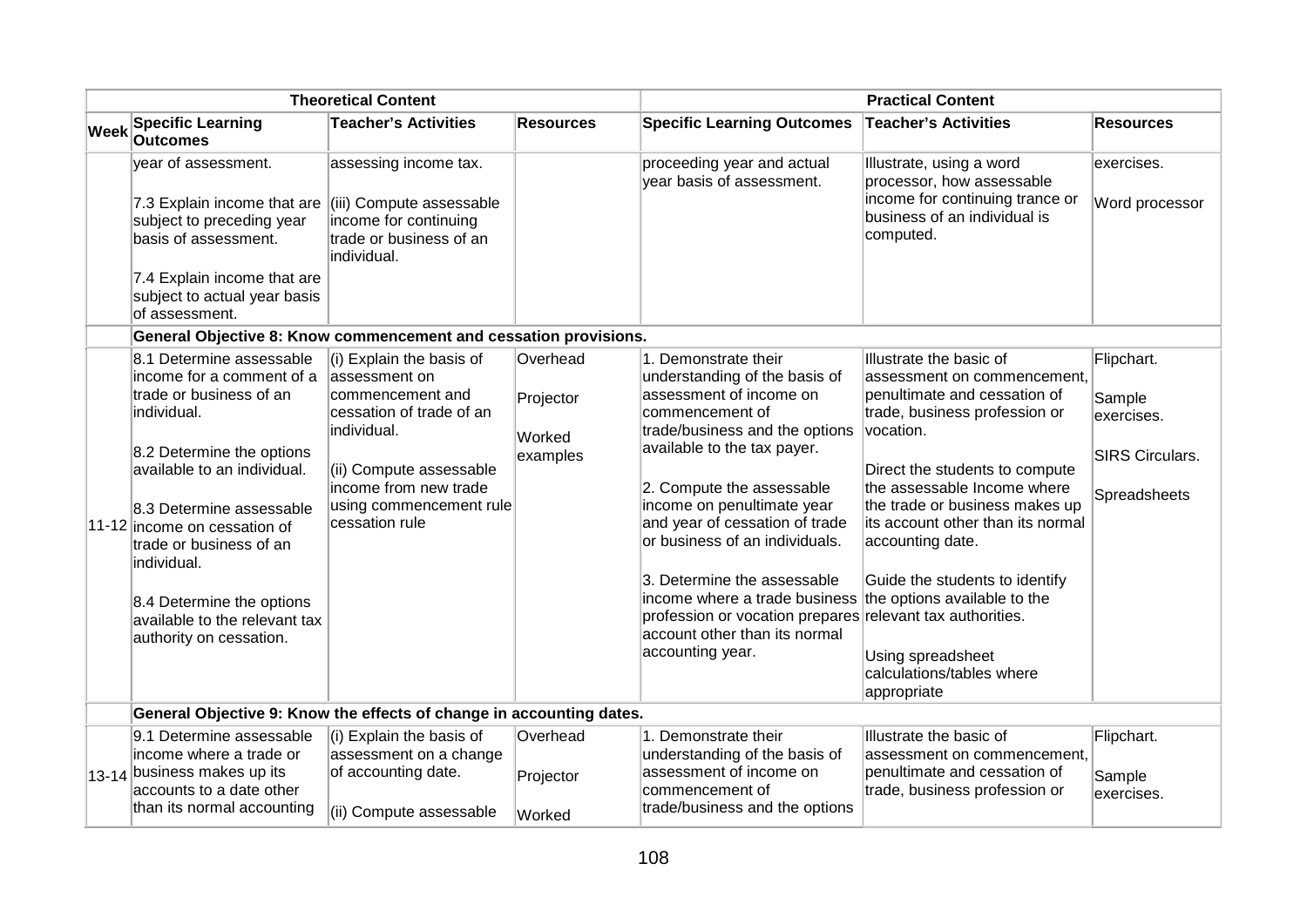| <b>Theoretical Content</b> |                                                                                                                                                                                                                                                                                                                                                       |                                                                                                                                                                                       | <b>Practical Content</b>                                             |                                                                                                                                                                                                                                                                                                                                                 |                                                                                                                                                                                                                                                                                                       |                                                                                  |
|----------------------------|-------------------------------------------------------------------------------------------------------------------------------------------------------------------------------------------------------------------------------------------------------------------------------------------------------------------------------------------------------|---------------------------------------------------------------------------------------------------------------------------------------------------------------------------------------|----------------------------------------------------------------------|-------------------------------------------------------------------------------------------------------------------------------------------------------------------------------------------------------------------------------------------------------------------------------------------------------------------------------------------------|-------------------------------------------------------------------------------------------------------------------------------------------------------------------------------------------------------------------------------------------------------------------------------------------------------|----------------------------------------------------------------------------------|
|                            | <b>Week Specific Learning</b><br><b>Outcomes</b>                                                                                                                                                                                                                                                                                                      | <b>Teacher's Activities</b>                                                                                                                                                           | <b>Resources</b>                                                     | <b>Specific Learning Outcomes</b>                                                                                                                                                                                                                                                                                                               | <b>Teacher's Activities</b>                                                                                                                                                                                                                                                                           | <b>Resources</b>                                                                 |
|                            | date.<br>9.2 Determine assessable<br>income where a profession<br>or vocation makes up its<br>accounts to a date other<br>than its normal accounting<br>date.<br>9.3 Explain the options<br>available to the tax<br>authority, in $9.1$ & $9.2$ .<br>above.                                                                                           | income and highlight the<br>options available to the<br>tax authority.                                                                                                                | examples                                                             | available to the tax payer.<br>2. Compute the assessable<br>income on penultimate year<br>and year of cessation of trade<br>or business of an individuals.<br>3. Determine the assessable<br>income where a trade business<br>profession or vocation prepares the options available to the<br>account other than its normal<br>accounting year. | vocation.<br>Direct the students to compute<br>the assessable Income where<br>the trade or business makes up<br>its account other than its normal<br>accounting date.<br>Guide the students to identify<br>relevant tax authorities.<br>Using spreadsheet<br>calculations/tables where<br>appropriate | SIRS Circulars.<br>Spreadsheets                                                  |
|                            | General Objective 10: Understand Relief for losses.                                                                                                                                                                                                                                                                                                   |                                                                                                                                                                                       |                                                                      |                                                                                                                                                                                                                                                                                                                                                 |                                                                                                                                                                                                                                                                                                       |                                                                                  |
| 15                         | 10.1 Define the term Loss<br>Relief.<br>10.2 Explain the conditions<br>for the grant of relief for<br>losses.<br>10.3 Explain current year<br>loss relief and its<br>conditions.<br>10.4 Explain carried<br>forward loss relief.<br>10.5 Explain the maximum<br>period for such loss relief.<br>10.6 Explain the limitation<br>and exception to carry | (i) Give the definition of<br>loss and loss relief.<br>(ii) Compute for current<br>year loss relief and carried<br>forward loss relief, stating<br>the limitations and<br>exceptions. | Using<br>spreadsheet<br>calculations<br>/tables where<br>appropriate | 1. Distinguish between current<br>year loss relief<br>and carry forward<br>loss relief.<br>2. Identify the time limit for<br>carrying forward losses and<br>exceptions to such time limit.                                                                                                                                                      | Assist the students to illustrate<br>how carry forward loss relief and<br>current year loss relief are<br>computed.<br>Guide the students to list the<br>conditions for the grant of<br>current year loss relief.<br>Producing for the above a<br>wordprocessed short report                          | Flipchart.<br>SIRS Circulars.<br>Professional tax<br>Journals.<br>Word processor |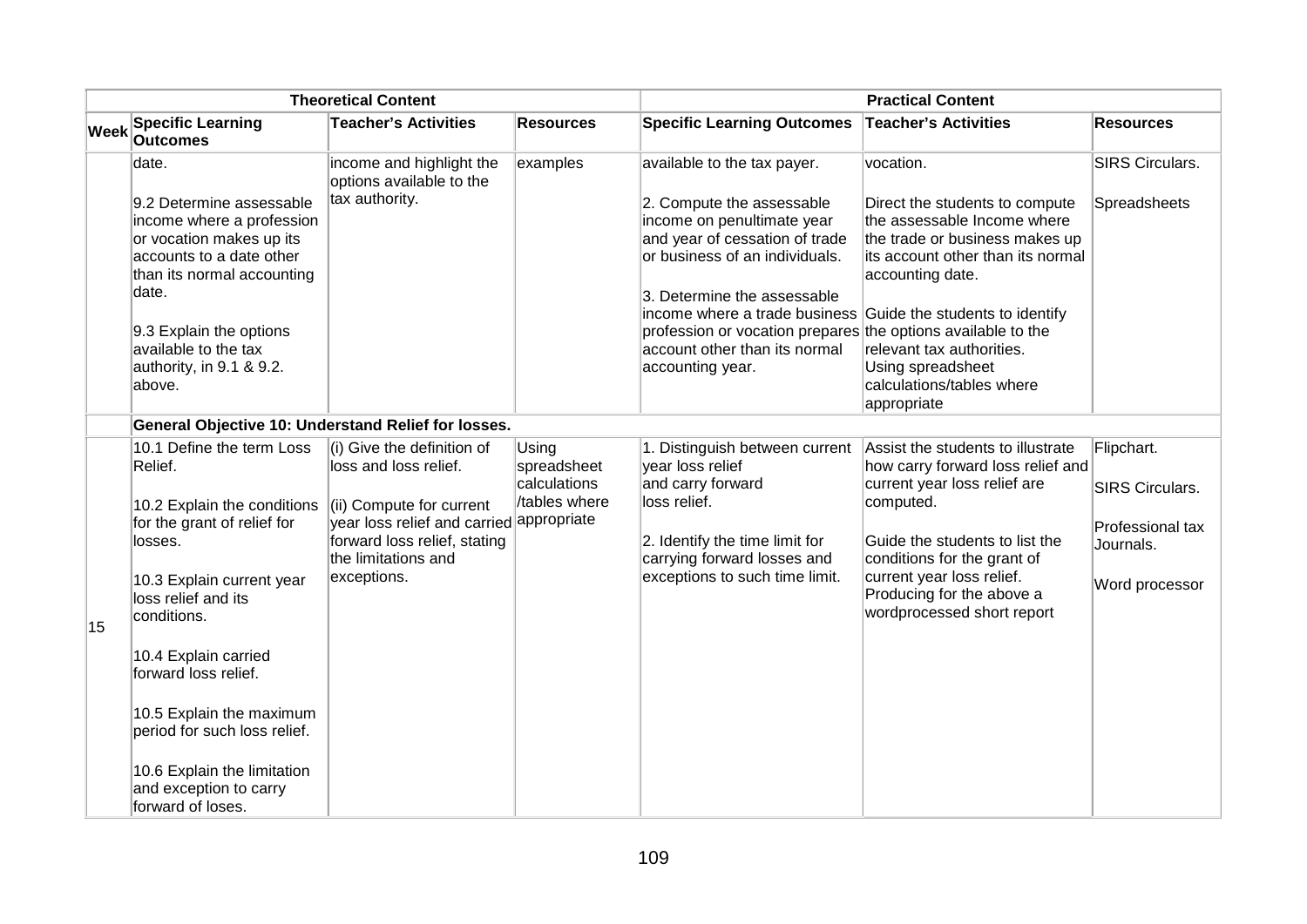| <b>ASSESSMENT CRITERIA</b> |   |     |                                                                        |  |  |  |  |
|----------------------------|---|-----|------------------------------------------------------------------------|--|--|--|--|
|                            |   |     | Coursework Course test Practical Other (Examination/project/portfolio) |  |  |  |  |
| 25%                        | ℅ | 25% | .50%                                                                   |  |  |  |  |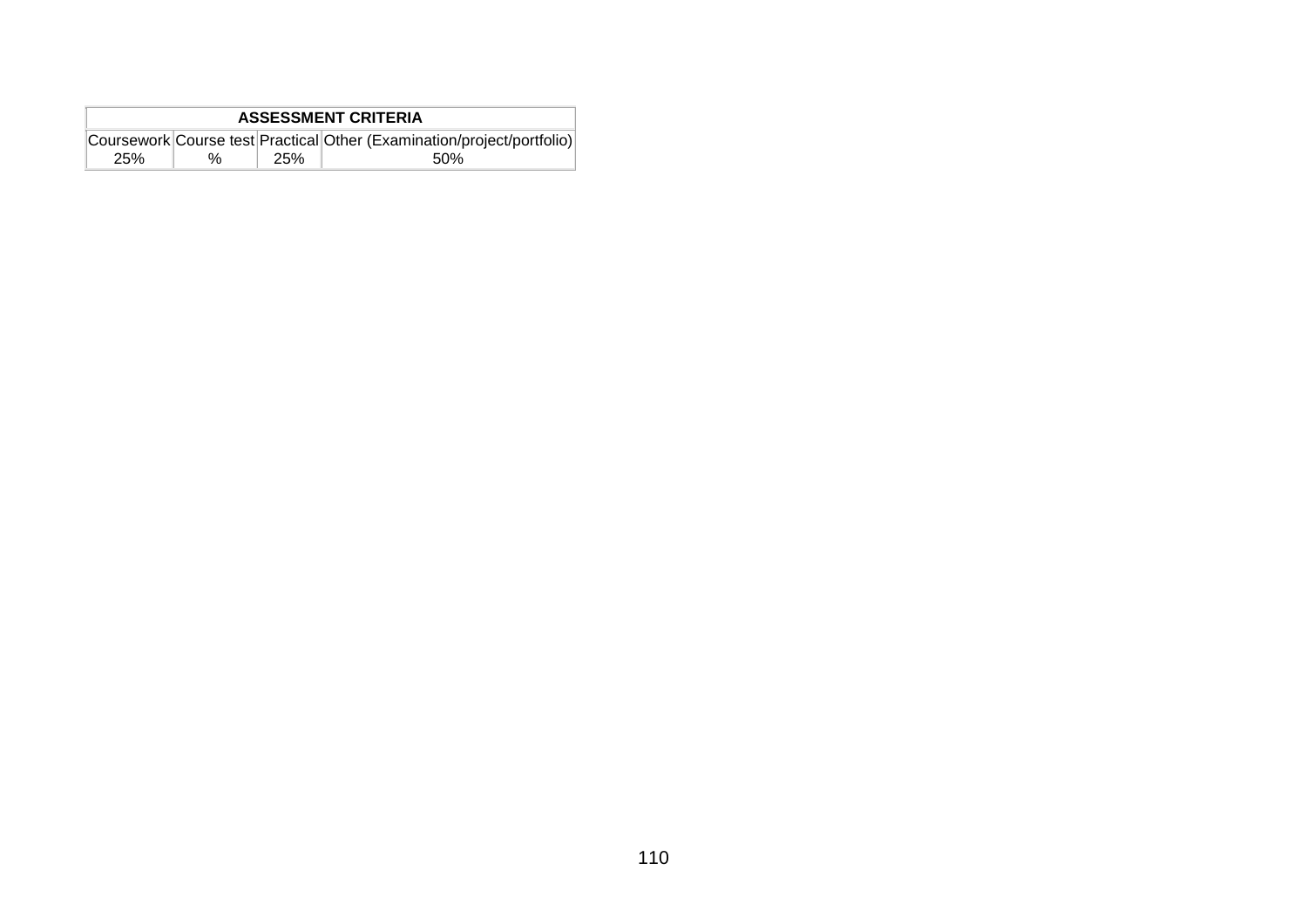### **Course: Business Research Methods**

| <b>PROGRAMME: NATIONAL DIPLOMA IN ACCOUNTANCY</b>                                                      |                |                                                  |                                             |  |  |  |
|--------------------------------------------------------------------------------------------------------|----------------|--------------------------------------------------|---------------------------------------------|--|--|--|
| Course: BUSINESS RESEARCH METHODS Code: BFN 213 Credit Hours: 3.0 hours                                |                |                                                  |                                             |  |  |  |
| <b>Semester: THREE</b>                                                                                 | Pre-requisite: | $\blacksquare$ Theoretical:<br><b>Practical:</b> | 2 hours/week - 50 $%$<br>1 hours/week - 50% |  |  |  |
| <b>Goal:</b> This course is designed to enable the student carry out independent Research project      |                |                                                  |                                             |  |  |  |
| <b>GENERAL OBJECTIVES:</b>                                                                             |                |                                                  |                                             |  |  |  |
| On completion of this course the students should be able to:                                           |                |                                                  |                                             |  |  |  |
| 1.0 Know what research is and how to carry it out.                                                     |                |                                                  |                                             |  |  |  |
| 2.0 Know the methodology applied to research.                                                          |                |                                                  |                                             |  |  |  |
| 3.0 Know the various methods of data collection                                                        |                |                                                  |                                             |  |  |  |
| 4.0 Know the various methods of processing data.<br>5.0 Understand the presentation of research report |                |                                                  |                                             |  |  |  |
|                                                                                                        |                |                                                  |                                             |  |  |  |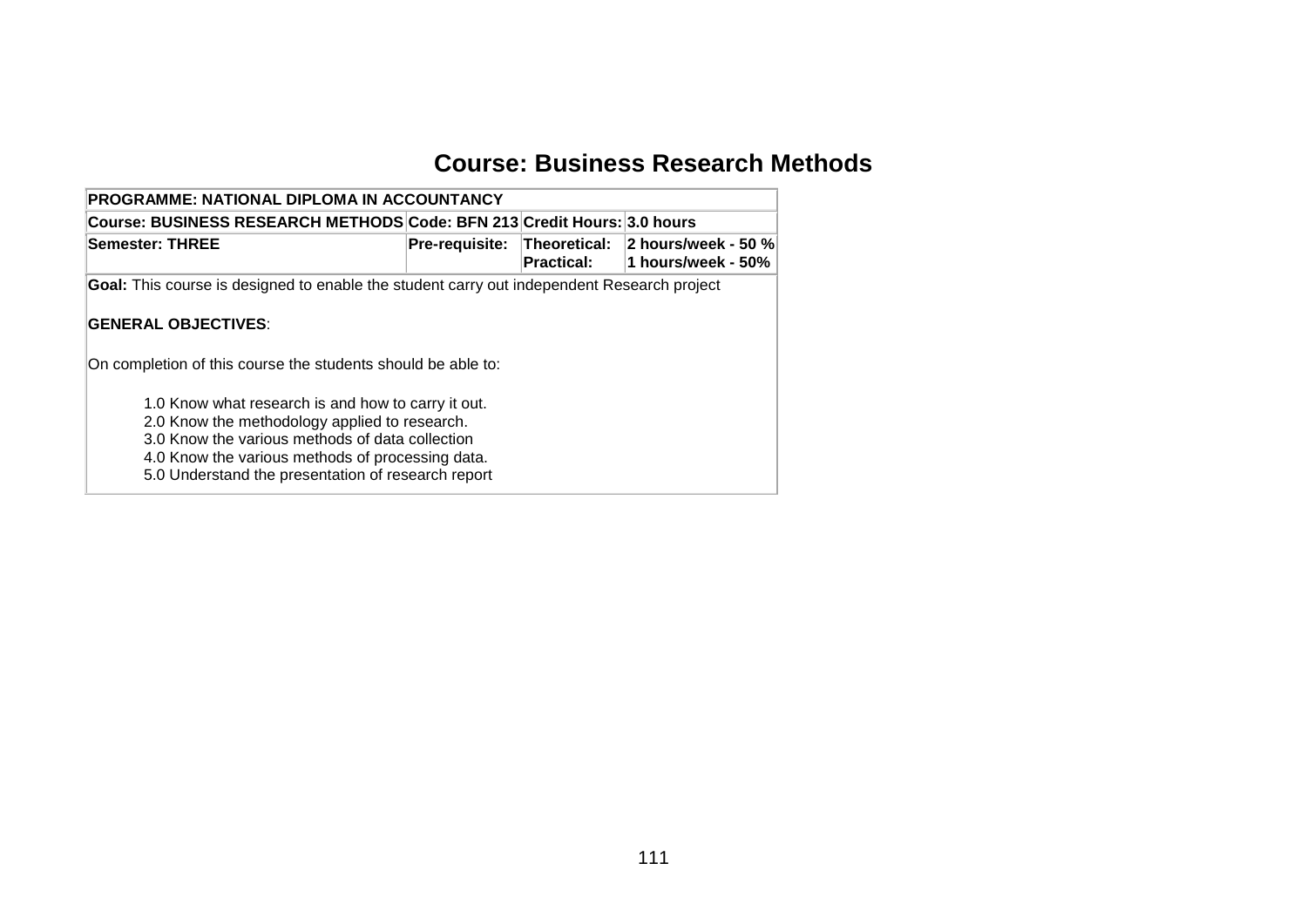| <b>Theoretical Content</b> |                                                                                                                                                                                                                                                                                                     |                                                                                                                                                                                                                |                                                | <b>Practical Content</b>                                                                                                                                                                                                                                                      |                                                                                                                                                                                                                                                                   |                                          |  |
|----------------------------|-----------------------------------------------------------------------------------------------------------------------------------------------------------------------------------------------------------------------------------------------------------------------------------------------------|----------------------------------------------------------------------------------------------------------------------------------------------------------------------------------------------------------------|------------------------------------------------|-------------------------------------------------------------------------------------------------------------------------------------------------------------------------------------------------------------------------------------------------------------------------------|-------------------------------------------------------------------------------------------------------------------------------------------------------------------------------------------------------------------------------------------------------------------|------------------------------------------|--|
|                            | <b>Week Specific Learning Outcomes</b>                                                                                                                                                                                                                                                              | <b>Teacher's Activities</b>                                                                                                                                                                                    | <b>Resources</b>                               | <b>Specific Learning Outcomes</b>                                                                                                                                                                                                                                             | <b>Teacher's Activities</b>                                                                                                                                                                                                                                       | <b>Resources</b>                         |  |
|                            | General Objective 1:0 Know what research is and how to carry it out                                                                                                                                                                                                                                 |                                                                                                                                                                                                                |                                                |                                                                                                                                                                                                                                                                               |                                                                                                                                                                                                                                                                   |                                          |  |
|                            | 1.1 Define the following terms:<br>Research, Scientific method theory, understand the<br>hypotheses.                                                                                                                                                                                                | i. Lead the students to<br>significance of<br>research.                                                                                                                                                        | Overhead<br>projector                          | Understand the following<br>terminologies, Research,<br>scientific method, theory and<br>hypothesis.                                                                                                                                                                          | Should stimulate students<br>to understand types, uses<br>and importance of<br>research.                                                                                                                                                                          | Project brief<br>Internet                |  |
| $1 - 3$                    | 1.2 Describe various types of<br>research e.g. descriptive,<br>exploratory, casual, experimental<br>and comparative.<br>1.3 Explain the stages of a<br>research:<br>formulation of a research problem.<br>Hypothesis<br>Justification of the research<br>Data collection and analysis,<br>Findings. | ii. Emphasize the<br>meaning of research<br>terms e.g. hypothesis<br>letc.<br>iii. Identify the various<br>types of research<br>iv. Elaborate the<br>justification for<br>formulation of<br>research projects. |                                                | State and describe various<br>types of research, descriptive,<br>explanatory casual,<br>experimental and comparative.<br>Understand the stages of<br>Research.<br>Understand the use of results<br>of research and the relevance<br>in projection, growth and<br>Development. | Explain the ingredients<br>and materials of research<br>and how they are<br>collected.<br>Lead students to<br>understand the justification<br>for formulation of research<br>project. Design a project<br>for students to learn and<br>understand                 |                                          |  |
|                            | General Objective 2:0 Know the methodology applied to research.                                                                                                                                                                                                                                     |                                                                                                                                                                                                                |                                                |                                                                                                                                                                                                                                                                               |                                                                                                                                                                                                                                                                   |                                          |  |
| 4-6                        | 2.1 Define sampling.<br>2.2 Explain the two major methods<br>of sampling.<br>a) Probability<br>sampling e.g<br>random, systematic<br>stratified and<br>clusters.<br>b) Non-probability<br>sampling e.g<br>accidental, quotas,<br>purposive.                                                         | i. Lead the students to Relevant text<br>understand what is<br>sampling.<br>ii. Ask students to<br>mention sampling<br>methods.<br>iii. Discuss the<br>advantages of<br>sampling and<br>sampling population    | books<br>Copies of<br>research<br>publications | Understand sampling.<br>Understand major methods of<br>sampling<br>Understand the uses of<br>sampling<br>Explain the advantages of<br>sampling system.                                                                                                                        | Explain sampling to<br>students.<br>Assist students to<br>generate data from simple Spreadsheets<br>and complex students.<br>Lead students to<br>understand the<br>advantages of sampling.<br>Students to investigate<br>statistical functions of<br>spreadsheets | Samples, data<br>Research<br>Publication |  |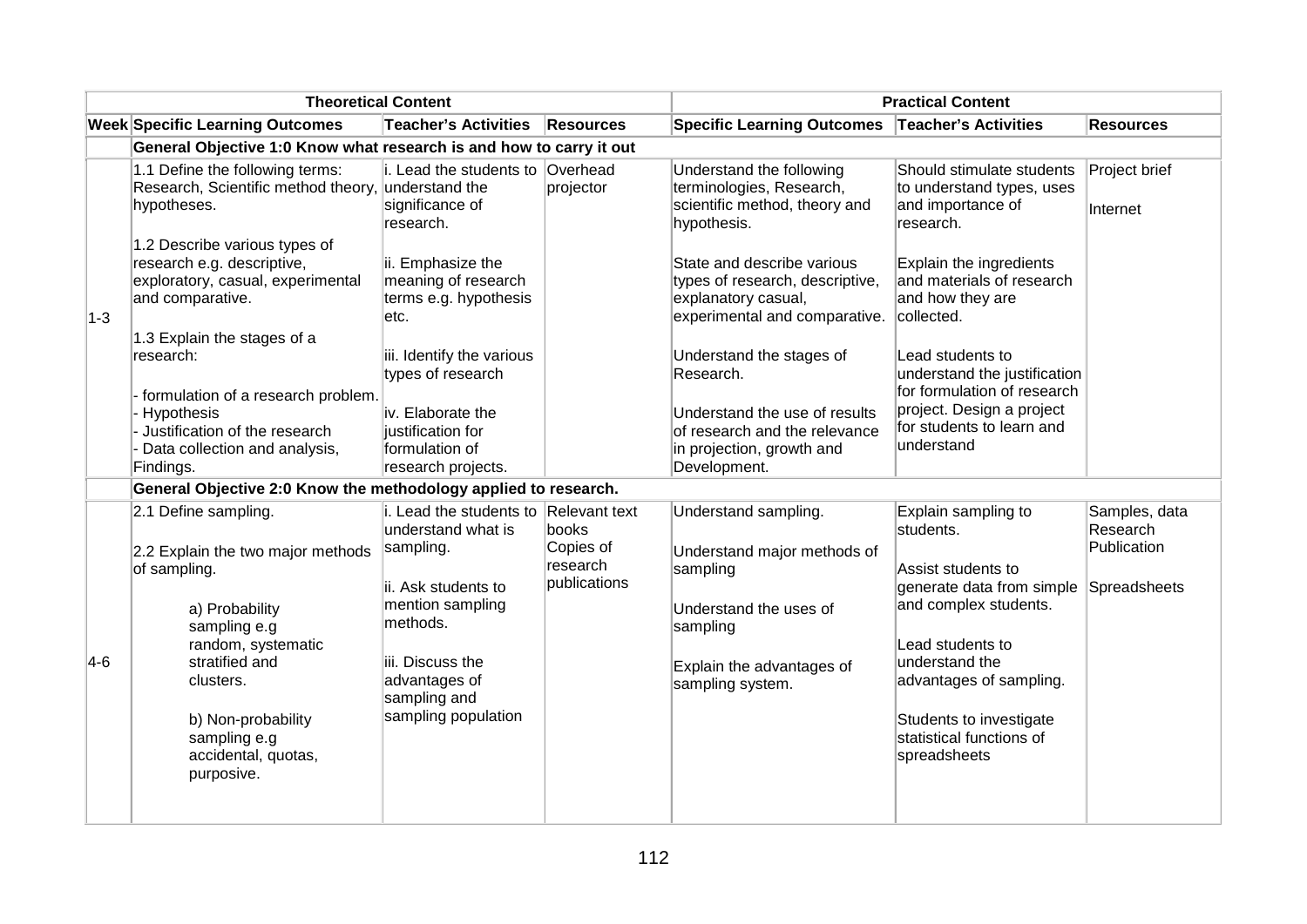| <b>Theoretical Content</b> |                                                                                                 |                                                                        | <b>Practical Content</b>                                          |                                                                                            |                                                                              |                                                  |
|----------------------------|-------------------------------------------------------------------------------------------------|------------------------------------------------------------------------|-------------------------------------------------------------------|--------------------------------------------------------------------------------------------|------------------------------------------------------------------------------|--------------------------------------------------|
|                            | <b>Week Specific Learning Outcomes</b>                                                          | <b>Teacher's Activities</b>                                            | <b>Resources</b>                                                  | <b>Specific Learning Outcomes</b>                                                          | <b>Teacher's Activities</b>                                                  | <b>Resources</b>                                 |
|                            | 2.3 Explain the uses of sampling in<br>their disciplines.                                       |                                                                        |                                                                   |                                                                                            |                                                                              |                                                  |
|                            | 2.4 State the advantages of the<br>various sampling methods.                                    |                                                                        |                                                                   |                                                                                            |                                                                              |                                                  |
|                            | General Objective 3:0 Know the various methods of data collection                               |                                                                        |                                                                   |                                                                                            |                                                                              |                                                  |
|                            | 3.1 Define data.<br>3.2 State types of data:                                                    | i. Illustrate the types of Relevant<br>ldata available in<br>research. | textbooks<br>Charts and                                           | Understand the definition of<br>data.                                                      | Lead students to design<br>questionnaire administer<br>the questionnaire and | Charts, Diagrams,<br>Statistical table<br>sample |
|                            | (a) Primary and<br>(b) Secondary data                                                           | ii. Identify the various<br>methods of data<br>collection.             | diagrams<br><b>Statistical tables</b><br>Sample<br>questionnaires | Understand the methods of<br>collection of data<br>Explain the design of<br>questionnaire. | generate date using a<br>word processing package                             | questionnaire.<br>Word processor                 |
| $7-9$                      | 3.3 Explain the methods of<br>collection of data e.g. observation,<br>questionnaire, interview. | liii. Ask students to<br>state how data is<br>collected.               |                                                                   | Explain how interview are<br>concluded and how<br>questionnaire are administered.          |                                                                              |                                                  |
|                            | 3.4 Describe how to design<br>questionnaires for research in their<br>disciplines.              | iv. Illustrate how to<br>design questionnaires.                        |                                                                   |                                                                                            |                                                                              |                                                  |
|                            | 3.5 Explain how to administer<br>questionnaires and interview                                   | v. Elaborate essential<br>elements in data<br>collection design.       |                                                                   |                                                                                            |                                                                              |                                                  |
|                            | 3.6 Design sample questionnaires<br>for research in their disciplines                           |                                                                        |                                                                   |                                                                                            |                                                                              |                                                  |
|                            | 3.7 Administer the questionnaires.                                                              |                                                                        |                                                                   |                                                                                            |                                                                              |                                                  |
|                            | General Objective 4:0 Know the various methods of processing data                               |                                                                        |                                                                   |                                                                                            |                                                                              |                                                  |
|                            | 4.1 Explain organization of data.<br>10-13 4.2 Explain the grouping of data.                    | i. Illustrate how data<br>are collected and<br>organized.              | Overhead<br>projector                                             | Explain and understand the<br>following:                                                   | Explain to students<br>methods of analyzing data. statistical package        | Computer                                         |
|                            |                                                                                                 | ii. Elaborate on the                                                   | Examples of<br>statistical tables                                 | - organizational                                                                           | Provide students with<br>some data for analysis and                          |                                                  |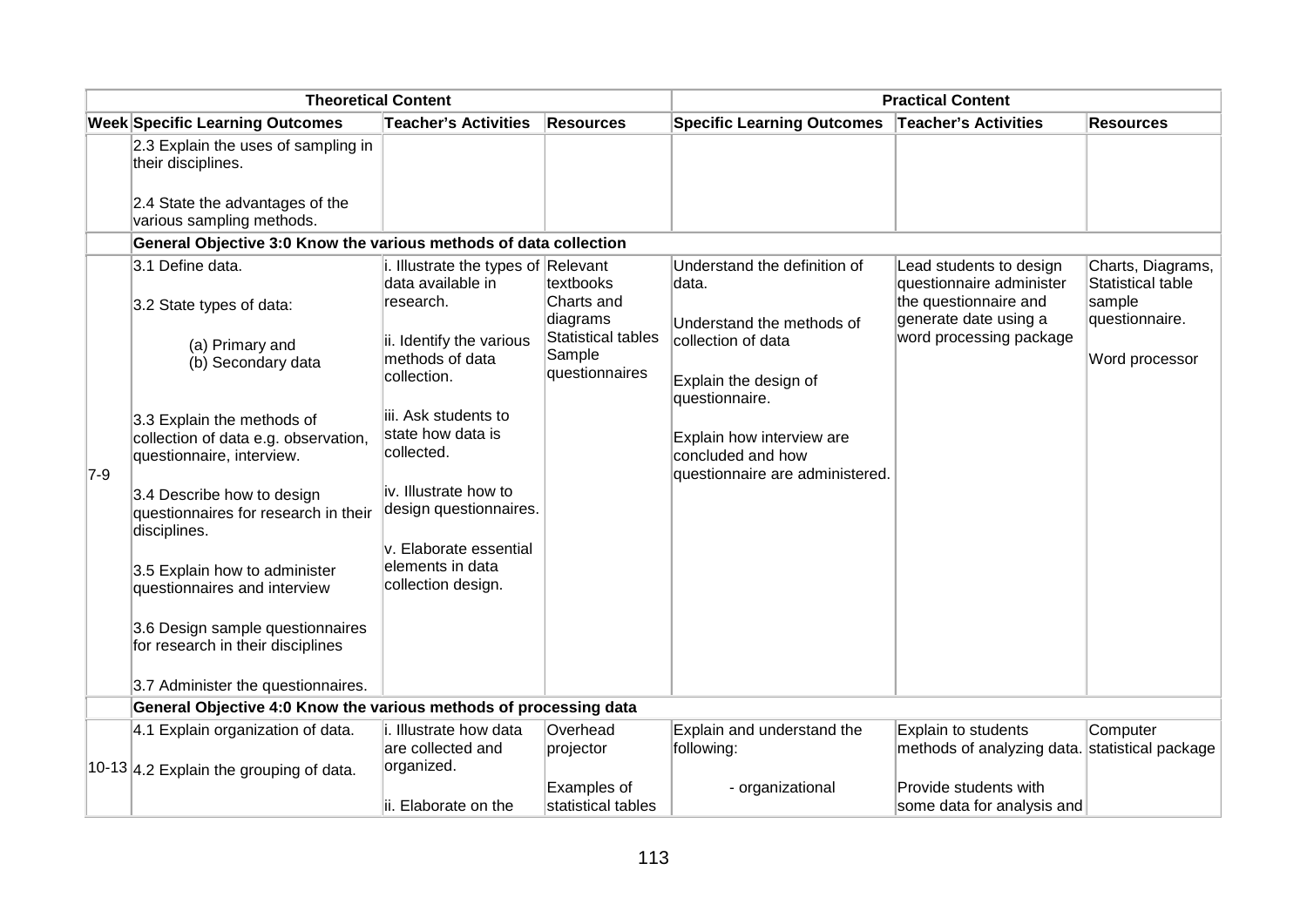| <b>Theoretical Content</b> |                                                                                                                                                                                                                                                                                                                                                                                      |                                                                                                                                                                                                                                                                                                    | <b>Practical Content</b>                                                                                     |                                                                                  |                                                                                                                                                                                                                                                                       |                                             |
|----------------------------|--------------------------------------------------------------------------------------------------------------------------------------------------------------------------------------------------------------------------------------------------------------------------------------------------------------------------------------------------------------------------------------|----------------------------------------------------------------------------------------------------------------------------------------------------------------------------------------------------------------------------------------------------------------------------------------------------|--------------------------------------------------------------------------------------------------------------|----------------------------------------------------------------------------------|-----------------------------------------------------------------------------------------------------------------------------------------------------------------------------------------------------------------------------------------------------------------------|---------------------------------------------|
|                            | <b>Week Specific Learning Outcomes</b>                                                                                                                                                                                                                                                                                                                                               | <b>Teacher's Activities</b>                                                                                                                                                                                                                                                                        | <b>Resources</b>                                                                                             | <b>Specific Learning Outcomes</b>                                                | <b>Teacher's Activities</b>                                                                                                                                                                                                                                           | <b>Resources</b>                            |
|                            | 4.3 Explain tabulation of data.<br>4.4 Analyze the data result<br>obtained.<br>4.5 Present the result of the<br>analysis                                                                                                                                                                                                                                                             | methods of analyzing<br>data.<br>iii. Lead the students<br>to understand the<br>various methods of<br>presenting data<br>analysis                                                                                                                                                                  |                                                                                                              | data<br>- data grouping<br>- tabulation of<br>data<br>Analyze and interprete the | interpretation.<br>Introduce statistical tables<br>to students and teach<br>them on how to use them.<br>Ask them to analyse<br>simple data using                                                                                                                      |                                             |
|                            |                                                                                                                                                                                                                                                                                                                                                                                      |                                                                                                                                                                                                                                                                                                    |                                                                                                              | results of data.                                                                 | computer statistical<br>package                                                                                                                                                                                                                                       |                                             |
|                            | General Objective 5:0 Understand the presentation of research reports                                                                                                                                                                                                                                                                                                                |                                                                                                                                                                                                                                                                                                    |                                                                                                              |                                                                                  |                                                                                                                                                                                                                                                                       |                                             |
|                            | 5.1 Explain the general format of a $\ $ i. Lead the students to Relevant<br>research report, e.g - Preliminaries<br>e.g. preface and forward                                                                                                                                                                                                                                        | understand the format<br>of a research report.                                                                                                                                                                                                                                                     | textbooks.                                                                                                   | Understand the format of<br>research report.                                     | Lead students to generate<br>research report table.                                                                                                                                                                                                                   | Research<br>Report                          |
| $7-9$                      | - Approval page<br>- Title page<br>- Dedication<br>Acknowledgement<br>- Table of contents<br>- List of illustrations<br>e.g. maps/pictures,<br>- Diagrams, figures<br>and tables<br>- Introduction<br>- Aims and<br><b>Objectives</b><br>- Limitations and<br>Delineations<br>- Main text<br>- Conclusions and<br>Recommendations<br>- The Appendix<br>- Glossary<br>- Bibliography/ | ii. Illustrate the logical<br>sequence of<br>presenting the final<br>research report.<br>iii. Let the students<br>know the require<br>academic methods of<br>presenting a report.<br>liv. Discuss the<br>significance of<br>references and how to<br>apply it<br>v. Discuss final<br>presentation. | Sample research<br>project reports.<br>Charts diagrams<br>Sample<br>machines for<br>binding printed<br>jobs. | Explain all the contents.<br>Describe the details of the<br>sequence of reports  | Explain each item of the<br>table to student.<br>Enable the students to<br>understand the<br>interpretation<br>List illustration for students<br>to understand.<br>Report to be word<br>processed and include<br>evidence of using<br>computer statistical<br>package | Computer<br>statistical package<br>Internet |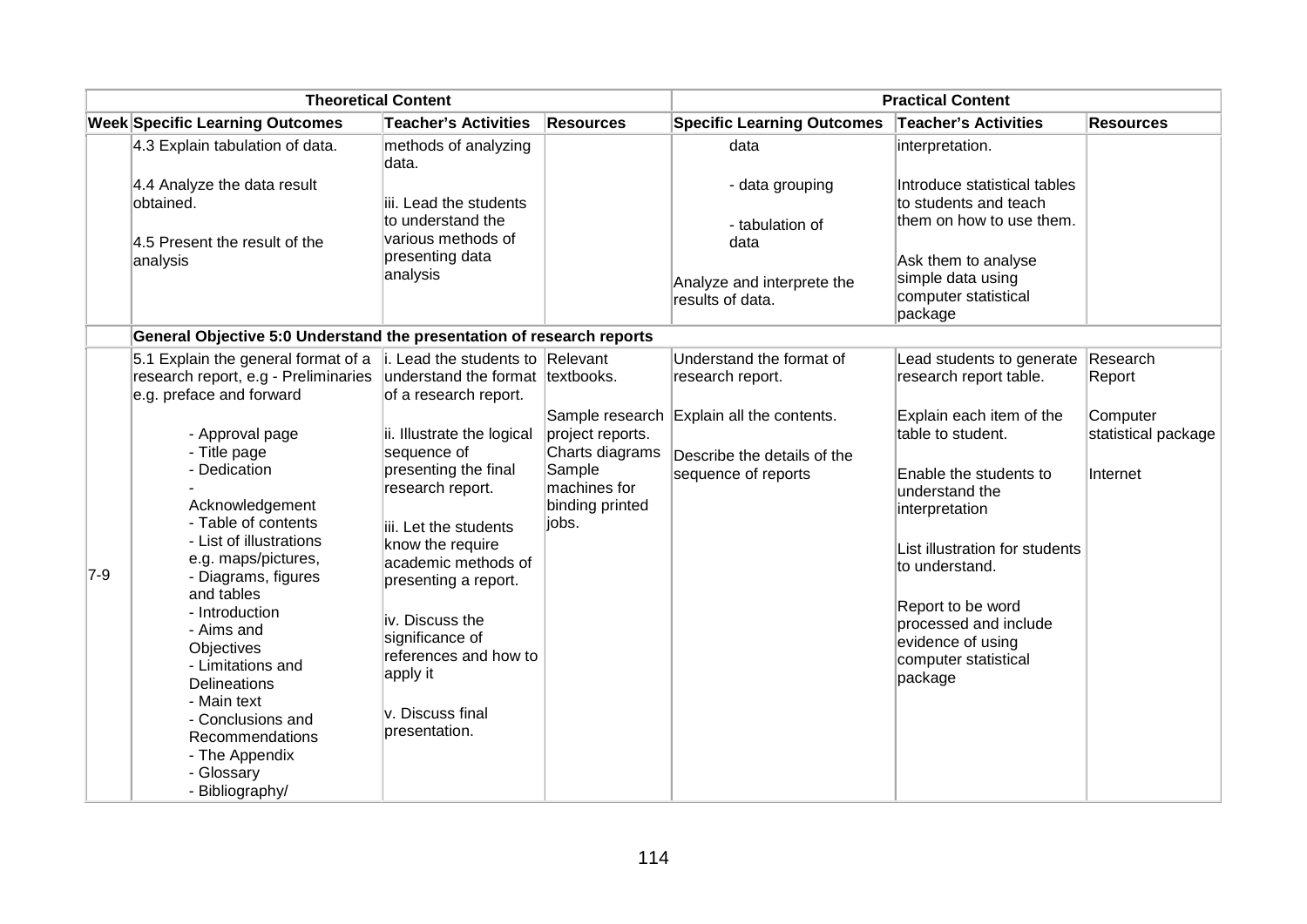|                                                                                           |                                                                               | <b>Theoretical Content</b> | <b>Practical Content</b>          |                             |                  |  |
|-------------------------------------------------------------------------------------------|-------------------------------------------------------------------------------|----------------------------|-----------------------------------|-----------------------------|------------------|--|
| <b>Teacher's Activities</b><br><b>Week Specific Learning Outcomes</b><br><b>Resources</b> |                                                                               |                            | <b>Specific Learning Outcomes</b> | <b>Teacher's Activities</b> | <b>Resources</b> |  |
|                                                                                           | References<br>5.2 Explain the use of footnotes<br>references and bibliography |                            |                                   |                             |                  |  |
|                                                                                           | 5.3 Outline the use of abbreviations<br>lin citation                          |                            |                                   |                             |                  |  |

| <b>ASSESSMENT CRITERIA</b> |                  |                  |                                                                                                    |  |  |  |  |
|----------------------------|------------------|------------------|----------------------------------------------------------------------------------------------------|--|--|--|--|
| Coursework<br>50%          | Course test<br>% | Practical<br>50% | Other (Examination/project/portfolio)                                                              |  |  |  |  |
|                            |                  |                  | Competency: On completing the course, the student should be able to understand/estimate/define/etc |  |  |  |  |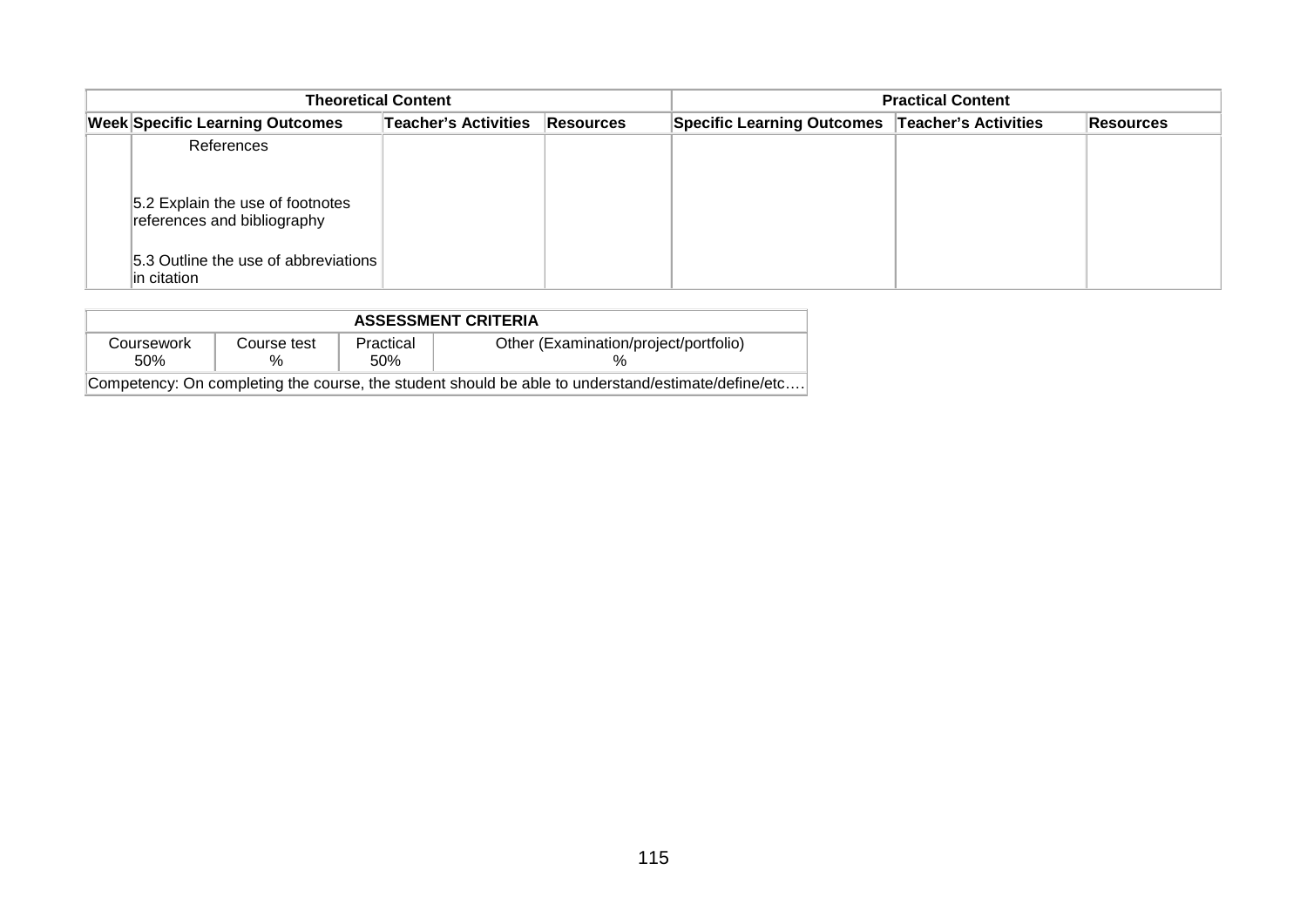### **Course: Business Statistics I**

| <b>PROGRAMME: ND BUSINESS ADMIN</b>                                                                                    |                |                            |                                      |
|------------------------------------------------------------------------------------------------------------------------|----------------|----------------------------|--------------------------------------|
| <b>Course: BUSINESS STATISTICS I</b>                                                                                   | Code: BAM 212  | <b>Credit Hours:</b>       | hours 3                              |
| Semester: ONE                                                                                                          | Pre-requisite: | Theoretical:<br>Practical: | 2 hours/week - %<br>1 hours/week - % |
| Course main Aim/Goal                                                                                                   |                |                            |                                      |
| This course is designed to introduce the student to the nature and uses of elementary statistical data and techniques. |                |                            |                                      |
| <b>General Objectives:</b>                                                                                             |                |                            |                                      |
| 1. Understand the nature of statistical data and their importance                                                      |                |                            |                                      |
| 2. Know the problems of collection of statistical data                                                                 |                |                            |                                      |
|                                                                                                                        |                |                            |                                      |
| 3. Understand basic sampling methods.<br>4. Understand the organisation of statistical data                            |                |                            |                                      |

5. Understand the analysis of statistical data

6. Understand the elementary concepts of probability distributions.

7. Understand the uses of regression and correlation analysis.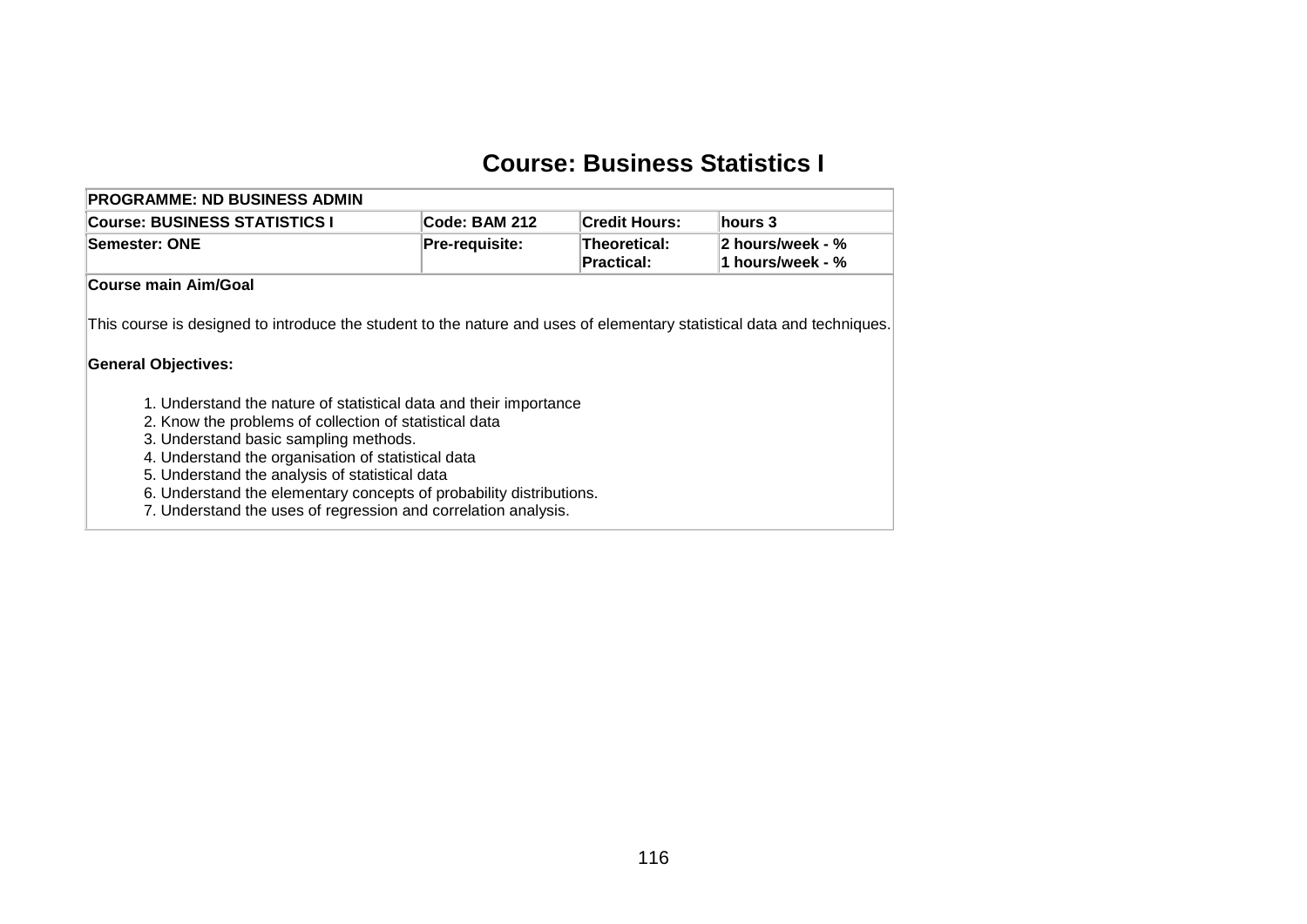|       |                                                                                                                      | <b>Theoretical Content</b>                                                               |                                      | <b>Practical Content</b>                                                                         |                                                                                         |                                                                    |  |
|-------|----------------------------------------------------------------------------------------------------------------------|------------------------------------------------------------------------------------------|--------------------------------------|--------------------------------------------------------------------------------------------------|-----------------------------------------------------------------------------------------|--------------------------------------------------------------------|--|
|       | <b>Week Specific Learning Outcomes</b>                                                                               | <b>Teacher's Activities</b>                                                              | <b>Resources</b>                     | <b>Specific Learning</b><br><b>Outcomes</b>                                                      | <b>Teacher's Activities</b>                                                             | <b>Resources</b>                                                   |  |
|       | General Objective 1: Understand the nature of statistical data and their importance                                  |                                                                                          |                                      |                                                                                                  |                                                                                         |                                                                    |  |
| 1     | 1.1 Explain what is meant by<br>Statistics.<br>1.2 Explain the uses of statistics.<br>1.3 Identify the importance of | Explain statistics and its<br>uses.<br>• Explain statistical data and<br>its importance. | <b>Textbooks</b>                     | Explain the uses of<br>statistics.<br>Identify the importance business.<br>lof statistical data. | Guidance on the use and Internet based<br>importance of statistics in research - recent | statistics                                                         |  |
|       | statistical data.                                                                                                    |                                                                                          |                                      |                                                                                                  |                                                                                         |                                                                    |  |
|       | General Objective 2: Know the problems of collection of statistical data                                             |                                                                                          |                                      |                                                                                                  |                                                                                         |                                                                    |  |
|       | 2.1 Enumerate the reasons for<br>collection of data.                                                                 | Explain the sources and<br>methods of data collection.                                   | <b>Textbooks</b>                     | Design questionnaire<br>for gathering<br>information on simple                                   | Guide students to<br>prepare a questionnaire.                                           | Business scenario -<br>use of a services or<br>shopping facility - |  |
|       | 2.2 Identify sources of data.                                                                                        | <b>Guide students in</b><br>designing questionnaire.                                     |                                      | business variables.                                                                              |                                                                                         | design a questionnaire                                             |  |
|       | 2.3 Explain the methods of data                                                                                      |                                                                                          |                                      |                                                                                                  |                                                                                         |                                                                    |  |
| $2-3$ | collection.<br>2.4 Design questionnaires                                                                             | • Explain problems and<br>errors associated with data<br>collection.                     |                                      |                                                                                                  |                                                                                         |                                                                    |  |
|       | 2.5 Identify the problems and types<br>of errors that arise in data<br>collection.                                   |                                                                                          |                                      |                                                                                                  |                                                                                         |                                                                    |  |
|       | General Objective 3: Understand basic sampling methods.                                                              |                                                                                          |                                      |                                                                                                  |                                                                                         |                                                                    |  |
|       | 3.1 Define sample and population                                                                                     | • Distinguish a sample from<br>a population.                                             | Textbooks<br>Random Number<br>table. | Apply sampling<br>techniques in solving<br>business problem.                                     | Guide students in using<br>various sampling<br>techniques.                              | Internet based<br>business problem in<br>Nigeria - statistics and  |  |
|       | 3.2 Explain the advantages of<br>sample                                                                              | • Explain the advantages<br>and disadvantages of                                         |                                      |                                                                                                  |                                                                                         | use of sampling<br>Questions                                       |  |
| $4-5$ | 3.3 Explain the random table.                                                                                        | sampling.                                                                                |                                      |                                                                                                  |                                                                                         |                                                                    |  |
|       | 3.4 Explain probability and non-<br>probability sampling                                                             | • Explain types of sampling.                                                             |                                      |                                                                                                  |                                                                                         |                                                                    |  |
|       | 3.5 Explain simple random                                                                                            | • iv. Solve problems in<br>sampling                                                      |                                      |                                                                                                  |                                                                                         |                                                                    |  |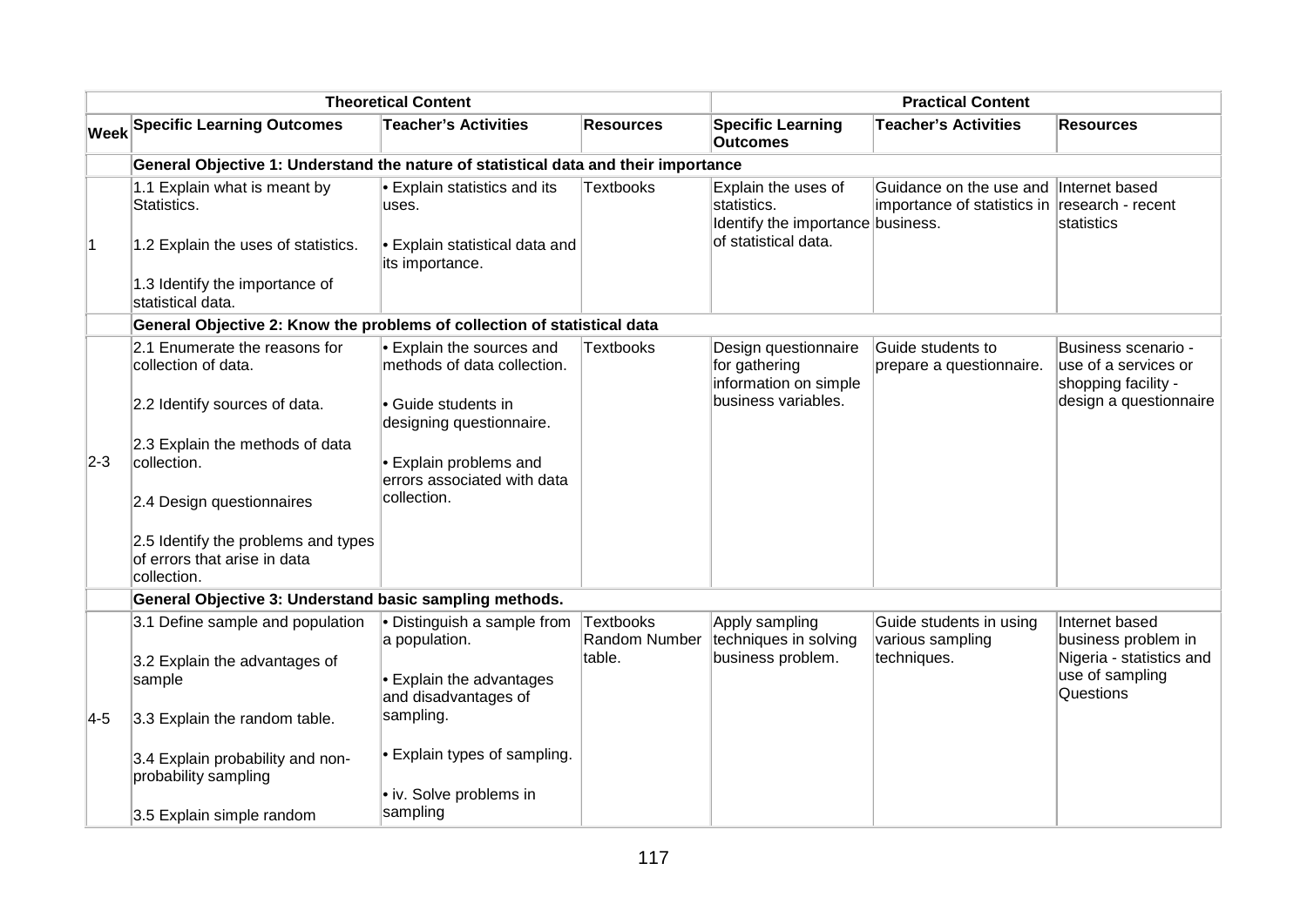|         |                                                                      | <b>Theoretical Content</b>                                                  |                                    | <b>Practical Content</b>                                         |                                                                     |                                                          |  |
|---------|----------------------------------------------------------------------|-----------------------------------------------------------------------------|------------------------------------|------------------------------------------------------------------|---------------------------------------------------------------------|----------------------------------------------------------|--|
|         | <b>Week Specific Learning Outcomes</b>                               | <b>Teacher's Activities</b>                                                 | <b>Resources</b>                   | <b>Specific Learning</b><br><b>Outcomes</b>                      | <b>Teacher's Activities</b>                                         | <b>Resources</b>                                         |  |
|         | sampling.                                                            |                                                                             |                                    |                                                                  |                                                                     |                                                          |  |
|         | 3.6 Explain stratified sampling                                      |                                                                             |                                    |                                                                  |                                                                     |                                                          |  |
|         | 3.7 Apply the above sampling<br>methods to simple problems.          |                                                                             |                                    |                                                                  |                                                                     |                                                          |  |
|         | General Objective 4: Understand the organization of statistical data |                                                                             |                                    |                                                                  |                                                                     |                                                          |  |
|         | 4.1 Construct frequency<br>distribution.                             | • Construct a frequency<br>distribution table.                              | Textbooks<br>Mathematical          | Construct frequency<br>distribution table.                       | Guide the students to<br>construct various charts.                  | Textbooks,<br>Mathematical set,<br>Graph paper, Coloured |  |
|         | (i) Construct pie<br>chart                                           | • Demonstrate how to<br>construct a pie chart, bar<br>charts, histogram and | sets Graph paper<br>Colour pencils | Construct various<br>charts: pie, bar,<br>histogram, frequency   |                                                                     | paints.                                                  |  |
| $6 - 7$ | (ii) Construct bar<br>charts.                                        | frequency polygon<br>• Explain their application                            |                                    | polygon.                                                         |                                                                     |                                                          |  |
|         | (iii) Construct<br>histogram.                                        | and uses.                                                                   |                                    |                                                                  |                                                                     |                                                          |  |
|         | (iv) Construct<br>frequency Polygon.                                 | • Conduct test.                                                             |                                    |                                                                  |                                                                     |                                                          |  |
|         | General Objective 5: Understand the analysis of statistical data     |                                                                             |                                    |                                                                  |                                                                     |                                                          |  |
|         | 5.1 Explain the measures of<br>location e.g.                         | · Explain in details:<br>a.                                                 | <b>Textbooks</b><br>Calculators    | Compute business<br>variables involving -<br>measures of central | Guide the students to<br>compute measures of<br>central funding and | <b>Textbooks</b><br>Calculator                           |  |
|         | i) Arithmetic Mean<br>ii) Geometric Mean                             | measures<br>of central                                                      |                                    | tendency.                                                        | dispersion.                                                         | Questions and<br>Answers for students.                   |  |
| $8-9$   | iii) Mode<br>iv) Median                                              | tendency<br>b.                                                              |                                    | Measures of<br>dispersion.                                       | Questions and Answers<br>involving measures of<br>location          | <b>Business situations</b>                               |  |
|         | 5.2 Compute the above measures<br>of location.                       | measures<br>of location,<br>and                                             |                                    |                                                                  |                                                                     |                                                          |  |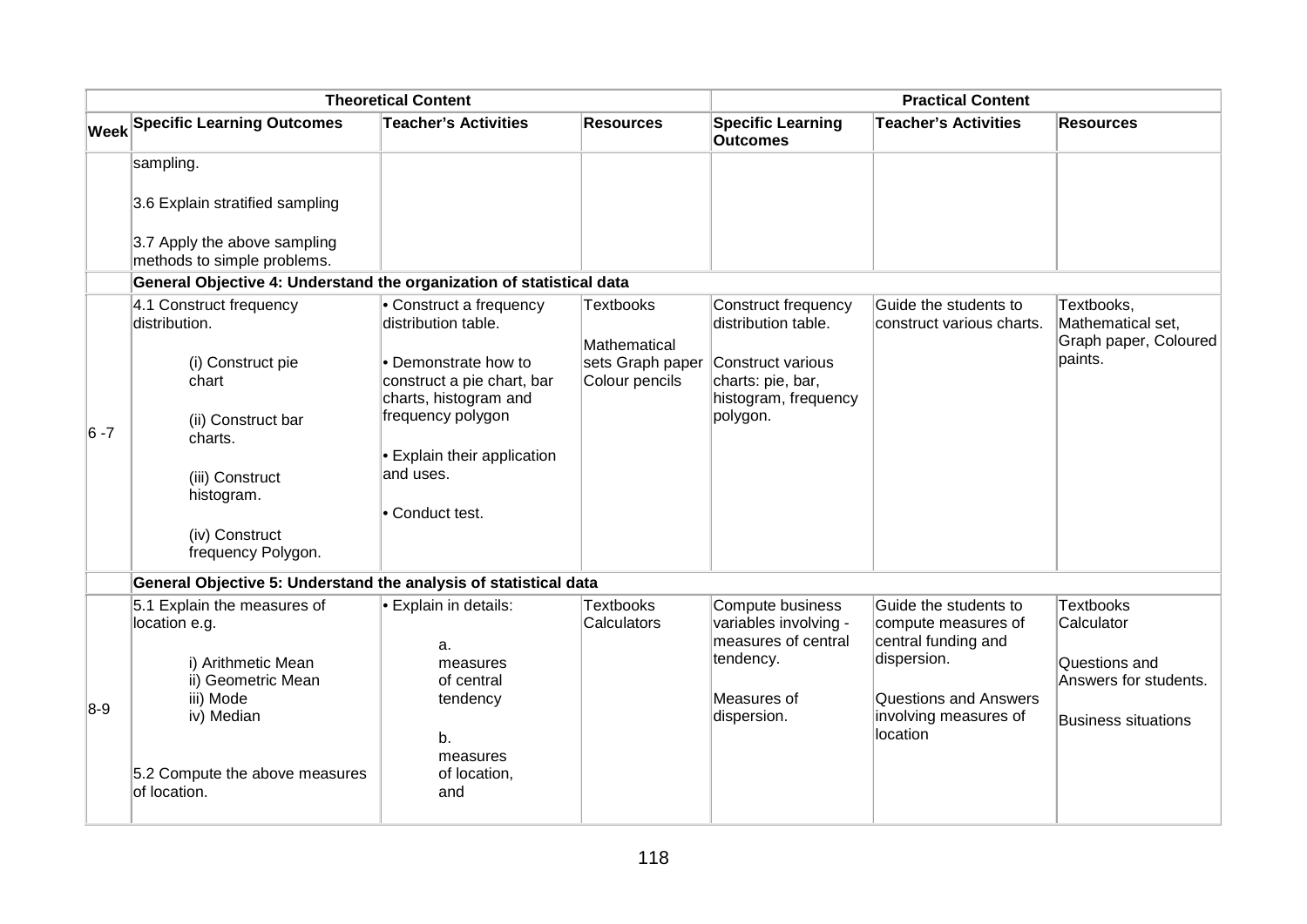| <b>Theoretical Content</b> |                                                                                                                                                                                                                                                           |                                                                                                                                                                                                                                                                                                              |                                                 | <b>Practical Content</b>                                                               |                                                                                                                                                                                     |                                                       |
|----------------------------|-----------------------------------------------------------------------------------------------------------------------------------------------------------------------------------------------------------------------------------------------------------|--------------------------------------------------------------------------------------------------------------------------------------------------------------------------------------------------------------------------------------------------------------------------------------------------------------|-------------------------------------------------|----------------------------------------------------------------------------------------|-------------------------------------------------------------------------------------------------------------------------------------------------------------------------------------|-------------------------------------------------------|
|                            | Week Specific Learning Outcomes                                                                                                                                                                                                                           | <b>Teacher's Activities</b>                                                                                                                                                                                                                                                                                  | <b>Resources</b>                                | <b>Specific Learning</b><br><b>Outcomes</b>                                            | <b>Teacher's Activities</b>                                                                                                                                                         | <b>Resources</b>                                      |
|                            | 5.3 Define the measures of:<br>i) Variability<br>ii) Mean Deviation<br>iii) Variance<br>iv) Standard<br>Deviation<br>v) Co-efficient of<br>Variation<br>5.4 Explain the significance of the<br>measures in 5.3 above.                                     | c. measure<br>of<br>dispersion<br>• Solve problems involving<br>the above.                                                                                                                                                                                                                                   |                                                 |                                                                                        |                                                                                                                                                                                     |                                                       |
|                            | General Objective 6: Understand the elementary concepts of probability distributions.                                                                                                                                                                     |                                                                                                                                                                                                                                                                                                              |                                                 |                                                                                        |                                                                                                                                                                                     |                                                       |
|                            | 6.1 Define<br>v) Set<br>vi) Sub-set<br>vii) Union<br>viii) Intersection<br>ix) Complement of<br>set<br>$ 10-11 $ 6.2 Explain the application of venn<br>diagrams.<br>6.3 Explain the basic ideas of:<br>v) Probability<br>vi) Sample space<br>vii) Events | • Explain set and its<br>properties.<br>• Explain the application of<br>Venn diagrams<br>• Explain the concept of<br>probability and its laws.<br>· Explain binomial, poisson<br>and normal distribution<br>given relevant formulae.<br>· Solve problems involving<br>'iv' above<br>(j) vi. Give Assignment. | 1) Textbooks.<br>2) Statistical<br>$ 3)$ Tables | Compute business<br>variables involving<br>binomial poisson and<br>normal distribution | Guide the student to<br>compute business<br>variable using binomial,<br>poisson and normal<br>distribution,<br>Questions and Answers<br>for students.<br><b>Business situations</b> | Textbooks, Statistical<br>tables Internet<br>research |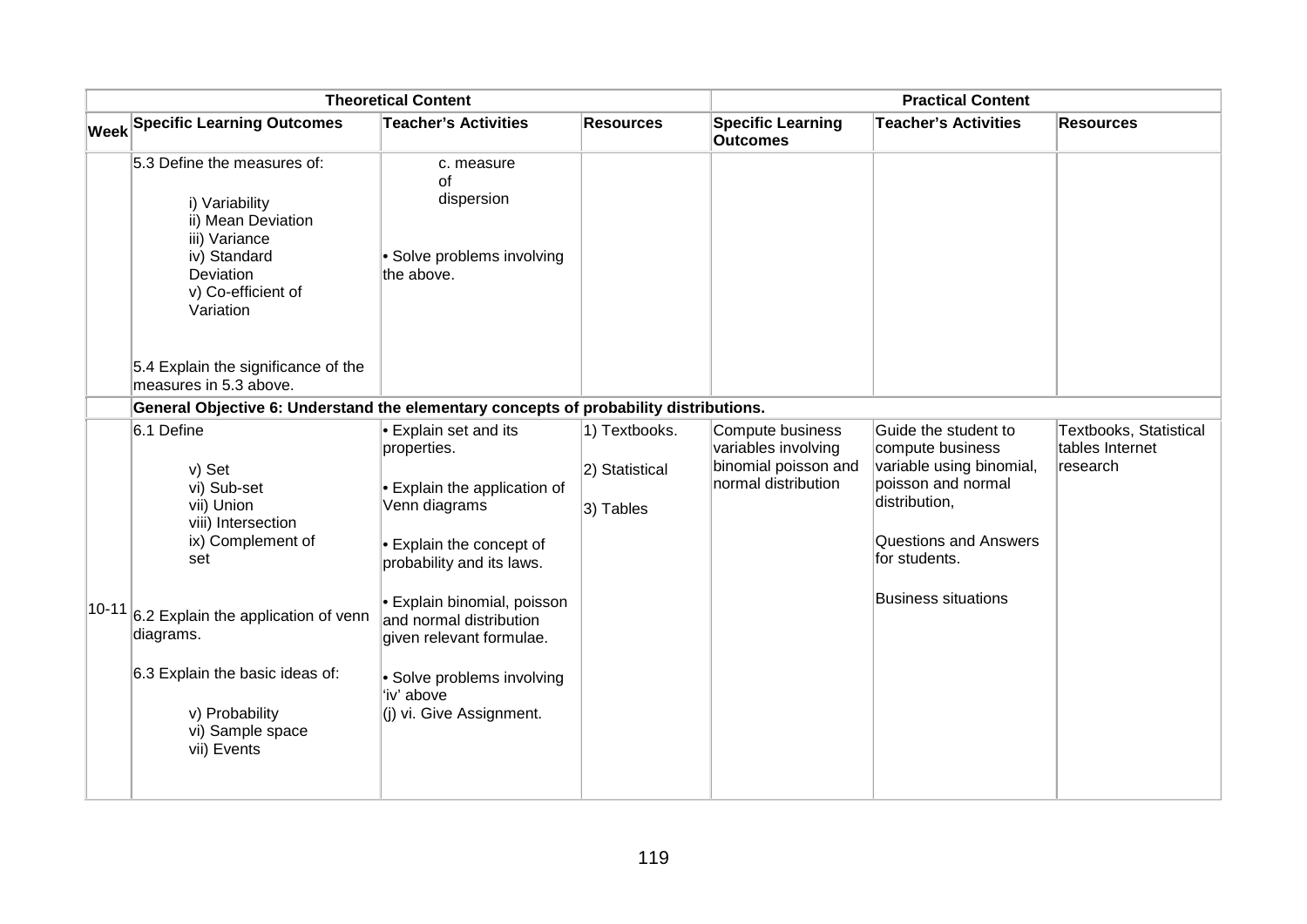| <b>Theoretical Content</b>                                                                                                            |                                                             |                                 | <b>Practical Content</b>                                  |                                                                         |                                        |  |
|---------------------------------------------------------------------------------------------------------------------------------------|-------------------------------------------------------------|---------------------------------|-----------------------------------------------------------|-------------------------------------------------------------------------|----------------------------------------|--|
| <b>Week Specific Learning Outcomes</b>                                                                                                | <b>Teacher's Activities</b>                                 | <b>Resources</b>                | <b>Specific Learning</b><br><b>Outcomes</b>               | <b>Teacher's Activities</b>                                             | <b>Resources</b>                       |  |
| 6.4 Define:                                                                                                                           |                                                             |                                 |                                                           |                                                                         |                                        |  |
| i) Independent<br>events<br>ii) Dependent<br>events<br>iii) Mutually<br>exclusive events.                                             |                                                             |                                 |                                                           |                                                                         |                                        |  |
| 6.5 Explain the:                                                                                                                      |                                                             |                                 |                                                           |                                                                         |                                        |  |
| i) Additional Law<br>ii) Multiplication<br>Law                                                                                        |                                                             |                                 |                                                           |                                                                         |                                        |  |
| 6.6 Explain the basic ideas of<br>probability distributions<br>Independent events e.g. Binomial,<br>Poisson and normal distributions. |                                                             |                                 |                                                           |                                                                         |                                        |  |
| 6.7 Solve simple problems using<br>"6.6" above                                                                                        |                                                             |                                 |                                                           |                                                                         |                                        |  |
| General Objective 7: Understand the uses of regression and correlation analysis                                                       |                                                             |                                 |                                                           |                                                                         |                                        |  |
| 7.1 Explain the meaning of simple<br>linear regression problems.                                                                      | • Explain and solve<br>problems in regression<br>analysis.  | 1) Textbooks<br>2) Graph papers | Construct scatter<br>diagram.                             | Guidance for students in<br>applying regression<br>analysis to business | Questions and<br>Answers for students. |  |
| 7.2 Construct scatter diagram.                                                                                                        |                                                             |                                 | Solve normal equation                                     | problems.                                                               | <b>Business situations</b>             |  |
| $ 12-15 $ 7.3 Draw                                                                                                                    | • Explain and solve<br>problems in correlation<br>analysis. |                                 | to get regression<br>equation.                            | Advice on the relationship<br>between regression and                    |                                        |  |
| i) Regression line<br>by free-hand<br>method.                                                                                         | · Differentiate between                                     |                                 | Calculate time series<br>by:<br>(i) isolation of trend by | correlation                                                             |                                        |  |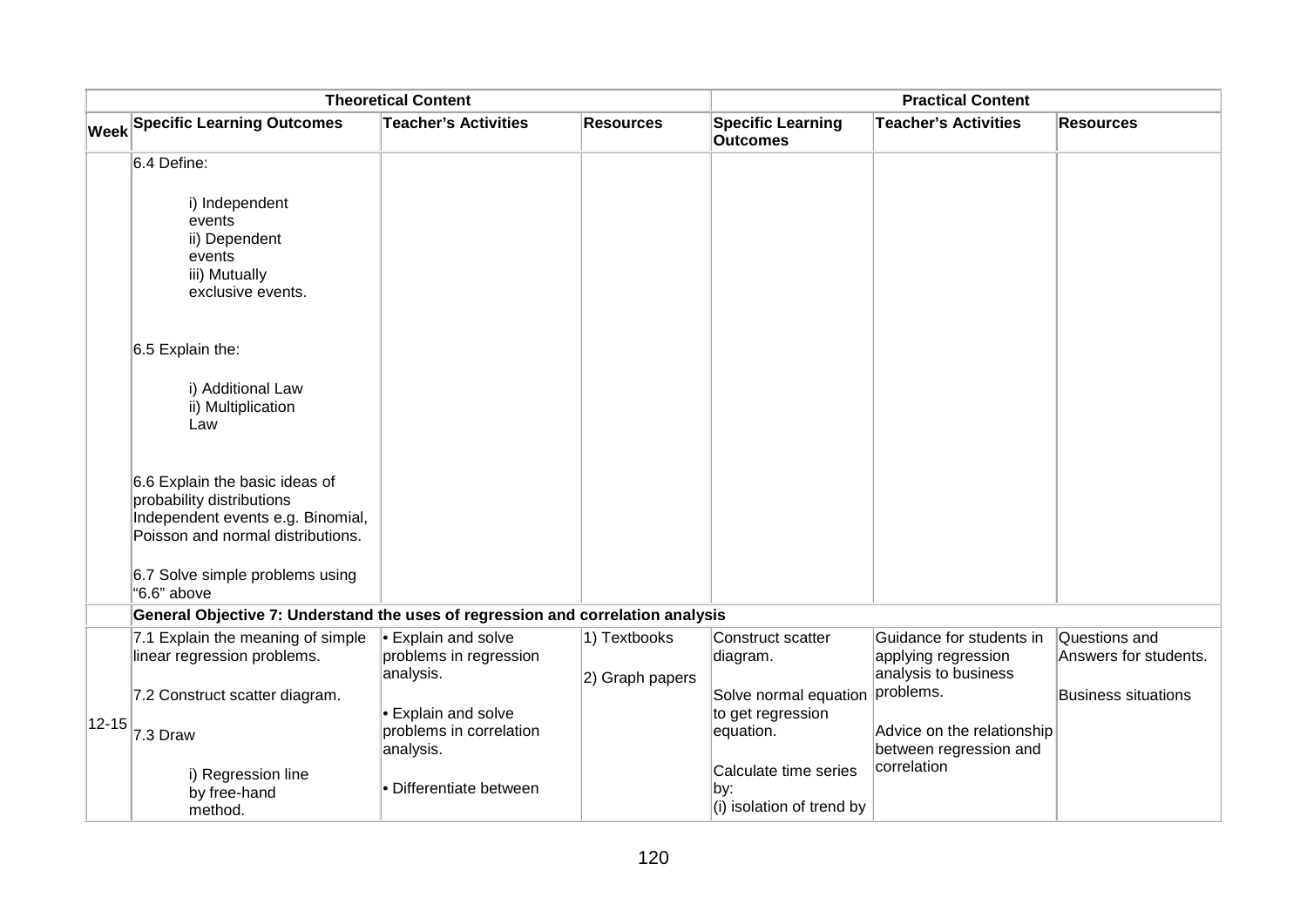| <b>Theoretical Content</b> |                                                                               |                                                                     |                  | <b>Practical Content</b>                    |                             |                  |  |
|----------------------------|-------------------------------------------------------------------------------|---------------------------------------------------------------------|------------------|---------------------------------------------|-----------------------------|------------------|--|
|                            | <b>Week Specific Learning Outcomes</b>                                        | <b>Teacher's Activities</b>                                         | <b>Resources</b> | <b>Specific Learning</b><br><b>Outcomes</b> | <b>Teacher's Activities</b> | <b>Resources</b> |  |
|                            | ii) Obtain<br>regression                                                      | Regression and correlation.                                         |                  | many average.                               |                             |                  |  |
|                            | equation for the<br>regression line in<br>7.3 (i) above                       | • Construct a scatter<br>diagram and identify<br>properties therein |                  | Least square method.                        |                             |                  |  |
|                            | 7.4 Explain method of least square<br>regression.                             | • Conduct test.                                                     |                  |                                             |                             |                  |  |
|                            | 7.5 Solve normal equations to get<br>regression equation.                     |                                                                     |                  |                                             |                             |                  |  |
|                            | 7.6 Predict dependent variable of<br>regression equations.                    |                                                                     |                  |                                             |                             |                  |  |
|                            | 7.7 Explain the idea of correlation<br>analysis.                              |                                                                     |                  |                                             |                             |                  |  |
|                            | 7.8 Explain the relationship<br>between regression and<br>correlation.        |                                                                     |                  |                                             |                             |                  |  |
|                            | 7.9 Explain the properties of<br>correlation co-efficient.                    |                                                                     |                  |                                             |                             |                  |  |
|                            | 7.10 Explain the limitation of<br>regression analysis.                        |                                                                     |                  |                                             |                             |                  |  |
|                            | 7.11 Calculate time series by:                                                |                                                                     |                  |                                             |                             |                  |  |
|                            | i) Isolation of trend<br>by moving<br>averages<br>ii) Least square<br>method. |                                                                     |                  |                                             |                             |                  |  |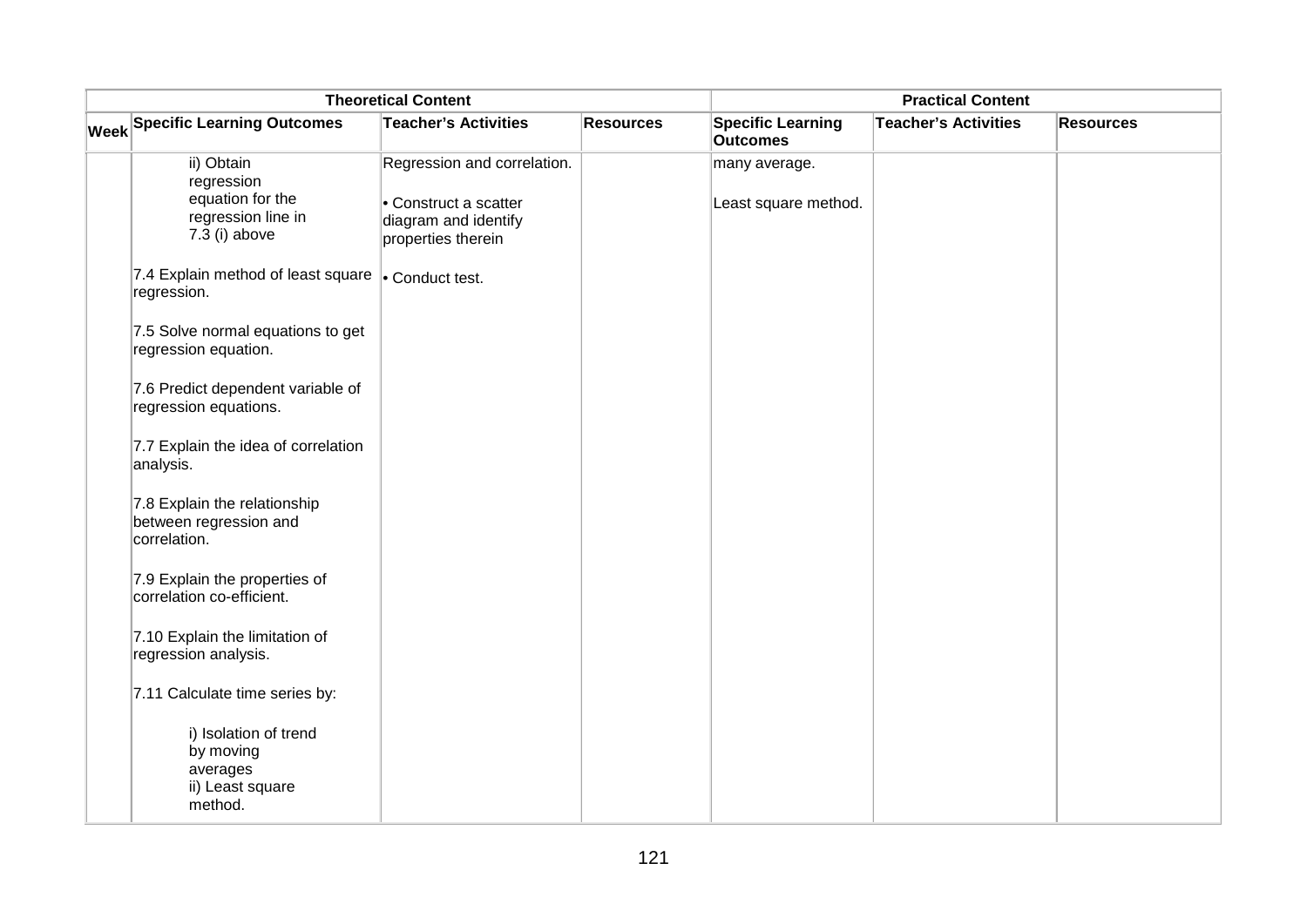| <b>ASSESSMENT CRITERIA</b>                                                                         |                           |                  |                                       |  |  |  |  |
|----------------------------------------------------------------------------------------------------|---------------------------|------------------|---------------------------------------|--|--|--|--|
| Coursework<br>.50%                                                                                 | Course test<br><b>25%</b> | Practical<br>25% | Other (Examination/project/portfolio) |  |  |  |  |
| Competency: On completing the course, the student should be able to understand/estimate/define/etc |                           |                  |                                       |  |  |  |  |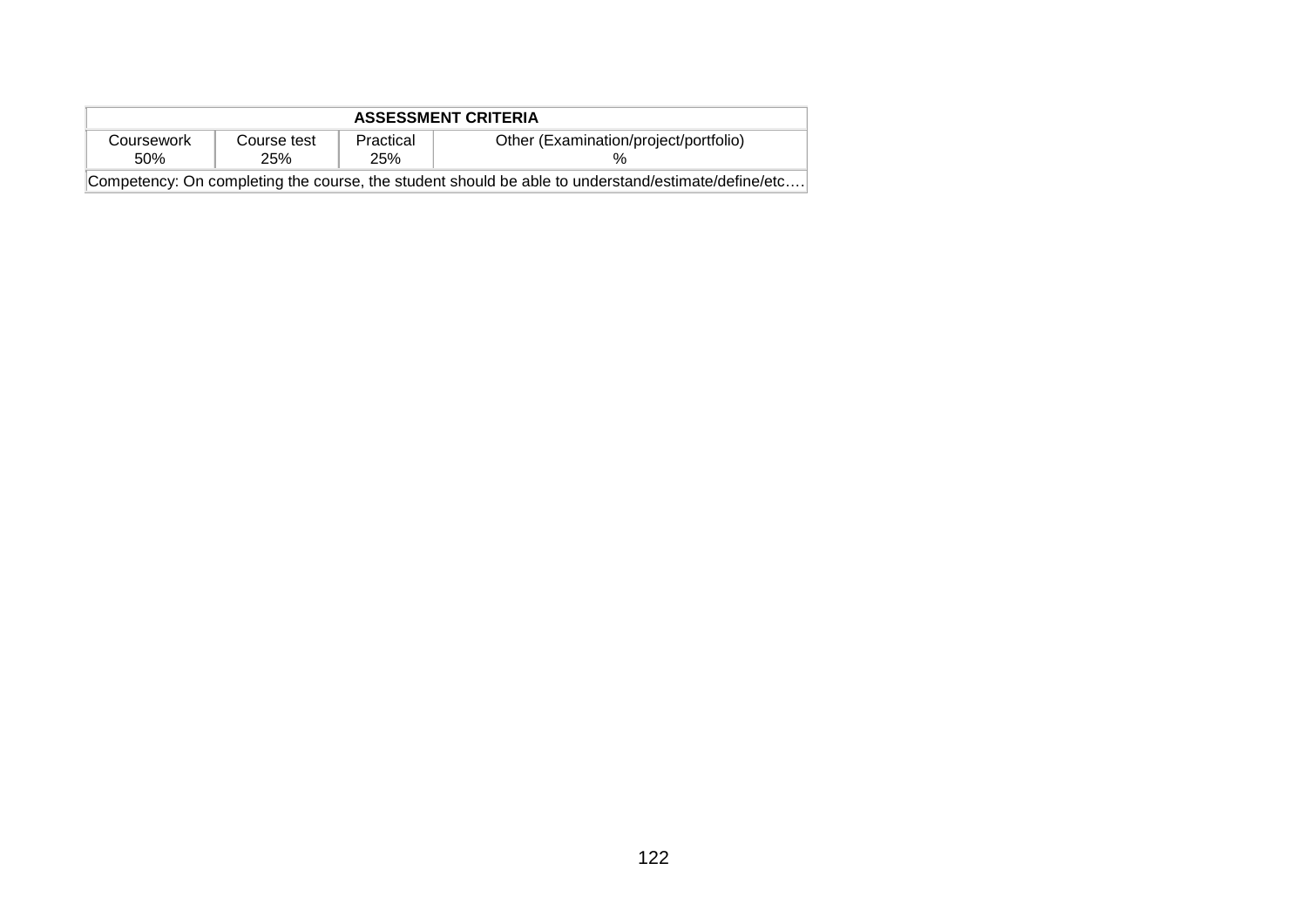### **Course: Auditing I**

| Course: AUDITING I                                                                                       | Code: ACC 213  | <b>Credit Hours:</b>              | 45 hours 3.0                             |
|----------------------------------------------------------------------------------------------------------|----------------|-----------------------------------|------------------------------------------|
| Semester: THIRD SEMESTER                                                                                 | Pre-requisite: | Theoretical:<br><b>Practical:</b> | 2 hours/week - 67%<br>1 hours/week - 33% |
| <b>Goal:</b> To expose students to the concepts, theories, principles and techniques of Auditing.        |                |                                   |                                          |
| <b>GENERAL OBJECTIVES:</b>                                                                               |                |                                   |                                          |
|                                                                                                          |                |                                   |                                          |
| On completion of this module students should be able to:                                                 |                |                                   |                                          |
| 1.0 Understand theory and philosophy of auditing.                                                        |                |                                   |                                          |
| 2.0 Know rights, duties and responsibilities of auditor.                                                 |                |                                   |                                          |
| 3.0 Understand professional ethics.                                                                      |                |                                   |                                          |
| 4.0 Know the Auditors liabilities.                                                                       |                |                                   |                                          |
| 5.0 Understand the appointment and removal of auditors.                                                  |                |                                   |                                          |
| 6.0 Know the inter-relationship of the audit functions and the internal control system.                  |                |                                   |                                          |
| 7.0 Know selections of areas of work control, in-depth tests use of graphing and of sampling techniques. |                |                                   |                                          |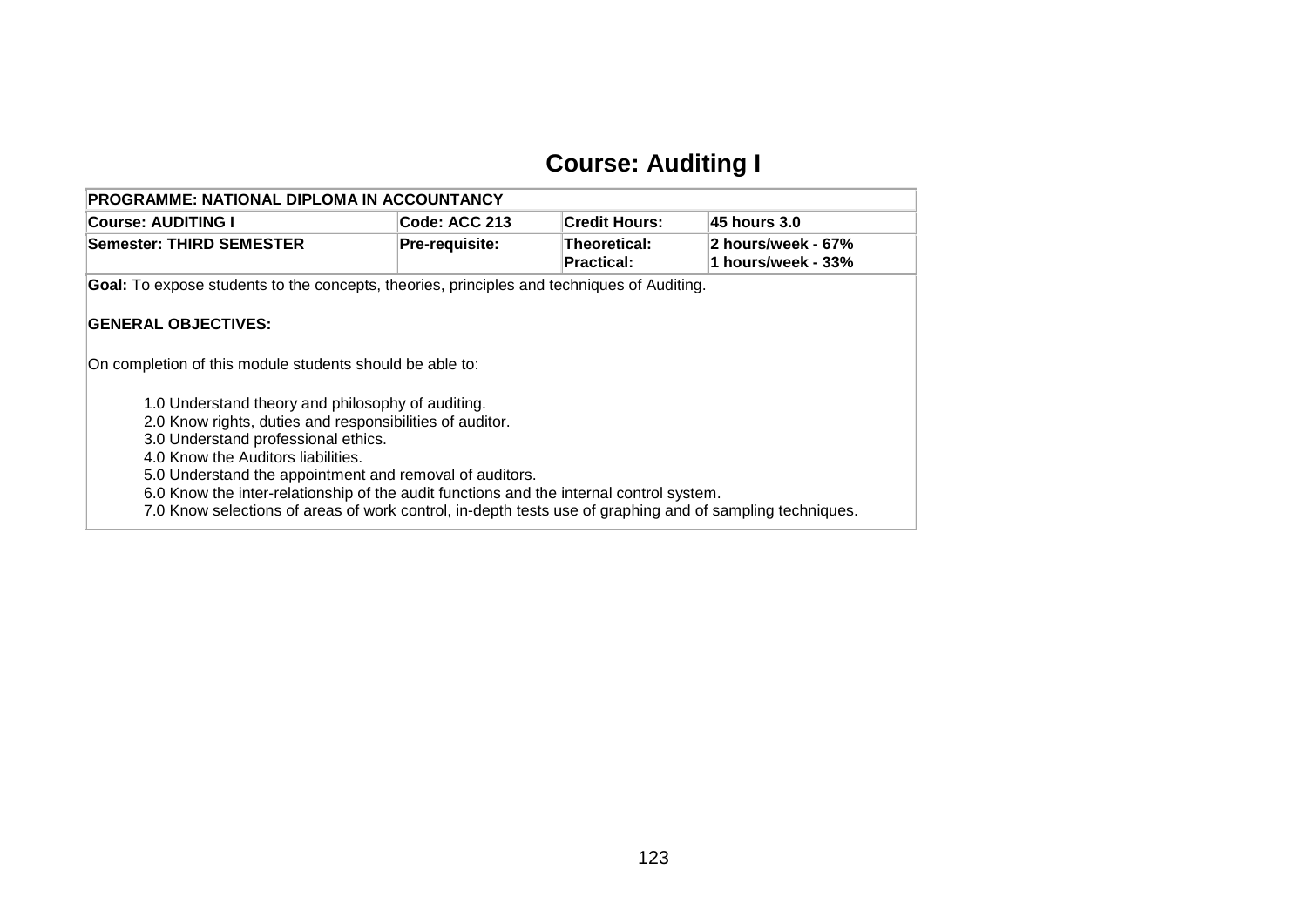| <b>Theoretical Content</b> |                                                                                                                                                                                                                                                                                                                                                               |                                                                                                                                          | <b>Practical Content</b> |                                                                                                |                                                                                                                                                                                     |                                         |  |  |  |  |  |
|----------------------------|---------------------------------------------------------------------------------------------------------------------------------------------------------------------------------------------------------------------------------------------------------------------------------------------------------------------------------------------------------------|------------------------------------------------------------------------------------------------------------------------------------------|--------------------------|------------------------------------------------------------------------------------------------|-------------------------------------------------------------------------------------------------------------------------------------------------------------------------------------|-----------------------------------------|--|--|--|--|--|
|                            | <b>Week Specific Learning Outcomes</b>                                                                                                                                                                                                                                                                                                                        | <b>Teacher's Activities</b>                                                                                                              | <b>Resources</b>         | <b>Specific Learning</b><br><b>Outcomes</b>                                                    | <b>Teacher's Activities</b>                                                                                                                                                         | <b>Resources</b>                        |  |  |  |  |  |
|                            | General Objective 1: Understand theory and philosophy of auditing                                                                                                                                                                                                                                                                                             |                                                                                                                                          |                          |                                                                                                |                                                                                                                                                                                     |                                         |  |  |  |  |  |
| $1-2$                      | 1.1 Define auditing.<br>1.2 Relate the history of auditing and<br>philosophy of auditing.<br>1.3 Explain the theory and<br>philosophy of auditing.<br>1.4 Explain the concepts and<br>conventions underlying the practice<br>of auditing.<br>1.5 Explain the generally accepted<br>auditing standards.<br>1.6 Distinguish between auditing<br>and accounting. | (i) Explain in detail the<br>term auditing.<br>(ii) Explain different types<br>of audit.<br>(iii) Explain the<br>importance of auditing. | Overhead<br>projector    | 1. Demonstrate their<br>understanding of the theory<br>and philosophy of auditing.             | Guide the students to explain<br>Auditing using practical situational<br>examples such as purchase,<br>sales, acquisition of fixed assets<br>etc.<br>Lend the class to review GAAS. | Internet<br>Flipcharts.                 |  |  |  |  |  |
|                            | General Objective 2: Know rights, duties and responsibilities of auditor.                                                                                                                                                                                                                                                                                     |                                                                                                                                          |                          |                                                                                                |                                                                                                                                                                                     |                                         |  |  |  |  |  |
|                            | 2.1 Explain the role of auditors in an $\vert$ (i) Explain duties and<br>enterprises.<br>2.2 Explain the rights, duties and<br>responsibilities of auditors to a sole                                                                                                                                                                                         | responsibilities of<br>Auditors.<br>(ii) Explain the concept of                                                                          | Overhead<br>projector    | 1. Relate auditing to Legal<br>and professional<br>requirements.<br>2. Explain their knowledge | Explain the legal and professional Internet.<br>provisions relating to Auditing<br>using the CAMA, professional<br>code of Ethics, statement of<br>Auditing guidelines, etc.        | Flipcharts.<br>Audit working            |  |  |  |  |  |
| $3-4$                      | trader, a partnership and to a public<br>organization.<br>2.3 Explain the auditors right to<br>remuneration.<br>2.4 Explain the significance of the<br>following as they affect an audit,<br>source of auditors power, audit                                                                                                                                  | Independences.<br>(iii) Explain tools of audit.<br>(iv) Explain audit<br>approaches.<br>(v) Explain the<br>advantages and                |                          | of the rights, duties,<br>responsibilities, liabilities<br>an auditor.                         | Guide the students to produce<br>appointment and removal of sample of letter of Engagement.<br>Guide the student to identify audit<br>working paper file.                           | paper file.<br>Letter of<br>Engagement. |  |  |  |  |  |
|                            | plans, programme engagement<br>letters, standard of field work, and                                                                                                                                                                                                                                                                                           | disadvantages of each.                                                                                                                   |                          |                                                                                                |                                                                                                                                                                                     |                                         |  |  |  |  |  |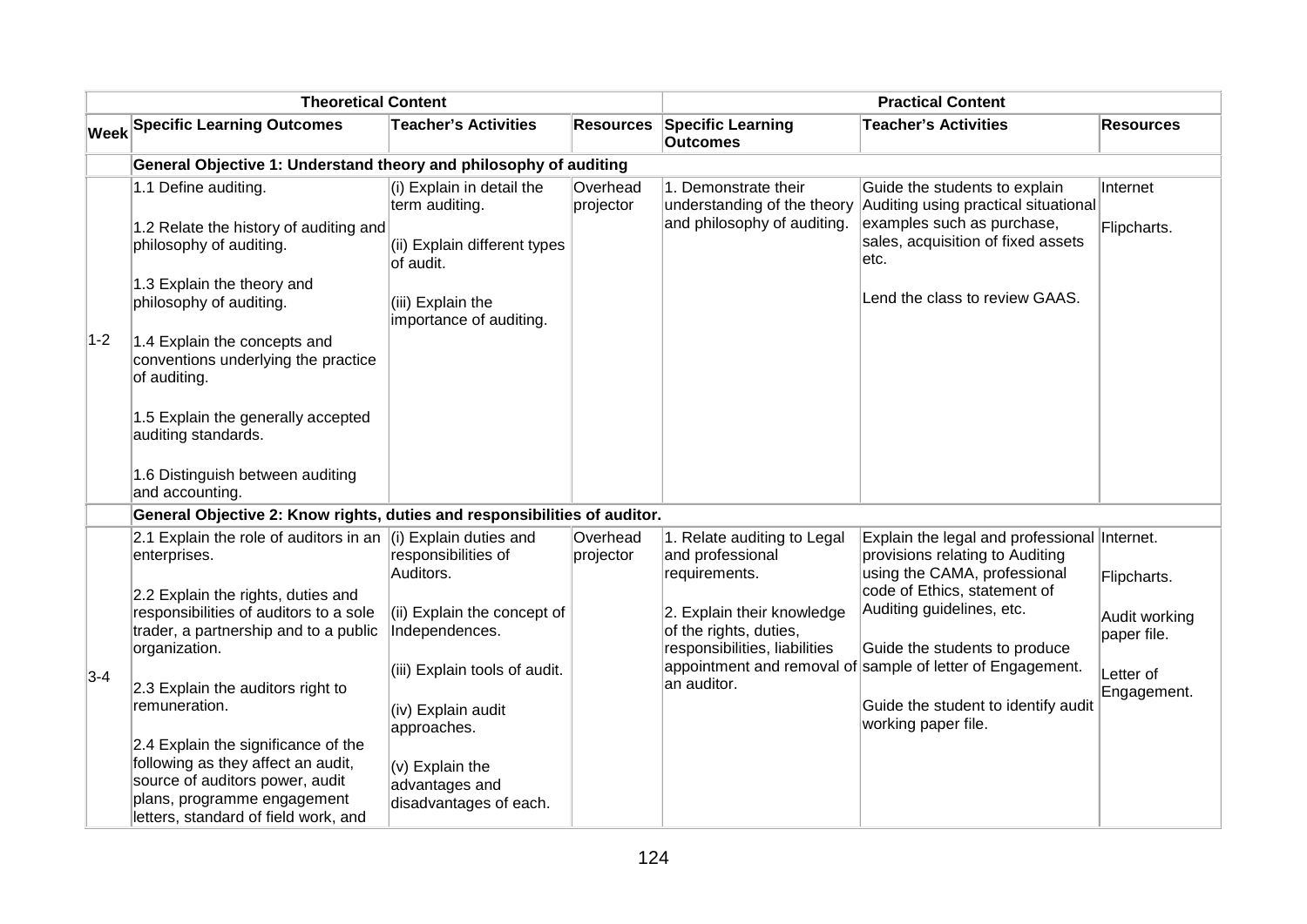| <b>Theoretical Content</b> |                                                                                                                                                         |                                                        | <b>Practical Content</b> |                                                                         |                                                                                                             |                             |
|----------------------------|---------------------------------------------------------------------------------------------------------------------------------------------------------|--------------------------------------------------------|--------------------------|-------------------------------------------------------------------------|-------------------------------------------------------------------------------------------------------------|-----------------------------|
|                            | Week Specific Learning Outcomes                                                                                                                         | <b>Teacher's Activities</b>                            |                          | <b>Resources Specific Learning</b><br><b>Outcomes</b>                   | <b>Teacher's Activities</b>                                                                                 | <b>Resources</b>            |
|                            | audit process.                                                                                                                                          |                                                        |                          |                                                                         |                                                                                                             |                             |
|                            | 2.5 Explain what audit working<br>papers mean and the objects of<br>audit working paper.                                                                |                                                        |                          |                                                                         |                                                                                                             |                             |
|                            | 2.6 Distinguish between a<br>permanent audit file and a current<br>audit file and state the documents<br>found in each of them.                         |                                                        |                          |                                                                         |                                                                                                             |                             |
|                            | 2.7 Explain auditing approaches and<br>the significance of systems<br>approach in modern auditing.                                                      |                                                        |                          |                                                                         |                                                                                                             |                             |
|                            | 2.8 Explain what an audit trail<br>means and its indispensability in<br>vouching approach to auditing.                                                  |                                                        |                          |                                                                         |                                                                                                             |                             |
|                            | 2.9 Explain the methods or<br>approach to audit such as final audit,<br>interim audit, procedural audit<br>continuous audit and Balance Sheet<br>audit. |                                                        |                          |                                                                         |                                                                                                             |                             |
|                            | 2.10 Explain the advantages and<br>disadvantages of 2-9 above.                                                                                          |                                                        |                          |                                                                         |                                                                                                             |                             |
|                            | General Objective 3: Understand professional ethics.                                                                                                    |                                                        |                          |                                                                         |                                                                                                             |                             |
|                            | 3.1 Define professional ethics.<br>3.2 Describe the concept of                                                                                          | (i) Explain independence.<br>(ii) Explain the need for | Overhead<br>projector    | Able to describe how<br>auditors should behave<br>towards stakeholders. | Group working to produce sample Computer with<br>guidelines for the information of<br>new employees in word | word processing<br>package. |
| $5-6$                      | independence.                                                                                                                                           | Professional Ethics.                                   |                          |                                                                         | processed<br>format                                                                                         |                             |
|                            | 3.3 Relate such ethics to association<br>with Directors, shareholders and                                                                               | $(iii)$ Explain the<br>responsibilities of             |                          |                                                                         |                                                                                                             |                             |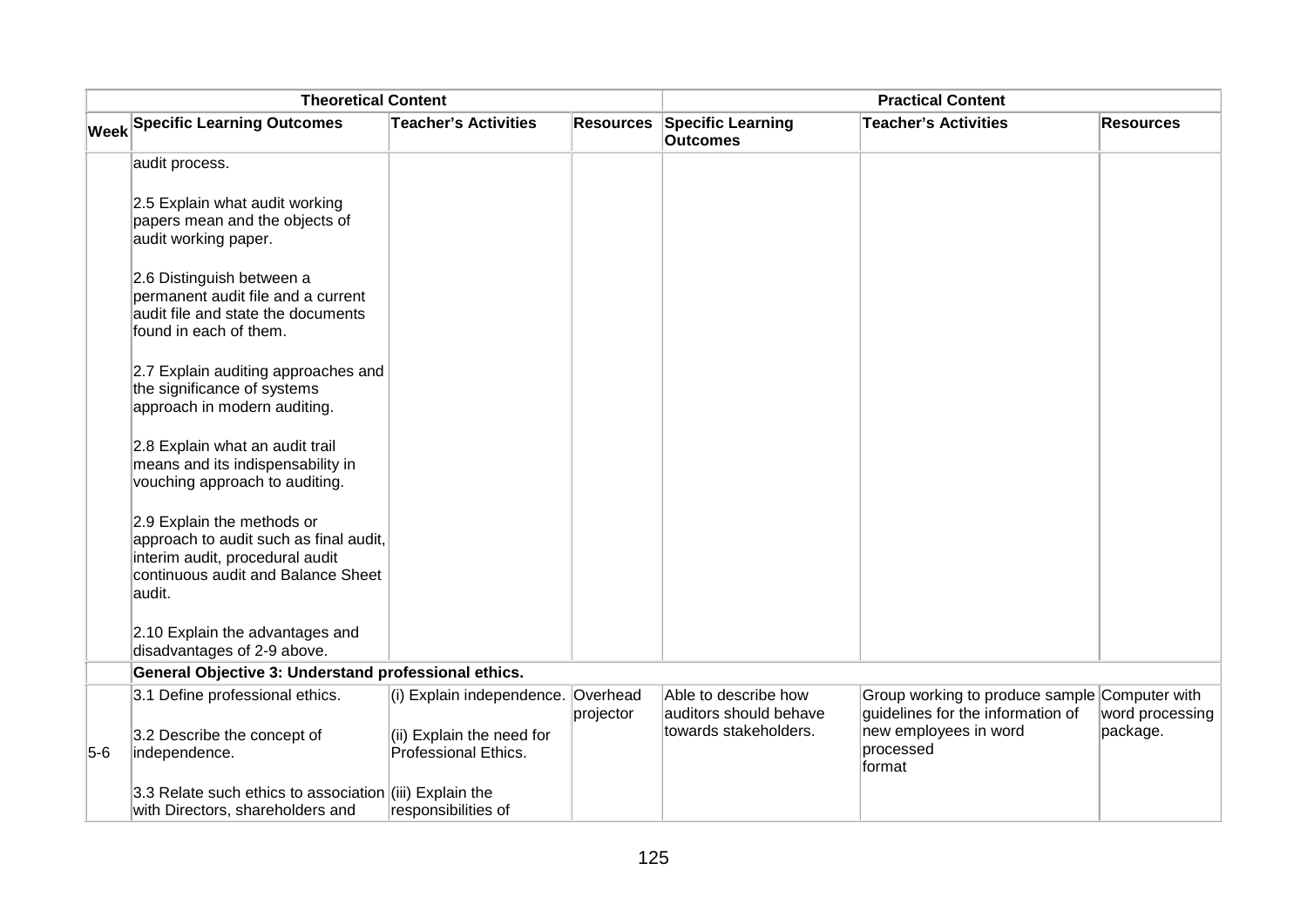| <b>Theoretical Content</b> |                                                                                                                               |                                                                   |                       | <b>Practical Content</b>                                                   |                                                                                                                                      |                                            |  |
|----------------------------|-------------------------------------------------------------------------------------------------------------------------------|-------------------------------------------------------------------|-----------------------|----------------------------------------------------------------------------|--------------------------------------------------------------------------------------------------------------------------------------|--------------------------------------------|--|
|                            | <b>Week Specific Learning Outcomes</b>                                                                                        | <b>Teacher's Activities</b>                                       | <b>Resources</b>      | <b>Specific Learning</b><br><b>Outcomes</b>                                | <b>Teacher's Activities</b>                                                                                                          | <b>Resources</b>                           |  |
|                            | clients.                                                                                                                      | Auditors to Directors to<br>shareholders and clients.             |                       |                                                                            |                                                                                                                                      |                                            |  |
|                            | 3.4 Explain an auditors<br>responsibilities to his profession,<br>colleagues and society.                                     |                                                                   |                       |                                                                            |                                                                                                                                      |                                            |  |
|                            | General Objective 4: Know the Auditors liabilities.                                                                           |                                                                   |                       |                                                                            |                                                                                                                                      |                                            |  |
|                            | 4.1 Define liability.                                                                                                         | (i) Explain Auditors<br>liability.                                | Overhead<br>projector | Able to describe the liability<br>of auditors in a range of<br>situations  | Direct students to produce a word Computer with<br>processed report answering a                                                      | word processing                            |  |
|                            | 4.2 State the source of liability.                                                                                            | (ii) Explain sources of                                           |                       |                                                                            | case study posed scenario<br>question.                                                                                               | package.<br>Case Study.                    |  |
| $ 7-8 $                    | 4.3 Explain liability for negligence<br>under common law.                                                                     | liability under common<br>law, civil or criminal law.             |                       |                                                                            |                                                                                                                                      |                                            |  |
|                            | 4.4 Explain liability under statute-<br>Civil and Criminal Law.                                                               | (iii) Explain $3^{rd}$ party<br>liability and its<br>development. |                       |                                                                            |                                                                                                                                      |                                            |  |
|                            | 4.5 Discuss recent developments in<br>third party liability.                                                                  | (vi) Explain Auditor's<br>protection against liability.           |                       |                                                                            |                                                                                                                                      |                                            |  |
|                            | General Objective 5: Understand the appointment and removal of auditors.                                                      |                                                                   |                       |                                                                            |                                                                                                                                      |                                            |  |
|                            | 5.1 Explain the procedure for the<br>appointment and removal of auditors for appointment and<br>legal and other requirements. | (i) Explain the procedural Overhead<br>removal of auditors.       | projector             | Able to describe the<br>process for appointment<br>and removal of auditors | Direct students to produce a word Computer with<br>processed report answering a<br>case study posed scenario<br>question.            | word processing<br>package.<br>Case Study. |  |
| $9 - 10$                   | 5.2 State the procedures for fixing<br>the remuneration of auditors.                                                          | (ii) Explain procedure for<br>fixing remunerations                |                       |                                                                            |                                                                                                                                      |                                            |  |
|                            | 5.3 State the qualifications of an<br>Auditor as distinct from that of<br>accountants.                                        | (iii) Explain qualification<br>of Auditor.                        |                       |                                                                            |                                                                                                                                      |                                            |  |
|                            | General Objective 6: Know the inter-relationship of the audit function and the internal control system.                       |                                                                   |                       |                                                                            |                                                                                                                                      |                                            |  |
|                            | 6.1 Define Internal control, internal<br>11-12 audit and internal check.                                                      | (i) Explain internal check, Overhead<br>internal audit, internal  | projector             | Understanding of the<br>relationship between audit<br>and internal control | 1. Organise class into groups of 6 Word-processor.<br>and lead each group to write<br>internal control questionnaires for Flipchart. |                                            |  |
|                            |                                                                                                                               |                                                                   |                       |                                                                            | major Accounting functions such                                                                                                      |                                            |  |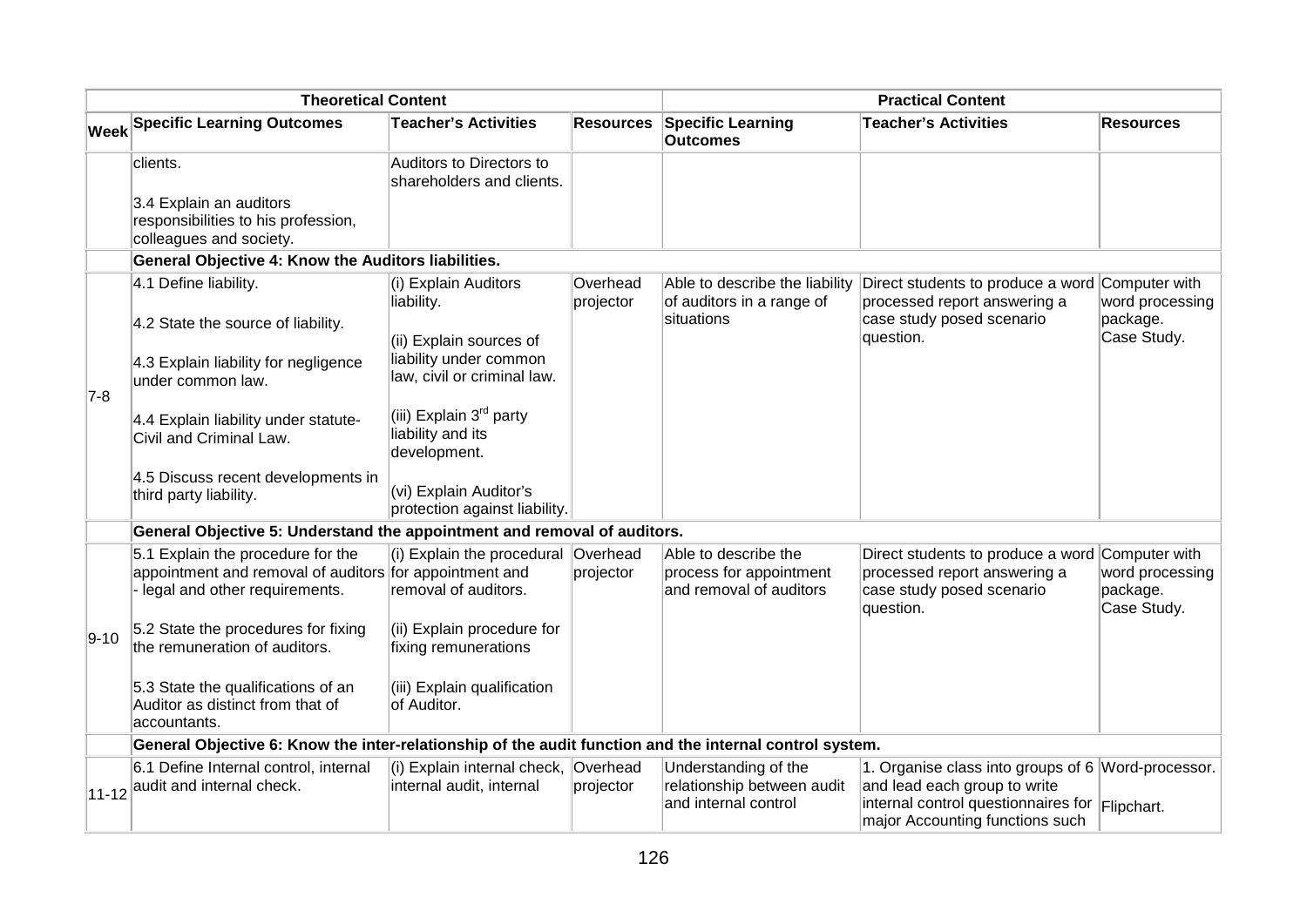| <b>Theoretical Content</b> |                                                                                                                                                |                                                                                          |                  | <b>Practical Content</b>                                                 |                                                                                                                  |                  |  |
|----------------------------|------------------------------------------------------------------------------------------------------------------------------------------------|------------------------------------------------------------------------------------------|------------------|--------------------------------------------------------------------------|------------------------------------------------------------------------------------------------------------------|------------------|--|
|                            | <b>Week Specific Learning Outcomes</b>                                                                                                         | <b>Teacher's Activities</b>                                                              | <b>Resources</b> | <b>Specific Learning</b><br><b>Outcomes</b>                              | <b>Teacher's Activities</b>                                                                                      | <b>Resources</b> |  |
|                            | 6.2 Explain the significance of an<br>audit assignment.                                                                                        | control.                                                                                 |                  |                                                                          | as purchases, cash, payroll, etc                                                                                 |                  |  |
|                            | 6.3 Explain the characteristics of<br>internal audit functions and the<br>internal control questionnaires.                                     | (ii) Explain in detail the<br>items in Internal Control<br>Questions (ICQ)               |                  |                                                                          | 2. Direct students to investigate<br>the relationship between audit<br>functions and internal control<br>system. |                  |  |
|                            | 6.4 Explain the significance of 6.3 in $ $ control.<br>lan audit.                                                                              | (iii) Explain sound internal                                                             |                  |                                                                          | 3. Organise feedback in open<br>debate.                                                                          |                  |  |
|                            | 6.5 Explain the significance of strong<br>internal control system.                                                                             |                                                                                          |                  |                                                                          |                                                                                                                  |                  |  |
|                            | General Objective 7: Know selections of areas of work control, in-depth tests, use of graph, and sampling techniques.                          |                                                                                          |                  |                                                                          |                                                                                                                  |                  |  |
|                            | 7.3 Define work control, In depth<br>tests graphing and sampling<br>techniques.                                                                | (i) Explain work control,<br>indpeth tests, graphs and projector<br>sampling techniques. | Overhead         | Ability to devise work<br>control test and other<br>sampling techniques. | Direct students to produce a<br>testing plan in response to a case Word processor<br>study scenario              | Case Study       |  |
|                            | 7.2 State the significance of<br>organizational charts and flow charts of flow charting.<br>in an audit procedure for 7-1 above.               | (ii) Explain the relevance                                                               |                  |                                                                          |                                                                                                                  |                  |  |
| $ 13 - 15 $                | 7.3 Explain the testing of the system compliance tests<br>of internal control, compliance tests,<br>transaction tests and functional<br>tests. | (iii) Explain the need for<br>transaction test and<br>sample and substantive<br>test.    |                  |                                                                          |                                                                                                                  |                  |  |
|                            |                                                                                                                                                | (iv) Revise where<br>students have problems.                                             |                  |                                                                          |                                                                                                                  |                  |  |

| <b>ASSESSMENT CRITERIA</b> |   |     |                                                                        |  |  |  |
|----------------------------|---|-----|------------------------------------------------------------------------|--|--|--|
|                            |   |     | Coursework Course test Practical Other (Examination/project/portfolio) |  |  |  |
| 25%                        | % | 25% | .50%                                                                   |  |  |  |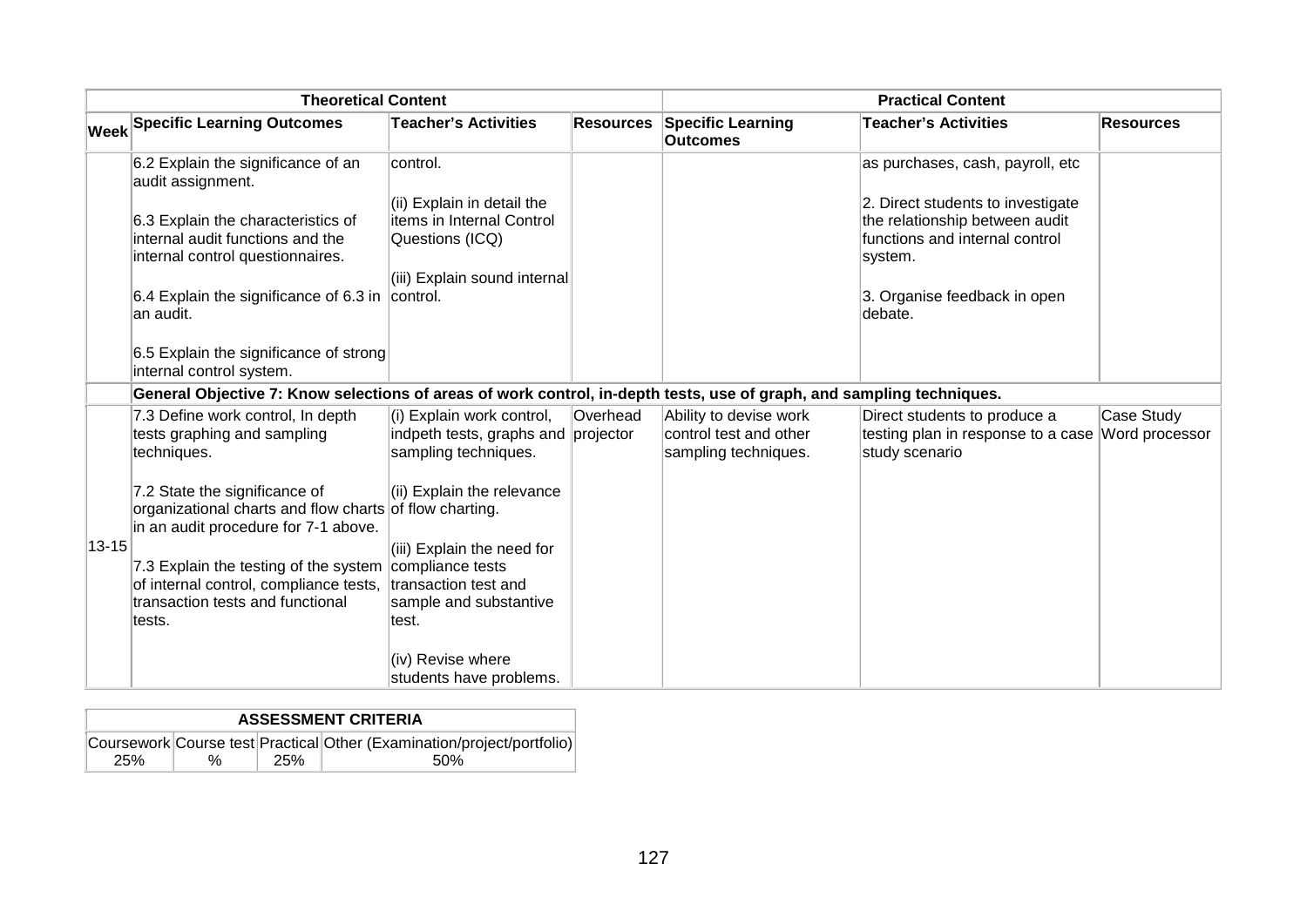## **Course: Cost Accounting I**

| PROGRAMME: NATIONAL DIPLOMA IN ACCOUNTANCY                                                                                                                                                                                                                                                   |                      |                                   |                                          |  |  |  |  |  |
|----------------------------------------------------------------------------------------------------------------------------------------------------------------------------------------------------------------------------------------------------------------------------------------------|----------------------|-----------------------------------|------------------------------------------|--|--|--|--|--|
| <b>Course: COST ACCOUNTING I</b>                                                                                                                                                                                                                                                             | <b>Code: ACC 212</b> | <b>Credit Hours:</b>              | 60 hours 4.0                             |  |  |  |  |  |
| Semester: THIRD SEMESTER                                                                                                                                                                                                                                                                     | Pre-requisite:       | <b>Theoretical:</b><br>Practical: | 1 hours/week - 25%<br>3 hours/week - 75% |  |  |  |  |  |
| Goal: To expose students to the terminology, methods, techniques and basic principles of costing and cost control methods.                                                                                                                                                                   |                      |                                   |                                          |  |  |  |  |  |
| <b>GENERAL OBJECTIVES:</b><br>On completion of this module the students should be able to:<br>1.0 Understand cost accounting, its scope, purpose, and methods.                                                                                                                               |                      |                                   |                                          |  |  |  |  |  |
| 2.0 Understand nature, elements and classifications of cost.<br>3.0 Understand cost control.<br>4.0 Know Cost Centres, costing documents and records.<br>5.0 Understand the term materials, store keeping, purchasing and inventory control, pricing materials issued and valuation methods. |                      |                                   |                                          |  |  |  |  |  |
| 6.0 Understand labour: factory procedures, recruitment, payroll control and measurement of efficiency.<br>7.0 Understand the nature and classification of overheads.                                                                                                                         |                      |                                   |                                          |  |  |  |  |  |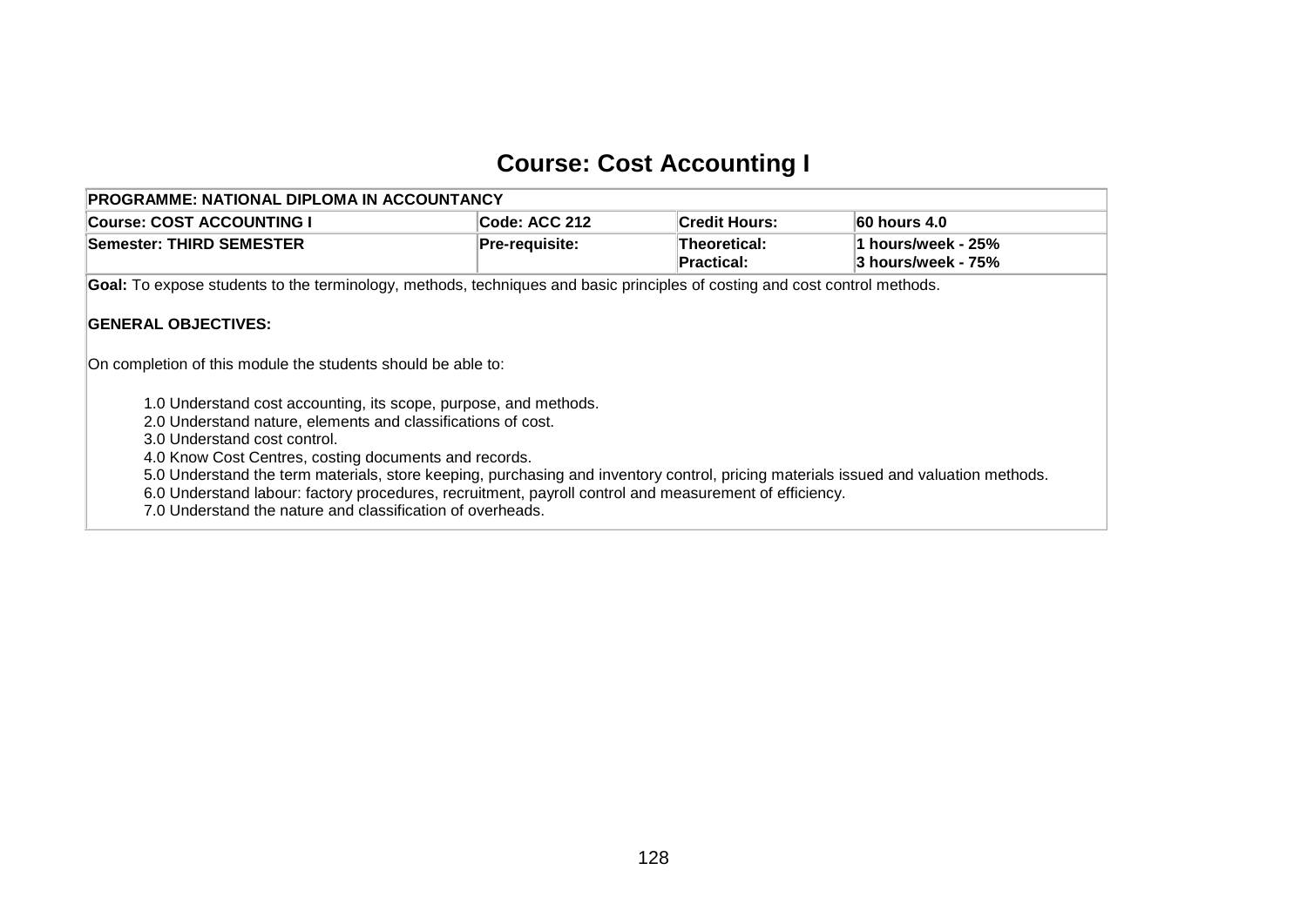|                                                                                   | <b>Theoretical Content</b>                                                                 |                                                                                                                  | <b>Practical Content</b>                    |                                                                                           |                                                                                                                                                            |                                                           |  |  |
|-----------------------------------------------------------------------------------|--------------------------------------------------------------------------------------------|------------------------------------------------------------------------------------------------------------------|---------------------------------------------|-------------------------------------------------------------------------------------------|------------------------------------------------------------------------------------------------------------------------------------------------------------|-----------------------------------------------------------|--|--|
| <b>Week</b>                                                                       | <b>Specific Learning</b><br><b>Outcomes</b>                                                | <b>Teacher's Activities</b>                                                                                      | <b>Resources</b>                            | <b>Specific Learning</b><br><b>Outcomes</b>                                               | <b>Teacher's Activities</b>                                                                                                                                | <b>Resources</b>                                          |  |  |
| General Objective 1: Understand cost accounting, its scope, purpose, and methods. |                                                                                            |                                                                                                                  |                                             |                                                                                           |                                                                                                                                                            |                                                           |  |  |
| $1-2$                                                                             | 1.1 Define the term cost<br>accounting.<br>1.2 Explain the purposes of<br>cost accounting. | (i) Explain cost accounting<br>enumerate it purposes.<br>(ii) Illustrate costing method<br>with worked examples. | Overhead<br>projector<br>Worked<br>examples | 1. Demonstrate their<br>understanding of the scope<br>and purposes of cost<br>accounting. | Organise students in group<br>and direct them to identify<br>different products and<br>services to which cost<br>accounting information can<br>be applied. | Flip charts.<br>Overhead projector<br>and Transparency.   |  |  |
|                                                                                   | 1.3 State the scope and<br>methods applied in costing.                                     |                                                                                                                  |                                             |                                                                                           |                                                                                                                                                            |                                                           |  |  |
|                                                                                   |                                                                                            | General Objective 2: Understand nature, elements and classifications of cost.                                    |                                             |                                                                                           |                                                                                                                                                            |                                                           |  |  |
|                                                                                   | 2.1 Explain the various types $(i)$ Demonstrate elements of<br>of costs.                   | costs, types of cost, cost<br>behaviour and flow with worked                                                     | Overhead<br>projector                       | 1. Demonstrate the ability<br>to break down a number of                                   | Assist students in separating<br>costs into the various                                                                                                    | Flip charts.                                              |  |  |
|                                                                                   | 2.2 Define elements of costs.                                                              | examples.                                                                                                        | Worked<br>examples                          | product costs into prime<br>costs and overhead costs.                                     | components using a word<br>processed table or<br>spreadsheet.                                                                                              | Overhead projector<br>and transparencies.<br>Spread sheet |  |  |
|                                                                                   | 2.3 Explain the nature and<br>classification of costs.                                     |                                                                                                                  |                                             | 2. Produce cost of<br>products.                                                           |                                                                                                                                                            | Case study exercise.                                      |  |  |
|                                                                                   | 2.4 Explain the classification<br>of cost elements.                                        |                                                                                                                  |                                             |                                                                                           |                                                                                                                                                            |                                                           |  |  |
| $3-4$                                                                             | 2.5 Define direct costs and<br>the total aggregation to<br>prime cost.                     |                                                                                                                  |                                             |                                                                                           |                                                                                                                                                            |                                                           |  |  |
|                                                                                   | 2.6 Explain the various<br>divisions of indirect costs.                                    |                                                                                                                  |                                             |                                                                                           |                                                                                                                                                            |                                                           |  |  |
|                                                                                   | 2.7 Relate the various<br>divisions of cost elements to<br>production process.             |                                                                                                                  |                                             |                                                                                           |                                                                                                                                                            |                                                           |  |  |
|                                                                                   | 2.8 Explain cost behaviour<br>and cost flow.                                               |                                                                                                                  |                                             |                                                                                           |                                                                                                                                                            |                                                           |  |  |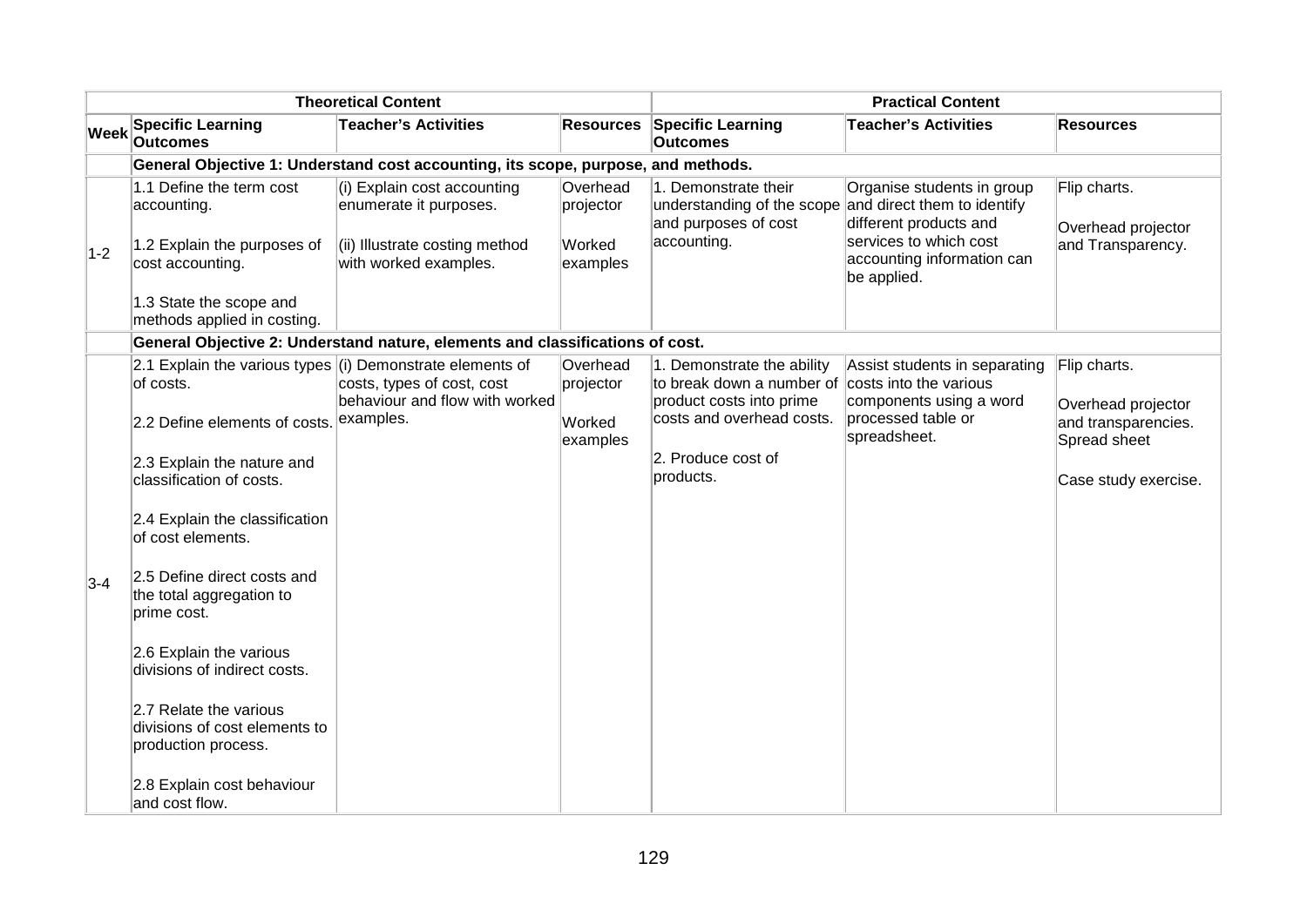|             |                                                                                                                                                                                                                                                                                                                                      | <b>Theoretical Content</b>                                                                                                                            |                                             | <b>Practical Content</b>                                                                                                                 |                                                                                                                                                                                    |                                                                                         |  |  |  |  |
|-------------|--------------------------------------------------------------------------------------------------------------------------------------------------------------------------------------------------------------------------------------------------------------------------------------------------------------------------------------|-------------------------------------------------------------------------------------------------------------------------------------------------------|---------------------------------------------|------------------------------------------------------------------------------------------------------------------------------------------|------------------------------------------------------------------------------------------------------------------------------------------------------------------------------------|-----------------------------------------------------------------------------------------|--|--|--|--|
| <b>Week</b> | <b>Specific Learning</b><br><b>Outcomes</b>                                                                                                                                                                                                                                                                                          | <b>Teacher's Activities</b>                                                                                                                           | <b>Resources</b>                            | <b>Specific Learning</b><br><b>Outcomes</b>                                                                                              | <b>Teacher's Activities</b>                                                                                                                                                        | <b>Resources</b>                                                                        |  |  |  |  |
|             | General Objective 3: Understand cost control.                                                                                                                                                                                                                                                                                        |                                                                                                                                                       |                                             |                                                                                                                                          |                                                                                                                                                                                    |                                                                                         |  |  |  |  |
| $5-6$       | 3.1 Define Cost control.<br>3.2 Apply cost control to<br>production.                                                                                                                                                                                                                                                                 | (i) Explain cost control and<br>illustrate its application with<br>worked examples.                                                                   | Overhead<br>projector<br>Worked<br>examples | 1. Describe how costs can<br>be controlled in the<br>production process.                                                                 | Direct students to investigate<br>with examples the application and transparencies.<br>of cost control to the various<br>stages of production.                                     | Overhead projector<br>Internet.                                                         |  |  |  |  |
|             |                                                                                                                                                                                                                                                                                                                                      | General Objective 4: Know Cost Centres, costing documents and records.                                                                                |                                             |                                                                                                                                          |                                                                                                                                                                                    |                                                                                         |  |  |  |  |
| 7-8         | 4.1 Define the following,<br>terms: direct cost, indirect<br>cost, variable cost, fixed cost<br>and overhead.<br>4.2 Explain the importance<br>of 4.1 above to costing<br>process.<br>4.3 Define cost centres and<br>classify cost into centres.<br>4.4 Explain how entries are<br>made in costing documents<br>and various records. | (i) With worked examples,<br>identify elements of cost and<br>establish cost centres and<br>illustrate cost book-keeping.                             | Overhead<br>projector<br>Worked<br>examples | 1. Assist students in<br>establishing cost units and<br>cost centres.<br>2. Assist students to<br>compute example of cost<br>bookkeeping | Direct students to identify<br>cost units and cost centres<br>using a case study.<br>Students to feed back as a<br>group activity and discussion.                                  | Overhead projector<br>and transparencies.<br>Spread sheet<br>Case study exercise.       |  |  |  |  |
|             | methods.                                                                                                                                                                                                                                                                                                                             | General Objective 5: Understand the term: materials, store keeping, purchasing and inventory control, pricing materials, issued and valuation         |                                             |                                                                                                                                          |                                                                                                                                                                                    |                                                                                         |  |  |  |  |
| $9 - 10$    | 5.1 Define materials input to<br>the production process.<br>5.2 Describe the purchasing<br>procedures.                                                                                                                                                                                                                               | (i) Explain procedure for<br>purchasing, issuing and pricing<br>materials to production. With<br>worked examples.<br>(ii) Show stock levels and stock | Overhead<br>projector<br>Worked<br>examples | store valuation and<br>inventory control.<br>2. Calculate closing stock.                                                                 | 1. Describe purchasing and Guide students through stock Stores documents<br>acquisition procedures,<br>record keeping, control issue<br>and valuation using different<br>examples. | such as bin cards.<br>stock cards, purchase<br>requisition etc.<br>Computer software on |  |  |  |  |
|             | 5.3 Explain storekeeping<br>procedures.<br>5.4 Explain control<br>procedures - minimum re-                                                                                                                                                                                                                                           | valuation methods.                                                                                                                                    |                                             |                                                                                                                                          | Lead students to calculate<br>closing stock using FIFO,<br>LIFO and AVCO producing a<br>spreadsheet presentation.                                                                  | stores procedure (J.T.<br>MRP etc) or<br>spreadsheet                                    |  |  |  |  |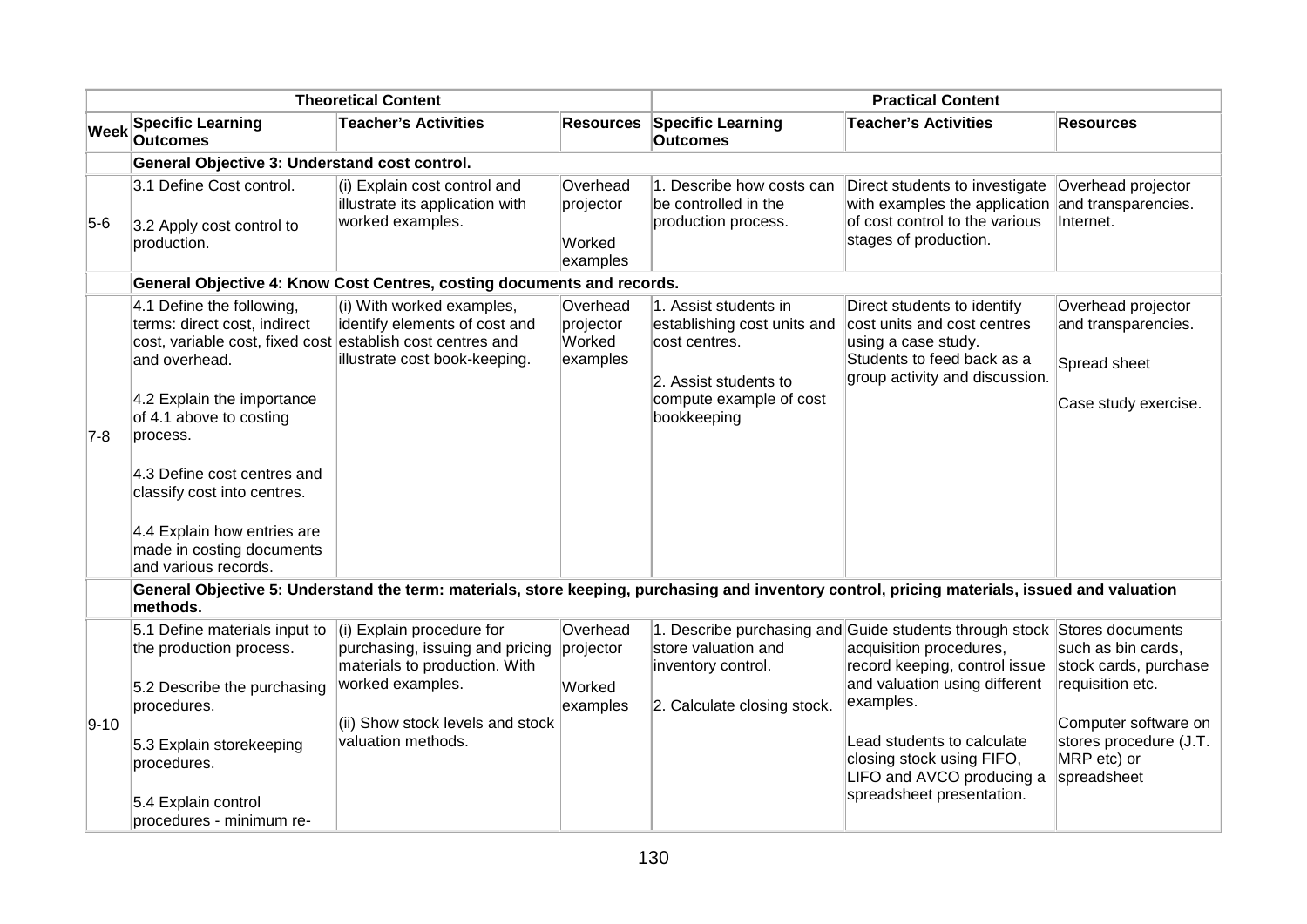| <b>Theoretical Content</b>                                                                                                                                                                                                                                                                                                              |                                                                                                                                                                                                                                               | <b>Practical Content</b>                    |                                                                                                                               |                                                                                                                                              |                                                                  |
|-----------------------------------------------------------------------------------------------------------------------------------------------------------------------------------------------------------------------------------------------------------------------------------------------------------------------------------------|-----------------------------------------------------------------------------------------------------------------------------------------------------------------------------------------------------------------------------------------------|---------------------------------------------|-------------------------------------------------------------------------------------------------------------------------------|----------------------------------------------------------------------------------------------------------------------------------------------|------------------------------------------------------------------|
| <b>Week Specific Learning</b><br><b>Outcomes</b>                                                                                                                                                                                                                                                                                        | <b>Teacher's Activities</b>                                                                                                                                                                                                                   | <b>Resources</b>                            | <b>Specific Learning</b><br><b>Outcomes</b>                                                                                   | <b>Teacher's Activities</b>                                                                                                                  | <b>Resources</b>                                                 |
| order level and maximum<br>stock level.                                                                                                                                                                                                                                                                                                 |                                                                                                                                                                                                                                               |                                             |                                                                                                                               |                                                                                                                                              |                                                                  |
| 5.5 Explain stock<br>procedures.                                                                                                                                                                                                                                                                                                        |                                                                                                                                                                                                                                               |                                             |                                                                                                                               |                                                                                                                                              |                                                                  |
| 5.6 Explain pricing and<br>valuation procedures under<br>the following methods -<br>"FIFO, LIFO", Simple<br>Average Weighted Average".                                                                                                                                                                                                  |                                                                                                                                                                                                                                               |                                             |                                                                                                                               |                                                                                                                                              |                                                                  |
|                                                                                                                                                                                                                                                                                                                                         | General Objective 6: Understand labour: factory procedures, recruitment, payroll and measurement of efficiency.                                                                                                                               |                                             |                                                                                                                               |                                                                                                                                              |                                                                  |
| 6.1 Describe the term labour. (i) Explain labour and the<br>6.2 Describe recruitment<br>procedure.<br>6.3 Explain the use of labour<br>and control.<br>6.4 Describe the labour<br>remuneration systems -<br>piece rate, daily rates<br>11-13 methods, incentive scheme,<br>overtime calculations.<br>6.5 Explain payroll<br>procedures. | procedure for computing labour<br>cost with worked examples.<br>(ii) Show how labour cost could<br>be established.<br>(iii) Demonstrate labour<br>recording and overhead<br>analysis highlighting<br>measurement efficiency and<br>idle time. | Overhead<br>projector<br>Worked<br>examples | 1. Compute remuneration<br>for different categories of<br>labour and prepare the<br>payroll of workers in an<br>organization. | Lead students in the<br>preparation of payroll using<br>examples.<br>Assist students in the<br>computation of labour<br>remuneration system. | Employees Pay<br>Record Cards/Payroll<br>Sheets.<br>Spread sheet |
| 6.6 Explain the analysis of<br>payroll records and<br>statements.<br>6.7 Explain the<br>measurement of labour                                                                                                                                                                                                                           |                                                                                                                                                                                                                                               |                                             |                                                                                                                               |                                                                                                                                              |                                                                  |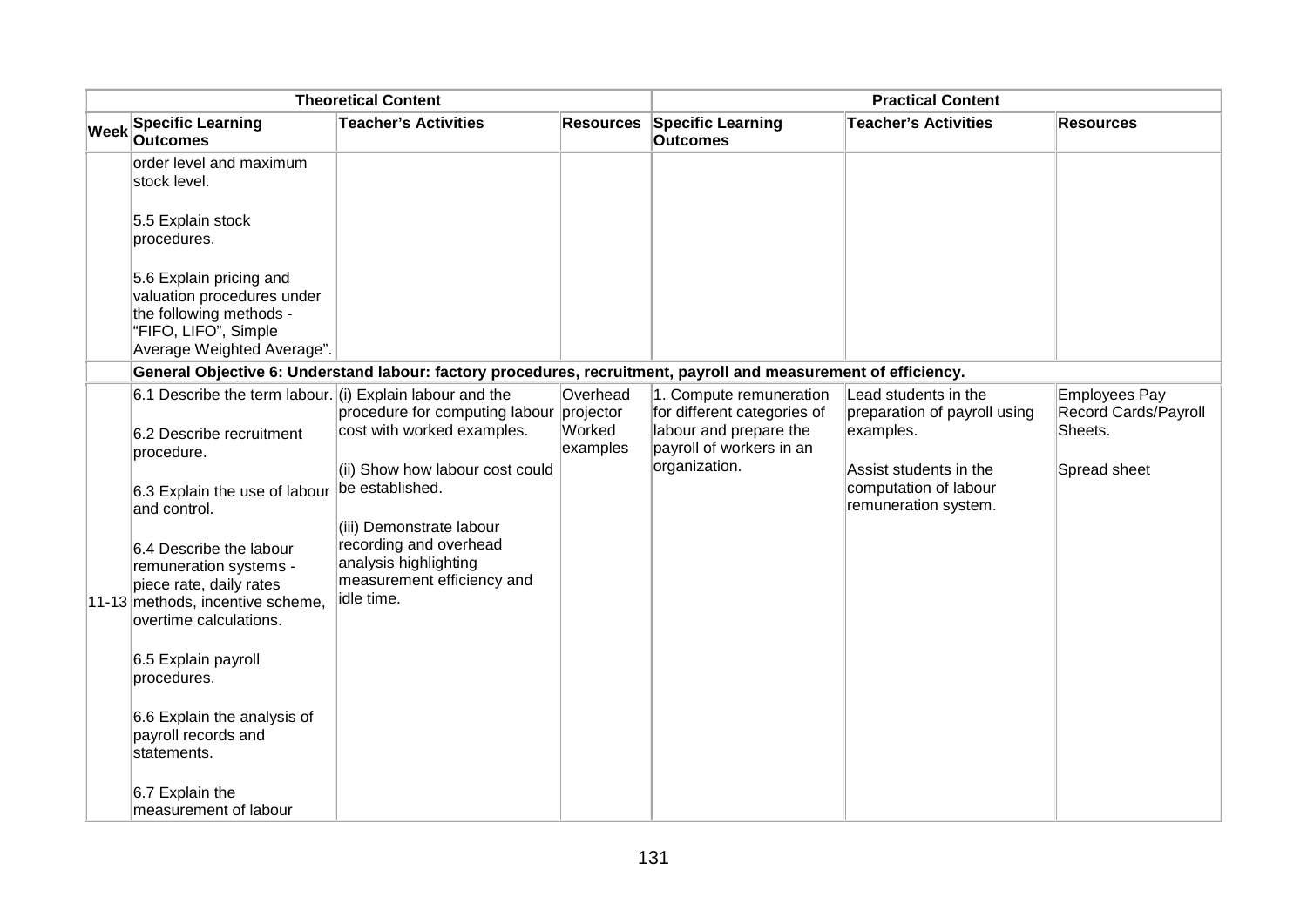|             |                                                                                    | <b>Theoretical Content</b>                                                                                                                              |                                             | <b>Practical Content</b>                                                                                          |                                                                                            |                                                           |
|-------------|------------------------------------------------------------------------------------|---------------------------------------------------------------------------------------------------------------------------------------------------------|---------------------------------------------|-------------------------------------------------------------------------------------------------------------------|--------------------------------------------------------------------------------------------|-----------------------------------------------------------|
| <b>Week</b> | <b>Specific Learning</b><br><b>Outcomes</b>                                        | <b>Teacher's Activities</b>                                                                                                                             | <b>Resources</b>                            | <b>Specific Learning</b><br><b>Outcomes</b>                                                                       | <b>Teacher's Activities</b>                                                                | <b>Resources</b>                                          |
|             | efficiency.                                                                        |                                                                                                                                                         |                                             |                                                                                                                   |                                                                                            |                                                           |
|             | $6.8$ Define idle time and its $\,$<br>measurement procedures to<br>production.    |                                                                                                                                                         |                                             |                                                                                                                   |                                                                                            |                                                           |
|             |                                                                                    | General Objective 7: Understand the nature and classification of Overheads.                                                                             |                                             |                                                                                                                   |                                                                                            |                                                           |
|             | 7.1 Define Overhead.<br>7.2 Explain the nature and<br>classification of Overheads. | (i) Define overheads and with<br>worked examples, classify and<br>allocate overheads, using<br>different allocation methods<br>including apportionment. | Overhead<br>projector<br>Worked<br>examples | 1. Demonstrate the<br>understanding of nature,<br>classification, allocation<br>and apportionment of<br>overhead. | Direct students how to<br>classify, allocate and<br>apportion overheads using<br>examples. | Overhead projector<br>and transparencies.<br>Spread sheet |
|             | 7.3 Explain fixed and<br>14-15 variable Overheads.                                 |                                                                                                                                                         |                                             |                                                                                                                   |                                                                                            | Flip charts.                                              |
|             | 7.4 Describe the various<br>lmethods of allocations.<br>7.5 Describe the various   |                                                                                                                                                         |                                             |                                                                                                                   |                                                                                            |                                                           |
|             | methods of apportionment.                                                          |                                                                                                                                                         |                                             |                                                                                                                   |                                                                                            |                                                           |

| <b>ASSESSMENT CRITERIA</b> |  |       |                                                                        |  |  |  |  |  |  |
|----------------------------|--|-------|------------------------------------------------------------------------|--|--|--|--|--|--|
|                            |  |       | Coursework Course test Practical Other (Examination/project/portfolio) |  |  |  |  |  |  |
| 30%                        |  | - 30% | 40%                                                                    |  |  |  |  |  |  |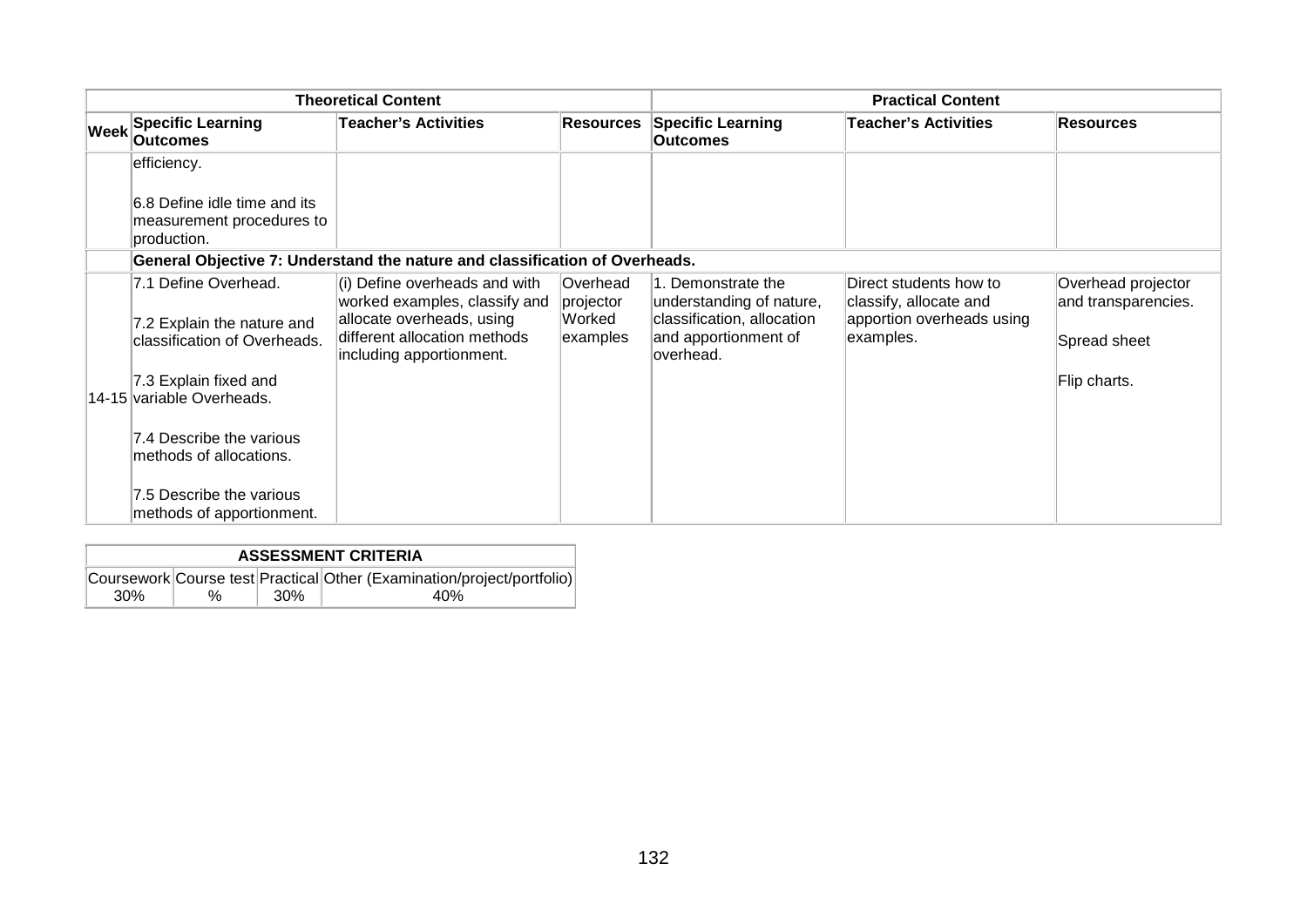# **Course: Financial Accounting I**

| PROGRAMME: NATIONAL DIPLOMA IN ACCOUNTANCY                                                                                                         |                |                                          |                                          |  |  |  |  |  |  |  |
|----------------------------------------------------------------------------------------------------------------------------------------------------|----------------|------------------------------------------|------------------------------------------|--|--|--|--|--|--|--|
| <b>Course: FINANCIAL ACCOUNTING I</b>                                                                                                              | Code: ACC 211  | <b>Credit Hours:</b>                     | 60 hours 4.0                             |  |  |  |  |  |  |  |
| <b>Semester: THIRD SEMESTER</b>                                                                                                                    | Pre-requisite: | <b>Theoretical:</b><br><b>Practical:</b> | 1 hours/week - 25%<br>3 hours/week - 75% |  |  |  |  |  |  |  |
| Goal: This course is designed to provide the students with the basic knowledge of accounting procedures in partnership and other special accounts. |                |                                          |                                          |  |  |  |  |  |  |  |
| <b>GENERAL OBJECTIVES:</b>                                                                                                                         |                |                                          |                                          |  |  |  |  |  |  |  |
| On completion of this module the students should be able to:                                                                                       |                |                                          |                                          |  |  |  |  |  |  |  |
| 1.0 Know changes in the constitution of partnerships and the accounting procedures.                                                                |                |                                          |                                          |  |  |  |  |  |  |  |
| 2.0 Understand joint ventures accounts.                                                                                                            |                |                                          |                                          |  |  |  |  |  |  |  |
| 3.0 Understand Insurance claim s for losses.<br>4.0 Know Contract Accounts.                                                                        |                |                                          |                                          |  |  |  |  |  |  |  |
| 5.0 Understand containers Accounts.                                                                                                                |                |                                          |                                          |  |  |  |  |  |  |  |
| 6.0 Understand investments account.                                                                                                                |                |                                          |                                          |  |  |  |  |  |  |  |
| 7.0 Understand Bills of Exchange.                                                                                                                  |                |                                          |                                          |  |  |  |  |  |  |  |
| 8.0 Understand Hire Purchase Accounts.                                                                                                             |                |                                          |                                          |  |  |  |  |  |  |  |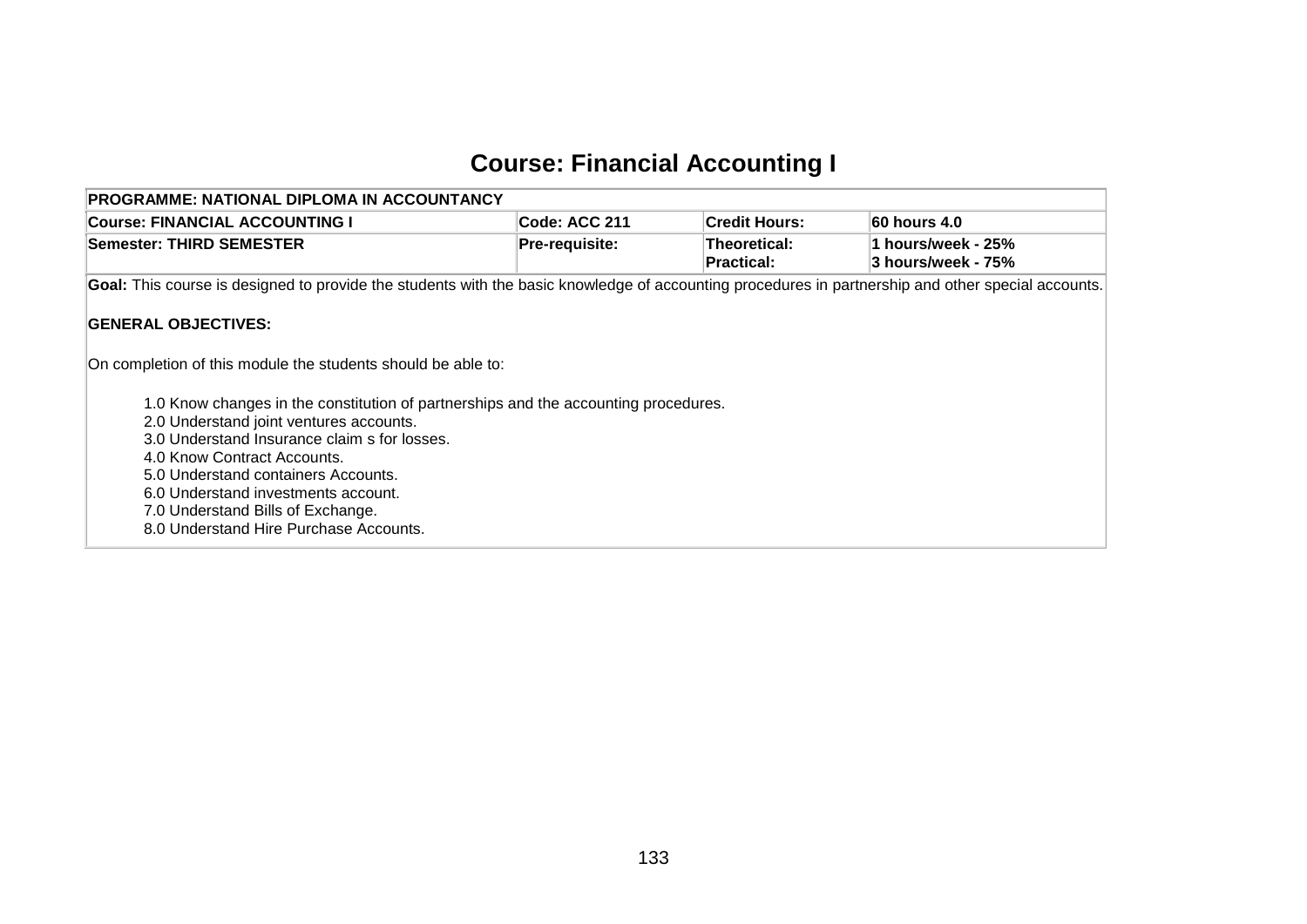|       | <b>Theoretical Content</b>                                                                                                                                                                                                                                                                                                                                                                                                                                                                                                                                                                                                                                                                                                                                                                                                                                                                                          |                                                                                                                                                                                         |                                             | <b>Practical Content</b>                                                                                                                   |                                                                                                                                                                                                                                                                                   |                                                        |  |
|-------|---------------------------------------------------------------------------------------------------------------------------------------------------------------------------------------------------------------------------------------------------------------------------------------------------------------------------------------------------------------------------------------------------------------------------------------------------------------------------------------------------------------------------------------------------------------------------------------------------------------------------------------------------------------------------------------------------------------------------------------------------------------------------------------------------------------------------------------------------------------------------------------------------------------------|-----------------------------------------------------------------------------------------------------------------------------------------------------------------------------------------|---------------------------------------------|--------------------------------------------------------------------------------------------------------------------------------------------|-----------------------------------------------------------------------------------------------------------------------------------------------------------------------------------------------------------------------------------------------------------------------------------|--------------------------------------------------------|--|
|       | <b>Week Specific Learning Outcomes</b>                                                                                                                                                                                                                                                                                                                                                                                                                                                                                                                                                                                                                                                                                                                                                                                                                                                                              | <b>Teacher's Activities</b>                                                                                                                                                             | <b>Resources</b>                            | <b>Specific Learning Outcomes</b>                                                                                                          | <b>Teacher's Activities</b>                                                                                                                                                                                                                                                       | <b>Resources</b>                                       |  |
|       |                                                                                                                                                                                                                                                                                                                                                                                                                                                                                                                                                                                                                                                                                                                                                                                                                                                                                                                     |                                                                                                                                                                                         |                                             | General Objective 1: Know changes in the constitution of partnerships and the accounting procedures.                                       |                                                                                                                                                                                                                                                                                   |                                                        |  |
| $1-2$ | 1.1 Make correct accounting entries (i) Explain changes in<br>in relation to changes in the<br>constitution of a partnership<br>resulting from either the admission<br>of a new partners of the retirement<br>of an existing partners.<br>1.2 Identify the reasons that can<br>lead to the dissolution of a<br>partnership including the accounting partnerships.<br>treatment of the reserves arising<br>from the revaluation of the<br>partnership assets resulting<br>therefrom.<br>1.3 Make correct accounting entries<br>with respect to partnership<br>dissolution - realization account,<br>partners capital account and the<br>cash account on dissolution.<br>1.4 Explain the methods of valuing<br>goodwill and the various<br>circumstances that may give rise to<br>this valuation, including the ledger<br>entries thereto.<br>1.5 Explain the methods of<br>amalgamating two or more<br>partnerships. | the constitution of<br>partnerships and the<br>accounting<br>procedures.<br>(ii) Prepare accounts<br>that are related to<br>dissolution of<br>(iii) Show the<br>treatment of good will. | Overhead<br>projector<br>Worked<br>examples | 1. Explain their knowledge of<br>changes in the constitution of<br>partnership and accounting<br>procedures.                               | Analyse the effect of changes in<br>the conciliation of partnership.<br>Organise the class into groups<br>and lead them to explain the<br>accounting procedure for such<br>changes.<br>Direct them to demonstrate the<br>accounting treatment of good will<br>using a spreadsheet | Flip chart.<br>Spreadsheet.<br>Accounting<br>packages. |  |
|       | General Objective 2: understand joint ventures accounts.                                                                                                                                                                                                                                                                                                                                                                                                                                                                                                                                                                                                                                                                                                                                                                                                                                                            |                                                                                                                                                                                         |                                             |                                                                                                                                            |                                                                                                                                                                                                                                                                                   |                                                        |  |
| $3-4$ | 2.1 Explain the principles of Joint<br>ventures in accounting.<br>2.2 Prepare joint ventures accounts.                                                                                                                                                                                                                                                                                                                                                                                                                                                                                                                                                                                                                                                                                                                                                                                                              | (i) Explain joint<br>ventures and its<br>relationship with<br>partnership.                                                                                                              | Overhead<br>projector<br>Worked<br>examples | 1. Demonstrate their knowledge<br>and accounting treatment of Joint<br>Venture Account, Insurance Claim<br>for losses, container accounts, | Lead the class to produce the<br>following accounts:<br>Joint Venture, Insurance Claim for                                                                                                                                                                                        | Flip chart.<br>Spreadsheet.                            |  |
|       |                                                                                                                                                                                                                                                                                                                                                                                                                                                                                                                                                                                                                                                                                                                                                                                                                                                                                                                     |                                                                                                                                                                                         |                                             | Investment accounts, Bill of                                                                                                               | losses, container account,                                                                                                                                                                                                                                                        |                                                        |  |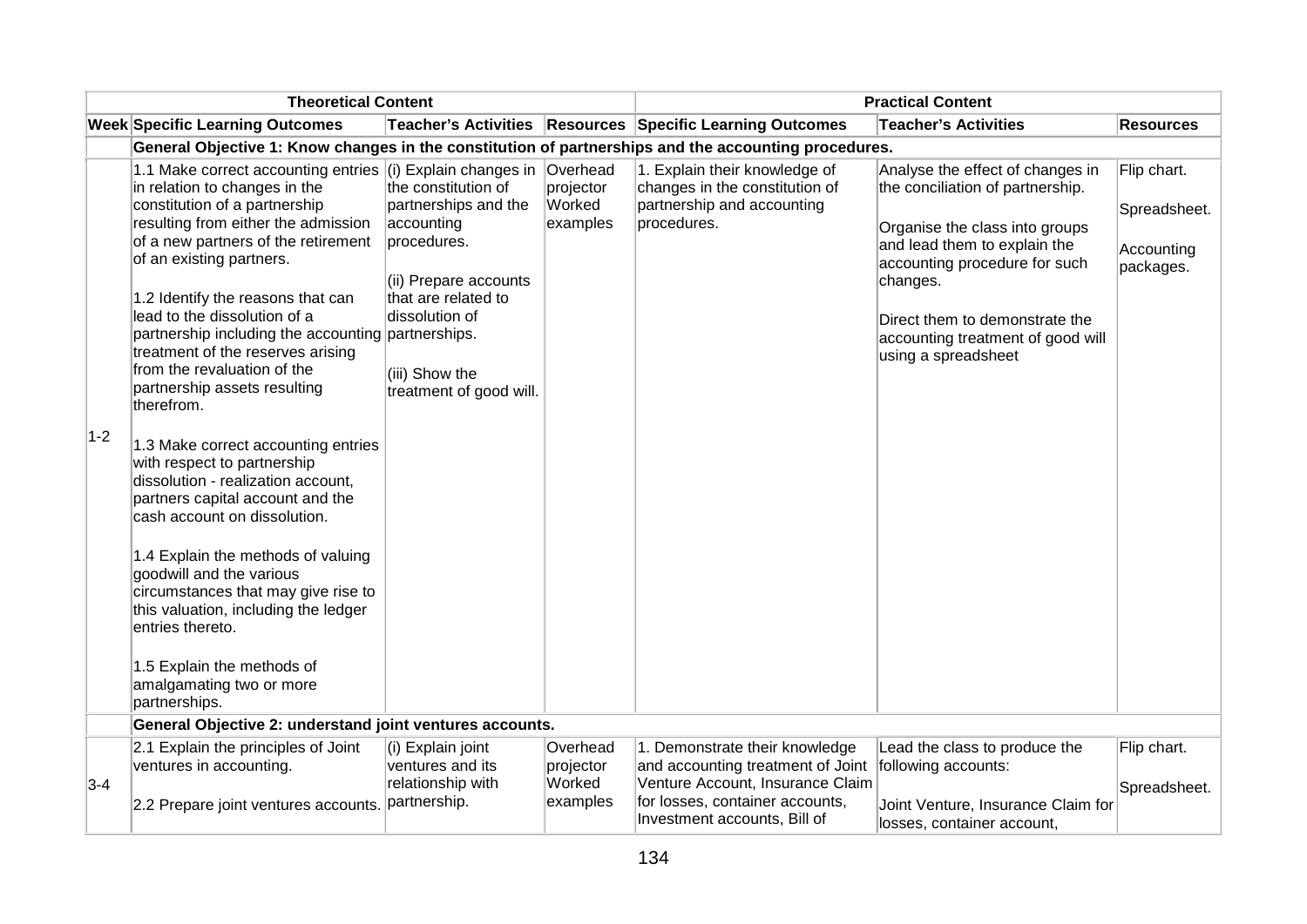| <b>Theoretical Content</b> |                                                                                                                 |                                                                   | <b>Practical Content</b> |                                                                                                     |                                                                                                 |                            |
|----------------------------|-----------------------------------------------------------------------------------------------------------------|-------------------------------------------------------------------|--------------------------|-----------------------------------------------------------------------------------------------------|-------------------------------------------------------------------------------------------------|----------------------------|
|                            | <b>Week Specific Learning Outcomes</b>                                                                          | <b>Teacher's Activities</b>                                       | <b>Resources</b>         | <b>Specific Learning Outcomes</b>                                                                   | <b>Teacher's Activities</b>                                                                     | <b>Resources</b>           |
|                            |                                                                                                                 | (ii) Illustrate the<br>preparation of joint<br>ventures accounts. |                          | Exchange and Hire Purchase.                                                                         | Investment account, Bill of<br>Exchange and Hire Purchase.                                      | Accounting<br>packages.    |
|                            |                                                                                                                 |                                                                   |                          | 2. Produce the format of each<br>type of the accounts.                                              | Explain their accounting<br>treatment.                                                          | Case study<br>exercises.   |
|                            | General Objective 3: Understand Insurance claim's for losses.                                                   |                                                                   |                          |                                                                                                     |                                                                                                 |                            |
|                            | 3.1 Compute Insurance claims in<br>respect of the exact value of stock                                          | (i) Explain insurance<br>claims due to                            | Overhead<br>projector    | 1. Demonstrate their knowledge<br>and accounting treatment of Joint   following accounts:           | Lead the class to produce the                                                                   | Flip chart.                |
| $5-6$                      | in trade destroyed by fire, loss of<br>profits (e.g. consequential loss<br>claims) arising from fire or kindred | destruction of stock or<br>loss of profit.                        | Worked<br>examples       | Venture Account, Insurance Claim<br>for losses, container accounts,<br>Investment accounts, Bill of | Joint Venture, Insurance Claim for<br>losses, container account,<br>Investment account, Bill of | Spreadsheet.<br>Accounting |
|                            | perils.                                                                                                         | (ii) Compute<br>insurance claims.                                 |                          | Exchange and Hire Purchase.                                                                         | Exchange and Hire Purchase.                                                                     | packages.                  |
|                            |                                                                                                                 |                                                                   |                          | 2. Produce the format of each<br>type of the accounts.                                              | Explain their accounting<br>treatment.                                                          | Case study<br>exercises.   |
|                            | <b>General Objective 4: Know Contract Accounts.</b>                                                             |                                                                   |                          |                                                                                                     |                                                                                                 |                            |
|                            | 4.1 Explain the different between<br>long-term and short-term contracts.                                        | (i) Explain contract<br>account and its                           | Overhead<br>projector    | 1. Demonstrate their knowledge<br>and accounting treatment of Joint using a computer spreadsheet a  | Produce from a given scenario                                                                   | Flip chart.                |
|                            | 4.2 State the generally accepted<br>methods, of revenue recognition on                                          | preparation.                                                      | Worked<br>examples       | Venture Account, Insurance Claim joint venture account<br>for losses, container accounts,           |                                                                                                 | Spreadsheet.               |
| $\vert 7 \vert$            | long-term contracts.<br>4.3 Value work-in-progress on                                                           | (ii) Prepare contract<br>accounts and show                        |                          | Investment accounts, Bill of<br>Exchange and Hire Purchase.                                         |                                                                                                 | Accounting<br>packages.    |
|                            | uncompleted contract for Balance<br>Sheet purposes.                                                             | the value of work-in-<br>progress in the<br>balance sheet.        |                          | 2. Produce the format of each<br>type of the accounts.                                              |                                                                                                 | Case study<br>exercises.   |
|                            | <b>General Objective 5: Understand containers Accounts</b>                                                      |                                                                   |                          |                                                                                                     |                                                                                                 |                            |
|                            | 5.1 Explain the methods of<br>recording containers accounts.                                                    | (i) Demonstrate the<br>preparation of                             | Overhead<br>projector    | 1. Demonstrate their knowledge<br>and accounting treatment of Joint                                 | Produce from a given scenario<br>using a computer spreadsheet a                                 | Flip chart.                |
|                            |                                                                                                                 | containers accounts.                                              | Worked<br>examples       | Venture Account, Insurance Claim contrainers account.<br>for losses, container accounts,            |                                                                                                 | Spreadsheet.               |
| $8-9$                      |                                                                                                                 |                                                                   |                          | Investment accounts, Bill of<br>Exchange and Hire Purchase.                                         | Explain their accounting<br>treatment.                                                          | Accounting<br>packages.    |
|                            |                                                                                                                 |                                                                   |                          | 2. Produce the format of each<br>type of the accounts.                                              |                                                                                                 | Case study<br>exercises.   |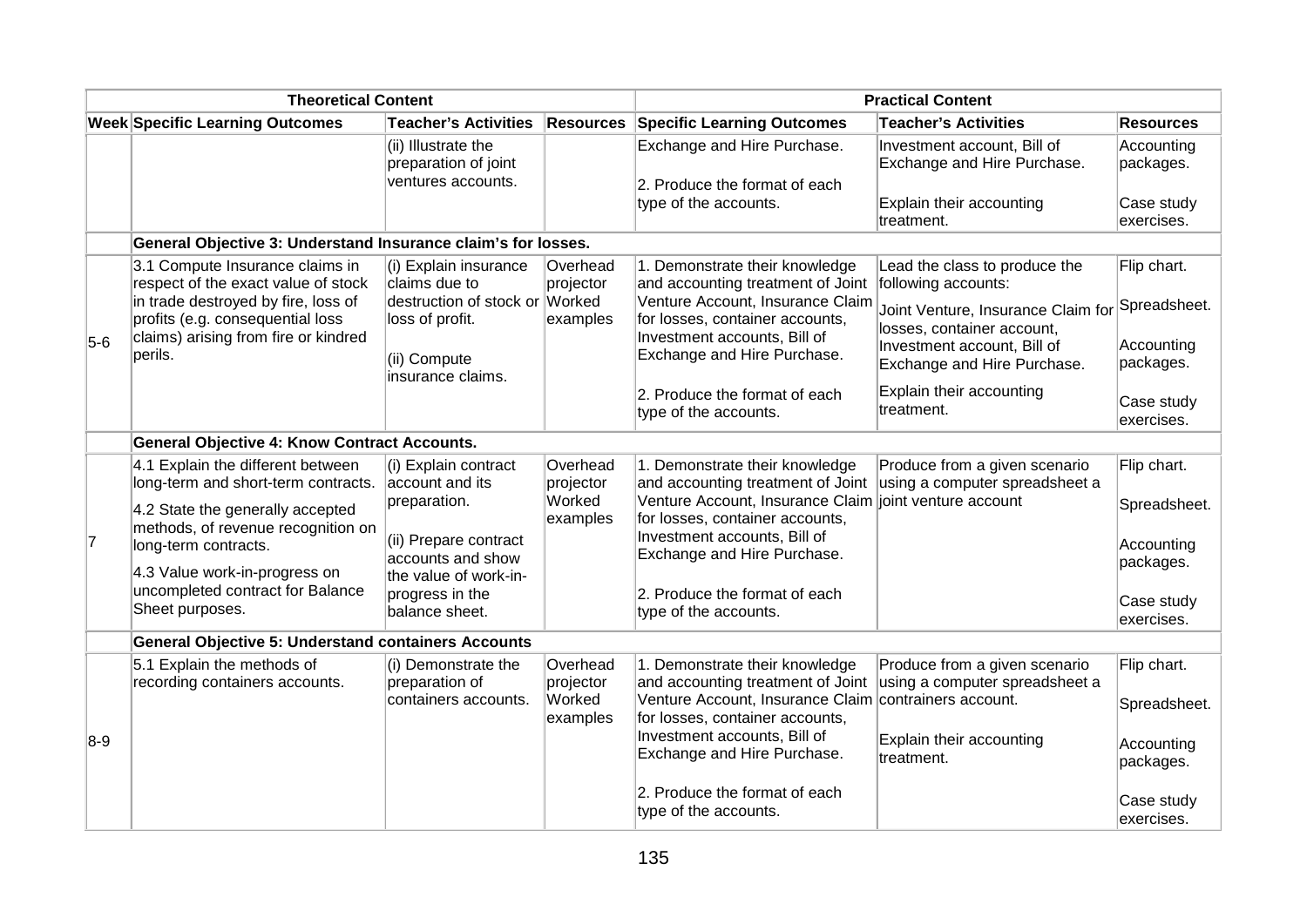| <b>Theoretical Content</b>                                                                          |                                           |                       | <b>Practical Content</b>                                                                                                                                   |                                                |                             |  |
|-----------------------------------------------------------------------------------------------------|-------------------------------------------|-----------------------|------------------------------------------------------------------------------------------------------------------------------------------------------------|------------------------------------------------|-----------------------------|--|
| <b>Week Specific Learning Outcomes</b>                                                              | <b>Teacher's Activities</b>               |                       | <b>Resources Specific Learning Outcomes</b>                                                                                                                | <b>Teacher's Activities</b>                    | <b>Resources</b>            |  |
| General Objective 6: Understand Investments account.                                                |                                           |                       |                                                                                                                                                            |                                                |                             |  |
| $ 6.1$ Distinguish between quoted and $ $ (i) Define investments. Overhead<br>unquoted investments. | (ii) Prepare                              | projector             | 1. Demonstrate their knowledge<br>and accounting treatment of Joint using a computer spreadsheet an<br>Venture Account, Insurance Claim investment account | Produce from a given scenario                  | Flip chart.<br>Spreadsheet. |  |
| 6.2 Make correct ledger entries                                                                     | investment accounts.                      | Worked                | for losses, container accounts,                                                                                                                            |                                                |                             |  |
| 10-11 relating to purchase of investments,<br>income from investment and sale of<br>investment.     |                                           | examples              | Investment accounts, Bill of<br>Exchange and Hire Purchase.                                                                                                | Explain their accounting<br>treatment.         | Accounting<br>packages.     |  |
|                                                                                                     |                                           |                       | 2. Produce the format of each<br>type of the accounts.                                                                                                     |                                                | Case study<br>exercises.    |  |
| General Objective 7: Understand Bills of Exchange.                                                  |                                           |                       |                                                                                                                                                            |                                                |                             |  |
| 7.1 Define a bill of exchange.                                                                      | (i) Explain bills of<br>exchange and make | Overhead<br>projector | 1. Demonstrate their knowledge<br>and accounting treatment of Joint the ledger for Bills of Exchange                                                       | Direct students to make entries in Flip chart. |                             |  |
| 7.1 Explain bills of exchange, IOU<br>and promissory note transactions as                           | correct ledger entries.                   | Worked                | Venture Account, Insurance Claim transactions using an accounting<br>for losses, container accounts,                                                       | package/spreadsheet.                           | Spreadsheet.                |  |
| 12-13 they affect an organization.                                                                  |                                           | examples              | Investment accounts, Bill of<br>Exchange and Hire Purchase.                                                                                                | Explain their accounting                       | Accounting<br>packages.     |  |
| 7.2 Make correct ledger entries of                                                                  |                                           |                       |                                                                                                                                                            | treatment.                                     |                             |  |
| bill of exchange transactions.                                                                      |                                           |                       | 2. Produce the format of each<br>type of the accounts.                                                                                                     |                                                | Case study<br>exercises.    |  |
| General Objective 8: Understand Hire Purchase Accounts.                                             |                                           |                       |                                                                                                                                                            |                                                |                             |  |
| 8.1 Make correct entries in the<br>books of the vendee and vendor.                                  | (i) Explain Hire<br>Purchase              | Overhead<br>projector | 1. Demonstrate their knowledge<br>and accounting treatment of Joint   following accounts: Hire                                                             | Lead the class to produce the                  | Flip chart.                 |  |
| 8.2 Make correct ledger entries in                                                                  | transactions.                             | Worked                | Venture Account, Insurance Claim Purchase.<br>for losses, container accounts,                                                                              |                                                | Spreadsheet.                |  |
| the books of vendee.                                                                                | (ii) Prepare hire<br>purchase accounts.   | examples              | Investment accounts, Bill of<br>Exchange and Hire Purchase.                                                                                                | Explain their accounting<br>treatment.         | Accounting<br>packages.     |  |
| 14-15 8.3 Explain the methods of<br>measuring closing debtors for<br>balance sheet purposes.        |                                           |                       | 2. Produce the format of each<br>type of the accounts.                                                                                                     |                                                | Case study<br>exercises.    |  |
| 8.4 Explain the methods used in the<br>estimation of the provision for<br>unrealized profits.       |                                           |                       |                                                                                                                                                            |                                                |                             |  |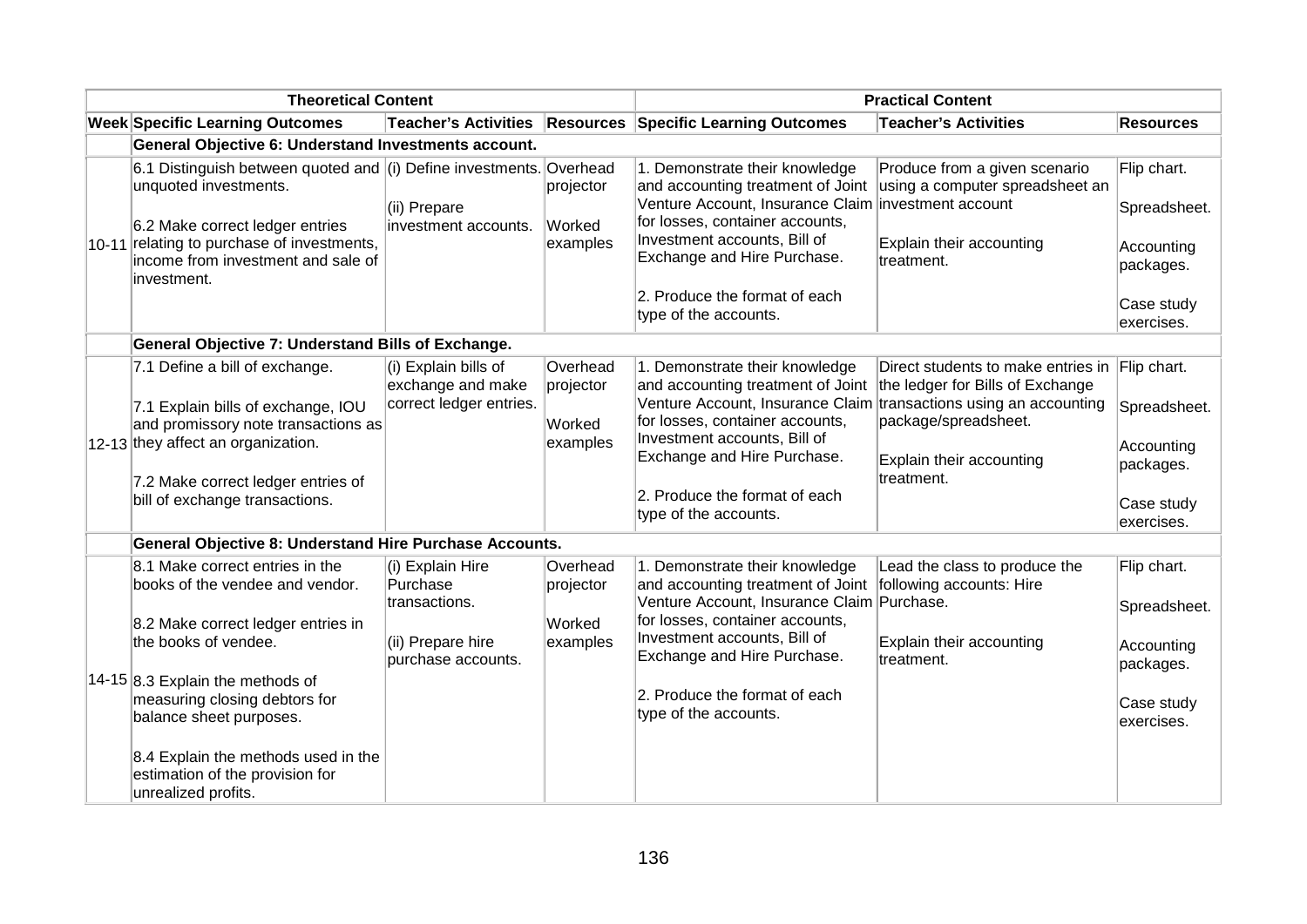| <b>ASSESSMENT CRITERIA</b> |                                                                        |                 |     |  |  |  |  |
|----------------------------|------------------------------------------------------------------------|-----------------|-----|--|--|--|--|
|                            | Coursework Course test Practical Other (Examination/project/portfolio) |                 |     |  |  |  |  |
| 30 <sup>%</sup>            | %                                                                      | 30 <sup>%</sup> | 40% |  |  |  |  |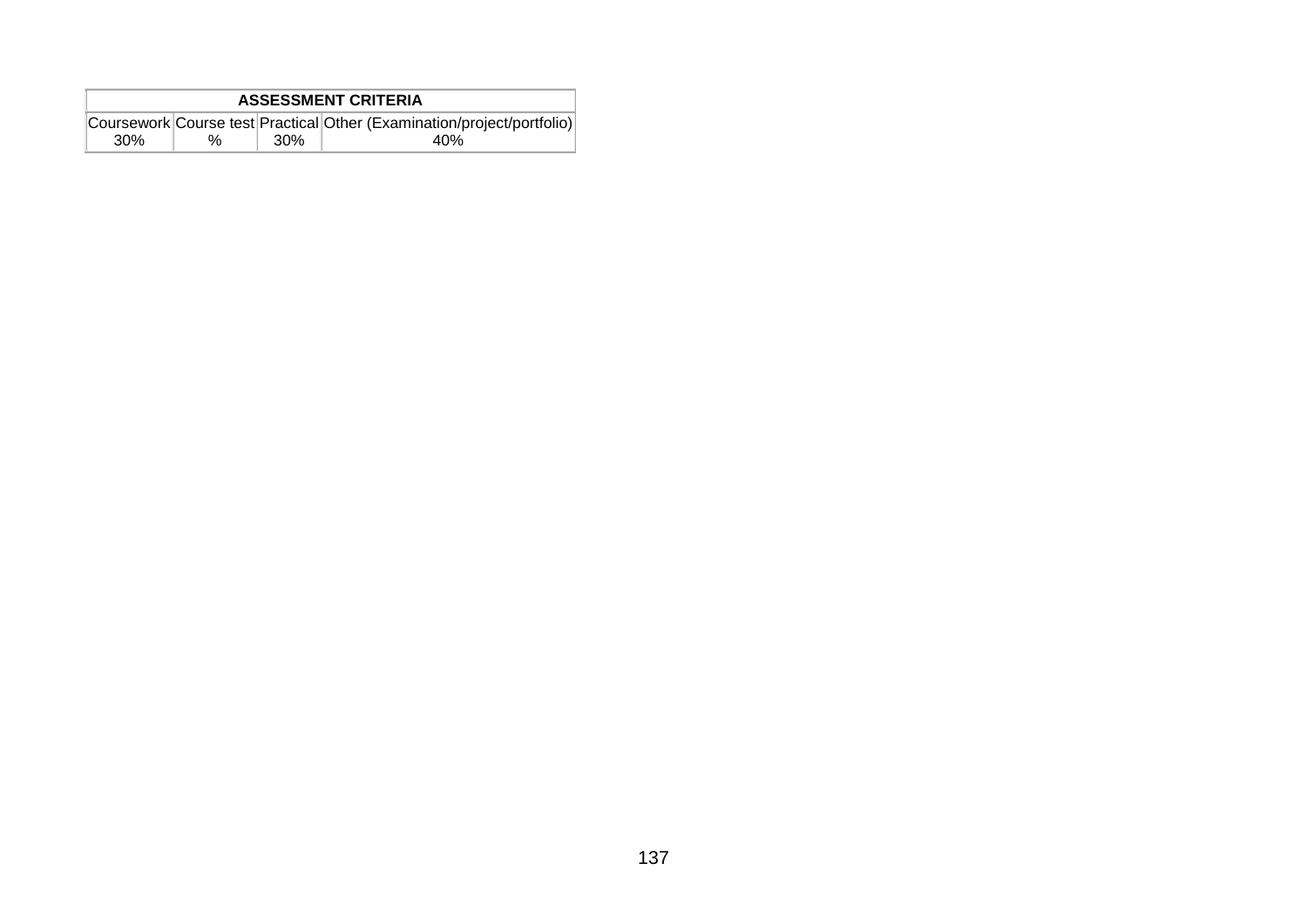# **Course: Practice of Entrepreneurship**

| <b>PROGRAMME: ND BUSINESS ADMIN AND MANAGEMENT</b>                                                                                                                                                                                                                                                                                                                                                                                                                                                  |                |                                   |                                      |  |  |  |  |  |
|-----------------------------------------------------------------------------------------------------------------------------------------------------------------------------------------------------------------------------------------------------------------------------------------------------------------------------------------------------------------------------------------------------------------------------------------------------------------------------------------------------|----------------|-----------------------------------|--------------------------------------|--|--|--|--|--|
| <b>Course: PRACTICE OF ENTREPRENEURSHIP</b>                                                                                                                                                                                                                                                                                                                                                                                                                                                         | Code: BAM 216  | <b>Credit Hours:</b>              | 3 hours                              |  |  |  |  |  |
| <b>Semester: ONE</b>                                                                                                                                                                                                                                                                                                                                                                                                                                                                                | Pre-requisite: | Theoretical:<br><b>Practical:</b> | 1 hours/week - %<br>2 hours/week - % |  |  |  |  |  |
| Course main Aim/Goal                                                                                                                                                                                                                                                                                                                                                                                                                                                                                |                |                                   |                                      |  |  |  |  |  |
| This course is designed to equip the student with necessary entrepreneurial skills for self-employment of management.<br><b>General Objectives:</b><br>On completion of the course, the student should be able to:                                                                                                                                                                                                                                                                                  |                |                                   |                                      |  |  |  |  |  |
| 1. Understand the roles of entrepreneurship in the development of the Economy<br>2. Know the levels of aspiration, perseverance and personal efficacy of an entrepreneur.<br>3. Understand the various existing industry and support agencies in Nigeria.<br>4. Know the functions of Management and the roles of a manager in an enterprise.<br>5. Understand the strategies for consolidation and expansion of business enterprises.<br>6. Understand the practical aspect of running a business. |                |                                   |                                      |  |  |  |  |  |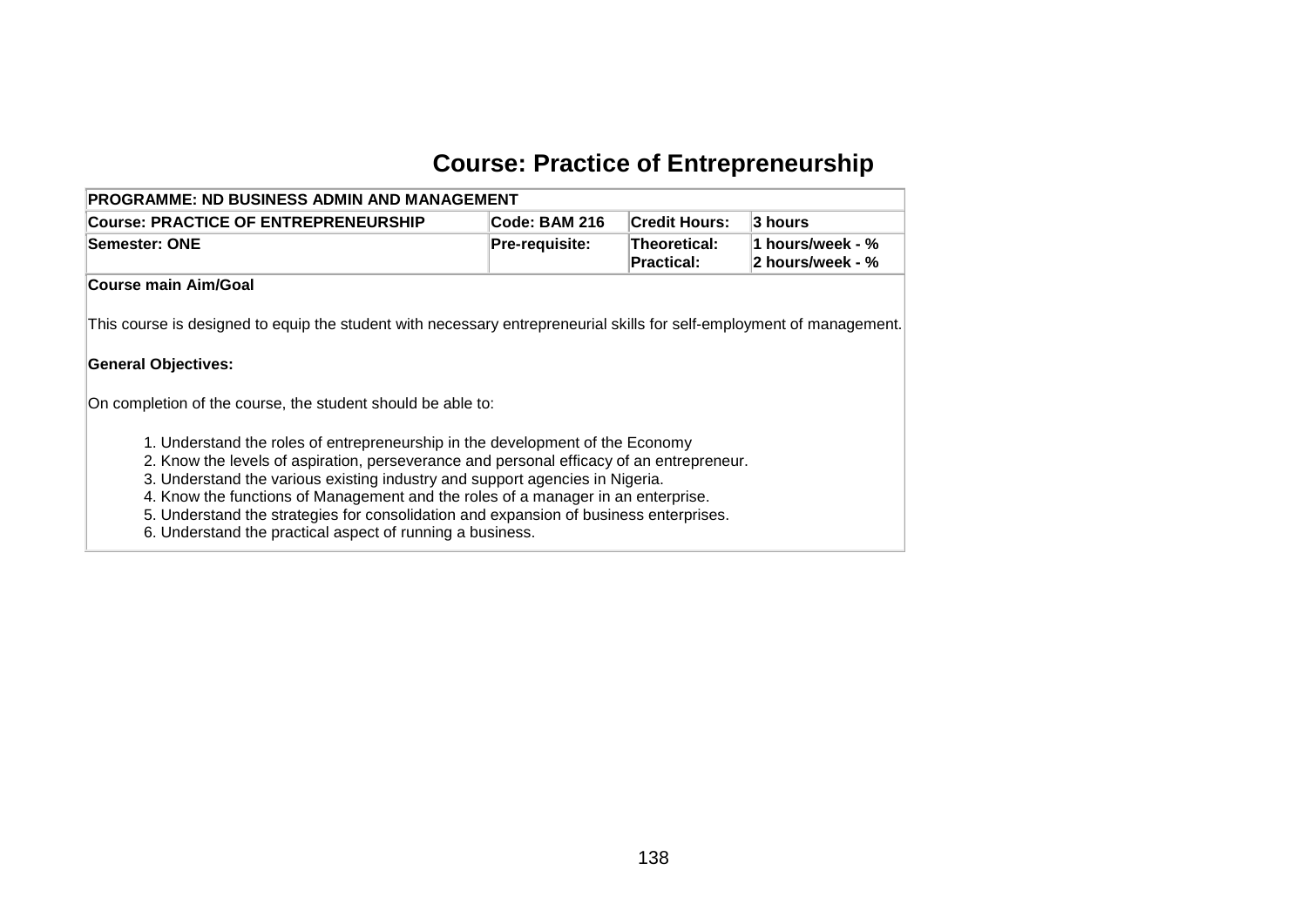|         | <b>Theoretical Content</b>                                                                                                                                                                                                                                                                                                                                                                                  |                                                                                                                                                                                                                            |                  | <b>Practical Content</b>                                                                                                                                                                                                  |                                                                                                                                                                                                                                                                                                   |                                                                                                              |  |
|---------|-------------------------------------------------------------------------------------------------------------------------------------------------------------------------------------------------------------------------------------------------------------------------------------------------------------------------------------------------------------------------------------------------------------|----------------------------------------------------------------------------------------------------------------------------------------------------------------------------------------------------------------------------|------------------|---------------------------------------------------------------------------------------------------------------------------------------------------------------------------------------------------------------------------|---------------------------------------------------------------------------------------------------------------------------------------------------------------------------------------------------------------------------------------------------------------------------------------------------|--------------------------------------------------------------------------------------------------------------|--|
|         | <b>Week Specific Learning Outcomes</b>                                                                                                                                                                                                                                                                                                                                                                      | <b>Teacher's Activities</b>                                                                                                                                                                                                |                  | <b>Resources Specific Learning Outcomes</b>                                                                                                                                                                               | <b>Teacher's Activities</b>                                                                                                                                                                                                                                                                       | <b>Resources</b>                                                                                             |  |
|         |                                                                                                                                                                                                                                                                                                                                                                                                             |                                                                                                                                                                                                                            |                  | General Objective 1: Understand the roles of entrepreneurship in the development of the Economy                                                                                                                           |                                                                                                                                                                                                                                                                                                   |                                                                                                              |  |
| $1-2$   | 1.1 Explain the philosophy,<br>values, scope, need and<br>characteristics of<br>entrepreneurship.<br>1.2 Explain the profiles of local<br>entrepreneurs.<br>1.3 Identify dangers of over<br>reliance on wage/employment.<br>1.4 Evaluate the advantages of                                                                                                                                                  | $\cdot$ Explain<br>entrepreneurship, its<br>features and profiles of<br>local entrepreneurs.<br>$\cdot$ Explain the<br>advantages of self-<br>employment and the<br>consequence of over<br>reliance on wage<br>employment. | <b>Textbooks</b> | Explain the profiles of local<br>entrepreneurs.<br>Identify dangers of over<br>reliance on wage/employment.<br>Evaluate the advantages of self<br>employment in an environment                                            | Guidance on the location and<br>development of local industry and Internet and<br>commerce. Identify local<br>entrepreneurs and examples of<br>successful self employment.<br>Establish groups of three or four<br>students to survey and interview<br>entrepreneurs or self employed<br>persons. | <b>Guest speakers</b><br>relevant websites                                                                   |  |
|         | self employment in an<br>environment                                                                                                                                                                                                                                                                                                                                                                        |                                                                                                                                                                                                                            |                  |                                                                                                                                                                                                                           |                                                                                                                                                                                                                                                                                                   |                                                                                                              |  |
|         |                                                                                                                                                                                                                                                                                                                                                                                                             |                                                                                                                                                                                                                            |                  | General Objective 2: Know the levels of aspiration perseverance and personal efficacy of an entrepreneur                                                                                                                  |                                                                                                                                                                                                                                                                                                   |                                                                                                              |  |
| $3 - 4$ | 2.1 Demonstrate high sense of<br>innovation, creativity and<br>independence.<br>2.2 Explain the process of<br>acquiring high sense of<br>information seeking and ability<br>in operating enterprise.<br>2.3 Identify various risks and<br>remedies involved in operating<br>an enterprise.<br>2.4 Evaluate pilot projects<br>considering resource, time,<br>personnel, equipment, money,<br>materials, etc. | $\cdot$ Explain the aspiration<br>determination and<br>efficiency of an<br>entrepreneur.<br>Guide students to<br>evalua                                                                                                    | Textbooks        | Evaluate a project considering<br>its resources; management of<br>time, personnel, equipment and<br>money.<br>Explain contribution to<br>economic development.<br>Explain constraints and<br>problems solving techniques. | Guide student to visit a<br>successful enterprise and<br>evaluate its resources; time,<br>personnel, equipment, and<br>financial management, to identify<br>its contribution to the economy,<br>its internal and external<br>constraints on the available<br>problem solving techniques.          | An enterprise<br><b>Text books</b><br>Internet and<br>relevant websites<br>Internet and<br>relevant websites |  |
|         | 2.5 Demonstrate leadership and<br>leadership skills by mobilizing                                                                                                                                                                                                                                                                                                                                           |                                                                                                                                                                                                                            |                  |                                                                                                                                                                                                                           |                                                                                                                                                                                                                                                                                                   |                                                                                                              |  |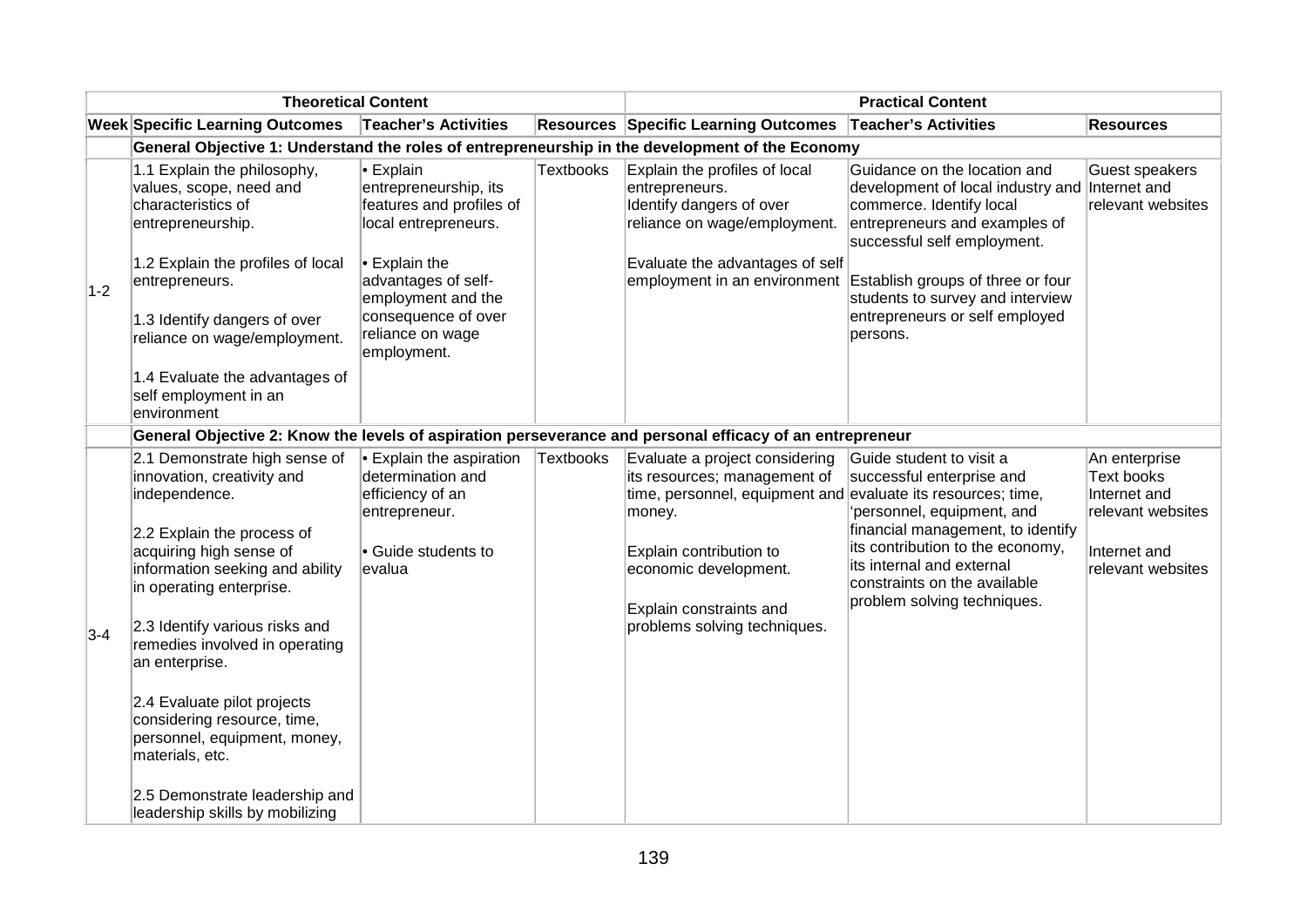| <b>Theoretical Content</b> |                                                                                                                                            |                                                                    |                        | <b>Practical Content</b>                                                                        |                                                                                                                                           |                                              |  |
|----------------------------|--------------------------------------------------------------------------------------------------------------------------------------------|--------------------------------------------------------------------|------------------------|-------------------------------------------------------------------------------------------------|-------------------------------------------------------------------------------------------------------------------------------------------|----------------------------------------------|--|
|                            | <b>Week Specific Learning Outcomes</b>                                                                                                     | <b>Teacher's Activities</b>                                        |                        | <b>Resources Specific Learning Outcomes</b>                                                     | <b>Teacher's Activities</b>                                                                                                               | <b>Resources</b>                             |  |
|                            | resources for establishing an<br>enterprise.                                                                                               |                                                                    |                        |                                                                                                 |                                                                                                                                           |                                              |  |
|                            | 2.6 Demonstrate high level<br>problem solving techniques in<br>overcoming internal and<br>external constraints.                            |                                                                    |                        |                                                                                                 |                                                                                                                                           |                                              |  |
|                            | 2.7 Explain how entrepreneurs<br>can contribute through their<br>productivity to the industrial and<br>economic development of<br>Nigeria. |                                                                    |                        |                                                                                                 |                                                                                                                                           |                                              |  |
|                            | 2.8 Explain the spirit of<br>Achievement Motivation Test<br>(A.M.T.)                                                                       |                                                                    |                        |                                                                                                 |                                                                                                                                           |                                              |  |
|                            | General Objective 3: Understand the various existing industries and support agencies in Nigeria                                            |                                                                    |                        |                                                                                                 |                                                                                                                                           |                                              |  |
|                            | 3.1 Explain industry/support<br>agencies                                                                                                   | Explain industry and<br>support agencies.                          | 1)<br><b>Textbooks</b> | Explain the types and sources<br>of plants and machinery used                                   | Guide students to visit websites<br>to identify types and sources of<br>in small scale industries (SMIs), machinery and plants, materials | Computer and<br>accessories with<br>Internet |  |
|                            | 3.2 Explain the nature, types of<br>materials used in both                                                                                 | Explain the nature,<br>types and sources of                        | 2) Visitation          | nature and types of materials<br>input and information to marked assistance for finance, market | inputs for SMIs, information and                                                                                                          | Connection                                   |  |
|                            | manufacturing and service<br>industries.                                                                                                   | materials, machineries<br>and                                      |                        | and financial assistance.                                                                       | etc.                                                                                                                                      | Entreopreneur.                               |  |
| $5-6$                      | 3.3 Explain the types and<br>sources of plants and machinery                                                                               | information inputs used<br>in small scale industry.                |                        | Explain business opportunities<br>(SWOT Analysis).                                              | Guide student to identify business<br>opportunities using SWOT<br>analysis.                                                               | Text book                                    |  |
|                            | used in small scale industries.                                                                                                            | Guide students to<br>identity business                             |                        | Conduct a market survey -<br>demand and supply                                                  |                                                                                                                                           |                                              |  |
|                            | 3.4 Explain the various<br>information and assistance for<br>vital areas like finance,                                                     | opportunities using<br>SWOT analysis.                              |                        |                                                                                                 | Guide students to conduct market<br>survey to enable them select the<br>most viable business venture.                                     |                                              |  |
|                            | registration, project selection,<br>training, marketing, research,<br>quality control, raw materials,                                      | Lead students to<br>conduct market survey<br>to enable them select |                        |                                                                                                 | Invite a successful entrepreneur<br>to give a talk.                                                                                       |                                              |  |
|                            |                                                                                                                                            | the most viable business                                           |                        |                                                                                                 |                                                                                                                                           |                                              |  |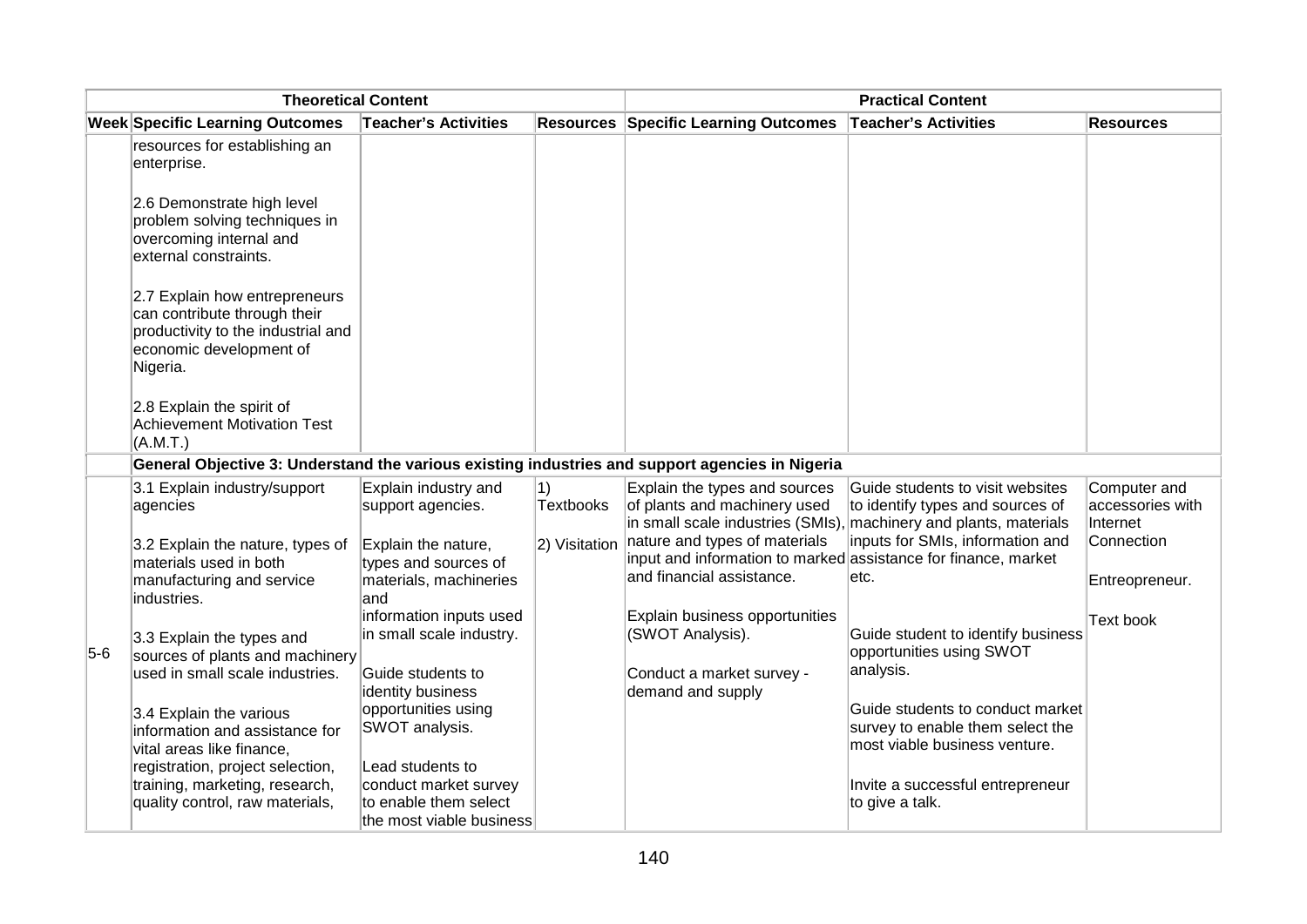| <b>Theoretical Content</b> |                                                                                                                                                                             |                                                                                                                       |                             | <b>Practical Content</b>                                                                                                                |                                                                                                                                                                                            |                                        |  |
|----------------------------|-----------------------------------------------------------------------------------------------------------------------------------------------------------------------------|-----------------------------------------------------------------------------------------------------------------------|-----------------------------|-----------------------------------------------------------------------------------------------------------------------------------------|--------------------------------------------------------------------------------------------------------------------------------------------------------------------------------------------|----------------------------------------|--|
|                            | <b>Week Specific Learning Outcomes</b>                                                                                                                                      | <b>Teacher's Activities</b>                                                                                           |                             | <b>Resources Specific Learning Outcomes</b>                                                                                             | <b>Teacher's Activities</b>                                                                                                                                                                | <b>Resources</b>                       |  |
|                            | patent information, etc.                                                                                                                                                    | venture.                                                                                                              |                             |                                                                                                                                         |                                                                                                                                                                                            |                                        |  |
|                            | 3.5 Explain environmental<br>factors associated with Industrial entrepreneur to give a<br>and economic development in<br>Nigeria.                                           | Invite a successful<br>talk                                                                                           |                             |                                                                                                                                         |                                                                                                                                                                                            |                                        |  |
|                            | 3.6 Identify business<br>opportunities (SWOT Analysis)                                                                                                                      |                                                                                                                       |                             |                                                                                                                                         |                                                                                                                                                                                            |                                        |  |
|                            | 3.7 Conduct a market survey<br>and establish the<br>demand/supply gap.                                                                                                      |                                                                                                                       |                             |                                                                                                                                         |                                                                                                                                                                                            |                                        |  |
|                            | 3.8 Select the most viable<br>venture to establish.                                                                                                                         |                                                                                                                       |                             |                                                                                                                                         |                                                                                                                                                                                            |                                        |  |
|                            | General Objective 4: Know the functions of management and the roles of a manager in an enterprise.                                                                          |                                                                                                                       |                             |                                                                                                                                         |                                                                                                                                                                                            |                                        |  |
|                            | 4.1 Explain the functions of<br>management and a manager.                                                                                                                   | <b>Explain the functions,</b><br>techniques and skill of<br>management.                                               | 1)<br>Textbooks             | Explain appropriate<br>organogram for a small scale<br>enterprise.                                                                      | Guide student to draw an<br>organogram to suite the selected<br>business venture                                                                                                           | Black board and<br>Cardboard           |  |
|                            | 4.2 Design an appropriate<br>management structure for an<br>enterprise, as in 3.8 above.<br>4.3 Explain the communication<br>process in the management of<br>an enterprise. | • Draw a Management<br>structure to suite the<br>viable project selected in<br>3.8 above.<br>• Explain the techniques | 2)<br>Specimen<br>of record | Explain computer net-working<br>and communication process in<br>the management of an<br>enterprise.<br>Explain the technique and skills | Demonstrate the techniques and<br>skills of communication process<br>in the management of the<br>selected business venture, using<br>computer net working of not less<br>than 3 computers. | Minimum of 3 sets<br>of Computers with |  |
| $7-9$                      | 4.4 Explain the techniques and<br>skills of:<br>i. Planning                                                                                                                 | of the functional areas of<br>management.<br>• Explain the principles<br>of record keeping,<br>auditing and taxation. |                             | of Business Planning, Business<br>Positioning staff controlling etc.<br>and then importance to<br>sustainable business venture.         | Demonstrate, using appropriate<br>application packages, techniques<br>and skills of:<br>Business planning<br><b>Business positioning</b>                                                   |                                        |  |
|                            | ii. Organizing<br>iii. Staffing<br>iv. Leading                                                                                                                              | • Conduct test.                                                                                                       |                             |                                                                                                                                         | <b>Business scheduling</b><br>Staff & Staff tracking, etc. and<br>explain their importance to<br>sustainable business venture.                                                             |                                        |  |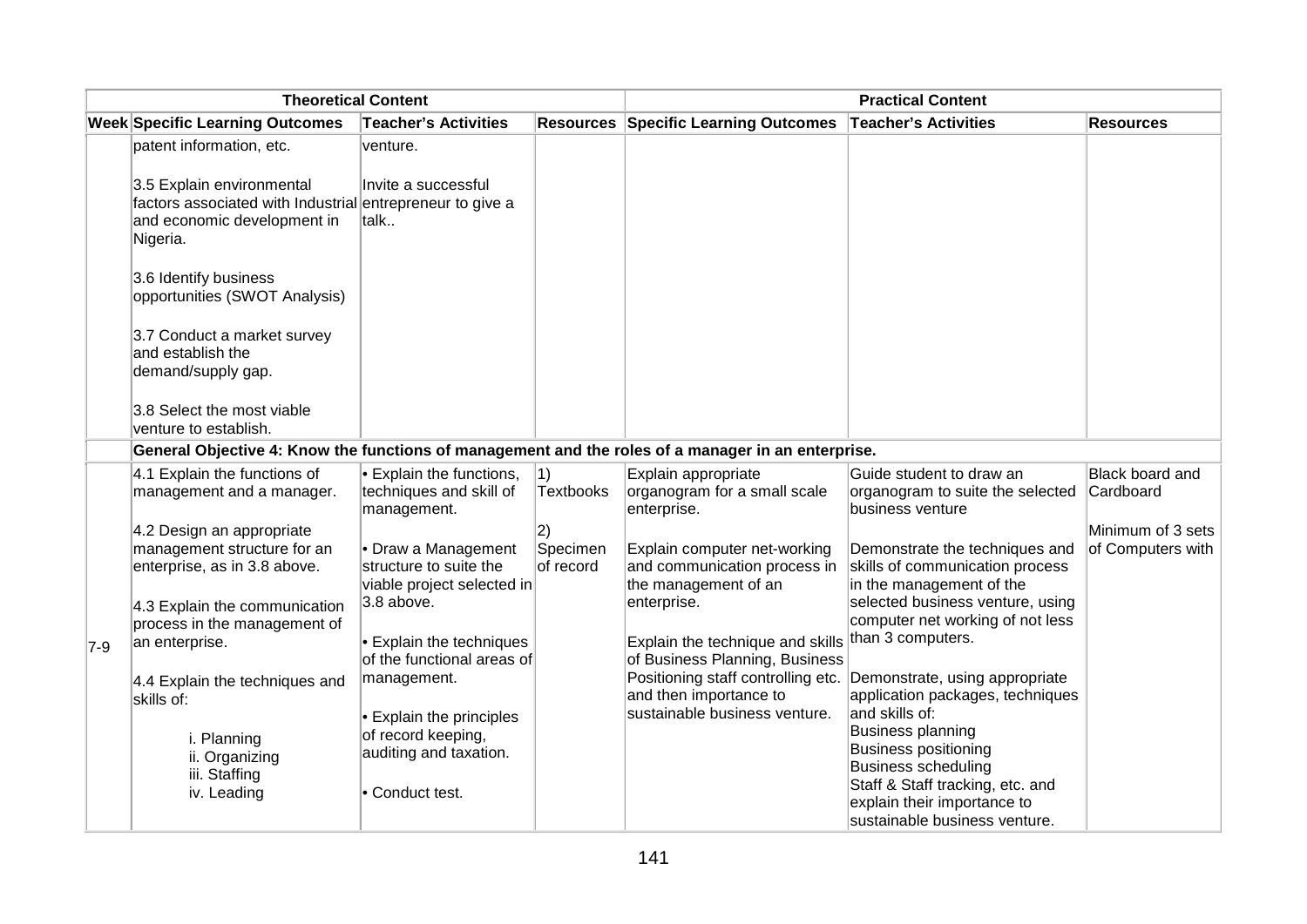| <b>Theoretical Content</b> |                                                                                                                                     |                                                                                        |           | <b>Practical Content</b>                                                                                                        |                                                                                                                                                   |                                                                             |  |  |
|----------------------------|-------------------------------------------------------------------------------------------------------------------------------------|----------------------------------------------------------------------------------------|-----------|---------------------------------------------------------------------------------------------------------------------------------|---------------------------------------------------------------------------------------------------------------------------------------------------|-----------------------------------------------------------------------------|--|--|
|                            | <b>Week Specific Learning Outcomes</b>                                                                                              | <b>Teacher's Activities</b>                                                            |           | <b>Resources Specific Learning Outcomes</b>                                                                                     | <b>Teacher's Activities</b>                                                                                                                       | <b>Resources</b>                                                            |  |  |
|                            | v. Controlling                                                                                                                      |                                                                                        |           |                                                                                                                                 |                                                                                                                                                   |                                                                             |  |  |
|                            | 4.5 Explain the techniques of<br>marketing, production and<br>financial management in an<br>enterprise.                             |                                                                                        |           |                                                                                                                                 |                                                                                                                                                   |                                                                             |  |  |
|                            | 4.6 Explain the principles of<br>record keeping, auditing and<br>taxation.                                                          |                                                                                        |           |                                                                                                                                 |                                                                                                                                                   |                                                                             |  |  |
|                            | General Objective 5: Understand the strategies for consolidation and expansion of a business enterprise.                            |                                                                                        |           |                                                                                                                                 |                                                                                                                                                   |                                                                             |  |  |
|                            | 5.1 Explain the justification for                                                                                                   | • Explain the concept of $ 1\rangle$                                                   |           | Explain the justification for                                                                                                   | Guide students on the various                                                                                                                     | Internet and                                                                |  |  |
|                            | business diversification and<br>expansion.                                                                                          | strategy and its types.                                                                | Textbooks | business diversification and<br>expansion.                                                                                      | types of business enterprise.                                                                                                                     | relevant websites                                                           |  |  |
|                            | 5.2 Explain the process of<br>growth, diversification and<br>expansion in an enterprise.                                            | • Access the strategies<br>for consolidation and<br>expansion of business<br>ventures. |           | Explain the process of growth,<br>diversification and expansion in business to show the stages of<br>an enterprise.             | Use a case study history of the<br>development of a Nigerian<br>growth, diversification and<br>development. Focus on the                          | Case histories and<br>reference to<br>successful<br>Nigerian<br>businesses. |  |  |
|                            | 5.3 Evaluate the strategies for<br>consolidation and expansion of<br>business ventures.                                             | $\cdot$ Explain the various<br>types of enterprises and<br>their mode of operation.    |           | Evaluate the strategies for<br>consolidation and expansion of<br>business ventures.                                             | brewing industry and the need to<br>diversify.<br>Working in pairs the students                                                                   |                                                                             |  |  |
| $10 - 12$                  | 5.4 Explain the various types of<br>enterprise - corporations,<br>partnership, co-operatives and<br>sole-proprietorship in Nigeria. | $\cdot$ Explain the<br>characteristics of<br>franchise licensing and<br>patent.        |           | Explain the various types of<br>enterprise - corporations,<br>partnership, co-operatives and<br>sole-proprietorship in Nigeria. | must analyse a particular<br>business organisation and<br>suggest possible solutions<br>relating to growth and the<br>influence of multi national |                                                                             |  |  |
|                            | 5.5 Explain the characteristics of • conduct test.<br>franchise, license and patent<br>systems of enterprise.                       |                                                                                        |           |                                                                                                                                 | organisations.<br><b>Examine franchises and licence</b><br>arrangments.                                                                           |                                                                             |  |  |
|                            | 5.6 Explain how Multi-National<br>companies operate.                                                                                |                                                                                        |           |                                                                                                                                 |                                                                                                                                                   |                                                                             |  |  |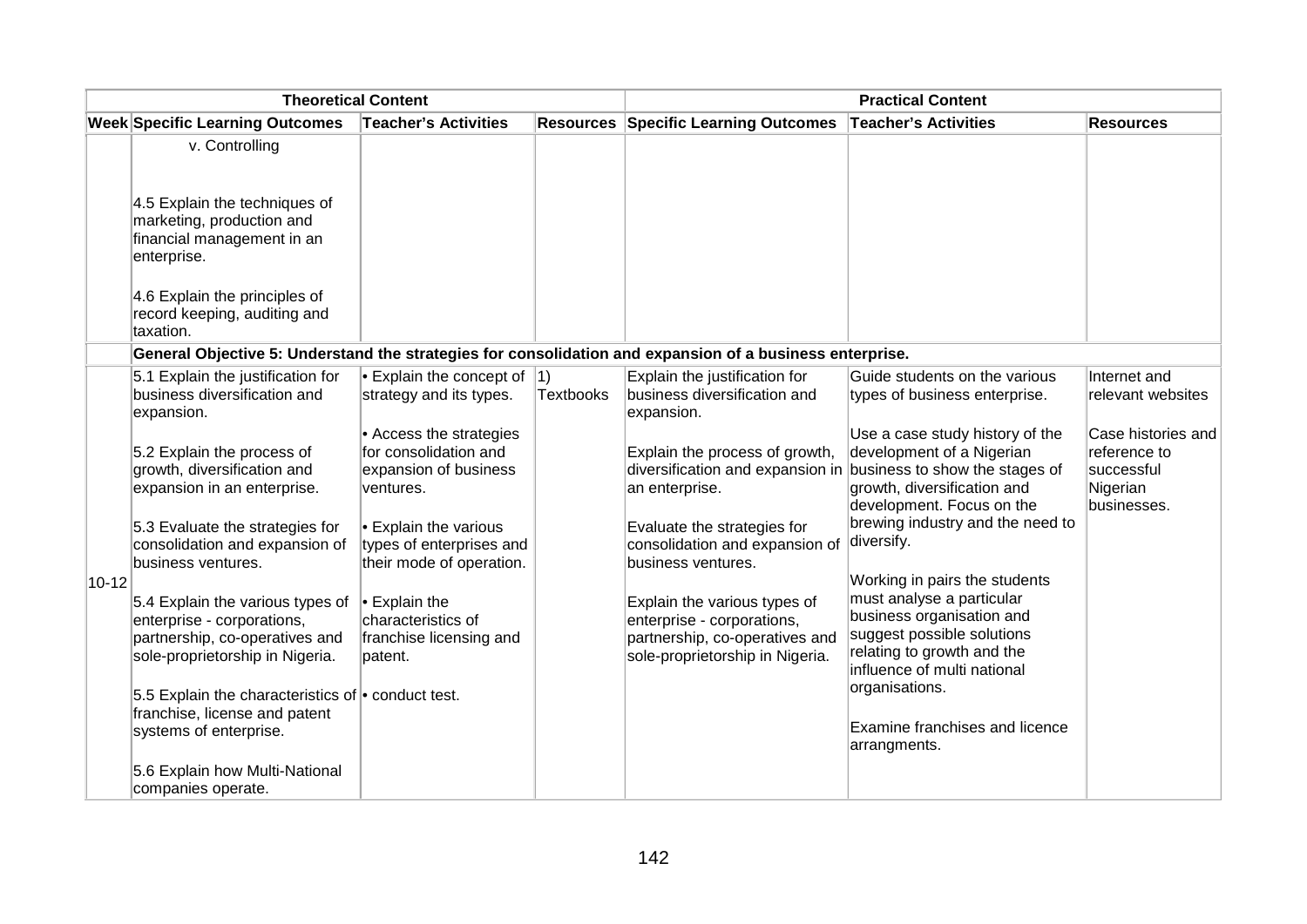| <b>Theoretical Content</b> |                                                                                                                                                                                       |                                                                                                      |  | <b>Practical Content</b>                                                                   |                                                                                                                                                |                                                                               |  |
|----------------------------|---------------------------------------------------------------------------------------------------------------------------------------------------------------------------------------|------------------------------------------------------------------------------------------------------|--|--------------------------------------------------------------------------------------------|------------------------------------------------------------------------------------------------------------------------------------------------|-------------------------------------------------------------------------------|--|
|                            | <b>Week Specific Learning Outcomes</b>                                                                                                                                                | <b>Teacher's Activities</b>                                                                          |  | <b>Resources Specific Learning Outcomes</b>                                                | <b>Teacher's Activities</b>                                                                                                                    | Resources                                                                     |  |
|                            | General Objective 6: Understand the practical aspects of running a business                                                                                                           |                                                                                                      |  |                                                                                            |                                                                                                                                                |                                                                               |  |
|                            | 6.3 Identify a suitable industrial<br>firm and undertake a practical<br>attachment for two weeks.                                                                                     | $\bullet$ Organize and prepare<br>students towards 2<br>week attachment<br>during the first semester |  | Identify a suitable industry and<br>under take a practical<br>lattachment for 4 weeks.     | Organise and prepare students<br>towards four (4) week attachment * Computer and<br>during the $3^{\text{rd}}$ semester holidays.              | * Local Industry<br>accessories<br>*Lotus 123                                 |  |
|                            | 6.4 Prepare a modest report<br>regarding the experience and<br>gains of the industrial<br>13-15 attachment.                                                                           | holidays.                                                                                            |  | Prepare a modest report<br>regarding the experience and<br>gains of industrial attachment. | Guide student to prepare a report<br>on the experience of his industrial<br>attachment using computer and<br>appropriate application packages. | Dbase<br><b>Spreadsheet</b><br>* Power Point<br>*LCD Projector<br>*Text books |  |
|                            | 6.5 Prepare a detailed business<br>plan indicating clearly the<br>background of the project, the<br>marketing analysis and the<br>financial assessment of the<br>proposed enterprise. |                                                                                                      |  |                                                                                            |                                                                                                                                                | Journals.                                                                     |  |

| <b>ASSESSMENT CRITERIA</b> |                                                                                                    |                  |                                       |  |  |  |  |  |  |
|----------------------------|----------------------------------------------------------------------------------------------------|------------------|---------------------------------------|--|--|--|--|--|--|
| Coursework<br>.50%         | Course test<br>25%                                                                                 | Practical<br>25% | Other (Examination/project/portfolio) |  |  |  |  |  |  |
|                            | Competency: On completing the course, the student should be able to understand/estimate/define/etc |                  |                                       |  |  |  |  |  |  |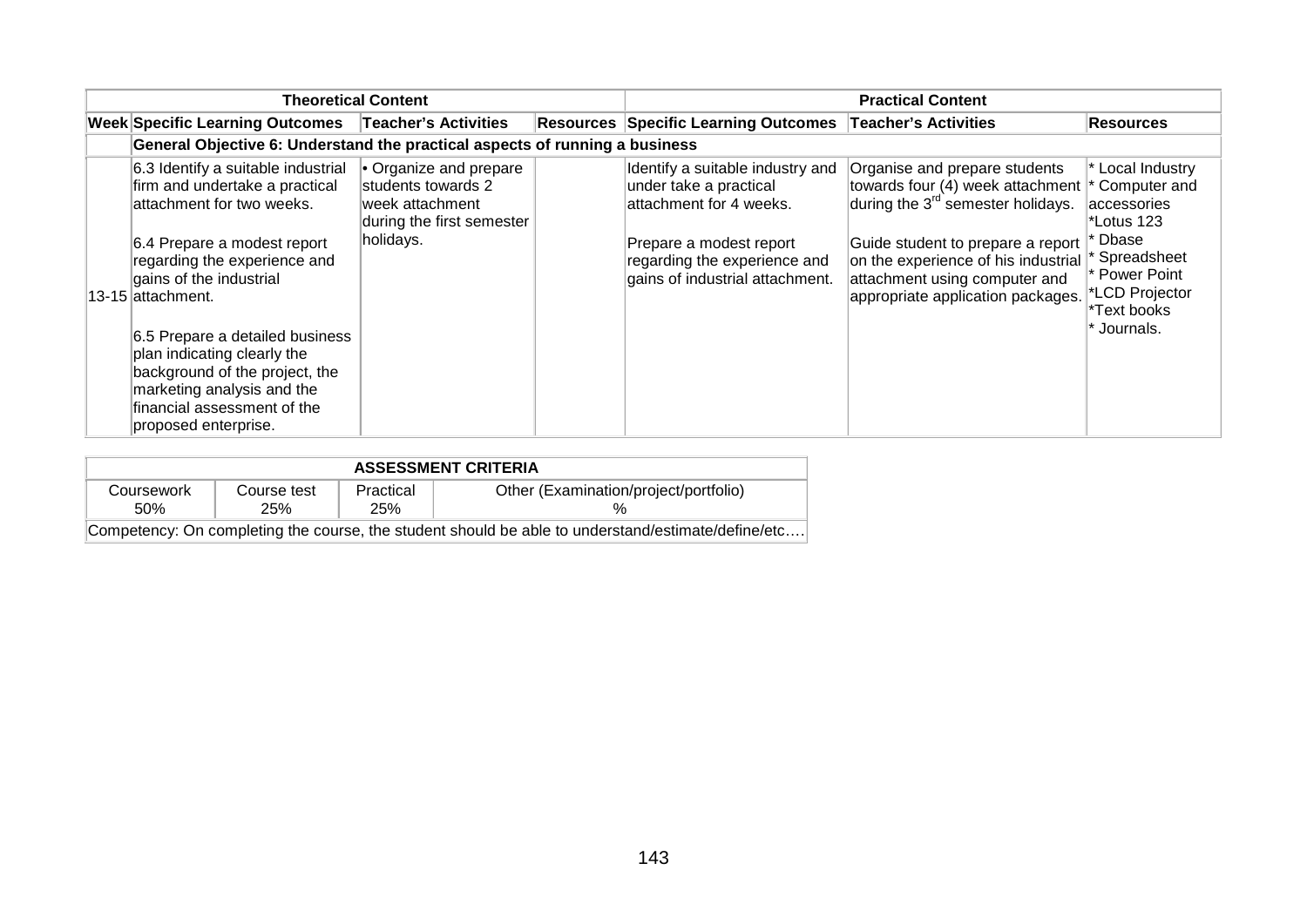## **Course: Company Law**

| PROGRAMME: HND BUSINESS ADMIN AND MANAGEMENT                                                                                                                                                                                                                                                                                                                                                                                                                                                                                                                                                                                                                                                                                                                                                                                                                                                               |                |                                   |                                            |  |  |  |  |  |  |
|------------------------------------------------------------------------------------------------------------------------------------------------------------------------------------------------------------------------------------------------------------------------------------------------------------------------------------------------------------------------------------------------------------------------------------------------------------------------------------------------------------------------------------------------------------------------------------------------------------------------------------------------------------------------------------------------------------------------------------------------------------------------------------------------------------------------------------------------------------------------------------------------------------|----------------|-----------------------------------|--------------------------------------------|--|--|--|--|--|--|
| <b>Course: COMPANY LAW</b>                                                                                                                                                                                                                                                                                                                                                                                                                                                                                                                                                                                                                                                                                                                                                                                                                                                                                 | Code: BAM 424  | <b>Credit Hours:</b>              | 3 hours                                    |  |  |  |  |  |  |
| Semester: FOUR                                                                                                                                                                                                                                                                                                                                                                                                                                                                                                                                                                                                                                                                                                                                                                                                                                                                                             | Pre-requisite: | Theoretical:<br><b>Practical:</b> | 2 hours/week - 67 %<br>1 hours/week - 33 % |  |  |  |  |  |  |
| Course main Aim/Goal                                                                                                                                                                                                                                                                                                                                                                                                                                                                                                                                                                                                                                                                                                                                                                                                                                                                                       |                |                                   |                                            |  |  |  |  |  |  |
| This course is designed to provide the student with knowledge of the legal framework of establishing and running corporate organization.<br><b>General Objectives:</b><br>1. Understand the existence of various types of registered organization and their legal distinction<br>2. Know the evoluting of the Nigerian Company law legislation.<br>3. Appreciate the creation of the Corporate Affairs Commission by the Companies, and Althr Math Act 1990<br>4. Understand the legal nature of companies and their formation<br>5. Know the methods by which companies raise capital<br>6. Know types of corporate meetings and resolution<br>7. Understand company accounts, role of auditors and declaration of dividends.<br>8. Know amargamation, restructuring, winding up and liquidation of a company<br>9. Understand incorporation of trustees<br>10. Understand registration of Business name. |                |                                   |                                            |  |  |  |  |  |  |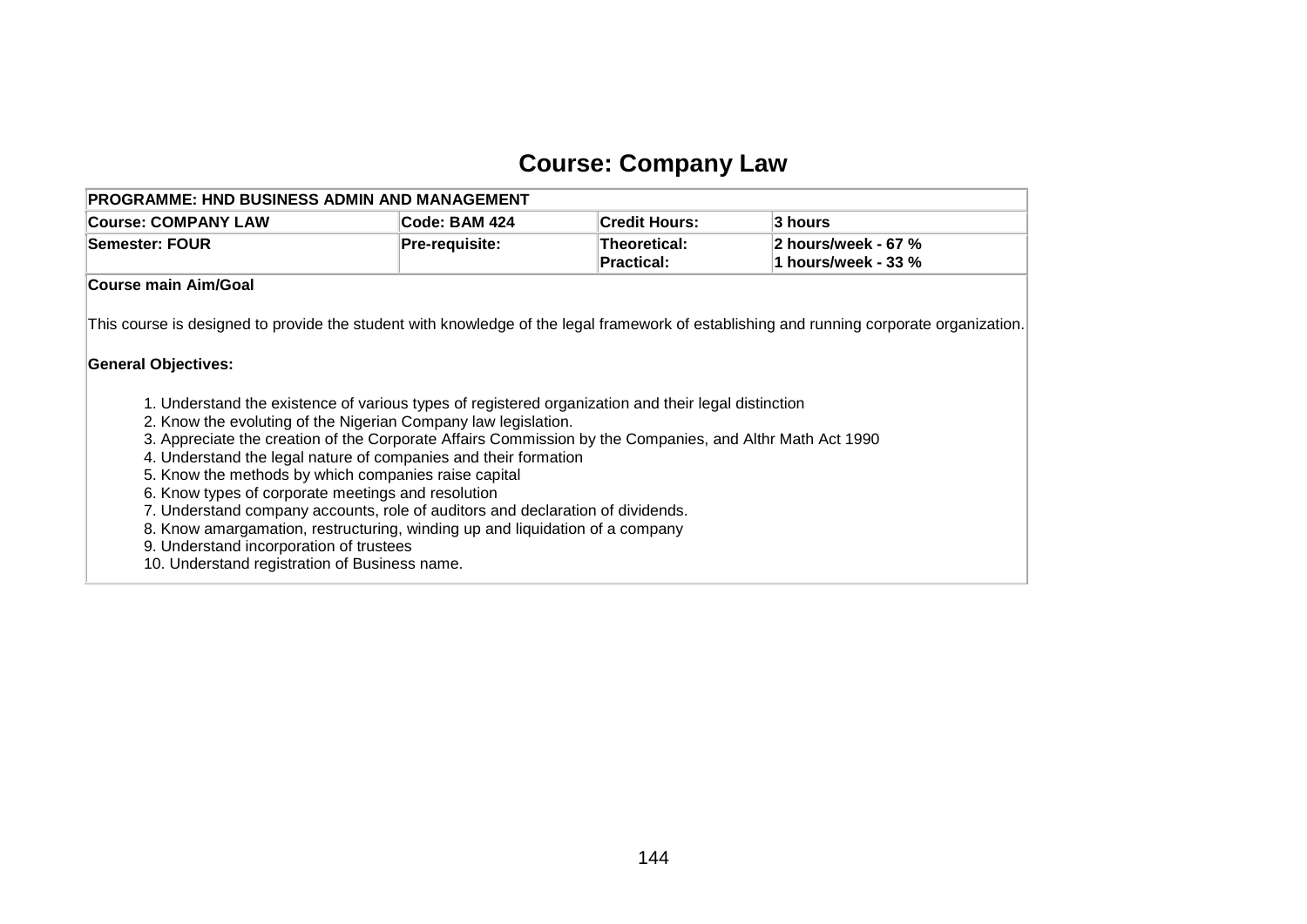| <b>Theoretical Content</b> |                                                                                                                                                                                                                                                                                                                              |                                                                                                                                                                                                                                                                                             |                                                                        | <b>Practical Content</b>                                                                                                                                                                              |                                                                                                                                                                                                                                                                              |                                                     |  |
|----------------------------|------------------------------------------------------------------------------------------------------------------------------------------------------------------------------------------------------------------------------------------------------------------------------------------------------------------------------|---------------------------------------------------------------------------------------------------------------------------------------------------------------------------------------------------------------------------------------------------------------------------------------------|------------------------------------------------------------------------|-------------------------------------------------------------------------------------------------------------------------------------------------------------------------------------------------------|------------------------------------------------------------------------------------------------------------------------------------------------------------------------------------------------------------------------------------------------------------------------------|-----------------------------------------------------|--|
|                            | Week Specific Learning Outcomes Teacher's Activities                                                                                                                                                                                                                                                                         |                                                                                                                                                                                                                                                                                             | <b>Resources</b>                                                       | Specific Learning Outcomes Teacher's Activities                                                                                                                                                       |                                                                                                                                                                                                                                                                              | <b>Resources</b>                                    |  |
|                            |                                                                                                                                                                                                                                                                                                                              |                                                                                                                                                                                                                                                                                             |                                                                        | General Objective 1: Understand the existence of various types of registered organizations and their legal distinction                                                                                |                                                                                                                                                                                                                                                                              |                                                     |  |
| $\overline{1}$             | 1.1 Describe registered<br>business name, companies,<br>incorporated trustees, and<br>public corporation.<br>1.2 Explain the reasons for the<br>existence of the registered<br>business name, companies,<br>incorporated trustees, and<br>national corporations.<br>1.3 Explain the relative<br>advantages and disadvantages | i. Differentiate among<br>registered business name,<br>companies, incorporated<br>trustees and public<br>corporations.<br>ii. Explain the importance of<br>the various types of<br>registered organization.<br>iii. Explain the relative<br>advantages and<br>disadvantages of a registered | Textbooks<br><b>CAMD</b><br>Law journals                               | Explain the reasons for the<br>existence of the registered<br>business name, companies,<br>incorporated trustees, and<br>national corporations.<br>and disadvantages of a<br>registered organization. | Guide students on the<br>advantages and disadvantages<br>of incorporation.<br>Working in pairs students to<br>examine relevant case law -<br>Explain the relative advantages aspects of corporate status and<br>to distinguish between<br>partnerships and companies<br>etc. | Internet and<br>relevant<br>websites<br>Legal cases |  |
|                            | of a registered organization.<br>General Objective 2: Know the evolution of the Nigerian Company Law Legislation                                                                                                                                                                                                             | organization.                                                                                                                                                                                                                                                                               |                                                                        |                                                                                                                                                                                                       |                                                                                                                                                                                                                                                                              |                                                     |  |
| $ 2\rangle$                | 2.1 Trace the evolution of the<br>Company Law Legislations.<br>2.2 Outline the main features<br>of the Companies Act 1968.<br>2.3 Outline the main features<br>of the Companies and Allied<br>Matters Act, 1990 and the<br>subsequent amendments.                                                                            | Explain the evolution of the<br>company law legislation, the<br>main features of Companies<br>Act 1968 and CAM Act 1990<br>with amendments                                                                                                                                                  | Textbooks<br><b>CAMA 1990</b><br>Law journals<br>Companies Act<br>1968 | Outline the main features of<br>the Companies Act 1968.<br>Outline the main features of<br>the Companies and Allied<br>Matters Act, 1990 and the<br>subsequent amendments.                            | Advise students about the key<br>aspects of the legislation and<br>about statutory interpretation<br>and codes of practice etc.<br>Debate the need for regulatory<br>bodies and standards in<br>company law.                                                                 | Internet and<br>relevant<br>websites<br>Legal cases |  |
|                            |                                                                                                                                                                                                                                                                                                                              |                                                                                                                                                                                                                                                                                             |                                                                        | General Objective 3: Appreciate the creation of the Corporate Affairs Commission by the Companies and Allied Matters Act, 1990                                                                        |                                                                                                                                                                                                                                                                              |                                                     |  |
| Ι3                         | 3.1 Explain the need for the<br>establishment of the Corporate establishment of the<br>Affairs Commissions.<br>3.2 Describe the composition<br>of the commission.<br>3.3 Describe the functions of<br>the Commission under the<br><b>Companies and Allied Matters</b><br>Act, 1990.                                          | Explain the need for the<br>Corporate Affairs<br>Commission.<br>ii. Explain the structure and<br>functions of the Commission                                                                                                                                                                | - Textbooks<br>CAMA<br>- Article                                       | Visit local corporate Affairs<br>Commission (CAC) office and<br>understand its structure and<br>function.                                                                                             | Organise visit to local CAC.                                                                                                                                                                                                                                                 | Internet and<br>relevant<br>websites<br>Legal cases |  |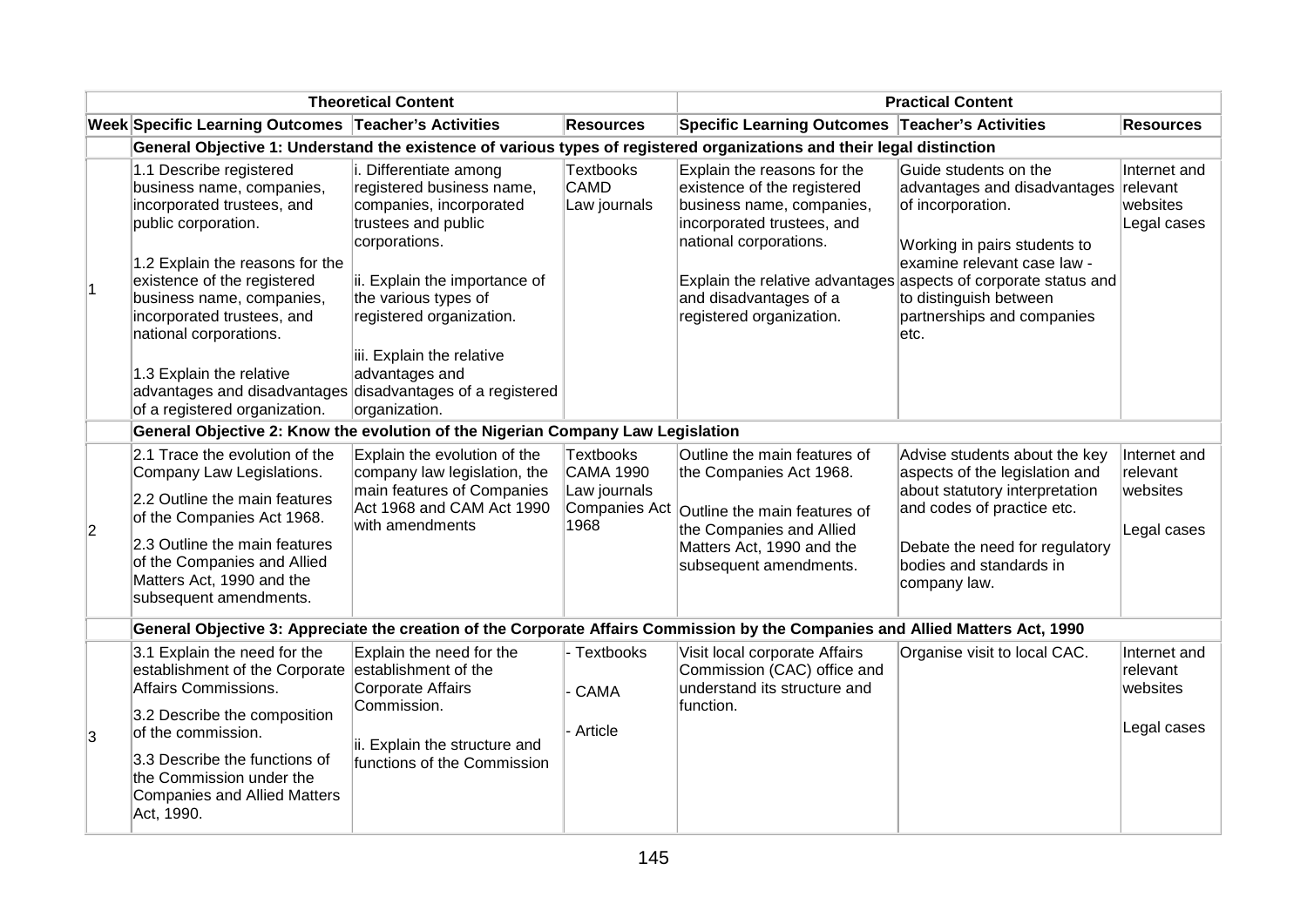| <b>Theoretical Content</b> |                                                                                                                                                                                                                                                                                                                                                                                                                                                                                                                |                                                                                                                                                                                                                                                                                                                                                                                                                         | <b>Practical Content</b>                                                                              |                                                                                       |                                                                                             |                                                     |  |  |  |
|----------------------------|----------------------------------------------------------------------------------------------------------------------------------------------------------------------------------------------------------------------------------------------------------------------------------------------------------------------------------------------------------------------------------------------------------------------------------------------------------------------------------------------------------------|-------------------------------------------------------------------------------------------------------------------------------------------------------------------------------------------------------------------------------------------------------------------------------------------------------------------------------------------------------------------------------------------------------------------------|-------------------------------------------------------------------------------------------------------|---------------------------------------------------------------------------------------|---------------------------------------------------------------------------------------------|-----------------------------------------------------|--|--|--|
|                            | Week Specific Learning Outcomes Teacher's Activities                                                                                                                                                                                                                                                                                                                                                                                                                                                           |                                                                                                                                                                                                                                                                                                                                                                                                                         | <b>Resources</b>                                                                                      | Specific Learning Outcomes Teacher's Activities                                       |                                                                                             | <b>Resources</b>                                    |  |  |  |
|                            | General Objective 4: Understand the legal nature of companies and their formation                                                                                                                                                                                                                                                                                                                                                                                                                              |                                                                                                                                                                                                                                                                                                                                                                                                                         |                                                                                                       |                                                                                       |                                                                                             |                                                     |  |  |  |
| $ 4-5 $                    | 4.1 Distinguish a private<br>company from a public<br>company and limited liability<br>company from an unlimited<br>liability company.<br>4.2 Explain Memorandum and<br>Articles of Association.<br>4.3 Explain the ultra-vires<br>doctrine.<br>4.4 Explain the requirement<br>and procedure for<br>incorporation of companies.<br>4.5 Define a promoter<br>4.6 Explain the functions of a<br>promoter in formation of<br>companies in Nigeria.<br>$ 4.7$ Explain the rights<br>obligations and liabilities of | Distinguish a private<br>company from a public<br>company and limited liability<br>company from an unlimited<br>liability company.<br>Explain Memorandum and<br>Articles of Association, ultra-<br>vires doctrine and the<br>procedure for incorporation of<br>companies in Nigeria<br>Explain promoter, its<br>functions, rights obligations<br>and liabilities.<br>Show students necessary<br>Incorporation documents | <b>Textbooks</b><br><b>CAMD</b><br>Articles and<br>Memo of<br>Association<br>Cert of<br>Incorporation | Prepare Memorandum and<br>Article of Association for a<br>hypothetical Company        | Guide students to prepare<br>Memorandum and Articles of<br>Association.<br>Give assignment. | Internet and<br>relevant<br>websites<br>Legal cases |  |  |  |
|                            | promoters.                                                                                                                                                                                                                                                                                                                                                                                                                                                                                                     |                                                                                                                                                                                                                                                                                                                                                                                                                         |                                                                                                       |                                                                                       |                                                                                             |                                                     |  |  |  |
|                            | General Objective 5: Know the methods by which companies raise capital                                                                                                                                                                                                                                                                                                                                                                                                                                         |                                                                                                                                                                                                                                                                                                                                                                                                                         |                                                                                                       |                                                                                       |                                                                                             |                                                     |  |  |  |
| $6-7$                      | 5.1 Explain share capital and<br>share certificate.<br>5.2 Explain the classes of<br>share capital and the rights                                                                                                                                                                                                                                                                                                                                                                                              | Explain share capital, share<br>certificate, classes of share<br>capital and the rights and<br>liabilities of share holders.                                                                                                                                                                                                                                                                                            | Textbooks<br>Share<br>certificate                                                                     | Prepare a prospectus and<br>statement in lieu of prospectus<br>for issuance of shares | Guide students to prepare<br>prospectus and statement in<br>lieu of prospectus.             | Internet and<br>relevant<br>websites<br>Legal cases |  |  |  |
|                            | and liabilities of shareholders.<br>5.3 Explain prospectus and                                                                                                                                                                                                                                                                                                                                                                                                                                                 | ii. Explain prospectus and<br>statement in lieu of<br>prospectus.                                                                                                                                                                                                                                                                                                                                                       |                                                                                                       |                                                                                       |                                                                                             |                                                     |  |  |  |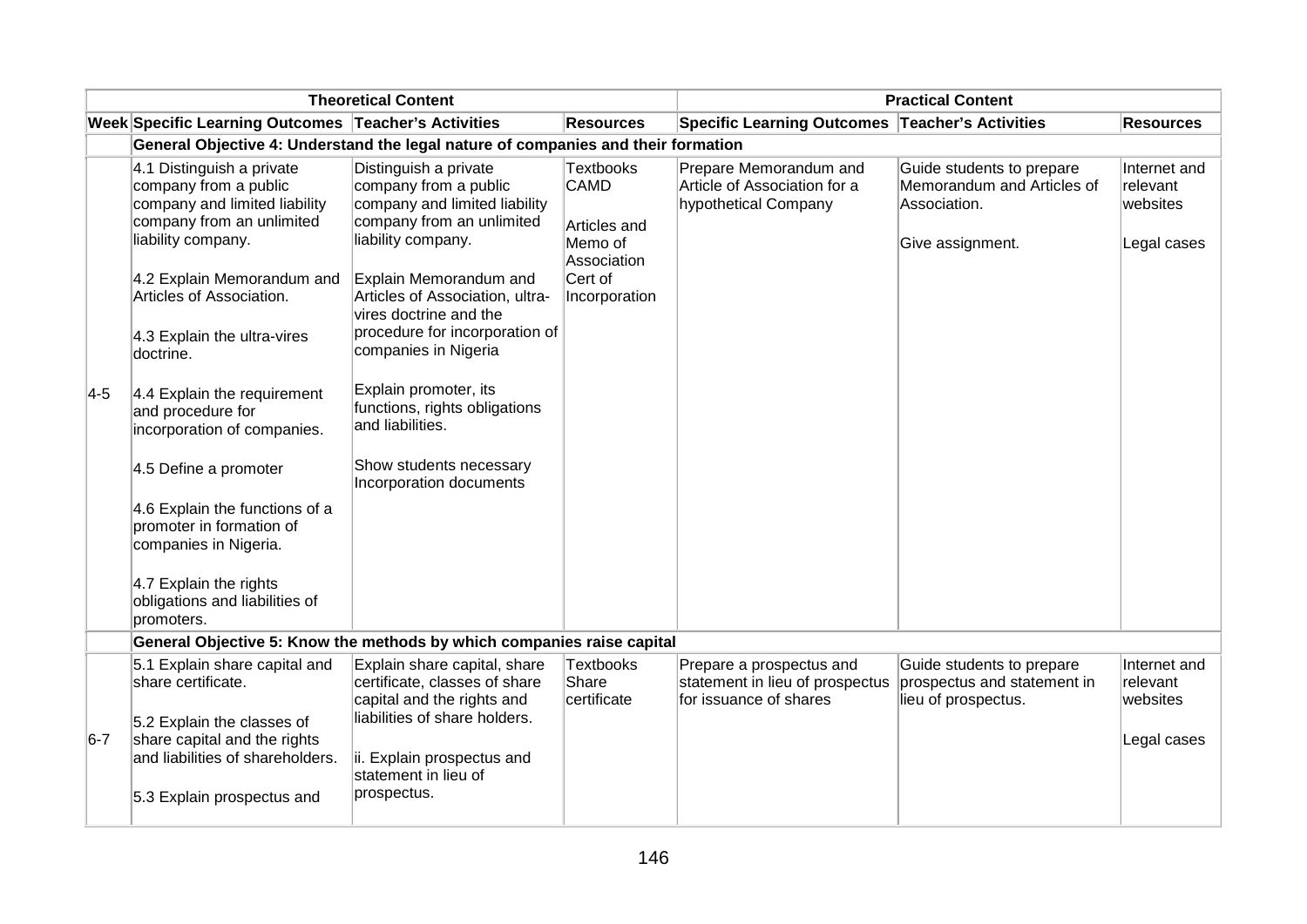| <b>Theoretical Content</b> |                                                                                                                                             |                                                                                                           |                                                | <b>Practical Content</b>                                                                                           |                                                                                       |                                                     |  |
|----------------------------|---------------------------------------------------------------------------------------------------------------------------------------------|-----------------------------------------------------------------------------------------------------------|------------------------------------------------|--------------------------------------------------------------------------------------------------------------------|---------------------------------------------------------------------------------------|-----------------------------------------------------|--|
|                            | Week Specific Learning Outcomes Teacher's Activities                                                                                        |                                                                                                           | <b>Resources</b>                               | Specific Learning Outcomes Teacher's Activities                                                                    |                                                                                       | <b>Resources</b>                                    |  |
|                            | statement in lieu of prospectus. iii. Explain the procedures for<br>5.4 Explain the procedure for<br>issuance of shares, and<br>debentures. | issuance of shares and<br>debentures<br>iv. Conduct test.                                                 |                                                |                                                                                                                    |                                                                                       |                                                     |  |
|                            |                                                                                                                                             |                                                                                                           |                                                | General Objective 6: Understand the procedure of appointment and responsibility of directors and company secretary |                                                                                       |                                                     |  |
|                            | 6.1 Explain the procedure of<br>appointing directors.                                                                                       | Explain appointment of<br>directors, their legal status<br>and powers, rights, duties                     | <b>Textbooks</b><br>CAMA<br>Article<br>Cert of | Explain the procedure of<br>appointing directors.                                                                  | Appoint directors for a<br>hypothetical company.                                      | Internet and<br>relevant<br>websites                |  |
|                            | 6.2 Explain the legal status and and mode of termination.<br>powers of directors.                                                           | ii. Explain the legal status,<br>rights and duties of a                                                   | Incorporation                                  | Explain the legal status and<br>powers of directors.                                                               | Role play exercise to advertise<br>for new directors.                                 | Legal cases                                         |  |
|                            | 6.3 Describe the rights and<br>duties of directors.                                                                                         | company secretary.                                                                                        |                                                | Describe the rights and duties<br>of directors.                                                                    | Develop appointment criteria.                                                         |                                                     |  |
| 8                          | 6.4 Explain the mode of<br>termination of directors.                                                                                        |                                                                                                           |                                                |                                                                                                                    | Duties of directors                                                                   |                                                     |  |
|                            | 6.5 List the legal status of a<br>company secretary.                                                                                        |                                                                                                           |                                                |                                                                                                                    |                                                                                       |                                                     |  |
|                            | 6.6 Describe the rights and<br>duties of a company secretary.                                                                               |                                                                                                           |                                                |                                                                                                                    |                                                                                       |                                                     |  |
|                            | General Objective 7: Know corporate meetings and resolutions                                                                                |                                                                                                           |                                                |                                                                                                                    |                                                                                       |                                                     |  |
|                            | 7.1 Define company meeting.<br>7.2 Explain annual general<br>meetings, statutory meetings<br>and extra-ordinary meetings.                   | Explain company meetings,<br>types and procedure.<br>ii. Explain company resolution Article<br>and types. | <b>Textbooks</b><br>CAMD                       | <b>Attend Annual General</b><br>Meeting of a company.                                                              | Guide students to use the<br>hypothetical case study for<br>arranging an AGM and EGM. | Internet and<br>relevant<br>websites<br>Legal cases |  |
| 9                          | 7.3 Explain the general<br>procedure of company's<br>meetings.                                                                              |                                                                                                           | Cert of<br>Incorporation                       |                                                                                                                    |                                                                                       |                                                     |  |
|                            | 7.4 Explain types of company<br>resolutions.                                                                                                |                                                                                                           |                                                |                                                                                                                    |                                                                                       |                                                     |  |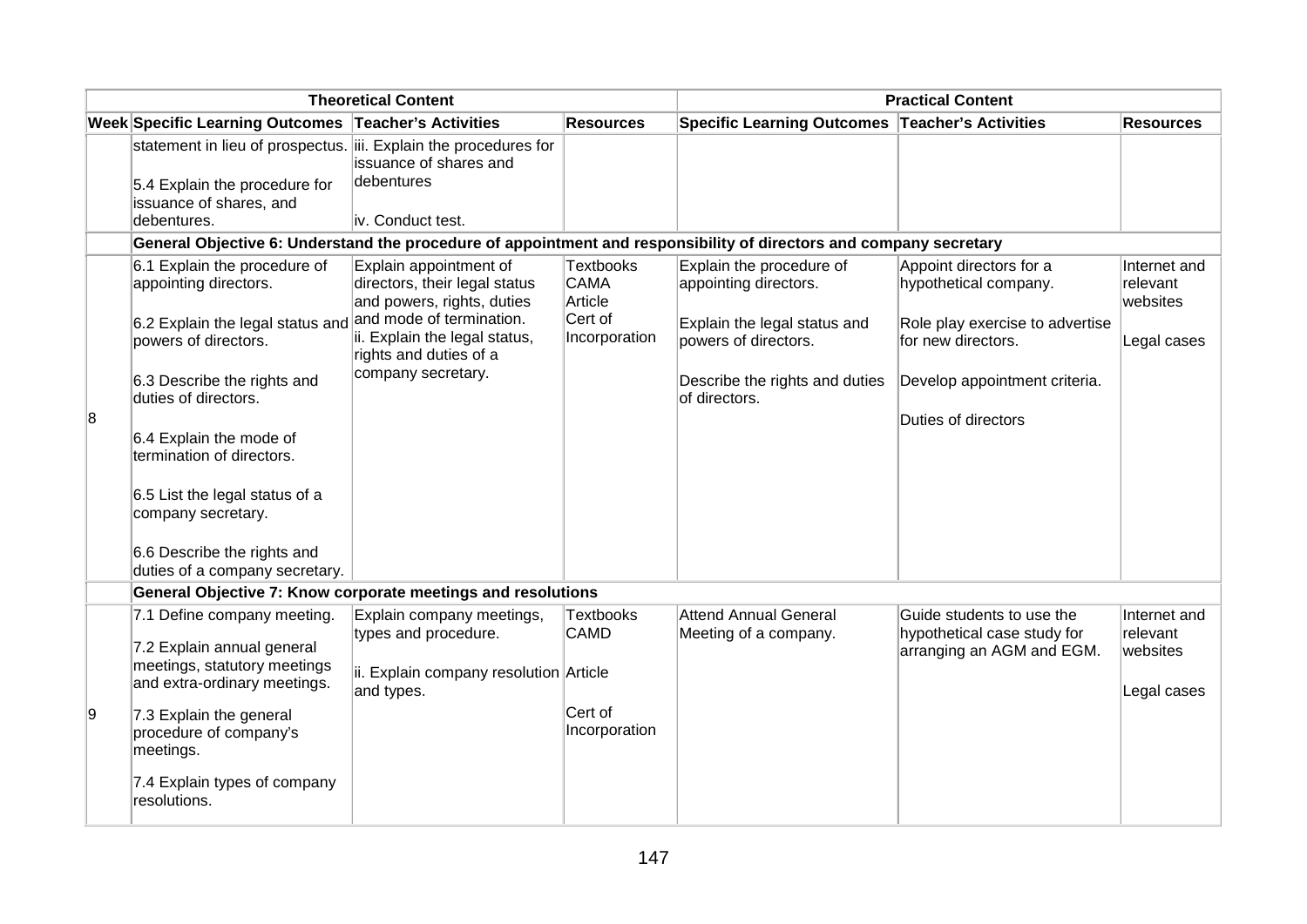| <b>Theoretical Content</b> |                                                                                                 |                                                                              | <b>Practical Content</b>                   |                                                                                                 |                                                                                           |                                      |
|----------------------------|-------------------------------------------------------------------------------------------------|------------------------------------------------------------------------------|--------------------------------------------|-------------------------------------------------------------------------------------------------|-------------------------------------------------------------------------------------------|--------------------------------------|
|                            | Week Specific Learning Outcomes Teacher's Activities                                            |                                                                              | <b>Resources</b>                           | Specific Learning Outcomes Teacher's Activities                                                 |                                                                                           | <b>Resources</b>                     |
|                            | General Objective 8: Understand company accounts, role of Auditors and declaration of dividends |                                                                              |                                            |                                                                                                 |                                                                                           |                                      |
|                            | 8.1 Explain the legal<br>requirements for accounts.                                             | Explain the legal<br>requirements and various<br>types of accounts.          | <b>Textbooks</b><br><b>CAMA</b><br>Article | Prepare profit and loss<br>Account and Balance sheet for<br>a hypothetical company.             | Questions and examples to<br>guide students to prepare and<br>interpret company accounts. | Internet and<br>relevant<br>websites |
|                            | 8.2 Identify the various types of                                                               |                                                                              | Publish of Coy                             |                                                                                                 |                                                                                           |                                      |
| $10 - 11$                  | accounts.                                                                                       | ii. Describe the appointment<br>of Auditors, their duties and                |                                            |                                                                                                 |                                                                                           | Legal cases                          |
|                            | 8.3 Explain the appointment of<br>the Auditors                                                  | remuneration.                                                                |                                            |                                                                                                 |                                                                                           |                                      |
|                            | 8.4 Explain the duties and<br>remuneration of Auditors.                                         | iii. Explain Auditor's reports<br>and the process of dividend<br>declaration |                                            |                                                                                                 |                                                                                           |                                      |
|                            | 8.5 Describe profit and loss<br>accounts, balance sheet and<br>divisible profit.                | iv. Explain the functions of<br>chairman's statement.                        |                                            |                                                                                                 |                                                                                           |                                      |
|                            | 8.6 Describe Auditors reports.                                                                  |                                                                              |                                            |                                                                                                 |                                                                                           |                                      |
|                            | 8.7 Explain the functions of<br>chairman's statement.                                           |                                                                              |                                            |                                                                                                 |                                                                                           |                                      |
|                            | 8.8 Explain the process of<br>declaration of dividends                                          |                                                                              |                                            |                                                                                                 |                                                                                           |                                      |
|                            | General Objective 9: Know amalgamation, reconstruction, winding-up and liquidation of companies |                                                                              |                                            |                                                                                                 |                                                                                           |                                      |
|                            | 9.1 Explain company<br>amalgamations                                                            | i. Explain company<br>amalgamation and<br>reconstruction.                    | <b>Textbooks</b><br><b>CAMA</b>            | Identify and analyse reasons<br>for at least one amalgamation,<br>restructuring, winding up and | Guide students to analyse<br>cases of:- amalgamation,<br>restructuring,                   | Internet and<br>relevant<br>websites |
|                            | 9.2 Explain company                                                                             |                                                                              |                                            | liquidation that was                                                                            | Winding up; liquidation.                                                                  |                                      |
|                            | 12-13 reconstructions.                                                                          | ii. Explain liquidation, its<br>procedures, powers and                       | Articles and                               | consummated in the recent<br>past.                                                              |                                                                                           | Legal cases                          |
|                            | 9.3 Define liquidation.                                                                         | duties of liquidators and the<br>procedure of winding-up.                    | Memo of<br>Association                     |                                                                                                 |                                                                                           |                                      |
|                            | 9.4 Describe liquidation                                                                        |                                                                              |                                            |                                                                                                 |                                                                                           |                                      |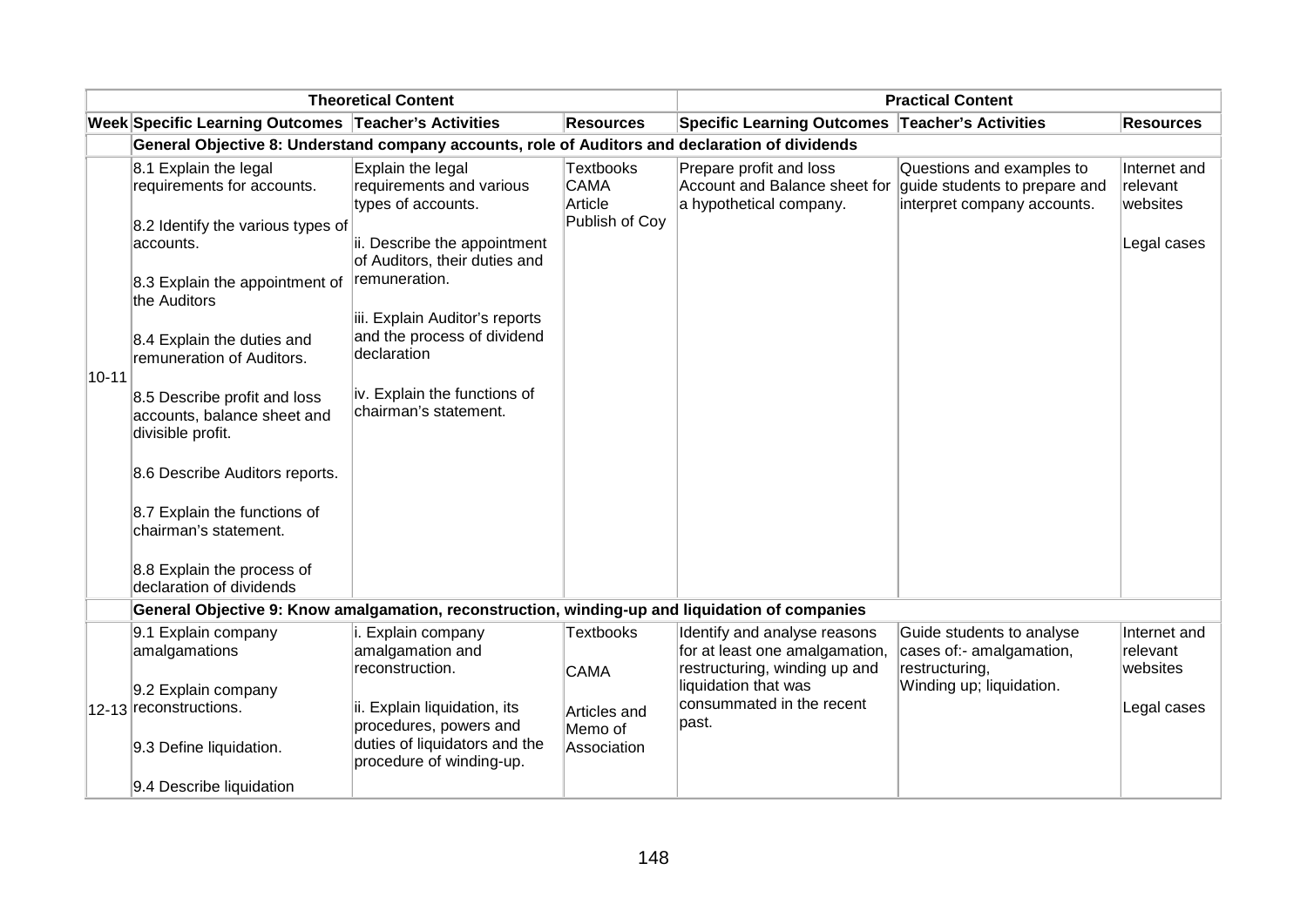|           | <b>Theoretical Content</b>                                                                                                                                                                                                                              |                                                                                                                                                                                                                                                                 |                                                                                                                  | <b>Practical Content</b>                                                                                                                                                                 |                                                                                                     |                                                     |
|-----------|---------------------------------------------------------------------------------------------------------------------------------------------------------------------------------------------------------------------------------------------------------|-----------------------------------------------------------------------------------------------------------------------------------------------------------------------------------------------------------------------------------------------------------------|------------------------------------------------------------------------------------------------------------------|------------------------------------------------------------------------------------------------------------------------------------------------------------------------------------------|-----------------------------------------------------------------------------------------------------|-----------------------------------------------------|
|           | Week Specific Learning Outcomes Teacher's Activities                                                                                                                                                                                                    |                                                                                                                                                                                                                                                                 | <b>Resources</b>                                                                                                 | Specific Learning Outcomes Teacher's Activities                                                                                                                                          |                                                                                                     | <b>Resources</b>                                    |
|           | procedures.<br>9.5 Explain the powers and<br>duties of liquidators.<br>9.6 Describe the procedure for<br>winding up                                                                                                                                     |                                                                                                                                                                                                                                                                 |                                                                                                                  |                                                                                                                                                                                          |                                                                                                     |                                                     |
|           | General Objective 10: Understand Incorporation of Trustees                                                                                                                                                                                              |                                                                                                                                                                                                                                                                 |                                                                                                                  |                                                                                                                                                                                          |                                                                                                     |                                                     |
| $14 - 15$ | 1.1 Describe what are<br>incorporated trustees.<br>1.2 Explain the procedure for<br>incorporation of trustees.<br>1.3 Explain the effect of<br>incorporation of trustees.<br>1.4 Describe the structure of<br>management of an<br>incorporated trustee. | Explain incorporated<br>trustee, procedure for its in<br>corporation and effects of<br>incorporation of trustees<br>ii. Explain structure of<br>management of an<br>incorporated trustee and the<br>mode of dissolution of the<br>trustee.<br>iii. Conduct test | <b>Textbooks</b><br><b>CAMA</b><br>Articles and<br>Memo of<br>Association<br>Published<br>Accounts of<br>Company | Explain the procedure for<br>incorporation of trustees.<br>Explain the effect of<br>incorporation of trustees.<br>Describe the structure of<br>management of an<br>incorporated trustee. | Guide students on the<br>procedure for the appointment<br>of trustees.<br>Use a relevant case study | Internet and<br>relevant<br>websites<br>Legal cases |
|           | 1.5 Describe the mode of<br>dissolution of an incorporated<br>Itrustee                                                                                                                                                                                  |                                                                                                                                                                                                                                                                 |                                                                                                                  |                                                                                                                                                                                          |                                                                                                     |                                                     |

| <b>ASSESSMENT CRITERIA</b> |             |           |                                                                                                    |  |  |  |  |  |
|----------------------------|-------------|-----------|----------------------------------------------------------------------------------------------------|--|--|--|--|--|
| Coursework                 | Course test | Practical | Other (Examination/project/portfolio)                                                              |  |  |  |  |  |
| 50%                        | 25%         | 25%       |                                                                                                    |  |  |  |  |  |
|                            |             |           | Competency: On completing the course, the student should be able to understand/estimate/define/etc |  |  |  |  |  |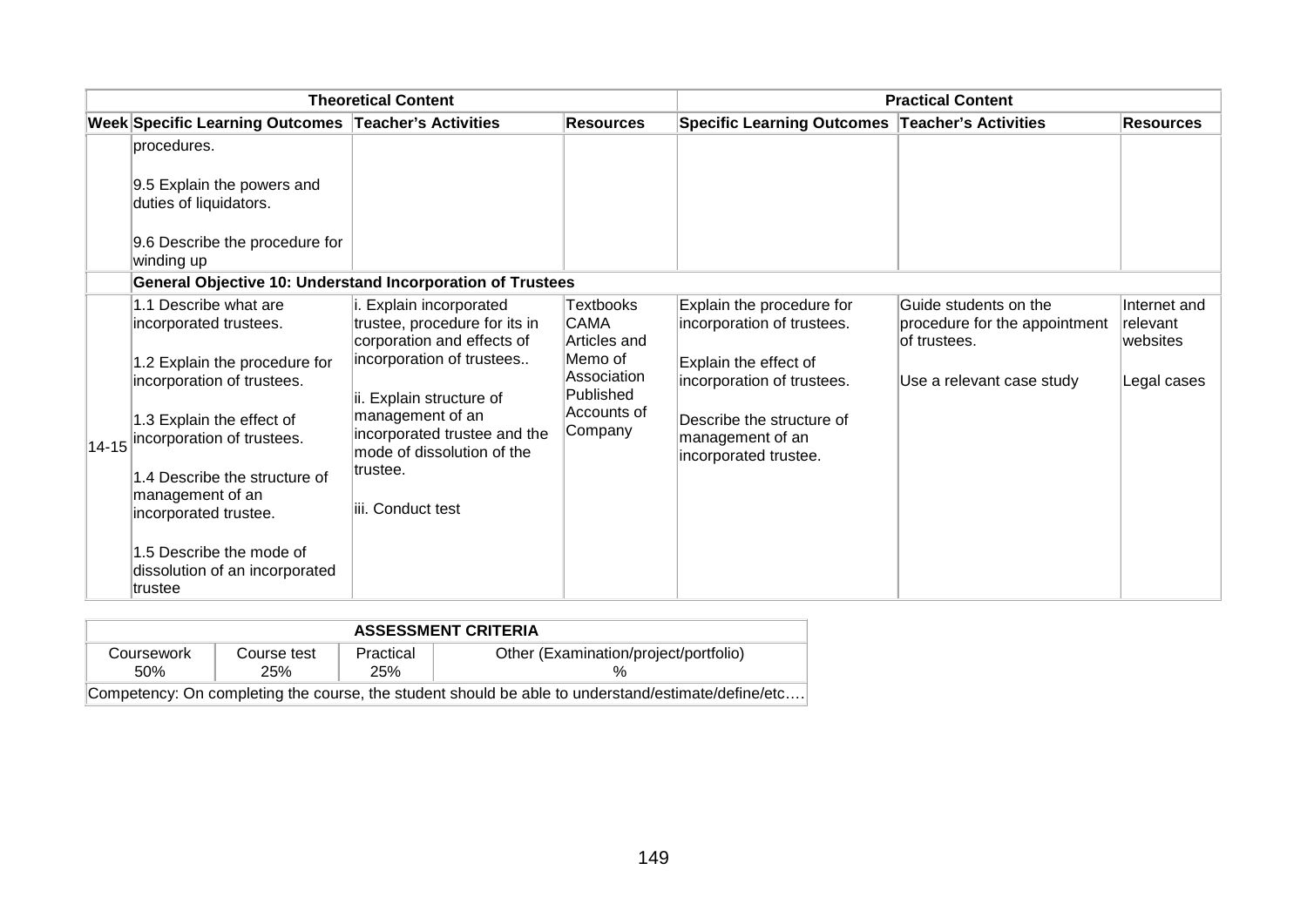### **SEMESTER 4**

#### **Course: Business Statistics II**

| PROGRAMME: ND BUS. ADMIN AND MANAGEMENT                                                                                                                                                                                                                                                                                                                                                                                                                                                                                                                                                                                   |                       |                            |                                      |  |  |  |  |  |  |
|---------------------------------------------------------------------------------------------------------------------------------------------------------------------------------------------------------------------------------------------------------------------------------------------------------------------------------------------------------------------------------------------------------------------------------------------------------------------------------------------------------------------------------------------------------------------------------------------------------------------------|-----------------------|----------------------------|--------------------------------------|--|--|--|--|--|--|
| <b>Course: BUSINESS STATISTICS II</b>                                                                                                                                                                                                                                                                                                                                                                                                                                                                                                                                                                                     | Code: BAM 222         | <b>Credit Hours:</b>       | hours 3                              |  |  |  |  |  |  |
| <b>Semester FOURTH</b>                                                                                                                                                                                                                                                                                                                                                                                                                                                                                                                                                                                                    | <b>Pre-requisite:</b> | Theoretical:<br>Practical: | 2 hours/week - %<br>1 hours/week - % |  |  |  |  |  |  |
| Course main Aim/Goal                                                                                                                                                                                                                                                                                                                                                                                                                                                                                                                                                                                                      |                       |                            |                                      |  |  |  |  |  |  |
| This course is designed to provide the student with the knowledge and use of statistical tools in solving management problems both in business and government.<br><b>General Objectives:</b><br>1. Understand survey planning and designs<br>2. Understand sampling theory<br>3. Know inferential statistics<br>4. Understand Binaries Distribution<br>5. Understand Point and Interval Estimates<br>6. Know Mathematics Expectations<br>7. Understand moments generating functions' (GMF)<br>8. Know the tests of linear regressions<br>9. Understand Analysis of Variance (ANOVA)<br>10. Understand measures of welfare |                       |                            |                                      |  |  |  |  |  |  |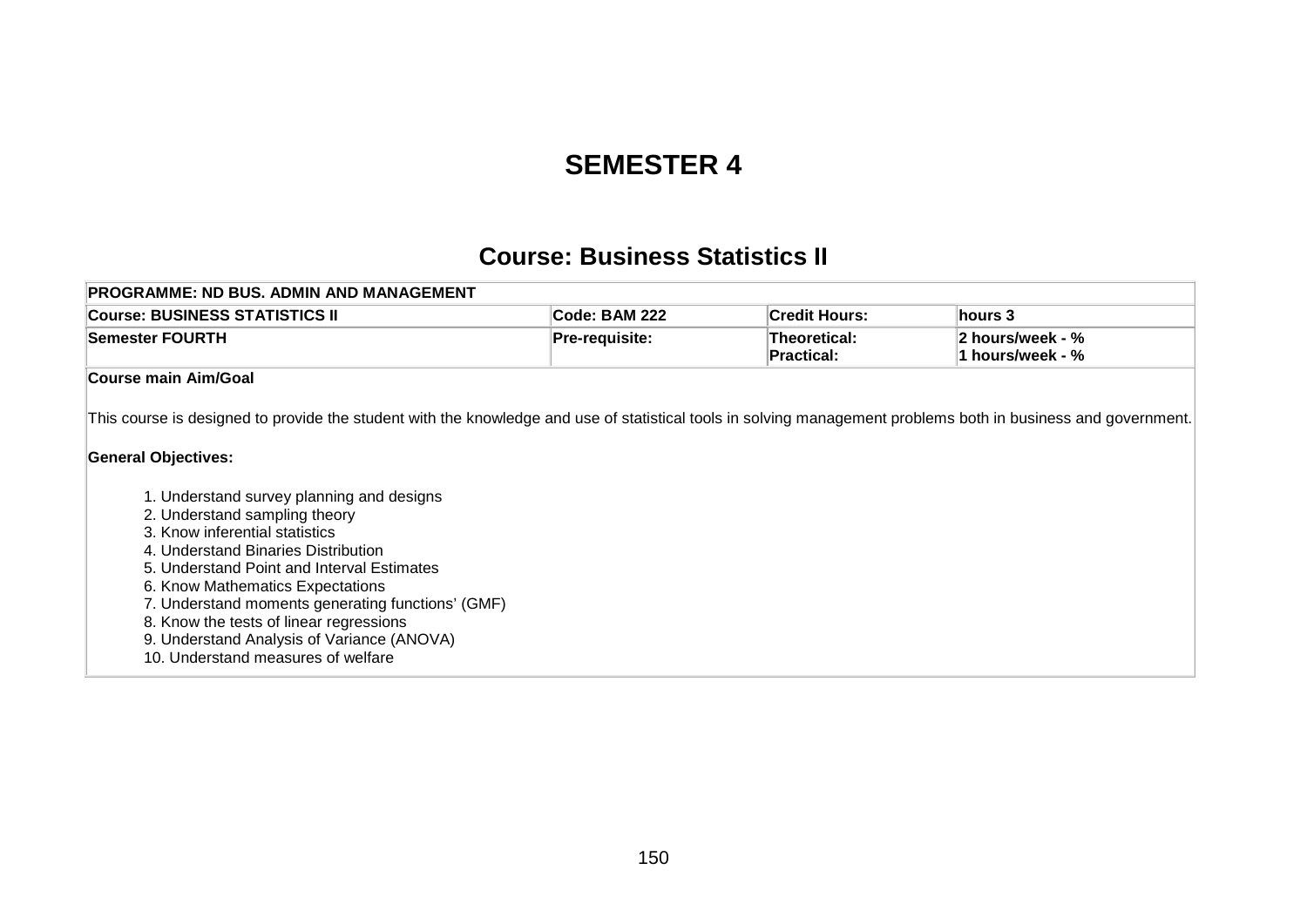| <b>Theoretical Content</b> |                                                         |                                                              | <b>Practical Content</b> |                                                     |                                                           |                                                  |
|----------------------------|---------------------------------------------------------|--------------------------------------------------------------|--------------------------|-----------------------------------------------------|-----------------------------------------------------------|--------------------------------------------------|
| <b>Week</b>                | <b>Specific Learning</b><br><b>Outcomes</b>             | <b>Teacher's Activities</b>                                  | <b>Resources</b>         | <b>Specific Learning Outcomes</b>                   | <b>Teacher's Activities</b>                               | <b>Resources</b>                                 |
|                            |                                                         | General Objective 1: Understand survey planning and designs. |                          |                                                     |                                                           |                                                  |
|                            | 1.1 List sources of<br>data.                            | $\bullet$ Explain data, its<br>source and principles         | <b>Textbooks</b>         | Design a questionnaire to gather<br>data            | Guide students to design<br>questionnaire.                | Web based resources on<br>questionnaire design   |
| 1                          | 1.2 Systematize<br>principles of data.                  | • Explain coding and<br>processing of data.                  |                          |                                                     |                                                           |                                                  |
|                            | 1.3 Define coding and   Guide students on<br>processing | how to design a<br>questionnaire                             |                          |                                                     |                                                           |                                                  |
|                            | 1.4 Design<br>questionnaires                            |                                                              |                          |                                                     |                                                           |                                                  |
|                            |                                                         | General Objective 2: Understand sampling theory              |                          |                                                     |                                                           |                                                  |
|                            | 2.1 Define sampling<br>theory.                          | • Explain sampling<br>theory and methods of<br>sampling      | <b>Textbooks</b>         | Solve problems involving small<br>and huge samples. | Guide students to solve<br>problems involving<br>samples. | Questions on sampling and<br>methods of sampling |
|                            | 2.2 Systematize<br>sampling methods                     | <b>Explain samples</b>                                       |                          |                                                     |                                                           |                                                  |
|                            | 2.3 Solve problems<br>involving samples.                | · Solve problems<br>involving samples                        |                          |                                                     |                                                           |                                                  |
| $\overline{2}$             | 2.4 Define small<br>samples.                            |                                                              |                          |                                                     |                                                           |                                                  |
|                            | 2.5 Define large<br>samples.                            |                                                              |                          |                                                     |                                                           |                                                  |
|                            | 2.6 Solve problems<br>involving 2.4 and 2.5<br>above.   |                                                              |                          |                                                     |                                                           |                                                  |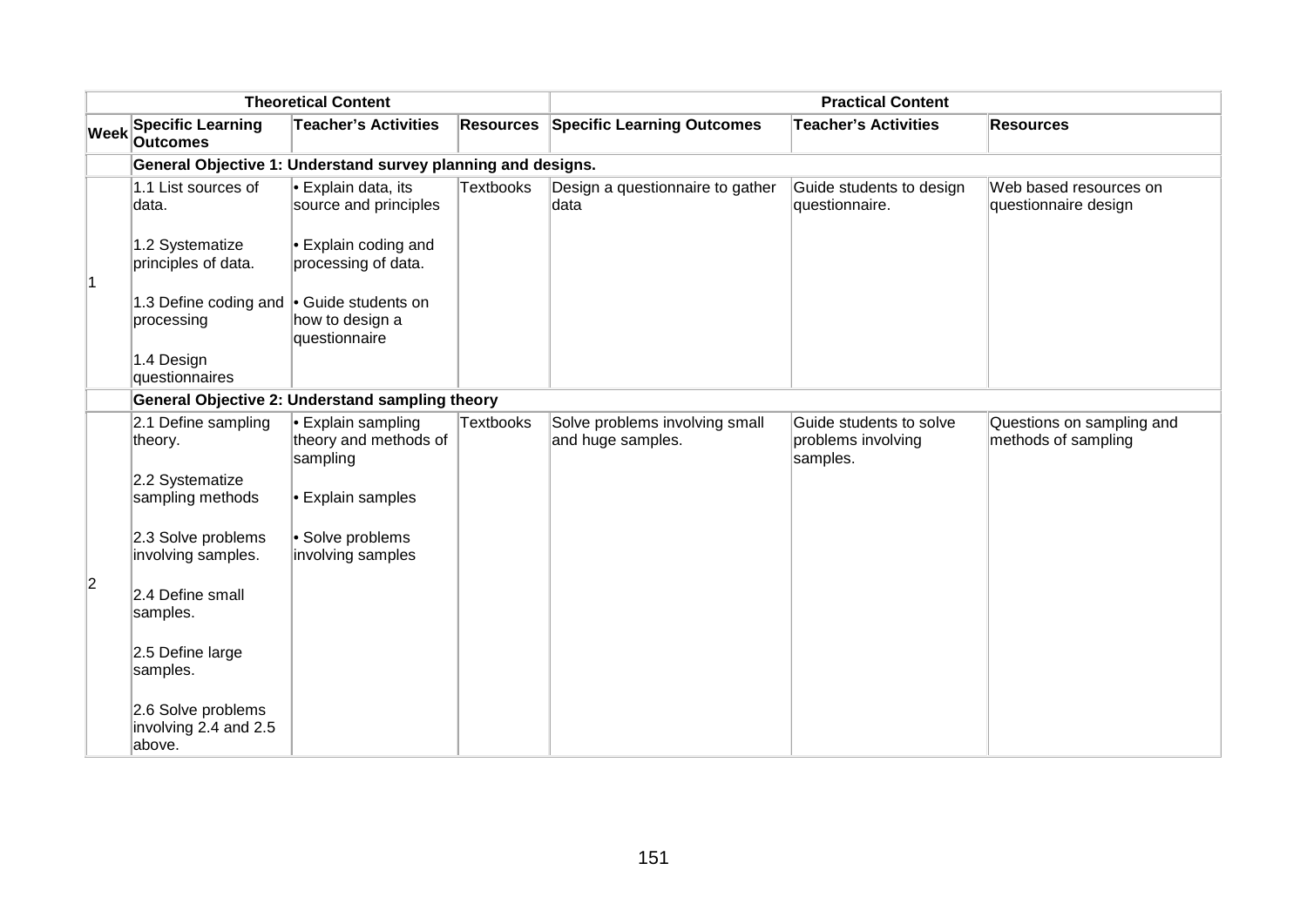| <b>Theoretical Content</b> |                                                                                 |                                                                                         |                                            | <b>Practical Content</b>                                                                                                                     |                                                                                              |                                                                                                                                     |  |  |  |  |
|----------------------------|---------------------------------------------------------------------------------|-----------------------------------------------------------------------------------------|--------------------------------------------|----------------------------------------------------------------------------------------------------------------------------------------------|----------------------------------------------------------------------------------------------|-------------------------------------------------------------------------------------------------------------------------------------|--|--|--|--|
| Week                       | <b>Specific Learning</b><br><b>Outcomes</b>                                     | <b>Teacher's Activities</b>                                                             | <b>Resources</b>                           | <b>Specific Learning Outcomes</b>                                                                                                            | <b>Teacher's Activities</b>                                                                  | <b>Resources</b>                                                                                                                    |  |  |  |  |
|                            | <b>General Objective 3: Know inferential statistics</b>                         |                                                                                         |                                            |                                                                                                                                              |                                                                                              |                                                                                                                                     |  |  |  |  |
|                            | 3.1 Define univarite<br>distributions.<br>3.2 Define Binomial<br>distributions. | <b>Explain univariate,</b><br>binomial and Poisson<br>distribution.<br>· Solve problems | <b>Textbooks</b><br>Distribution<br>tables | Define univarite distributions.<br>Define Binomial distributions.<br>Define Poisson distribution. Solve<br>problems involving 3.1-3.3 above. | Guide students on the<br>solving of business<br>problems involving<br>distribution analysis. | Business Scenario and<br>questions to show the<br>differences between Binomial -<br>Univarite and Poisson<br>Distribution analysis. |  |  |  |  |
|                            | 3.3 Define Poisson<br>distribution.                                             | involving the above.<br><b>Explain Normal</b>                                           |                                            | Explain proportion Solve problems Advise students on the<br>involving proportions                                                            | importance of proportions.<br>Solving problems involving                                     | Questions and answers on<br>proportions as a precursor to the                                                                       |  |  |  |  |
|                            | 3.4 Solve problems<br>involving 3.1-3.3<br>above.                               | distribution.<br>· Guide students on                                                    |                                            |                                                                                                                                              | proportions                                                                                  | assignment tasks.                                                                                                                   |  |  |  |  |
|                            | 3.5 Define Normal<br>distribution.                                              | how to use distribution<br>tables                                                       |                                            |                                                                                                                                              |                                                                                              |                                                                                                                                     |  |  |  |  |
|                            | 3.6 Explain the use of $\vert \bullet \vert$ Explain hypothesis.<br>tables      |                                                                                         |                                            |                                                                                                                                              |                                                                                              |                                                                                                                                     |  |  |  |  |
| $3-4$                      | 3.7 Define hypothesis.<br>3.8 Test hypothesis                                   | Guide students on<br>how to test hypothesis.                                            |                                            |                                                                                                                                              |                                                                                              |                                                                                                                                     |  |  |  |  |
|                            | for small samples.<br>3.9 Test hypothesis                                       | <b>Explain proportion</b>                                                               |                                            |                                                                                                                                              |                                                                                              |                                                                                                                                     |  |  |  |  |
|                            | for large samples.                                                              | · Solve problems<br>involving proportions                                               |                                            |                                                                                                                                              |                                                                                              |                                                                                                                                     |  |  |  |  |
|                            | 3.10 Define univarite<br>distributions.                                         | • Give assignment                                                                       |                                            |                                                                                                                                              |                                                                                              |                                                                                                                                     |  |  |  |  |
|                            | 3.11 Define Binomial<br>distributions.                                          |                                                                                         |                                            |                                                                                                                                              |                                                                                              |                                                                                                                                     |  |  |  |  |
|                            | 3.12 Define Poisson<br>distribution.                                            |                                                                                         |                                            |                                                                                                                                              |                                                                                              |                                                                                                                                     |  |  |  |  |
|                            | 3.13 Solve problems<br>involving 3.1-3.3<br>above.                              |                                                                                         |                                            |                                                                                                                                              |                                                                                              |                                                                                                                                     |  |  |  |  |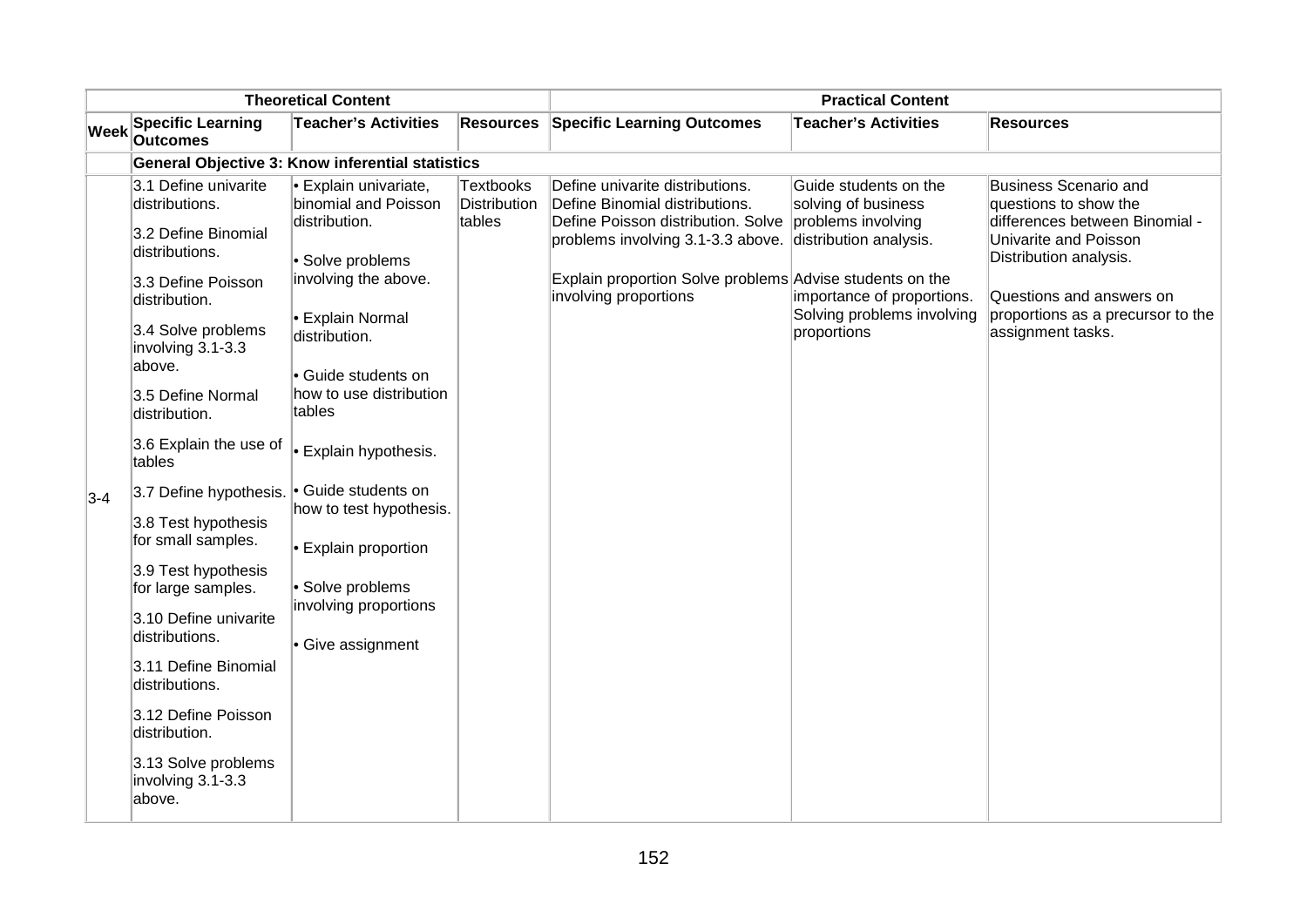|             |                                                                                                     | <b>Theoretical Content</b>                                                  |                  | <b>Practical Content</b>                                                                                |                                                                                  |                                              |  |
|-------------|-----------------------------------------------------------------------------------------------------|-----------------------------------------------------------------------------|------------------|---------------------------------------------------------------------------------------------------------|----------------------------------------------------------------------------------|----------------------------------------------|--|
| <b>Week</b> | <b>Specific Learning</b><br><b>Outcomes</b>                                                         | <b>Teacher's Activities</b>                                                 | <b>Resources</b> | <b>Specific Learning Outcomes</b>                                                                       | <b>Teacher's Activities</b>                                                      | <b>Resources</b>                             |  |
|             |                                                                                                     | General Objective 4: Understand bivariate distributions                     |                  |                                                                                                         |                                                                                  |                                              |  |
|             | 4.1 Define bivariate<br>distributions.                                                              | <b>Explain bivariate</b><br>distributions.                                  | <b>Textbooks</b> | Solve problems involving bivariate Guide problems involving<br>distribution for a business<br>situation | bivariate distribution.                                                          | Assignment and questions on<br>distribution. |  |
| 5           | 4.2 Solve problems<br>involving bivariate<br>distributions.                                         | · Solve problems<br>involving bivariate<br>distribution. Conduct<br>test.   |                  |                                                                                                         |                                                                                  |                                              |  |
|             |                                                                                                     | General Objective 5: Understand point and interval estimates                |                  |                                                                                                         |                                                                                  |                                              |  |
|             | 5.1 Define point and<br>interval estimates                                                          | <b>Explain estimation</b><br>theory                                         | <b>Textbooks</b> | Solve business problems<br>involving point and interval<br>estimate.                                    | Guide students solve<br>problems involving point<br>and interval estimates.      | Assignment and questions on<br>distribution. |  |
| 6           | 5.2 Solve problems<br>involving point and<br>interval estimate.                                     | · Solve problems<br>involving estimate                                      |                  |                                                                                                         |                                                                                  |                                              |  |
|             |                                                                                                     | General Objective 6: Know mathematical expectation                          |                  |                                                                                                         |                                                                                  |                                              |  |
|             | 6.1 Define<br>mathematical<br>expectations.                                                         | • Explain mathematical Textbooks<br>expectation                             |                  | Solve business problem involving<br>mathematical expectations.                                          | Guide students solve<br>problems involving<br>mathematical expectations.         | Assignment and questions on<br>distribution. |  |
| 17          | 6.5 Solve problems<br>involving mathematics expectations<br>expectations.                           | · Solve problems<br>involving maths                                         |                  |                                                                                                         |                                                                                  |                                              |  |
|             |                                                                                                     | General Objective 7: Understand moments generating functions (GMF)          |                  |                                                                                                         |                                                                                  |                                              |  |
| $8-9$       | 7.1. Define moments<br>generating functions<br>$(GMF)$ .<br>7.2 Systematize GMF<br>characteristics. | <b>Explain moments</b><br>generating functions<br>(GMF)<br>· Solve problems |                  | Solve business problems<br>involving moments generating<br>functions.                                   | Guide students to solve<br>problems involving<br>moments generating<br>function. | Assignment and questions on<br>functions     |  |
|             | 7.3 Solve problems<br>involving GMF.                                                                | involving GMF                                                               |                  |                                                                                                         |                                                                                  |                                              |  |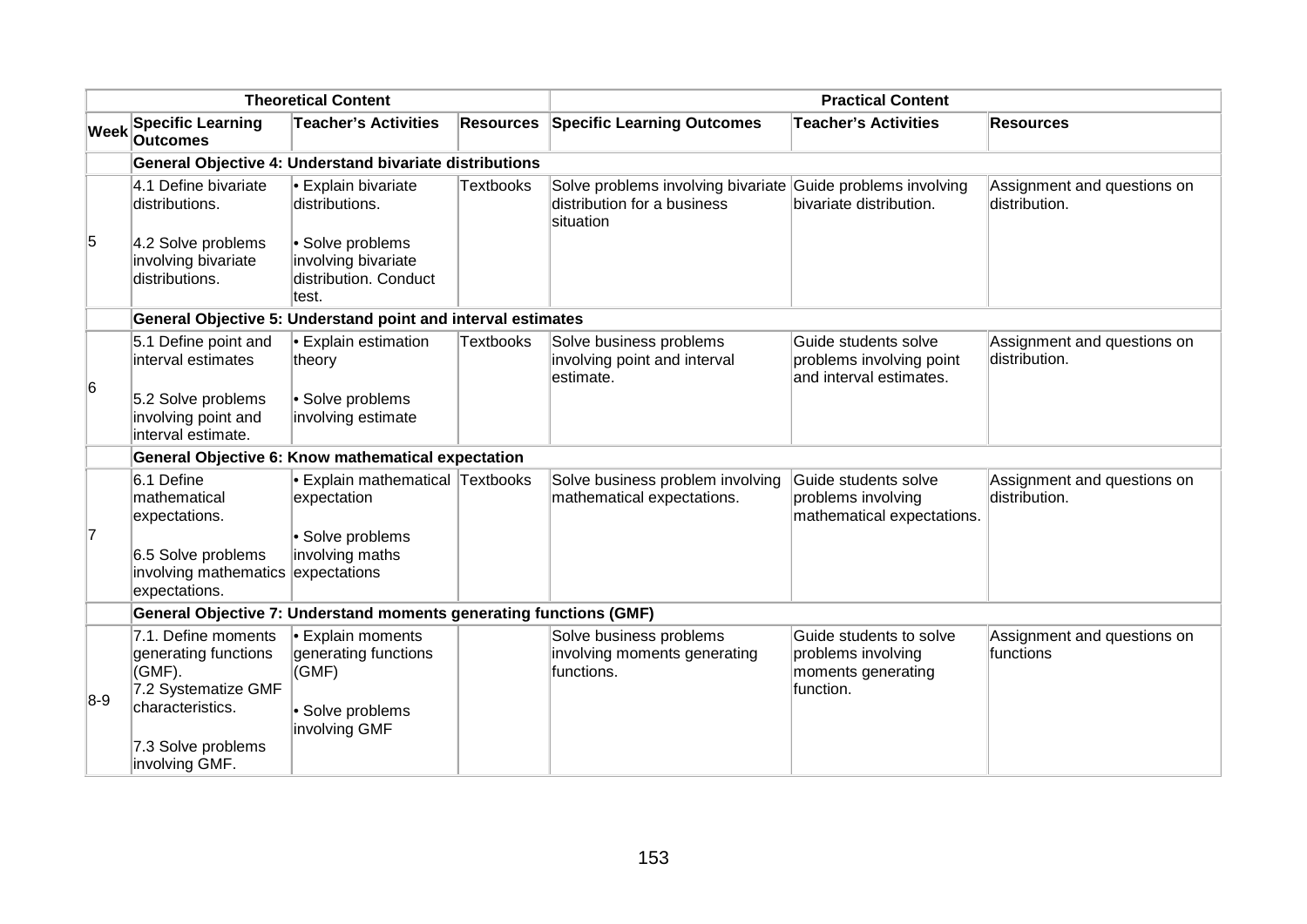|       | <b>Theoretical Content</b>                                                 |                                                                 |                                                  | <b>Practical Content</b>                                    |                                                  |                                                         |
|-------|----------------------------------------------------------------------------|-----------------------------------------------------------------|--------------------------------------------------|-------------------------------------------------------------|--------------------------------------------------|---------------------------------------------------------|
| Week  | <b>Specific Learning</b><br><b>Outcomes</b>                                | <b>Teacher's Activities</b>                                     | <b>Resources</b>                                 | <b>Specific Learning Outcomes</b>                           | <b>Teacher's Activities</b>                      | <b>Resources</b>                                        |
|       |                                                                            | General Objective 8: Know the tests of Linear Regression        |                                                  |                                                             |                                                  |                                                         |
|       | 8.1 Explain tests of<br>linear regression                                  | <b>Explain linear</b><br>regression.                            | <b>Textbooks</b>                                 | Solve problems involving simple<br>and multiple regression. | Guide students to solve<br>regression problems.  | Assignment and questions on<br>linear regression        |
|       | 8.2 Solve problems<br>involving simple<br>regression.                      | · Solve problems<br>involving simple and<br>multiple regression |                                                  |                                                             |                                                  |                                                         |
| 10-11 | 8.3 Solve problems<br>involving multiple<br>regression.                    | · Guide students on<br>how to test for                          |                                                  |                                                             |                                                  |                                                         |
|       | 8.4 Test for the<br>regression.                                            | regression.                                                     |                                                  |                                                             |                                                  |                                                         |
|       |                                                                            | General Objective 9: Understand analysis of variance (ANOVA)    |                                                  |                                                             |                                                  |                                                         |
|       | 9.1 Define analysis of $\bullet$ Explain analysis of<br>Variance.          | variance.                                                       | <b>Textbooks</b><br><b>Statistical</b><br>tables | Solve problems involving ANOVA                              | Guide students solve<br>problems involving ANOVA | Assignment and questions on<br>the analysis of variance |
|       | $12-13$ 9.2 Solve problems<br>involving ANOVA (one involving ANOVA<br>way) | · Solve problems                                                |                                                  |                                                             |                                                  |                                                         |
|       |                                                                            | • Conduct test.                                                 |                                                  |                                                             |                                                  |                                                         |
|       |                                                                            | General Objective 10: Understand measures of welfare            |                                                  |                                                             |                                                  |                                                         |
|       | 10.1 Define welfare<br>measures.                                           | <b>Explain welfare</b><br>measures, index                       | Textbooks                                        | Solve problems involving welfare<br>indices                 | Guide students solve<br>problems of welfare      | Assignment and questions on<br>measuring welfare etc.   |
|       | 10.2 Define index<br>numbers                                               | numbers and income<br>distribution.                             |                                                  |                                                             | indices.                                         |                                                         |
|       | 10.3 Define income<br>14-14 distribution.                                  | · Solve problems<br>involving above.                            |                                                  |                                                             |                                                  |                                                         |
|       | 10.4 Systematize<br>income indices.                                        |                                                                 |                                                  |                                                             |                                                  |                                                         |
|       | 10.5 Solve problems<br>involving welfare<br>indices.                       |                                                                 |                                                  |                                                             |                                                  |                                                         |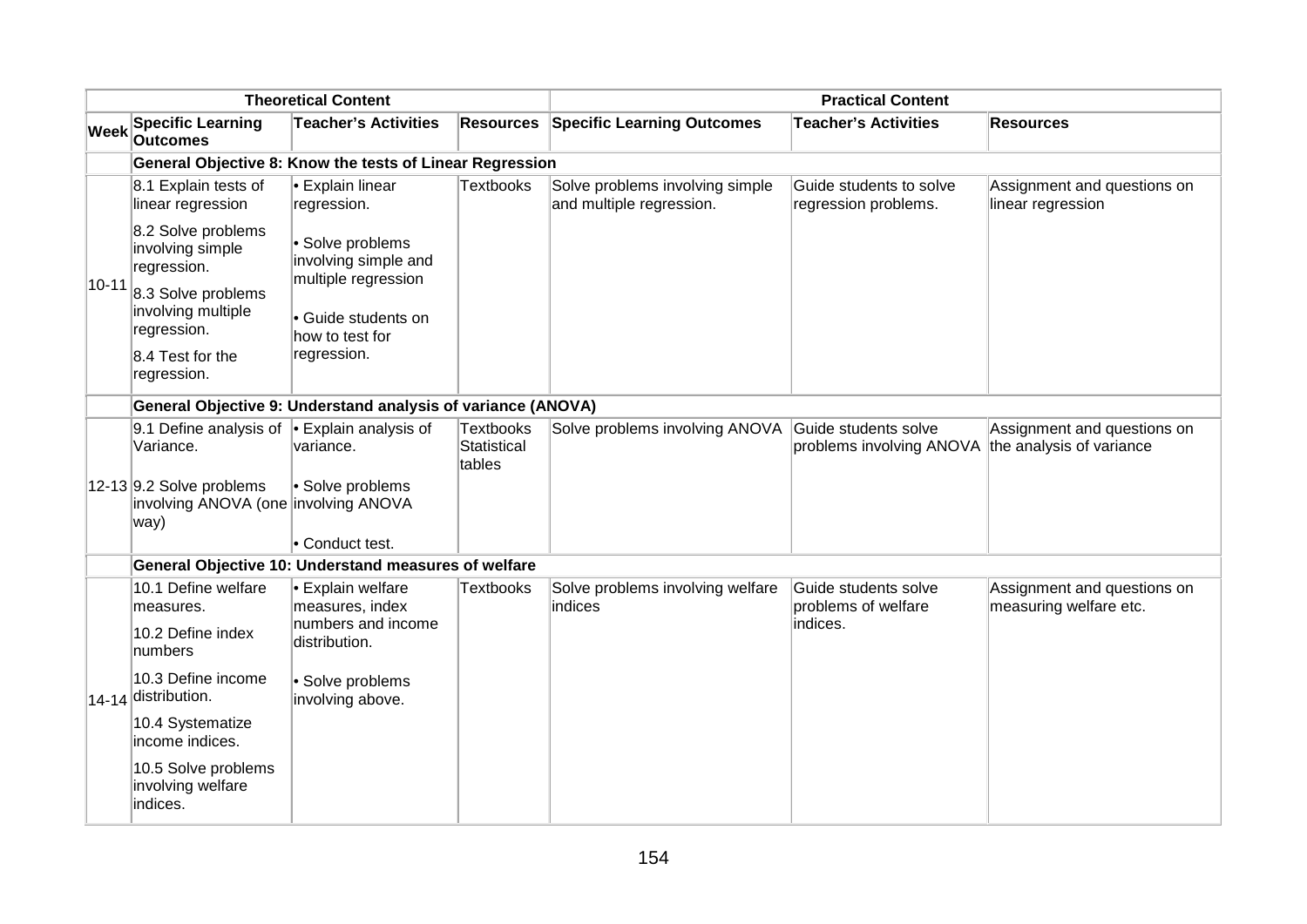| <b>ASSESSMENT CRITERIA</b>                                                                         |                    |                  |                                       |  |  |  |  |
|----------------------------------------------------------------------------------------------------|--------------------|------------------|---------------------------------------|--|--|--|--|
| Coursework<br>.50%                                                                                 | Course test<br>25% | Practical<br>25% | Other (Examination/project/portfolio) |  |  |  |  |
| Competency: On completing the course, the student should be able to understand/estimate/define/etc |                    |                  |                                       |  |  |  |  |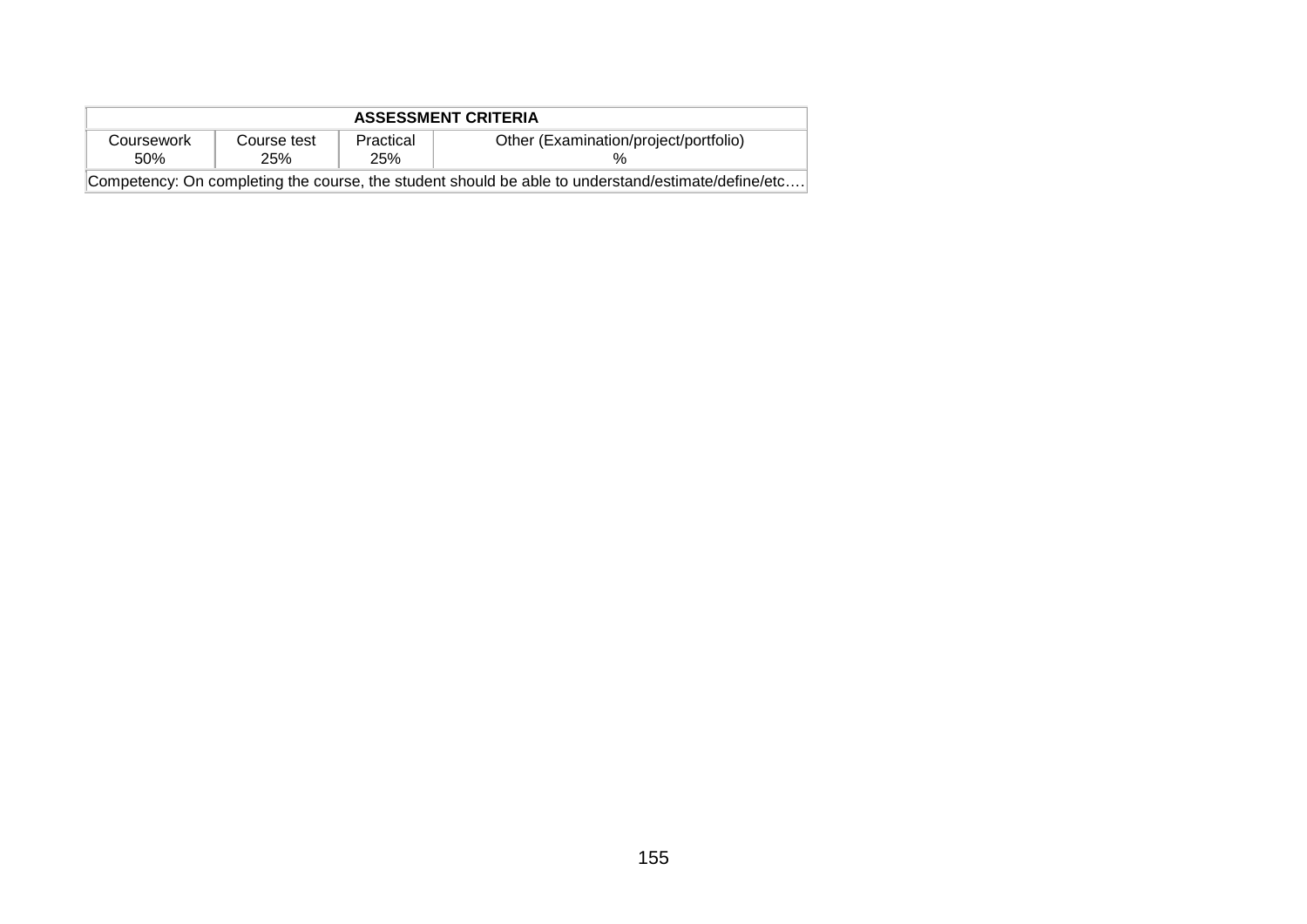### **Course: Business Finance I**

| PROGRAMME: NATIONAL DIPLOMA IN ACCOUNTANCY                                                                                                                                     |                      |                                   |                                          |  |  |  |  |  |  |
|--------------------------------------------------------------------------------------------------------------------------------------------------------------------------------|----------------------|-----------------------------------|------------------------------------------|--|--|--|--|--|--|
| <b>Course: BUSINESS FINANCE I</b>                                                                                                                                              | <b>Code: BFN 211</b> | <b>Credit Hours:</b>              | 2 hours                                  |  |  |  |  |  |  |
| Semester: 4                                                                                                                                                                    | Pre-requisite:       | Theoretical:<br><b>Practical:</b> | 1 hours/week - 50%<br>1 hours/week - 50% |  |  |  |  |  |  |
| Goal: To expose the student to the concepts and principles of Business Finance and their application to the business world.                                                    |                      |                                   |                                          |  |  |  |  |  |  |
| <b>GENERAL OBJECTIVES:</b>                                                                                                                                                     |                      |                                   |                                          |  |  |  |  |  |  |
| On completion of this course the student should be able to:                                                                                                                    |                      |                                   |                                          |  |  |  |  |  |  |
| 1.0 Understand the nature and scope of finance.<br>2.0 Know sources and Application of Funds<br>3.0 Understand capital formation<br>4.0 Know management of financial resources |                      |                                   |                                          |  |  |  |  |  |  |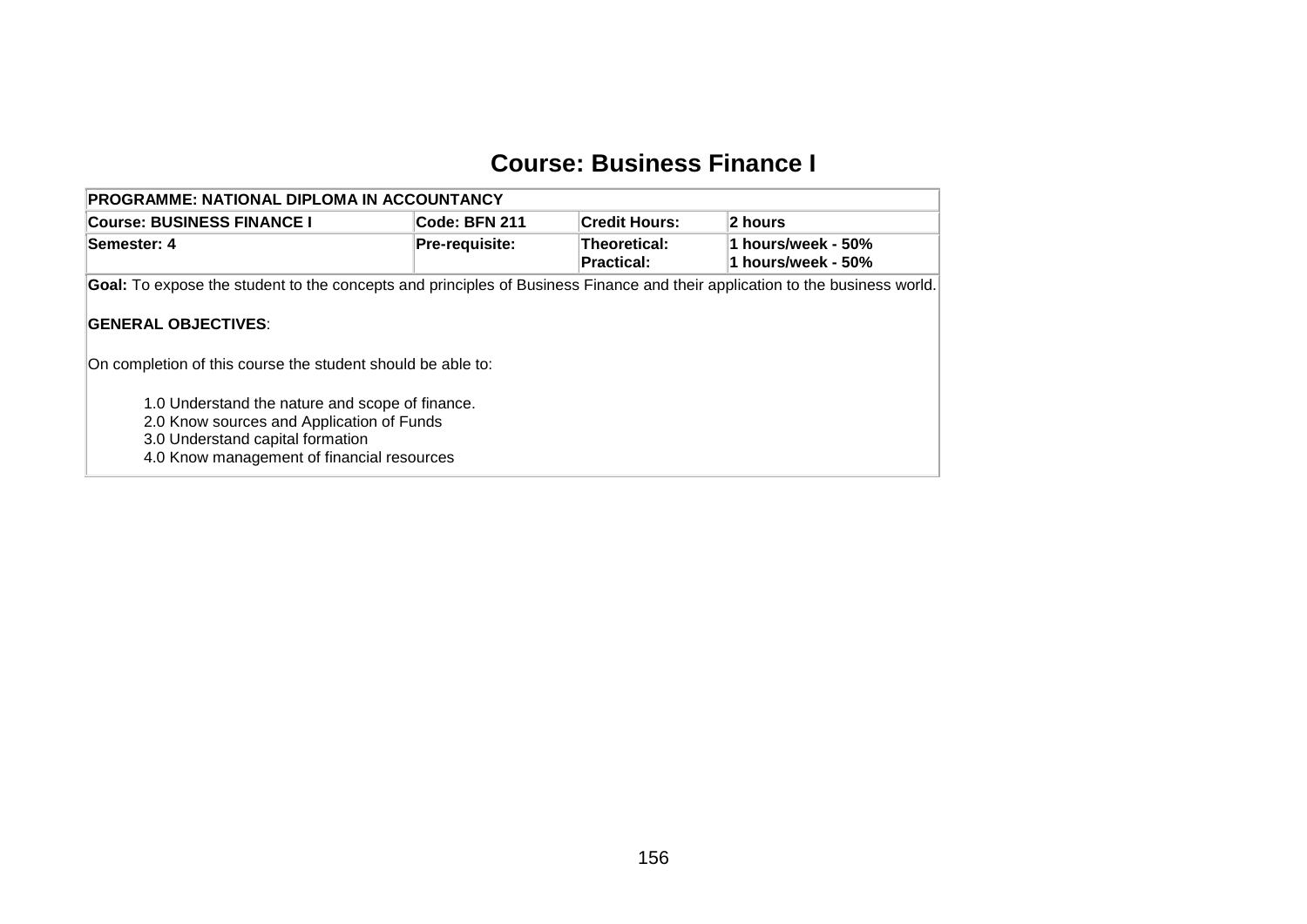|             |                                                                                                                                                                                                     | <b>Theoretical Content</b>                                                                                                                                                                                                                                                                                                                                                                                 |                                |                                                                                                                                                                                                                                                                                        | <b>Practical Content</b>                                                                                                               |                                                                   |
|-------------|-----------------------------------------------------------------------------------------------------------------------------------------------------------------------------------------------------|------------------------------------------------------------------------------------------------------------------------------------------------------------------------------------------------------------------------------------------------------------------------------------------------------------------------------------------------------------------------------------------------------------|--------------------------------|----------------------------------------------------------------------------------------------------------------------------------------------------------------------------------------------------------------------------------------------------------------------------------------|----------------------------------------------------------------------------------------------------------------------------------------|-------------------------------------------------------------------|
| <b>Week</b> | <b>Specific Learning</b><br><b>Outcomes</b>                                                                                                                                                         | <b>Teacher's Activities</b>                                                                                                                                                                                                                                                                                                                                                                                | <b>Resources</b>               | Specific Learning Outcomes Teacher's Activities                                                                                                                                                                                                                                        |                                                                                                                                        | <b>Resources</b>                                                  |
|             |                                                                                                                                                                                                     | General Objective 1: 0. Understand the nature and scope of finance.                                                                                                                                                                                                                                                                                                                                        |                                |                                                                                                                                                                                                                                                                                        |                                                                                                                                        |                                                                   |
| $ 1-3 $     | 1.1 Define the term<br>finance<br>1.2 Explain its<br>relationship to the<br>various departments of<br>an organization<br>1.3 Explain the<br>finance to the overall<br>growth of an<br>organization. | i. Lead the student to understand the<br>meaning of finance.<br>ii. Mention the fund raising and fund<br>allocation functions of the financial<br>manager.<br>iii. Draw a chart to show the major<br>divisions of an organization show how<br>contribution of business they interrelate with the finance division.<br>iv. Emphasize on the importance of<br>finance in the success of any<br>organization. | Overhead<br>projector<br>Chart | Ability to analyze and compare Brief students on the<br>the roles of finance managers<br>in small, medium and large<br>scale businesses.<br>Ability to compare and contract to students<br>the relationship of finance dept<br>with other dept existing in a<br>business organization. | completion of case study<br>exercise.<br>Group work and feed back                                                                      | Outcome of case<br>study placed on<br>computers and<br>linternet. |
|             |                                                                                                                                                                                                     | General Objective 2:0 Know sources and Application of Funds.                                                                                                                                                                                                                                                                                                                                               |                                |                                                                                                                                                                                                                                                                                        |                                                                                                                                        |                                                                   |
|             | 2.1 Describe the<br>various types of funds<br>2.2 Explain the<br>procedure for raising<br>funds<br>2.3 Explain how the                                                                              | i. State the various types of short-term<br>and long term funds available to a<br>business firm.<br>ii. Describe the instruments used in<br>raising the funds.<br>iii. Discuss the various institutions from                                                                                                                                                                                               | Overhead<br>projector          | Distinguish and appraise the<br>various sources of short term,<br>medium term and long term<br>finance.<br>Identify the institutions that<br>provide these funds. Identify<br>the processes for raising and                                                                            | Introduce students to group Internet research<br>assignments and<br>discussions. Brief students<br>on group presentation.<br>(3 weeks) | Assignment brief.                                                 |
| $4-7$       | firms are managed with<br>the funds raised.                                                                                                                                                         | which funds can be raised.<br>iv. Describe the various steps which the<br>financial manager should take in raising<br>fund for his firm.<br>v. Discuss the administrative aspect of<br>the allocation of funds for investment<br>and other activities of the firm.                                                                                                                                         |                                | in resting these funds by<br>finance manager                                                                                                                                                                                                                                           |                                                                                                                                        |                                                                   |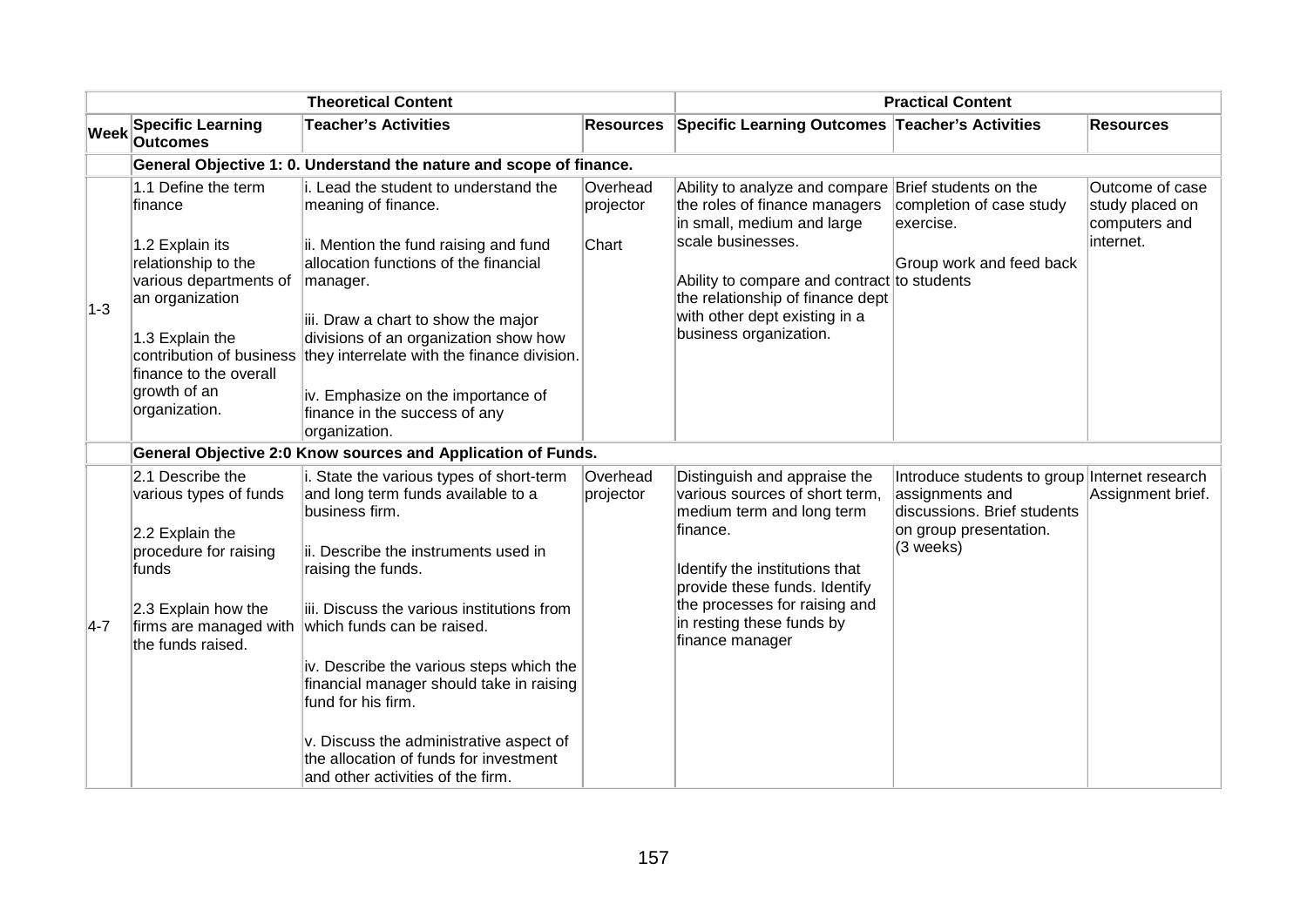|             |                                                                                                                                                                               | <b>Theoretical Content</b>                                                                                                                                                                                                                                                                                                                                           |                       |                                                                                                                                                                                                           | <b>Practical Content</b>                                                                                                |                                                 |
|-------------|-------------------------------------------------------------------------------------------------------------------------------------------------------------------------------|----------------------------------------------------------------------------------------------------------------------------------------------------------------------------------------------------------------------------------------------------------------------------------------------------------------------------------------------------------------------|-----------------------|-----------------------------------------------------------------------------------------------------------------------------------------------------------------------------------------------------------|-------------------------------------------------------------------------------------------------------------------------|-------------------------------------------------|
| <b>Week</b> | <b>Specific Learning</b><br><b>Outcomes</b>                                                                                                                                   | <b>Teacher's Activities</b>                                                                                                                                                                                                                                                                                                                                          | <b>Resources</b>      | Specific Learning Outcomes Teacher's Activities                                                                                                                                                           |                                                                                                                         | <b>Resources</b>                                |
|             |                                                                                                                                                                               | General Objective 3: 0 Understand capital formation                                                                                                                                                                                                                                                                                                                  |                       |                                                                                                                                                                                                           |                                                                                                                         |                                                 |
| $ 8 - 11 $  | 3.1 Define term capital<br>3.2 Describe the<br>various types of<br>capitals: Fixed and<br>circulating capital.<br>3.3 Explain the ways of<br>measuring adequacy of<br>capital | i. Lead the students to understand the<br>basic differences between short term<br>and long term capital funds.<br>ii. Show the distinction between long<br>term capital requirement needed to<br>build up the productive base of a<br>business firm and the recurrent capital<br>needed for servicing the productive<br>base.<br>iii. Outline the constraints to the | Overhead<br>projector | Ability to differentiate between<br>fixed and circulating capital.<br>Identify capital adequacy<br>measuring techniques.<br>Illustrate factors militating<br>against capital formation in the<br>economy. | Syndicate discussion and<br>group exercise to be<br>completed with correction<br>and feed back to student (2)<br>weeks) | Computers Video<br>clips.<br>Internet research. |
|             | 3.4 Describe capital<br>formation<br>3.5 Describe the<br>problems associated<br>with capital formation in<br>the economy.                                                     | acquisition of long term capital for<br>building up the productive base of<br>Nigerian economy.                                                                                                                                                                                                                                                                      |                       |                                                                                                                                                                                                           |                                                                                                                         |                                                 |
|             |                                                                                                                                                                               | General Objective 4:0 Know management of financial resources                                                                                                                                                                                                                                                                                                         |                       |                                                                                                                                                                                                           |                                                                                                                         |                                                 |
|             | 4.1 Define the term<br>financial resources                                                                                                                                    | i. Differentiate between financial<br>resources and non financial resources                                                                                                                                                                                                                                                                                          | Overhead<br>projector | Illustrate the various assets<br>and portfolio measurement                                                                                                                                                | Group discussion students Seminars<br>assignment (4 weeks)                                                              |                                                 |
|             | 4.2 Describe how the<br>various assets of a firm<br>are managed.                                                                                                              | ii. Mention the roles of non-financial<br>managers in the management of the<br>assets of a firm.                                                                                                                                                                                                                                                                     |                       | techniques in business.<br>Know the significance of credit<br>rating an importance of bank                                                                                                                |                                                                                                                         | Word processor.<br>Internet research.           |
|             | 4.3 Explain the 5C's of<br>$ 12-15 $ credit                                                                                                                                   | iii. Emphasize the financial<br>management functions.                                                                                                                                                                                                                                                                                                                |                       | credit to business finance                                                                                                                                                                                |                                                                                                                         |                                                 |
|             | 4.4 Describe the types<br>of bank credit                                                                                                                                      | iv. Analyze bank credit obtainable from<br>commercial banks and those from                                                                                                                                                                                                                                                                                           |                       |                                                                                                                                                                                                           |                                                                                                                         |                                                 |
|             | 4.5 Explain the<br>significance of bank<br>credits to the growth of<br>∣a firm.                                                                                               | specialized banks.<br>v. Emphasize the role of credit as the<br>life wire of business and commercial<br>activities.                                                                                                                                                                                                                                                  |                       |                                                                                                                                                                                                           |                                                                                                                         |                                                 |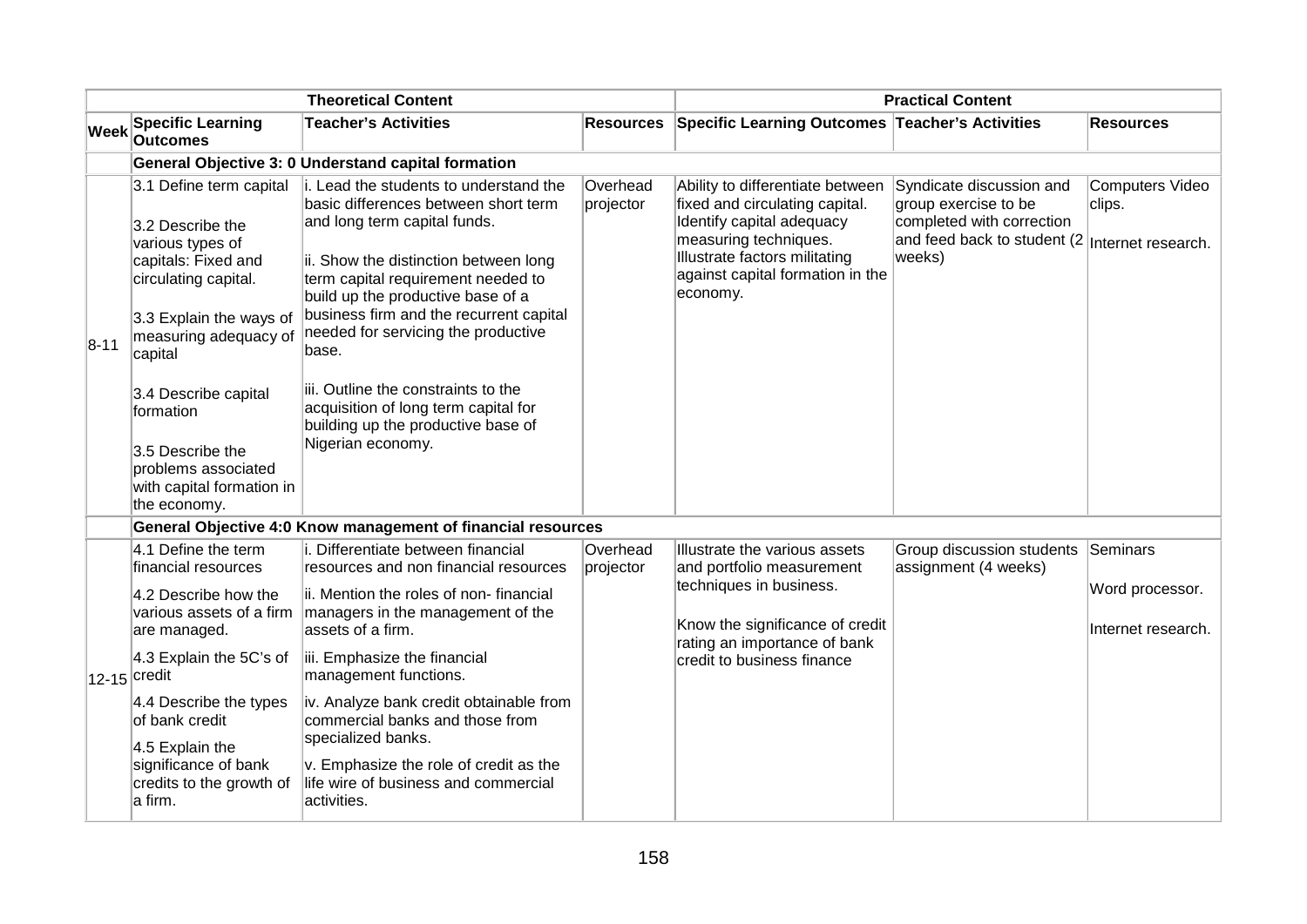| <b>ASSESSMENT CRITERIA</b> |   |     |                                                                        |  |  |  |  |  |
|----------------------------|---|-----|------------------------------------------------------------------------|--|--|--|--|--|
|                            |   |     | Coursework Course test Practical Other (Examination/project/portfolio) |  |  |  |  |  |
| 30%                        | ℅ | 30% | 40%                                                                    |  |  |  |  |  |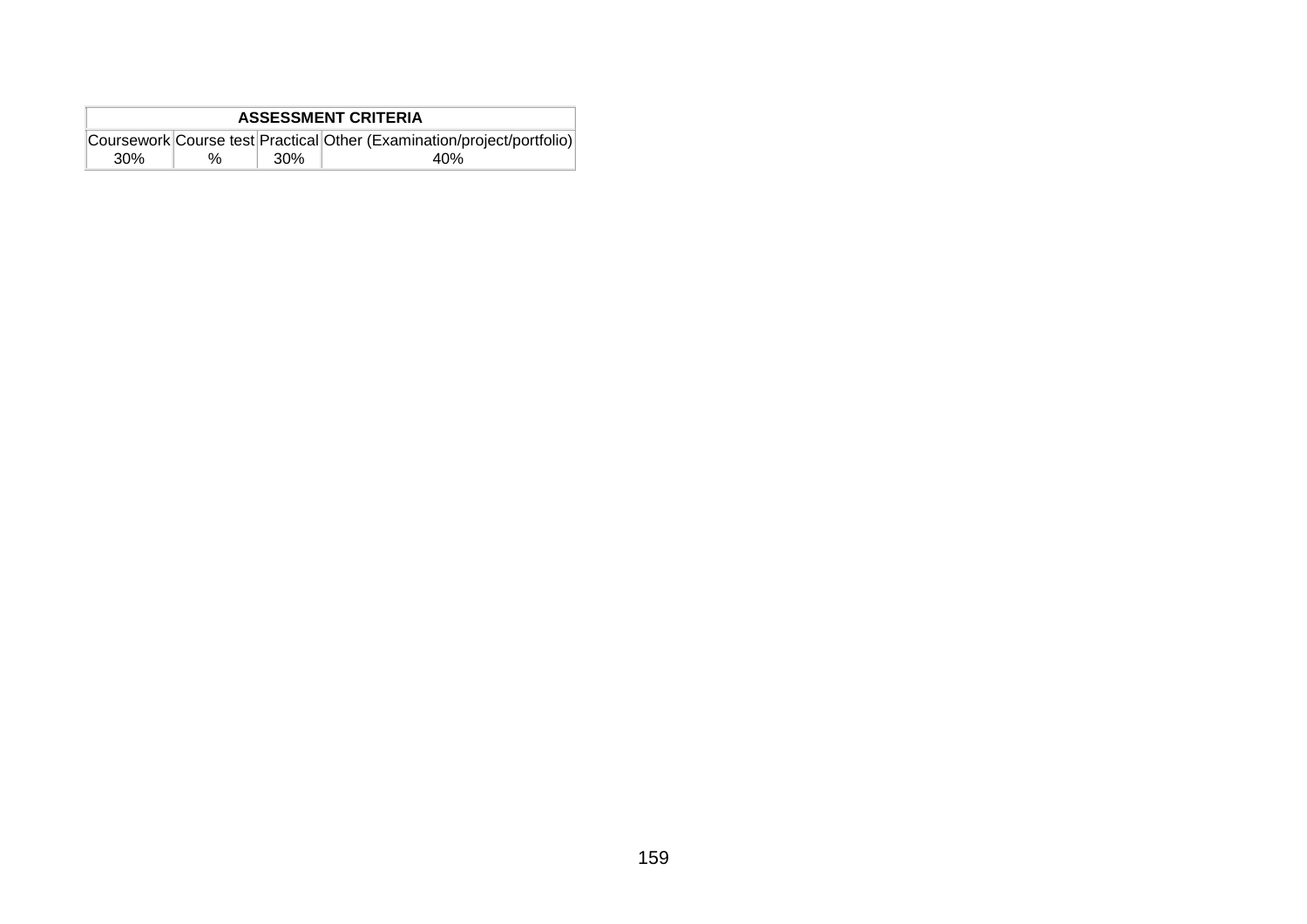# **Course: Auditing II**

| PROGRAMME: NATIONAL DIPLOMA IN ACCOUNTANCY                                                                                                                                                                                                                                                                                                                                                                                                                                                     |                        |                            |                                          |
|------------------------------------------------------------------------------------------------------------------------------------------------------------------------------------------------------------------------------------------------------------------------------------------------------------------------------------------------------------------------------------------------------------------------------------------------------------------------------------------------|------------------------|----------------------------|------------------------------------------|
| ∣Course: AUDITING II                                                                                                                                                                                                                                                                                                                                                                                                                                                                           | Code: ACC 223          | ∣Credit Hours:             | 45 hours 3.0 Units                       |
| Semester: FOURTH SEMESTER                                                                                                                                                                                                                                                                                                                                                                                                                                                                      | Pre-requisite: ACC 213 | Theoretical:<br>Practical: | 2 hours/week - 67%<br>1 hours/week - 33% |
| Goal: To further develop the students knowledge of concepts, principles, theories and practice of auditing and their ability to perform attest functions.                                                                                                                                                                                                                                                                                                                                      |                        |                            |                                          |
| <b>GENERAL OBJECTIVES:</b><br>On completion of this module the students should be able to:<br>1.0 Understand Audit reports and opinions.<br>2.0 Understand Fraud, its prevention and detection.<br>3.0 Understand manual and computerized auditing.<br>4.0 Understand the liabilities of an Auditor.<br>5.0 Understand Internal Audit and its relationship to statutory audit.<br>6.0 Understand Balance Sheet audits.<br>7.0 Understand verification and valuation of assets and liabilities. |                        |                            |                                          |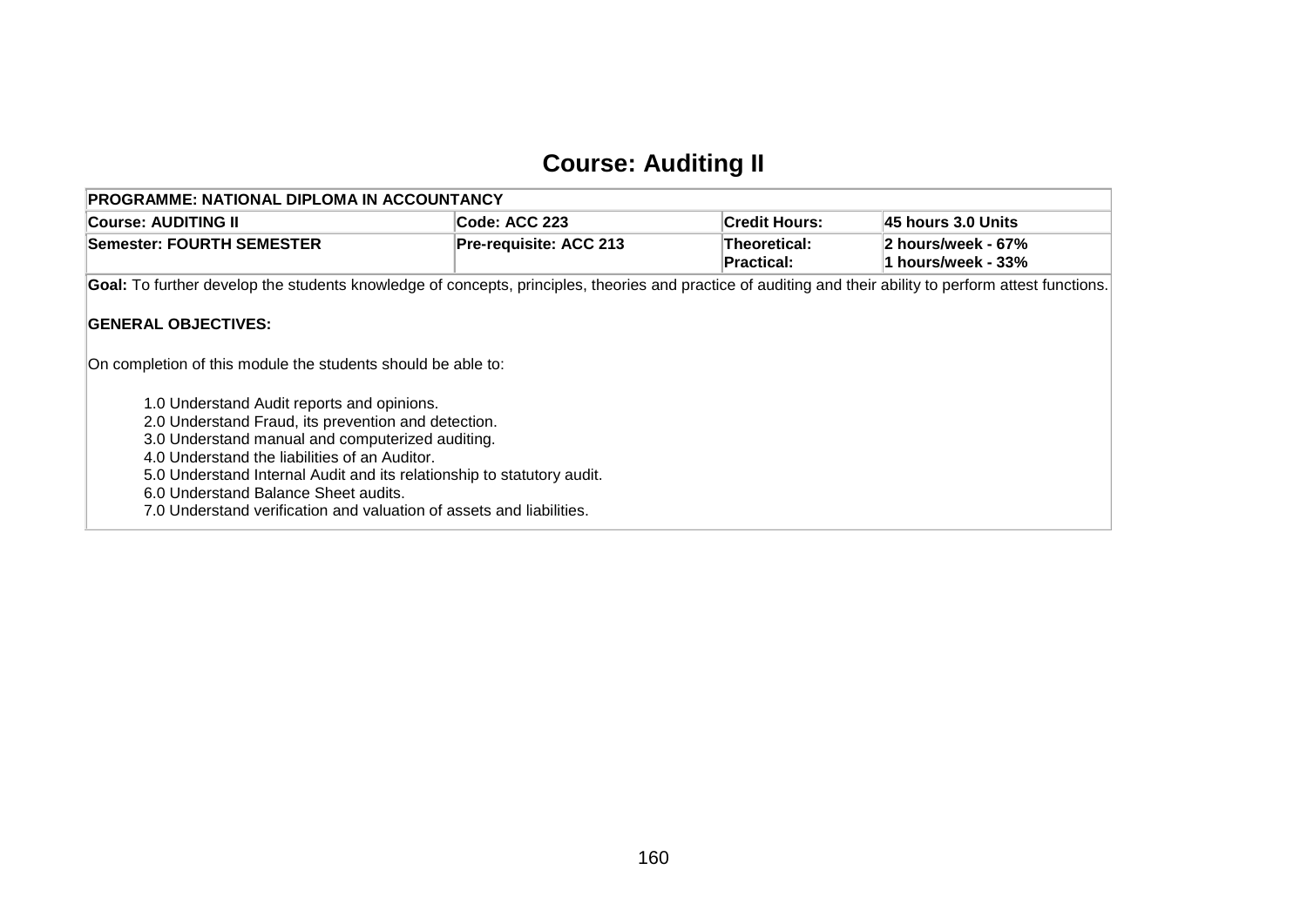|       | <b>Theoretical Content</b>                                                                                                                                                                                                                                                                                                                    |                                                                               |                       |                                                                      | <b>Practical Content</b>                                                                     |                        |
|-------|-----------------------------------------------------------------------------------------------------------------------------------------------------------------------------------------------------------------------------------------------------------------------------------------------------------------------------------------------|-------------------------------------------------------------------------------|-----------------------|----------------------------------------------------------------------|----------------------------------------------------------------------------------------------|------------------------|
|       | <b>Week Specific Learning Outcomes</b>                                                                                                                                                                                                                                                                                                        | Teacher's Activities Resources Specific Learning                              |                       | <b>Outcomes</b>                                                      | <b>Teacher's Activities</b>                                                                  | <b>Resources</b>       |
|       | General Objective 1: Understand Audit reports and opinions.                                                                                                                                                                                                                                                                                   |                                                                               |                       |                                                                      |                                                                                              |                        |
|       | 1.1 Define the terms Audit reports and opinions.<br>1.2 Classify auditor's reports into unqualified and                                                                                                                                                                                                                                       | $(i)$ Explain the<br>contents of Audit<br>Reports.                            | Overhead<br>projector | 1. Demonstrate their<br>understanding of Audit<br>reports.           | Lead the class to write a clean IFAC<br>and qualified audit report<br>using a word processor | Packages               |
|       | qualified report.                                                                                                                                                                                                                                                                                                                             | (ii) Explain types of                                                         | Worked<br>examples    | 2. Write audit report.                                               | Guide the students to explain                                                                | Internet               |
|       | 1.3 Explain the conditions for qualifying reports.                                                                                                                                                                                                                                                                                            | Audit Report.                                                                 |                       |                                                                      | the reasons for qualified audit<br>report.                                                   | Flipchart              |
| $1-2$ | 1.4 Explain the term "reasonable care and skill"<br>as applied to auditor's opinion.                                                                                                                                                                                                                                                          | (iii) Explain in detail<br>the necessity for<br>qualification of audit        |                       |                                                                      |                                                                                              | Word-<br>processor.    |
|       | 1.5 Apply the knowledge acquired in a given audit<br>assignment to know whether the accounts of an<br>enterprise show a true and fair view of the state<br>of affairs with respect to the profit and loss<br>account and Balance Sheet or the Income and<br>Expenditure account for non-trading organization<br>and the cash flow statements. | report.                                                                       |                       |                                                                      |                                                                                              |                        |
|       | General Objective 2: Understand Fraud, its prevention and detection.                                                                                                                                                                                                                                                                          |                                                                               |                       |                                                                      |                                                                                              |                        |
|       | 2.1 Define fraud.                                                                                                                                                                                                                                                                                                                             | (i) Explain fraud,<br>source of fraud, types projector<br>of frauds.          | Overhead              | 1. Demonstrate their<br>understanding of Fraud,<br>its detection and | Explain fraud.                                                                               | Internet               |
|       | 2.2 Explain the frauds that may be discovered.<br>2.3 State the procedures through which frauds                                                                                                                                                                                                                                               | (ii) Explain how to<br>detect fraud.                                          | Worked<br>examples    | prevention.                                                          | Guide the students to identify,<br>examine and grade the risk<br>level of an organization's  | Flipchart<br>Word-     |
|       | might be detected.<br>2.4 Explain the procedures by which frauds can                                                                                                                                                                                                                                                                          | (iii) Explain auditors<br>responsibility in fraud                             |                       |                                                                      | financial transactions e.g. a<br>restaurant, supermarket, etc.                               | processor.<br>Internet |
| $3-5$ | be prevented.                                                                                                                                                                                                                                                                                                                                 | detection.                                                                    |                       |                                                                      | Lead the class to tabulate the<br>risk level in relation to financial                        |                        |
|       | 2.5 Explain Auditors responsibility with regard to<br>fraud detection.                                                                                                                                                                                                                                                                        | (iv) Explain ways of<br>preventing frauds.                                    |                       |                                                                      | transactions e.g. cash-high<br>risk Debtors-medium risk,                                     | Computer<br>Flipchart  |
|       |                                                                                                                                                                                                                                                                                                                                               | $(v)$ Explain<br>consequences of<br>fraud to organization<br>and individuals. |                       |                                                                      | e.t.c. producing a word<br>processed short report.                                           |                        |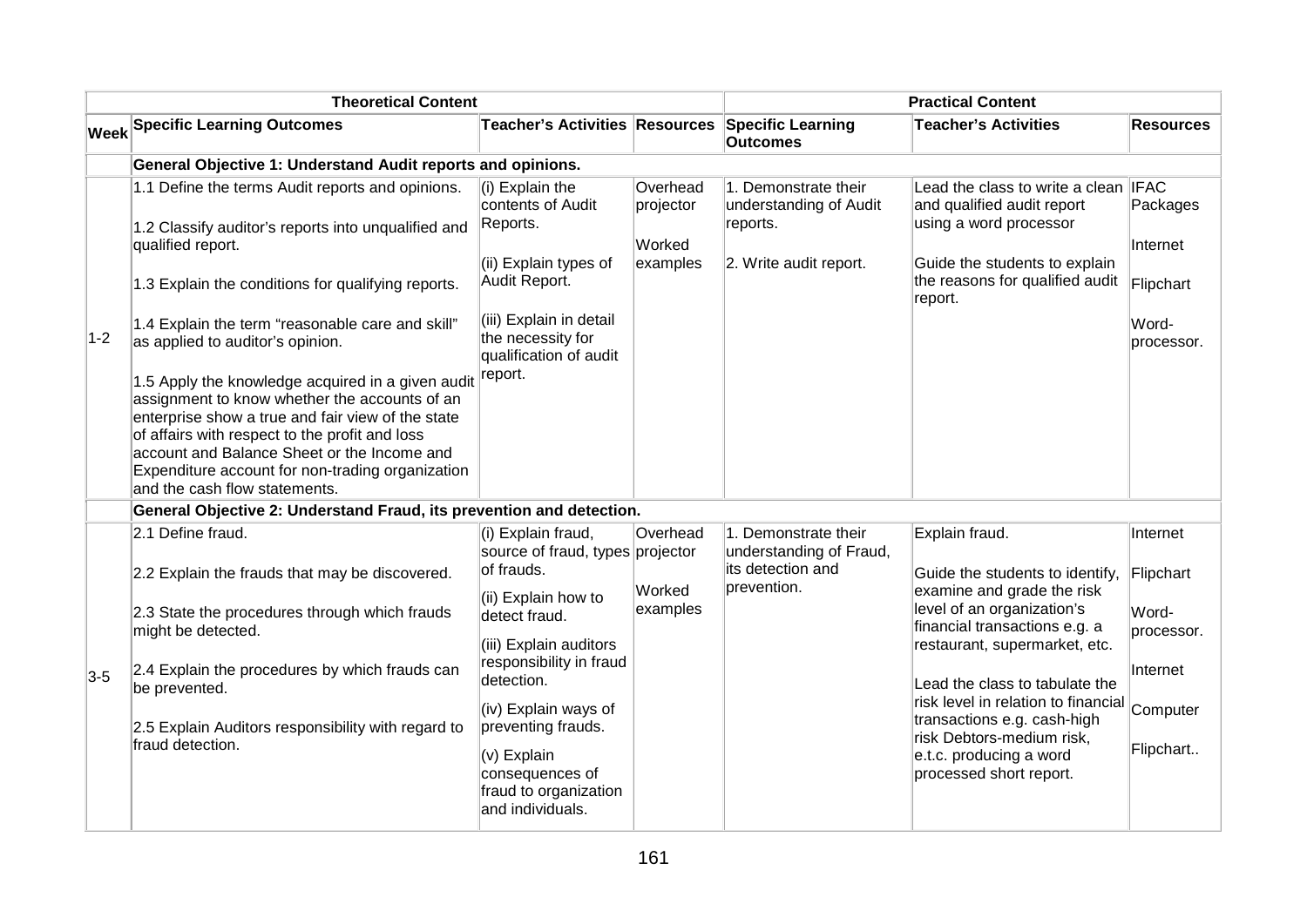|       | <b>Theoretical Content</b>                                                                                                                                                                                                                                                                                                                                                                                                                                                                            |                                                                                                                                                                                                                                                                                                                                                       |                       |                                                                                                        | <b>Practical Content</b>                                            |                            |
|-------|-------------------------------------------------------------------------------------------------------------------------------------------------------------------------------------------------------------------------------------------------------------------------------------------------------------------------------------------------------------------------------------------------------------------------------------------------------------------------------------------------------|-------------------------------------------------------------------------------------------------------------------------------------------------------------------------------------------------------------------------------------------------------------------------------------------------------------------------------------------------------|-----------------------|--------------------------------------------------------------------------------------------------------|---------------------------------------------------------------------|----------------------------|
|       | <b>Week Specific Learning Outcomes</b>                                                                                                                                                                                                                                                                                                                                                                                                                                                                | <b>Teacher's Activities Resources</b>                                                                                                                                                                                                                                                                                                                 |                       | <b>Specific Learning</b><br><b>Outcomes</b>                                                            | <b>Teacher's Activities</b>                                         | <b>Resources</b>           |
|       | General Objective 3: Understand manual and computerized auditing.                                                                                                                                                                                                                                                                                                                                                                                                                                     |                                                                                                                                                                                                                                                                                                                                                       |                       |                                                                                                        |                                                                     |                            |
|       | 3.1 Explain the audit procedures adopted in the<br>audit of Electronic Data Processing systems.                                                                                                                                                                                                                                                                                                                                                                                                       | (i) Explain the<br>differences between<br>manual and                                                                                                                                                                                                                                                                                                  | Overhead<br>projector | 1. Explain their<br>understanding of<br>difference between                                             | Lead the class to use audit<br>test packs in an EDP<br>environment. | <b>Audit Test</b><br>Pack. |
| $6-7$ | 3.2 Explain the following in EDP audits.<br>(i) Input Devices:<br>(ii) Auxiliary Storage Devices:<br>(iii) Out-put Devices: (main & auxiliary)<br>iv) Software:<br>3.3 Explain the importance and application of<br>internal control in EDP system.<br>3.4 Define and state the advantages and<br>disadvantage of the following computer terms -<br>test packs, computer programme, hardware,<br>software, peripherals, configuration etc.<br>3.5 Explain the security devices in EDP<br>environment. | computerized<br>auditing.<br>(ii) Explain audit<br>around computer and<br>through the<br>computer.<br>(iii) Explain the<br>requirements for<br>computer audit and<br>environment of audit.<br>(iv) Explain control<br>system in EDP<br>environment.<br>(v) Explain input,<br>output storage<br>devices with specific<br>examples.<br>(vi) Explain the |                       | manual and computerized<br>auditing.<br>2. Use audit test packs in<br>the audit of EDP<br>environment. |                                                                     | Internet.                  |
|       |                                                                                                                                                                                                                                                                                                                                                                                                                                                                                                       | security devices with<br>exemption like Anti<br>Virus.                                                                                                                                                                                                                                                                                                |                       |                                                                                                        |                                                                     |                            |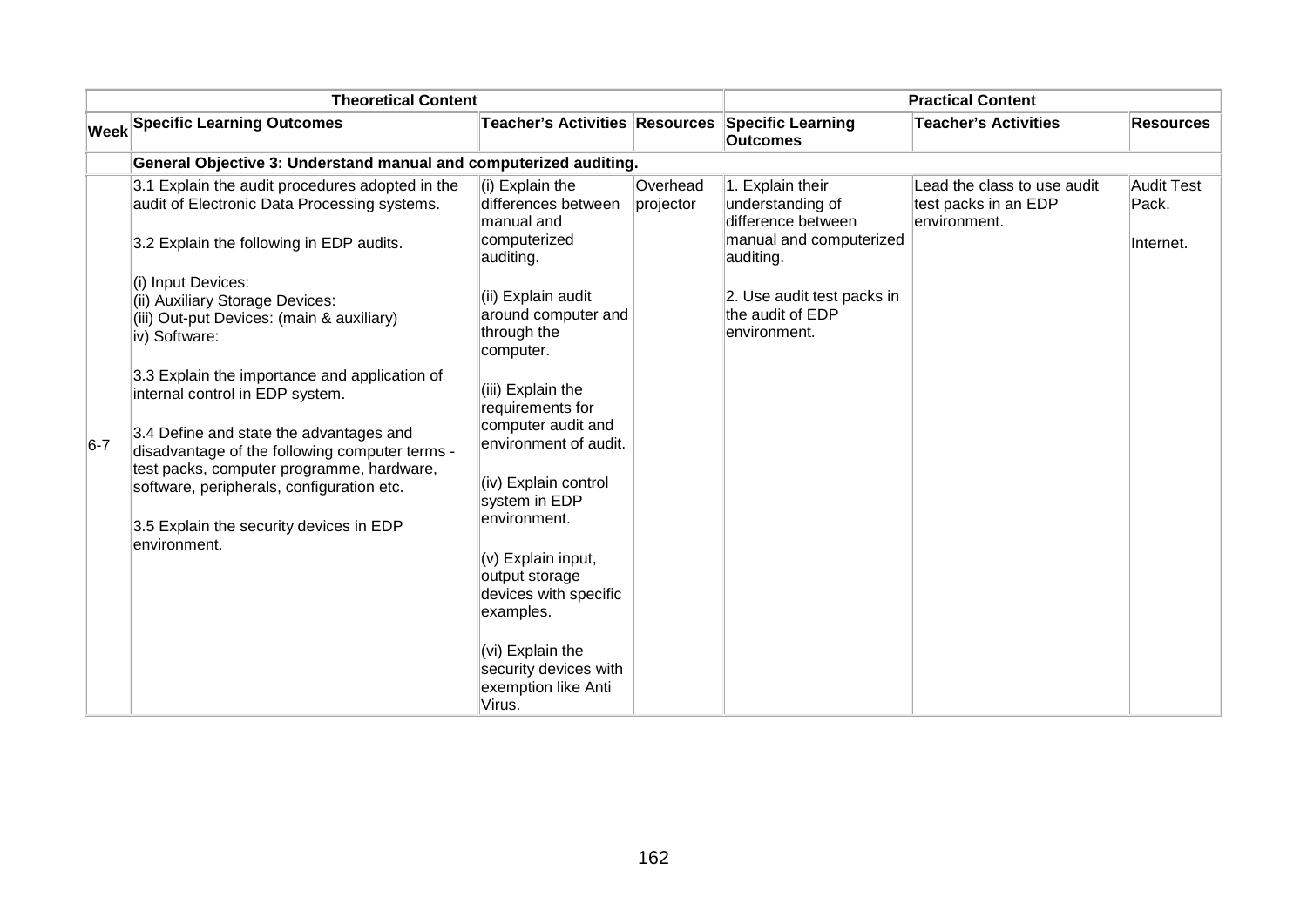|       | <b>Theoretical Content</b>                                                                                                                                                                                                                                                                                                               |                                                                                                                                                   |                                             |                                                                                                 | <b>Practical Content</b>                                                                                                               |                                                       |
|-------|------------------------------------------------------------------------------------------------------------------------------------------------------------------------------------------------------------------------------------------------------------------------------------------------------------------------------------------|---------------------------------------------------------------------------------------------------------------------------------------------------|---------------------------------------------|-------------------------------------------------------------------------------------------------|----------------------------------------------------------------------------------------------------------------------------------------|-------------------------------------------------------|
|       | <b>Week Specific Learning Outcomes</b>                                                                                                                                                                                                                                                                                                   | Teacher's Activities Resources Specific Learning                                                                                                  |                                             | <b>Outcomes</b>                                                                                 | <b>Teacher's Activities</b>                                                                                                            | <b>Resources</b>                                      |
|       | General Objective 4: Understand the liabilities of an Auditor.                                                                                                                                                                                                                                                                           |                                                                                                                                                   |                                             |                                                                                                 |                                                                                                                                        |                                                       |
| $8-9$ | 4.1 Explain the greater details the liabilities of<br>auditors viz Civil and Criminal cases affecting<br>auditors in recent times.<br>4.2 Explain in greater details recent cases of<br>liabilities of auditors to third parties.<br>4.3 Explain the need of reasonable care and skill<br>needed in the performance of an auditing duty. | (i) Explain recent<br>developments in<br>auditor's liabilities<br>using recent cases.<br>(ii) Explain<br>professional<br>indemnity insurance.     | Overhead<br>projector<br>Case<br>studies    | 1. Explain their<br>understanding of auditors<br>liabilities.                                   | Identify auditor's liabilities<br>using recent cases.<br>Researching cases using the<br>internet.                                      | Cases.<br>Internet.<br>Overhead<br>projector.         |
|       | General Objective 5: Understand Internal Audit and its relationship to statutory audit.                                                                                                                                                                                                                                                  |                                                                                                                                                   |                                             |                                                                                                 |                                                                                                                                        |                                                       |
|       | 5.1 Define conditions relating to internal and<br>statutory audit.<br>5.2 Distinguish between an internal and external<br>auditor.<br>$10-11$ <sup>5.3</sup> Explain their similarities.<br>5.4 Discuss the relationship between internal                                                                                                | (i) Explain how<br>internal audit help<br>statutory audit.<br>(ii) Show the<br>relationships<br>between internal<br>audit and statutory<br>audit. | Overhead<br>projector<br>Worked<br>examples | 1. Display their knowledge<br>of relationship between<br>internal audit and statutory<br>audit. | Show the relationship between Flipchart<br>internal and statutory audit.<br>Produce a short word<br>processed report on the above Word | Internet.<br>processor                                |
|       | auditing and internal control system.<br>5.5 Explain the extent to which the external<br>auditor can rely on the job performed by an<br>internal auditor.                                                                                                                                                                                |                                                                                                                                                   |                                             |                                                                                                 |                                                                                                                                        |                                                       |
|       | General Objective 6: Understand Balance Sheet audit.                                                                                                                                                                                                                                                                                     |                                                                                                                                                   |                                             |                                                                                                 |                                                                                                                                        |                                                       |
| 12    | 6.1 Define balance sheet audit.<br>6.2 Explain the procedures adopted in a balance<br>sheet audit.                                                                                                                                                                                                                                       | (i) Explain Balance<br>Sheet Audit.<br>(ii) Distinguish<br>between Interim and<br>final audit.<br>(iii) Audit program.                            | Overhead<br>projector<br>Worked<br>examples | of Balance Sheet Audit.<br>2. Prepare audit working<br>paper                                    | 1. Explain their knowledge Explain Balance Sheet Audit.<br>Lead the students to prepare<br>audit programmes.                           | Internet.<br>Flipchart.<br>Audit<br>Working<br>paper. |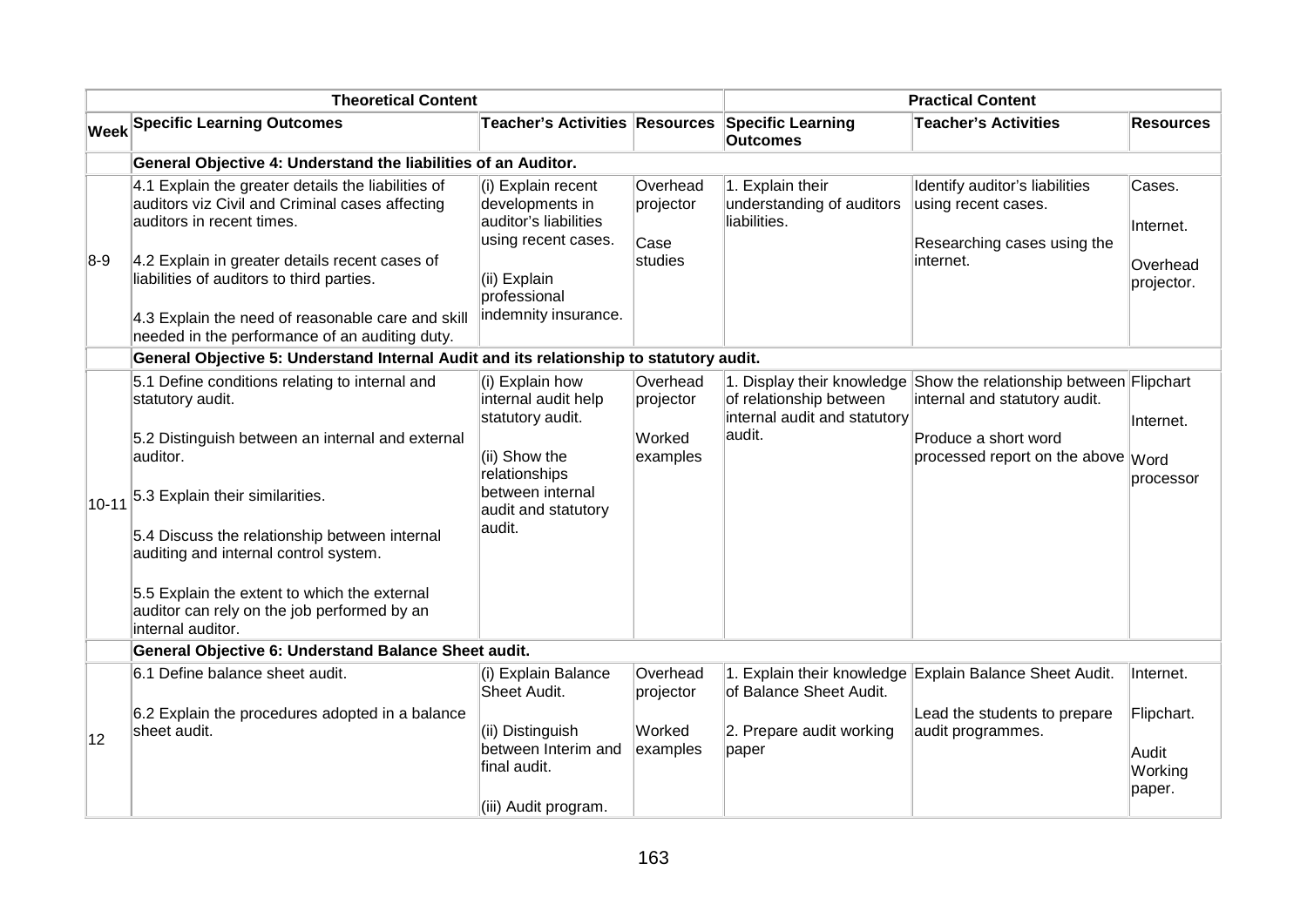|           | <b>Theoretical Content</b>                                                                                                                                                                                                                                                                                                            |                                                                                                                                                                                                                                                                                                                                                                                                                                        |                                 |                                                                                                                                                                                                  | <b>Practical Content</b>                                                                                                                                                                               |                                                      |
|-----------|---------------------------------------------------------------------------------------------------------------------------------------------------------------------------------------------------------------------------------------------------------------------------------------------------------------------------------------|----------------------------------------------------------------------------------------------------------------------------------------------------------------------------------------------------------------------------------------------------------------------------------------------------------------------------------------------------------------------------------------------------------------------------------------|---------------------------------|--------------------------------------------------------------------------------------------------------------------------------------------------------------------------------------------------|--------------------------------------------------------------------------------------------------------------------------------------------------------------------------------------------------------|------------------------------------------------------|
|           | <b>Week Specific Learning Outcomes</b>                                                                                                                                                                                                                                                                                                | Teacher's Activities Resources Specific Learning                                                                                                                                                                                                                                                                                                                                                                                       |                                 | <b>Outcomes</b>                                                                                                                                                                                  | <b>Teacher's Activities</b>                                                                                                                                                                            | <b>Resources</b>                                     |
|           | General Objective 7: Understand verification and valuation of assets and liabilities.                                                                                                                                                                                                                                                 |                                                                                                                                                                                                                                                                                                                                                                                                                                        |                                 |                                                                                                                                                                                                  |                                                                                                                                                                                                        |                                                      |
| $13 - 15$ | 7.1 Define verification and valuation of assets.<br>7.2 Explain the steps to be the followed in the<br>verification of assets and liabilities such as<br>positive and negative circularizations, observation between vouching<br>of items etc.<br>7.3 Explain the principles adopted in the valuation (iii) Show how to<br>of assets. | (i) Explain verification Overhead<br>lin audit.<br>(ii) Distinguish<br>land verification.<br>verify assets and<br>liabilities.<br>(iv) Explain the<br>documents required<br>and show samples of<br>them.<br>(v) Explain visits to<br>branches and how to<br>verify assets of<br>branches not visited<br>(vi) Explain valuation<br>of Assets and<br>liabilities e.g. Stocks,<br>Fixed Assets.<br>(vii) Explain methods<br>of valuation. | projector<br>Worked<br>examples | 1. Demonstrate their<br>understanding of<br>verification and valuation<br>of assets and liabilities by<br>circularization,<br>observation, etc.<br>2. Write bank balance<br>confirmation letter. | Guide class to verify and value Word-<br>assets and liabilities such as<br>Fixed Assets, Stocks,<br>Receivables etc.<br>Using a word processor<br>produce a bank balance<br>confirmation sample letter | processor.<br>Internet.<br><b>JIAC</b><br>handbooks. |

| <b>ASSESSMENT CRITERIA</b>                                                                         |             |                  |                                               |  |  |  |
|----------------------------------------------------------------------------------------------------|-------------|------------------|-----------------------------------------------|--|--|--|
| Coursework<br>25%                                                                                  | Course test | Practical<br>25% | Other (Examination/project/portfolio)<br>.50% |  |  |  |
| Competency: On completing the course, the student should be able to understand/estimate/define/etc |             |                  |                                               |  |  |  |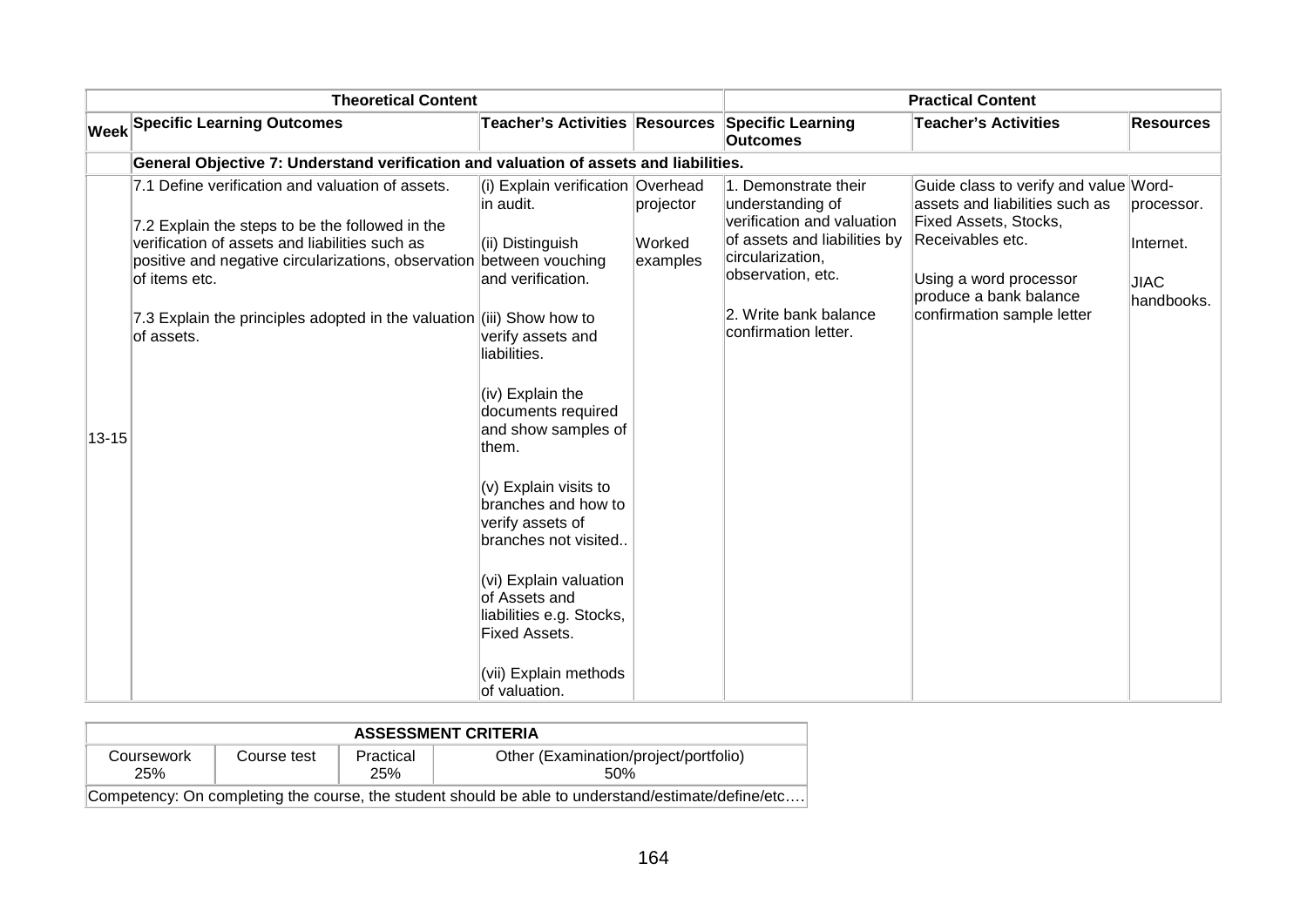# **Course: Cost Accounting II**

| PROGRAMME: NATIONAL DIPLOMA IN ACCOUNTANCY                                                                                                                                                                               |                        |                                   |                                          |  |  |  |  |
|--------------------------------------------------------------------------------------------------------------------------------------------------------------------------------------------------------------------------|------------------------|-----------------------------------|------------------------------------------|--|--|--|--|
| <b>Credit Hours:</b><br>Code: ACC 222<br>60 hours 4.0 Units.<br><b>Course: COST ACCOUNTING II</b>                                                                                                                        |                        |                                   |                                          |  |  |  |  |
| <b>Semester: FOURTH SEMESTER</b>                                                                                                                                                                                         | Pre-requisite: ACC 212 | Theoretical:<br><b>Practical:</b> | 2 hours/week - 50%<br>2 hours/week - 50% |  |  |  |  |
| Goal: To further develop the student's knowledge of principles of cost accounting and costing methods.                                                                                                                   |                        |                                   |                                          |  |  |  |  |
| <b>GENERAL OBJECTIVES:</b><br>On completion of this module the students should be able to:                                                                                                                               |                        |                                   |                                          |  |  |  |  |
| 1.0 Understand accounting records in cost ledgers, reports and statements of integrated accounting system.<br>2.0 Know costing methods and techniques<br>3.0 Know various types of budgets<br>4.0 Know budgetary control |                        |                                   |                                          |  |  |  |  |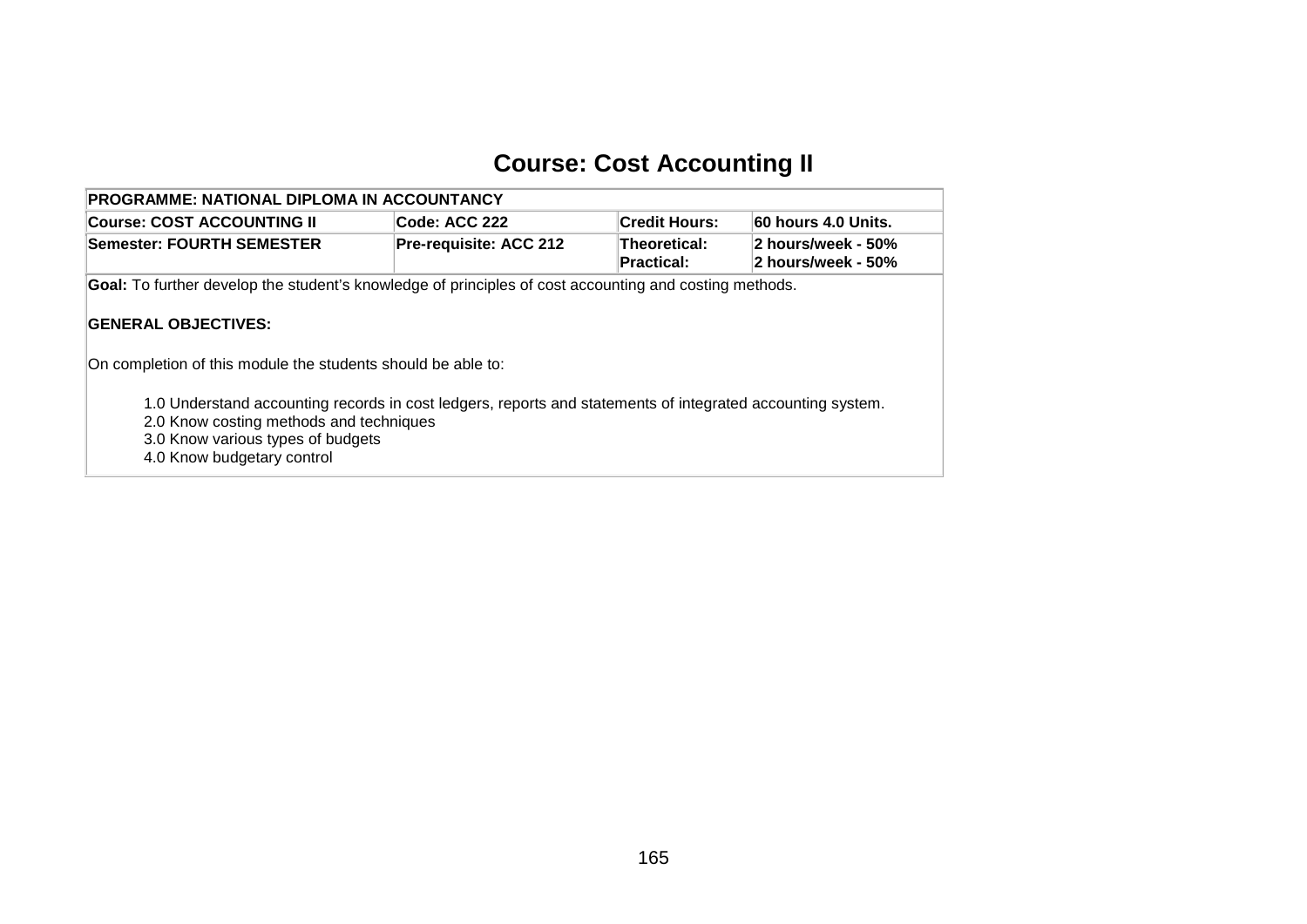| <b>Theoretical Content</b> |                                                                                                                                                                                                                                                                                        |                                                                                                                                                                                                                     | <b>Practical Content</b>                    |                                                                                                                                              |                                                                                                                                                                                                      |                                                                                      |
|----------------------------|----------------------------------------------------------------------------------------------------------------------------------------------------------------------------------------------------------------------------------------------------------------------------------------|---------------------------------------------------------------------------------------------------------------------------------------------------------------------------------------------------------------------|---------------------------------------------|----------------------------------------------------------------------------------------------------------------------------------------------|------------------------------------------------------------------------------------------------------------------------------------------------------------------------------------------------------|--------------------------------------------------------------------------------------|
| Week                       | <b>Specific Learning</b><br><b>Outcomes</b>                                                                                                                                                                                                                                            | <b>Teacher's Activities</b>                                                                                                                                                                                         | <b>Resources</b>                            | Specific Learning<br>Outcomes                                                                                                                | <b>Teacher's Activities</b>                                                                                                                                                                          | <b>Resources</b>                                                                     |
|                            |                                                                                                                                                                                                                                                                                        |                                                                                                                                                                                                                     |                                             |                                                                                                                                              | General Objective 1: Understand accounting records in cost ledgers, reports and statements of integrated accounting system.                                                                          |                                                                                      |
| $1 - 4$                    | 1.1 Explain the procedure<br>for posting in the various<br>cost ledgers.<br>1.2 Explain how reports<br>and statements are<br>prepared.<br>1.3 Explain the need for<br>integrated accounting<br>systems.<br>1.4 Trace the reconciliation<br>of cost and financial<br>accounting records | (i) With the aid of examples<br>demonstrate cost ledger<br>accounting.<br>(ii) Show preparation of<br>reports.<br>(iii) Do an integrated<br>accounting records example<br>and reconcile it with<br>financial record | Overhead<br>projector<br>Worked<br>examples | 1. Post transactions into<br>cost ledgers.<br>2. Prepare integrated<br>accounts<br>3. Reconcile cost and<br>financial accounting<br>records. | Lead students in the making of<br>entries in cost ledgers and<br>preparation of integrated<br>accounts.<br>Carry out reconciliation of cost<br>and financial accounting<br>records using spreadsheet | Overhead Projector and<br>Transparency charts.<br>Spreadsheets.                      |
|                            |                                                                                                                                                                                                                                                                                        | General Objective 2: Know costing methods and techniques.                                                                                                                                                           |                                             |                                                                                                                                              |                                                                                                                                                                                                      |                                                                                      |
| $5-7$                      | 2.1 Define the various<br>costing: Job costing,<br>process costing, standard<br>costing, batch costing,<br>marginal costing.                                                                                                                                                           | (i) Explain and work<br>methods and techniques of examples to indicate various projector<br>costing methods and<br>techniques.                                                                                      | Overhead<br>Worked<br>examples              | 1. Determine the cost of a<br>batch, standard and<br>marginal costing.                                                                       | Identify various costing<br>product using job, process, methods and guide students<br>on how to collate product costs<br>using various examples.<br>Answers produced using<br>spreadsheets           | Flipboard<br>Overhead Projector and<br>Transparency charts.<br>Spreadsheets.         |
|                            |                                                                                                                                                                                                                                                                                        | General Objective 3: Know various types of budget.                                                                                                                                                                  |                                             |                                                                                                                                              |                                                                                                                                                                                                      |                                                                                      |
| $8 - 11$                   | 3.1 Define the term<br>budget.<br>3.2 Explain various types<br>of budget: namely Capital,<br>Production, Sales and<br>cash budgets.<br>3.3 Explain the limiting<br>factors in budget.                                                                                                  | (i) Explain budget and using<br>worked examples indicate<br>types of budget.                                                                                                                                        | Overhead<br>projector<br>Worked<br>examples | 1. Prepare capital,<br>production, sales and cash<br>budgets.                                                                                | Show budget format.<br>Guide students in the<br>preparation of budgets using<br>various worked examples.<br>Answers produced using<br>spreadsheet tables                                             | Computer software<br>packages/spreadsheet<br>Overhead projector and<br>transparency. |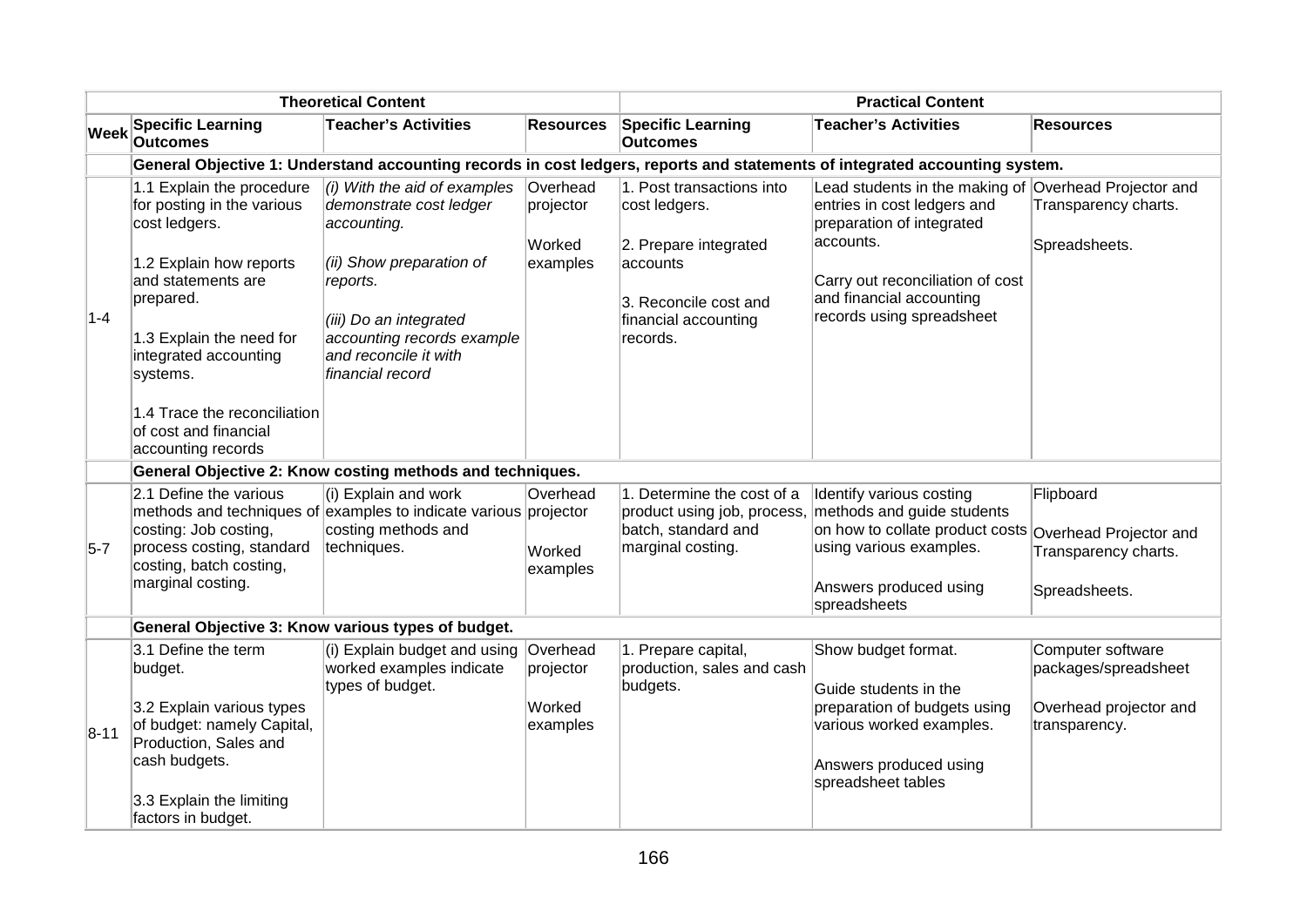| <b>Theoretical Content</b> |                                                                                                                                                                                                                                |                                                                                                                                                         | <b>Practical Content</b>        |                                                                             |                                                                                                                                             |                                                        |
|----------------------------|--------------------------------------------------------------------------------------------------------------------------------------------------------------------------------------------------------------------------------|---------------------------------------------------------------------------------------------------------------------------------------------------------|---------------------------------|-----------------------------------------------------------------------------|---------------------------------------------------------------------------------------------------------------------------------------------|--------------------------------------------------------|
|                            | <b>Week Specific Learning</b><br><b>Outcomes</b>                                                                                                                                                                               | <b>Teacher's Activities</b>                                                                                                                             | <b>Resources</b>                | <b>Specific Learning</b><br><b>Outcomes</b>                                 | <b>Teacher's Activities</b>                                                                                                                 | <b>Resources</b>                                       |
|                            | General Objective 4: Know budget control.                                                                                                                                                                                      |                                                                                                                                                         |                                 |                                                                             |                                                                                                                                             |                                                        |
| $ 12 - 15 $                | 4.1 Describe budgetary<br>control.<br>4.2 Describe elements of<br>performance evaluation.<br>4.3 Prepare performance<br>evaluation report.<br>4.4 Explain basic variance<br>analysis and its effect on<br>business operations. | (i) Explain budgeting control. Overhead<br>(ii) Explain elements of<br>performance evaluation<br>using standard costing and<br>basic variance analysis. | projector<br>Worked<br>examples | 1. Prepare performance<br>evaluation reports and<br>analyse basic variance. | Direct students to prepare<br>performance reports and<br>variance analysis using<br>examples.<br>Answer to above using<br>spreadsheet table | Overhead Projector and<br>transparency.<br>Spreadsheet |

| <b>ASSESSMENT CRITERIA</b> |   |     |                                                                        |  |  |  |
|----------------------------|---|-----|------------------------------------------------------------------------|--|--|--|
|                            |   |     | Coursework Course test Practical Other (Examination/project/portfolio) |  |  |  |
| <b>30%</b>                 | % | 30% | 40%                                                                    |  |  |  |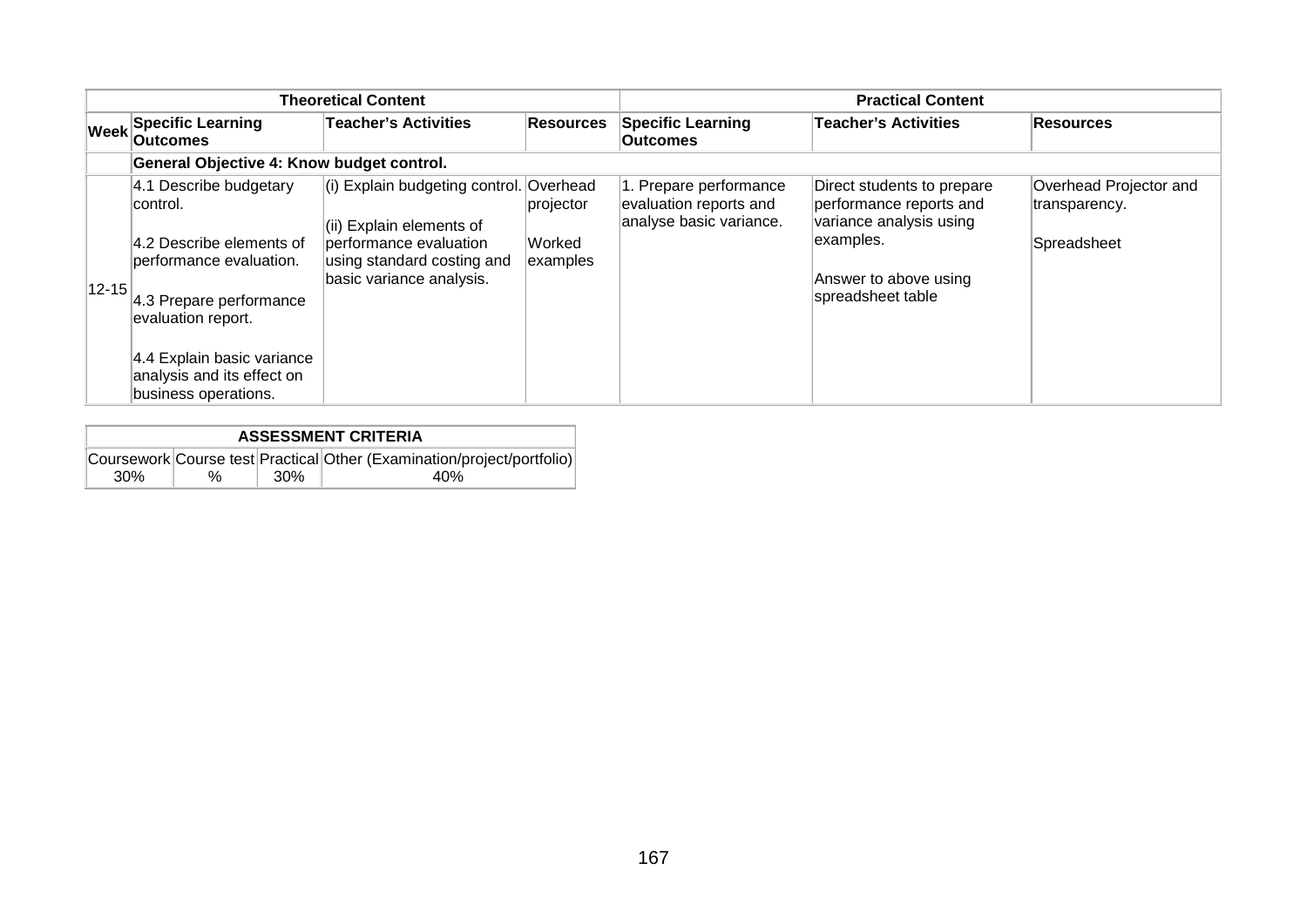### **Course: Taxation II**

| PROGRAMME: NATIONAL DIPLOMA IN ACCOUNTANCY                                                                                                                                                                                                                                                                                                                                                                                                                                                                           |                               |                                          |                                          |  |  |  |  |
|----------------------------------------------------------------------------------------------------------------------------------------------------------------------------------------------------------------------------------------------------------------------------------------------------------------------------------------------------------------------------------------------------------------------------------------------------------------------------------------------------------------------|-------------------------------|------------------------------------------|------------------------------------------|--|--|--|--|
| <b>Course: TAXATION II</b>                                                                                                                                                                                                                                                                                                                                                                                                                                                                                           | Code: ACC 224                 | <b>Credit Hours:</b>                     | 45 hours 3.0 Units                       |  |  |  |  |
| Semester: FOURTH SEMESTER                                                                                                                                                                                                                                                                                                                                                                                                                                                                                            | <b>Pre-requisite: ACC 214</b> | <b>Theoretical:</b><br><b>Practical:</b> | 1 hours/week - 33%<br>2 hours/week - 67% |  |  |  |  |
| Goal: To expose students to the concepts and principles of Taxation and its application to the business world.                                                                                                                                                                                                                                                                                                                                                                                                       |                               |                                          |                                          |  |  |  |  |
| <b>GENERAL OBJECTIVES:</b><br>1.0 Know capital allowances initial, annual balancing allowances and balancing charge.<br>2.0 Know the computation of chargeable and tax liabilities relating to individuals, partnerships, settlements, trusts and estates.<br>3.0 Understand the basic tax computation of a company.<br>4.0 Understand withholding tax.<br>5.0 Know Value Added Tax administration, determination and assessment.<br>6.0 Know Education Tax Provisions.<br>7.0 Understand procedures for income tax. |                               |                                          |                                          |  |  |  |  |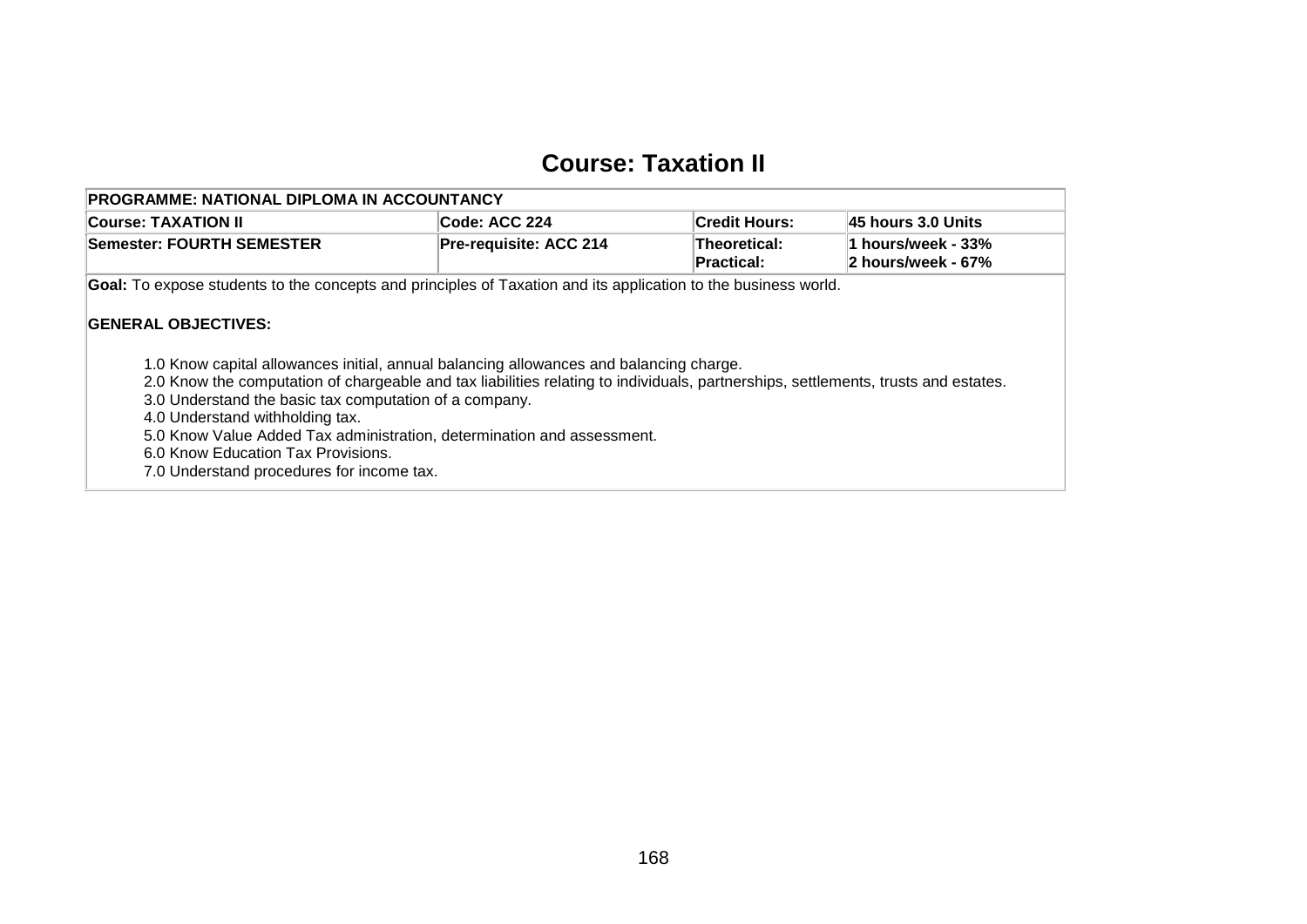| <b>Theoretical Content</b> |                                                                                                                                                                                                                                                                                                                                                                                            | <b>Practical Content</b>                                                                                                                                                                                                 |                                             |                                                                                                                                                     |                                                                                                                                                       |                                                                       |
|----------------------------|--------------------------------------------------------------------------------------------------------------------------------------------------------------------------------------------------------------------------------------------------------------------------------------------------------------------------------------------------------------------------------------------|--------------------------------------------------------------------------------------------------------------------------------------------------------------------------------------------------------------------------|---------------------------------------------|-----------------------------------------------------------------------------------------------------------------------------------------------------|-------------------------------------------------------------------------------------------------------------------------------------------------------|-----------------------------------------------------------------------|
| <b>Week</b>                | <b>Specific Learning</b><br><b>Outcomes</b>                                                                                                                                                                                                                                                                                                                                                | <b>Teacher's Activities</b>                                                                                                                                                                                              |                                             | <b>Resources Specific Learning Outcomes</b>                                                                                                         | <b>Teacher's Activities</b>                                                                                                                           | <b>Resources</b>                                                      |
|                            |                                                                                                                                                                                                                                                                                                                                                                                            |                                                                                                                                                                                                                          |                                             | General Objective 1: know capital allowances initial, annual balancing allowances and balancing charge.                                             |                                                                                                                                                       |                                                                       |
| $1-2$                      | 1.1 Explain capital<br>allowance.<br>1.2 Distinguish capital<br>allowance from accounting<br>depreciation.<br>1.3 Explain initial and<br>annual allowances.<br>1.4 Compute capital<br>allowances of a tax payer<br>by applying the relevant<br>rates and effecting the<br>relevant provisions of the<br>laws.<br>1.5 Explain and compute<br>balancing allowances and<br>balancing charges. | (i) Explain the<br>concepts of capital<br>allowances.<br>$\left\vert$ (ii) Explain the<br>characteristics and<br>conditions for granting<br>capital allowances.<br>(iii) Compute capital<br>allowances with<br>examples. | Overhead<br>projector<br>Worked<br>examples | 1. Identify different types of capital<br>allowances and their respective rates.<br>2. Know the conditions for granting capital<br>allowances.      | Guide the students to<br>compute capital allowances<br>using a spreadsheet table                                                                      | Flipboard<br><b>PITA</b><br>Capital allowance<br>date.<br>Spreadsheet |
|                            |                                                                                                                                                                                                                                                                                                                                                                                            |                                                                                                                                                                                                                          |                                             | General Objective 2: Know the computation of chargeable and tax liabilities relating to individuals, partnerships, settlements, trusts and estates. |                                                                                                                                                       |                                                                       |
|                            | 2.1 Explain changes<br>income taking into<br>consideration maximum<br>capital allowance<br>claimable.                                                                                                                                                                                                                                                                                      | (i) Explain changeable<br>income taking into<br>consideration main<br>capital allowance<br>claimable.                                                                                                                    | Overhead<br>projector<br>Worked<br>examples | 1. Demonstrate their<br>understanding of the computation of Tax<br>on Income<br>of partnership. Under settlements,<br>trusts and estate.            | Assist the students to<br>compute tax liabilities of<br>individuals from<br>tarde/business, partnership,<br>estate trust etc.                         | Flipboard<br>Charts.                                                  |
| $3-5$                      | 2.2 Explain and calculate<br>the tax liability of an<br>Individual including PAYE.<br>2.3 Determine the tax<br>liability of partners in a                                                                                                                                                                                                                                                  | (ii) Explain tax liabilities<br>of individuals including<br>employee, partner, etc.<br>(iii) Compute tax<br>liabilities of individuals<br>from employment,                                                               |                                             | 2. Know how tax liability under PAYE and<br>Individual are calculated.                                                                              | Direct students to work in<br>groups and present their<br>findings on the computation<br>of individual tax payers<br>under PAYE and self<br>employed. |                                                                       |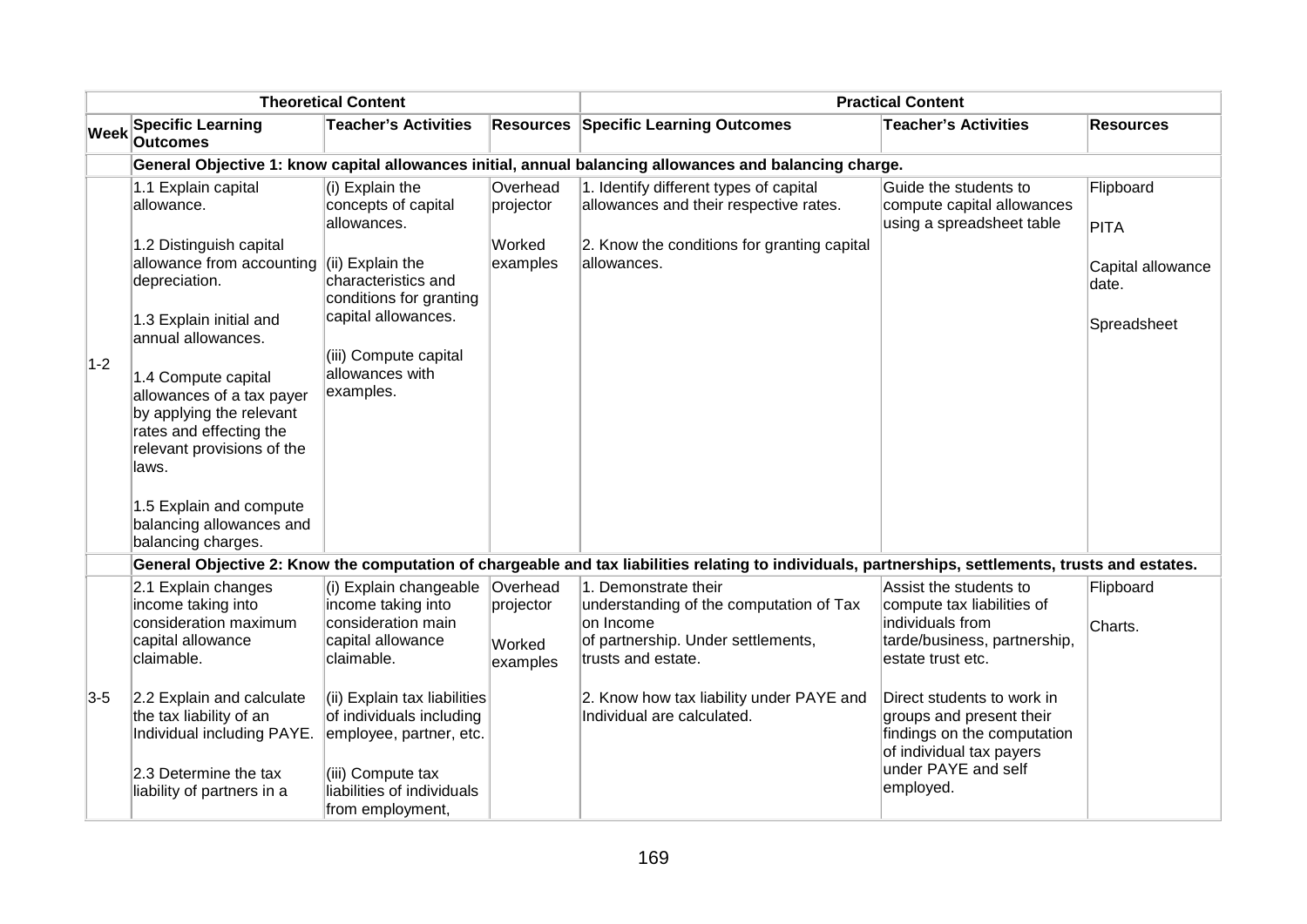| <b>Theoretical Content</b> |                                                                                                                                                                                                                                                      |                                                                                                                                                                                                                         |                                             | <b>Practical Content</b>                                                                                                                                                                                             |                                                                                                                                                                                                                                                                                |                                                                             |  |
|----------------------------|------------------------------------------------------------------------------------------------------------------------------------------------------------------------------------------------------------------------------------------------------|-------------------------------------------------------------------------------------------------------------------------------------------------------------------------------------------------------------------------|---------------------------------------------|----------------------------------------------------------------------------------------------------------------------------------------------------------------------------------------------------------------------|--------------------------------------------------------------------------------------------------------------------------------------------------------------------------------------------------------------------------------------------------------------------------------|-----------------------------------------------------------------------------|--|
| Week                       | <b>Specific Learning</b><br><b>Outcomes</b>                                                                                                                                                                                                          | <b>Teacher's Activities</b>                                                                                                                                                                                             | <b>Resources</b>                            | <b>Specific Learning Outcomes</b>                                                                                                                                                                                    | <b>Teacher's Activities</b>                                                                                                                                                                                                                                                    | <b>Resources</b>                                                            |  |
|                            | partnership.<br>2.4 Explain how to arrive at<br>the tax payable by persons<br>benefiting under<br>settlements.<br>2.5 Determine the tax<br>liability under trusts and<br>estates or as the case may<br>be the executor, trustee or<br>administrator. | trade, trusts, executor,<br>letc.                                                                                                                                                                                       |                                             |                                                                                                                                                                                                                      |                                                                                                                                                                                                                                                                                |                                                                             |  |
|                            | General Objective 3: Understand the basic tax computation of a company.                                                                                                                                                                              |                                                                                                                                                                                                                         |                                             |                                                                                                                                                                                                                      |                                                                                                                                                                                                                                                                                |                                                                             |  |
| $6-7$                      | 3.1 Explain allowable and<br>disallowable expenses<br>under CITA<br>3.2 Explain adjusted profit.<br>3.3 Determine assessable<br>profit.<br>3.4 Determine chargeable<br>profit.<br>3.5 Compute company<br>income tax on changeable<br>profit.         | (i) Explain allowable<br>and disallowable<br>expenses.<br>$\left  \right $ (ii) Explain the<br>procedures in<br>computing assessable<br>profit to chargeable<br>profit.<br>(iii) Compute tax<br>liability of a company. | Overhead<br>projector<br>Worked<br>examples | 1. Demonstrate their understanding of<br>allowable and disallowable deductions<br>under CITA.<br>2. Prepare simple adjusted profit,<br>assessable profit and income tax liability of<br>a limited liability company. | Assist the students to<br>illustrate the procedures in<br>computing adjusted profit,<br>assessable profit and income<br>tax liability of a company.<br>Guide the class on how to<br>compute Education Tax on<br>assessable profit of a<br>company using a<br>spreadsheet table | <b>Textbooks</b><br><b>ETA</b><br><b>CITA</b><br>Flipcharts.<br>Spreadsheet |  |
|                            | 3.6 Compute education tax<br>lon assessable.                                                                                                                                                                                                         |                                                                                                                                                                                                                         |                                             |                                                                                                                                                                                                                      |                                                                                                                                                                                                                                                                                |                                                                             |  |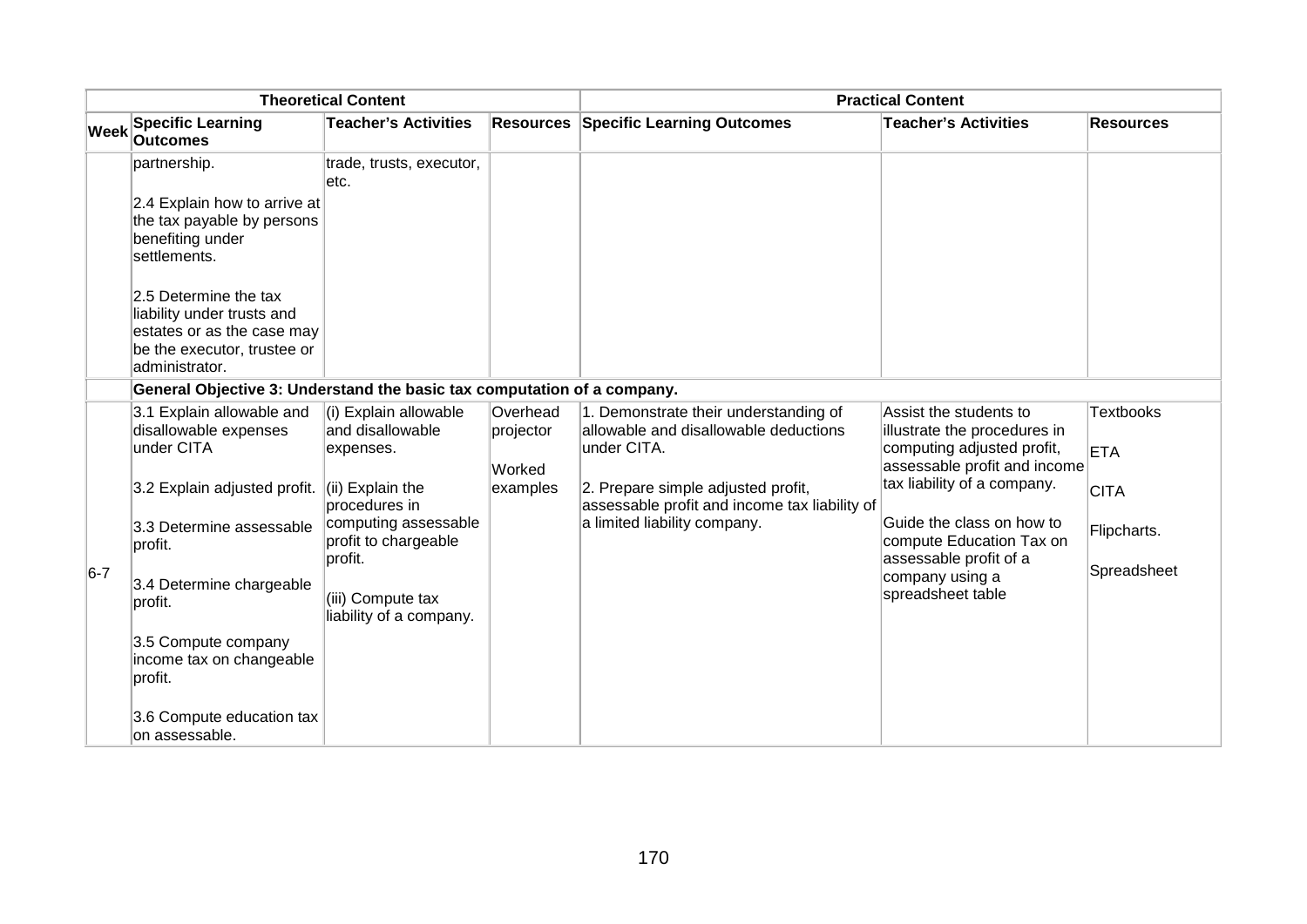| <b>Theoretical Content</b> |                                                                                                                                                                                                                          | <b>Practical Content</b>                                                                                                                                        |                                             |                                                                                                                                                                                                                                                                                                |                                                                                                                         |                                                            |
|----------------------------|--------------------------------------------------------------------------------------------------------------------------------------------------------------------------------------------------------------------------|-----------------------------------------------------------------------------------------------------------------------------------------------------------------|---------------------------------------------|------------------------------------------------------------------------------------------------------------------------------------------------------------------------------------------------------------------------------------------------------------------------------------------------|-------------------------------------------------------------------------------------------------------------------------|------------------------------------------------------------|
| <b>Week</b>                | <b>Specific Learning</b><br><b>Outcomes</b>                                                                                                                                                                              | <b>Teacher's Activities</b>                                                                                                                                     |                                             | <b>Resources Specific Learning Outcomes</b>                                                                                                                                                                                                                                                    | <b>Teacher's Activities</b>                                                                                             | <b>Resources</b>                                           |
|                            | General Objective 4: Understand withholding Tax.                                                                                                                                                                         |                                                                                                                                                                 |                                             |                                                                                                                                                                                                                                                                                                |                                                                                                                         |                                                            |
| $8-9$                      | $4.1$ Define the term<br>withholding tax.<br>4.2 Explain the various<br>transactions liable to<br>withholding tax.<br>$ 4.3$ Explain the implications (iii) Compute the<br>of failure to deduct without<br>remitting it. | (i) Explain the<br>concepts of<br>withholding tax.<br>(ii) Compute<br>withholding tax.<br>penalty using given<br>rate for not deductions<br>and non remittance. | Overhead<br>projector<br>Worked<br>examples | 1. Demonstrate their understanding of<br>withholding tax, various transactions liable<br>to withholding tax and the implications of<br>failure to deduct and remit it by computing<br>withholding tax on dividend, rent, royalty,<br>contract of supply, management fee,<br>technical fee etc. | Guide the students to<br>compute withholding tax on<br>various withholding tax using <b>PITA</b><br>a spreadsheet table | Current rates.<br><b>CITA</b><br>Circulars.<br>Spreadsheet |
|                            | 4.4 Explain the penalty for<br>failure to remit withholding<br>tax.                                                                                                                                                      |                                                                                                                                                                 |                                             |                                                                                                                                                                                                                                                                                                |                                                                                                                         |                                                            |
|                            |                                                                                                                                                                                                                          |                                                                                                                                                                 |                                             | General Objective 5: Know Value Added Tax: administration and determination assessment.                                                                                                                                                                                                        |                                                                                                                         |                                                            |
|                            | 5.1 Define value Added<br>Tax.                                                                                                                                                                                           | (i) Explain VAT and its<br>administration.                                                                                                                      | Overhead<br>projector                       | 1. Display their understanding of VAT<br>provisions in Nigeria distinct from some<br>other African Countries, and Europe.                                                                                                                                                                      | Lead the students to state<br>the procedure of<br>determination assessment                                              | <b>VAT Act</b><br><b>FIRS Ciruclars.</b>                   |
|                            | 5.2 Explain the principles<br>and the characteristics of<br>Value Added Tax.                                                                                                                                             | (ii) Explain VATable<br>goods and services<br>and expenditure.                                                                                                  | Worked<br>examples                          |                                                                                                                                                                                                                                                                                                | and collection of VAT.<br>Organise the class into<br>groups to list Vatable goods                                       | Spreadsheet                                                |
|                            | 5.3 State the various<br>goods and services<br>10-11 exempted under the value                                                                                                                                            | (iii) Explain VATable<br>person.                                                                                                                                |                                             |                                                                                                                                                                                                                                                                                                | and services and those<br>exempted from VAT.                                                                            |                                                            |
|                            | added tax laws and<br>legislations.                                                                                                                                                                                      | (iv) Compute input<br>VAT and output VAT to<br>determine VAT                                                                                                    |                                             |                                                                                                                                                                                                                                                                                                | Compute VAT remittable to<br>the relevant tax authority.<br>Using a spreadsheet table                                   |                                                            |
|                            | 5.4 Describe the<br>administration of a value<br>added tax in Nigeria.                                                                                                                                                   | payable.                                                                                                                                                        |                                             |                                                                                                                                                                                                                                                                                                |                                                                                                                         |                                                            |
|                            | 5.5 Distinguish between<br>the value added tax                                                                                                                                                                           |                                                                                                                                                                 |                                             |                                                                                                                                                                                                                                                                                                |                                                                                                                         |                                                            |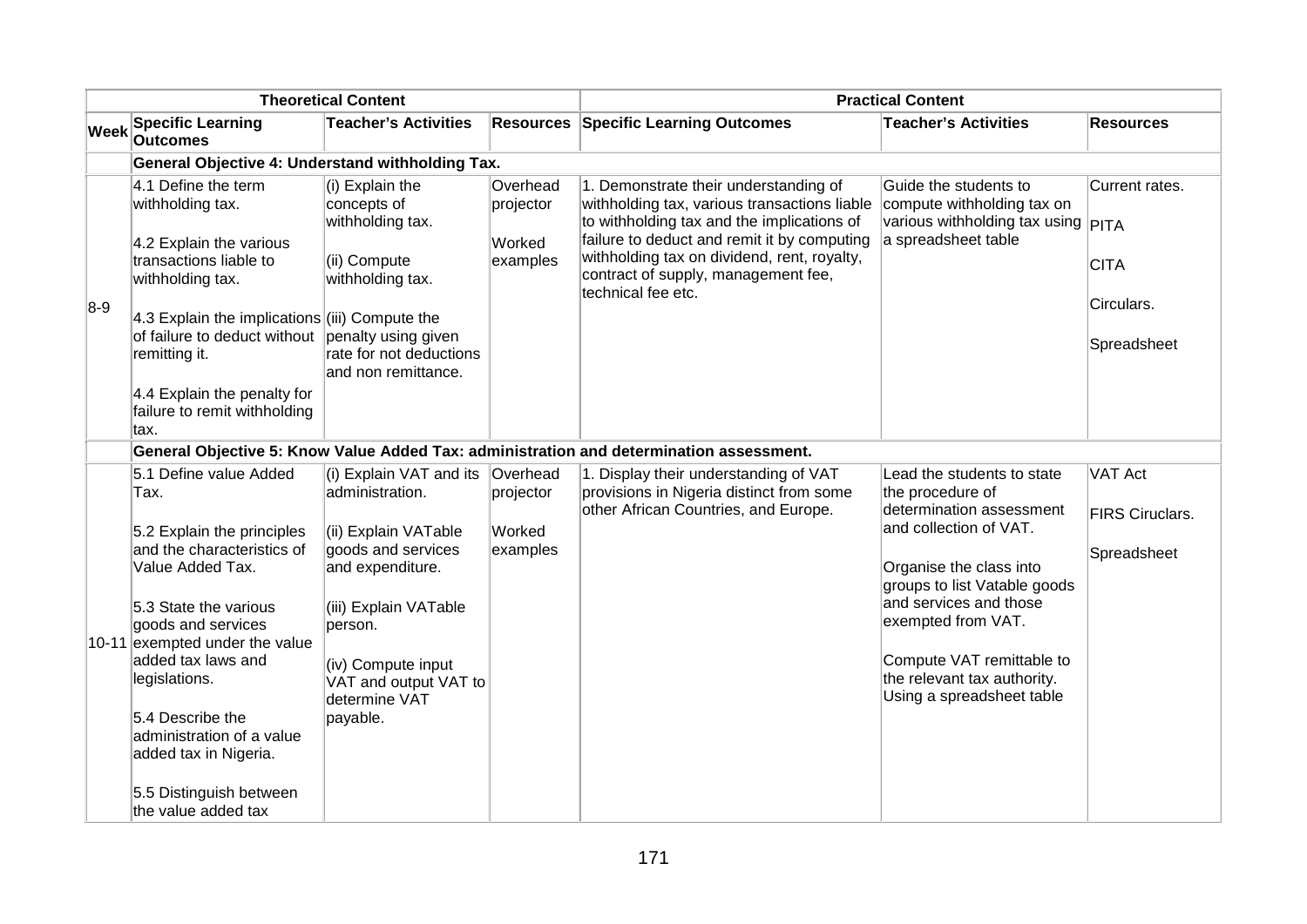| <b>Theoretical Content</b> |                                                                                                                                                                                                                             | <b>Practical Content</b>                                                        |                                             |                                                                                                                                                      |                                                                                                                      |                                                          |
|----------------------------|-----------------------------------------------------------------------------------------------------------------------------------------------------------------------------------------------------------------------------|---------------------------------------------------------------------------------|---------------------------------------------|------------------------------------------------------------------------------------------------------------------------------------------------------|----------------------------------------------------------------------------------------------------------------------|----------------------------------------------------------|
| Week                       | <b>Specific Learning</b><br><b>Outcomes</b>                                                                                                                                                                                 | <b>Teacher's Activities</b>                                                     |                                             | <b>Resources Specific Learning Outcomes</b>                                                                                                          | <b>Teacher's Activities</b>                                                                                          | <b>Resources</b>                                         |
|                            | provision in Nigeria and<br>those other countries in<br>Africa and Europe.                                                                                                                                                  |                                                                                 |                                             |                                                                                                                                                      |                                                                                                                      |                                                          |
|                            | 5.6 Explain the<br>determination, assessment<br>and collection of value<br>added tax.                                                                                                                                       |                                                                                 |                                             |                                                                                                                                                      |                                                                                                                      |                                                          |
|                            | General Objective 6: Know education tax provisions.                                                                                                                                                                         |                                                                                 |                                             |                                                                                                                                                      |                                                                                                                      |                                                          |
| $12 - 13$                  | 6.1 Describe the<br>procedures and<br>administration of Education administration.<br>Tax in Nigeria.<br>6.2 Explain the<br>determination, assessment assessable profit of a<br>and collection of Education company.<br>Tax. | (i) Explain education<br>tax and its<br>(ii) Computation of<br>education tax on | Overhead<br>projector<br>Worked<br>examples | 1. Know the procedure for the<br>determination, assessment and collection<br>of Education tax.                                                       | Lead the students in<br>computing Education tax on<br>assessable profit of a<br>company using a<br>spreadsheet table | <b>ETA</b><br>FIRS Circular.<br>Spreadsheet              |
|                            | General Objective 7: Understand procedures for Income Tax Assessment.                                                                                                                                                       |                                                                                 |                                             |                                                                                                                                                      |                                                                                                                      |                                                          |
|                            | 7.1 Explain filing of returns. (i) Explain returns,<br>7.2 Define valid and invalid<br>assessment.                                                                                                                          | assessment (including<br>self assessment), tax<br>evasion and<br>avoidance.     | Overhead<br>projector<br>Case study         | 1. Demonstrate their understanding of the<br>Income tax assessment, collection and<br>accounting procedures.<br>2. Describe the objection and appeal | Organise the class into<br>groups to analyse a given<br>case study on objection to<br>assessment and appeal.         | Decided cases<br>from Body of<br>appeal<br>commissioner, |
| $ 14 - 15 $                | 7.3 Explain notice of<br>assessment.<br>7.4 Explain tax erasion and                                                                                                                                                         | (ii) Give case study on<br>objection and appeal.                                |                                             | procedure.                                                                                                                                           |                                                                                                                      | PITA                                                     |
|                            | avoidance.                                                                                                                                                                                                                  |                                                                                 |                                             |                                                                                                                                                      |                                                                                                                      |                                                          |
|                            | 7.5 Explain tax collection<br>methods.                                                                                                                                                                                      |                                                                                 |                                             |                                                                                                                                                      |                                                                                                                      |                                                          |
|                            | 7.6 Explain the meaning of<br>objection and appeal.                                                                                                                                                                         |                                                                                 |                                             |                                                                                                                                                      |                                                                                                                      |                                                          |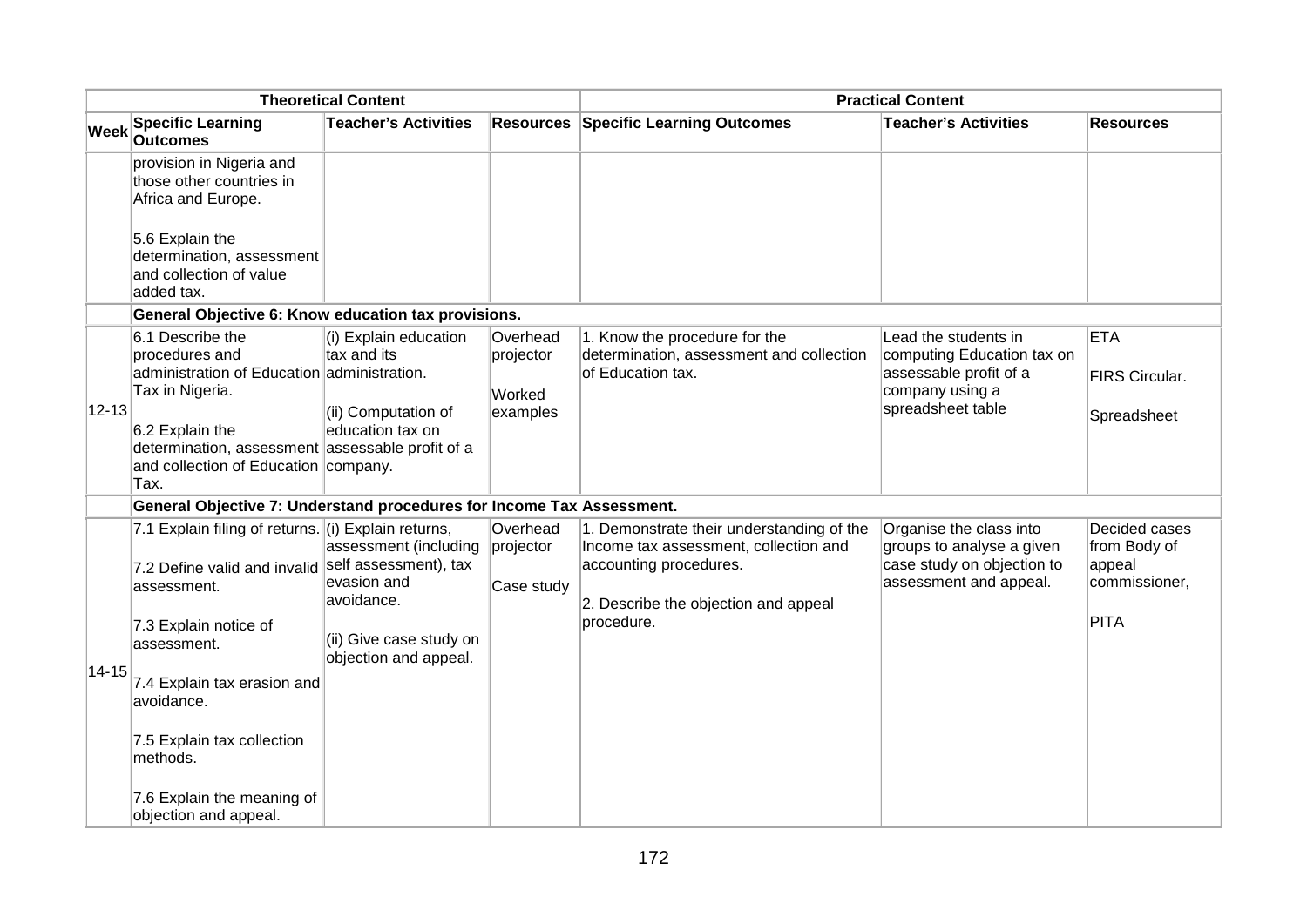| <b>ASSESSMENT CRITERIA</b> |   |     |                                                                        |  |  |  |
|----------------------------|---|-----|------------------------------------------------------------------------|--|--|--|
|                            |   |     | Coursework Course test Practical Other (Examination/project/portfolio) |  |  |  |
| 25%                        | ℅ | 25% | .50%                                                                   |  |  |  |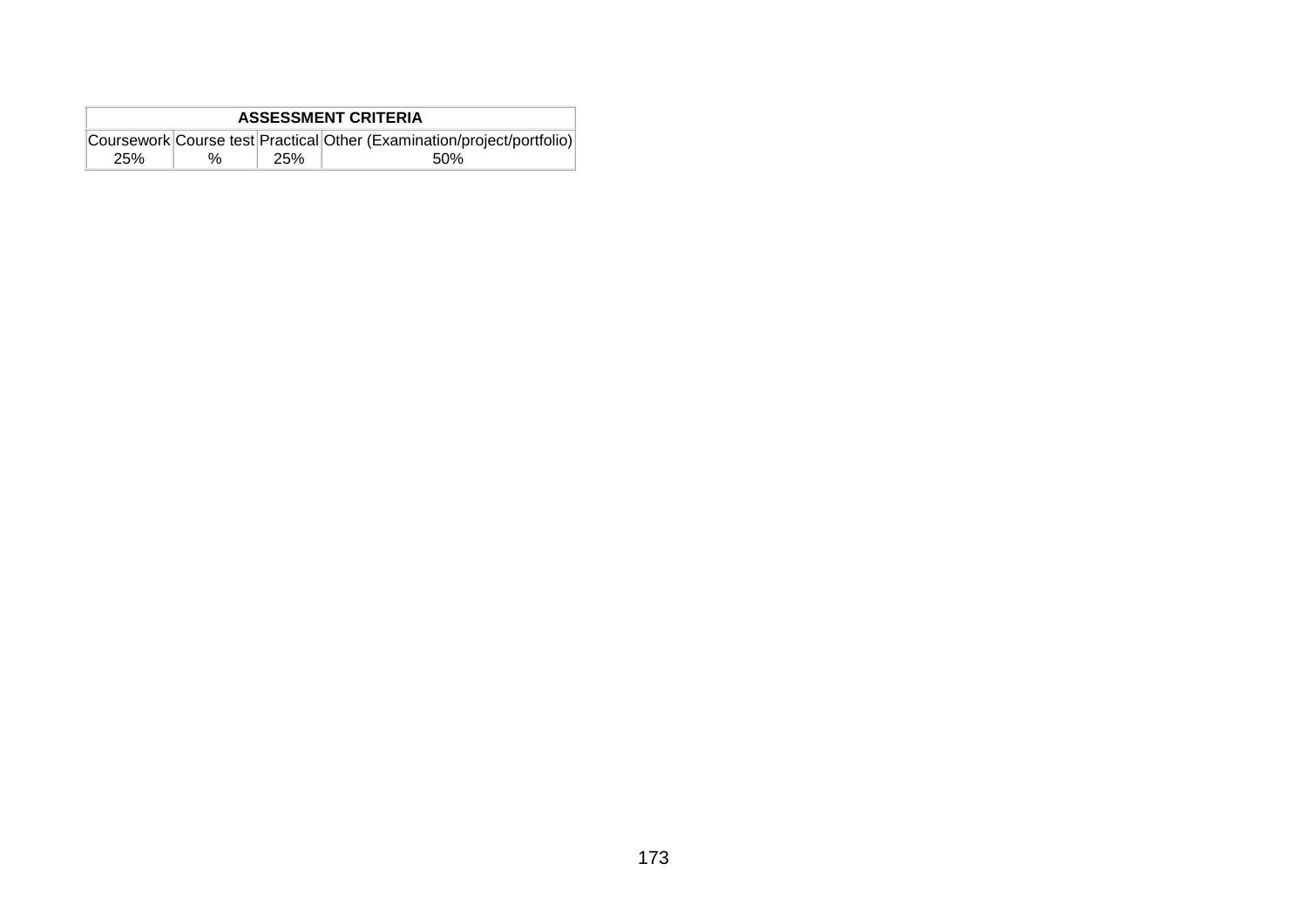# **Course: Financial Accounting II**

| PROGRAMME: NATIONAL DIPLOMA IN ACCOUNTANCY                                                                                                                                                        |                        |                                   |                                          |  |  |  |  |
|---------------------------------------------------------------------------------------------------------------------------------------------------------------------------------------------------|------------------------|-----------------------------------|------------------------------------------|--|--|--|--|
| Course: FINANCIAL ACCOUNTING II                                                                                                                                                                   | Code: ACC 221          | <b>Credit Hours:</b>              | 60 hours<br>4.0 Units                    |  |  |  |  |
| Semester: FOURTH SEMESTER                                                                                                                                                                         | Pre-requisite: ACC 211 | Theoretical:<br><b>Practical:</b> | 1 hours/week - 25%<br>3 hours/week - 75% |  |  |  |  |
| Goal: To further develop students knowledge and understanding of the procedures and methods for preparing company financial statements.                                                           |                        |                                   |                                          |  |  |  |  |
| <b>GENERAL OBJECTIVES:</b>                                                                                                                                                                        |                        |                                   |                                          |  |  |  |  |
| On completion of this course the students should be able to:                                                                                                                                      |                        |                                   |                                          |  |  |  |  |
| 1.0 Understand the Accounts and records of limited liability companies.<br>2.0 Understand Branch Accounts.<br>3.0 Understand Consignment/goods on sale or return.<br>4.0 Know royalties accounts. |                        |                                   |                                          |  |  |  |  |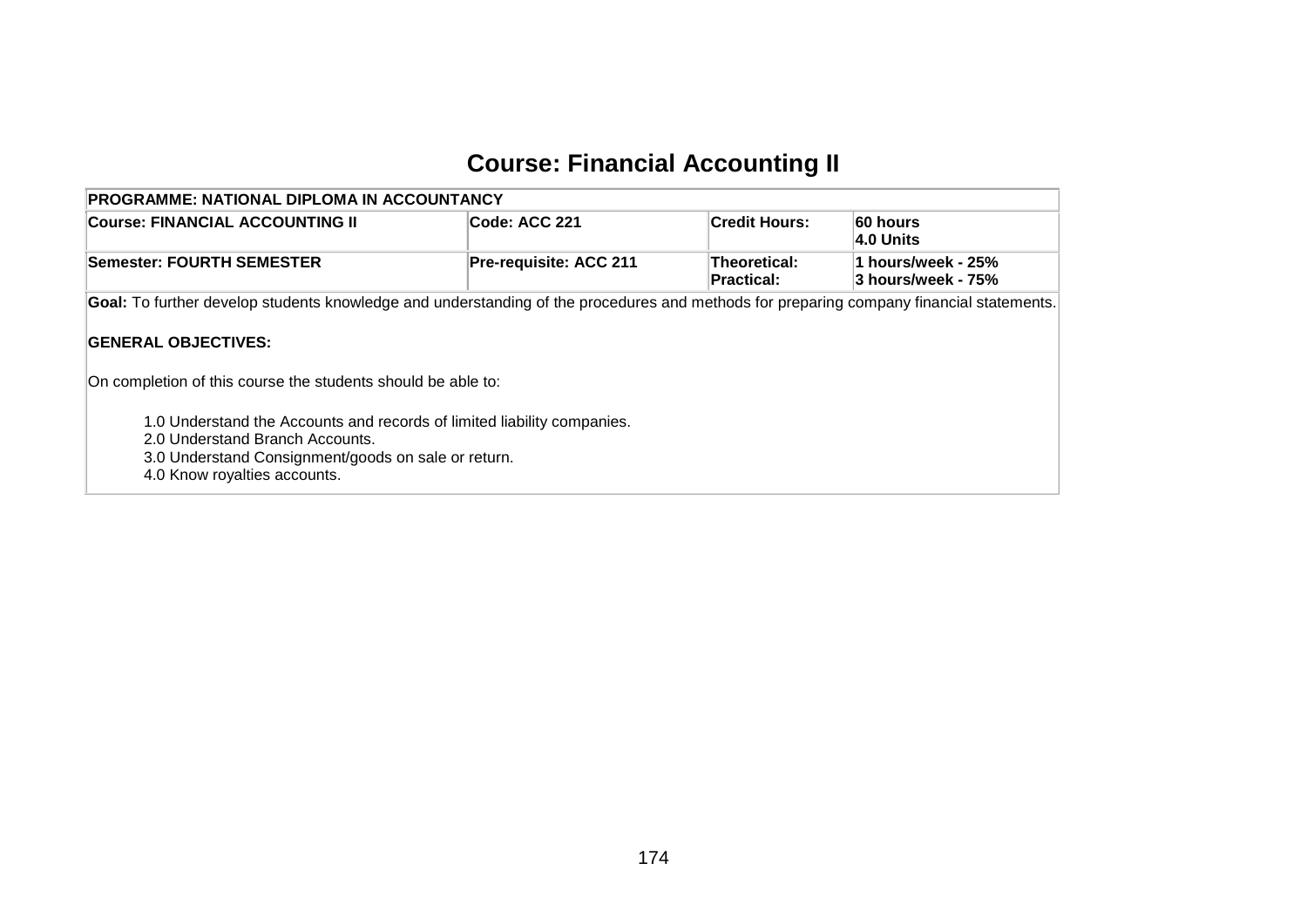|         | <b>Theoretical Content</b>                                                                                                                                                                                                                                                                                                                                                                                                                                                                                                                                                                                                                                                                                                                                                                                                                                                                                                                                                                   |                                                                                                                                                                                                                                                                                                                                                |                                             | <b>Practical Content</b>                                                                                                                                                                    |                                                                                                                                                                                                                                                                                                                  |                                                         |  |
|---------|----------------------------------------------------------------------------------------------------------------------------------------------------------------------------------------------------------------------------------------------------------------------------------------------------------------------------------------------------------------------------------------------------------------------------------------------------------------------------------------------------------------------------------------------------------------------------------------------------------------------------------------------------------------------------------------------------------------------------------------------------------------------------------------------------------------------------------------------------------------------------------------------------------------------------------------------------------------------------------------------|------------------------------------------------------------------------------------------------------------------------------------------------------------------------------------------------------------------------------------------------------------------------------------------------------------------------------------------------|---------------------------------------------|---------------------------------------------------------------------------------------------------------------------------------------------------------------------------------------------|------------------------------------------------------------------------------------------------------------------------------------------------------------------------------------------------------------------------------------------------------------------------------------------------------------------|---------------------------------------------------------|--|
|         | <b>Week Specific Learning Outcomes</b>                                                                                                                                                                                                                                                                                                                                                                                                                                                                                                                                                                                                                                                                                                                                                                                                                                                                                                                                                       | <b>Teacher's Activities</b>                                                                                                                                                                                                                                                                                                                    |                                             | <b>Resources Specific Learning</b><br><b>Outcomes</b>                                                                                                                                       | <b>Teacher's Activities</b>                                                                                                                                                                                                                                                                                      | <b>Resources</b>                                        |  |
|         | General Objective 1: Understand the Accounts and records of limited liability companies.                                                                                                                                                                                                                                                                                                                                                                                                                                                                                                                                                                                                                                                                                                                                                                                                                                                                                                     |                                                                                                                                                                                                                                                                                                                                                |                                             |                                                                                                                                                                                             |                                                                                                                                                                                                                                                                                                                  |                                                         |  |
| $1 - 4$ | 1.1 Explain the general principles $\vert$ (i) Explain limited liability<br>of company law relating<br>specifically to company formation,<br>status, types, distinct from sole<br>trader and partnership.<br>1.2 Explain the details in a<br>memorandum and articles of<br>association.<br>1.3 Define the statutory books as<br>required by the Company Act.<br>1.4 Explain the rights and<br>obligations of shareholders<br>including the limit of their liability<br>on their share holding.<br>1.5 Make correct journal and<br>ledger entries relating to the issue<br>of the different types of share<br>capital, ordinary or preference<br>shares.<br>1.6 Explain the circumstances in<br>which a company may issue<br>shares at a premium or a<br>discount, and make correct<br>journal and ledger entries.<br>1.7 Make correct accounting<br>entries relating to changes in the<br>capital structure of a company<br>including capital reduction,<br>forfeiture surrenders, transfers | companies.<br>(ii) State the requirements<br>of Company's Act.<br>(iii) Show how issue of<br>shares are recorded in the<br>journals and posted to<br>accounts in the ledger.<br>(iv) Illustrate issue and<br>redemption of debentures.<br>(v) Show the preparation of<br>final accounts of Limited<br>Liability Companies in<br>Vertical form. | Overhead<br>projector<br>Worked<br>examples | 1. Demonstrate their<br>understanding of accounts<br>and records of limited<br>liability companies.<br>2. Prepare the final<br>accounts of limited liability<br>companies in vertical form. | Lead the students to<br>investigate the accounts of<br>limited liability companies<br>with respect to the legal<br>provisions.<br>Investigate the effects of<br>Accounting standards on<br>such accounts.<br>Using a spreadsheet or<br>accounting package produce<br>final accounts using case<br>study examples | Internet<br>Chart<br>Accounting<br>package/spreadsheet. |  |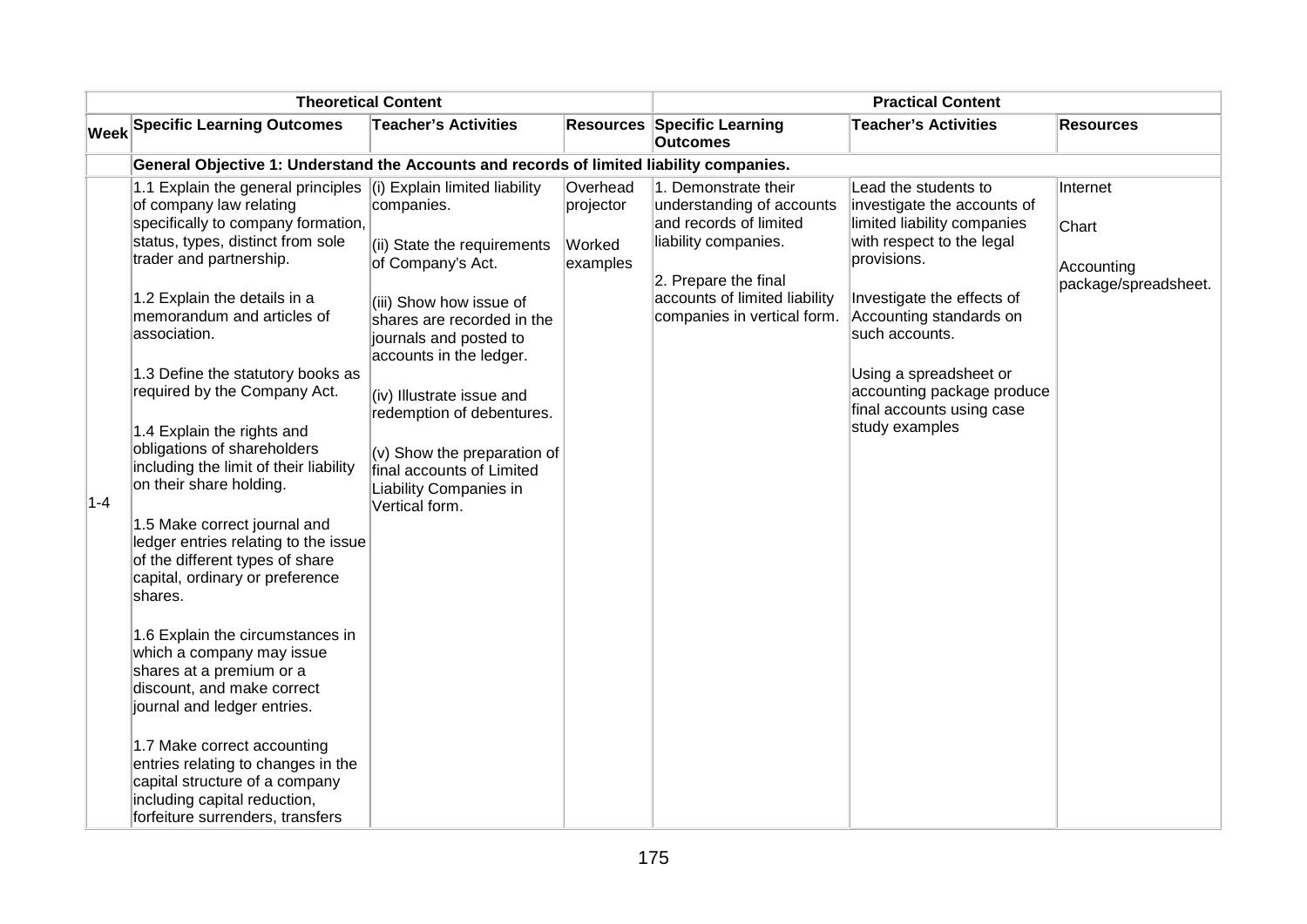| <b>Theoretical Content</b> |                                                                                                                                                                                         |                             |  | <b>Practical Content</b>                       |                             |                  |
|----------------------------|-----------------------------------------------------------------------------------------------------------------------------------------------------------------------------------------|-----------------------------|--|------------------------------------------------|-----------------------------|------------------|
|                            | Week Specific Learning Outcomes                                                                                                                                                         | <b>Teacher's Activities</b> |  | Resources Specific Learning<br><b>Outcomes</b> | <b>Teacher's Activities</b> | <b>Resources</b> |
|                            | and redemption of preference<br>shares.                                                                                                                                                 |                             |  |                                                |                             |                  |
|                            | 1.8 Explain in relation to<br>debentures the different methods<br>of accounting for their issues,<br>either at a premium or at a<br>discount.                                           |                             |  |                                                |                             |                  |
|                            | 1.9 Explain the methods of<br>redeeming debentures including<br>the sinking fund method.                                                                                                |                             |  |                                                |                             |                  |
|                            | 1.10 Explain the reasons for<br>creating the capital redemption<br>reserve fund in relation to the<br>redemption of preference shares,<br>and the uses to which the fund<br>may be put. |                             |  |                                                |                             |                  |
|                            | 1.11 Identify the ways and<br>methods of appropriating<br>corporate profits and the legal<br>consideration underlying the<br>methods in use.                                            |                             |  |                                                |                             |                  |
|                            | 1.12 Prepare final accounts of<br>Limited Liability Companies.                                                                                                                          |                             |  |                                                |                             |                  |
|                            | 1.13 Explain the different<br>methods of converting a<br>partnership to Limited Liability<br>Company.                                                                                   |                             |  |                                                |                             |                  |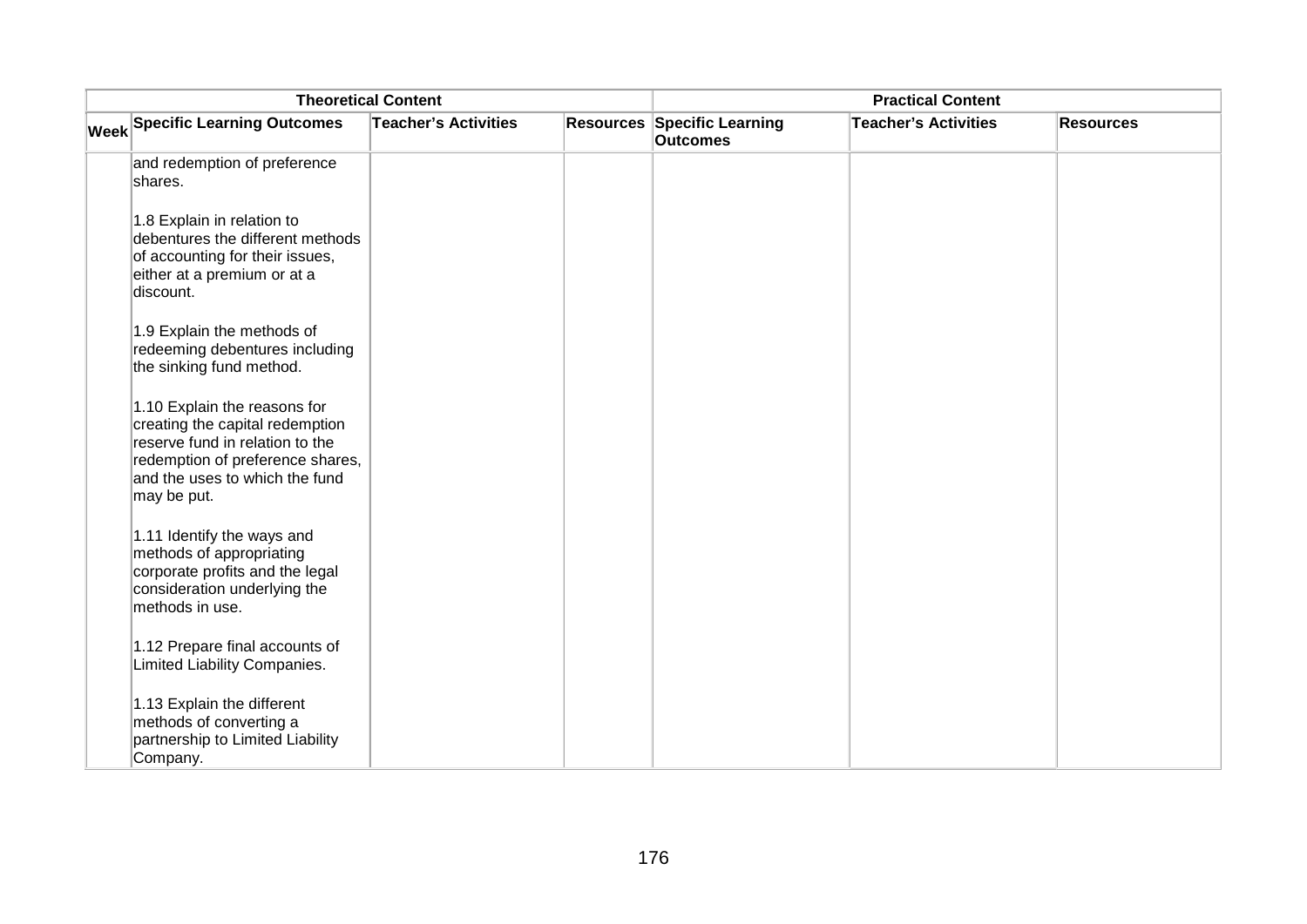|             |                                                                                                                                                                                                                                                                                                                                                                                  | <b>Theoretical Content</b>                                                                                                              |                                 | <b>Practical Content</b>                                                                                                                                                        |                                                                                                                                                    |                                                                           |  |
|-------------|----------------------------------------------------------------------------------------------------------------------------------------------------------------------------------------------------------------------------------------------------------------------------------------------------------------------------------------------------------------------------------|-----------------------------------------------------------------------------------------------------------------------------------------|---------------------------------|---------------------------------------------------------------------------------------------------------------------------------------------------------------------------------|----------------------------------------------------------------------------------------------------------------------------------------------------|---------------------------------------------------------------------------|--|
|             | <b>Week Specific Learning Outcomes</b>                                                                                                                                                                                                                                                                                                                                           | <b>Teacher's Activities</b>                                                                                                             |                                 | Resources Specific Learning<br><b>Outcomes</b>                                                                                                                                  | <b>Teacher's Activities</b>                                                                                                                        | <b>Resources</b>                                                          |  |
|             | <b>General Objective 2: Understand Branch Accounts.</b>                                                                                                                                                                                                                                                                                                                          |                                                                                                                                         |                                 |                                                                                                                                                                                 |                                                                                                                                                    |                                                                           |  |
| $5-8$       | 2.1 Define Branch Accounts.<br>2.2 Make correct ledger entries<br>relating to branch transactions<br>and head offices.<br>2.3 Explain the methods of<br>valuing stock-in-trade transferred<br>from head office to branch or<br>branch to branch.<br>2.4 Explain the conversion and<br>principles adopted in dealing with<br>variations in the<br>foreign exchange rates, and the | (i) Explain branch accounts Overhead<br>and the treatment of the<br>transactions in the ledger<br>of the head office and the<br>branch. | projector                       | 1. Demonstrate their<br>understanding of Branch<br>accounts,<br>consignment/goods on sale<br>or return and royalties<br>accounts.<br>2. Prepare the format of<br>such accounts. | Lead the students to prepare<br>Branch accounts,<br>consignment/goods on sale<br>or return and royalties<br>accounts using case study<br>exercise. | Flipcharts<br>Spreadsheet<br>Accounting packages.<br>Case study exercise. |  |
|             | gains or losses arising therefrom.                                                                                                                                                                                                                                                                                                                                               |                                                                                                                                         |                                 |                                                                                                                                                                                 |                                                                                                                                                    |                                                                           |  |
|             | General Objective 3: Understand consignment/goods on sale or return.                                                                                                                                                                                                                                                                                                             |                                                                                                                                         |                                 |                                                                                                                                                                                 |                                                                                                                                                    |                                                                           |  |
|             | 3.1 Explain the relationship<br>between the consignor and<br>consignee.                                                                                                                                                                                                                                                                                                          | (i) Discuss<br>consignment/goods on<br>sales or return as it affects<br>the consignor and the                                           | Overhead<br>projector<br>Worked | 1. Demonstrate their<br>understanding of Branch<br>accounts,<br>consignment/goods on sale                                                                                       | Lead the students to prepare Flipcharts<br>Branch accounts,<br>consignment/goods on sale<br>or return and royalties                                | Spreadsheet                                                               |  |
|             | $ 9-12 $ 3.2 Make correct account entries<br>of consignment transactions from                                                                                                                                                                                                                                                                                                    | consignee.                                                                                                                              | examples                        | or return and royalties<br>accounts.                                                                                                                                            | accounts using case study<br>exercise.                                                                                                             | Accounting packages.                                                      |  |
|             | the point of view of the consignor<br>and the consignee.                                                                                                                                                                                                                                                                                                                         | (ii) Prepare ledger<br>accounts of the consignor<br>and the consignee.                                                                  |                                 | 2. Prepare the format of<br>such accounts.                                                                                                                                      |                                                                                                                                                    | Case study exercise.                                                      |  |
|             | General Objective 4: Know royalties accounts.                                                                                                                                                                                                                                                                                                                                    |                                                                                                                                         |                                 |                                                                                                                                                                                 |                                                                                                                                                    |                                                                           |  |
| $ 13 - 15 $ | 41 Distinguish between the<br>different types of royalties and<br>sub-royalties.                                                                                                                                                                                                                                                                                                 | $(i)$ Explain royalties and<br>sub-royalties.<br>(ii) Prepare royalty                                                                   | Overhead<br>projector<br>Worked | 1. Demonstrate their<br>understanding of Branch<br>accounts,<br>consignment/goods on sale                                                                                       | Lead the students to prepare<br>Branch accounts,<br>consignment/goods on sale<br>or return and royalties                                           | Flipcharts<br>Spreadsheet                                                 |  |
|             | 4.2 Make correct ledger entries in accounts.<br>respect of minimum rent for any                                                                                                                                                                                                                                                                                                  |                                                                                                                                         | examples                        | or return and royalties<br>accounts.                                                                                                                                            | accounts using case study<br>exercise.                                                                                                             | Accounting packages.                                                      |  |
|             |                                                                                                                                                                                                                                                                                                                                                                                  |                                                                                                                                         |                                 |                                                                                                                                                                                 |                                                                                                                                                    | Case study exercise.                                                      |  |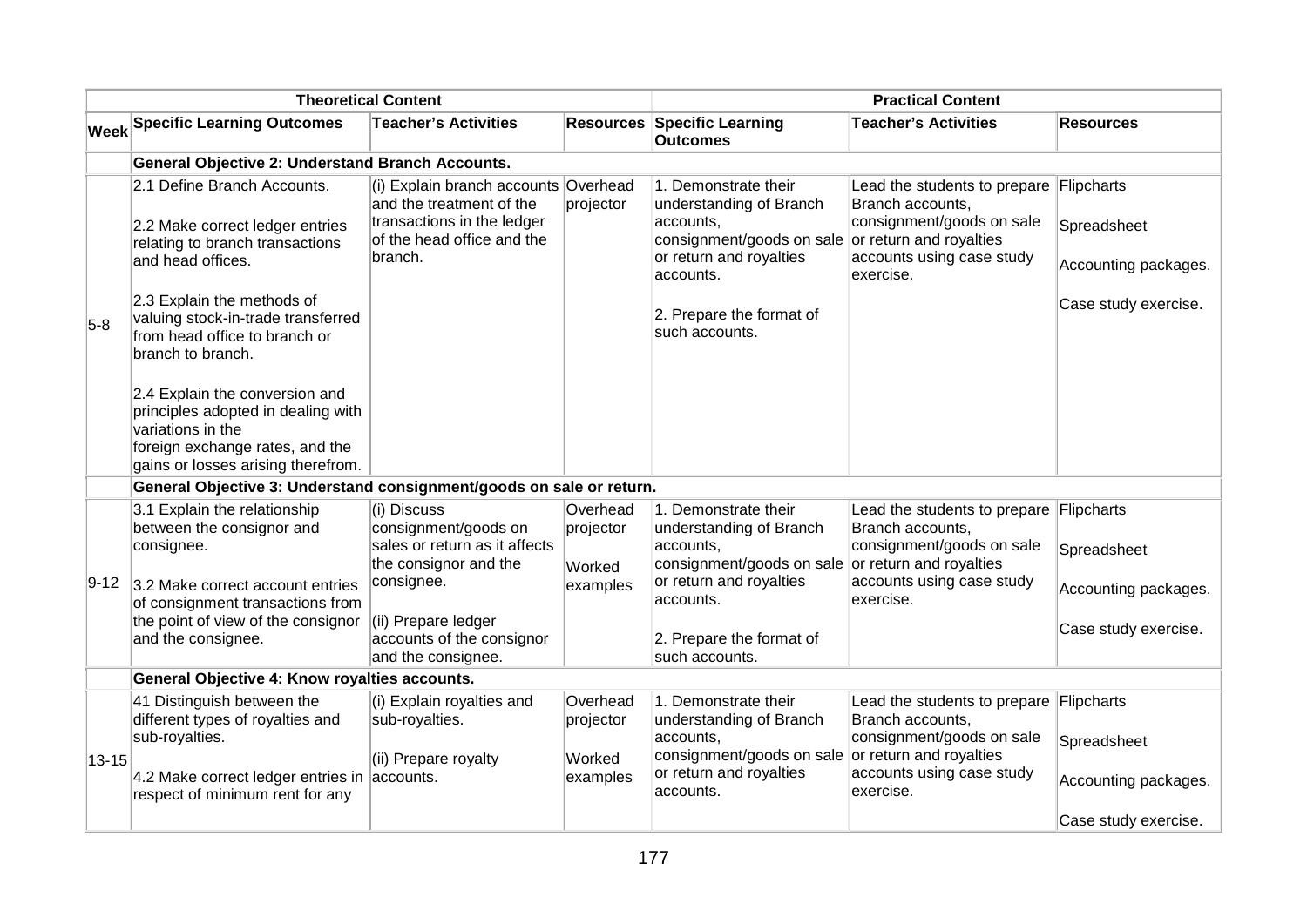| <b>Theoretical Content</b> |                                                                                                                                                           |                      | <b>Practical Content</b> |                                                       |                             |                  |
|----------------------------|-----------------------------------------------------------------------------------------------------------------------------------------------------------|----------------------|--------------------------|-------------------------------------------------------|-----------------------------|------------------|
|                            | <b>Week Specific Learning Outcomes</b>                                                                                                                    | Teacher's Activities |                          | <b>Resources Specific Learning</b><br><b>Outcomes</b> | <b>Teacher's Activities</b> | <b>Resources</b> |
|                            | period exceeding royalty rent.                                                                                                                            |                      |                          | 2. Prepare the format of<br>such accounts.            |                             |                  |
|                            | 4.3 Define short workings.                                                                                                                                |                      |                          |                                                       |                             |                  |
|                            | 4.4 Make correct ledger entries in<br>respect of short working<br>accounts, landlord's account and<br>the calculation of royalties<br>receivable/payable. |                      |                          |                                                       |                             |                  |

| <b>ASSESSMENT CRITERIA</b> |   |  |      |                                                                        |  |  |
|----------------------------|---|--|------|------------------------------------------------------------------------|--|--|
|                            |   |  |      | Coursework Course test Practical Other (Examination/project/portfolio) |  |  |
| <b>25%</b>                 | % |  | 25 % | .50%                                                                   |  |  |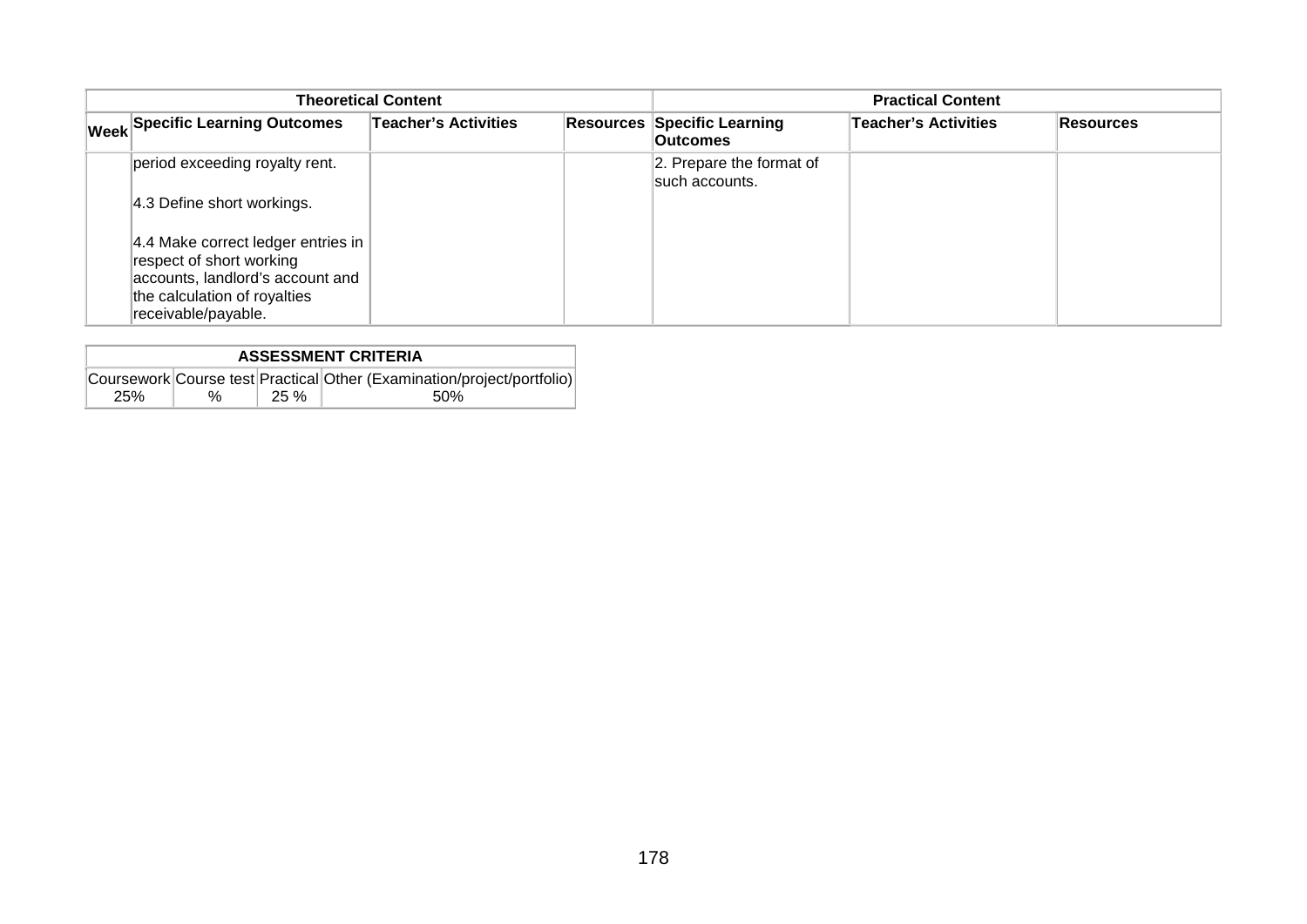## **Course: Public Sector Accounting**

| <b>PROGRAMME: NATIONAL DIPLOMA IN ACCOUNTANCY</b>                                                                                                                                                                                                                                                                                                                                                                                                    |                |                                   |                                        |  |  |  |  |
|------------------------------------------------------------------------------------------------------------------------------------------------------------------------------------------------------------------------------------------------------------------------------------------------------------------------------------------------------------------------------------------------------------------------------------------------------|----------------|-----------------------------------|----------------------------------------|--|--|--|--|
| <b>Course PUBLIC SECTOR ACCOUNTING</b>                                                                                                                                                                                                                                                                                                                                                                                                               | Code: ACC 225  | <b>Credit Hours:</b>              | <b>30 hours 2.0 Units</b>              |  |  |  |  |
| <b>Semester: FOURTH SEMESTER</b>                                                                                                                                                                                                                                                                                                                                                                                                                     | Pre-requisite: | Theoretical:<br><b>Practical:</b> | hours/week - 50%<br>l hours/week - 50% |  |  |  |  |
| Goal: To enable the student understand the nature and functions of public sector accounting and have a good knowledge of the regulatory framework and<br>procedures at all tiers of government.                                                                                                                                                                                                                                                      |                |                                   |                                        |  |  |  |  |
| <b>GENERAL OBJECTIVES:</b>                                                                                                                                                                                                                                                                                                                                                                                                                           |                |                                   |                                        |  |  |  |  |
| On completion of this module the students should be able to:                                                                                                                                                                                                                                                                                                                                                                                         |                |                                   |                                        |  |  |  |  |
| 1.0 Understand the nature of accounting system in the public sector.<br>2.0 Know the difference between the private and public sector accounting.<br>3.0 Understand sources of government revenue and expenditure procedures.<br>4.0 Understand various budget techniques at all tiers of government.<br>5.0 Collect and collate information for, and prepare government financial statements.<br>6.0 Understand government financial control system |                |                                   |                                        |  |  |  |  |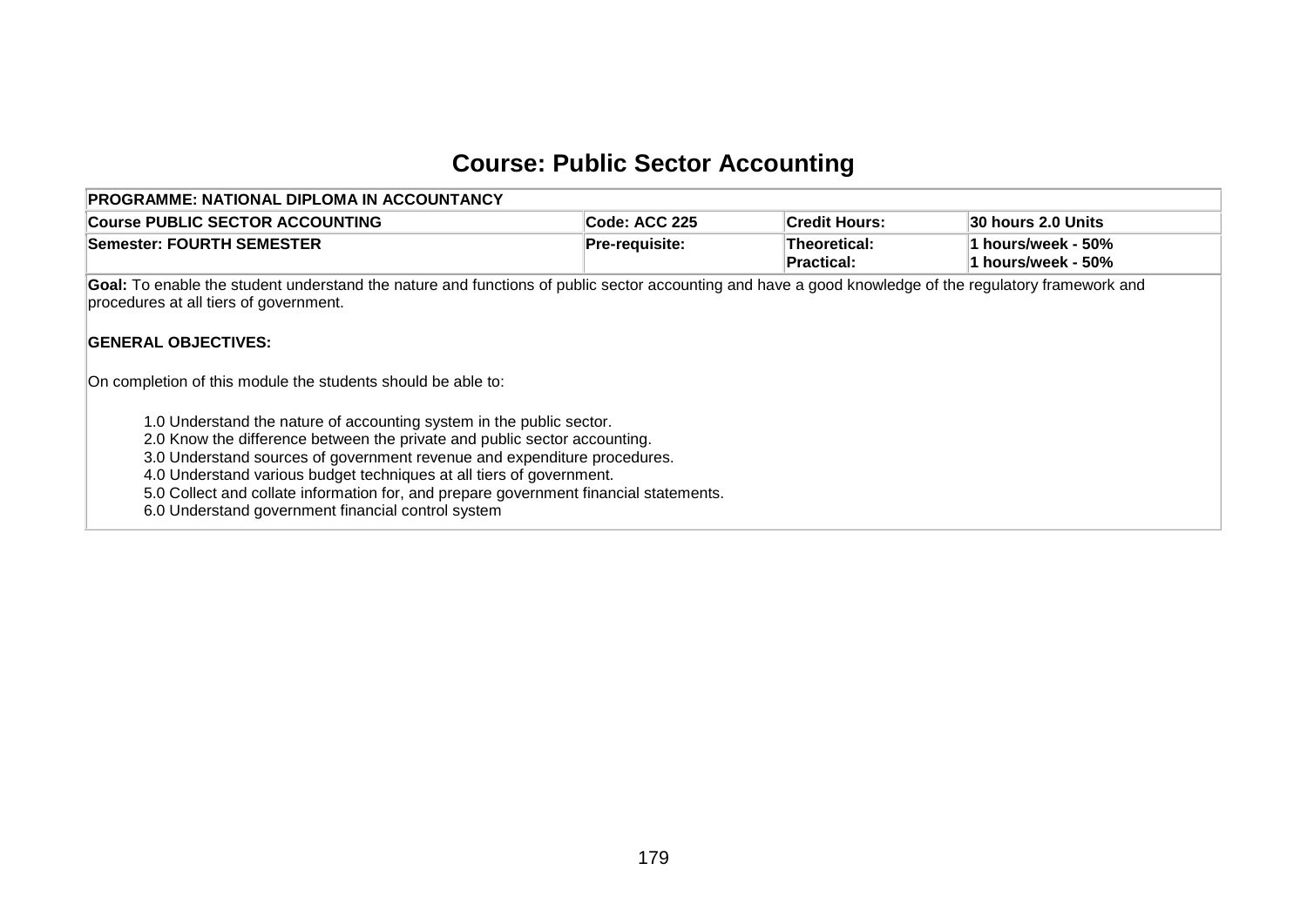| <b>Theoretical Content</b> |                                                                                            |                                                                                                        | <b>Practical Content</b>        |                                                                                                              |                                                                                                                                      |                                           |
|----------------------------|--------------------------------------------------------------------------------------------|--------------------------------------------------------------------------------------------------------|---------------------------------|--------------------------------------------------------------------------------------------------------------|--------------------------------------------------------------------------------------------------------------------------------------|-------------------------------------------|
|                            | <b>Week Specific Learning Outcomes</b>                                                     | <b>Teacher's Activities</b>                                                                            | <b>Resources</b>                | <b>Specific Learning</b><br><b>Outcomes</b>                                                                  | <b>Teacher's Activities</b>                                                                                                          | <b>Resources</b>                          |
|                            | General Objective 1: Understand the nature of accounting system in the public sector.      |                                                                                                        |                                 |                                                                                                              |                                                                                                                                      |                                           |
|                            | 1.1 Discuss the history and<br>development of public sector<br>accounting.                 | (i) Explain public sector<br>accounting.<br>(ii) Discuss legal regulatory                              | Overhead<br>projector           | 1. Write on the evolution of<br>public sector accounting in<br>Nigeria.                                      | Lead the students to discuss<br>the historical development of<br>public sector accounting in<br>Nigeria.                             | Financial<br>Regulations<br>Constitution. |
| $ 1-3 $                    | 1.2 Explain legal basis.                                                                   | framework.                                                                                             |                                 |                                                                                                              |                                                                                                                                      |                                           |
|                            | 1.3 Explain the nature and<br>objectives of government<br>accounting.                      |                                                                                                        |                                 |                                                                                                              | Describe the legal and<br>regulatory framework of public<br>sector accounting in Nigeria.<br>Producing a word processed              | Financial<br>Instruction.                 |
|                            |                                                                                            |                                                                                                        |                                 |                                                                                                              | short report                                                                                                                         | Word processor                            |
|                            | General Objective 2: Know the difference between the private and public sector accounting. |                                                                                                        |                                 |                                                                                                              |                                                                                                                                      |                                           |
|                            | 2.1 Explain the basic elements of<br>accounting system in the private<br>sector.           | (i) Explain principles and<br>basis of government<br>accounting and financial<br>instruments.          | Overhead<br>projector<br>Worked | 1. Demonstrate their<br>understanding of the basic<br>elements of public and<br>provide sector accounting by | Ask the students to produce a Financial<br>word processed listing of the<br>basic elements and distinction<br>between private sector | Regulation.<br>Financial                  |
| $4-5$                      | 2.2 Explain the basic elements of<br>accounting system in the public<br>sector.            | (ii) Explain government<br>accounting system with<br>worked examples.                                  | examples                        | listing the differences.                                                                                     | accounting.                                                                                                                          | Instructions.<br>Word processor           |
|                            | 2.3 Distinguish between the two<br>system.                                                 |                                                                                                        |                                 |                                                                                                              |                                                                                                                                      |                                           |
|                            | General Objective 3: Understand sources of government revenue and expenditure procedures.  |                                                                                                        |                                 |                                                                                                              |                                                                                                                                      |                                           |
|                            | 3.1 Explain sources of revenue of<br>governments, Federal, State and<br>Local government.  | (i) Explain sources of<br>government revenue,<br>expenditures warrant, and<br>departmental expenditure | Overhead<br>projector           | 1. Know the sources of<br>government revenue and<br>expenditure procedures for<br>Federal, States and Local  | Ask the students to list various Financial<br>sources of government<br>revenue, expenditures<br>warrant, etc.                        | Regulations.                              |
| $6-8$                      | 3.2 Explain financial recording of<br>government revenue and                               | allocation book. And relevant<br>documents and books to be                                             |                                 | Government.                                                                                                  | Display to students relevant                                                                                                         | Financial<br>Instructions.                |
|                            | expenditure.                                                                               | kept.                                                                                                  |                                 | 2. Understand the process of<br>recording revenue and                                                        | documents and books of<br>account to be kept by the                                                                                  | Circular.                                 |
|                            | 3.3 Explain Departmental Vote<br>expenditure allocation book.                              | (ii) Describe relevant<br>documents and books to be<br>kept.                                           |                                 | expenditure in the<br>Departmental vote<br>expenditure Allocation book.                                      | Federal, State and Local<br>Governments                                                                                              | Word processor                            |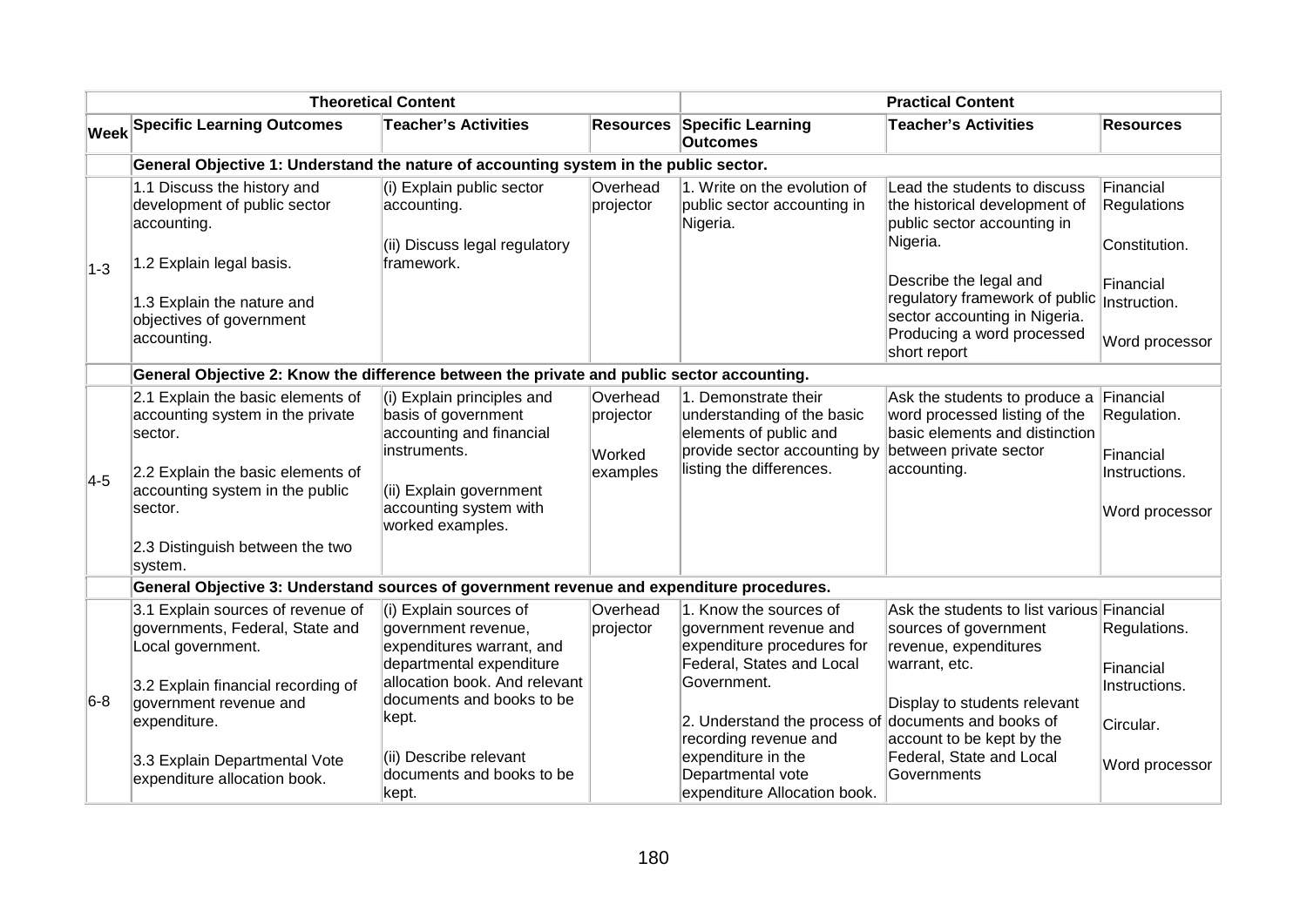| <b>Theoretical Content</b> |                                                                                                                            | <b>Practical Content</b>                                                                                                                    |                       |                                                                                                  |                                                                                                                                                                                       |                                         |  |  |
|----------------------------|----------------------------------------------------------------------------------------------------------------------------|---------------------------------------------------------------------------------------------------------------------------------------------|-----------------------|--------------------------------------------------------------------------------------------------|---------------------------------------------------------------------------------------------------------------------------------------------------------------------------------------|-----------------------------------------|--|--|
|                            | <b>Week Specific Learning Outcomes</b>                                                                                     | <b>Teacher's Activities</b>                                                                                                                 | <b>Resources</b>      | <b>Specific Learning</b><br><b>Outcomes</b>                                                      | <b>Teacher's Activities</b>                                                                                                                                                           | <b>Resources</b>                        |  |  |
|                            | General Objective 4: Understand various budget techniques at all tiers of government.                                      |                                                                                                                                             |                       |                                                                                                  |                                                                                                                                                                                       |                                         |  |  |
| $9 - 10$                   | 4.1 Define budgeting system in the<br>public sector.<br>4.2 Explain types and techniques of<br>budgeting in public sector. | $(i)$ Explain types and<br>techniques of government<br>budgeting, budget<br>preparation including cash<br>budget's with worked<br>examples. |                       | 1. Prepare different types of<br>budget in the public sector<br>using various techniques.        | Lead the students to identify<br>types and techniques of<br>budgeting in public sector with<br>specific examples on Federal, Financial<br>States and Local Government.  Instructions. | Financial<br>Regulations.               |  |  |
|                            | 4.3 Describe procedures of both<br>recurrent and capital expenditure<br>and receipts.                                      |                                                                                                                                             |                       |                                                                                                  | Using a spreadsheet,<br>illustrate the process of<br>receipts and recurrent and<br>capital expenditure.                                                                               | Spreadsheet                             |  |  |
|                            | General Objective 5: Collect and collate information for, and prepare government financial statements.                     |                                                                                                                                             |                       |                                                                                                  |                                                                                                                                                                                       |                                         |  |  |
|                            | 5.1 Explain transactions and other<br>returns.                                                                             | (i) Explain consolidated<br>revenue fund etc and the<br>schedules with worked                                                               | Overhead<br>projector | 1. Demonstrate their<br>understanding of the<br>consolidated revenue fund                        | Lead the students to describe<br>how consolidated revenue<br>fund and other supporting                                                                                                | Financial<br>memorandum.                |  |  |
|                            | 5.2 Prepare consolidated revenue<br>11-12 fund, statement of assets and<br>liabilities contingency final<br>statement.     | examples.                                                                                                                                   |                       | statement of assets and<br>liabilities contingency final<br>statements.                          | schedules are prepared and<br>presented.<br>Guide students to workout                                                                                                                 | Sample<br>consolidated<br>revenue fund. |  |  |
|                            | 5.3 Describe the supporting<br>schedules.                                                                                  |                                                                                                                                             |                       |                                                                                                  | examples using a<br>spreadsheet                                                                                                                                                       | Spreadsheet                             |  |  |
|                            | General Objective 6: Understand government financial control system.                                                       |                                                                                                                                             |                       |                                                                                                  |                                                                                                                                                                                       |                                         |  |  |
|                            | 6.1 Explain appropriations and role<br>of the legislature and executive.                                                   | $(i)$ Explain the financial<br>control.                                                                                                     | Overhead<br>projector | 1. Write a brief on the role of<br>the legislature and executive<br>in the control of government | Using a word processed short Constitution.<br>report:                                                                                                                                 | Financial                               |  |  |
|                            | 6.2 Describe the documentation of<br>government receipts.                                                                  | (ii) Discuss the commissions<br>responsible for the control.                                                                                |                       | expenditures, through<br>various committees and<br>commissions.                                  | Ask the students to describe<br>the documentations of                                                                                                                                 | Regulations                             |  |  |
| $ 13 - 15 $                | 6.3 Explain government investment<br>appraisal and awards of contracts.                                                    |                                                                                                                                             |                       |                                                                                                  | government receipts and<br>expenditure.                                                                                                                                               | Financial<br>Instructions.              |  |  |
|                            | 6.4 Explain government audits.                                                                                             |                                                                                                                                             |                       |                                                                                                  | Guide the students to list the<br>functions of various<br>committees and commissions                                                                                                  | Public Section<br>Auditing<br>Standard. |  |  |
|                            | 6.5 Explain government                                                                                                     |                                                                                                                                             |                       |                                                                                                  | responsible for control.                                                                                                                                                              |                                         |  |  |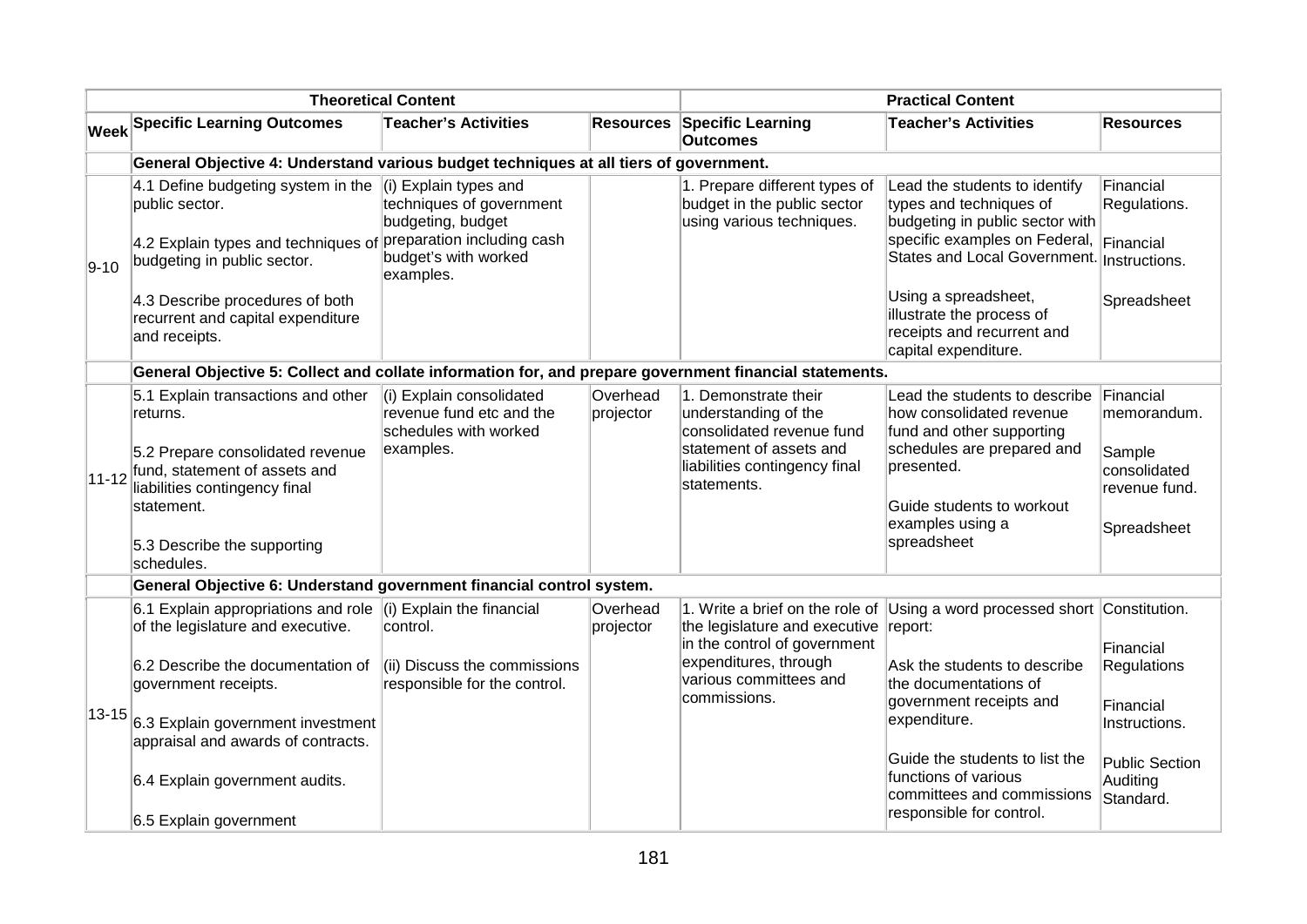| <b>Theoretical Content</b> |                                                                                                                                                                                                                                 |                             |  | <b>Practical Content</b>                              |                             |                |
|----------------------------|---------------------------------------------------------------------------------------------------------------------------------------------------------------------------------------------------------------------------------|-----------------------------|--|-------------------------------------------------------|-----------------------------|----------------|
|                            | Week Specific Learning Outcomes                                                                                                                                                                                                 | <b>Teacher's Activities</b> |  | <b>Resources Specific Learning</b><br><b>Outcomes</b> | <b>Teacher's Activities</b> | Resources      |
|                            | expenditure control. tools.                                                                                                                                                                                                     |                             |  |                                                       |                             | Word processor |
|                            | 6.6 Explain various government<br>committee e.g. FAC, Public<br>Account Committee of the<br>Legislature, Economic and<br><b>Financial Crime Commission,</b><br><b>Revenue Mobilization Allocation</b><br>and Fiscal Commission. |                             |  |                                                       |                             |                |

| <b>ASSESSMENT CRITERIA</b> |      |                 |                                                                        |  |  |  |
|----------------------------|------|-----------------|------------------------------------------------------------------------|--|--|--|
|                            |      |                 | Coursework Course test Practical Other (Examination/project/portfolio) |  |  |  |
| $30\%$                     | $\%$ | 30 <sup>%</sup> | 40%                                                                    |  |  |  |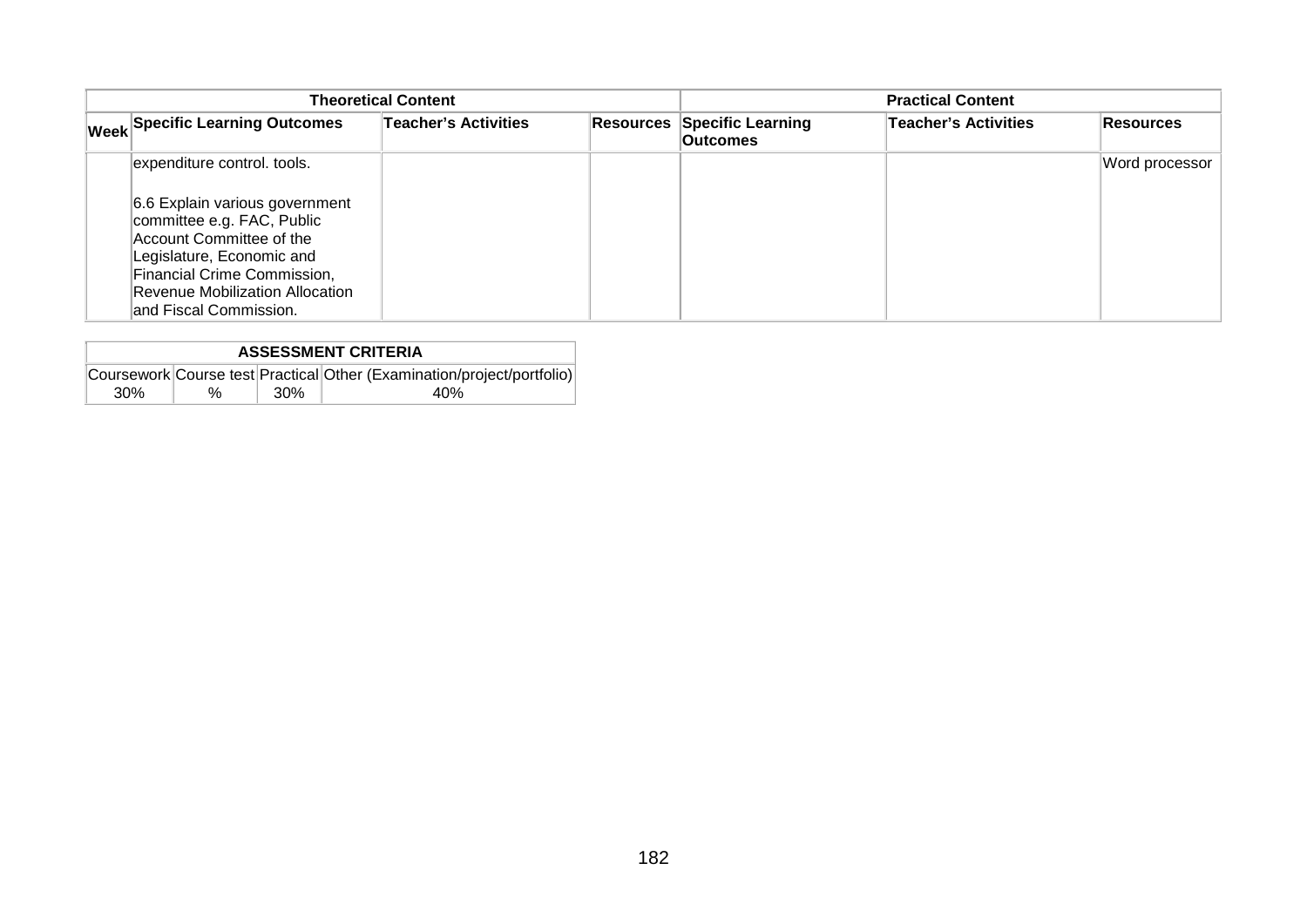## **Course: Project**

| <b>Programme: (National Diploma)</b> |                                                                                                                  |                                   |                               |  |  |  |  |
|--------------------------------------|------------------------------------------------------------------------------------------------------------------|-----------------------------------|-------------------------------|--|--|--|--|
| <b>Course: Project</b>               | <b>Course Code: ACC 229</b>                                                                                      | <b>Total Hours:</b>               | 6                             |  |  |  |  |
| Year: 2 Semester: 4                  | <b>Pre-requisite:</b>                                                                                            | <b>Theoretical:</b><br>Practical: | 0 hours/week<br>∣6 hours/week |  |  |  |  |
|                                      | Goal: This course is designed to enable the student to undertake an individual project and write a report on it. |                                   |                               |  |  |  |  |
| General Objectives:                  |                                                                                                                  |                                   |                               |  |  |  |  |
|                                      | On completion of this course, the diplomate should be able to:                                                   |                                   |                               |  |  |  |  |
| 2. Collect data on the chosen topic. | 1. Research a chosen topic at ND level from available sources.<br>3. Produce a report on the chosen topic.       |                                   |                               |  |  |  |  |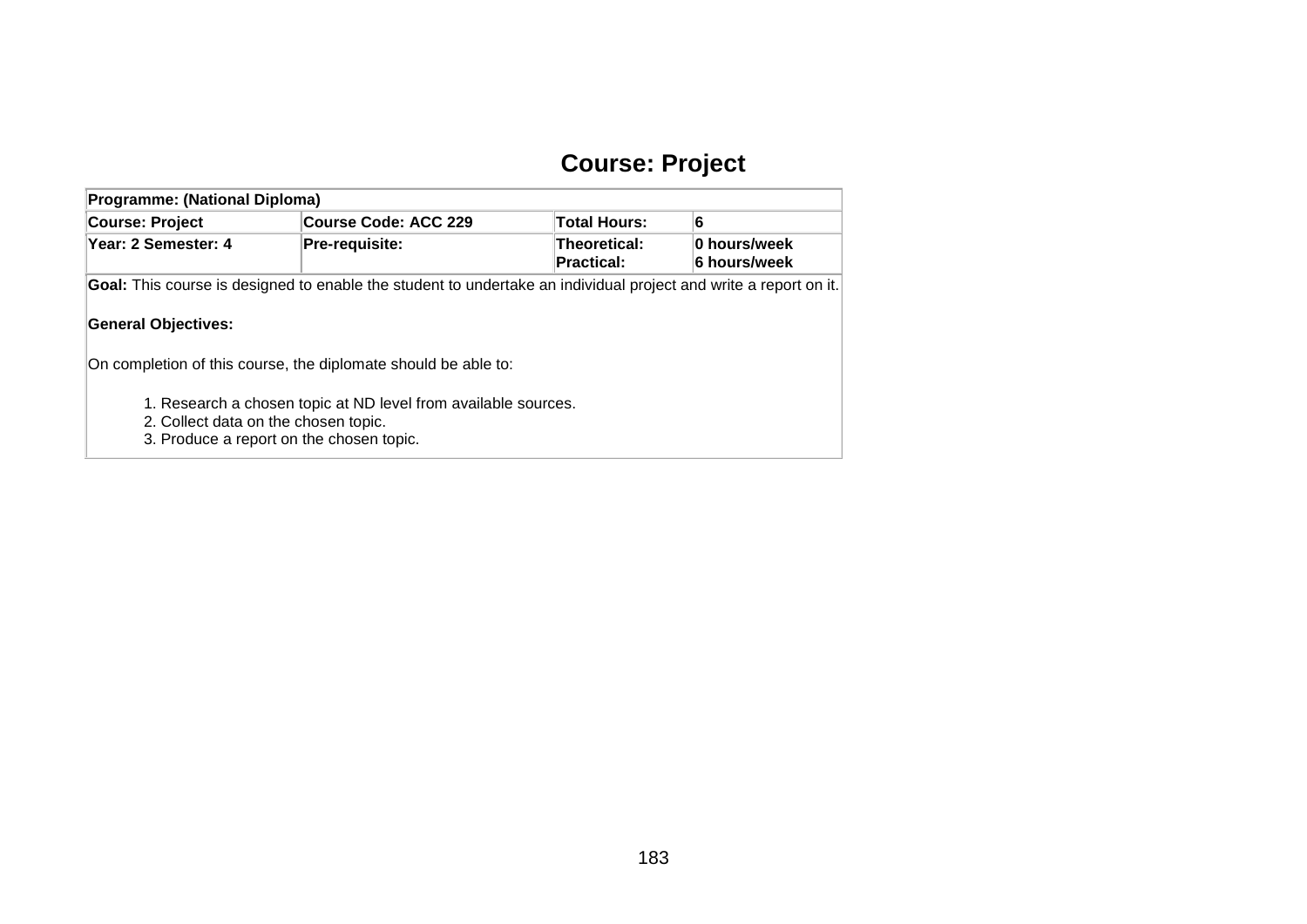| <b>Theoretical Content</b> |                                                                                                |                                                  | <b>Practical Content</b> |                                                       |                                                  |                  |
|----------------------------|------------------------------------------------------------------------------------------------|--------------------------------------------------|--------------------------|-------------------------------------------------------|--------------------------------------------------|------------------|
| <b>Week</b>                | <b>Specific Learning Outcomes</b>                                                              | <b>Teacher's activities</b>                      |                          | <b>Resources Specific Learning</b><br><b>Outcomes</b> | <b>Teacher's activities</b>                      | <b>Resources</b> |
|                            | General Objective 1: Research a chosen topic at ND level from available sources.               |                                                  |                          |                                                       |                                                  |                  |
|                            | 1.1 Choose, under guidance, an appropriate<br>topic of interest.                               | Provide guidance in finding<br>suitable topics.  | Textbooks                | Selection of a topic of<br>interest.                  | Provide guidance in finding<br>suitable topics.  | <b>Textbooks</b> |
|                            |                                                                                                |                                                  | Lecture                  |                                                       |                                                  | Lecture          |
|                            |                                                                                                |                                                  | <b>Notes</b>             |                                                       |                                                  | <b>Notes</b>     |
|                            |                                                                                                |                                                  | Internet                 |                                                       |                                                  | Internet         |
|                            | 1.2 Research a chosen topic from available<br>sources.                                         | Provide guidance in finding<br>suitable sources. | <b>Textbooks</b>         | Demonstrate research<br>ability                       | Provide guidance in finding<br>suitable sources. | <b>Textbooks</b> |
| $\overline{2}$             |                                                                                                |                                                  | Lecture                  |                                                       |                                                  | Lecture          |
|                            |                                                                                                |                                                  | <b>Notes</b>             |                                                       |                                                  | <b>Notes</b>     |
|                            |                                                                                                |                                                  | Internet                 |                                                       |                                                  | Internet         |
|                            | 1.2 (continued) Research a chosen topic from Provide guidance in finding<br>available sources. | suitable sources.                                | <b>Textbooks</b>         | Demonstrate research<br>ability                       | Provide guidance in finding<br>suitable sources. | <b>Textbooks</b> |
| 3                          |                                                                                                |                                                  | Lecture                  |                                                       |                                                  | Lecture          |
|                            |                                                                                                |                                                  | Notes                    |                                                       |                                                  | <b>Notes</b>     |
|                            |                                                                                                |                                                  | Internet                 |                                                       |                                                  | Internet         |
|                            | 1.2 (continued) Research a chosen topic from Provide guidance in finding<br>available sources. | suitable sources.                                | <b>Textbooks</b>         | Demonstrate research<br>ability                       | Provide guidance in finding<br>suitable sources. | <b>Textbooks</b> |
| 4                          |                                                                                                |                                                  | Lecture                  |                                                       |                                                  | Lecture          |
|                            |                                                                                                |                                                  | Notes                    |                                                       |                                                  | <b>Notes</b>     |
|                            |                                                                                                |                                                  | Internet                 |                                                       |                                                  | Internet         |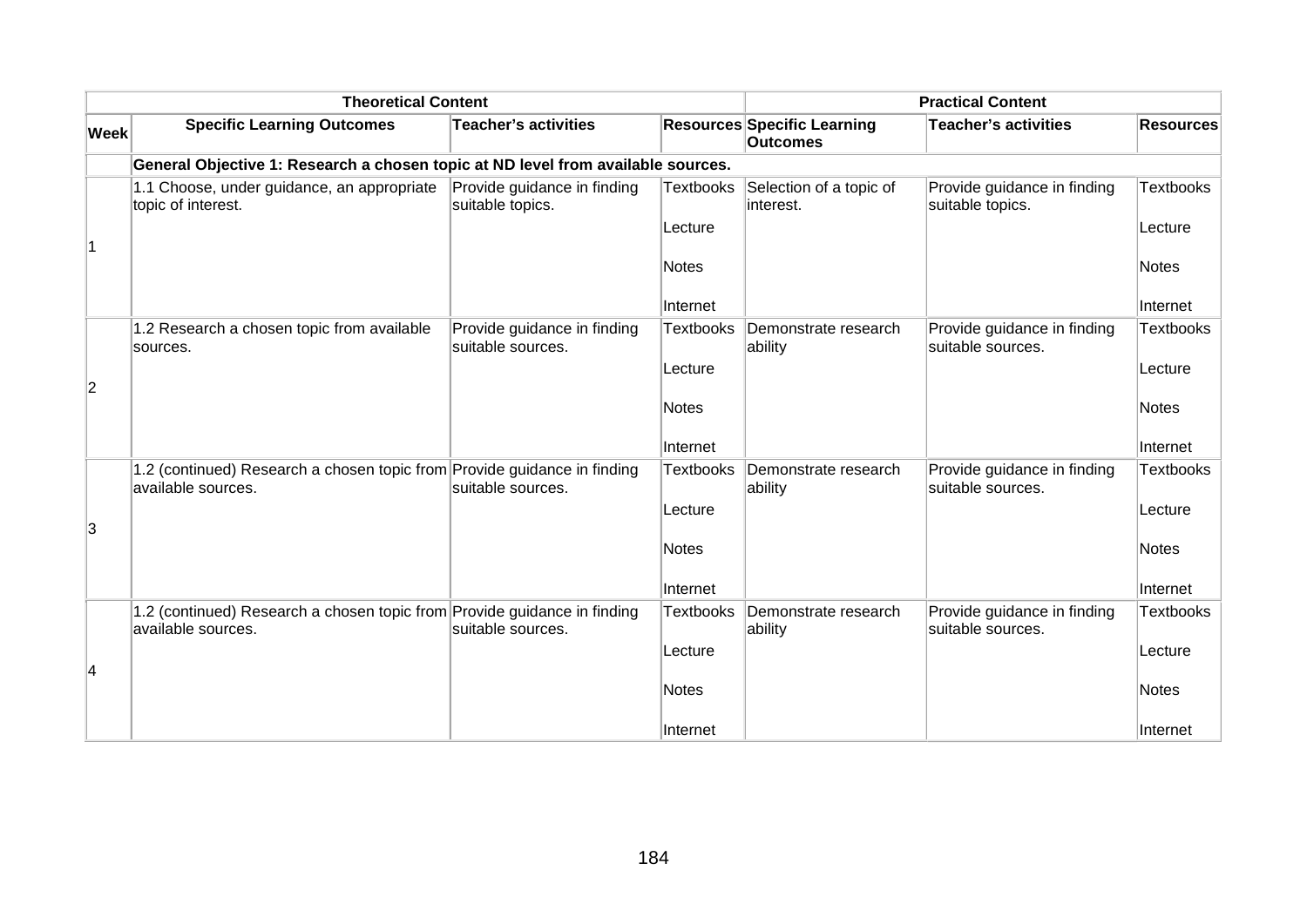| <b>Theoretical Content</b> |                                                                             |                                                   |           | <b>Practical Content</b>                              |                                                   |                  |
|----------------------------|-----------------------------------------------------------------------------|---------------------------------------------------|-----------|-------------------------------------------------------|---------------------------------------------------|------------------|
| <b>Week</b>                | <b>Specific Learning Outcomes</b>                                           | Teacher's activities                              |           | <b>Resources Specific Learning</b><br><b>Outcomes</b> | <b>Teacher's activities</b>                       | <b>Resources</b> |
|                            | General Objective 2: Collect data on the chosen topic.                      |                                                   |           |                                                       |                                                   |                  |
|                            | 2.1 Collect data on the chosen topic from<br>available sources.             | Provide guidance in collecting Textbooks<br>ldata |           | Demonstrate ability to<br>collect data                | Provide guidance in collecting Textbooks<br>data. |                  |
|                            |                                                                             |                                                   | Lecture   |                                                       |                                                   | Lecture          |
| 5                          |                                                                             |                                                   | Notes     |                                                       |                                                   | Notes            |
|                            |                                                                             |                                                   | ⊪Internet |                                                       |                                                   | Internet         |
|                            | 2.1 (continued) Collect data on the chosen<br>topic from available sources. | Provide guidance in collecting Textbooks<br>ldata |           | Demonstrate ability to<br>collect data                | Provide guidance in collecting Textbooks<br>data. |                  |
|                            |                                                                             |                                                   | Lecture   |                                                       |                                                   | Lecture          |
| 6                          |                                                                             |                                                   | Notes     |                                                       |                                                   | Notes            |
|                            |                                                                             |                                                   | ⊪Internet |                                                       |                                                   | Internet         |
|                            | 2.1 (continued) Collect data on the chosen<br>topic from available sources. | Provide guidance in collecting Textbooks<br>ldata |           | Demonstrate ability to<br>collect data                | Provide guidance in collecting Textbooks<br>data. |                  |
| 7                          |                                                                             |                                                   | Lecture   |                                                       |                                                   | Lecture          |
|                            |                                                                             |                                                   | Notes     |                                                       |                                                   | Notes            |
|                            |                                                                             |                                                   | Internet  |                                                       |                                                   | Internet         |
|                            | 2.1 (continued) Collect data on the chosen<br>topic from available sources. | Provide guidance in collecting Textbooks<br>∣data |           | Demonstrate ability to<br>collect data                | Provide guidance in collecting Textbooks<br>data. |                  |
|                            |                                                                             |                                                   | Lecture   |                                                       |                                                   | Lecture          |
| 8                          |                                                                             |                                                   | Notes     |                                                       |                                                   | Notes            |
|                            |                                                                             |                                                   | Internet  |                                                       |                                                   | Internet         |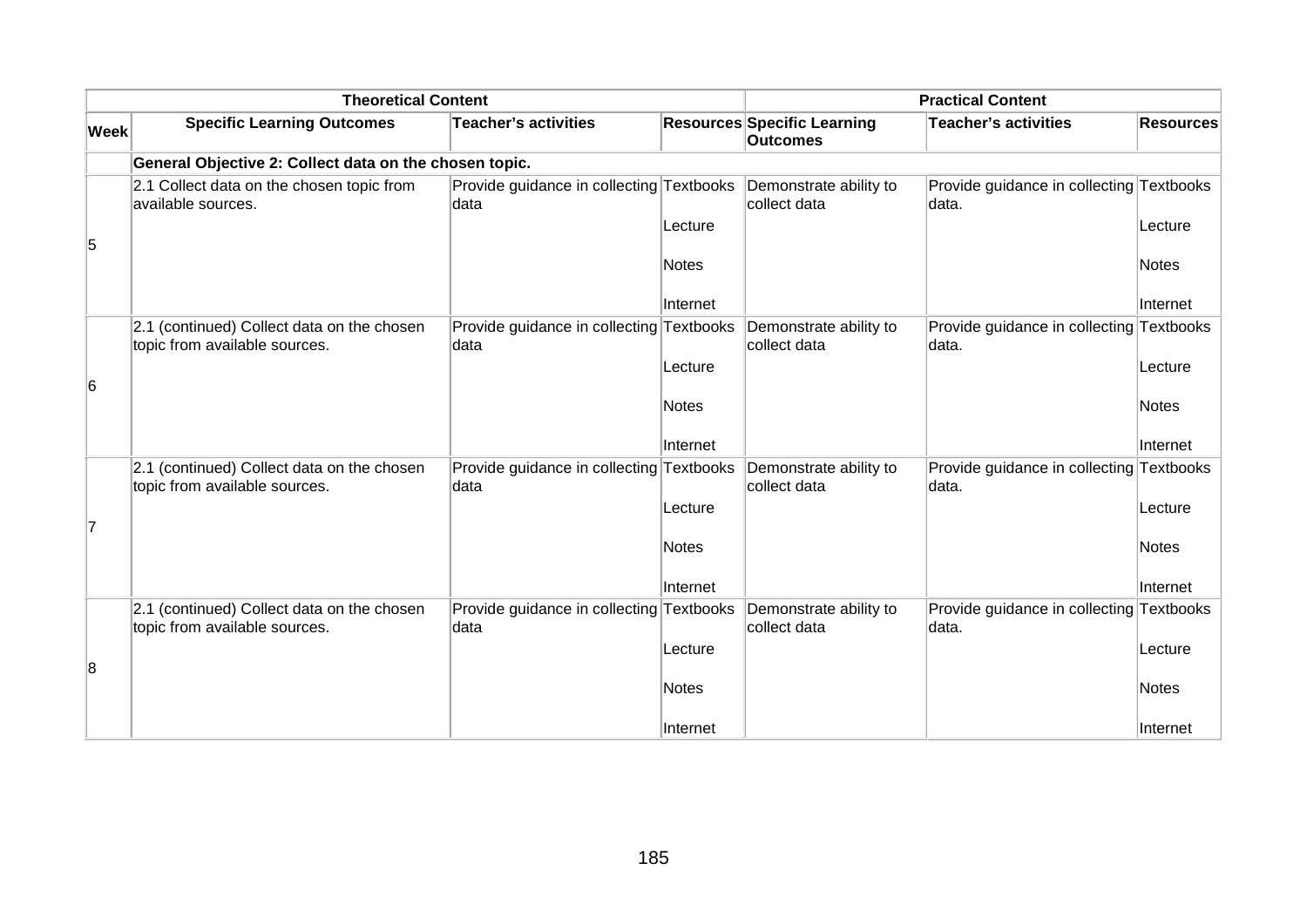| <b>Theoretical Content</b> |                                                                             |                                                   | <b>Practical Content</b> |                                                       |                                                   |                  |
|----------------------------|-----------------------------------------------------------------------------|---------------------------------------------------|--------------------------|-------------------------------------------------------|---------------------------------------------------|------------------|
| <b>Week</b>                | <b>Specific Learning Outcomes</b>                                           | Teacher's activities                              |                          | <b>Resources Specific Learning</b><br><b>Outcomes</b> | <b>Teacher's activities</b>                       | <b>Resources</b> |
|                            | 2.1 (continued) Collect data on the chosen<br>topic from available sources. | Provide guidance in collecting Textbooks<br>ldata |                          | Demonstrate ability to<br>collect data                | Provide guidance in collecting Textbooks<br>data. |                  |
| 9                          |                                                                             |                                                   | Lecture                  |                                                       |                                                   | Lecture          |
|                            |                                                                             |                                                   | Notes                    |                                                       |                                                   | <b>Notes</b>     |
|                            |                                                                             |                                                   | Internet                 |                                                       |                                                   | Internet         |
|                            | General Objective 3: Produce a report on the chosen topic.                  |                                                   |                          |                                                       |                                                   |                  |
|                            | 3.1 Produce a report on the chosen topic.                                   | Provide guidance in report<br>writing             | Textbooks                | Demonstrate ability in<br>report writing              | Provide guidance in report<br>writing             | <b>Textbooks</b> |
| 10                         |                                                                             |                                                   | Lecture                  |                                                       |                                                   | Lecture          |
|                            |                                                                             |                                                   | Notes                    |                                                       |                                                   | Notes            |
|                            |                                                                             |                                                   | ⊪Internet                |                                                       |                                                   | Internet         |
|                            | 3.1 (continued) Produce a report on the<br>chosen topic.                    | Provide guidance in report<br>writing             | <b>Textbooks</b>         | Demonstrate ability in<br>report writing              | Provide guidance in report<br>writing             | <b>Textbooks</b> |
| 11                         |                                                                             |                                                   | Lecture                  |                                                       |                                                   | Lecture          |
|                            |                                                                             |                                                   | Notes                    |                                                       |                                                   | Notes            |
|                            |                                                                             |                                                   | Internet                 |                                                       |                                                   | Internet         |
|                            | 3.1 (continued) Produce a report on the<br>chosen topic.                    | Provide guidance in report<br>writing             | <b>Textbooks</b>         | Demonstrate ability in<br>report writing              | Provide guidance in report<br>writing             | <b>Textbooks</b> |
| 12                         |                                                                             |                                                   | Lecture                  |                                                       |                                                   | Lecture          |
|                            |                                                                             |                                                   | Notes                    |                                                       |                                                   | Notes            |
|                            |                                                                             |                                                   | Internet                 |                                                       |                                                   | <b>Internet</b>  |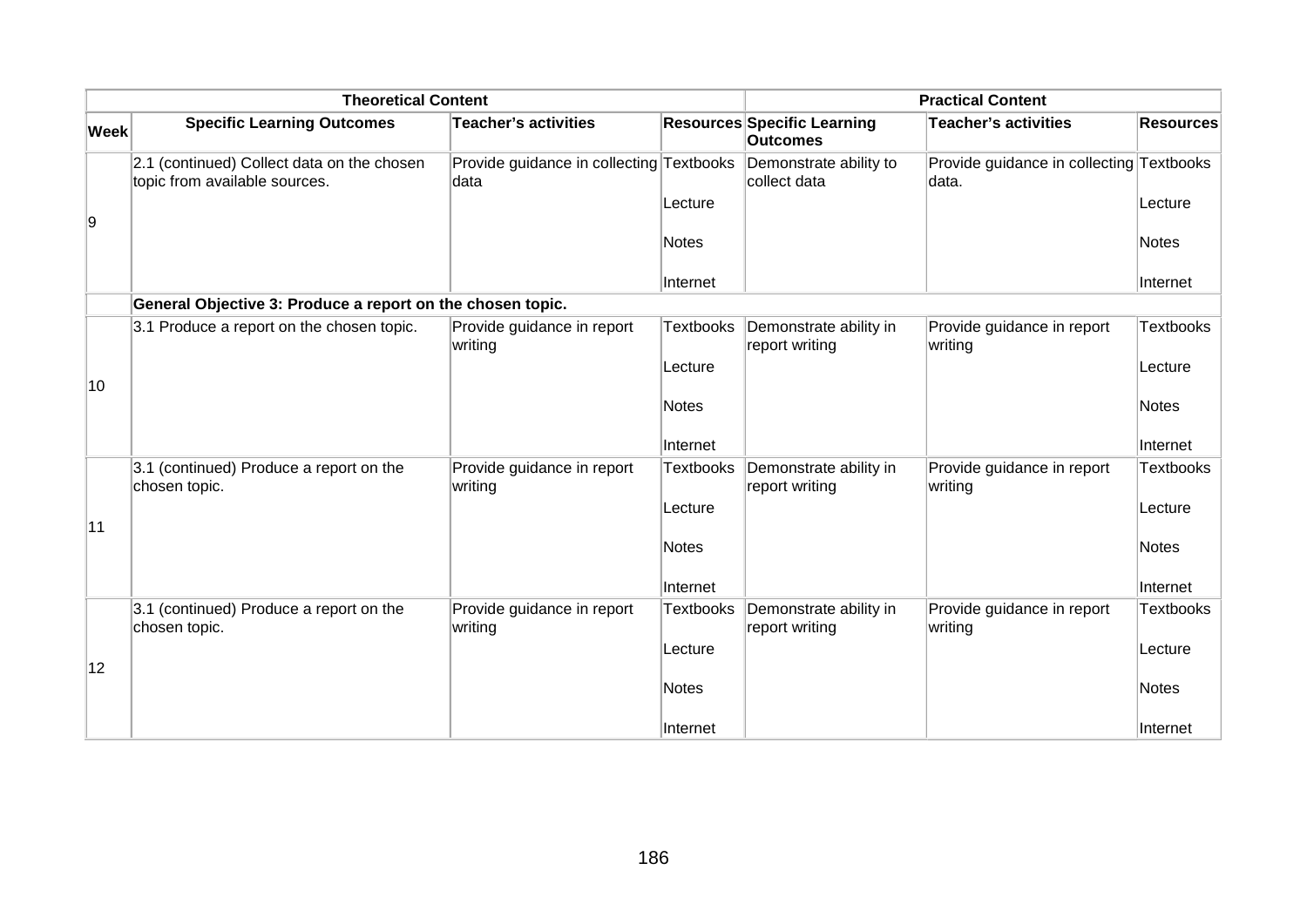| <b>Theoretical Content</b> |                                                          |                                       |           | <b>Practical Content</b>                              |                                       |                  |
|----------------------------|----------------------------------------------------------|---------------------------------------|-----------|-------------------------------------------------------|---------------------------------------|------------------|
| <b>Week</b>                | <b>Specific Learning Outcomes</b>                        | Teacher's activities                  |           | <b>Resources Specific Learning</b><br><b>Outcomes</b> | <b>Teacher's activities</b>           | <b>Resources</b> |
|                            | 3.1 (continued) Produce a report on the<br>chosen topic. | Provide guidance in report<br>writing | Textbooks | Demonstrate ability in<br>report writing              | Provide guidance in report<br>writing | Textbooks        |
|                            |                                                          |                                       | Lecture   |                                                       |                                       | Lecture          |
| 13                         |                                                          |                                       | Notes     |                                                       |                                       | Notes            |
|                            |                                                          |                                       | Internet  |                                                       |                                       | ∣Internet        |
|                            | 3.1 (continued) Produce a report on the<br>chosen topic. | Provide guidance in report<br>writing | Textbooks | Demonstrate ability in<br>report writing              | Provide guidance in report<br>writing | <b>Textbooks</b> |
|                            |                                                          |                                       | Lecture   |                                                       |                                       | Lecture          |
| 14                         |                                                          |                                       | Notes     |                                                       |                                       | Notes            |
|                            |                                                          |                                       | ⊪Internet |                                                       |                                       | <b>Internet</b>  |
|                            | 3.1 (continued) Produce a report on the<br>chosen topic. | Provide guidance in report<br>writing | Textbooks | Demonstrate ability in<br>report writing              | Provide guidance in report<br>writing | Textbooks        |
|                            |                                                          |                                       | Lecture   |                                                       |                                       | Lecture          |
| 15                         |                                                          |                                       | Notes     |                                                       |                                       | Notes            |
|                            |                                                          |                                       | ∥nternet  |                                                       |                                       | ∣Internet        |

Assessment: Give details of assignments to be used:

Coursework/Assignments %; Course test %; Practical %; Projects %; Examination %

|             | Type of Assessment Purpose and Nature of Assessment               | Weighting (%) |
|-------------|-------------------------------------------------------------------|---------------|
| Examination | Final Examination (written) to assess knowledge and understanding |               |
| Test        | 0 progress tests                                                  |               |
| Practical   | Report of 20 - 30 pages length                                    | 100           |
| Total       |                                                                   | 100           |

Recommended Textbooks & References: